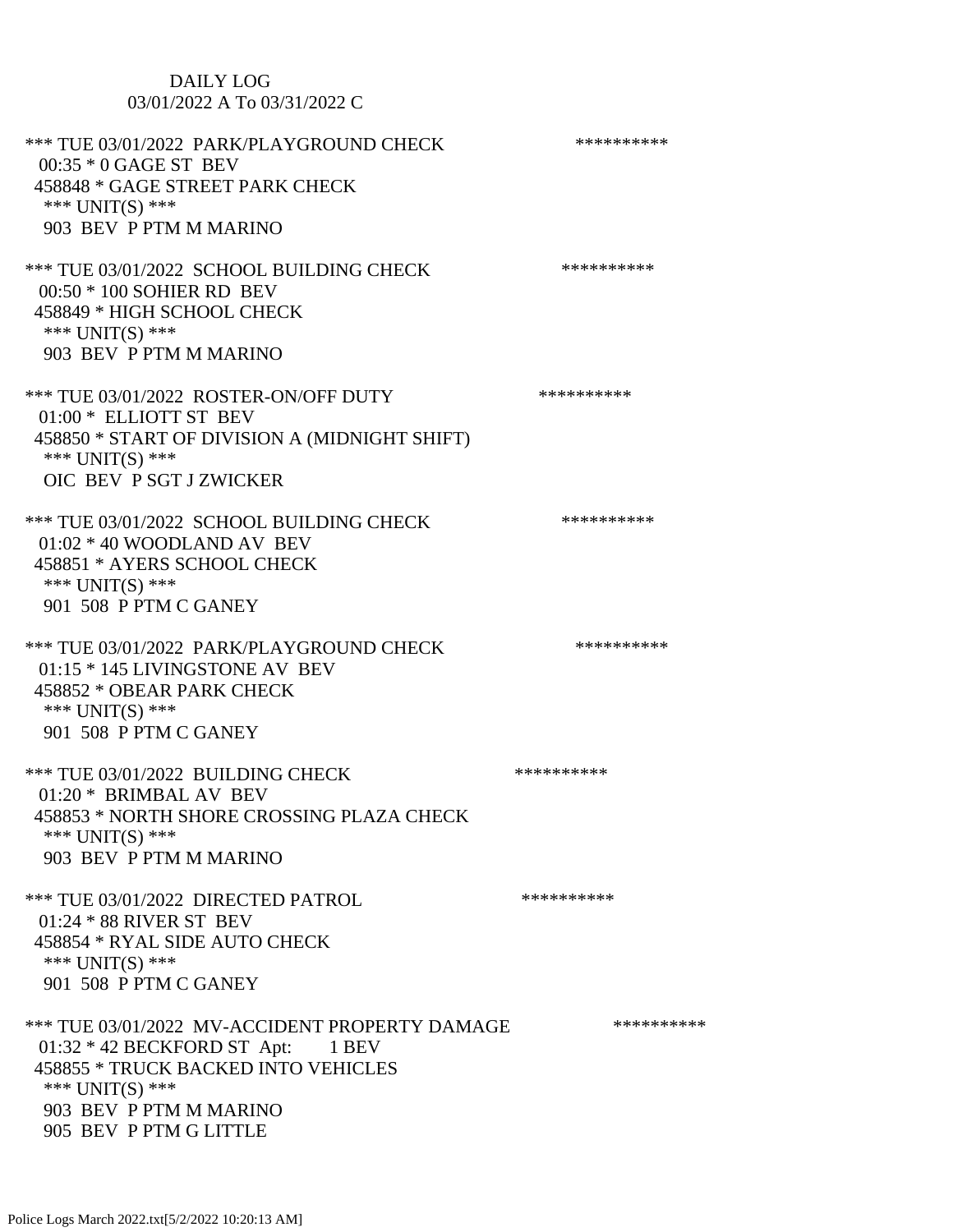\*\*\* TUE 03/01/2022 ALARMS-SCHOOL \*\*\*\*\*\*\*\*\*\* 04:28 \* 502 CABOT ST BEV 458856 \* BEV ERLY MIDDLE SCHOOL MOTION ALARM \*\*\* UNIT(S) \*\*\* 903 BEV P PTM M MARINO 905 BEV P PTM G LITTLE \*\*\* TUE 03/01/2022 BUILDING CHECK \*\*\*\*\*\*\*\*\*\* 04:45 \* CABOT ST BEV 458857 \* FORD DEALERSHIP CHECK \*\*\* UNIT(S) \*\*\* 903 BEV P PTM M MARINO \*\*\* TUE 03/01/2022 ALARMS-COMMERCIAL \*\*\*\*\*\*\*\*\*\* 06:14 \* 63 DODGE ST Apt: O-150 and CONANT ST BEV 458858 \* PEOPLES UNITED BANK ALARM \*\*\* UNIT(S) \*\*\* 905 BEV P PTM G LITTLE \*\*\* TUE 03/01/2022 HAZARD-RR GATES DOWN \*\*\*\*\*\*\*\*\*\* 06:25 \* 0 ELLIOTT ST and MCPHERSON DR BEV 458859 \* RAILROAD GATES STUCK DOWN \*\*\* UNIT(S) \*\*\* 903 BEV P PTM M MARINO \*\*\* TUE 03/01/2022 INCORRECT ENTRY/MUST CHANGE \*\*\*\*\*\*\*\*\*\* 06:56 \* 175 ELLIOTT ST BEV 458860 \* INCORRECT ENTRY \*\*\* TUE 03/01/2022 ALARMS-RESIDENTIAL \*\*\*\*\*\*\*\*\*\* 07:11 \* 34 HAVEN WY BEV 458861 \* RESIDENTIAL ALARM \*\*\*  $UNIT(S)$  \*\*\* 904 BEV P PTM S CECCHINI 906 BEV P PTM D GRIMES \*\*\* TUE 03/01/2022 ROSTER-ON/OFF DUTY \*\*\*\*\*\*\*\*\*\* 07:29 \* ELLIOTT ST BEV 458862 \* DIV B ASSIGNMENTS \*\*\* TUE 03/01/2022 SCHOOL TRAFFIC \*\*\*\*\*\*\*\*\*\*\*\*\* 07:38 \* 0 ESSEX ST and HULL ST BEV 458863 \* SCHOOL TRAFFIC \*\*\* UNIT(S) \*\*\* 907 BEV P PTM J LANTYCH \*\*\* TUE 03/01/2022 MV STOP-VERBAL WARNING \*\*\*\*\*\*\*\*\*\*\*\*\* 07:44 \* 0 ESSEX ST and HARWOOD ST BEV 458864 \* MV STOP 4828210 (NH) \*\*\* UNIT(S) \*\*\* 907 BEV P PTM J LANTYCH \*\*\* TUE 03/01/2022 MV STOP-WRITTEN WARNING \*\*\*\*\*\*\*\*\*\*\*\* 07:58 \* 0 ESSEX ST and HARWOOD ST BEV

Police Logs March 2022.txt[5/2/2022 10:20:13 AM]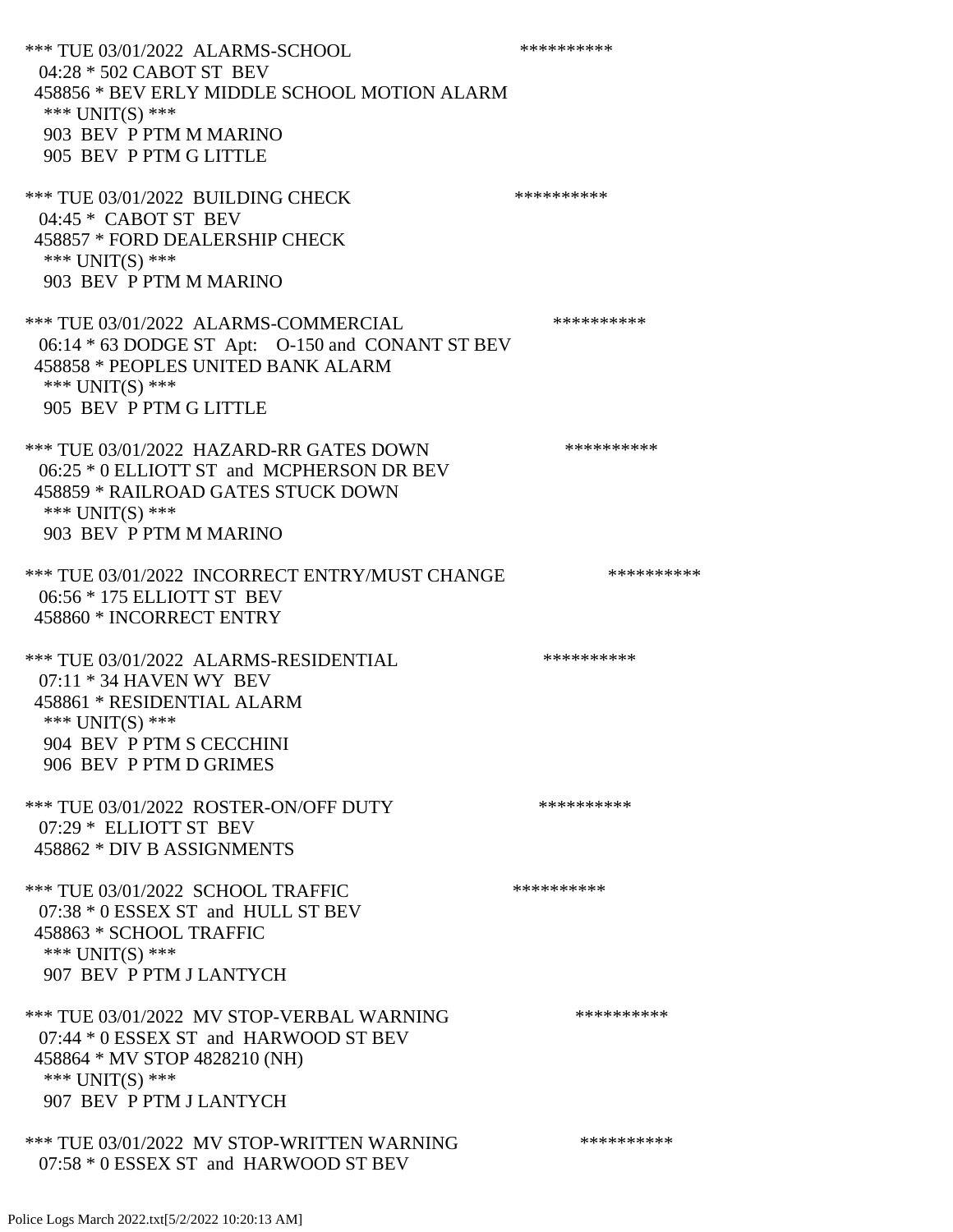| 458865 * MV STOP 332WV7<br>*** $UNIT(S)$ ***<br>907 BEV P PTM J LANTYCH                                                                                     |            |
|-------------------------------------------------------------------------------------------------------------------------------------------------------------|------------|
| *** TUE 03/01/2022 MV STOP-VERBAL WARNING<br>08:06 * 0 ESSEX ST and HARWOOD ST BEV<br>458866 * MV STOP VB6375<br>*** UNIT(S) ***<br>907 BEV P PTM J LANTYCH | ********** |
| *** TUE 03/01/2022 MV STOP-VERBAL WARNING<br>08:20 * 112 HART ST BEV<br>458867 * MV STOP SCHOOL BUS 45996<br>*** UNIT(S) ***<br>907 BEV P PTM J LANTYCH     | ********** |
| *** TUE 03/01/2022 TRAFFIC ENFORCEMENT<br>08:23 * 112 HART ST BEV<br>458868 * TRAFFIC ENFORCEMENT<br>*** UNIT(S) ***<br>907 BEV P PTM J LANTYCH             | ********** |
| *** TUE 03/01/2022 MV STOP-WRITTEN WARNING<br>08:32 * 112 HART ST BEV<br>458869 * MV STOP S72679<br>*** $UNIT(S)$ ***<br>907 BEV P PTM J LANTYCH            | ********** |
| *** TUE 03/01/2022 MV STOP-WRITTEN WARNING<br>08:38 * 93 HART ST BEV<br>458870 * MV STOP 65876<br>*** UNIT(S) ***<br>907 BEV P PTM J LANTYCH                | ********** |
| *** TUE 03/01/2022 MV STOP-VERBAL WARNING<br>08:45 * 0 HART ST and DYER RD BEV<br>458871 * MV STOP<br>*** UNIT(S) ***<br>907 BEV P PTM J LANTYCH            | ********** |
| *** TUE 03/01/2022 MV STOP-WRITTEN WARNING<br>08:56 * 112 HART ST BEV<br>458872 * MV STOP 9AC814<br>*** UNIT(S) ***<br>907 BEV P PTM J LANTYCH              | ********** |
| *** TUE 03/01/2022 TRANSPORT TO COURT<br>09:01 * 56 FEDERAL ST BEV<br>458873 * TRANSPORT TO THE COURTHOUSE<br>*** UNIT(S) ***<br>905 BEV P PTM T SLAVIN     | ********** |
| *** TUE 03/01/2022 SRO-GENERAL REQ FOR<br>09:13 * CONANT ST BEV                                                                                             | ********** |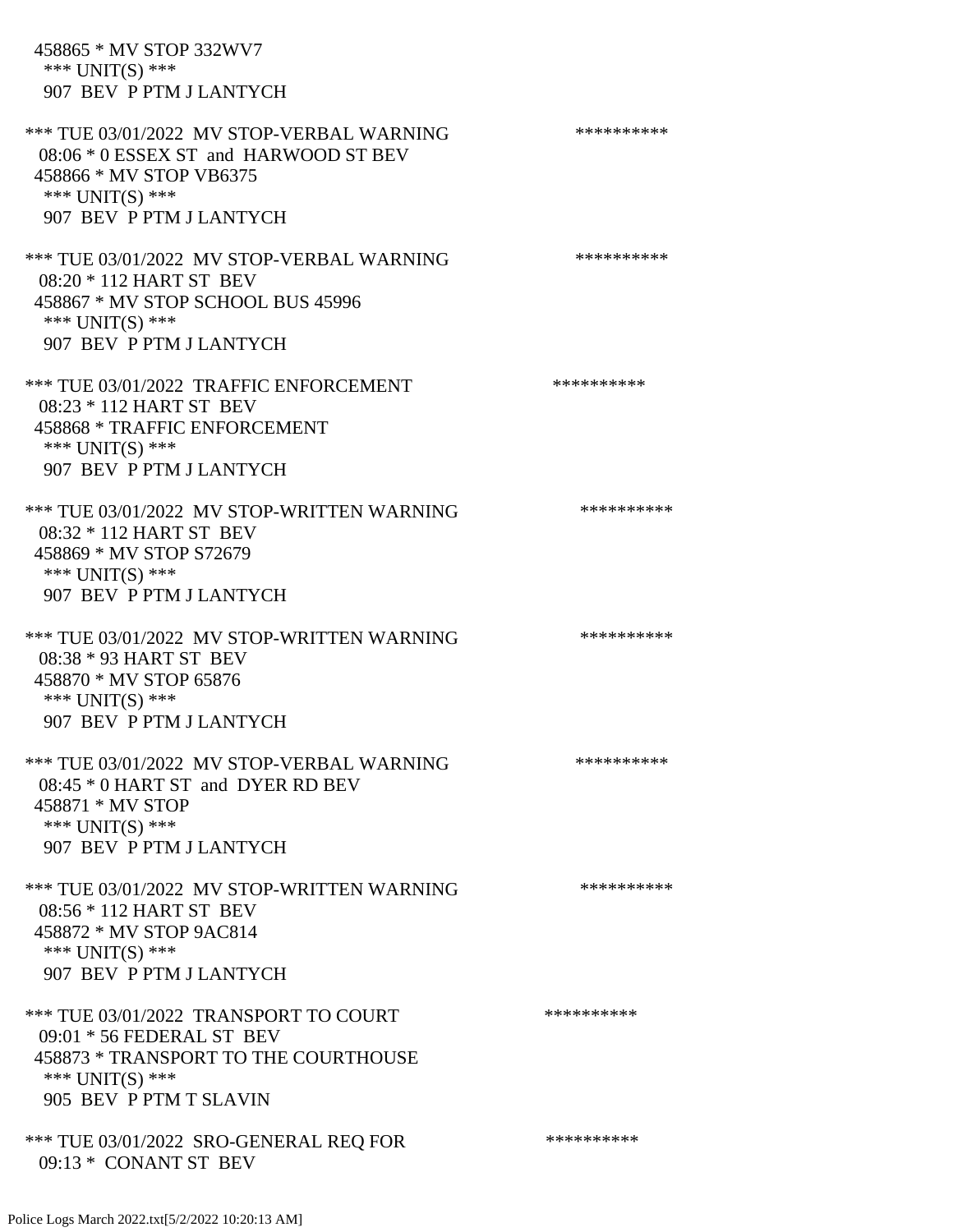458874 \* ASSIST WITH UNRULY CHILD \*\*\* UNIT(S) \*\*\* 910 BEV P PTM S FIORE \*\*\* TUE 03/01/2022 MV STOP-WRITTEN WARNING \*\*\*\*\*\*\*\*\*\*\*\*\* 10:34 \* 7 KERNWOOD AV BEV 458875 \* MV STOP \*\*\* UNIT(S) \*\*\* 901 508 P PTM J SPITALERI \*\*\* TUE 03/01/2022 MV STOP-VERBAL WARNING \*\*\*\*\*\*\*\*\*\*\*\*\* 10:48 \* 36 KERNWOOD AV BEV 458876 \* MV STOP \*\*\* UNIT(S) \*\*\* 901 508 P PTM J SPITALERI \*\*\* TUE 03/01/2022 MV STOP-VERBAL WARNING \*\*\*\*\*\*\*\*\*\*\*\*\* 11:22 \* 150 SOHIER RD BEV 458877 \* MV STOP 2WTT69 \*\*\* UNIT(S) \*\*\* 907 BEV P PTM J LANTYCH \*\*\* TUE 03/01/2022 SUSP ACTIVITY \*\*\*\*\*\*\*\*\*\*\*\* 12:09 \* 0 CABOT ST and THORNDIKE ST BEV 458878 \* MALE SCREAMING IN FRONT OF OLD STATION \*\*\* UNIT(S) \*\*\* 901 508 P PTM J SPITALERI 902 BEV P PTM D DIVINCENZ 904 BEV P PTM W CARGILE DTL BEV P PTM R KNIGHT \*\*\* TUE 03/01/2022 209A ORDER ATTEMPT TO SERVE \*\*\*\*\*\*\*\*\*\* 12:30 \* ROPES ST BEV 458879 \* ATTEMPT TO SERVE \*\*\* UNIT(S) \*\*\* 902 BEV P PTM D DIVINCENZ \*\*\* TUE 03/01/2022 CHECK WELL BEING \*\*\*\*\*\*\*\*\*\* 12:53 \* 245 CABOT ST BEV 458880 \* CHECK ON FERRER \*\*\* UNIT(S) \*\*\* 902 BEV P PTM D DIVINCENZ \*\*\* TUE 03/01/2022 209A ORDER ATTEMPT TO SERVE \*\*\*\*\*\*\*\*\*\* 13:03 \* GAGE ST BEV 458881 \* ATTEMPT TO SERVE \*\*\* UNIT(S) \*\*\* 901 508 P PTM J SPITALERI \*\*\* TUE 03/01/2022 PRISONER PROPERTY RETURNED \*\*\*\*\*\*\*\*\*\* 13:06 \* 175 ELLIOTT ST BEV 458882 \* PROPERTY RETURNED \*\*\* UNIT(S) \*\*\* H2 BEV P PTM B NICKERSON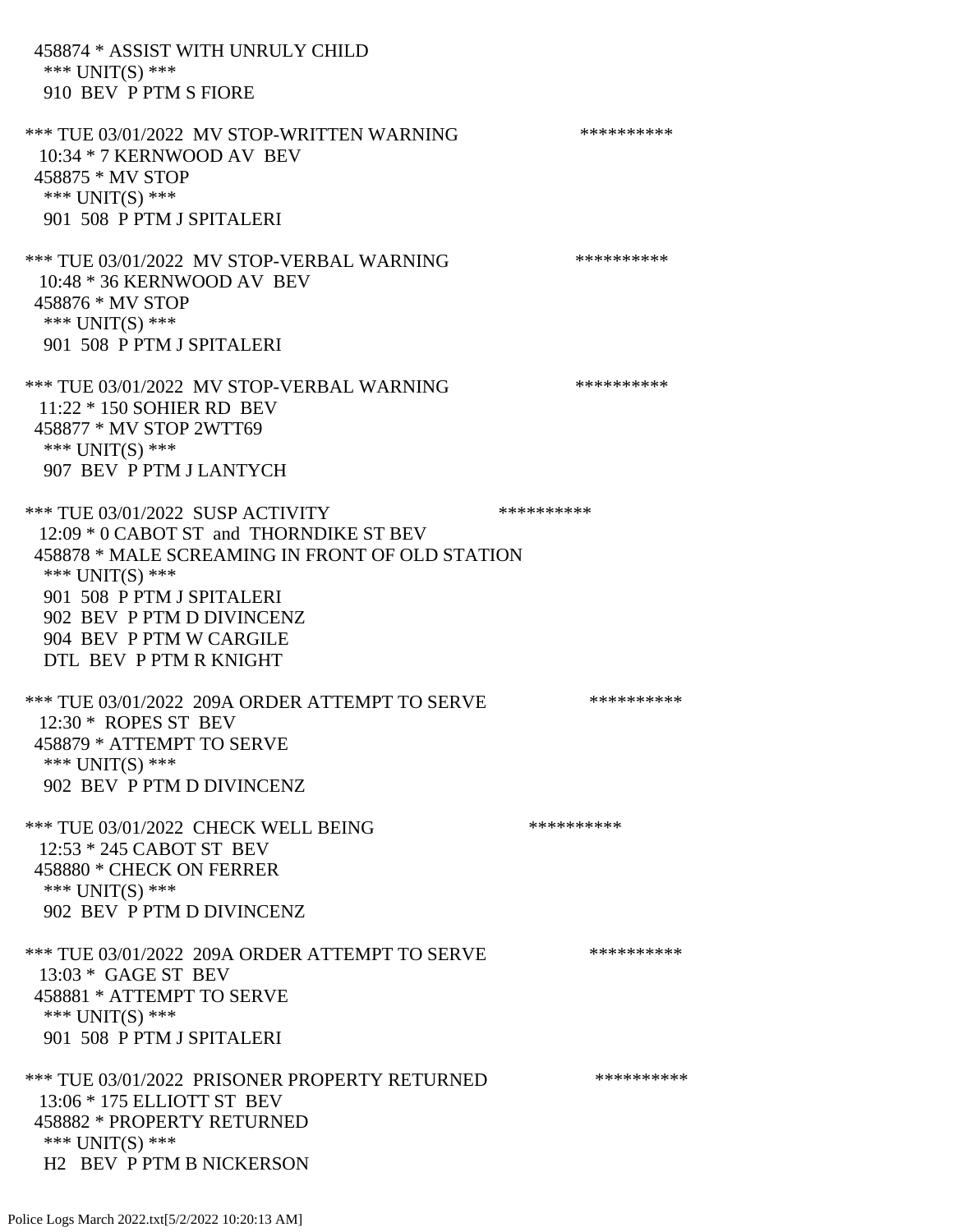\*\*\* TUE 03/01/2022 ASSIST MED FLIGHT \*\*\*\*\*\*\*\*\*\*\*\*\*\* 13:09 \* 91 HERRICK ST BEV 458883 \* ASSIST MED FLIGHT \*\*\* UNIT(S) \*\*\* 904 BEV P PTM W CARGILE \*\*\* TUE 03/01/2022 SUSP ACTIVITY \*\*\*\*\*\*\*\*\*\*\*\* 13:26 \* 18 ROPES ST BEV 458884 \* MALE PASSED OUT ON FRONT STEPS \*\*\* UNIT(S) \*\*\* 902 BEV P PTM D DIVINCENZ 906 BEV P PTL A CLARIZIA \*\*\* TUE 03/01/2022 SCHOOL TRAFFIC \*\*\*\*\*\*\*\*\*\*\*\*\* 13:55 \* 0 PUTNAM ST and WALNUT AV BEV 458885 \* SCHOOL TRAFFIC \*\*\* UNIT(S) \*\*\* 907 BEV P PTM J LANTYCH \*\*\* TUE 03/01/2022 LARCENY-ALL OTHERS \*23H \*\*\*\*\*\*\*\*\*\*\* 13:57 \* 32 RAILROAD AV BEV 458886 \* MONEY STOLEN FROM CHECKING ACCOUNT \*\*\* UNIT(S) \*\*\* H2 BEV P PTM B NICKERSON \*\*\* TUE 03/01/2022 CHECK WELL BEING \*\*\*\*\*\*\*\*\*\* 13:59 \* 0 HERRICK ST and AMES ST BEV 458887 \* CHECK ON PARTY \*\*\* UNIT(S) \*\*\* 902 BEV P PTM D DIVINCENZ \*\*\* TUE 03/01/2022 CHECK WELL BEING \*\*\*\*\*\*\*\*\*\* 14:03 \* 211 RANTOUL ST BEV 458888 \* CHECK ON FEMALE \*\*\* UNIT(S) \*\*\* 901 508 P PTM J SPITALERI 902 BEV P PTM D DIVINCENZ \*\*\* TUE 03/01/2022 MV STOP-VERBAL WARNING \*\*\*\*\*\*\*\*\*\*\*\*\* 14:40 \* 0 KERNWOOD AV and LEECH ST BEV 458889 \* MV STOP MA REG. 1CKF97 \*\*\* UNIT(S) \*\*\* 901 508 P PTM J SPITALERI \*\*\* TUE 03/01/2022 MV-ACCIDENT HIT-RUN/PROP DAM \*\*\*\*\*\*\*\*\*\* 14:42 \* 175 ELLIOTT ST BEV 458890 \* HIT/RUN MVA \*\*\* UNIT(S) \*\*\* H2 BEV P PTM B NICKERSON \*\*\* TUE 03/01/2022 ALARMS-COMMERCIAL \*\*\*\*\*\*\*\*\*\* 15:16 \* 143 BRIMBAL AV BEV 458891 \* FRONT DOOR MOTION

Police Logs March 2022.txt[5/2/2022 10:20:13 AM]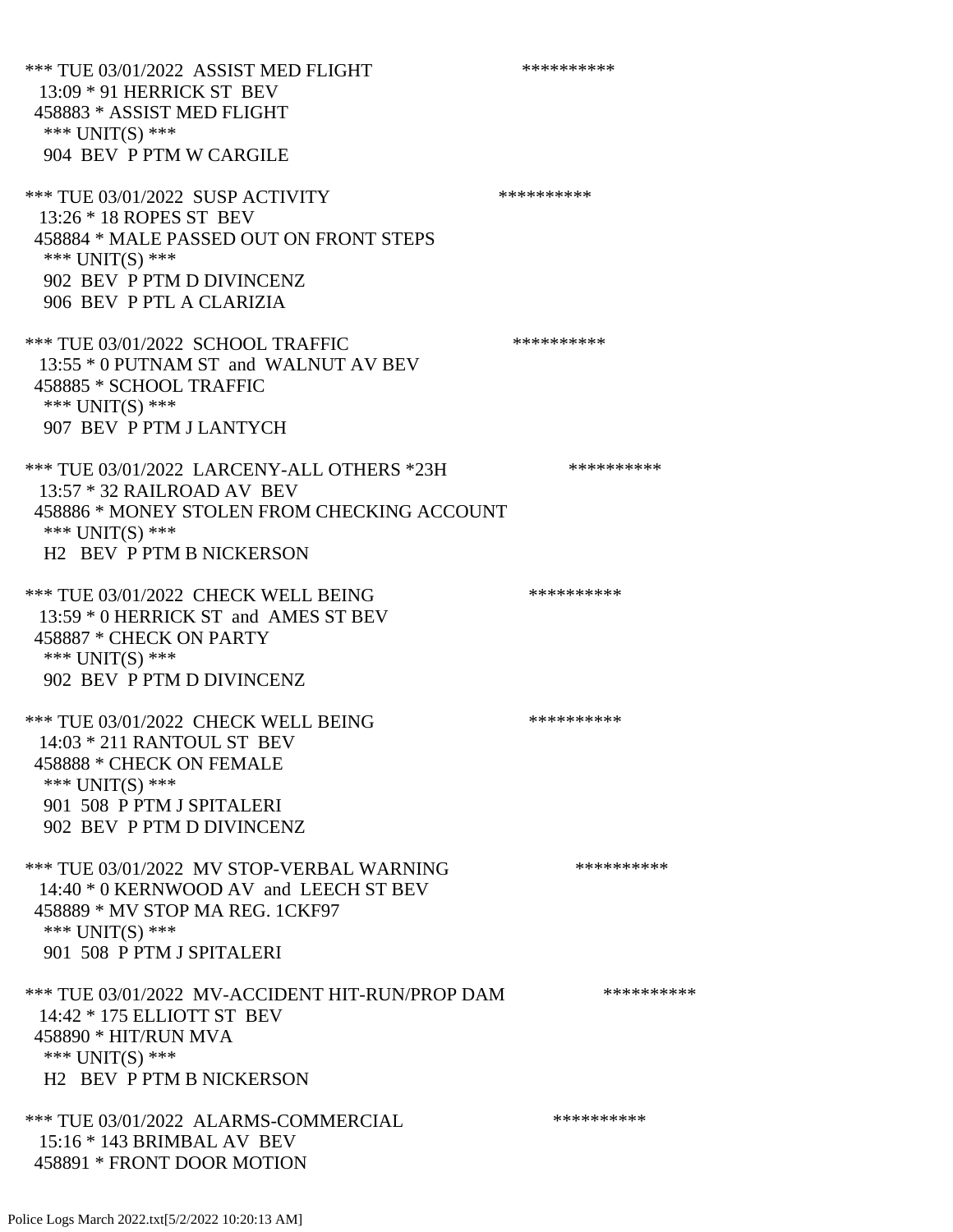\*\*\* UNIT(S) \*\*\* 905 BEV P PTM T SLAVIN 906 BEV P PTL A CLARIZIA \*\*\* TUE 03/01/2022 ROSTER-ON/OFF DUTY \*\*\*\*\*\*\*\*\*\* 16:00 \* ELLIOTT ST BEV 458892 \* START OF SHIFT C (4-12 SHIFT) \*\*\* UNIT(S) \*\*\* OIC BEV P LT J SHAIRS \*\*\* TUE 03/01/2022 DOMESTIC ABUSE/NO 209A \*90F \*\*\*\*\*\*\*\*\*\*\*\* 16:18 \* 45 ROUNDY ST BEV 458893 \* 911 HANG UP - DOMESTIC ARREST \*\*\* UNIT(S) \*\*\* 902 BEV P PTM ARCHAMBAULT 903 BEV P PTM M MALONE 912 BEV P SGT J SHAIRS \*\*\* TUE 03/01/2022 MV STOP-WRITTEN WARNING \*\*\*\*\*\*\*\*\*\*\*\* 16:20 \* 100 SOHIER RD BEV 458894 \* MV STOP MA REG 178CY9 \*\*\* UNIT(S) \*\*\* 907 BEV P PTM R KNIGHT \*\*\* TUE 03/01/2022 FIREARM LICENSE RELATED \*\*\*\*\*\*\*\*\*\*\* 16:28 \* ELLIOTT ST BEV 458895 \* FIREARMS SURRENDER \*\*\* UNIT(S) \*\*\* H2 BEV P PTM R HEGARTY \*\*\* TUE 03/01/2022 MV STOP-VERBAL WARNING \*\*\*\*\*\*\*\*\*\*\*\*\* 16:34 \* 0 BRIMBAL AV and BUDLEIGH AV BEV 458896 \* MV STOP MA REG H947 \*\*\* UNIT(S) \*\*\* 907 BEV P PTM R KNIGHT \*\*\* TUE 03/01/2022 MV STOP-CITATION ISSUED \*\*\*\*\*\*\*\*\*\* 16:46 \* 0 ESSEX ST and OLD ESSEX RD BEV 458897 \* MV STOP MA REG 1288RE \*\*\* UNIT(S) \*\*\* 907 BEV P PTM R KNIGHT \*\*\* TUE 03/01/2022 ASSIST CITIZEN \*\*\*\*\*\*\*\*\*\* 17:26 \* 0 DODGE ST and LONGWOOD AV BEV 458898 \* ASSIST TRACTOR TRAILER BACKING UP \*\*\* UNIT(S) \*\*\* 905 BEV P PTM J MCCARTHY 907 BEV P PTM R KNIGHT \*\*\* TUE 03/01/2022 SUSP ACTIVITY \*\*\*\*\*\*\*\*\*\*\*\* 17:38 \* 712 CABOT ST BEV 458899 \* CAR PULLED IN DRIVEWAY, MALE WALKED AROUND \*\*\* UNIT(S) \*\*\* 901 508 P PTM E GOODELL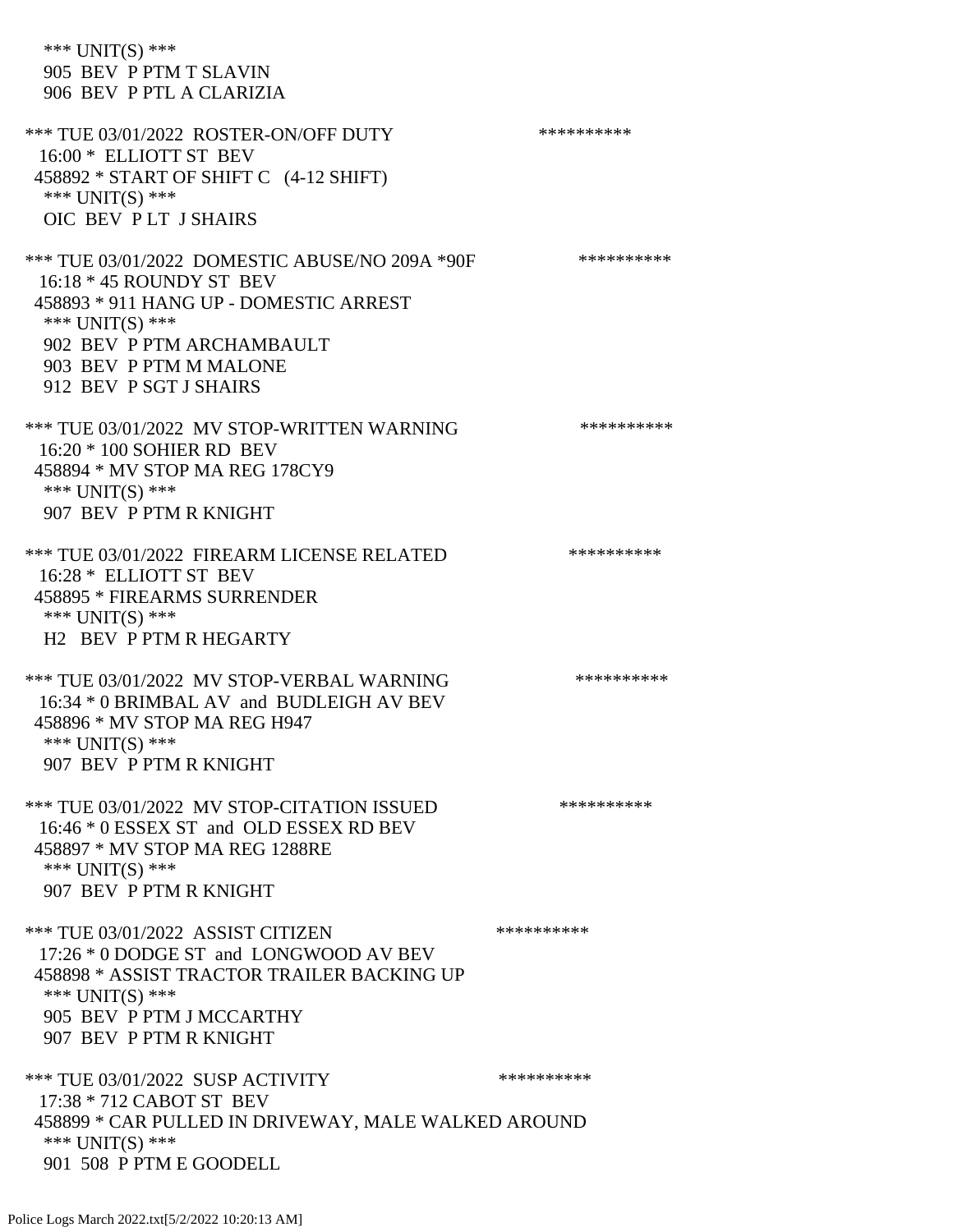\*\*\* TUE 03/01/2022 MV-ACCIDENT PROPERTY DAMAGE \*\*\*\*\*\*\*\*\*\*\*\* 17:47 \* 0 HALE ST and ENDICOTT COLLEGE RD BEV 458900 \* 2 CAR MVA \*\*\* UNIT(S) \*\*\* 903 BEV P PTM M MALONE 906 BEV P PTM K COLETTI A1 BEV A AMBULANCE BF1 BEV F BEV FIRE \*\*\* TUE 03/01/2022 ALARMS-COMMERCIAL \*\*\*\*\*\*\*\*\*\* 18:15 \* 63 DODGE ST Apt: O-150 and CONANT ST BEV 458901 \* INFRARED GREETER'S OFFICE ALARM \*\*\* UNIT(S) \*\*\* 901 508 P PTM E GOODELL 905 BEV P PTM J MCCARTHY \*\*\* TUE 03/01/2022 SUMMONS SERVED \*\*\*\*\*\*\*\*\*\* 18:22 \* 6 GAGE ST BEV 458902 \* ATTEMPT TO SERVE SUMMONS \*\*\* UNIT(S) \*\*\* 903 BEV P PTM M MALONE \*\*\* TUE 03/01/2022 SUMMONS, ATTEMPT TO SERVE \*\*\*\*\*\*\*\*\*\* 18:33 \* 463 CABOT ST BEV 458903 \* ATTEMPT TO SERVE SUMMONS \*\*\* UNIT(S) \*\*\* 903 BEV P PTM M MALONE \*\*\* TUE 03/01/2022 SELECTIVE ENFORCEMENT \*\*\*\*\*\*\*\*\*\*\*\*\* 18:59 \* 20 CABOT ST BEV 458904 \* PARKING ENFORCEMENT SUMMIT AVE/CABOT STREET \*\*\* UNIT(S) \*\*\* 907 BEV P PTM R KNIGHT \*\*\* TUE 03/01/2022 MV STOP-VERBAL WARNING \*\*\*\*\*\*\*\*\*\*\*\*\* 19:14 \* 100 SOHIER RD BEV 458905 \* MV STOP MA REG 8DJ155 \*\*\* UNIT(S) \*\*\* 907 BEV P PTM R KNIGHT \*\*\* TUE 03/01/2022 ASSIST BEVERLY FIRE DEPT \*\*\*\*\*\*\*\*\*\*\*\* 19:23 \* 33 DODGE ST BEV 458906 \* ASSIST BFD \*\*\* UNIT(S) \*\*\* 903 BEV P PTM M MALONE \*\*\* TUE 03/01/2022 MV STOP-VERBAL WARNING \*\*\*\*\*\*\*\*\*\*\*\*\* 19:24 \* 0 HERRICK ST and SOHIER RD BEV 458907 \* MV STOP MA REG MJR8617 \*\*\* UNIT(S) \*\*\* 907 BEV P PTM R KNIGHT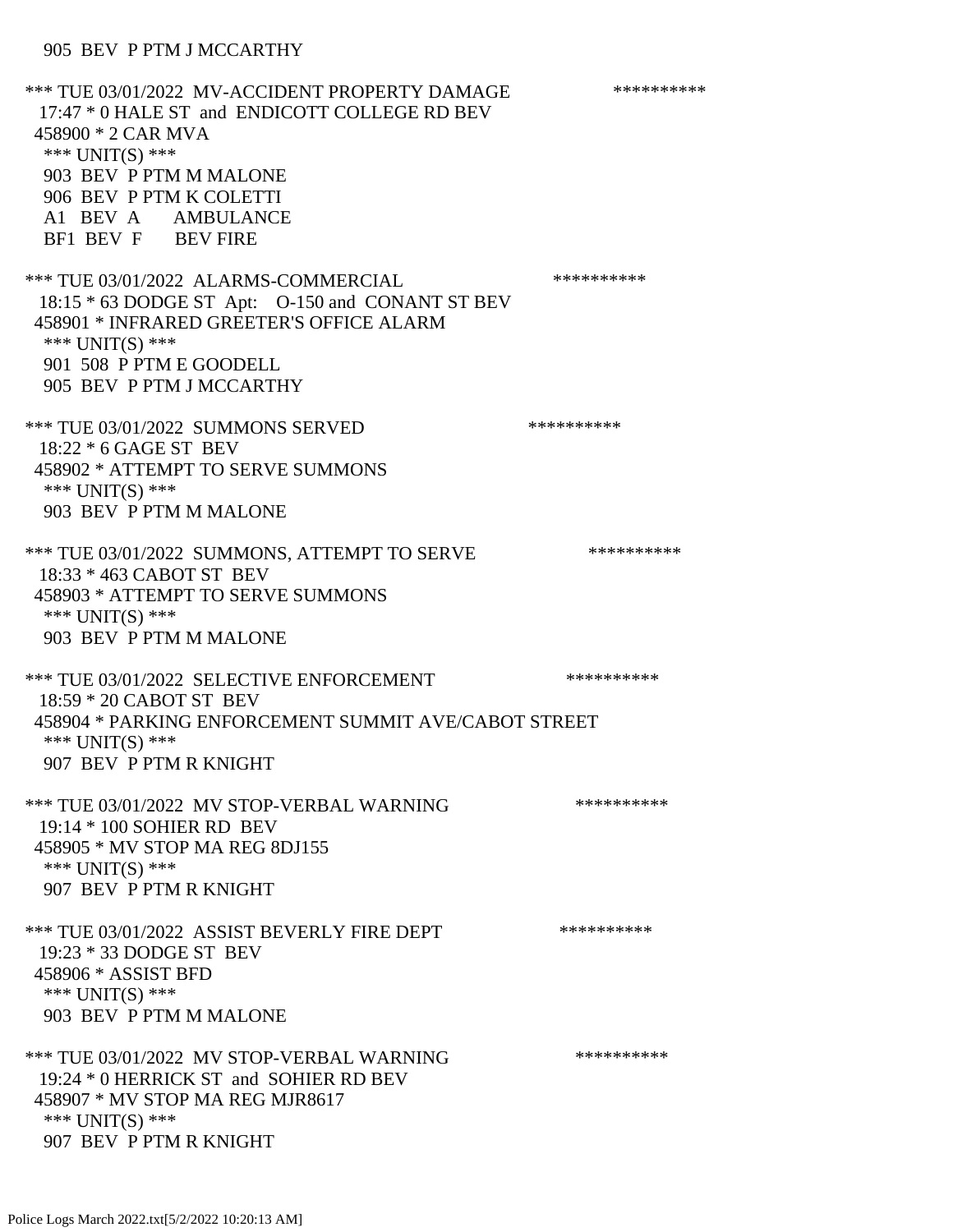\*\*\* TUE 03/01/2022 MV STOP-VERBAL WARNING \*\*\*\*\*\*\*\*\*\*\*\*\* 19:57 \* 0 COLON ST and DEARBORN AV BEV 458908 \* MV STOP 2KDK48 \*\*\* UNIT(S) \*\*\* 903 BEV P PTM M MALONE \*\*\* TUE 03/01/2022 SUSP ACTIVITY \*\*\*\*\*\*\*\*\*\*\*\*\* 20:54 \* 108 LOTHROP ST BEV 458909 \* CHECK WITH FEMALE ABOUT HER HOME \*\*\* UNIT(S) \*\*\* 902 BEV P PTM ARCHAMBAULT 912 BEV P SGT J SHAIRS \*\*\* TUE 03/01/2022 MV STOP-WRITTEN WARNING \*\*\*\*\*\*\*\*\*\*\*\*\* 21:05 \* 0 MCKAY ST and ELLIOTT ST BEV 458910 \* MV STOP MA REG 1TVX84 \*\*\* UNIT(S) \*\*\* 907 BEV P PTM R KNIGHT \*\*\* TUE 03/01/2022 MV STOP-VERBAL WARNING \*\*\*\*\*\*\*\*\*\*\*\*\* 21:32 \* 0 BOYLES ST and TALL TREE DR BEV 458911 \* MV STOP MA REG 9CM887 \*\*\* UNIT(S) \*\*\* 907 BEV P PTM R KNIGHT \*\*\* TUE 03/01/2022 MEDICAL-MENTAL HEALTH \*\*\*\*\*\*\*\*\*\* 21:59 \* HALE ST BEV 458912 \* FEMALE STUDENT WITH S.I. \*\*\* UNIT(S) \*\*\* 906 BEV P PTM K COLETTI A1 BEV A AMBULANCE \*\*\* TUE 03/01/2022 SUSP ACTIVITY-MOTOR VEHICLE \*\*\*\*\*\*\*\*\*\* 23:04 \* 60 AMHERST RD BEV 458913 \* SUSP MV \*\*\* UNIT(S) \*\*\* 903 BEV P PTM M MALONE 905 BEV P PTM J MCCARTHY \*\*\* TUE 03/01/2022 ROSTER-ON/OFF DUTY \*\*\*\*\*\*\*\*\*\* 23:13 \* ELLIOTT ST BEV 458914 \* START OF DIVISION A (MIDNIGHT SHIFT) \*\*\* UNIT(S) \*\*\* OIC BEV P SGT J ZWICKER \*\*\* WED 03/02/2022 BUILDING CHECK \*\*\*\*\*\*\*\*\*\* 01:04 \* RANTOUL ST BEV 458915 \* 24 HOUR BUSINESS CHECK \*\*\* UNIT(S) \*\*\* 903 BEV P PTM F WOJICK \*\*\* WED 03/02/2022 BUILDING CHECK \*\*\*\*\*\*\*\*\*\*\*\* 01:17 \* ELLIOTT ST BEV 458916 \* 24 HOUR BUSINESS CHECK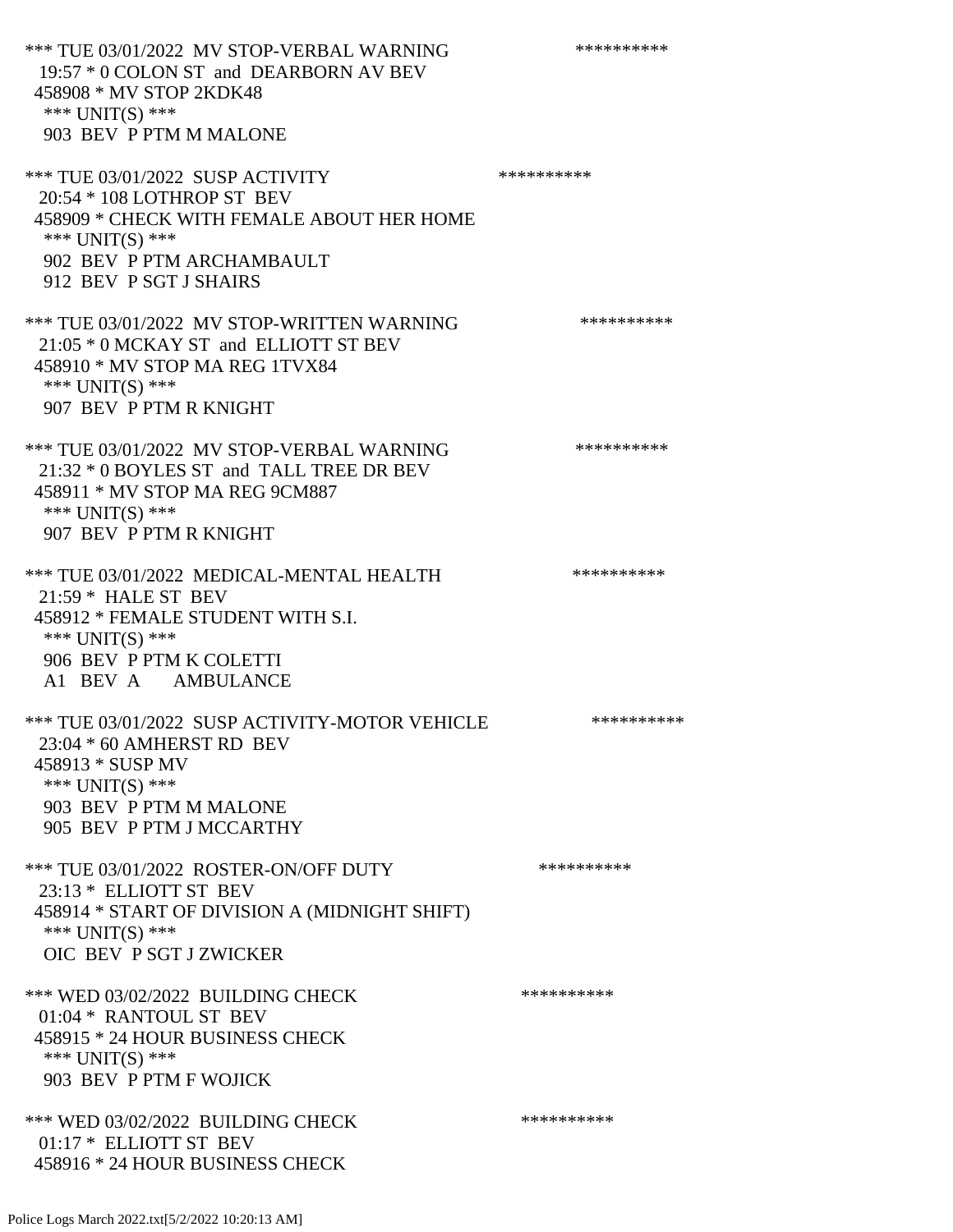\*\*\* UNIT(S) \*\*\* 903 BEV P PTM F WOJICK \*\*\* WED 03/02/2022 MEDICAL-ALS \*\*\*\*\*\*\*\*\*\*\*\* 01:19 \* CABOT ST BEV 458917 \* PREGNANT WOMEN DIFF BREATHING \*\*\* UNIT(S) \*\*\* 904 BEV P PTM S CECCHINI A1 BEV A AMBULANCE \*\*\* WED 03/02/2022 SCHOOL BUILDING CHECK \*\*\*\*\*\*\*\*\*\*\*\* 03:39 \* 100 SOHIER RD BEV 458918 \* HIGH SCHOOL CHECK \*\*\* UNIT(S) \*\*\* 903 BEV P PTM F WOJICK \*\*\* WED 03/02/2022 ALARMS-RESIDENTIAL \*\*\*\*\*\*\*\*\*\* 04:00 \* 0 FOLGER AV and RIVERVIEW ST BEV 458919 \* AUDIBLE ALARM COMING FROM HOME \*\*\* UNIT(S) \*\*\* 901 508 P PTM J VITALE BF1 BEV F BEV FIRE \*\*\* WED 03/02/2022 MV STOP-VERBAL WARNING \*\*\*\*\*\*\*\*\*\*\*\* 06:36 \* 0 MCKAY ST and BLAKE ST BEV 458920 \* MV STOP \*\*\* UNIT(S) \*\*\* 901 508 P PTM J VITALE \*\*\* WED 03/02/2022 MV STOP-VERBAL WARNING \*\*\*\*\*\*\*\*\*\*\*\* 06:44 \* 0 MCKAY ST and BLAKE ST BEV 458921 \* MV STOP \*\*\* UNIT(S) \*\*\* 901 508 P PTM J VITALE \*\*\* WED 03/02/2022 SCHOOL TRAFFIC \*\*\*\*\*\*\*\*\*\*\*\*\*\* 07:58 \* 0 DODGE ST and ENON ST BEV 458923 \* SCHOOL TRAFFIC \*\*\* UNIT(S) \*\*\* 907 BEV P PTM J LANTYCH \*\*\* WED 03/02/2022 ROSTER-ON/OFF DUTY \*\*\*\*\*\*\*\*\*\* 08:00 \* ELLIOTT ST BEV 458922 \* START OF SHIFT B (DAY SHIFT) \*\*\* UNIT(S) \*\*\* OIC BEV P LT J SHAIRS \*\*\* WED 03/02/2022 TRANSPORT TO COURT \*\*\*\*\*\*\*\*\*\*\*\* 08:34 \* 56 FEDERAL ST BEV 458924 \* PRISONER TRANSPORT TO SALEM DISTRICT COURT \*\*\* UNIT(S) \*\*\* 905 BEV P PTM D GAGNON RES J. PAGE \*\*\* WED 03/02/2022 MV STOP-WRITTEN WARNING \*\*\*\*\*\*\*\*\*\*\*\*\*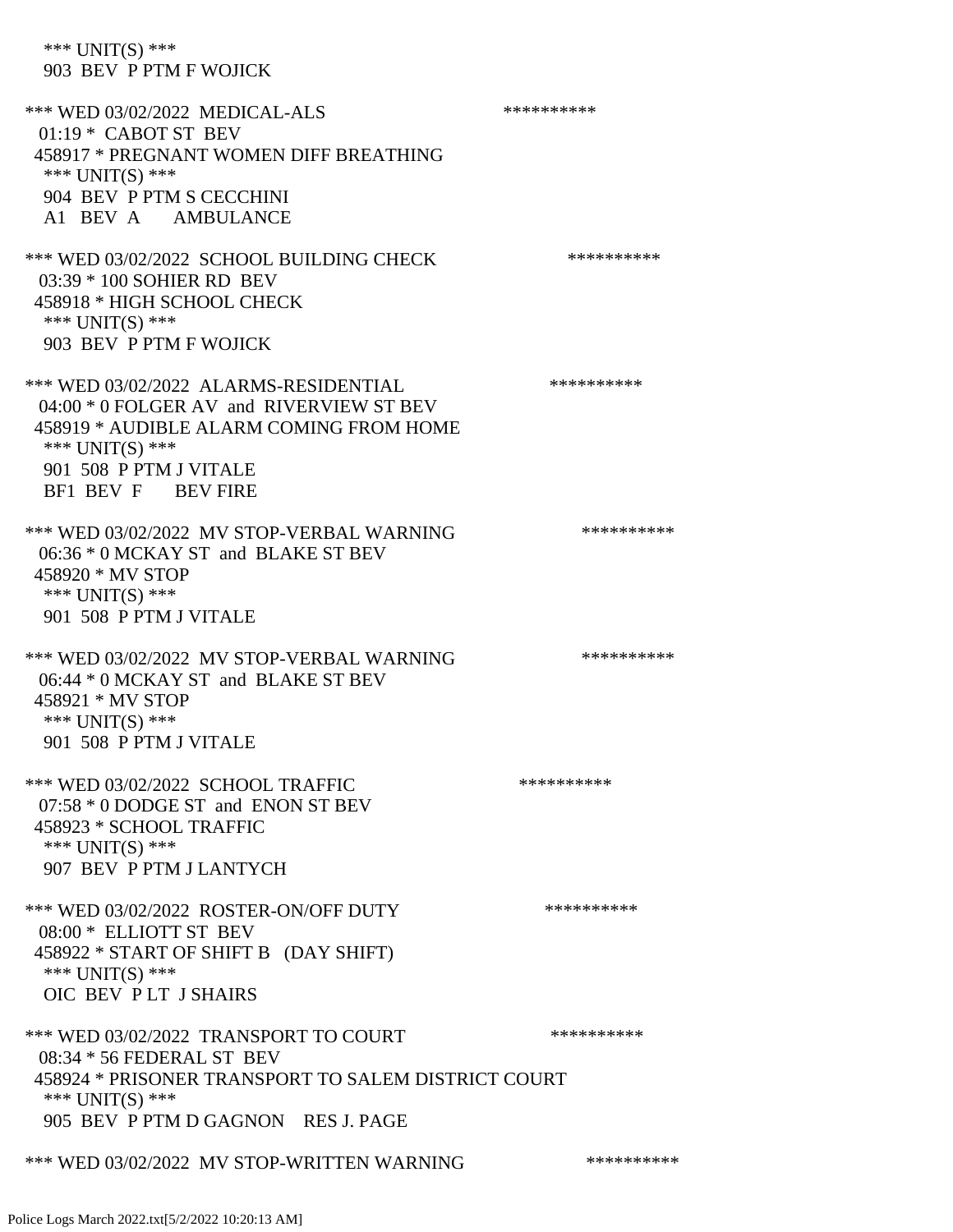08:41 \* 126 SOHIER RD BEV 458925 \* MV STOP 1NV718 \*\*\* UNIT(S) \*\*\* 907 BEV P PTM J LANTYCH \*\*\* WED 03/02/2022 MV STOP-WRITTEN WARNING \*\*\*\*\*\*\*\*\*\*\*\* 09:32 \* 0 BRIDGE ST and VIRGINIA AV BEV 458926 \* MV STOP 1FFX29 \*\*\* UNIT(S) \*\*\* 907 BEV P PTM J LANTYCH \*\*\* WED 03/02/2022 ALARMS-RESIDENTIAL \*\*\*\*\*\*\*\*\*\* 09:34 \* 17 CORNELL RD BEV 458927 \* RESIDENTIAL BURGLAR ALARMS \*\*\* UNIT(S) \*\*\* 905 BEV P PTM D GAGNON RES J. PAGE \*\*\* WED 03/02/2022 MV STOP-VERBAL WARNING \*\*\*\*\*\*\*\*\*\*\*\* 09:38 \* 0 BRIDGE ST and VIRGINIA AV BEV 458928 \* MV STOP 1PEY23 \*\*\* UNIT(S) \*\*\* 907 BEV P PTM J LANTYCH \*\*\* WED 03/02/2022 MV STOP-VERBAL WARNING \*\*\*\*\*\*\*\*\*\*\*\*\* 09:47 \* 0 BRIDGE ST and VIRGINIA AV BEV 458929 \* MV STOP 3842 (DEALER) \*\*\* UNIT(S) \*\*\* 907 BEV P PTM J LANTYCH \*\*\* WED 03/02/2022 MV STOP-WRITTEN WARNING \*\*\*\*\*\*\*\*\*\*\*\* 10:09 \* 0 BRIDGE ST and VIRGINIA AV BEV 458930 \* MV STOP C198431 (CT) \*\*\* UNIT(S) \*\*\* 907 BEV P PTM J LANTYCH \*\*\* WED 03/02/2022 PARK AND WALK \*\*\*\*\*\*\*\*\*\*\*\* 10:14 \* 45 ENON ST BEV 458931 \* COMMODORE PLAZA CHECK \*\*\* UNIT(S) \*\*\* 905 BEV P PTM D GAGNON RES J. PAGE \*\*\* WED 03/02/2022 INCORRECT ENTRY/MUST CHANGE \*\*\*\*\*\*\*\*\*\*\*\* 10:18 \* 458932 \* \*\*\* UNIT(S) \*\*\* 905 BEV P PTM D GAGNON RES J. PAGE \*\*\* WED 03/02/2022 SUSP ACTIVITY \*\*\*\*\*\*\*\*\*\*\*\* 10:40 \* 0 BISSON ST and LOCUST ST BEV 458933 \* SUSP MALE FLED FROM BACKYARD \*\*\* UNIT(S) \*\*\* 902 BEV P PTM D GRIMES 906 BEV P PTM T SLAVIN 907 BEV P PTM J LANTYCH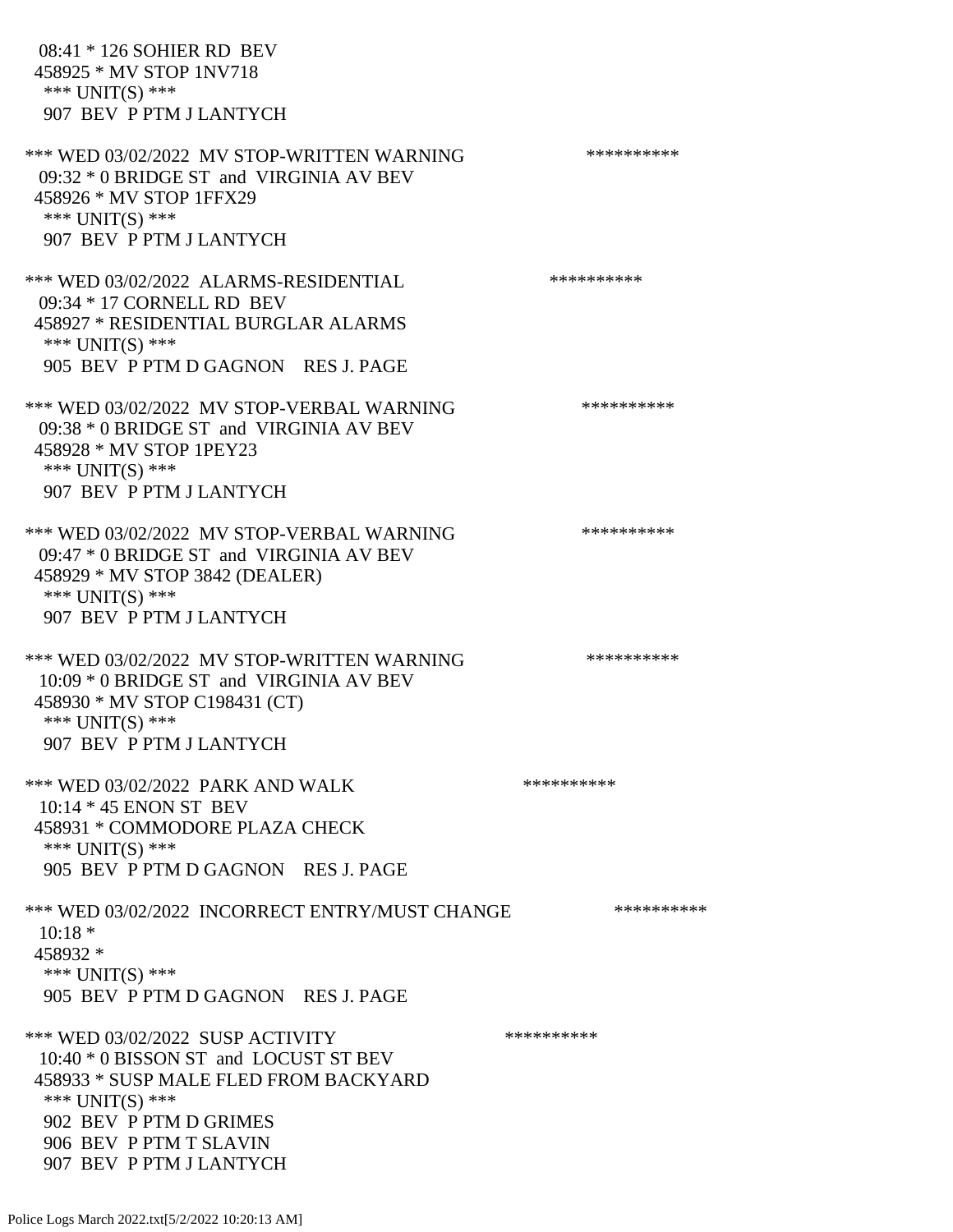\*\*\* WED 03/02/2022 BUILDING CHECK \*\*\*\*\*\*\*\*\*\*\*\* 10:44 \* LP HENDERSON RD and DEAD END BEV 458934 \* BEVERLY AIRPORT CHECK \*\*\* UNIT(S) \*\*\* 905 BEV P PTM D GAGNON RES J. PAGE \*\*\* WED 03/02/2022 BUILDING CHECK \*\*\*\*\*\*\*\*\*\* 10:55 \* CHERRY HILL DR BEV 458935 \* CHECK OF PARKING LOT \*\*\* UNIT(S) \*\*\* 905 BEV P PTM D GAGNON RES J. PAGE \*\*\* WED 03/02/2022 COUNTERFEITING / FORGER\*250 \*\*\*\*\*\*\*\*\*\* 11:14 \* 377 CABOT ST BEV 458936 \* MALE PASSED OFF FAKE \$100 BILL \*\*\* UNIT(S) \*\*\* 903 BEV P PTM S LANE \*\*\* WED 03/02/2022 HAZARD-ROADWAY \*\*\*\*\*\*\*\*\*\* 11:18 \* 143 MCKAY ST Apt: 1 BEV 458937 \* TRASH BIN IN ROADWAY \*\*\* UNIT(S) \*\*\* 905 BEV P PTM D GAGNON RES J. PAGE \*\*\* WED 03/02/2022 LARCENY-ALL OTHERS \*23H \*\*\*\*\*\*\*\*\*\*\* 12:25 \* 11 ENON ST BEV 458938 \* TERMINATED EMPLOYEE REFUSING TO LEAVE \*\*\* UNIT(S) \*\*\* 901 508 P PTM G LITTLE 906 BEV P PTM T SLAVIN \*\*\* WED 03/02/2022 WARRANT-ATTEMPT TO SERVE \*\*\*\*\*\*\*\*\*\* 12:27 \* 391 ELLIOTT ST BEV 458939 \* ATTEMPT TO SERVE WARRANT \*\*\* UNIT(S) \*\*\* 905 BEV P PTM D GAGNON RES J. PAGE 912 BEV P SGT J SHAIRS CHA1 BEV P CPT T HEGARTY DEL2 BEV P DET D PRINZ \*\*\* WED 03/02/2022 MV STOP-WRITTEN WARNING \*\*\*\*\*\*\*\*\*\*\*\* 13:07 \* 0 MCKAY ST and JENNESS ST BEV 458940 \* MV STOP FF52MR \*\*\* UNIT(S) \*\*\* 907 BEV P PTM J LANTYCH \*\*\* WED 03/02/2022 MV STOP-CITATION ISSUED \*\*\*\*\*\*\*\*\*\* 13:27 \* 82 CONANT ST BEV 458941 \* MV STOP 6DT182 \*\*\* UNIT(S) \*\*\* 907 BEV P PTM J LANTYCH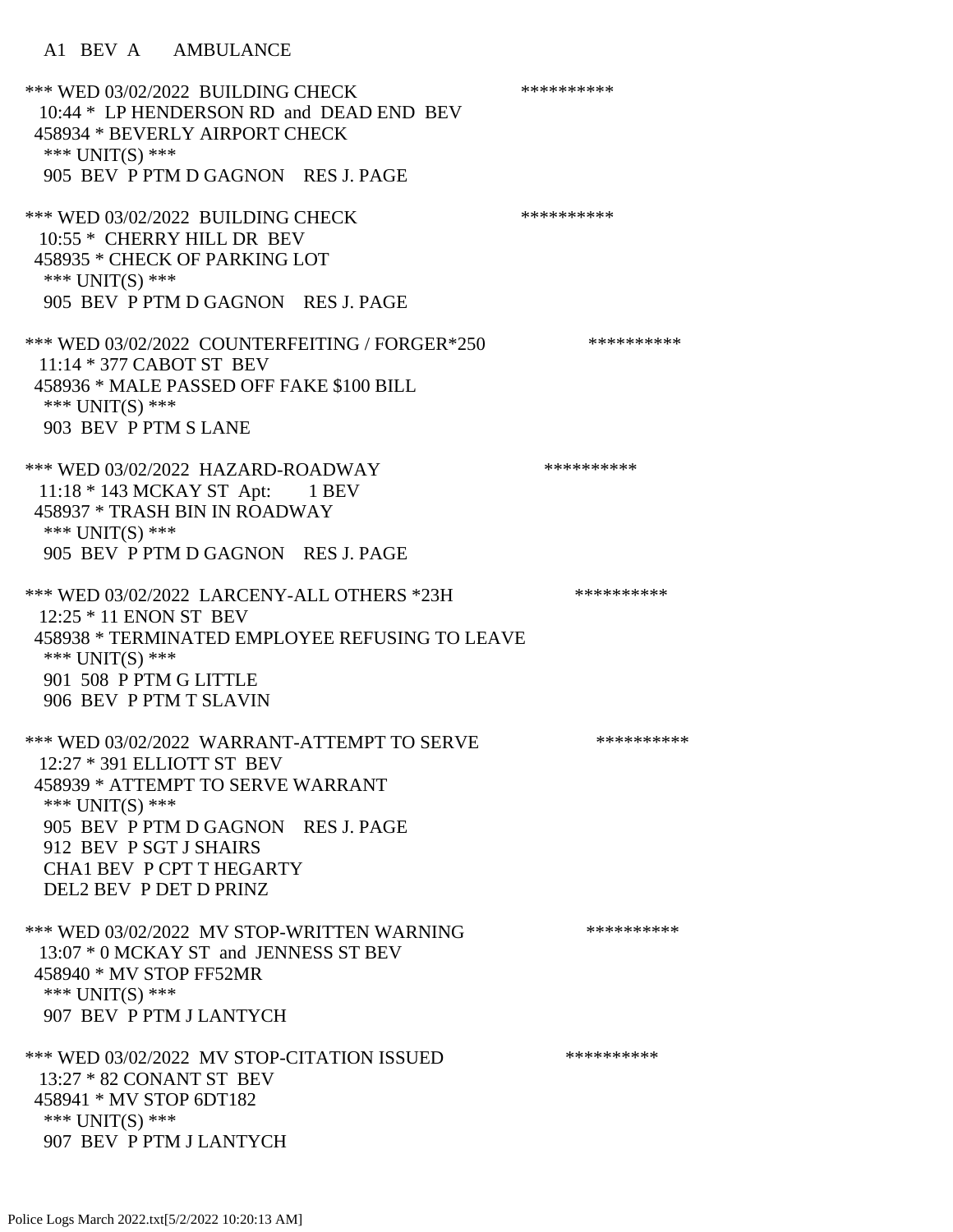\*\*\* WED 03/02/2022 WARRANT-SERVICE \*\*\*\*\*\*\*\*\*\*\*\*\* 14:00 \* 391 ELLIOTT ST BEV 458942 \* ATTEMPT TO SERVE WARRANT \*\*\* UNIT(S) \*\*\* 905 BEV P PTM D GAGNON RES J. PAGE 912 BEV P SGT J SHAIRS CHA1 BEV P CPT T HEGARTY DEL2 BEV P DET D PRINZ \*\*\* WED 03/02/2022 MV STOP-WRITTEN WARNING \*\*\*\*\*\*\*\*\*\*\*\* 14:09 \* 0 ESSEX ST and HARWOOD ST BEV 458943 \* MV STOP 7KY881 \*\*\* UNIT(S) \*\*\* 907 BEV P PTM J LANTYCH \*\*\* WED 03/02/2022 SCHOOL TRAFFIC \*\*\*\*\*\*\*\*\*\*\*\*\*\* 14:15 \* 0 ESSEX ST and HULL ST BEV 458944 \* SCHOOL TRAFFIC \*\*\* UNIT(S) \*\*\* 907 BEV P PTM J LANTYCH \*\*\* WED 03/02/2022 PARKING COMPLAINT - GENERAL \*\*\*\*\*\*\*\*\*\*\*\* 14:39 \* 0 ODELL AV and HAWTHORNE ST BEV 458945 \* CAR PARKED 3 DAYS NEAR "CENTER OF STREET" \*\*\* UNIT(S) \*\*\* 906 BEV P PTM T SLAVIN \*\*\* WED 03/02/2022 COUNTERFEITING / FORGER\*250 \*\*\*\*\*\*\*\*\*\* 14:58 \* 112 ELLIOTT ST BEV 458946 \* PASSED COUNTERFEIT \$100 BILL \*\*\* UNIT(S) \*\*\* 902 BEV P PTM D GRIMES 903 BEV P PTM S LANE 905 BEV P PTM D GAGNON RES J. PAGE \*\*\* WED 03/02/2022 ROSTER-ON/OFF DUTY \*\*\*\*\*\*\*\*\*\* 15:35 \* ELLIOTT ST BEV 458947 \* START OF SHIFT C \*\*\* UNIT(S) \*\*\* OIC BEV P LT M PANJWANI \*\*\* WED 03/02/2022 MV STOP-WRITTEN WARNING \*\*\*\*\*\*\*\*\*\*\*\*\* 17:03 \* 0 CABOT ST and RAILROAD AV BEV 458948 \* MV STOP MA REG 4CTY11 \*\*\* UNIT(S) \*\*\* 907 BEV P PTM R KNIGHT \*\*\* WED 03/02/2022 MV STOP-VERBAL WARNING \*\*\*\*\*\*\*\*\*\*\*\* 17:12 \* 0 CHURCH ST and CABOT ST BEV 458949 \* MV STOP MA REG 9VD235 \*\*\* UNIT(S) \*\*\* 907 BEV P PTM R KNIGHT \*\*\* WED 03/02/2022 WARRANT-ATTEMPT TO SERVE \*\*\*\*\*\*\*\*\*\*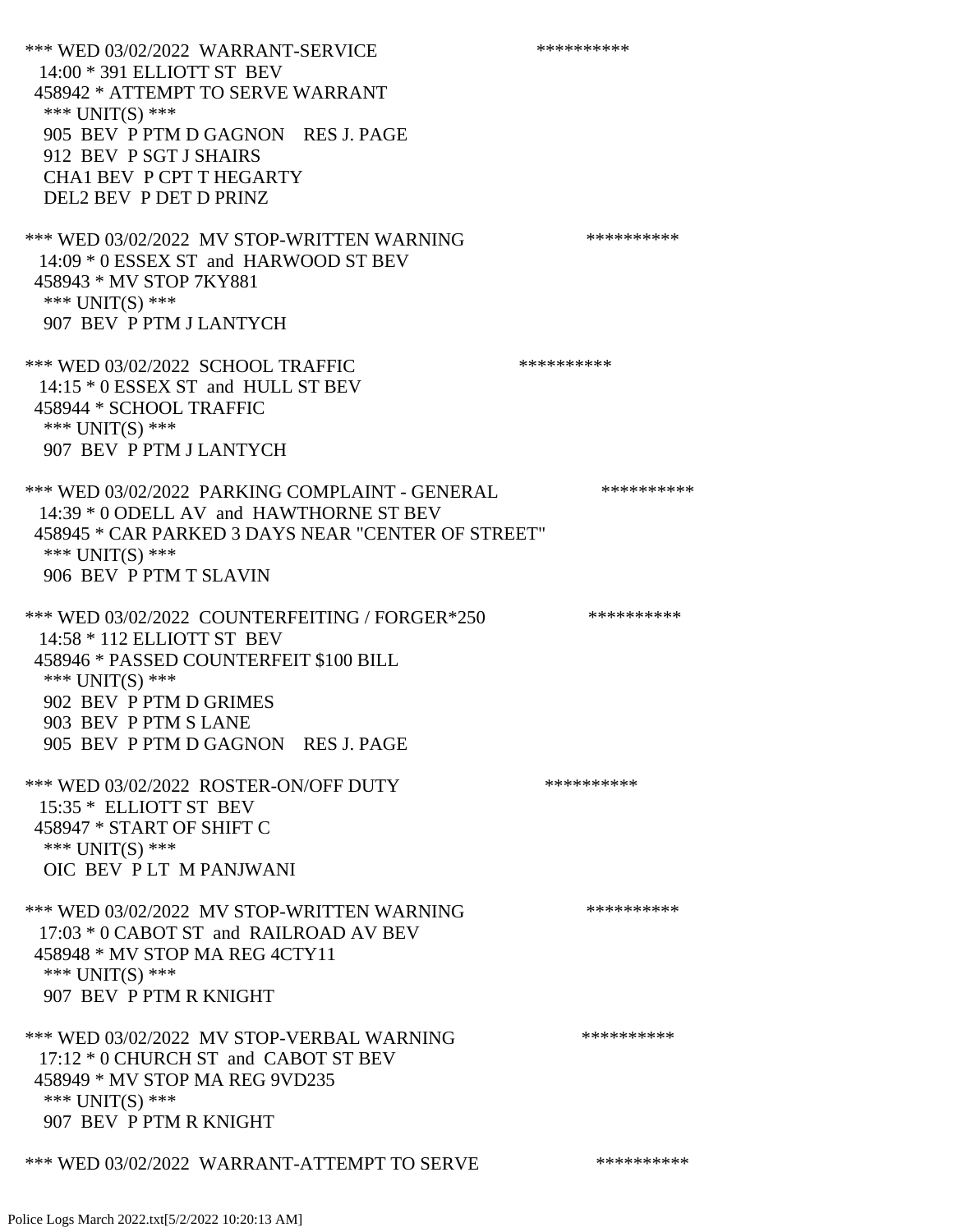17:16 \* 56 RIVER ST BEV 458950 \* ATTEMPT TO SERVE WARRANT \*\*\* UNIT(S) \*\*\* 902 BEV P PTM N BENCAL 903 BEV P PTM M MALONE \*\*\* WED 03/02/2022 MV STOP-WRITTEN WARNING \*\*\*\*\*\*\*\*\*\*\*\* 17:34 \* 0 CABOT ST and HERRICK ST BEV 458951 \* MV STOP MA REG 1SGA70 \*\*\* UNIT(S) \*\*\* 907 BEV P PTM R KNIGHT \*\*\* WED 03/02/2022 MV STOP-VERBAL WARNING \*\*\*\*\*\*\*\*\*\*\*\* 18:03 \* 0 COLE ST and FOSTER ST BEV 458952 \* MV STOP MA REG 2RYF61 \*\*\* UNIT(S) \*\*\* 907 BEV P PTM R KNIGHT \*\*\* WED 03/02/2022 MV STOP-VERBAL WARNING \*\*\*\*\*\*\*\*\*\*\*\* 18:17 \* 0 BOYLES ST and TALL TREE DR BEV 458954 \* MV STOP MA REG 1XCP97 \*\*\* UNIT(S) \*\*\* 907 BEV P PTM R KNIGHT \*\*\* WED 03/02/2022 MV STOP-VERBAL WARNING \*\*\*\*\*\*\*\*\*\*\*\* 18:40 \* 0 CHURCH ST and CABOT ST BEV 458955 \* MV STOP MA REG 3EAY21 \*\*\* UNIT(S) \*\*\* 907 BEV P PTM R KNIGHT \*\*\* WED 03/02/2022 PARKING COMPLAINT - GENERAL \*\*\*\*\*\*\*\*\*\*\*\* 19:06 \* O GOAT HILL LN and SUMMIT AV BEV 458956 \* PARKING COMPLAINT \*\*\* UNIT(S) \*\*\* 913 BEV P SGT M HENEBURY \*\*\* WED 03/02/2022 HOSPITAL REQUEST ASSISTANCE \*\*\*\*\*\*\*\*\*\* 19:53 \* 91 HERRICK ST BEV 458957 \* DISCHARGED PATIENT RELUCTANT TO LEAVE \*\*\* UNIT(S) \*\*\* 903 BEV P PTM M MALONE 907 BEV P PTM R KNIGHT \*\*\* WED 03/02/2022 MEDICAL-BLS \*\*\*\*\*\*\*\*\*\*\*\*\* 19:57 \* PEARSON ST BEV 458958 \* ELDERLY WOMAN DOWN--FORCED ENTRY NEEDED \*\*\* UNIT(S) \*\*\* 901 508 P PTM E GOODELL A1 BEV A AMBULANCE \*\*\* WED 03/02/2022 MV STOP-VERBAL WARNING \*\*\*\*\*\*\*\*\*\*\*\* 20:35 \* 0 KERNWOOD AV and CRESCENT AV BEV 458959 \* MV STOP MA REG 3DP953

\*\*\* UNIT(S) \*\*\*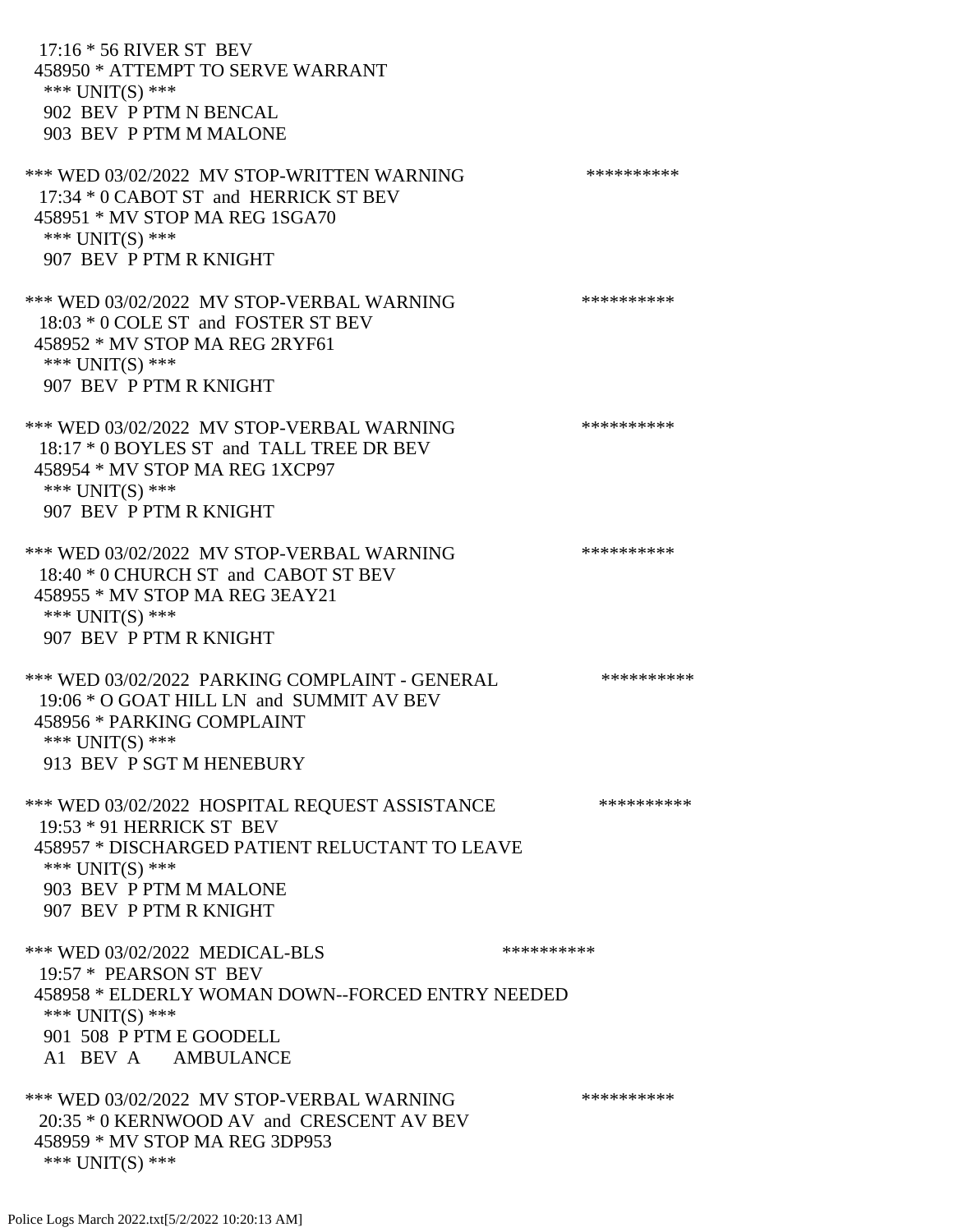## 907 BEV P PTM R KNIGHT

| *** WED 03/02/2022 DISTURBANCE-GENERAL<br>20:44 * 502 CABOT ST BEV<br>458960 * YOUTHS NOT LEAVING THE AREA<br>*** UNIT(S) ***<br>901 508 P PTM E GOODELL<br>902 BEV P PTM N BENCAL<br>905 BEV P PTM J MCCARTHY | ********** |
|----------------------------------------------------------------------------------------------------------------------------------------------------------------------------------------------------------------|------------|
| *** WED 03/02/2022 MV STOP-VERBAL WARNING<br>20:53 * 0 ELLIOTT ST and RANTOUL ST BEV<br>458961 * MV STOP MA REG RS99ND<br>*** UNIT(S) ***<br>907 BEV P PTM R KNIGHT                                            | ********** |
| *** WED 03/02/2022 MV STOP-WRITTEN WARNING<br>20:59 * 0 RANTOUL ST and BOW ST BEV<br>458962 * MV STOP MA REG 7GMD10<br>*** $UNIT(S)$ ***<br>907 BEV P PTM R KNIGHT                                             | ********** |
| *** WED 03/02/2022 UNWANTED GUEST<br>21:12 * 348 RANTOUL ST BEV<br>458963 * UNWWANTED GUEST REFUSING TO LEAVE<br>*** $UNIT(S)$ ***<br>902 BEV P PTM N BENCAL<br>903 BEV P PTM M MALONE                         | ********** |
| *** WED 03/02/2022 WARRANT-SERVICE<br>21:25 * 56 RIVER ST BEV<br>458964 * ATTEMPT TO SERVE A WARRANT<br>*** UNIT(S) ***<br>902 BEV P PTM N BENCAL<br>903 BEV P PTM M MALONE                                    | ********** |
| *** WED 03/02/2022 MV STOP-VERBAL WARNING<br>21:30 * 0 RT 128 S HW and DODGE ST BEV<br>458965 * MV STOP MI REG EHZ7257<br>*** $UNIT(S)$ ***<br>907 BEV P PTM R KNIGHT                                          | ********** |
| *** WED 03/02/2022 MV STOP-CITATION ISSUED<br>22:24 * 0 SOHIER RD and STORY AV BEV<br>458967 * MV STOP MA REG 1AKD56<br>*** $UNIT(S)$ ***<br>907 BEV P PTM R KNIGHT                                            | ********** |
| *** WED 03/02/2022 MV STOP-VERBAL WARNING<br>22:42 * 0 HERRICK ST and SOHIER RD BEV<br>458968 * MV STOP MA REG 9ER273<br>*** $UNIT(S)$ ***<br>907 BEV P PTM R KNIGHT                                           | ********** |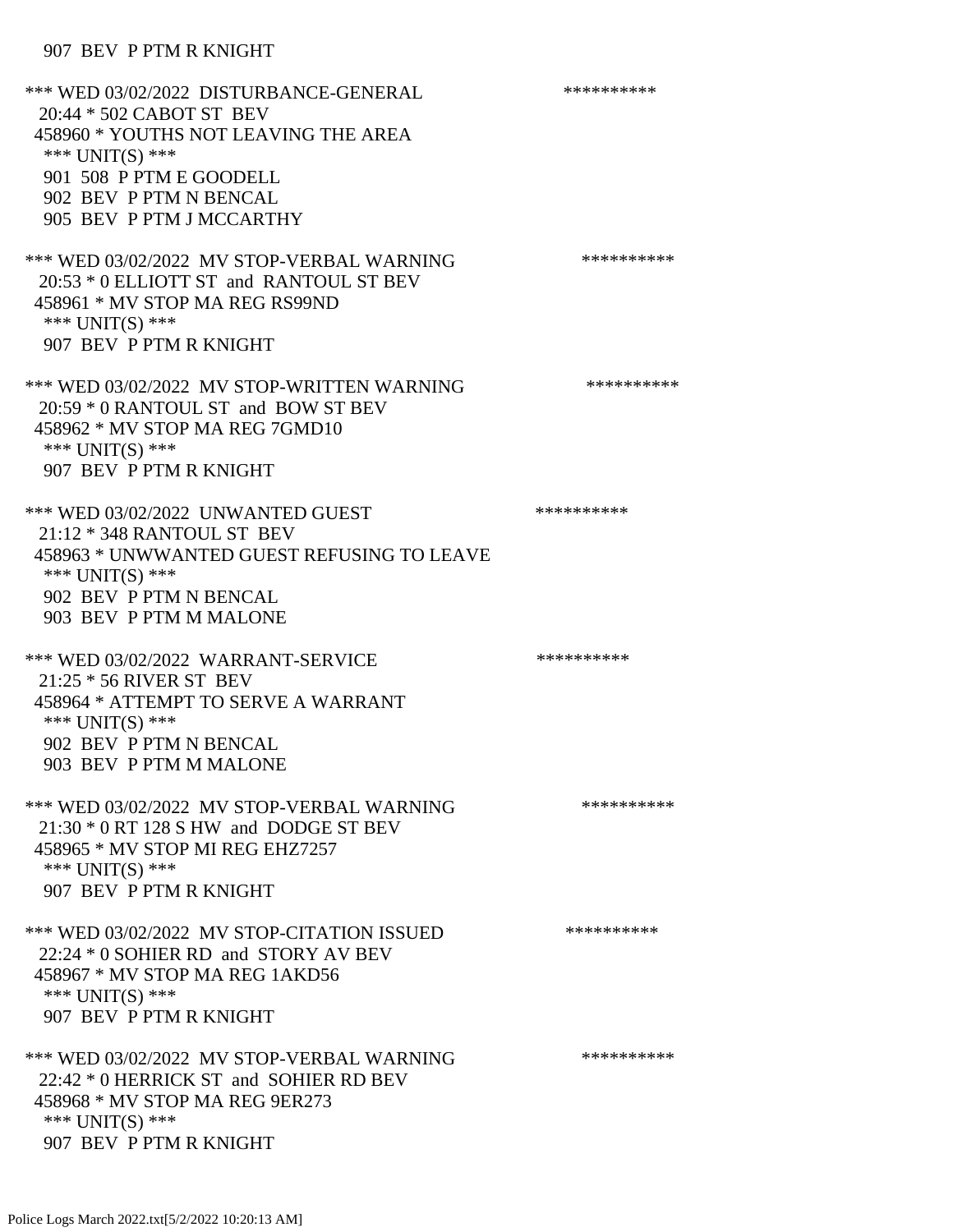\*\*\* WED 03/02/2022 ARREST-RELEASED TO OTHR AGENCY \*\*\*\*\*\*\*\*\*\*\*\* 22:54 \* 175 ELLIOTT ST BEV 458969 \* RELEASED TO WOBURN PD \*\*\* UNIT(S) \*\*\* OIC BEV P LT M PANJWANI \*\*\* WED 03/02/2022 DISTURBANCE-GENERAL \*\*\*\*\*\*\*\*\*\* 23:21 \* 355 RANTOUL ST BEV 458970 \* SOME TYPE OF DISTURBANCE AT BAR \*\*\* UNIT(S) \*\*\* 901 508 P PTM E GOODELL 902 BEV P PTM N BENCAL 907 BEV P PTM R KNIGHT \*\*\* WED 03/02/2022 ROSTER-ON/OFF DUTY \*\*\*\*\*\*\*\*\*\* 23:45 \* ELLIOTT ST BEV 458971 \* START OF SHIFT A \*\*\* UNIT(S) \*\*\* OIC BEV P LT D COSTA \*\*\* THU 03/03/2022 HOMELESS RELATED \*\*\*\*\*\*\*\*\*\* 00:03 \* 9 DANE ST BEV 458972 \* HOMELESS SLEEPING ON PORCH \*\*\* UNIT(S) \*\*\* 901 508 P PTM E GOODELL 905 BEV P PTM J MCCARTHY \*\*\* THU 03/03/2022 PARK/PLAYGROUND CHECK \*\*\*\*\*\*\*\*\*\*\*\* 00:55 \* 410 ESSEX ST BEV 458973 \* HARRY BALL FIELD CHECK \*\*\* UNIT(S) \*\*\* 906 BEV P PTM E SCHULTZ \*\*\* THU 03/03/2022 ASSIST OTHER DEPARTMENT \*\*\*\*\*\*\*\*\*\*\*\* 06:59 \* REZZA RD BEV 458974 \* ASSIST FBI WITH WARRANT \*\*\* UNIT(S) \*\*\* 902 BEV P PTM G LITTLE 905 BEV P PTM G LITTLE 906 BEV P PTM E SCHULTZ CIU BEV P PTM E ABRAHAMSO \*\*\* THU 03/03/2022 SCHOOL TRAFFIC \*\*\*\*\*\*\*\*\*\*\*\*\*\*\* 07:48 \* 0 BRIDGE ST and WINTHROP AV BEV 458975 \* SCHOOL TRAFFIC \*\*\* UNIT(S) \*\*\* 907 BEV P PTM J LANTYCH \*\*\* THU 03/03/2022 MV STOP-WRITTEN WARNING \*\*\*\*\*\*\*\*\*\*\*\*\*\* 07:55 \* 0 BRIDGE ST and WINTHROP AV BEV 458977 \* MV STOP 9WX369 \*\*\* UNIT(S) \*\*\* 907 BEV P PTM J LANTYCH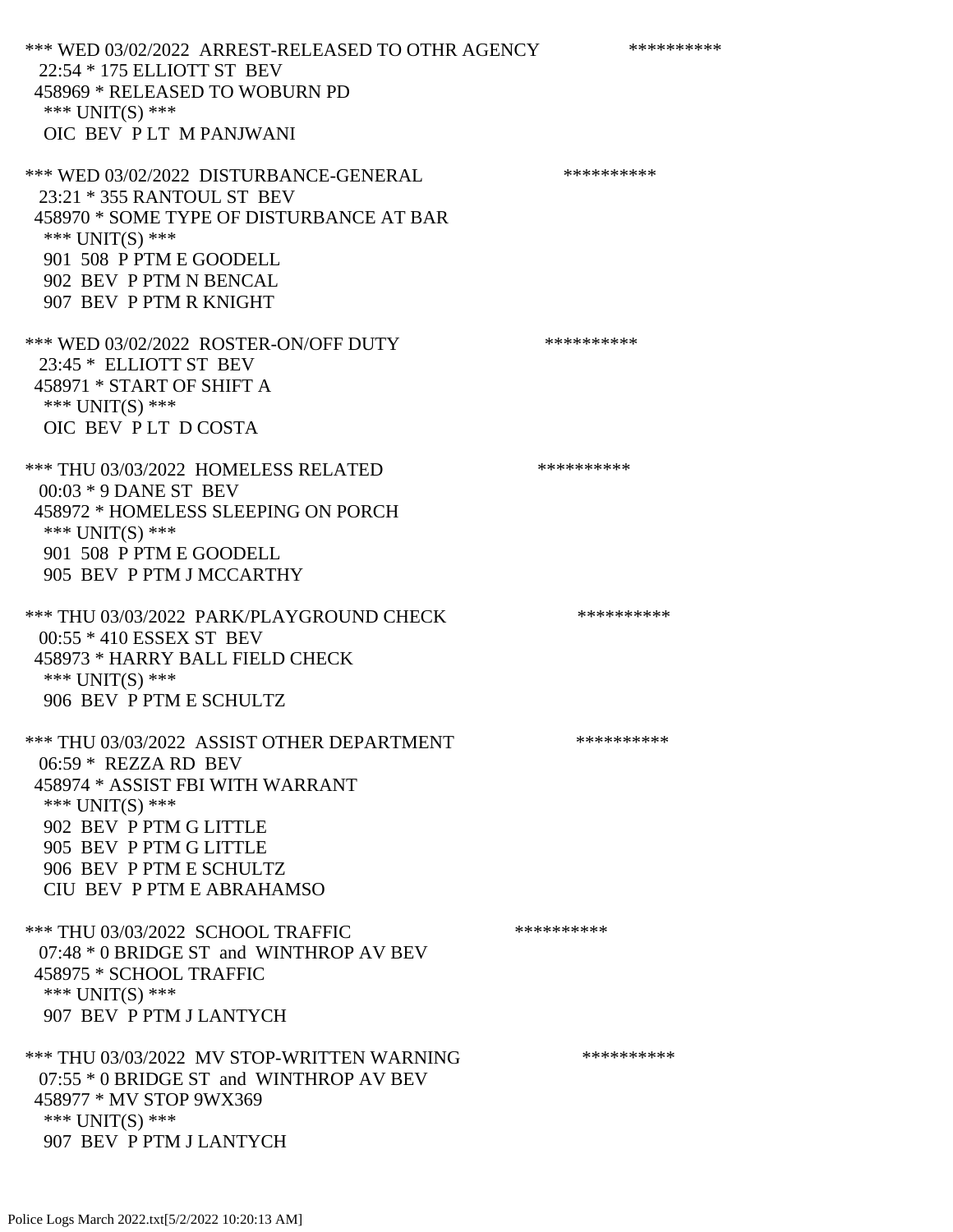\*\*\* THU 03/03/2022 ROSTER-ON/OFF DUTY \*\*\*\*\*\*\*\*\*\* 08:00 \* ELLIOTT ST BEV 458976 \* START OF SHIFT B (DAY SHIFT) \*\*\* UNIT(S) \*\*\* OIC BEV P LT J SHAIRS \*\*\* THU 03/03/2022 MV STOP-VERBAL WARNING \*\*\*\*\*\*\*\*\*\*\*\*\*\* 08:02 \* 0 BRIDGE ST and WINTHROP AV BEV 458978 \* MV STOP 9GJ447 \*\*\* UNIT(S) \*\*\* 907 BEV P PTM J LANTYCH \*\*\* THU 03/03/2022 MV STOP-CITATION ISSUED \*\*\*\*\*\*\*\*\*\* 08:12 \* 0 BRIDGE ST and WINTHROP AV BEV 458979 \* MV STOP 1NBM76 \*\*\* UNIT(S) \*\*\* 907 BEV P PTM J LANTYCH \*\*\* THU 03/03/2022 COMMUNITY IMPACT UNIT \*\*\*\*\*\*\*\*\*\*\*\*\* 08:18 \* RIVER ST BEV 458980 \* RUN GUESTS FOR WARRANTS/ SO STATUS \*\*\* UNIT(S) \*\*\* CIU BEV P PTM E ABRAHAMSO \*\*\* THU 03/03/2022 MV STOP-VERBAL WARNING \*\*\*\*\*\*\*\*\*\*\*\*\*\* 08:24 \* 0 BRIDGE ST and WINTHROP AV BEV 458981 \* MV STOP 5HE862 \*\*\* UNIT(S) \*\*\* 907 BEV P PTM J LANTYCH \*\*\* THU 03/03/2022 MV STOP-VERBAL WARNING \*\*\*\*\*\*\*\*\*\*\*\*\* 08:32 \* 0 KERNWOOD AV and HARRIS ST BEV 458982 \* MV STOP 944P1 \*\*\* UNIT(S) \*\*\* 907 BEV P PTM J LANTYCH \*\*\* THU 03/03/2022 TRANSPORT TO COURT \*\*\*\*\*\*\*\*\*\*\*\*\*\* 08:36 \* 56 FEDERAL ST BEV 458983 \* TRANSPORT FREITAS TO COURT \*\*\* UNIT(S) \*\*\* 901 508 P PTM M BRODERICK \*\*\* THU 03/03/2022 MV STOP-VERBAL WARNING \*\*\*\*\*\*\*\*\*\*\*\*\*\* 08:44 \* 175 ELLIOTT ST BEV 458984 \* MA COM REG V61477 \*\*\* UNIT(S) \*\*\* CIU BEV P PTM E ABRAHAMSO \*\*\* THU 03/03/2022 MV STOP-VERBAL WARNING \*\*\*\*\*\*\*\*\*\*\*\*\* 08:47 \* 0 CABOT ST and BECKFORD ST BEV 458985 \* MV STOP MA REG 898ZZ7 \*\*\* UNIT(S) \*\*\* 903 BEV P PTM S LANE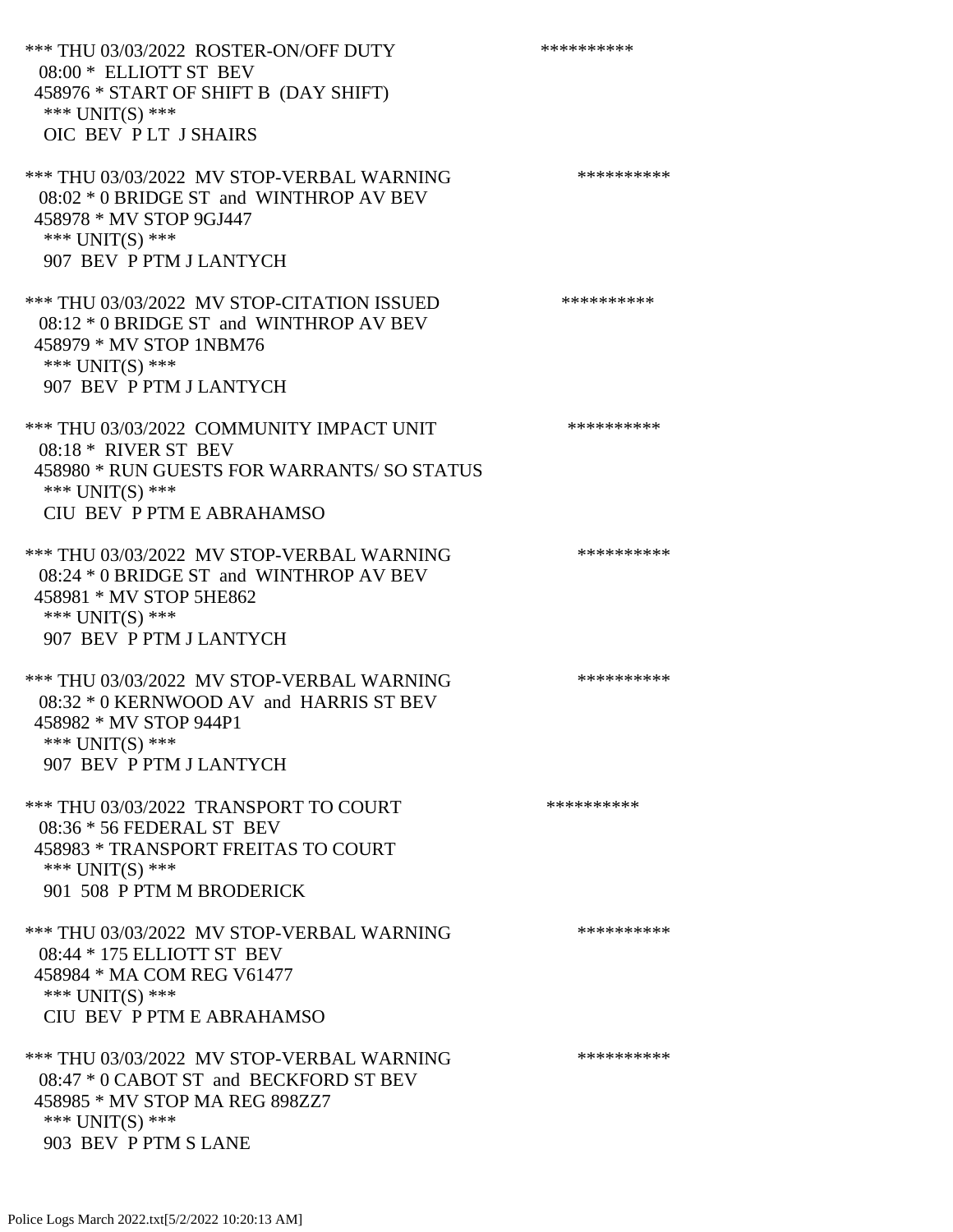\*\*\* THU 03/03/2022 MV STOP-VERBAL WARNING \*\*\*\*\*\*\*\*\*\*\*\*\* 08:50 \* 0 ELLIOTT ST and MCPHERSON DR BEV 458986 \* MVSTOP - 398NJ9 \*\*\* UNIT(S) \*\*\* 905 BEV P PTM D GAGNON CIU BEV P PTM E ABRAHAMSO \*\*\* THU 03/03/2022 MV STOP-VERBAL WARNING \*\*\*\*\*\*\*\*\*\*\*\*\* 09:03 \* 0 POND ST and RANTOUL ST BEV 458987 \* MA V17186 \*\*\* UNIT(S) \*\*\* CIU BEV P PTM E ABRAHAMSO \*\*\* THU 03/03/2022 MV STOP-VERBAL WARNING \*\*\*\*\*\*\*\*\*\*\*\*\* 09:20 \* 490 RANTOUL ST BEV 458988 \* MA REG 9VY714 \*\*\* UNIT(S) \*\*\* CIU BEV P PTM E ABRAHAMSO \*\*\* THU 03/03/2022 MV STOP-VERBAL WARNING \*\*\*\*\*\*\*\*\*\*\*\*\*\* 09:31 \* 0 PARK ST and FEDERAL ST BEV 458989 \* MA REG 9FJ459 \*\*\* UNIT(S) \*\*\* CIU BEV P PTM E ABRAHAMSO \*\*\* THU 03/03/2022 MV STOP-VERBAL WARNING \*\*\*\*\*\*\*\*\*\*\*\*\* 09:57 \* 0 ESSEX ST and LAKE SHORE AV BEV 458990 \* MV STOP 8963WC (ME) \*\*\* UNIT(S) \*\*\* 907 BEV P PTM J LANTYCH \*\*\* THU 03/03/2022 MV STOP-CITATION ISSUED \*\*\*\*\*\*\*\*\*\* 10:46 \* 0 BRIMBAL AV and PALMER RD BEV 458991 \* MV STOP AL44360 (AZ) \*\*\* UNIT(S) \*\*\* 907 BEV P PTM J LANTYCH \*\*\* THU 03/03/2022 MV STOP-VERBAL WARNING \*\*\*\*\*\*\*\*\*\*\*\*\*\* 11:05 \* 0 CABOT ST and CONANT ST BEV 458992 \* MV STOP:MA REG.2NGL68 \*\*\* UNIT(S) \*\*\* DTL BEV P PTM M MARINO \*\*\* THU 03/03/2022 MV STOP-VERBAL WARNING \*\*\*\*\*\*\*\*\*\* 11:28 \* 458 CABOT ST BEV 458993 \* MA REG TCK305 \*\*\* UNIT(S) \*\*\* SIE3 BEV P SGT D BROWN \*\*\* THU 03/03/2022 ASSIST OTHER DEPARTMENT \*\*\*\*\*\*\*\*\*\*\*\*\* 11:35 \* HASKELL ST and REZZA RD BEV 458994 \* ASSIST FBI \*\*\* UNIT(S) \*\*\* CIU BEV P PTM E ABRAHAMSO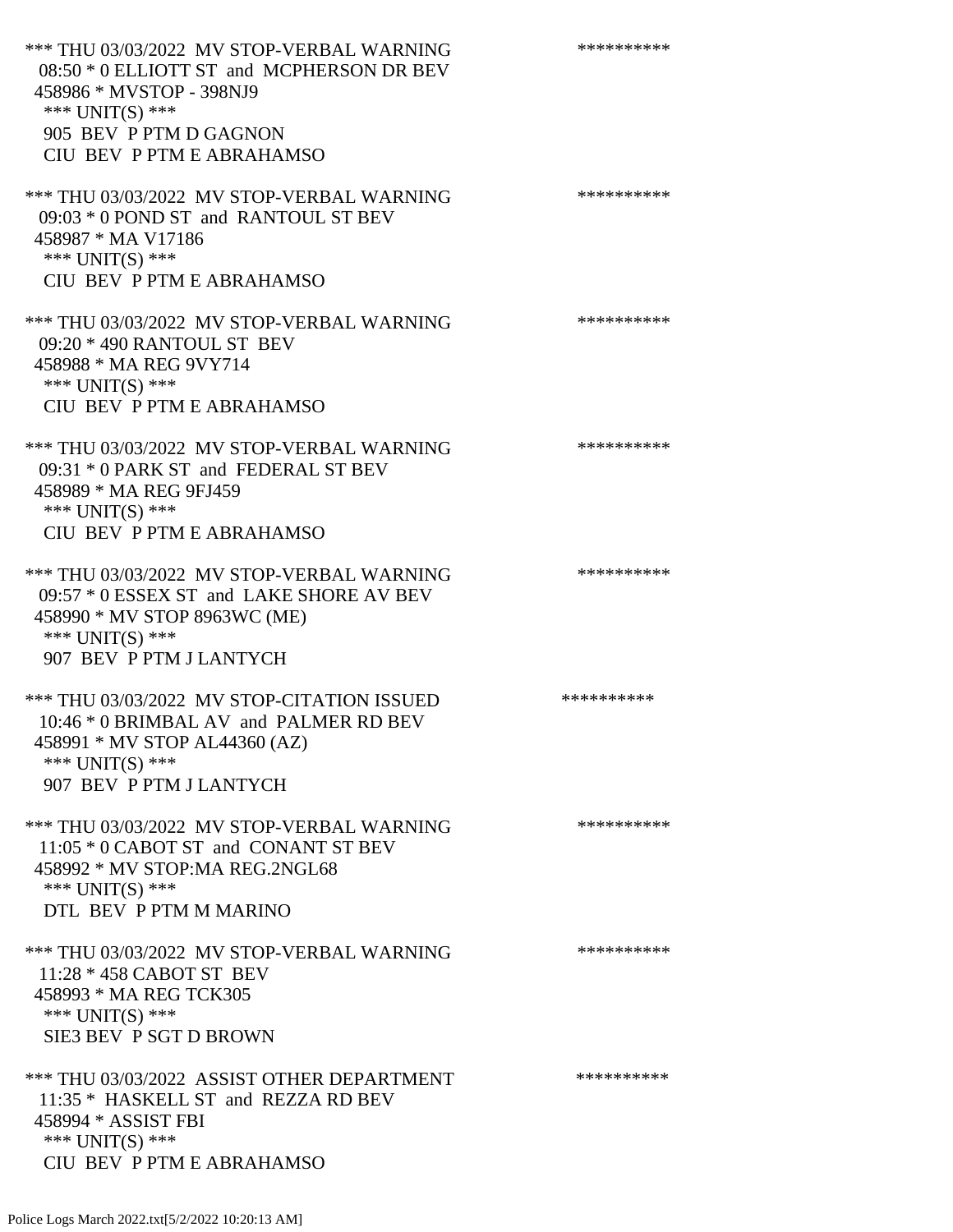\*\*\* THU 03/03/2022 MV TOW - BIG JIM'S \*\*\*\*\*\*\*\*\*\*\*\*\* 12:37 \* 0 POND ST BEV 458995 \* TOW AND HOLD FOR CITY \*\*\* UNIT(S) \*\*\* 907 BEV P PTM J LANTYCH \*\*\* THU 03/03/2022 ROSTER-OFFICER ORDERED TO WORK \*\*\*\*\*\*\*\*\*\*\* 13:00 \* ELLIOTT ST BEV 458996 \* OFF. BOCCUZZI ORDERED TO WORK DIV C \*\*\* UNIT(S) \*\*\* OIC BEV P LT J SHAIRS \*\*\* THU 03/03/2022 SCHOOL TRAFFIC \*\*\*\*\*\*\*\*\*\*\*\*\*\* 13:40 \* 0 BRIDGE ST and WINTHROP AV BEV 458997 \* SCHOOL TRAFFIC \*\*\* UNIT(S) \*\*\* 901 508 P PTM M BRODERICK RES J. PAGE \*\*\* THU 03/03/2022 ALARMS-COMMERCIAL \*\*\*\*\*\*\*\*\*\* 13:45 \* 143 BRIMBAL AV BEV 458998 \* SECOND FLOOR ALARM \*\*\* UNIT(S) \*\*\* 903 BEV P PTM S LANE 904 BEV P PTM R HEGARTY \*\*\* THU 03/03/2022 MV STOP-VERBAL WARNING \*\*\*\*\*\*\*\*\*\*\*\*\* 13:53 \* 0 ELLIOTT ST and RANTOUL ST BEV 458999 \* MA85J461 \*\*\* UNIT(S) \*\*\* CIU BEV P PTM E ABRAHAMSO \*\*\* THU 03/03/2022 SCHOOL TRAFFIC \*\*\*\*\*\*\*\*\*\* 13:59 \* 0 CROSS ST and BIKE PATH, COVE SCHL BEV 459000 \* SCHOOL TRAFFIC \*\*\* UNIT(S) \*\*\* 907 BEV P PTM J LANTYCH \*\*\* THU 03/03/2022 MEDICAL-ALS \*\*\*\*\*\*\*\*\*\* 14:18 \* ENON ST BEV 459001 \* MALE PARTY COLLAPSED \*\*\* UNIT(S) \*\*\* 903 BEV P PTM S LANE 905 BEV P PTM D GAGNON \*\*\* THU 03/03/2022 MV STOP-VERBAL WARNING \*\*\*\*\*\*\*\*\*\*\*\*\* 14:19 \* 150 SOHIER RD BEV 459002 \* MV STOP 1YEX74 \*\*\* UNIT(S) \*\*\* 907 BEV P PTM J LANTYCH \*\*\* THU 03/03/2022 CHECK WELL BEING \*\*\*\*\*\*\*\*\*\* 14:23 \* 72 CABOT ST BEV 459003 \* CHECK ON FEMALE FOR FAMILY IN BOSTON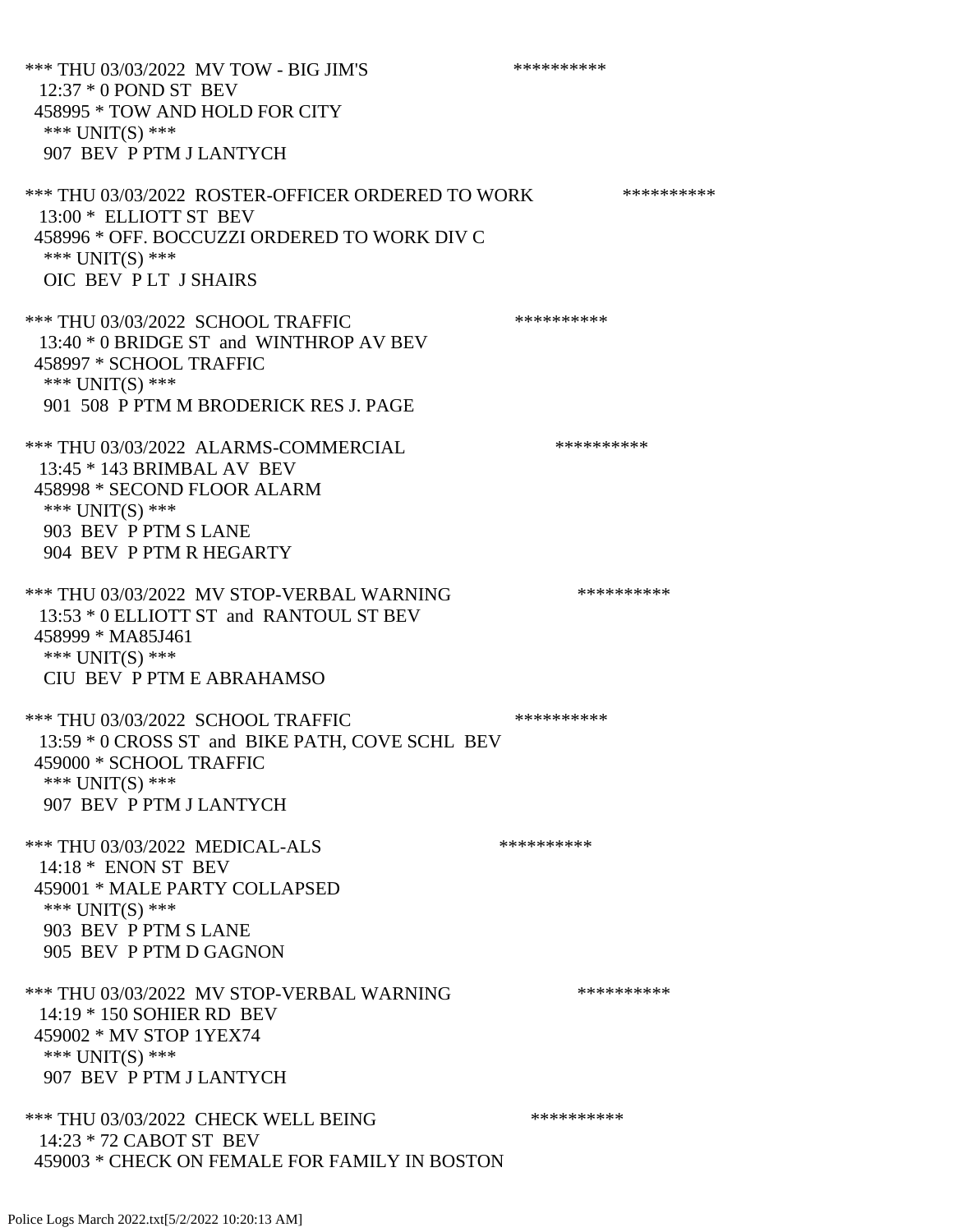\*\*\* UNIT(S) \*\*\* 902 BEV P PTM G LITTLE

\*\*\* THU 03/03/2022 PARKING COMP-BLK DRIVEWAY \*\*\*\*\*\*\*\*\*\*\*\* 15:07 \* 15 SCHOOL ST BEV 459004 \* BLOCKED DRIVEWAY \*\*\* UNIT(S) \*\*\* 902 BEV P PTM G LITTLE \*\*\* THU 03/03/2022 ROSTER-ON/OFF DUTY \*\*\*\*\*\*\*\*\*\* 15:33 \* ELLIOTT ST BEV 459005 \* START OF SHIFT C \*\*\* UNIT(S) \*\*\* OIC BEV P LT M PANJWANI \*\*\* THU 03/03/2022 MV STOP-VERBAL WARNING \*\*\*\*\*\*\*\*\*\* 15:57 \* 0 ELLIOTT ST and ECHO AV BEV 459006 \* MV STOP MA REG 1AGC62 \*\*\* UNIT(S) \*\*\* 907 BEV P PTM R KNIGHT \*\*\* THU 03/03/2022 SUSP ACTIVITY \*\*\*\*\*\*\*\*\*\*\*\* 15:57 \* 32 RAILROAD AV BEV 459007 \* SOMEONE POSSIBLY TRYING TO GAIN ACCESS \*\*\* UNIT(S) \*\*\* 902 BEV P PTM J MARRS 903 BEV P PTM C STANTON \*\*\* THU 03/03/2022 HARASSMENT ORDER SERVICE \*\*\*\*\*\*\*\*\*\*\*\* 16:16 \* 10 CEDAR ST Apt: 26 BEV 459008 \* ATTEMPT TO SERVE 209A \*\*\* UNIT(S) \*\*\* 906 BEV P PTM K COLETTI \*\*\* THU 03/03/2022 HAZARD-DMV \*\*\*\*\*\*\*\*\*\* 16:40 \* 0 ODELL AV and SPRING ST BEV 459009 \* DMV NH REG 4981173 \*\*\* UNIT(S) \*\*\* 907 BEV P PTM R KNIGHT \*\*\* THU 03/03/2022 MEDICAL-BLS \*\*\*\*\*\*\*\*\*\* 16:46 \* RANTOUL ST BEV 459010 \* CHEST PAIN \*\*\*  $UNIT(S)$  \*\*\* 902 BEV P PTM J MARRS A1 BEV A AMBULANCE \*\*\* THU 03/03/2022 MV STOP-VERBAL WARNING \*\*\*\*\*\*\*\*\*\*\*\*\* 16:47 \* 0 BRIMBAL AV and HERRICK ST BEV 459011 \* MV STOP--MA REG RWV722 \*\*\* UNIT(S) \*\*\* 903 BEV P PTM C STANTON 907 BEV P PTM R KNIGHT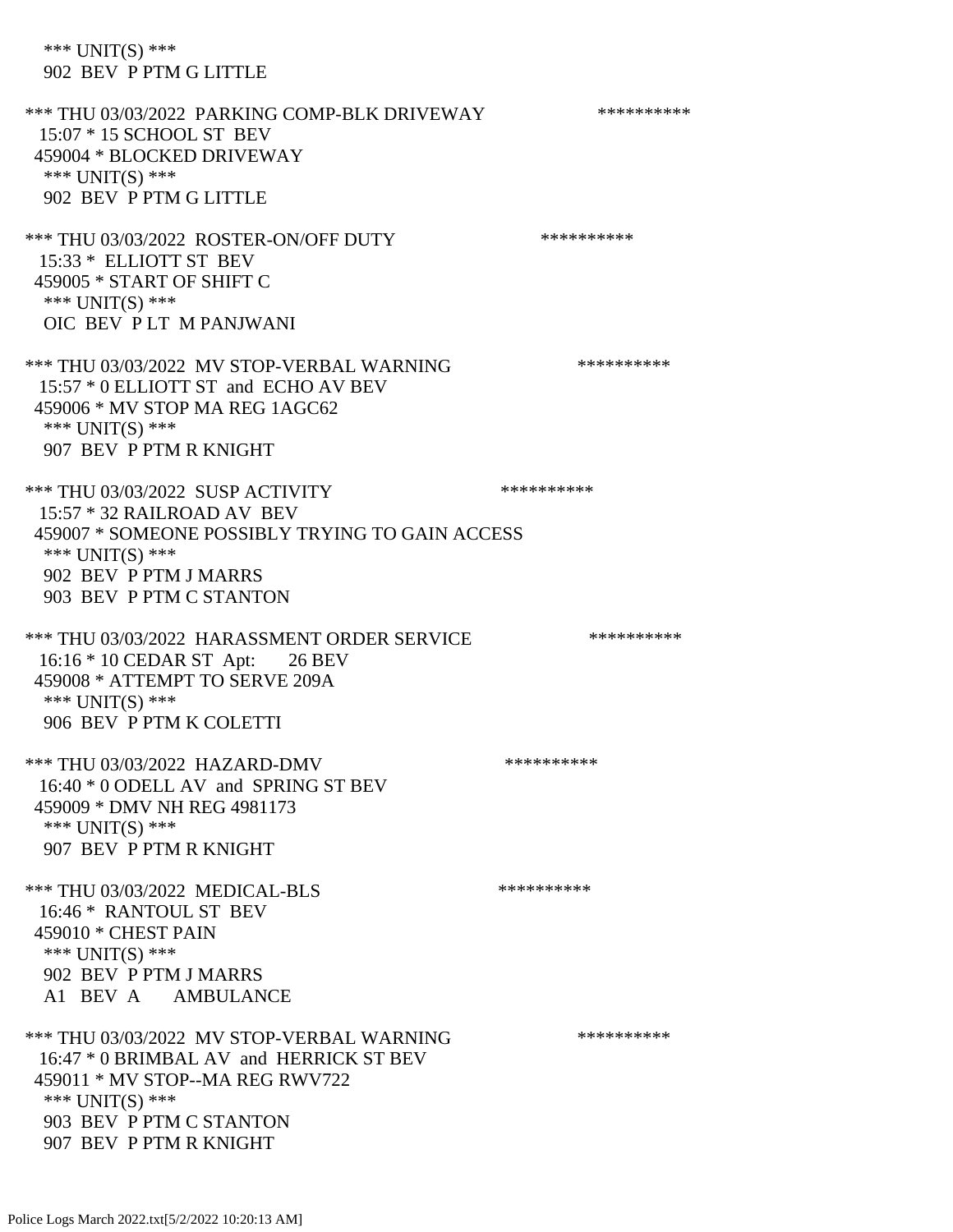\*\*\* THU 03/03/2022 MV STOP-VERBAL WARNING \*\*\*\*\*\*\*\*\*\*\*\* 16:52 \* 0 SOHIER RD and CHARLES ST BEV 459012 \* MV STOP MA REG 1KFZ86 \*\*\* UNIT(S) \*\*\* 903 BEV P PTM C STANTON 907 BEV P PTM R KNIGHT \*\*\* THU 03/03/2022 MV STOP-VERBAL WARNING \*\*\*\*\*\*\*\*\*\*\*\*\* 17:07 \* 0 SOHIER RD and BEVERLY HIGH SCHOOL BEV 459013 \* MV STOP--MA REG 67HW85 \*\*\* UNIT(S) \*\*\* 903 BEV P PTM C STANTON \*\*\* THU 03/03/2022 MV STOP-VERBAL WARNING \*\*\*\*\*\*\*\*\*\*\*\*\* 17:10 \* 0 CABOT ST and TREMONT ST BEV 459014 \* MV STOP RWB336 \*\*\* UNIT(S) \*\*\* 907 BEV P PTM R KNIGHT \*\*\* THU 03/03/2022 MV STOP-VERBAL WARNING \*\*\*\*\*\*\*\*\*\*\*\*\*\* 17:18 \* 0 CABOT ST and TREMONT ST BEV 459015 \* MV STOP MA REG 8PW994 \*\*\* UNIT(S) \*\*\* 907 BEV P PTM R KNIGHT \*\*\* THU 03/03/2022 PARKING COMPLAINT - GENERAL \*\*\*\*\*\*\*\*\*\* 17:24 \* 0 CABOT ST and CHESTNUT ST BEV 459016 \* ORANGE JEEP OBSTRUCTING VIEW/ILLEGAL SPOT \*\*\* UNIT(S) \*\*\* 907 BEV P PTM R KNIGHT \*\*\* THU 03/03/2022 PARKING COMPLAINT - GENERAL \*\*\*\*\*\*\*\*\*\* 17:25 \* O GOAT HILL LN and SUMMIT AV BEV 459017 \* ANOTHER PARKING COMPLAINT \*\*\* UNIT(S) \*\*\* 907 BEV P PTM R KNIGHT \*\*\* THU 03/03/2022 MV STOP-WRITTEN WARNING \*\*\*\*\*\*\*\*\*\*\*\*\* 18:08 \* 0 SOHIER RD and CHARLES ST BEV 459018 \* MV STOP MA REG 3BJY69 \*\*\* UNIT(S) \*\*\* 907 BEV P PTM R KNIGHT \*\*\* THU 03/03/2022 MV STOP-VERBAL WARNING \*\*\*\*\*\*\*\*\*\* 18:40 \* 0 RANTOUL ST and EDWARDS ST BEV 459019 \* MV STOP MA REG 3LHA11 \*\*\* UNIT(S) \*\*\* 907 BEV P PTM R KNIGHT \*\*\* THU 03/03/2022 MV STOP-VERBAL WARNING \*\*\*\*\*\*\*\*\*\*\*\*\* 18:48 \* 0 DANE ST and KNOWLTON ST BEV 459020 \* MV STOP--MA REG 24074 \*\*\* UNIT(S) \*\*\* 902 BEV P PTM J MARRS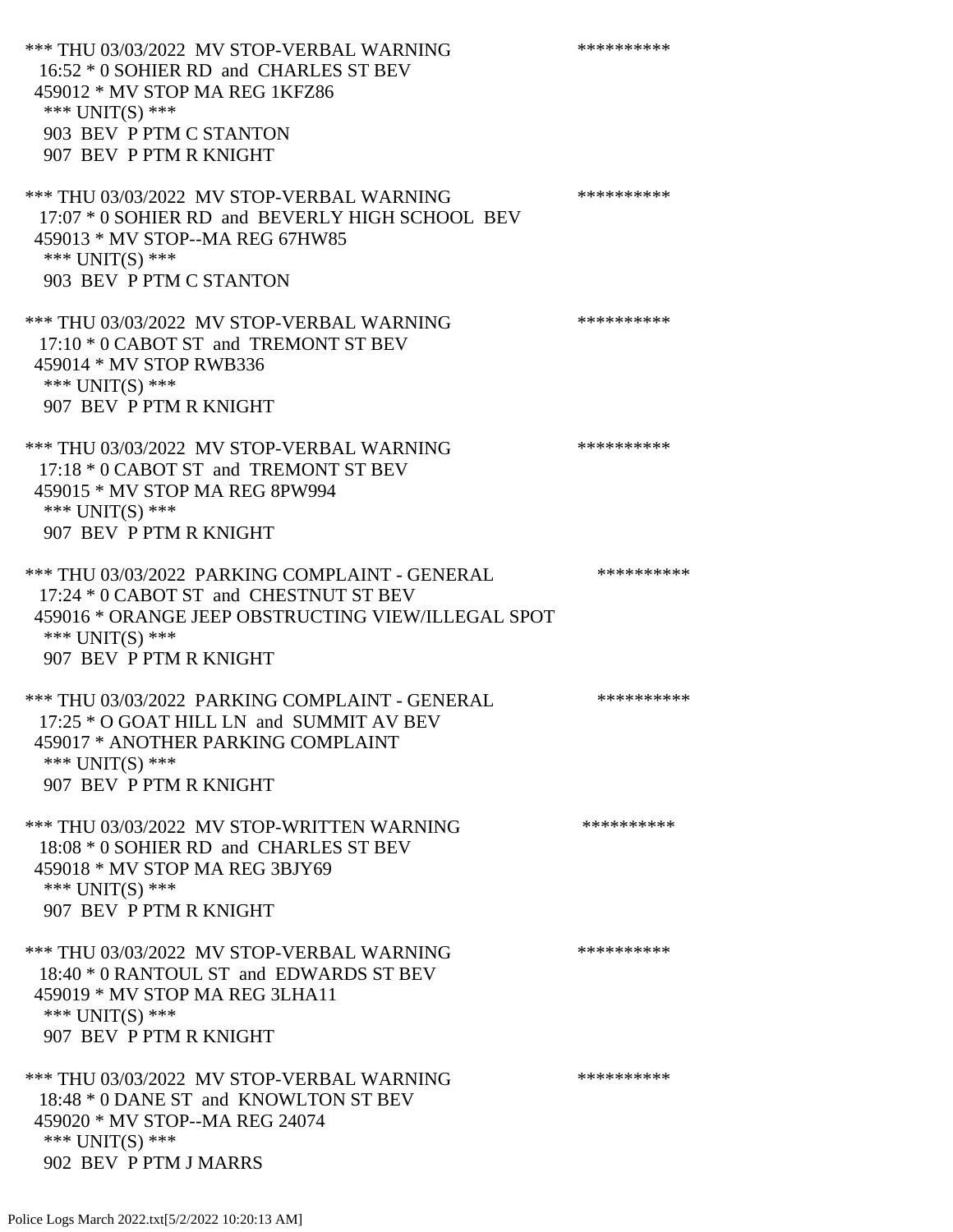903 BEV P PTM C STANTON

\*\*\* THU 03/03/2022 SUSP ACTIVITY \*\*\*\*\*\*\*\*\*\*\*\*\*\*\*\* 19:30 \* 15 REZZA RD BEV 459021 \* PICKUP ATTEMPTING TO REMOVE TRAILER \*\*\* UNIT(S) \*\*\* 906 BEV P PTM K COLETTI 912 BEV P SGT J SANTAMARI CHA1 BEV P CPT T HEGARTY \*\*\* THU 03/03/2022 MV STOP-VERBAL WARNING \*\*\*\*\*\*\*\*\*\*\*\*\* 19:39 \* 7 SOHIER RD BEV 459022 \* MV STOP MA REG 9TJ897 \*\*\* UNIT(S) \*\*\* 907 BEV P PTM R KNIGHT \*\*\* THU 03/03/2022 MV STOP-VERBAL WARNING \*\*\*\*\*\*\*\*\*\*\*\* 20:13 \* 0 ELLIOTT ST and RANTOUL ST BEV 459023 \* MV STOP MA REG 1FXW43 \*\*\* UNIT(S) \*\*\* 907 BEV P PTM R KNIGHT \*\*\* THU 03/03/2022 MEDICAL-MENTAL HEALTH \*\*\*\*\*\*\*\*\*\*\*\* 20:50 \* KNOWLTON ST BEV 459024 \* MALE PARTY CUTTING HIMSELF \*\*\* UNIT(S) \*\*\* 902 BEV P PTM J MARRS 903 BEV P PTM C STANTON 912 BEV P SGT J SANTAMARI A1 BEV A AMBULANCE BF1 BEV F BEV FIRE \*\*\* THU 03/03/2022 HARASSMENT \*\*\*\*\*\*\*\*\*\* 21:09 \* CABOT ST BEV 459025 \* SNAP CHAT HARASSMENT \*\*\* UNIT(S) \*\*\* 902 BEV P PTM J MARRS 907 BEV P PTM R KNIGHT 912 BEV P SGT J SANTAMARI \*\*\* THU 03/03/2022 MV STOP-VERBAL WARNING \*\*\*\*\*\*\*\*\*\*\*\*\* 21:13 \* 0 RIVER ST and PLEASANT ST BEV 459026 \* MV STOP--MA REG 2BTW74 \*\*\* UNIT(S) \*\*\* 903 BEV P PTM C STANTON \*\*\* THU 03/03/2022 HAZARD-RR GATES DOWN \*\*\*\*\*\*\*\*\*\* 21:42 \* 0 ESSEX ST and LAKE SHORE AV BEV 459027 \* GATES STUCK DOWN \*\*\* UNIT(S) \*\*\* 907 BEV P PTM R KNIGHT \*\*\* THU 03/03/2022 MV STOP-VERBAL WARNING \*\*\*\*\*\*\*\*\*\*\*\* 22:31 \* 0 SOHIER RD and SWAN ST BEV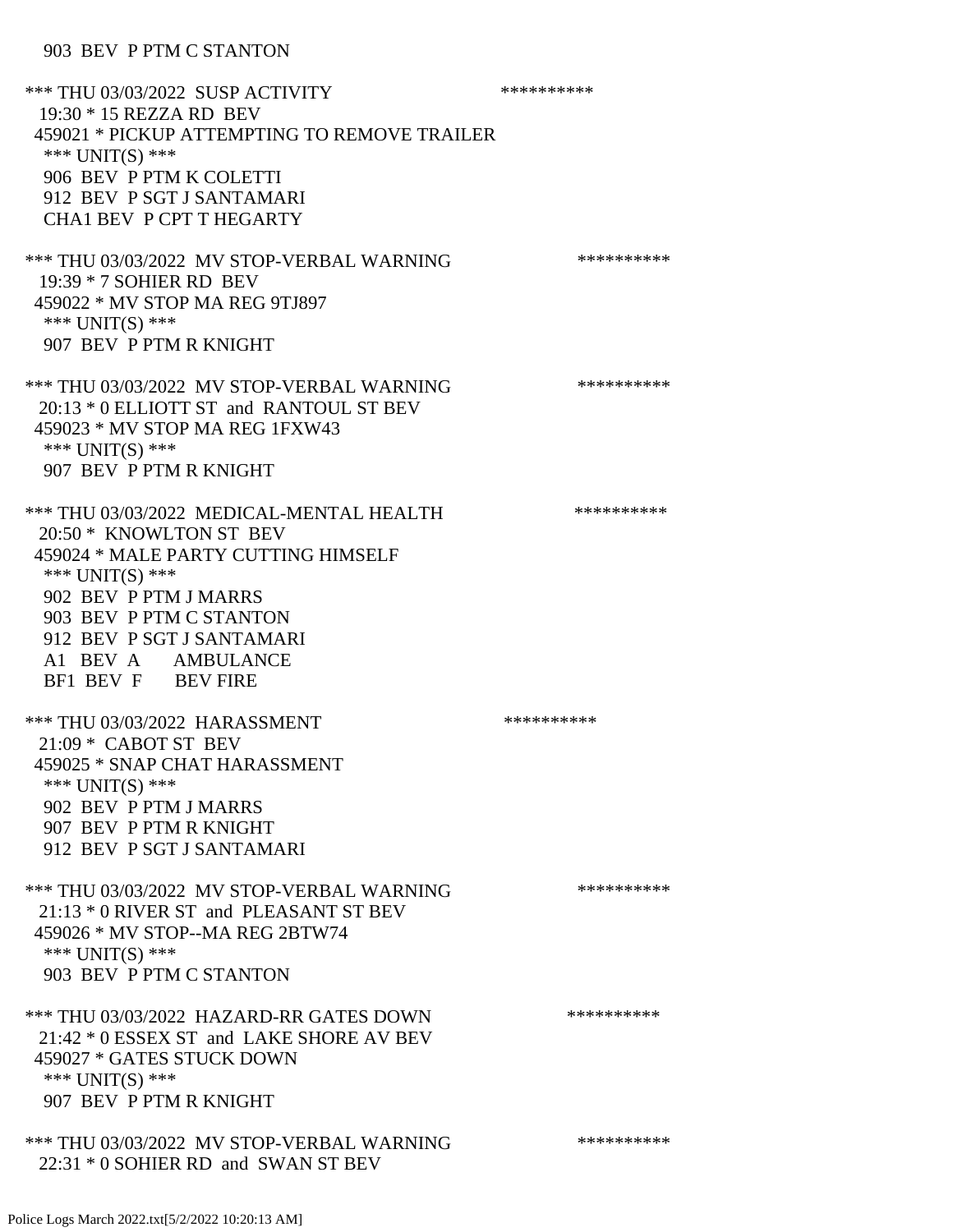459028 \* MV STOP MA REG 33GD05 \*\*\* UNIT(S) \*\*\* 907 BEV P PTM R KNIGHT \*\*\* THU 03/03/2022 MV STOP-VERBAL WARNING \*\*\*\*\*\*\*\*\*\*\*\*\* 22:38 \* 0 RANTOUL ST and SUMMER ST BEV 459029 \* MV STOP MA REG 718YL2 \*\*\* UNIT(S) \*\*\* 907 BEV P PTM R KNIGHT \*\*\* THU 03/03/2022 DIRECTED PATROL 23:05 \* 40 WOODLAND AV BEV 459030 \* CHECK OF AYERS RYAL SIDE SCHOOL \*\*\* UNIT(S) \*\*\* 901 508 P PTM M BOCCUZZI \*\*\* THU 03/03/2022 DIRECTED PATROL \*\*\*\*\*\*\*\*\*\* 23:12 \* 145 LIVINGSTONE AV BEV 459031 \* OBEAR PARK CHECK \*\*\* UNIT(S) \*\*\* 901 508 P PTM M BOCCUZZI \*\*\* THU 03/03/2022 MV STOP-VERBAL WARNING \*\*\*\*\*\*\*\*\*\*\*\* 23:28 \* 355 RANTOUL ST BEV 459032 \* MV STOP--ME REG 292ATT \*\*\* UNIT(S) \*\*\* 901 508 P PTM M BOCCUZZI 902 BEV P PTM J MARRS 903 BEV P PTM C STANTON DTL BEV P SGT D BROWN \*\*\* THU 03/03/2022 ROSTER-ON/OFF DUTY \*\*\*\*\*\*\*\*\*\* 23:45 \* ELLIOTT ST BEV 459033 \* START OF SHIFT A \*\*\* UNIT(S) \*\*\* OIC BEV P LT D COSTA \*\*\* FRI 03/04/2022 TRAIN STATION CHECK \*\*\*\*\*\*\*\*\*\* 00:25 \* 10 PARK ST BEV 459034 \* BEVERLY DEPOT/VETERANS PARK CHECK \*\*\* UNIT(S) \*\*\* 902 BEV P PTM M MARINO \*\*\* FRI 03/04/2022 PARK/PLAYGROUND CHECK \*\*\*\*\*\*\*\*\*\* 00:50 \* 410 ESSEX ST BEV 459035 \* HARRY BALL FIELD CHECK \*\*\* UNIT(S) \*\*\* 906 BEV P PTM E SCHULTZ \*\*\* FRI 03/04/2022 BAR CHECK \*\*\*\*\*\*\*\*\*\*\*\* 00:51 \* 20 CABOT ST BEV 459036 \* ANCHOR BAR CHECK \*\*\* UNIT(S) \*\*\* 902 BEV P PTM M MARINO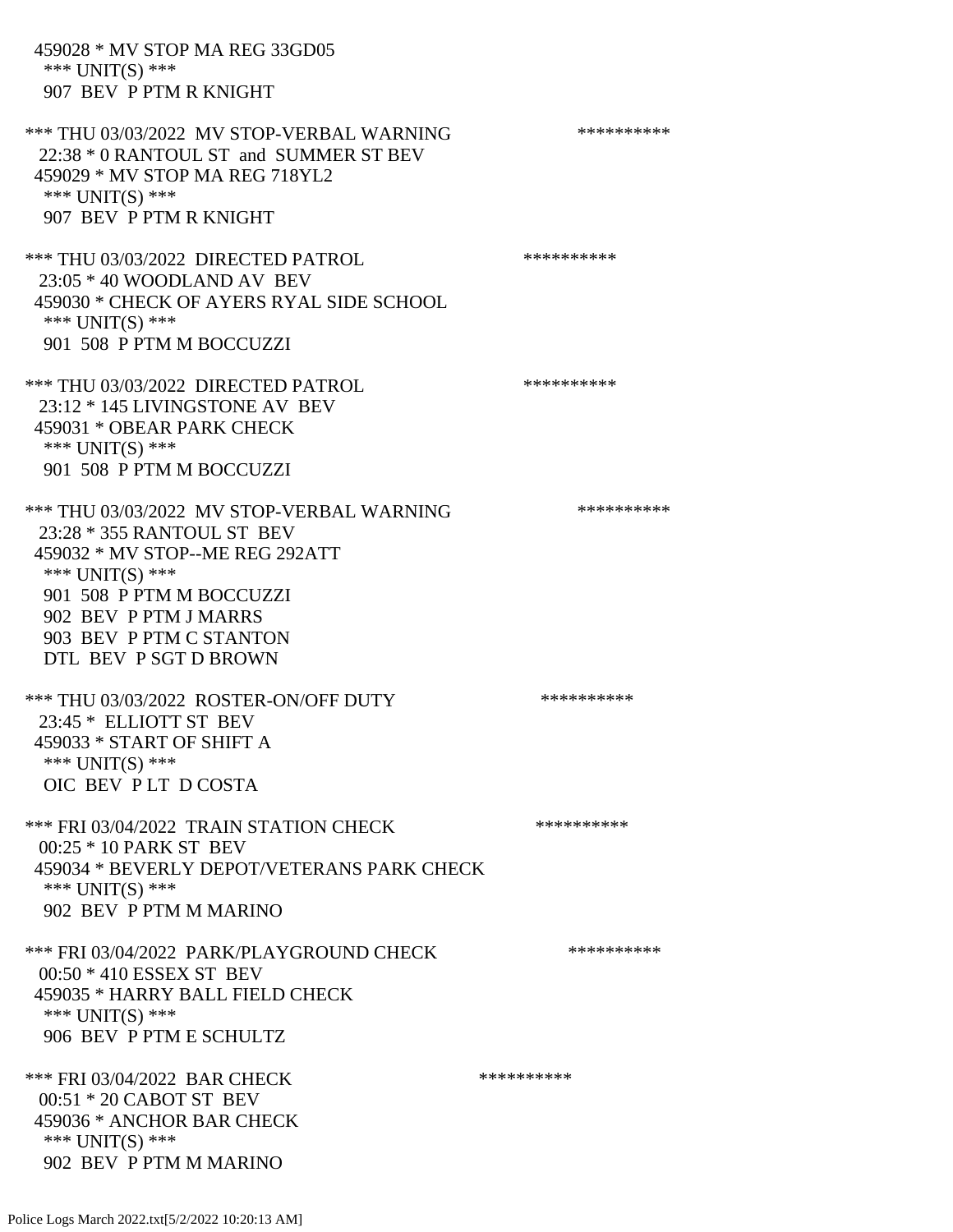\*\*\* FRI 03/04/2022 SUSP ACTIVITY-MOTOR VEHICLE \*\*\*\*\*\*\*\*\*\*\*\* 01:23 \* 0 BARTLETT ST and STONE ST BEV 459037 \* MV WITH TRUNK OPEN \*\*\* UNIT(S) \*\*\* 902 BEV P PTM M MARINO \*\*\* FRI 03/04/2022 BUILDING CHECK \*\*\*\*\*\*\*\*\*\* 02:16 \* ELLIOTT ST BEV 459038 \* 24 HOUR STORE CHECK \*\*\* UNIT(S) \*\*\* 902 BEV P PTM M MARINO \*\*\* FRI 03/04/2022 DOMESTIC-VERBAL ARGUMENT \*\*\*\*\*\*\*\*\*\*\*\* 03:36 \* ELLIOTT ST BEV 459039 \* UNWANTED GUEST \*\*\* UNIT(S) \*\*\* 901 508 P PTM J VITALE 903 BEV P PTM F WOJICK \*\*\* FRI 03/04/2022 BUILDING CHECK \*\*\*\*\*\*\*\*\*\* 04:13 \* RANTOUL ST BEV 459040 \* 24 HOUR BUSINESS CHECK \*\*\* UNIT(S) \*\*\* 903 BEV P PTM F WOJICK \*\*\* FRI 03/04/2022 DOMESTIC-VERBAL ARGUMENT \*\*\*\*\*\*\*\*\*\*\*\* 04:17 \* ELLIOTT ST BEV 459041 \* UNWANTED GUEST \*\*\* UNIT(S) \*\*\* 901 508 P PTM J VITALE 903 BEV P PTM F WOJICK \*\*\* FRI 03/04/2022 SCHOOL BUILDING CHECK \*\*\*\*\*\*\*\*\*\* 05:10 \* 100 SOHIER RD BEV 459042 \* HIGH SCHOOL CHECK \*\*\* UNIT(S) \*\*\* 903 BEV P PTM F WOJICK \*\*\* FRI 03/04/2022 ALARMS-COMMERCIAL \*\*\*\*\*\*\*\*\*\* 06:23 \* 63 DODGE ST Apt: O-150 and CONANT ST BEV 459043 \* ATM BURGLAR ALARM \*\*\* UNIT(S) \*\*\* 905 BEV P PTM G LITTLE \*\*\* FRI 03/04/2022 MV STOP-VERBAL WARNING \*\*\*\*\*\*\*\*\*\*\*\*\* 06:40 \* 108 LOTHROP ST BEV 459044 \* MV STOP \*\*\* UNIT(S) \*\*\* 902 BEV P PTM M MARINO \*\*\* FRI 03/04/2022 MV STOP-VERBAL WARNING \*\*\*\*\*\*\*\*\*\*\*\* 07:01 \* 0 CABOT ST and LYMAN ST BEV

459045 \* MV STOP, MA REG 1207XD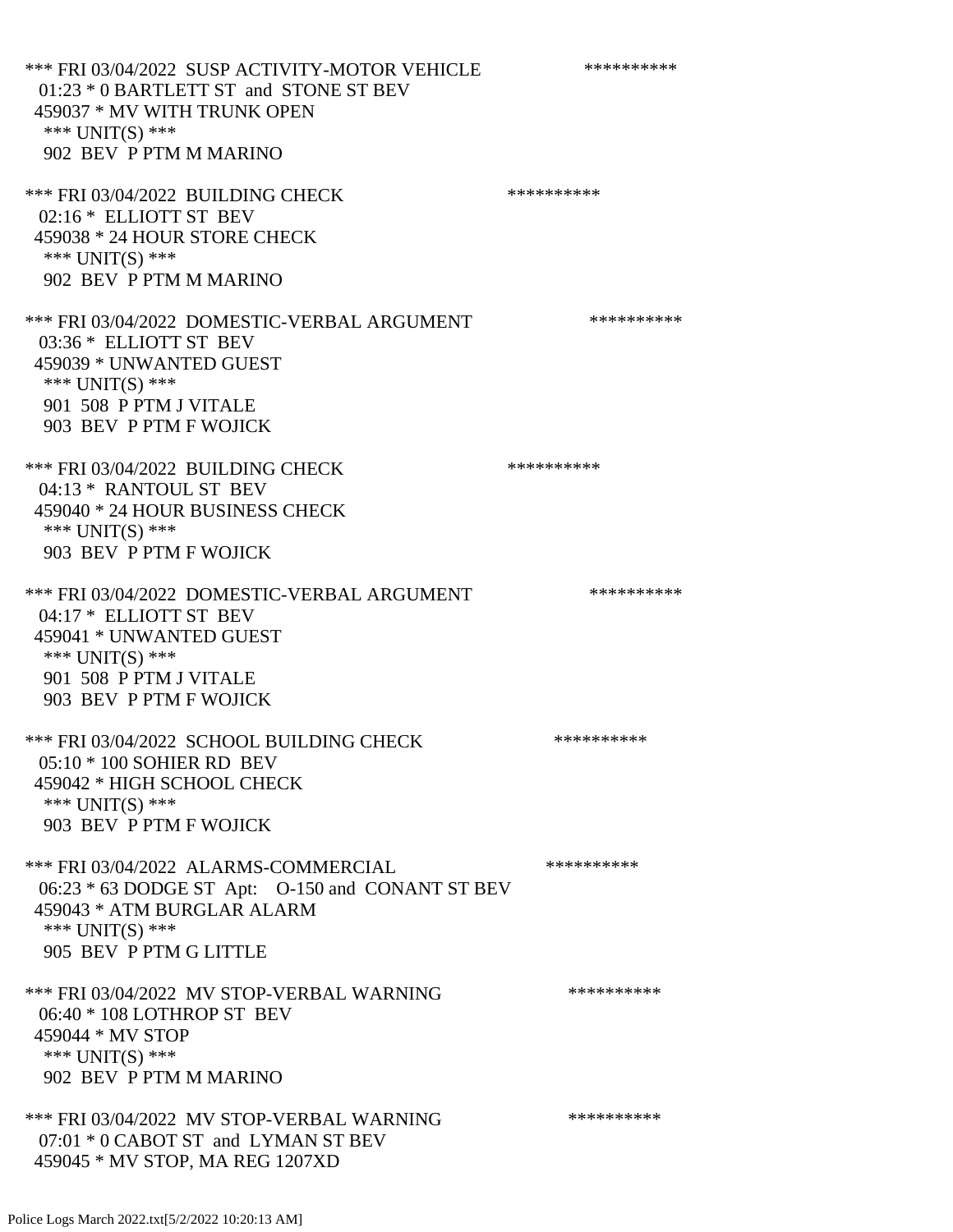\*\*\* UNIT(S) \*\*\* 903 BEV P PTM F WOJICK \*\*\* FRI 03/04/2022 ROSTER-OFFICER ORDERED TO WORK \*\*\*\*\*\*\*\*\*\*\* 07:05 \* ELLIOTT ST BEV 459046 \* OFFICER ORDERED FOR SHIFT B \*\*\* UNIT(S) \*\*\* OIC BEV P LT D COSTA \*\*\* FRI 03/04/2022 ASSIST OTHER DEPARTMENT \*\*\*\*\*\*\*\*\*\*\*\*\* 07:14 \* BECKFORD ST and GRANT ST BEV 459047 \* SCHOOL BUS TRANPORTATION REQUESTS STAND BY \*\*\* UNIT(S) \*\*\* 903 BEV P PTM F WOJICK \*\*\* FRI 03/04/2022 ROSTER-ON/OFF DUTY \*\*\*\*\*\*\*\*\*\*\*\*\* 07:19 \* ELLIOTT ST BEV 459048 \* START OF SHIFT B \*\*\* UNIT(S) \*\*\* OIC BEV P LT D COSTA \*\*\* FRI 03/04/2022 MV STOP-VERBAL WARNING \*\*\*\*\*\*\*\*\*\*\*\*\* 07:36 \* 0 COX CT and SUMMIT AV BEV 459049 \* MVSTOP - 4BP518 \*\*\* UNIT(S) \*\*\* 913 BEV P SGT M HENEBURY \*\*\* FRI 03/04/2022 MV-ACCIDENT NO REPORT \*\*\*\*\*\*\*\*\*\*\*\* 07:53 \* 0 RIVER ST and PLEASANT ST BEV 459050 \* MVA POSSIBLE INJURIES \*\*\* UNIT(S) \*\*\* 902 BEV P PTM M MARINO A1 BEV A AMBULANCE BF1 BEV F BEV FIRE \*\*\* FRI 03/04/2022 MV STOP-VERBAL WARNING \*\*\*\*\*\*\*\*\*\*\*\* 11:00 \* 55 CORNING ST BEV 459052 \* MV STOP MA REG 4JBG20 \*\*\* UNIT(S) \*\*\* 904 BEV P PTM J MARRS \*\*\* FRI 03/04/2022 MV STOP-VERBAL WARNING \*\*\*\*\*\*\*\*\*\*\*\*\*\* 11:17 \* 0 ABBOTT ST and CABOT ST BEV 459053 \* MA REG 91CC17 \*\*\* UNIT(S) \*\*\* DTL BEV P \*\*\* FRI 03/04/2022 ANIMAL COMPLAINT - DOGS \*\*\*\*\*\*\*\*\*\*\* 12:07 \* 103 HULL ST BEV 459054 \* LOST DOG FOUND \*\*\* UNIT(S) \*\*\* 931A BEV P ACO C CALLAHAN

\*\*\* FRI 03/04/2022 HAZARD-MV \*\*\*\*\*\*\*\*\*\*\*\*\*\*

Police Logs March 2022.txt[5/2/2022 10:20:13 AM]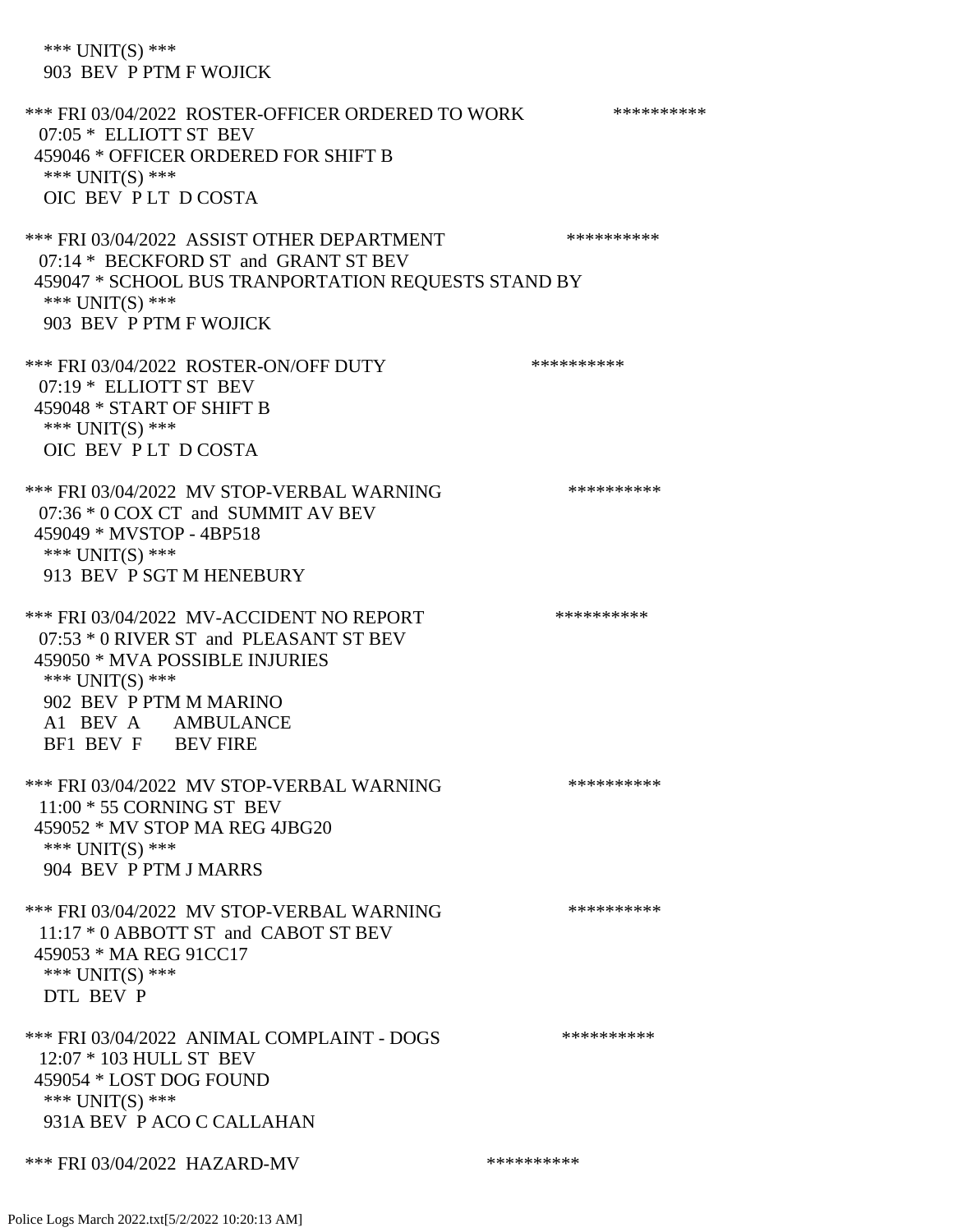12:08 \* 50 BROADWAY Apt: 11 BEV 459055 \* UNREGISTERED MV \*\*\* UNIT(S) \*\*\* 901 508 P PTM E SCHULTZ 902 BEV P PTM D DIVINCENZ \*\*\* FRI 03/04/2022 MEDICAL-ALS \*\*\*\*\*\*\*\*\*\*\*\*\*\* 12:50 \* CHERRY HILL DR BEV 459056 \* UNRESPONSIVE FEMALE \*\*\* UNIT(S) \*\*\* 903 BEV P PTM G LITTLE A1 BEV A AMBULANCE BF1 BEV F BEV FIRE \*\*\* FRI 03/04/2022 MEDICAL-ALS \*\*\*\*\*\*\*\*\*\*\*\*\* 13:16 \* NORTHERN AV BEV 459057 \* FEMALE UNRESPONSIVE FEMALE \*\*\* UNIT(S) \*\*\* 901 508 P PTM E SCHULTZ A1 BEV A AMBULANCE BF1 BEV F BEV FIRE DTL BEV P PTM R HEGARTY \*\*\* FRI 03/04/2022 ROSTER-OFFICER ORDERED TO WORK \*\*\*\*\*\*\*\*\*\*\* 13:44 \* ELLIOTT ST BEV 459058 \* OFC HEAGRTY ORDERED TO WORK DIV 3 \*\*\* UNIT(S) \*\*\* OIC BEV P LT M SUNGY \*\*\* FRI 03/04/2022 ROSTER-OFFICER ORDERED TO WORK \*\*\*\*\*\*\*\*\*\*\* 13:44 \* ELLIOTT ST BEV 459059 \* OFC THOMASSON ORDERED TO WORK DIV 3 \*\*\* UNIT(S) \*\*\* OIC BEV P LT M SUNGY \*\*\* FRI 03/04/2022 ROSTER-OFFICER ORDERED TO WORK \*\*\*\*\*\*\*\*\*\*\*\* 13:45 \* ELLIOTT ST BEV 459060 \* OFC GAGNON ORDERED TO WORK DIV 3 \*\*\* UNIT(S) \*\*\* OIC BEV P LT M SUNGY \*\*\* FRI 03/04/2022 ASSIST CITIZEN \*\*\*\*\*\*\*\*\*\*\*\* 14:16 \* 181 ELLIOTT ST BEV 459061 \* CHILD LOCKED IN CAR \*\*\* UNIT(S) \*\*\* 901 508 P PTM E SCHULTZ A1 BEV A AMBULANCE BF1 BEV F BEV FIRE \*\*\* FRI 03/04/2022 DOMESTIC-VERBAL ARGUMENT \*\*\*\*\*\*\*\*\*\*\*\* 14:17 \* WALKER RD BEV 459062 \* F/M REPORTING PAST DAMAGES FROM 2020 \*\*\* UNIT(S) \*\*\* 904 BEV P PTM J MARRS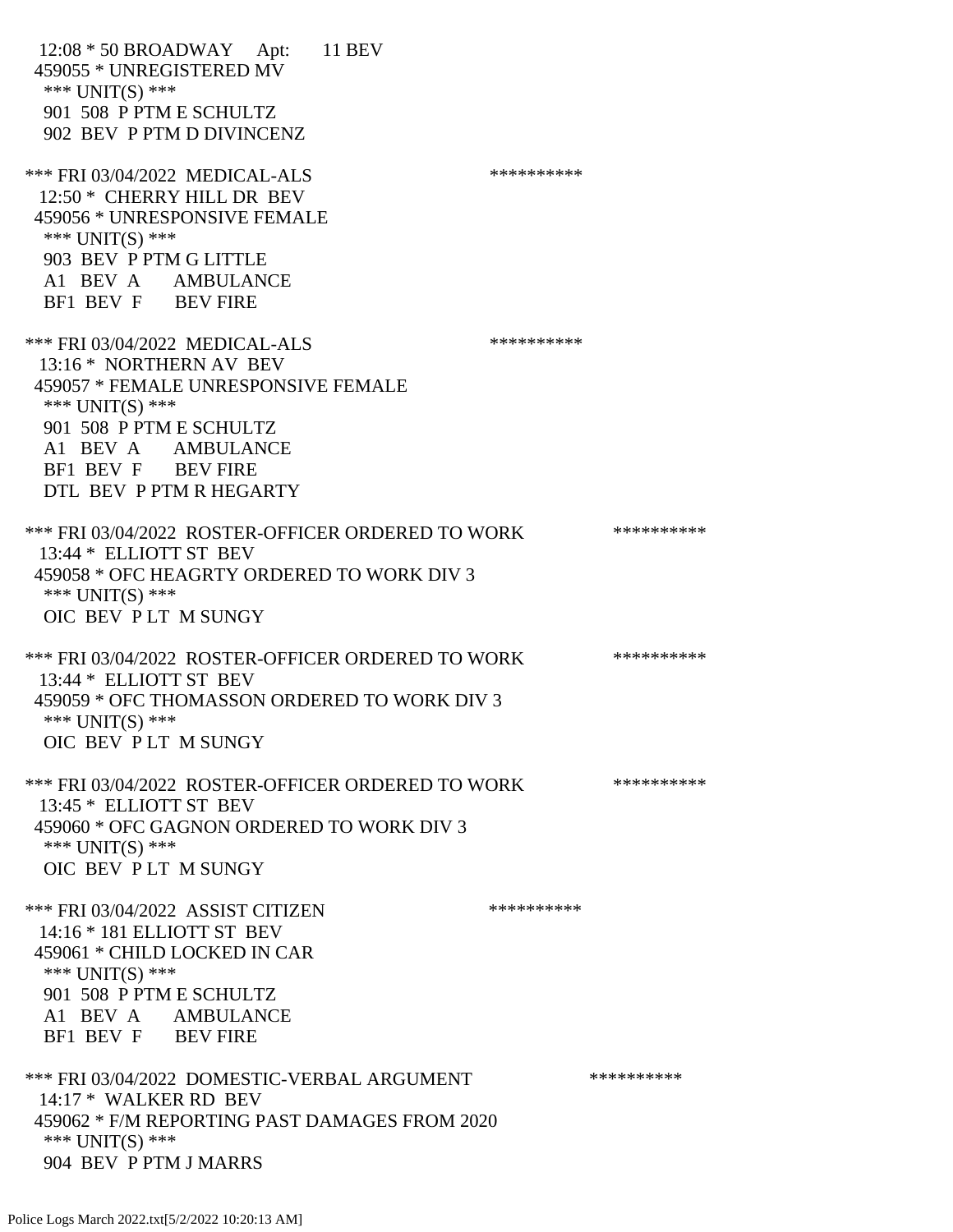## H1 BEV P PTM C TWOMBLY

| *** FRI 03/04/2022 ROSTER-ON/OFF DUTY<br>15:03 * ELLIOTT ST BEV<br>459063 * START OF SHIFT C<br>*** UNIT(S) ***<br>OIC BEV PLT M SUNGY                                     | ********** |
|----------------------------------------------------------------------------------------------------------------------------------------------------------------------------|------------|
| *** FRI 03/04/2022 MV-ACCIDENT HIT-RUN/PROP DAM<br>16:29 * 324 CABOT ST BEV<br>459064 * ASSIST WITH PAST MVA                                                               | ********** |
| *** FRI 03/04/2022 MV STOP-VERBAL WARNING<br>16:43 * 100 SOHIER RD BEV<br>459065 * MV STOP MA REG 5JH852<br>*** UNIT(S) ***<br>907 BEV P PTM R KNIGHT                      | ********** |
| *** FRI 03/04/2022 MV STOP-VERBAL WARNING<br>16:50 * 0 BRIMBAL AV and BUDLEIGH AV BEV<br>459066 * MV STOP MA REG 3ETD90<br>*** UNIT(S) ***<br>907 BEV P PTM R KNIGHT       | ********** |
| *** FRI 03/04/2022 LOST & FOUND<br>17:09 * 87 HERRICK ST BEV<br>459068 * CELL PHONE MISSING<br>*** UNIT(S) ***<br>903 BEV P PTM K THOMASSON                                | ********** |
| *** FRI 03/04/2022 ASSIST CITIZEN<br>$17:13 * 0$ BALCH ST BEV<br>459069 * TRAIN GATE CAME DOWN ON A CAR<br>*** UNIT(S) ***<br>905 BEV P PTM N BENCAL                       | ********** |
| *** FRI 03/04/2022 ROSTER-OFFICER ORDERED TO WORK<br>17:21 * ELLIOTT ST BEV<br>459070 * OFC BENCAL ORDERED TO WORK DIV 1<br>*** UNIT(S) ***<br>OIC BEV PLT M SUNGY         | ********** |
| *** FRI 03/04/2022 PARKING COMPLAINT - GENERAL<br>17:21 * 20 CABOT ST BEV<br>459071 * ANCHOR PARKING MULTIPLE VIOLATIONS<br>*** UNIT(S) ***<br>907 BEV P PTM R KNIGHT      | ********** |
| *** FRI 03/04/2022 MV-ACCIDENT PROPERTY DAMAGE<br>17:34 * 240 RANTOUL ST BEV<br>459072 * 2 CAR MVA<br>*** UNIT(S) ***<br>902 BEV P PTM C STANTON<br>907 BEV P PTM R KNIGHT | ********** |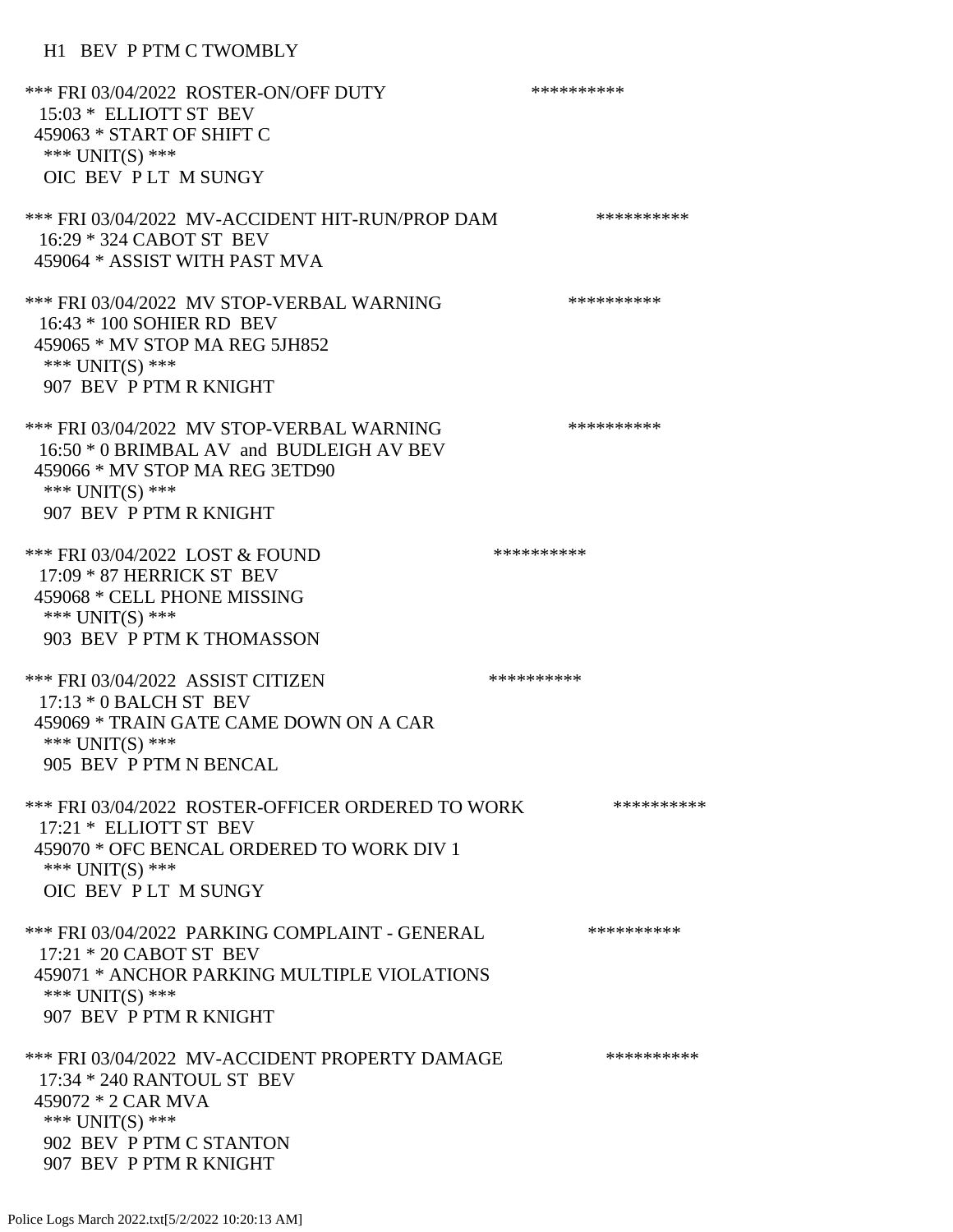A1 BEV A AMBULANCE BF1 BEV F BEV FIRE \*\*\* FRI 03/04/2022 MV STOP-VERBAL WARNING \*\*\*\*\*\*\*\*\*\*\*\*\* 18:55 \* 0 BRIMBAL AV and BUDLEIGH AV BEV 459073 \* MV STOP MA REG2CME84 \*\*\* UNIT(S) \*\*\* 907 BEV P PTM R KNIGHT \*\*\* FRI 03/04/2022 MV STOP-VERBAL WARNING \*\*\*\*\*\*\*\*\*\*\*\*\* 19:23 \* 0 CABOT ST and WATER ST BEV 459074 \* MV STOP MA REG 17YH73 \*\*\* UNIT(S) \*\*\* 907 BEV P PTM R KNIGHT \*\*\* FRI 03/04/2022 MV STOP-VERBAL WARNING \*\*\*\*\*\*\*\*\*\*\*\* 19:28 \* 0 CABOT ST and SALEM LINE BEV 459075 \* MV STOP FL REG QNCV67 \*\*\* UNIT(S) \*\*\* 907 BEV P PTM R KNIGHT \*\*\* FRI 03/04/2022 PARKING COMPLAINT - GENERAL \*\*\*\*\*\*\*\*\*\* 19:38 \* 20 CABOT ST BEV 459076 \* ANCHOR PARKING MORE VIOLATIONS \*\*\* UNIT(S) \*\*\* 907 BEV P PTM R KNIGHT \*\*\* FRI 03/04/2022 CHECK WELL BEING \*\*\*\*\*\*\*\*\*\* 19:52 \* 0 CABOT ST and BENNETT ST BEV 459077 \* CHECK ON OPERATOR OF WHITE SUV \*\*\* UNIT(S) \*\*\* 903 BEV P PTM K THOMASSON 905 BEV P PTM N BENCAL \*\*\* FRI 03/04/2022 DISTURBANCE-GENERAL \*\*\*\*\*\*\*\*\*\* 20:07 \* 31 STONE ST Apt: 1 BEV 459078 \* WOMAN YELLING ON THE SECOND FLOOR \*\*\* UNIT(S) \*\*\* 904 BEV P PTM D GAGNON 906 BEV P PTM K COLETTI \*\*\* FRI 03/04/2022 MV STOP-WRITTEN WARNING \*\*\*\*\*\*\*\*\*\*\*\* 20:17 \* S CABOT ST BEV 459079 \* MV STOP MA REG 1BGH19 \*\*\* UNIT(S) \*\*\* 907 BEV P PTM R KNIGHT \*\*\* FRI 03/04/2022 DISTURBANCE-GENERAL \*\*\*\*\*\*\*\*\*\* 20:33 \* 20 SOHIER RD Apt: 101 BEV 459080 \* NEIGHBOR HEARD COUPLE ARGUING \*\*\* UNIT(S) \*\*\* 901 508 P PTM J MARRS 904 BEV P PTM D GAGNON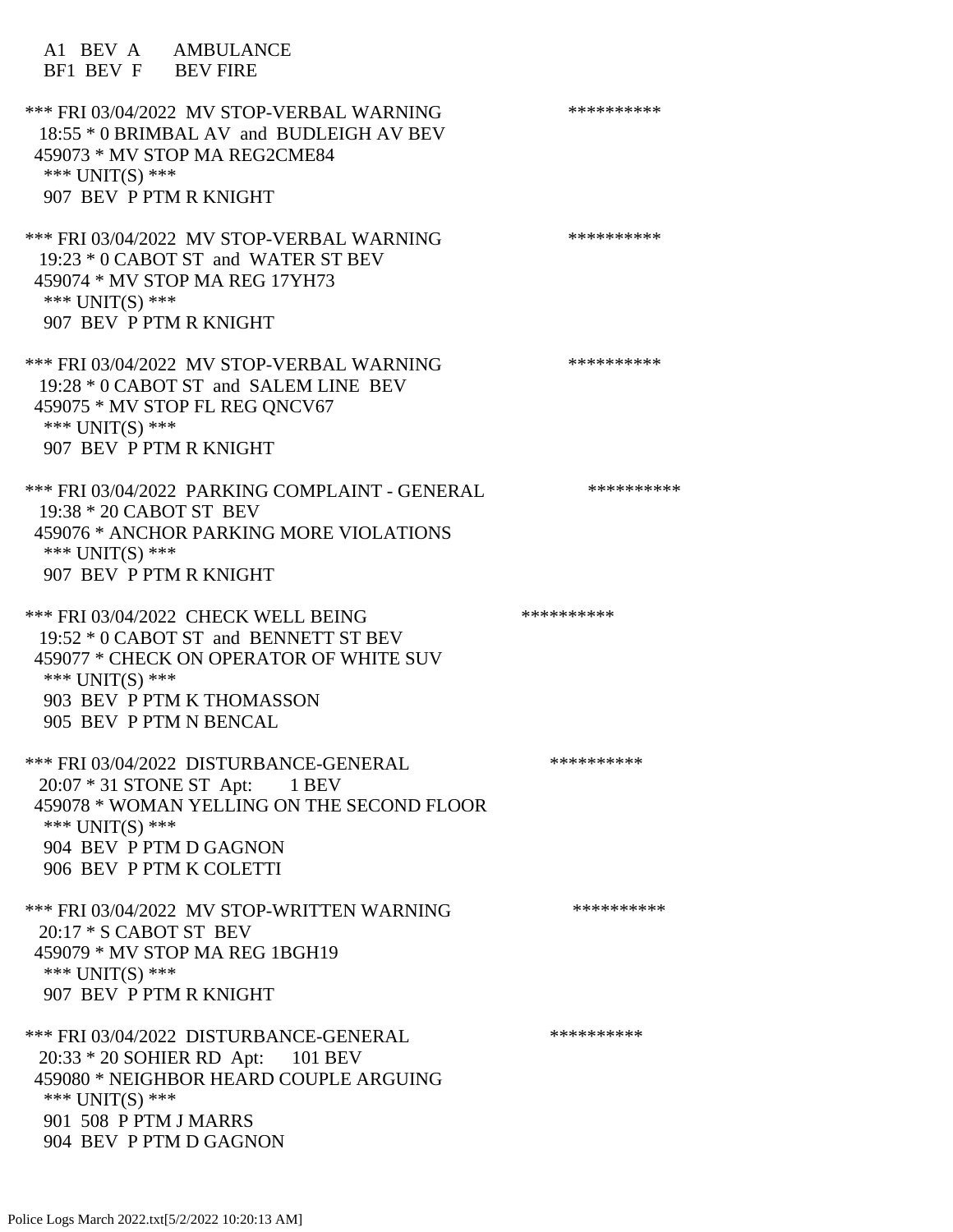\*\*\* FRI 03/04/2022 MV STOP-WRITTEN WARNING \*\*\*\*\*\*\*\*\*\*\*\* 20:35 \* 0 SOHIER RD and STORY AV BEV 459081 \* MV STOP MA REG 8ZA420 \*\*\* UNIT(S) \*\*\* 907 BEV P PTM R KNIGHT \*\*\* FRI 03/04/2022 MV STOP-CITATION ISSUED \*\*\*\*\*\*\*\*\*\* 20:51 \* 0 HERRICK ST and SOHIER RD BEV 459083 \* MV STOP MA REG 4JFW80 \*\*\* UNIT(S) \*\*\* 907 BEV P PTM R KNIGHT \*\*\* FRI 03/04/2022 MV STOP-WRITTEN WARNING \*\*\*\*\*\*\*\*\*\*\*\* 21:10 \* 0 CABOT ST and CONANT ST BEV 459084 \* MV STOP MA REG 6WPB20 \*\*\* UNIT(S) \*\*\* 907 BEV P PTM R KNIGHT \*\*\* FRI 03/04/2022 PARKING COMPLAINT - GENERAL \*\*\*\*\*\*\*\*\*\*\*\* 21:25 \* 20 CABOT ST BEV 459085 \* ANCHOR PARKING MULTIPLE VIOLATIONS \*\*\* UNIT(S) \*\*\* 907 BEV P PTM R KNIGHT \*\*\* FRI 03/04/2022 MV STOP-ARREST/SUMMONS \*\*\*\*\*\*\*\*\*\*\*\*\*\* 21:58 \* 20 CABOT ST BEV 459086 \* TOW FOR REVO/INSC \*\*\* UNIT(S) \*\*\* 907 BEV P PTM R KNIGHT \*\*\* FRI 03/04/2022 ROSTER-ON/OFF DUTY \*\*\*\*\*\*\*\*\*\* 23:31 \* ELLIOTT ST BEV 459087 \* START OF SHIFT A \*\*\* UNIT(S) \*\*\* OIC BEV P LT D COSTA \*\*\* SAT 03/05/2022 TRAIN STATION CHECK \*\*\*\*\*\*\*\*\*\*\*\* 00:35 \* 10 PARK ST BEV 459088 \* BEVERLY DEPOT/VETERANS PARK CHECK \*\*\* UNIT(S) \*\*\* 902 BEV P PTM M MARINO \*\*\* SAT 03/05/2022 SCHOOL BUILDING CHECK \*\*\*\*\*\*\*\*\*\*\*\* 00:37 \* 40 WOODLAND AV BEV 459089 \* AYERS SCHOOL CHECK \*\*\* UNIT(S) \*\*\* 901 508 P PTM C GANEY \*\*\* SAT 03/05/2022 DISPERSE GROUP \*\*\*\*\*\*\*\*\*\* 00:44 \* 0 BAYVIEW AV and HOSPITAL PT BEV 459140 \* DISPERSE GROUP AT HOSPITAL POINT \*\*\* UNIT(S) \*\*\* 904 BEV P PTM M MARINO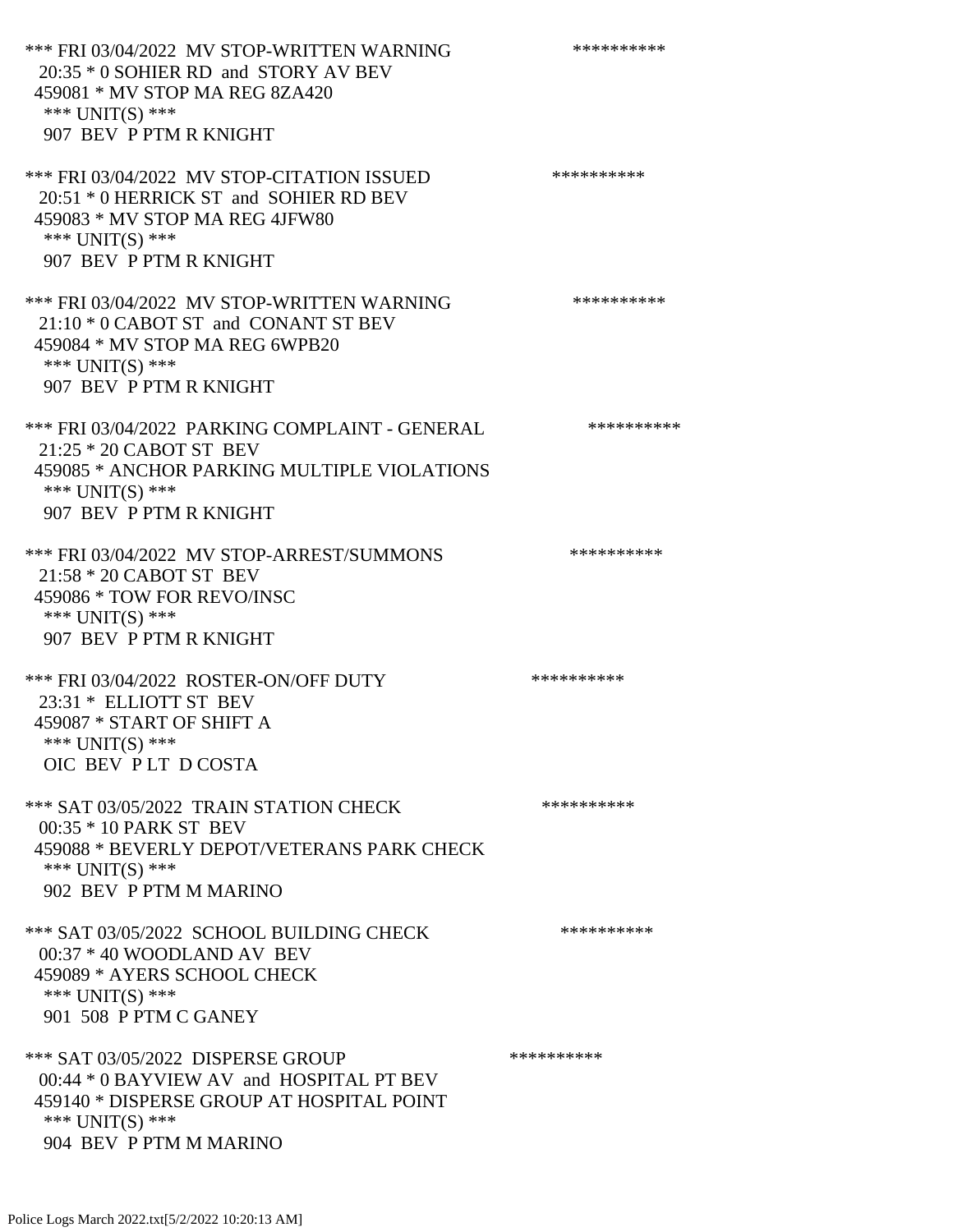\*\*\* SAT 03/05/2022 BAR CHECK \*\*\*\*\*\*\*\*\*\*\*\*\* 00:50 \* 20 CABOT ST BEV 459090 \* ANCHOR BAR CHECK \*\*\* UNIT(S) \*\*\* 902 BEV P PTM M MARINO \*\*\* SAT 03/05/2022 DIRECTED PATROL \*\*\*\*\*\*\*\*\*\* 00:50 \* 45 ENON ST BEV 459091 \* COMMODORE PLAZA CHECK \*\*\* UNIT(S) \*\*\* 905 BEV P PTM N BENCAL \*\*\* SAT 03/05/2022 PARK/PLAYGROUND CHECK \*\*\*\*\*\*\*\*\*\*\*\* 00:54 \* 410 ESSEX ST BEV 459092 \* HARRY BALL FIELD CHECK \*\*\* UNIT(S) \*\*\* 906 BEV P PTM E SCHULTZ \*\*\* SAT 03/05/2022 PARK/PLAYGROUND CHECK \*\*\*\*\*\*\*\*\*\*\*\* 00:55 \* 145 LIVINGSTONE AV BEV 459093 \* OBEAR PARK CHECK \*\*\* UNIT(S) \*\*\* 901 508 P PTM C GANEY \*\*\* SAT 03/05/2022 DIRECTED PATROL \*\*\*\*\*\*\*\*\*\* 01:05 \* 65 DODGE ST BEV 459094 \* PLAZA CHECK \*\*\* UNIT(S) \*\*\* 905 BEV P PTM N BENCAL \*\*\* SAT 03/05/2022 DIRECTED PATROL \*\*\*\*\*\*\*\*\*\* 01:14 \* 88 RIVER ST BEV 459095 \* RYAL SIDE AUTO CHECK \*\*\* UNIT(S) \*\*\* 901 508 P PTM C GANEY \*\*\* SAT 03/05/2022 DIRECTED PATROL \*\*\*\*\*\*\*\*\*\* 01:15  $*$  0 LP HENDERSON RD and DEAD END BEV 459096 \* AIRPORT CHECK \*\*\* UNIT(S) \*\*\* 905 BEV P PTM N BENCAL \*\*\* SAT 03/05/2022 PARK/PLAYGROUND CHECK \*\*\*\*\*\*\*\*\*\*\*\* 01:28 \* 4 MCPHERSON DR BEV 459097 \* YOUTH CENTER CHECK \*\*\* UNIT(S) \*\*\* 901 508 P PTM C GANEY \*\*\* SAT 03/05/2022 SCHOOL BUILDING CHECK \*\*\*\*\*\*\*\*\*\* 01:29 \* 502 CABOT ST BEV 459098 \* MIDDLE SCHOOL CHECK \*\*\* UNIT(S) \*\*\* 905 BEV P PTM N BENCAL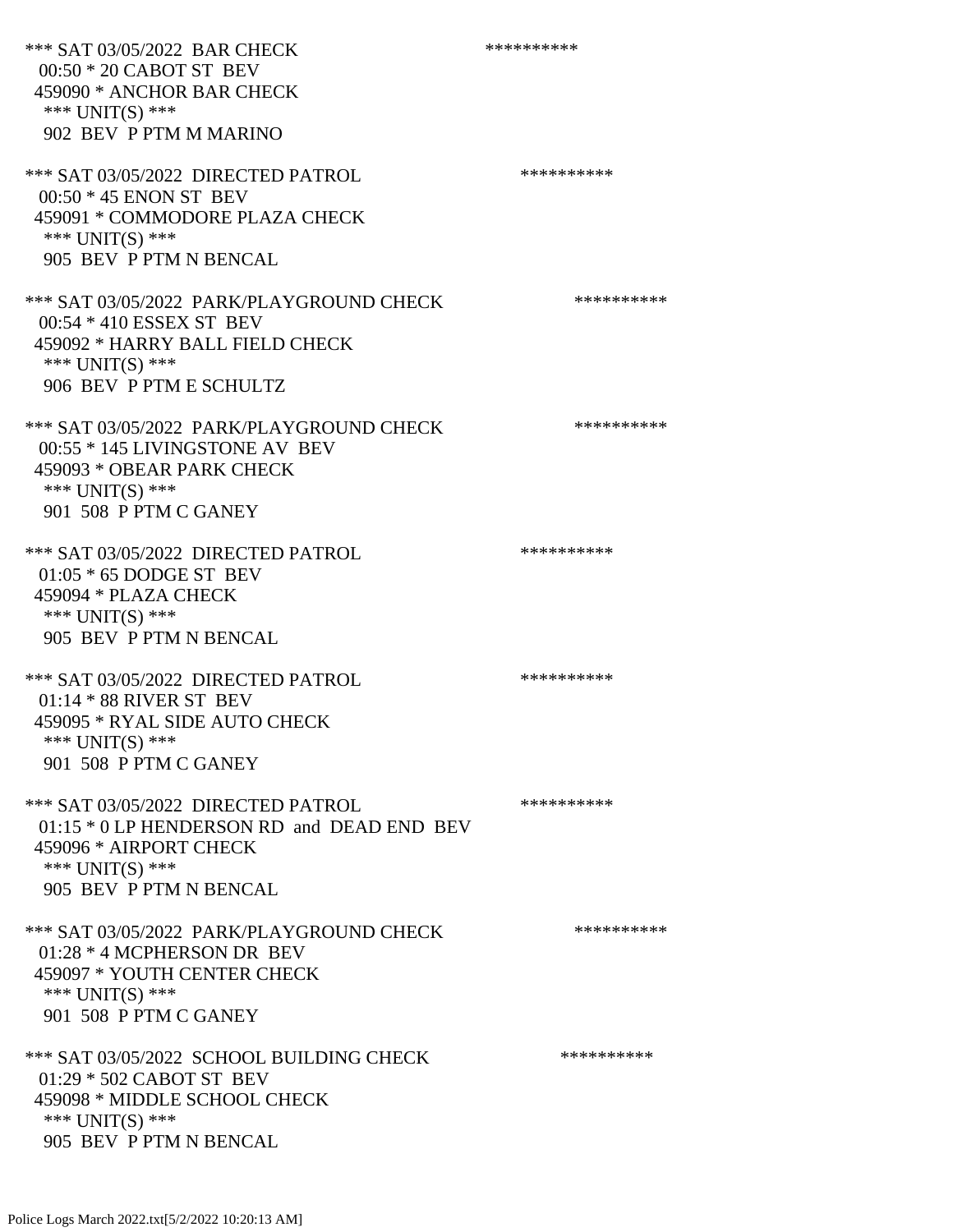\*\*\* SAT 03/05/2022 SCHOOL BUILDING CHECK \*\*\*\*\*\*\*\*\*\*\* 01:49 \* 48 PUTNAM ST BEV 459099 \* NORTH BEV ELEMENTARY CHECK \*\*\* UNIT(S) \*\*\* 905 BEV P PTM N BENCAL \*\*\* SAT 03/05/2022 MEDICAL-MENTAL HEALTH \*\*\*\*\*\*\*\*\*\* 02:16 \* LENOX ST BEV 459100 \* PARTY NOT DOING WELL \*\*\* UNIT(S) \*\*\* 902 BEV P PTM M MARINO 903 BEV P PTM F WOJICK \*\*\* SAT 03/05/2022 BUILDING CHECK \*\*\*\*\*\*\*\*\*\* 02:50 \* ELLIOTT ST BEV 459101 \* 24 HOUR STORE CHECK \*\*\* UNIT(S) \*\*\* 902 BEV P PTM M MARINO \*\*\* SAT 03/05/2022 SCHOOL BUILDING CHECK \*\*\*\*\*\*\*\*\*\*\* 03:30 \* 100 SOHIER RD BEV 459102 \* HIGH SCHOOL CHECK \*\*\* UNIT(S) \*\*\* 903 BEV P PTM F WOJICK \*\*\* SAT 03/05/2022 BUILDING CHECK \*\*\*\*\*\*\*\*\*\*\*\*\*\* 03:37 \* RANTOUL ST BEV 459103 \* 24 HOUR BUSINESS CHECK \*\*\* UNIT(S) \*\*\* 903 BEV P PTM F WOJICK \*\*\* SAT 03/05/2022 ROSTER-ON/OFF DUTY \*\*\*\*\*\*\*\*\*\* 07:17 \* ELLIOTT ST BEV 459104 \* START OF SHIFT B \*\*\* UNIT(S) \*\*\* OIC BEV P LT D COSTA \*\*\* SAT 03/05/2022 MV-ACCIDENT PROPERTY DAMAGE \*\*\*\*\*\*\*\*\*\* 07:49 \* 77 KERNWOOD AV BEV 459105 \* 2 CAR MVA NO INJURIES \*\*\* UNIT(S) \*\*\* 901 508 P PTM C GANEY \*\*\* SAT 03/05/2022 911 HANG UP \*\*\*\*\*\*\*\*\*\*\*\*\* 09:26 \* 48 STONE ST BEV 459106 \* 911 HANGUP \*\*\* UNIT(S) \*\*\* 901 508 P PTM C STANTON 902 BEV P PTM D DIVINCENZ \*\*\* SAT 03/05/2022 MEDICAL-ALS \*\*\*\*\*\*\*\*\*\* 09:47 \* EISENHOWER AV BEV 459107 \* FEMALE HAVING POSSIBLE HEART ATTACK \*\*\* UNIT(S) \*\*\*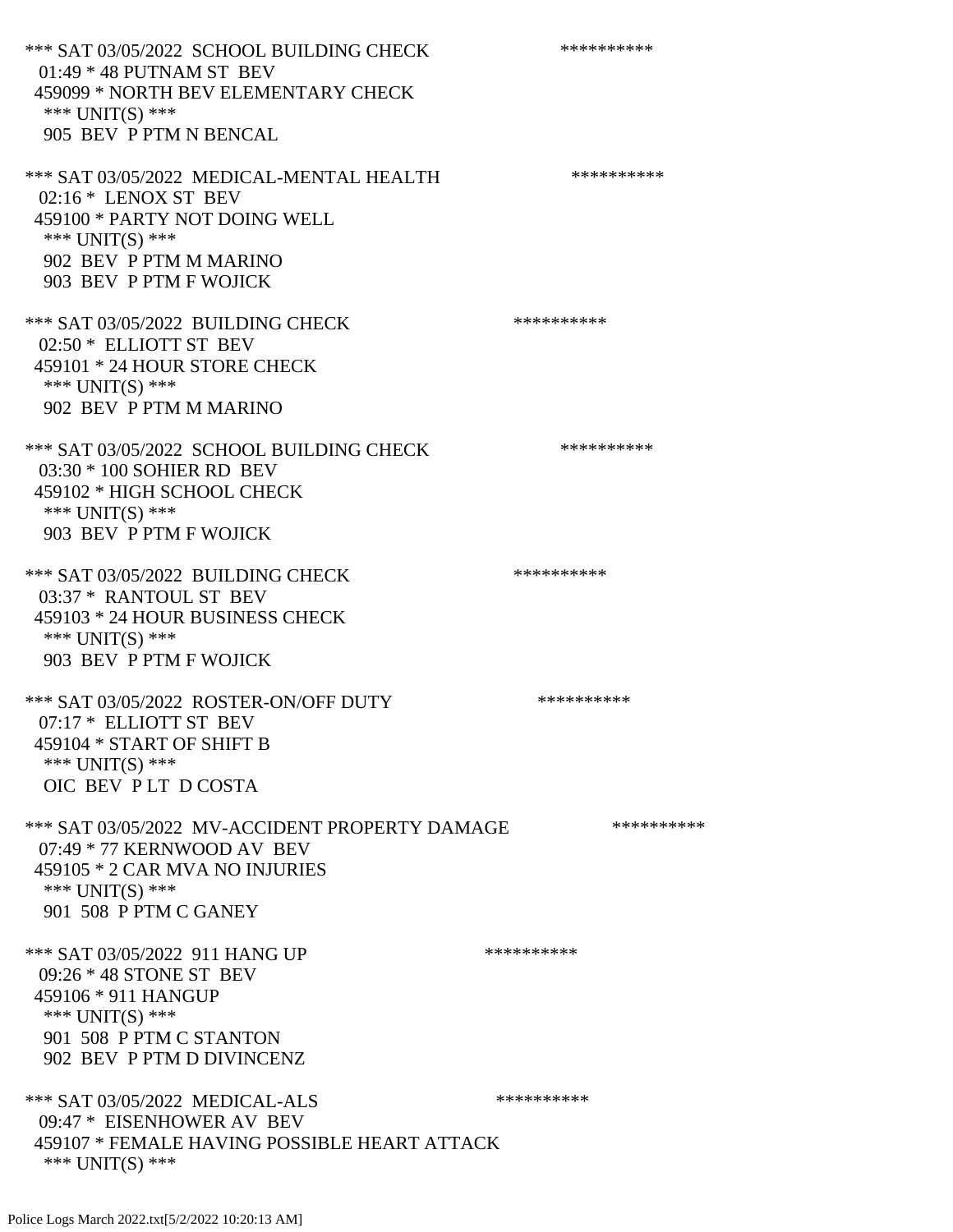\*\*\* SAT 03/05/2022 VANDALISM-DESTRUC/DAMAG\*290 \*\*\*\*\*\*\*\*\*\* 09:47 \* 10 MCPHERSON DR BEV 459108 \* PARTY BELIEVES HIS BOAT WAS BROKEN INTO \*\*\* UNIT(S) \*\*\* 901 508 P PTM C STANTON 903 BEV P PTM J SPITALERI \*\*\* SAT 03/05/2022 SUMMONS APPLICATION \*\*\*\*\*\*\*\*\*\* 10:47 \* 29 SIMON ST BEV 459109 \* CHECK ON FEMALE ASLEEP AT WHEEL \*\*\* UNIT(S) \*\*\* 901 508 P PTM C STANTON 902 BEV P PTM D DIVINCENZ 903 BEV P PTM J SPITALERI 904 BEV P PTM D GAGNON 912 BEV P SGT J TACHE \*\*\* SAT 03/05/2022 MEDICAL-ALS \*\*\*\*\*\*\*\*\*\* 11:19 \* CABOT ST BEV 459110 \* MALE PARTY COLLAPSED \*\*\* UNIT(S) \*\*\* 905 BEV P PTM K THOMASSON \*\*\* SAT 03/05/2022 MV-ACCIDENT PROPERTY DAMAGE \*\*\*\*\*\*\*\*\*\*\*\* 11:24 \* 474 RANTOUL ST BEV 459111 \* 2 CAR MVA \*\*\* UNIT(S) \*\*\* 901 508 P PTM C STANTON 902 BEV P PTM D DIVINCENZ \*\*\* SAT 03/05/2022 CHECK WELL BEING \*\*\*\*\*\*\*\*\*\* 12:04 \* 21 TEMI RD BEV 459112 \* WELL BEING CHECK \*\*\* UNIT(S) \*\*\* 904 BEV P PTM D GAGNON \*\*\* SAT 03/05/2022 ROSTER-OFFICER ORDERED TO WORK \*\*\*\*\*\*\*\*\*\*\*\* 14:22 \* ELLIOTT ST BEV 459113 \* OFC A. CECCHINI ORDERED TO WORK DIV 3 \*\*\* UNIT(S) \*\*\* OIC BEV P LT M SUNGY \*\*\* SAT 03/05/2022 ROSTER-OFFICER ORDERED TO WORK \*\*\*\*\*\*\*\*\*\*\*\* 14:23 \* ELLIOTT ST BEV 459114 \* OFC COLETTI ORDERDD TO WORK DIV 3 \*\*\* UNIT(S) \*\*\* OIC BEV P LT M SUNGY \*\*\* SAT 03/05/2022 ROSTER-OFFICER ORDERED TO WORK \*\*\*\*\*\*\*\*\*\*\*\* 14:24 \* ELLIOTT ST BEV 459115 \* OFC SPITALERI ORDERD TO WORK DIV 3 \*\*\* UNIT(S) \*\*\*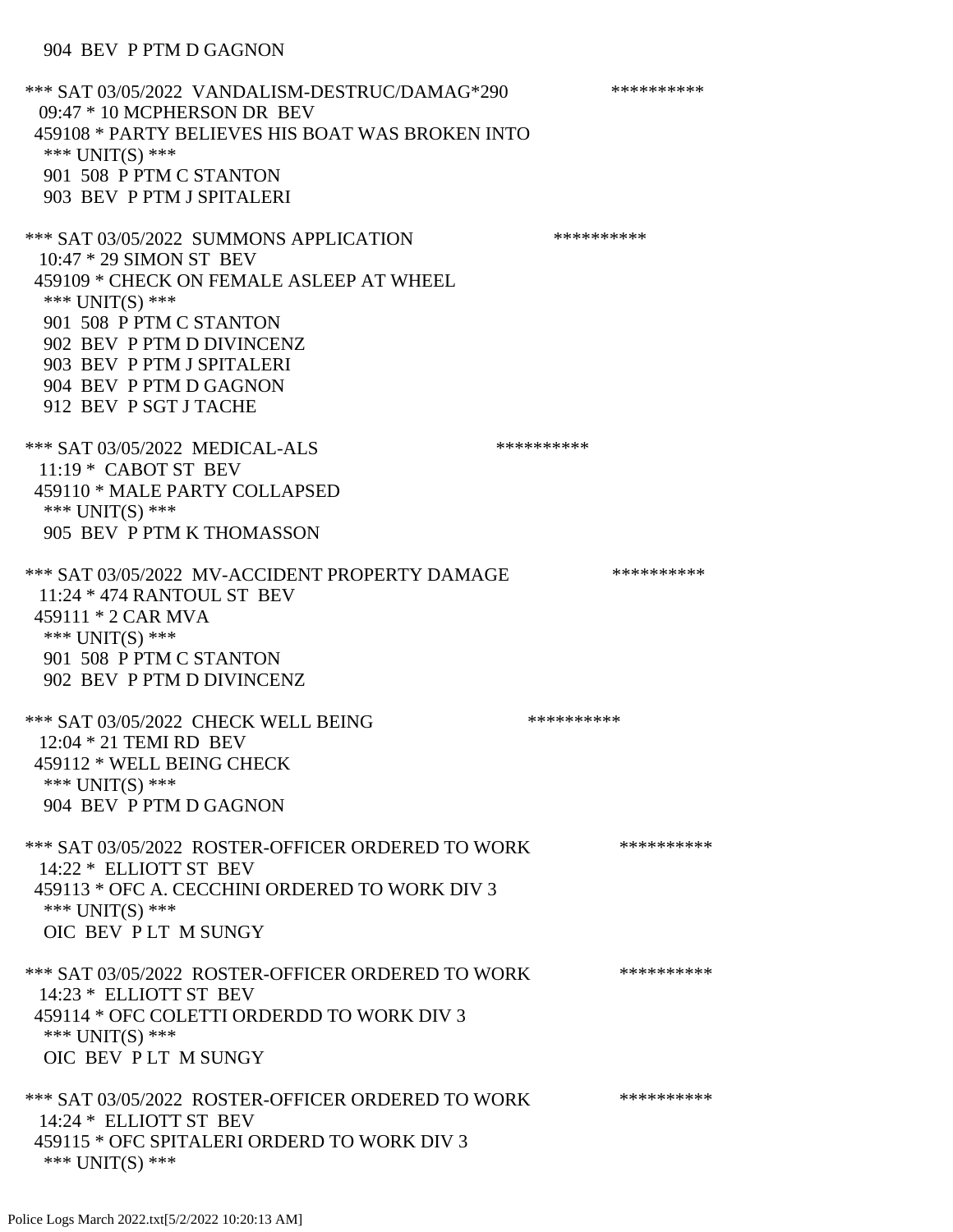## OIC BEV P LT M SUNGY

\*\*\* SAT 03/05/2022 MV STOP-ARREST/SUMMONS \*\*\*\*\*\*\*\*\*\*\*\*\* 14:32 \* 10 PARK ST BEV 459116 \* MV STOP MA REG. 6WBA40 \*\*\* UNIT(S) \*\*\* 902 BEV P PTM D DIVINCENZ \*\*\* SAT 03/05/2022 MEDICAL-BLS \*\*\*\*\*\*\*\*\*\*\*\*\*\*\* 14:40 \* HILLTOP DR BEV 459117 \* REPORT OF WOMEN ATTACKED BY CAT \*\*\* UNIT(S) \*\*\* 905 BEV P PTM K THOMASSON \*\*\* SAT 03/05/2022 ROSTER-ON/OFF DUTY \*\*\*\*\*\*\*\*\*\* 14:48 \* ELLIOTT ST BEV 459118 \* START OF SHIFT C \*\*\* UNIT(S) \*\*\* OIC BEV P LT M SUNGY \*\*\* SAT 03/05/2022 CHECK WELL BEING \*\*\*\*\*\*\*\*\*\* 15:07 \* 5 CHESTNUT PK BEV 459119 \* CHECK ON INDIVIDUAL \*\*\* UNIT(S) \*\*\* 903 BEV P PTM J SPITALERI \*\*\* SAT 03/05/2022 FIRE-VEHICLE \*\*\*\*\*\*\*\*\*\*\*\*\*\* 15:19 \* 0 ELLIOTT ST and CABOT ST BEV 459120 \* CAR ON FIRE NEAR SUPER SUB \*\*\* UNIT(S) \*\*\* 902 BEV P PTM D DIVINCENZ 904 BEV P PTM D GAGNON \*\*\* SAT 03/05/2022 MV-ACCIDENT PROPERTY DAMAGE \*\*\*\*\*\*\*\*\*\*\*\* 15:34 \* 0 ELLIOTT ST and RANTOUL ST BEV 459121 \* MVA WITH AMBULANCE \*\*\* UNIT(S) \*\*\* 901 508 P PTM C STANTON \*\*\* SAT 03/05/2022 MEDICAL-BLS \*\*\*\*\*\*\*\*\*\* 15:41 \* IVES ST BEV 459122 \* MAN FELL IN TUB \*\*\* UNIT(S) \*\*\* 905 BEV P PTM K THOMASSON \*\*\* SAT 03/05/2022 MEDICAL-UNKNOWN \*\*\*\*\*\*\*\*\*\* 15:42 \* RIVER ST BEV 459123 \* MAN REQUESTING DETOX \*\*\* UNIT(S) \*\*\* 902 BEV P PTM D DIVINCENZ \*\*\* SAT 03/05/2022 SEXUAL NON FORCE-EXPOSI\*90C \*\*\*\*\*\*\*\*\*\* 16:16 \* ELLIOTT ST BEV 459124 \* MAN POSSIBLE EXPOSING HIMSELF IN PRODUCE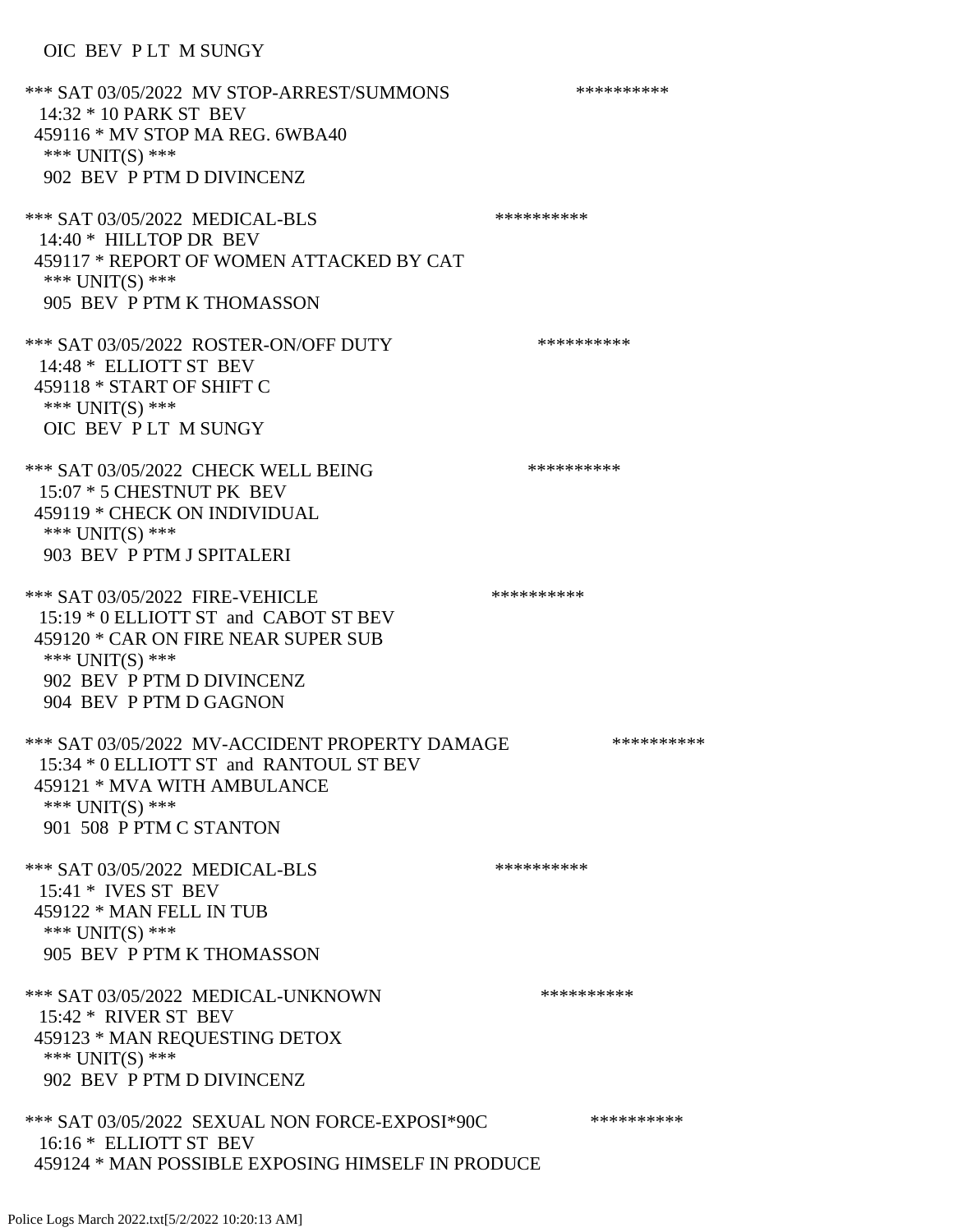\*\*\* UNIT(S) \*\*\* 902 BEV P PTM C STANTON 903 BEV P RES B MARCIANO \*\*\* SAT 03/05/2022 MV STOP-VERBAL WARNING \*\*\*\*\*\*\*\*\*\*\*\*\* 16:36 \* 61 HALE ST BEV 459125 \* MV STOP - MA REG: 7KD531 \*\*\* UNIT(S) \*\*\* 906 BEV P PTM ARCHAMBAULT \*\*\* SAT 03/05/2022 DISTURBANCE-NEIGHBORS \*\*\*\*\*\*\*\*\*\*\*\*\* 16:59 \* 502 MANOR RD BEV 459126 \* NEIGHBOR DISTPUTE \*\*\* UNIT(S) \*\*\* 901 508 P PTM A CECCHINI 905 BEV P PTM J MCCARTHY \*\*\* SAT 03/05/2022 MEDICAL-BLS \*\*\*\*\*\*\*\*\*\*\*\*\*\*\* 17:16 \* MANOR RD BEV 459127 \* POSSIBLE ALCOHOL POISONING \*\*\* UNIT(S) \*\*\* 903 BEV P RES B MARCIANO \*\*\* SAT 03/05/2022 MEDICAL-BLS \*\*\*\*\*\*\*\*\*\*\*\*\*\* 18:07 \* ESSEX ST BEV 459128 \* SEIZURE - MEDICAL AIDE (FRANTIC CALLER) \*\*\* UNIT(S) \*\*\* 906 BEV P PTM ARCHAMBAULT \*\*\* SAT 03/05/2022 LARCENY-ALL OTHERS \*23H \*\*\*\*\*\*\*\*\*\*\* 18:16 \* 254 ESSEX ST BEV 459129 \* KINDLE TAKEN \*\*\* UNIT(S) \*\*\* H2 BEV P PTM S LEBLANC \*\*\* SAT 03/05/2022 CHECK WELL BEING \*\*\*\*\*\*\*\*\*\* 18:22 \* 0 CABOT ST and WINTER ST BEV 459130 \* CHECK ON ELDERLY WOMAN PACING THE AREA \*\*\* UNIT(S) \*\*\* 903 BEV P RES B MARCIANO \*\*\* SAT 03/05/2022 MEDICAL-ALS \*\*\*\*\*\*\*\*\*\* 19:01 \* CABOT ST BEV 459131 \* CHEST PAINS  $***$  UNIT(S)  $***$  903 BEV P RES B MARCIANO \*\*\* SAT 03/05/2022 MEDICAL-BLS \*\*\*\*\*\*\*\*\*\* 20:11 \* CABOT ST BEV 459132 \* CHEST PAIN \*\*\* UNIT(S) \*\*\* 902 BEV P PTM C STANTON \*\*\* SAT 03/05/2022 MEDICAL-BLS \*\*\*\*\*\*\*\*\*\*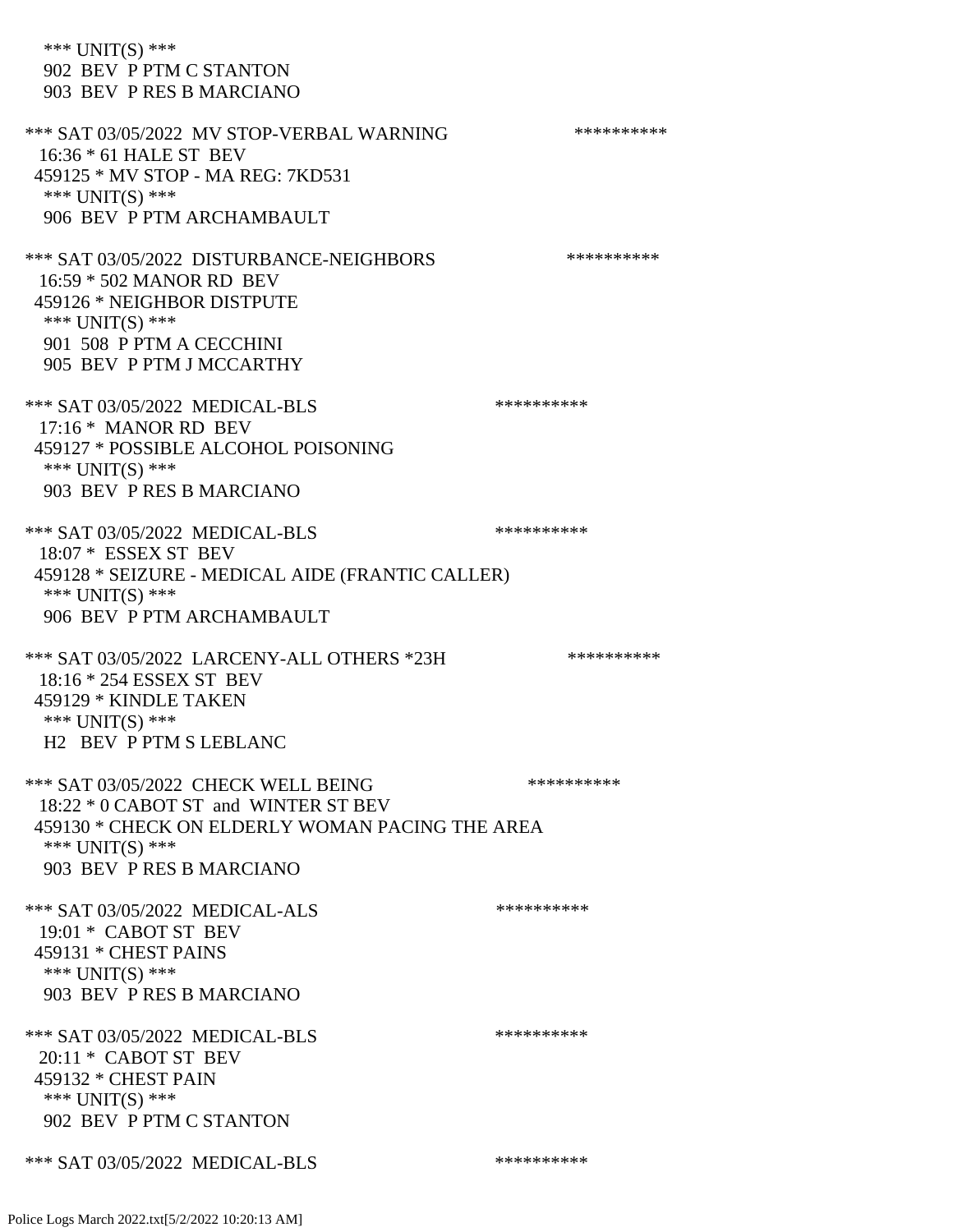20:40 \* BRIDGE ST BEV 459133 \* MAN FELL HAVING CHEST PAINS \*\*\* UNIT(S) \*\*\* 901 508 P PTM A CECCHINI 902 BEV P PTM C STANTON \*\*\* SAT 03/05/2022 MEDICAL-BLS \*\*\*\*\*\*\*\*\*\*\*\*\*\*\* 21:48 \* SUNSET DR BEV 459134 \* FEMALE CHOKING \*\*\* UNIT(S) \*\*\* 901 508 P PTM A CECCHINI \*\*\* SAT 03/05/2022 ROSTER-ON/OFF DUTY \*\*\*\*\*\*\*\*\*\* 23:45 \* ELLIOTT ST BEV 459135 \* START OF SHIFT A \*\*\* UNIT(S) \*\*\* OIC BEV P LT D COSTA \*\*\* SUN 03/06/2022 DIRECTED PATROL \*\*\*\*\*\*\*\*\*\* 00:12 \* 420 CABOT ST BEV 459136 \* KELLY FORD CHECK \*\*\* UNIT(S) \*\*\* 903 BEV P PTM C GANEY \*\*\* SUN 03/06/2022 DISPERSE GROUP \*\*\*\*\*\*\*\*\*\* 00:21 \* 55 OBER ST BEV 459137 \* DISPERSE GROUP AT LYNCH PARK \*\*\* UNIT(S) \*\*\* 904 BEV P PTM M MARINO \*\*\* SUN 03/06/2022 BUILDING CHECK \*\*\*\*\*\*\*\*\*\*\*\* 00:25 \* DODGE ST BEV 459138 \* CVS PLAZA CHECK \*\*\* UNIT(S) \*\*\* 905 BEV P PTM E SCHULTZ \*\*\* SUN 03/06/2022 SCHOOL BUILDING CHECK \*\*\*\*\*\*\*\*\*\*\* 00:30 \* 100 SOHIER RD BEV 459139 \* BHS CHECK \*\*\* UNIT(S) \*\*\* 903 BEV P PTM C GANEY \*\*\* SUN 03/06/2022 DIRECTED PATROL \*\*\*\*\*\*\*\*\*\* 00:48 \* 20 CABOT ST BEV 459141 \* AREA CHECK \*\*\* UNIT(S) \*\*\* 902 BEV P PTM S LEBLANC \*\*\* SUN 03/06/2022 PARK/PLAYGROUND CHECK \*\*\*\*\*\*\*\*\*\*\*\* 01:06 \* 0 GAGE ST BEV 459142 \* GAGE ST PLAYGROUND CHECK \*\*\* UNIT(S) \*\*\* 903 BEV P PTM C GANEY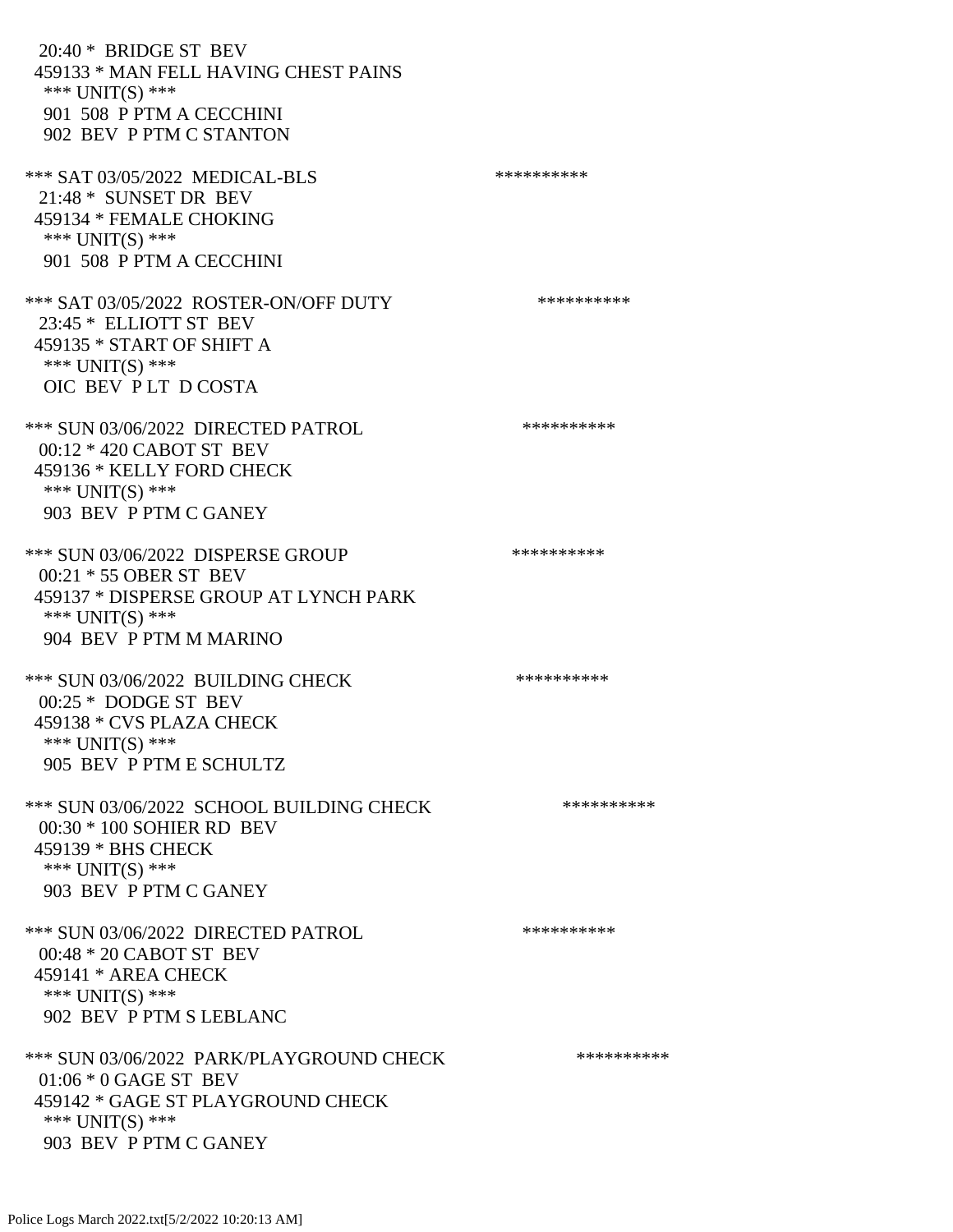\*\*\* SUN 03/06/2022 INCORRECT ENTRY/MUST CHANGE \*\*\*\*\*\*\*\*\*\* 01:10 \* 175 ELLIOTT ST BEV 459143 \* \*\*\* SUN 03/06/2022 MV STOP-VERBAL WARNING \*\*\*\*\*\*\*\*\*\*\*\*\* 01:10 \* 0 BRIDGE ST and MARGIN ST BEV 459145 \* MA REG 4SS787 \*\*\* UNIT(S) \*\*\* 902 BEV P PTM S LEBLANC \*\*\* SUN 03/06/2022 SCHOOL BUILDING CHECK \*\*\*\*\*\*\*\*\*\*\*\* 01:10 \* 20 EISENHOWER AV BEV 459144 \* COVE SCHOOL CHECK \*\*\* UNIT(S) \*\*\* 904 BEV P PTM M MARINO \*\*\* SUN 03/06/2022 SCHOOL BUILDING CHECK \*\*\*\*\*\*\*\*\*\*\* 01:25 \* 41 BRIMBAL AV BEV 459146 \* HANNAH SCHOOL CHECK \*\*\* UNIT(S) \*\*\* 904 BEV P PTM M MARINO \*\*\* SUN 03/06/2022 MV STOP-VERBAL WARNING \*\*\*\*\*\*\*\*\*\*\*\* 01:32 \* 0 RANTOUL ST and ROUNDY ST BEV 459147 \* MA REG 2MDJ89 \*\*\* UNIT(S) \*\*\* 902 BEV P PTM S LEBLANC 903 BEV P PTM C GANEY \*\*\* SUN 03/06/2022 DIRECTED PATROL \*\*\*\*\*\*\*\*\*\* 01:45 \* 201 BROUGHTON DR BEV 459148 \* BROUGHTON DRIVE AREA CHECK \*\*\* UNIT(S) \*\*\* 904 BEV P PTM M MARINO \*\*\* SUN 03/06/2022 DISTURBANCE-NEIGHBORS \*\*\*\*\*\*\*\*\*\*\*\*\* 02:00 \* 10 TEMI RD BEV 459149 \* TRAILOR PARKED USING LOUD GENERATOR \*\*\* UNIT(S) \*\*\* 904 BEV P PTM M MARINO 905 BEV P PTM E SCHULTZ 912 BEV P SGT J ZWICKER \*\*\* SUN 03/06/2022 DISTURBANCE-GENERAL \*\*\*\*\*\*\*\*\*\*\*\* 02:02 \* 50 BROADWAY Apt: 5 BEV 459150 \* COUPLE DISAGREEMENT \*\*\* UNIT(S) \*\*\* 902 BEV P PTM S LEBLANC 903 BEV P PTM C GANEY \*\*\* SUN 03/06/2022 SUSP ACTIVITY \*\*\*\*\*\*\*\*\*\*\*\* 02:17 \* 16 CHESTNUT ST BEV 459151 \* 17 Y/O SON DIDNT COME HOME TONIGHT \*\*\* UNIT(S) \*\*\*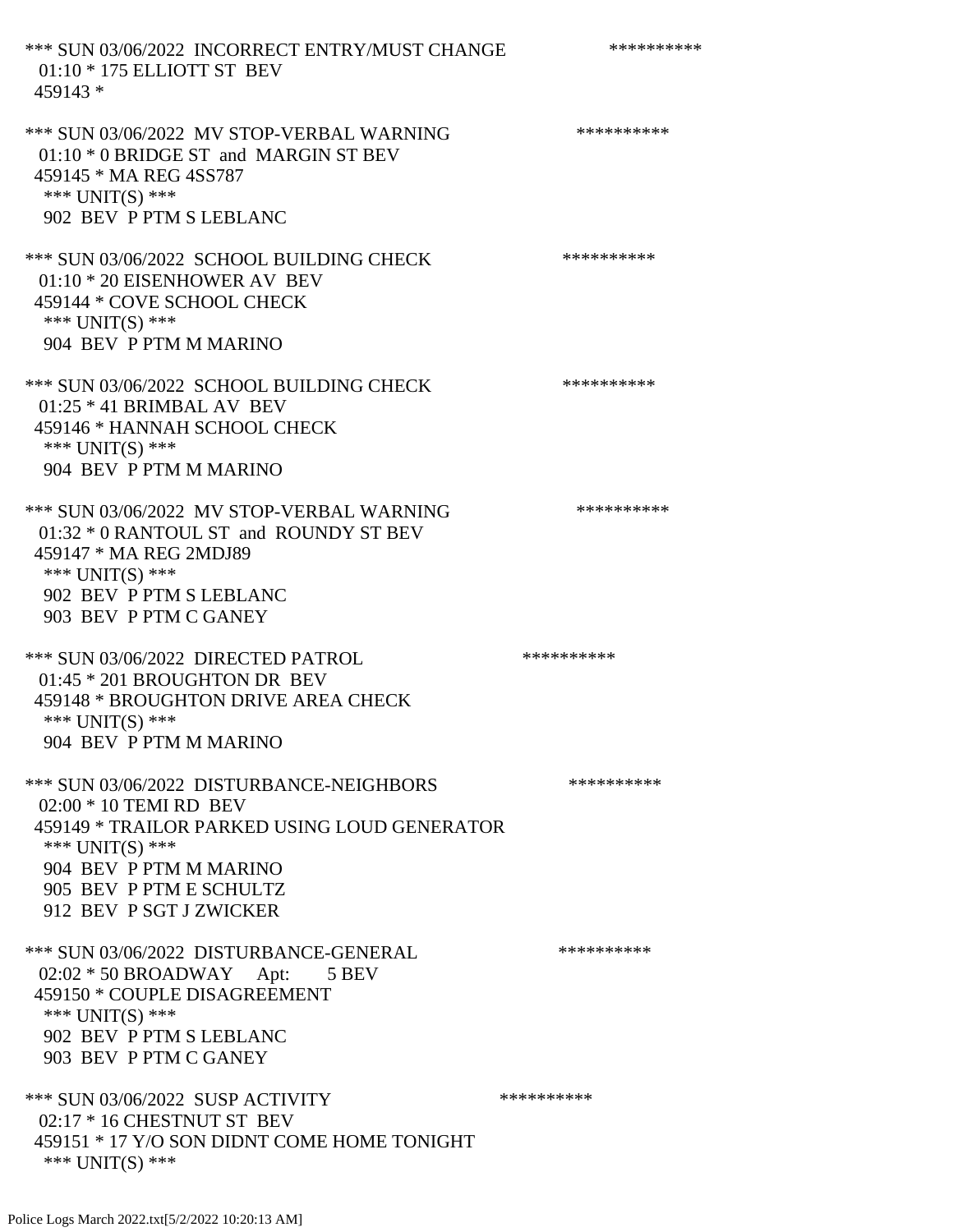## 901 508 P PTM J VITALE

\*\*\* SUN 03/06/2022 INCORRECT ENTRY/MUST CHANGE \*\*\*\*\*\*\*\*\*\* 02:29 \* 175 ELLIOTT ST BEV 459152 \* \*\*\* UNIT(S) \*\*\* 902 BEV P PTM S LEBLANC 903 BEV P PTM C GANEY \*\*\* SUN 03/06/2022 BUILDING CHECK \*\*\*\*\*\*\*\*\*\*\* 02:46 \* BRIMBAL AV BEV 459153 \* CYCLES 128 CHECK \*\*\* UNIT(S) \*\*\* 904 BEV P PTM M MARINO \*\*\* SUN 03/06/2022 MEDICAL-MENTAL HEALTH \*\*\*\*\*\*\*\*\*\*\* 05:16 \* HERRICK ST BEV 459154 \* SI MALE WANTING TO BE TRANSPORTED TO SALEM \*\*\* UNIT(S) \*\*\* 903 BEV P PTM C GANEY 904 BEV P PTM M MARINO \*\*\* SUN 03/06/2022 ROSTER-OFFICER ORDERED TO WORK \*\*\*\*\*\*\*\*\*\*\* 06:58 \* ELLIOTT ST BEV 459155 \* OFFICER ORDERED FOR SHIFT \*\*\* UNIT(S) \*\*\* OIC BEV P LT D COSTA \*\*\* SUN 03/06/2022 ROSTER-ON/OFF DUTY \*\*\*\*\*\*\*\*\*\* 07:26 \* ELLIOTT ST BEV 459156 \* START OF SHIFT B \*\*\* UNIT(S) \*\*\* OIC BEV P LT D COSTA \*\*\* SUN 03/06/2022 ALARMS-RESIDENTIAL \*\*\*\*\*\*\*\*\*\* 08:37 \* 91 LOTHROP ST BEV 459157 \* SIDE DOOR ALARM \*\*\* UNIT(S) \*\*\* 902 BEV P PTM J SPITALERI 906 BEV P PTM E SCHULTZ \*\*\* SUN 03/06/2022 MV STOP-VERBAL WARNING \*\*\*\*\*\*\*\*\*\*\*\*\*\* 10:37 \* 0 ELLIOTT ST and GREENE ST BEV 459158 \* MA 3FNW39 \*\*\* UNIT(S) \*\*\* 901 508 P PTM E ABRAHAMSO 902 BEV P PTM J SPITALERI \*\*\* SUN 03/06/2022 FRAUD-WIRE \*26E \*\*\*\*\*\*\*\*\*\* 11:04 \* 28 NORTHRIDGE RD BEV 459159 \* WOMEN SCAMMED VIA CRAIGSLIST \*\*\* UNIT(S) \*\*\* H2 BEV P PTM T SLAVIN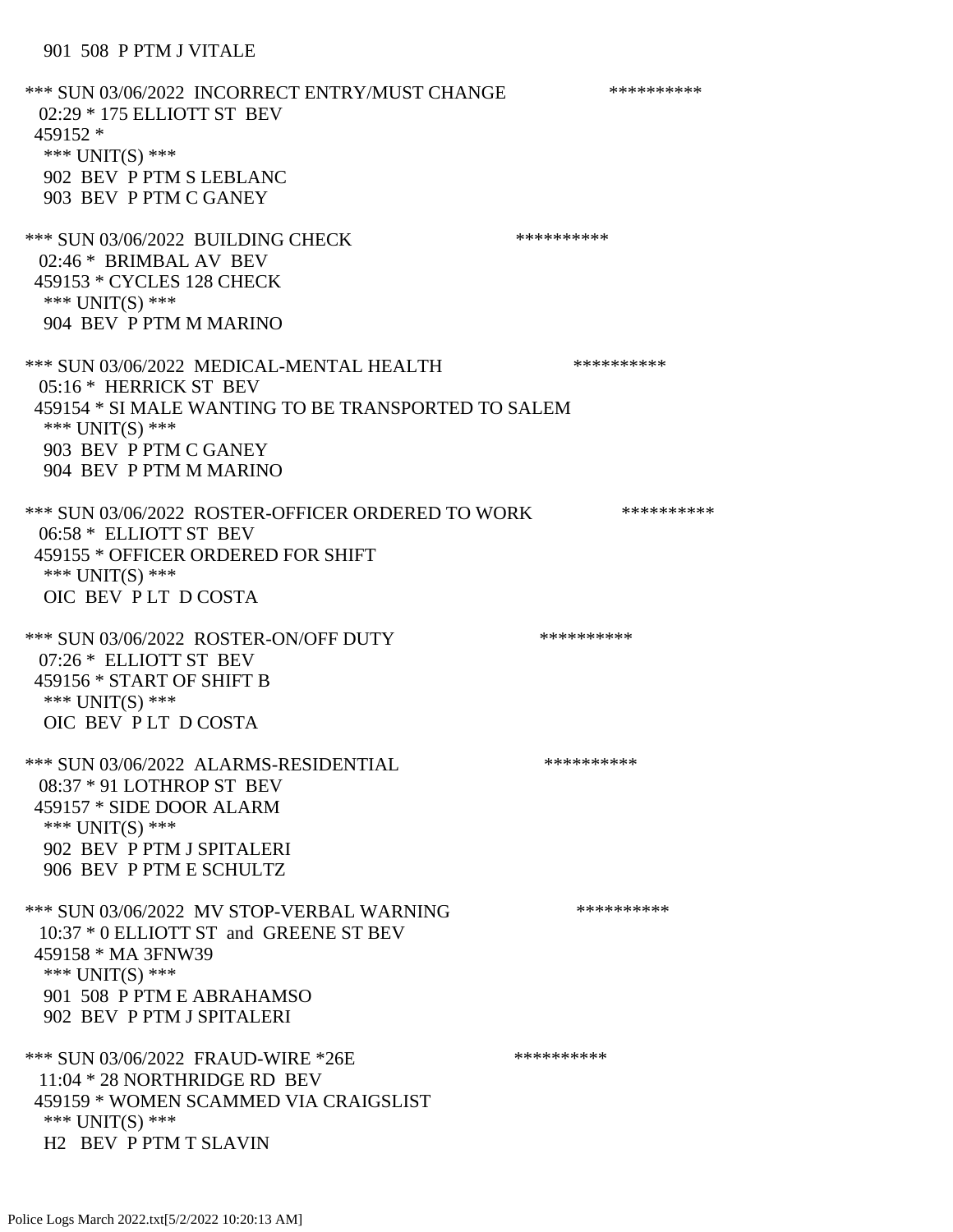\*\*\* SUN 03/06/2022 MEDICAL-BLS \*\*\*\*\*\*\*\*\*\* 11:32 \* LIVINGSTONE AV BEV 459160 \* MEDICAL ALERT DEVICE ACTIVATED \*\*\* UNIT(S) \*\*\* 901 508 P PTM E ABRAHAMSO \*\*\* SUN 03/06/2022 SUSP ACTIVITY-MOTOR VEHICLE \*\*\*\*\*\*\*\*\*\* 15:12 \* 0 BRIDGE ST and WESTERN AV BEV 459161 \* MV STOP MA REG 1MEZ86 \*\*\* UNIT(S) \*\*\* 901 508 P PTM E ABRAHAMSO 902 BEV P PTM J SPITALERI 912 BEV P SGT J SANTAMARI \*\*\* SUN 03/06/2022 ROSTER-ON/OFF DUTY \*\*\*\*\*\*\*\*\*\*\*\* 16:00 \* ELLIOTT ST BEV 459162 \* START OF SHIFT C (4-12 SHIFT) \*\*\* UNIT(S) \*\*\* OIC BEV P LT J SHAIRS \*\*\* SUN 03/06/2022 209A ORDER ATTEMPT TO SERVE \*\*\*\*\*\*\*\*\*\* 16:54 \* WOODBURY DR BEV 459163 \* ATTEMPT TO SERVE 209A \*\*\* UNIT(S) \*\*\* 904 BEV P PTM J SPITALERI \*\*\* SUN 03/06/2022 MV-ACCIDENT HIT-RUN/PROP DAM \*\*\*\*\*\*\*\*\*\* 17:30 \* 142 BRIMBAL AV and SOHIER RD BEV 459164 \* HIT AND RUN \*\*\* UNIT(S) \*\*\* 903 BEV P PTM C STANTON \*\*\* SUN 03/06/2022 MEDICAL-BLS \*\*\*\*\*\*\*\*\*\*\*\*\* 18:22 \* CHERRY HILL DR BEV 459165 \* CHEST PAIN \*\*\* UNIT(S) \*\*\* 905 BEV P PTM J MCCARTHY A1 BEV A AMBULANCE \*\*\* SUN 03/06/2022 911 HANG UP \*\*\*\*\*\*\*\*\*\*\*\*\* 18:29 \* 780 CABOT ST BEV 459166 \* 911 CELL PHONE OPEN LINE \*\*\* UNIT(S) \*\*\* 901 508 P PTM E GOODELL \*\*\* SUN 03/06/2022 MV STOP-WRITTEN WARNING \*\*\*\*\*\*\*\*\*\*\*\*\* 18:47 \* 0 DANE ST and ESSEX ST BEV 459167 \* MV STOP - MA REG: 244AE6 \*\*\* UNIT(S) \*\*\* 902 BEV P PTM ARCHAMBAULT \*\*\* SUN 03/06/2022 911 HANG UP \*\*\*\*\*\*\*\*\*\*\*\*\* 19:51 \* 329 RANTOUL ST BEV 459168 \* ABANDONED 911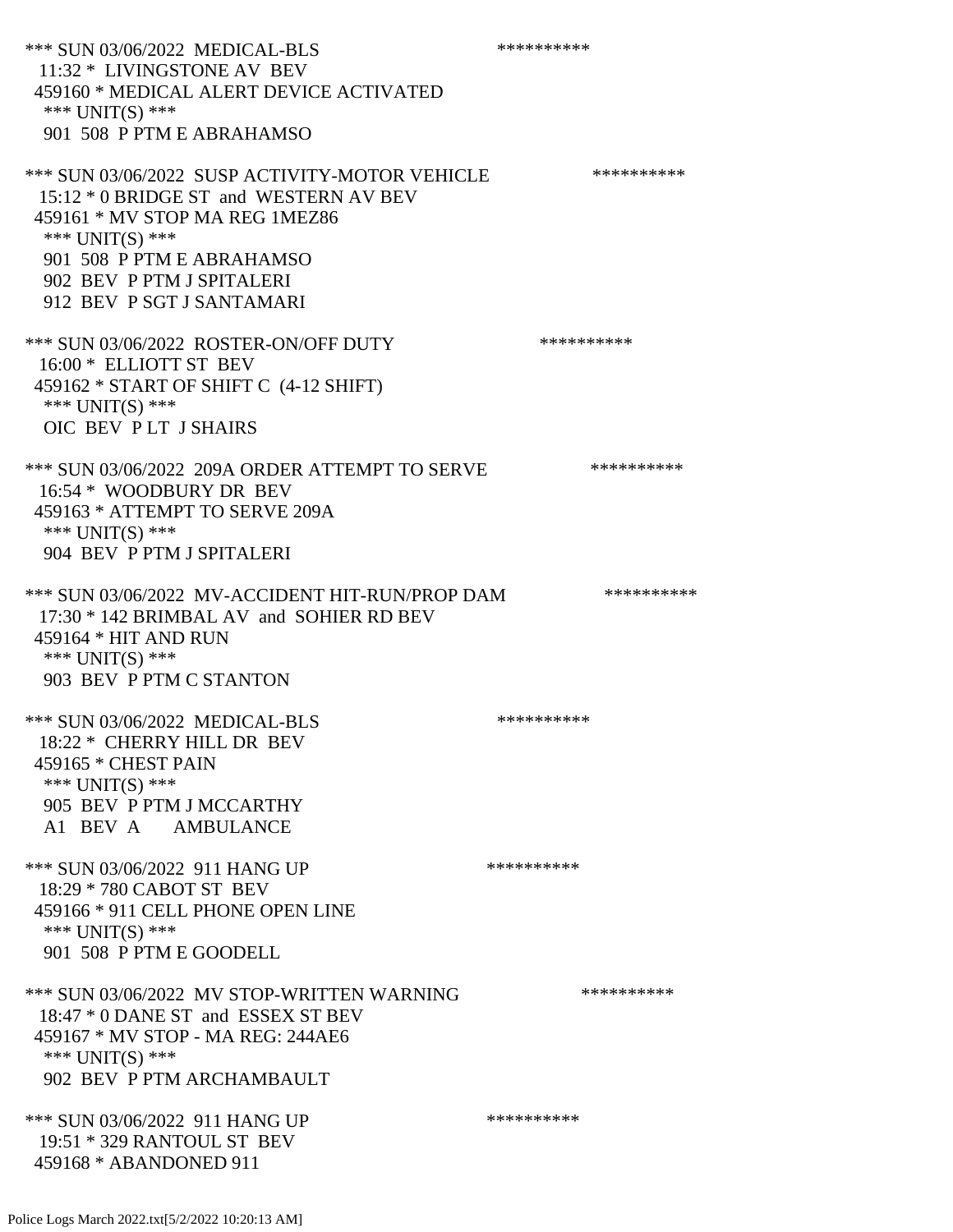\*\*\* UNIT(S) \*\*\* 902 BEV P PTM ARCHAMBAULT 903 BEV P PTM C STANTON \*\*\* SUN 03/06/2022 CHECK WELL BEING \*\*\*\*\*\*\*\*\*\* 20:16 \* 0 HALE ST and DANE ST BEV 459169 \* CHECK WELL BEING OF PEOPLE IN GAZEBO \*\*\* UNIT(S) \*\*\* 912 BEV P SGT J SHAIRS \*\*\* SUN 03/06/2022 MV STOP-VERBAL WARNING \*\*\*\*\*\*\*\*\*\*\*\*\* 21:57 \* 0 BRIDGE ST and KERNWOOD AV BEV 459170 \* MV STOP - MA REG: 1ECK93 \*\*\* UNIT(S) \*\*\* 902 BEV P PTM ARCHAMBAULT 912 BEV P SGT J SHAIRS \*\*\* SUN 03/06/2022 ROSTER-ON/OFF DUTY \*\*\*\*\*\*\*\*\*\* 23:17 \* ELLIOTT ST BEV 459171 \* START OF DIVISION A (MIDNIGHT SHIFT) \*\*\* UNIT(S) \*\*\* OIC BEV P SGT J ZWICKER \*\*\* SUN 03/06/2022 CHECK WELL BEING \*\*\*\*\*\*\*\*\*\* 23:29 \* 38 NORTHRIDGE RD BEV 459172 \* GLOUCESTER PD REQUESTING WELL BEING \*\*\* UNIT(S) \*\*\* 901 508 P PTM E GOODELL 905 BEV P PTM J MCCARTHY \*\*\* MON 03/07/2022 PARK/PLAYGROUND CHECK \*\*\*\*\*\*\*\*\*\*\*\* 00:35 \* 0 GAGE ST BEV 459174 \* GAGE STREET PARK CHECK \*\*\* UNIT(S) \*\*\* 903 BEV P PTM M MARINO \*\*\* MON 03/07/2022 SCHOOL BUILDING CHECK \*\*\*\*\*\*\*\*\*\*\* 00:36 \* 40 WOODLAND AV BEV 459175 \* AYERS SCHOOL CHECK \*\*\* UNIT(S) \*\*\* 901 508 P PTM C GANEY \*\*\* MON 03/07/2022 PARK/PLAYGROUND CHECK \*\*\*\*\*\*\*\*\*\*\*\* 00:45 \* 145 LIVINGSTONE AV BEV 459176 \* OBEAR PARK CHECK \*\*\* UNIT(S) \*\*\* 901 508 P PTM C GANEY \*\*\* MON 03/07/2022 SCHOOL BUILDING CHECK \*\*\*\*\*\*\*\*\*\*\*\* 00:50 \* 100 SOHIER RD BEV 459177 \* HIGH SCHOOL CHECK \*\*\* UNIT(S) \*\*\* 903 BEV P PTM M MARINO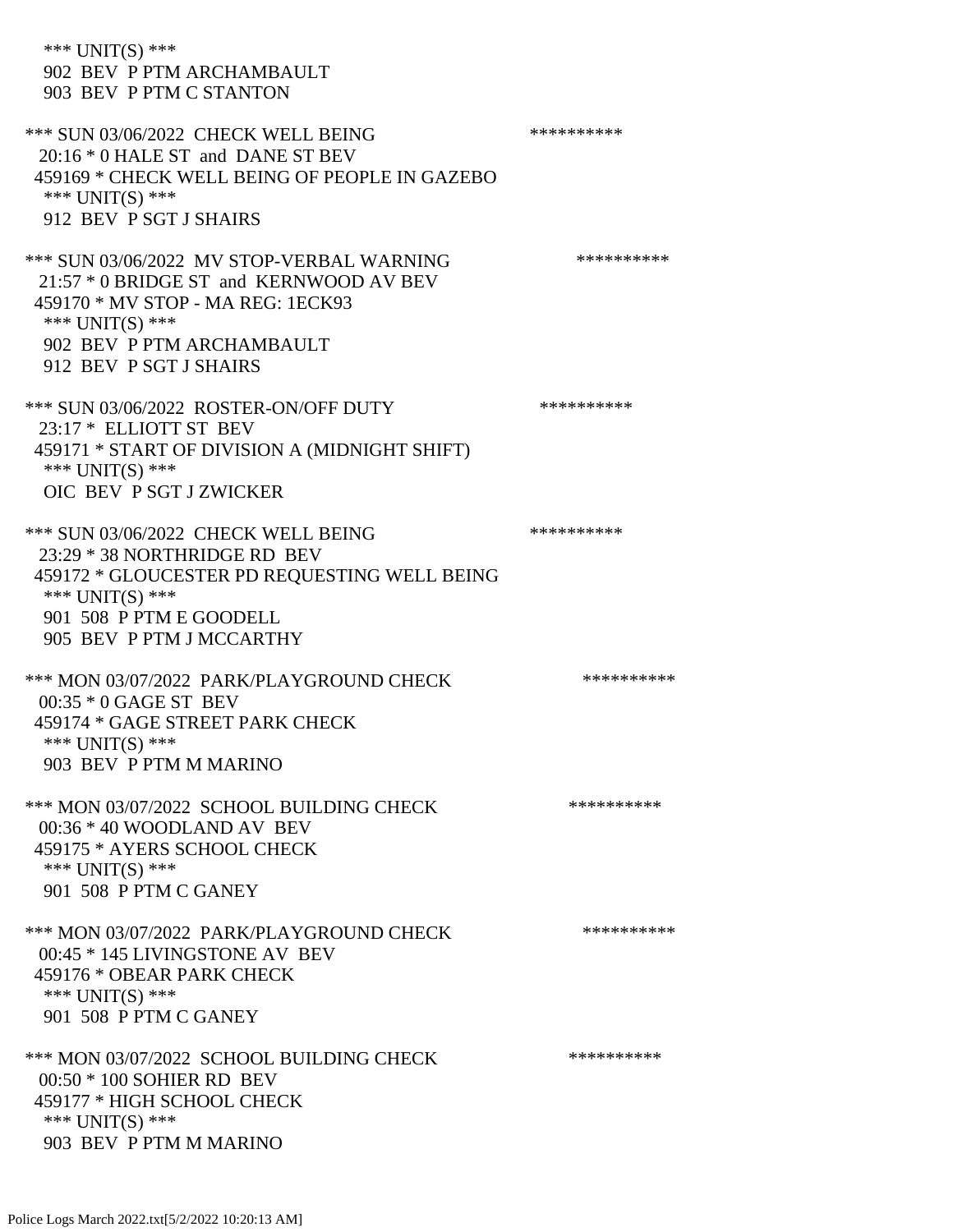\*\*\* MON 03/07/2022 DIRECTED PATROL \*\*\*\*\*\*\*\*\*\* 01:04 \* 79 BRIDGE ST BEV 459178 \* RYAL SIDE CENTER CHECK \*\*\* UNIT(S) \*\*\* 901 508 P PTM C GANEY \*\*\* MON 03/07/2022 BUILDING CHECK \*\*\*\*\*\*\*\*\*\*\* 01:10 \* BRIMBAL AV BEV 459179 \* NORTH SHORE CROSSING PLAZA CHECK \*\*\* UNIT(S) \*\*\* 903 BEV P PTM M MARINO \*\*\* MON 03/07/2022 SCHOOL BUILDING CHECK \*\*\*\*\*\*\*\*\*\*\* 01:20 \* 70 BALCH ST BEV 459180 \* MCKEOWN SCHOOL CHECK \*\*\* UNIT(S) \*\*\* 901 508 P PTM C GANEY \*\*\* MON 03/07/2022 BUILDING CHECK \*\*\*\*\*\*\*\*\*\*\* 01:35 \* CABOT ST BEV 459181 \* CABOT PLAZA CHECK \*\*\* UNIT(S) \*\*\* 903 BEV P PTM M MARINO \*\*\* MON 03/07/2022 BUILDING CHECK \*\*\*\*\*\*\*\*\*\* 02:00 \* RANTOUL ST BEV 459182 \* 24 HOUR STORE CHECK \*\*\* UNIT(S) \*\*\* 903 BEV P PTM M MARINO \*\*\* MON 03/07/2022 ALARMS-COMMERCIAL \*\*\*\*\*\*\*\*\*\* 02:08 \* 393 CABOT ST BEV 459183 \* TODDS SPORTING GOODS ALARM \*\*\* UNIT(S) \*\*\* 903 BEV P PTM M MARINO 904 BEV P PTM S CECCHINI \*\*\* MON 03/07/2022 MV STOP-VERBAL WARNING \*\*\*\*\*\*\*\*\*\*\*\*\* 06:52 \* 0 KERNWOOD AV and HARRIS ST BEV 459184 \* MV STOP MA REG 4DBJ99 \*\*\* UNIT(S) \*\*\* 901 508 P PTM C GANEY \*\*\* MON 03/07/2022 MV STOP-VERBAL WARNING \*\*\*\*\*\*\*\*\*\*\*\*\* 07:08 \* 77 HERRICK ST BEV 459185 \* MV STOP MA REG 2AG347 \*\*\* UNIT(S) \*\*\* 903 BEV P PTM M MARINO \*\*\* MON 03/07/2022 MV STOP-VERBAL WARNING \*\*\*\*\*\*\*\*\*\*\*\* 07:12 \* 77 HERRICK ST BEV 459186 \* MA REG 618AV8 \*\*\* UNIT(S) \*\*\*

903 BEV P PTM M MARINO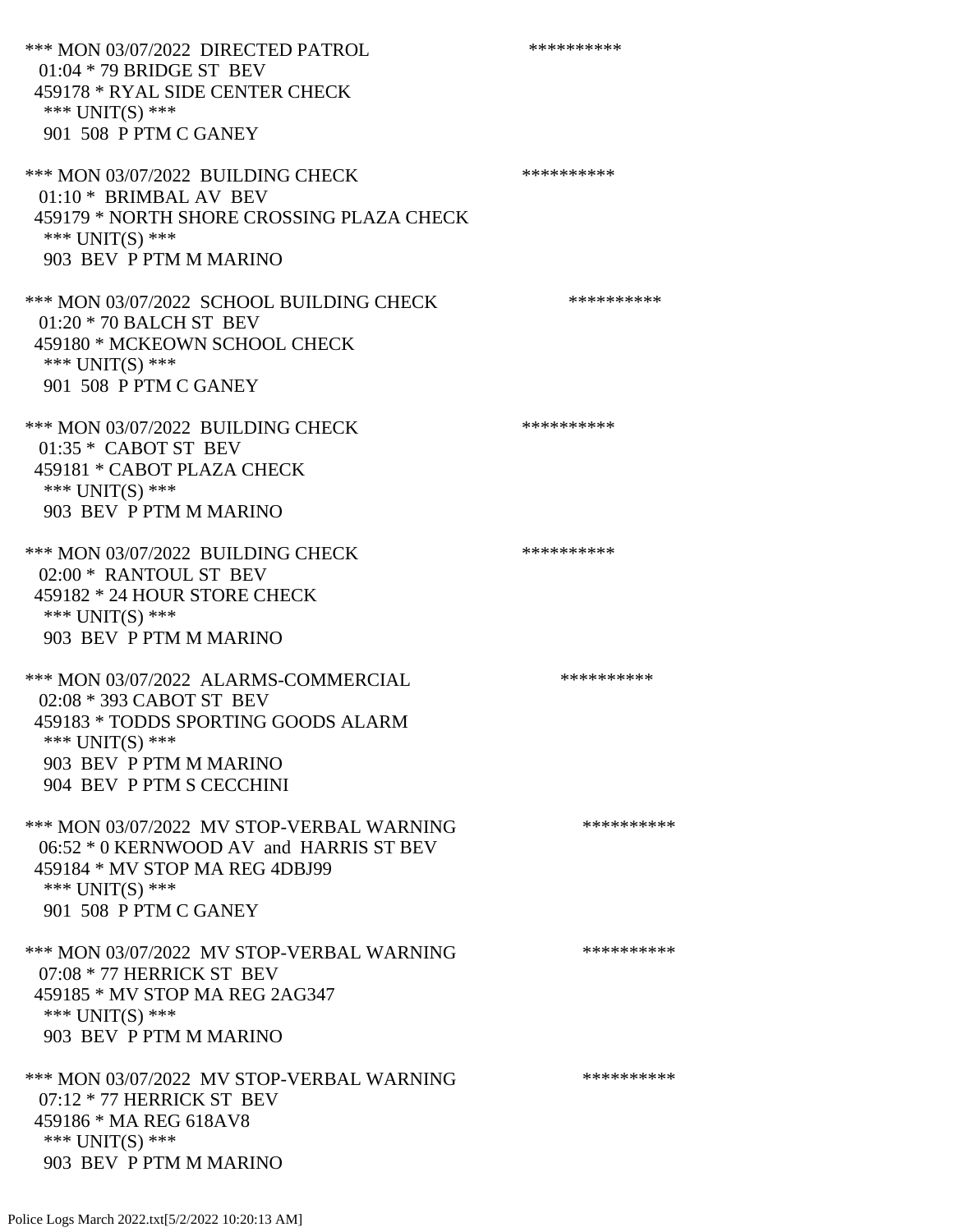\*\*\* MON 03/07/2022 ROSTER-ON/OFF DUTY \*\*\*\*\*\*\*\*\*\* 07:26 \* ELLIOTT ST BEV 459187 \* START OF SHIFT B \*\*\* UNIT(S) \*\*\* OIC BEV P SGT J ZWICKER \*\*\* MON 03/07/2022 SCHOOL TRAFFIC \*\*\*\*\*\*\*\*\*\*\*\*\* 07:36 \* 0 ESSEX ST and HULL ST BEV 459188 \* SCHOOL TRAFFIC \*\*\* UNIT(S) \*\*\* 913 BEV P SGT M HENEBURY \*\*\* MON 03/07/2022 MV STOP-VERBAL WARNING \*\*\*\*\*\*\*\*\*\*\*\* 07:41 \* 0 ESSEX ST and WALKER RD BEV 459189 \* MVSTOP - 6XP714 \*\*\* UNIT(S) \*\*\* 913 BEV P SGT M HENEBURY \*\*\* MON 03/07/2022 MV STOP-VERBAL WARNING \*\*\*\*\*\*\*\*\*\*\*\*\* 07:48 \* 0 BRIMBAL AV and WALNUT AV BEV 459190 \* MV STOP 5MH493 \*\*\* UNIT(S) \*\*\* 907 BEV P PTM J LANTYCH \*\*\* MON 03/07/2022 SCHOOL TRAFFIC \*\*\*\*\*\*\*\*\*\*\*\*\* 07:50 \* 0 BUDLEIGH AV and WALNUT AV BEV 459191 \* SCHOOL TRAFFIC \*\*\* UNIT(S) \*\*\* 907 BEV P PTM J LANTYCH \*\*\* MON 03/07/2022 SCHOOL TRAFFIC \*\*\*\*\*\*\*\*\*\*\*\*\* 08:04 \* 0 HERRICK ST and SOHIER RD BEV 459192 \* SCHOOL TRAFFIC \*\*\* UNIT(S) \*\*\* 907 BEV P PTM J LANTYCH \*\*\* MON 03/07/2022 MV STOP-WRITTEN WARNING \*\*\*\*\*\*\*\*\*\*\*\*\* 08:11 \* 0 HERRICK ST and SOHIER RD BEV 459193 \* MV STOP 2VFK95 \*\*\* UNIT(S) \*\*\* 907 BEV P PTM J LANTYCH \*\*\* MON 03/07/2022 MV STOP-WRITTEN WARNING \*\*\*\*\*\*\*\*\*\*\*\* 08:20 \* 0 HERRICK ST and SOHIER RD BEV 459194 \* MV STOP 9HV119 \*\*\* UNIT(S) \*\*\* 907 BEV P PTM J LANTYCH \*\*\* MON 03/07/2022 MV STOP-VERBAL WARNING \*\*\*\*\*\*\*\*\*\*\*\* 08:31 \* 0 ELLIOTT ST and MCPHERSON DR BEV 459195 \* MV STOP 2BSE96 \*\*\* UNIT(S) \*\*\* 907 BEV P PTM J LANTYCH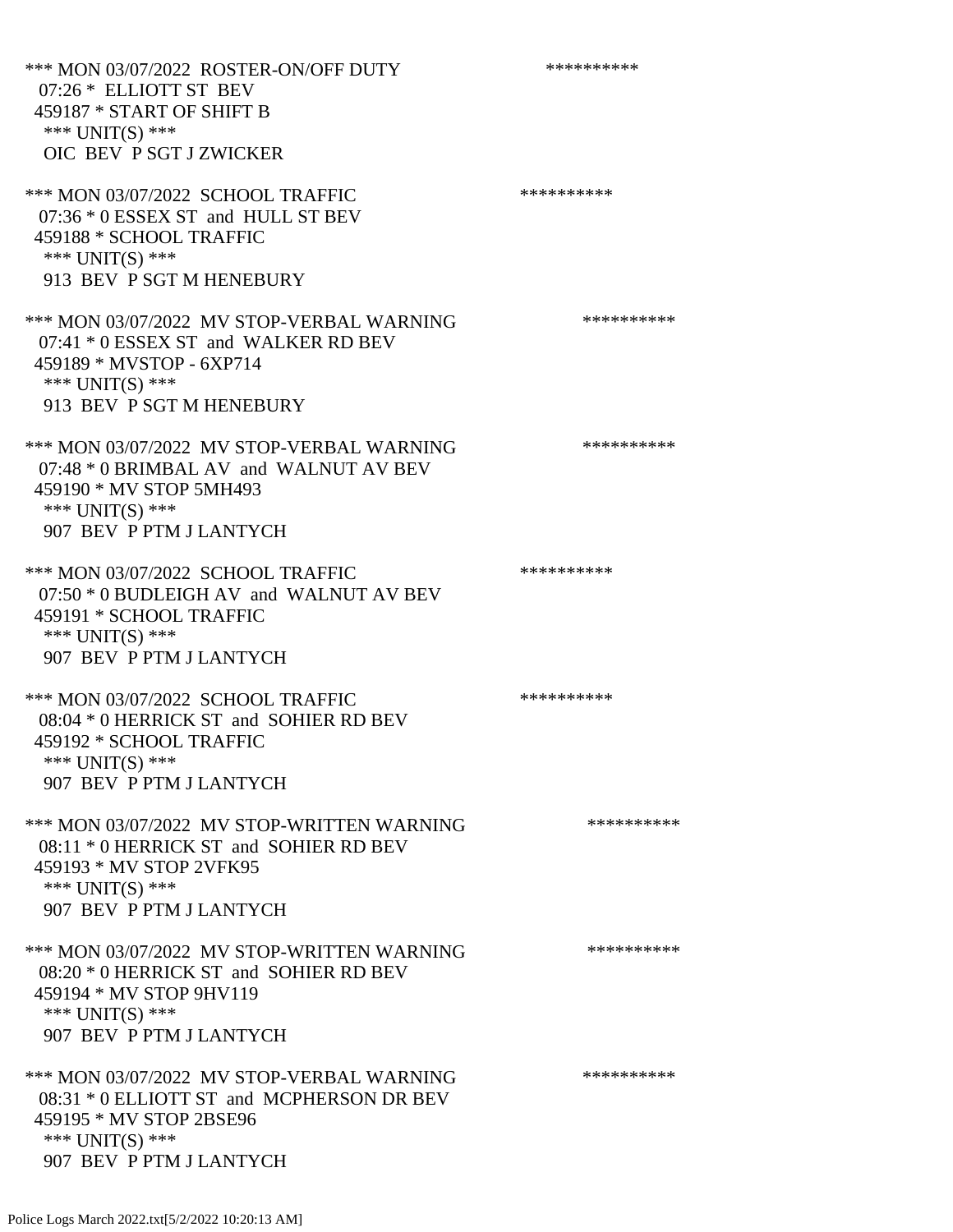\*\*\* MON 03/07/2022 OVERDOSE FOLLOW UP \*\*\*\*\*\*\*\*\*\* 08:36 \* CABOT ST BEV 459196 \* HEALTHY STREETS FOLLOW UP \*\*\* UNIT(S) \*\*\* CIU BEV P PTM E ABRAHAMSO \*\*\* MON 03/07/2022 OVERDOSE FOLLOW UP \*\*\*\*\*\*\*\*\*\*\*\* 08:51 \* LIVINGSTONE AV BEV 459197 \* HEALTHY STREETS FOLLOW UP \*\*\* UNIT(S) \*\*\* CIU BEV P PTM E ABRAHAMSO \*\*\* MON 03/07/2022 MEDICAL-ALS \*\*\*\*\*\*\*\*\*\* 09:14 \* CONANT ST BEV 459198 \* POSSIBLE STROKE \*\*\* UNIT(S) \*\*\* 905 BEV P PTM T SLAVIN \*\*\* MON 03/07/2022 COMMUNITY IMPACT UNIT \*\*\*\*\*\*\*\*\*\*\*\* 09:17 \* RIVER ST BEV 459199 \* RUN GUESTS FOR WARRANTS SO STATUS \*\*\* UNIT(S) \*\*\* CIU BEV P PTM E ABRAHAMSO \*\*\* MON 03/07/2022 MV STOP-ARREST/SUMMONS \*\*\*\*\*\*\*\*\*\*\*\*\* 09:29 \* 0 BRIDGE ST and GREGG ST BEV 459200 \* MV STOP MA REG. 2KRN99 \*\*\* UNIT(S) \*\*\* 907 BEV P PTM J LANTYCH \*\*\* MON 03/07/2022 ASSIST CITIZEN \*\*\*\*\*\*\*\*\*\* 09:42 \* 1 MACARTHUR RD BEV 459201 \* MISSING 6 YEAR OLD BOY \*\*\* UNIT(S) \*\*\* 901 508 P PTM J SPITALERI 903 BEV P PTM S LANE 905 BEV P PTM T SLAVIN 912 BEV P SGT J SANTAMARI CIU BEV P PTM E ABRAHAMSO \*\*\* MON 03/07/2022 MV STOP-WRITTEN WARNING \*\*\*\*\*\*\*\*\*\*\*\*\* 09:52 \* 0 CABOT ST and FEDERAL ST BEV 459202 \* MV STOP NEB. REG. W32696 \*\*\* UNIT(S) \*\*\* DTL BEV P DET T NOLAN \*\*\* MON 03/07/2022 MV-ACCIDENT NO REPORT \*\*\*\*\*\*\*\*\*\*\*\* 09:53 \* 0 RANTOUL ST and BOW ST BEV 459203 \* MVA INVOLVING A TT \*\*\* UNIT(S) \*\*\* 902 BEV P PTM D GRIMES \*\*\* MON 03/07/2022 CHECK WELL BEING \*\*\*\*\*\*\*\*\*\*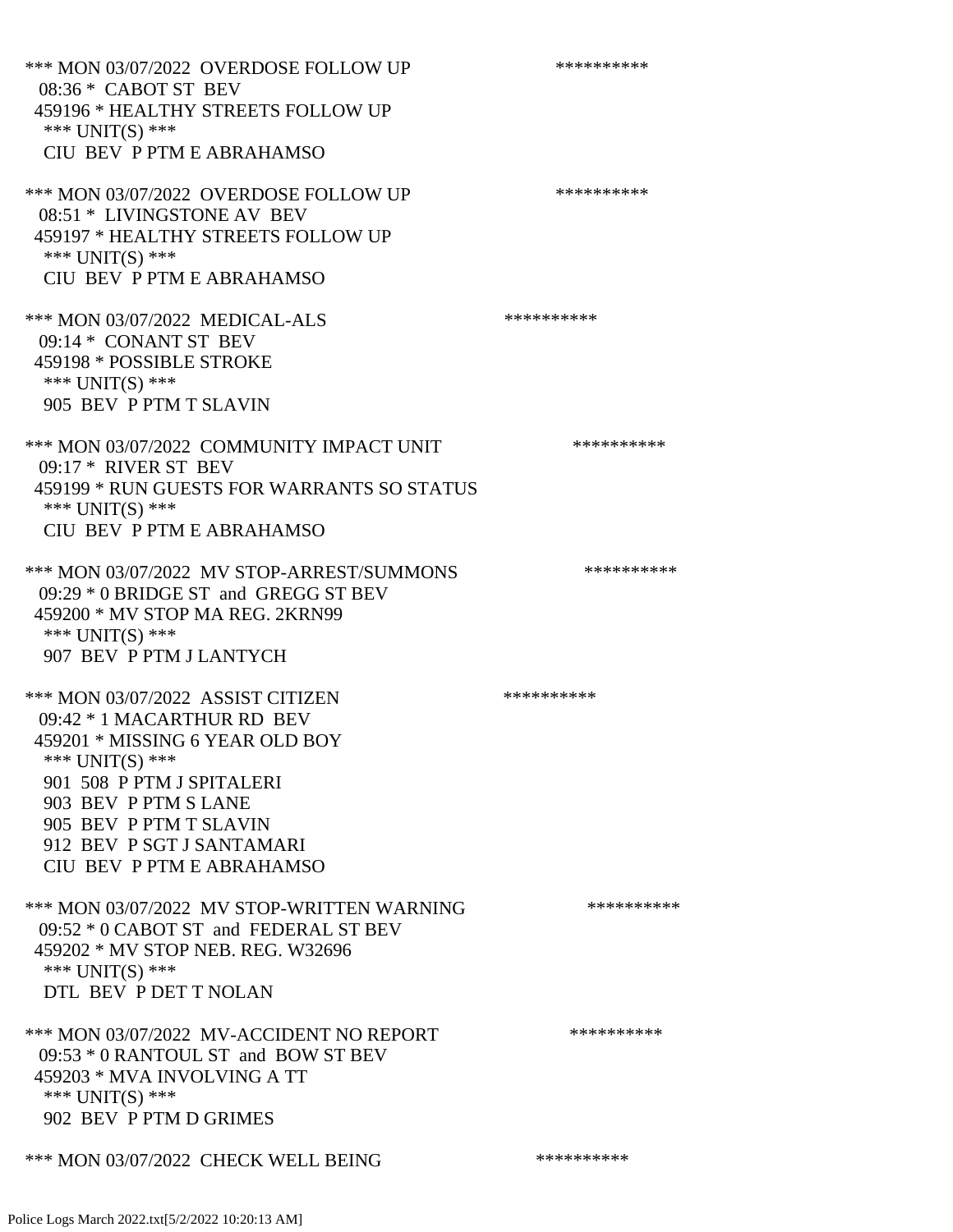10:00 \* 16 BLAINE AV BEV 459204 \* WB CHECK 15 YRS OLD BOY \*\*\* UNIT(S) \*\*\* 903 BEV P PTM S LANE 905 BEV P PTM T SLAVIN 912 BEV P SGT J SANTAMARI \*\*\* MON 03/07/2022 HAZARD-HYPODERMIC NEEDLE \*\*\*\*\*\*\*\*\*\* 10:06 \* 0 LOTHROP ST and DANE ST BEV 459205 \* DISPOSED OF HYPO NEEDLE \*\*\* UNIT(S) \*\*\* H1 BEV P PTM R HEGARTY \*\*\* MON 03/07/2022 MV STOP-VERBAL WARNING \*\*\*\*\*\*\*\*\*\*\*\* 10:13 \* 0 CABOT ST and MASON ST BEV 459206 \* MV STOP MA REG. 6ZS534 \*\*\* UNIT(S) \*\*\* 905 BEV P PTM T SLAVIN 912 BEV P SGT J SANTAMARI \*\*\* MON 03/07/2022 MV STOP-WRITTEN WARNING \*\*\*\*\*\*\*\*\*\*\*\* 10:22 \* 0 HASKELL ST and HART ST BEV 459207 \* MV STOP MA REG. 236XY9 \*\*\* UNIT(S) \*\*\* 913 BEV P SGT M HENEBURY \*\*\* MON 03/07/2022 CHECK WELL BEING \*\*\*\*\*\*\*\*\*\*\*\*\* 10:27 \* 12 BRACKENBURY LN BEV 459208 \* CHECK ON AN ELDERLY PARTY \*\*\* UNIT(S) \*\*\* 904 BEV P PTM G LITTLE \*\*\* MON 03/07/2022 POLICE INFORMATION \*\*\*\*\*\*\*\*\*\* 11:09 \* 128 NORTH HY and EXIT 19 HY BEV 459209 \* BOLO FOR MA REG. 2CCF84 \*\*\* UNIT(S) \*\*\* H1 BEV P PTM R HEGARTY \*\*\* MON 03/07/2022 DEATH \*\*\*\*\*\*\*\*\*\*\*\* 11:18 \* BROADWAY BEV 459210 \* OVERDOSE \*\*\* UNIT(S) \*\*\* 901 508 P PTM J SPITALERI 902 BEV P PTM D GRIMES 912 BEV P SGT J SANTAMARI DEL1 BEV P DET T NOLAN DEL2 BEV P DET D PRINZ DTL BEV P DET T NOLAN \*\*\* MON 03/07/2022 DEATH \*\*\*\*\*\*\*\*\*\*\*\* 11:38 \* BLAINE AV BEV 459211 \* CHECK ON PARTY \*\*\* UNIT(S) \*\*\* 904 BEV P PTM G LITTLE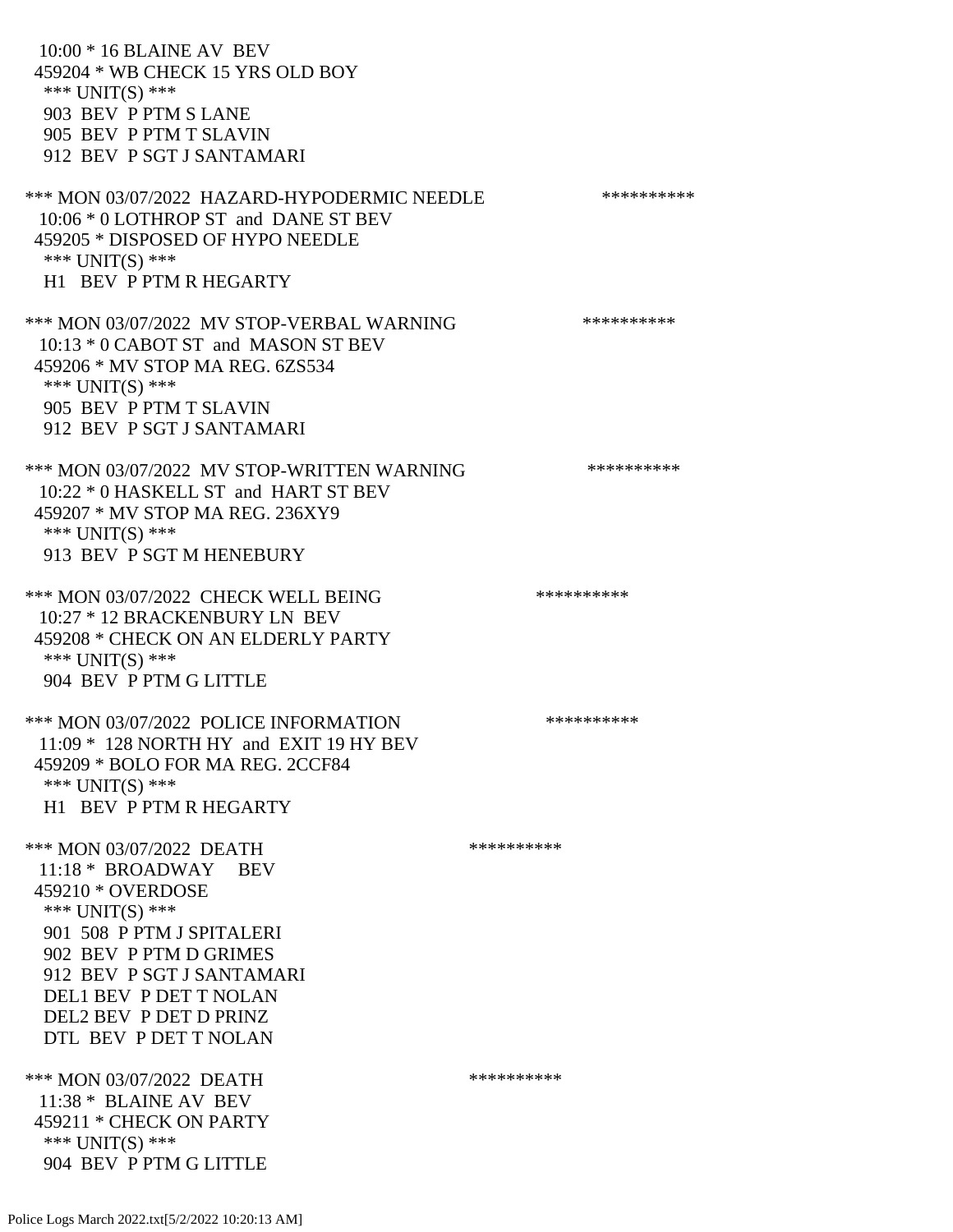905 BEV P PTM T SLAVIN DEL2 BEV P DET D PRINZ DTL BEV P DET T NOLAN \*\*\* MON 03/07/2022 MV STOP-VERBAL WARNING \*\*\*\*\*\*\*\*\*\*\*\* 11:46 \* 0 ESSEX ST and CEDAR ST BEV 459212 \* MV STOP \*\*\* UNIT(S) \*\*\* 907 BEV P PTM J LANTYCH \*\*\* MON 03/07/2022 ROSTER-OFFICER ORDERED TO WORK \*\*\*\*\*\*\*\*\*\*\* 12:09 \* ELLIOTT ST BEV 459213 \* OFC GEARY ORDERED TO WORK DIV 3 \*\*\* UNIT(S) \*\*\* OIC BEV P LT M SUNGY \*\*\* MON 03/07/2022 MEDICAL-ALS \*\*\*\*\*\*\*\*\*\*\*\*\* 13:10 \* CABOT ST BEV 459214 \* DIFF BREATHING  $***$  UNIT(S)  $***$  903 BEV P PTM S LANE \*\*\* MON 03/07/2022 MV STOP-WRITTEN WARNING \*\*\*\*\*\*\*\*\*\*\*\* 13:18 \* 0 DODGE ST and WHITAKER WY BEV 459215 \* MV STOP 749MS2 \*\*\* UNIT(S) \*\*\* 907 BEV P PTM J LANTYCH \*\*\* MON 03/07/2022 MV STOP-WRITTEN WARNING \*\*\*\*\*\*\*\*\*\*\*\*\*\* 13:25 \* 0 DODGE ST and WHITAKER WY BEV 459216 \* MV STOP 3GGX54 \*\*\* UNIT(S) \*\*\* 907 BEV P PTM J LANTYCH \*\*\* MON 03/07/2022 SCHOOL TRAFFIC \*\*\*\*\*\*\*\*\*\*\*\*\*\* 13:57 \* 0 BRIDGE ST and WINTHROP AV BEV 459217 \* SCHOOL TRAFFIC \*\*\* UNIT(S) \*\*\* 907 BEV P PTM J LANTYCH \*\*\* MON 03/07/2022 MV STOP-WRITTEN WARNING \*\*\*\*\*\*\*\*\*\*\*\* 14:03 \* 0 BRIDGE ST and WINTHROP AV BEV 459218 \* MV STOP SCHOOL ZONE \*\*\* UNIT(S) \*\*\* 907 BEV P PTM J LANTYCH \*\*\* MON 03/07/2022 PARKING COMP-BLK DRIVEWAY \*\*\*\*\*\*\*\*\*\* 14:57 \* 14 WASHINGTON ST BEV 459219 \* PARKING COMPLAINT \*\*\* UNIT(S) \*\*\* 907 BEV P PTM J LANTYCH \*\*\* MON 03/07/2022 WEAPONS-TURNED IN FOR DISPOSAL \*\*\*\*\*\*\*\*\*\* 15:17 \* 38 HILLSIDE AV BEV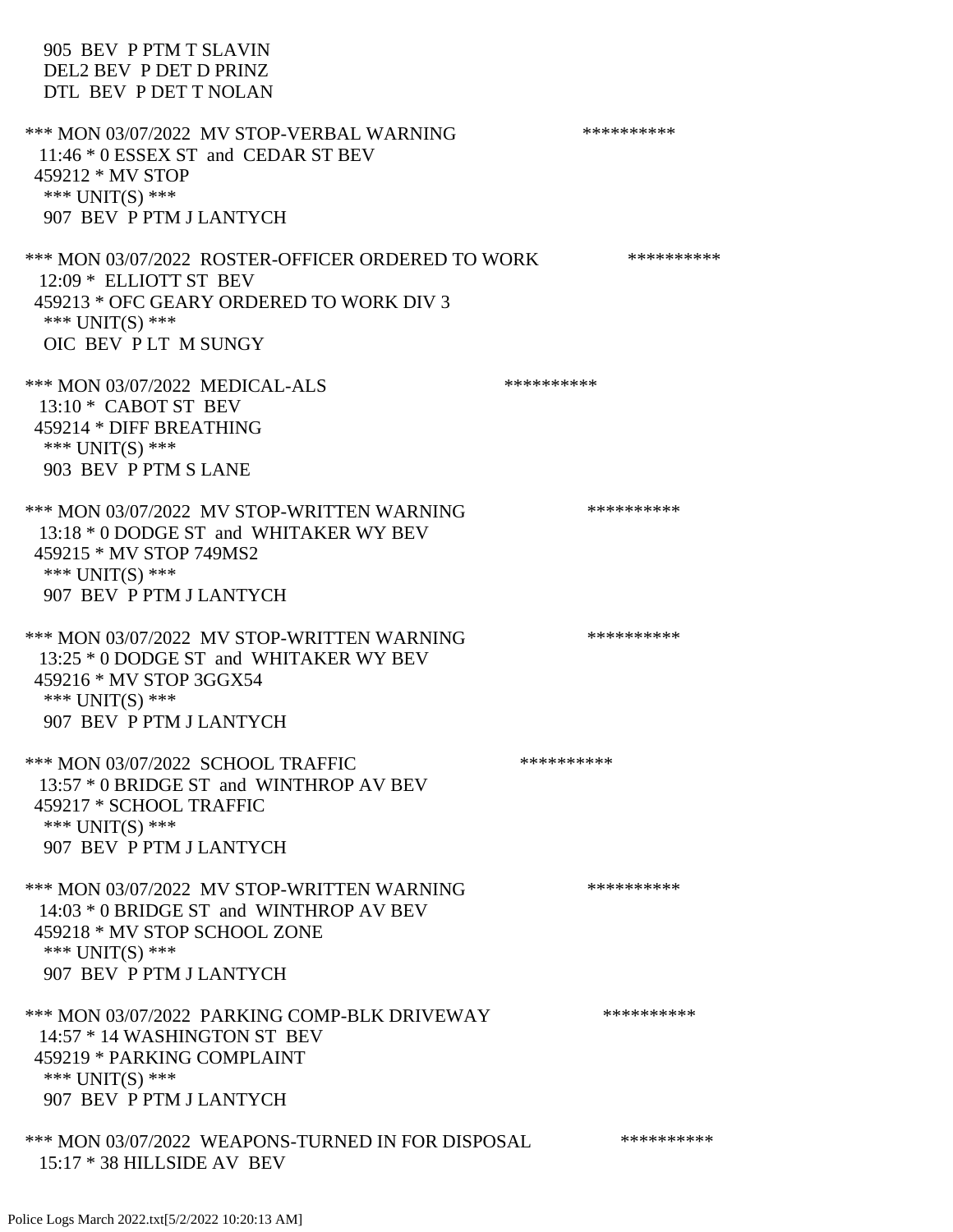| 459220 * AMMO TURNED IN FOR DISPOSAL<br>*** UNIT(S) ***<br><b>H2 BEV P PTM B NICKERSON</b>                                                                                       |            |
|----------------------------------------------------------------------------------------------------------------------------------------------------------------------------------|------------|
| *** MON 03/07/2022 ROSTER-ON/OFF DUTY<br>16:01 * ELLIOTT ST BEV<br>459221 * START OF SHIFT C (4-12 SHIFT)<br>*** $UNIT(S)$ ***<br>OIC BEV PLT J SHAIRS                           | ********** |
| *** MON 03/07/2022 MV STOP-ARREST/SUMMONS<br>16:10 * 0 CABOT ST and TREMONT ST BEV<br>459222 * MV STOP MA REG 1ZKG66<br>*** $UNIT(S)$ ***<br>907 BEV P PTM R KNIGHT              | ********** |
| *** MON 03/07/2022 MV STOP-VERBAL WARNING<br>16:24 * 0 FEDERAL ST and MCPHERSON DR BEV<br>459223 * MV STOP - MA REG:56LA28<br>*** UNIT(S) ***<br>902 BEV P PTM ARCHAMBAULT       | ********** |
| *** MON 03/07/2022 MEDICAL-ALS<br>16:24 * RANTOUL ST BEV<br>459224 * CHEST PAIN<br>*** UNIT(S) ***<br>901 508 P PTM E GOODELL<br>902 BEV P PTM ARCHAMBAULT<br>A1 BEV A AMBULANCE | ********** |
| *** MON 03/07/2022 CHECK WELL BEING<br>16:26 * 9 MILL ST BEV<br>459225 * CHECK ON CHILD--MOM USING 94C<br>*** UNIT(S) ***<br>903 BEV P PTM M MALONE<br>912 BEV P SGT J SHAIRS    | ********** |
| *** MON 03/07/2022 MV STOP-VERBAL WARNING<br>17:02 * 0 CABOT ST and WATER ST BEV<br>459227 * MV STOP MA REG 7161BW<br>*** $UNIT(S)$ ***<br>907 BEV P PTM R KNIGHT                | ********** |
| *** MON 03/07/2022 MV STOP-VERBAL WARNING<br>17:07 * 0 CABOT ST and WATER ST BEV<br>459228 * MV STOP MA REG 31SJ08<br>*** UNIT(S) ***<br>907 BEV P PTM R KNIGHT                  | ********** |
| *** MON 03/07/2022 MV STOP-VERBAL WARNING<br>17:12 * 0 CABOT ST and WATER ST BEV<br>459229 * MV STOP CT REG 912XFF<br>*** $UNIT(S)$ ***<br>907 BEV P PTM R KNIGHT                | ********** |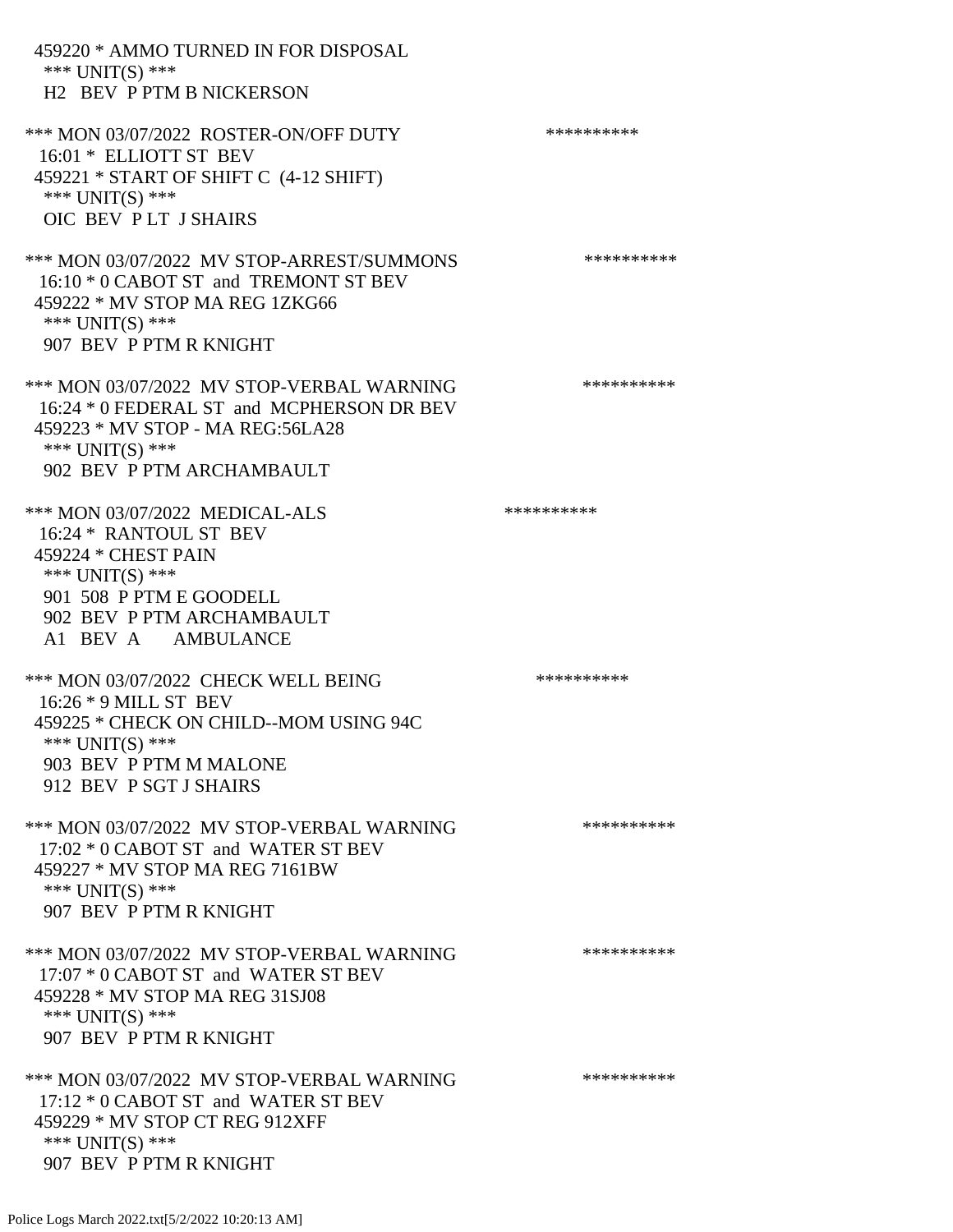\*\*\* MON 03/07/2022 MV STOP-WRITTEN WARNING \*\*\*\*\*\*\*\*\*\*\*\* 17:21 \* 0 CABOT ST and WATER ST BEV 459230 \* MV STOP MA REG 9XN295 \*\*\* UNIT(S) \*\*\* 907 BEV P PTM R KNIGHT \*\*\* MON 03/07/2022 JUVENILE MATTER-OTHER \*\*\*\*\*\*\*\*\*\*\*\* 18:03 \* HILLTOP DR BEV 459231 \* DAUGHTER IS MISSING \*\*\* UNIT(S) \*\*\* 902 BEV P PTM ARCHAMBAULT 905 BEV P PTM H GEARY 912 BEV P SGT J SHAIRS \*\*\* MON 03/07/2022 HAZARD-RR GATES DOWN \*\*\*\*\*\*\*\*\*\* 18:06 \* 0 ESSEX ST and SPRING ST BEV 459232 \* GATES DOWN ON ESSEX ST \*\*\* UNIT(S) \*\*\* 902 BEV P PTM ARCHAMBAULT 903 BEV P PTM M MALONE 907 BEV P PTM R KNIGHT \*\*\* MON 03/07/2022 MV STOP-CITATION ISSUED \*\*\*\*\*\*\*\*\*\* 19:22 \* 0 BRIMBAL AV and HERRICK ST BEV 459233 \* MV STOP MA REG 173AY9 \*\*\* UNIT(S) \*\*\* 907 BEV P PTM R KNIGHT \*\*\* MON 03/07/2022 UNWANTED GUEST \*\*\*\*\*\*\*\*\*\*\*\*\* 19:28 \* 0 CABOT ST and CHARLES ST BEV 459234 \* 3RD COMPLAINT OF LEROY RETURNING \*\*\* UNIT(S) \*\*\* 903 BEV P PTM M MALONE \*\*\* MON 03/07/2022 ROSTER-OFFICER ORDERED TO WORK \*\*\*\*\*\*\*\*\*\*\*\* 19:37 \* ELLIOTT ST BEV 459235 \* OFF. ARCHAMBAULT ORDERED TO WORK DIV A \*\*\* UNIT(S) \*\*\* OIC BEV P LT J SHAIRS \*\*\* MON 03/07/2022 MV STOP-WRITTEN WARNING \*\*\*\*\*\*\*\*\*\*\*\* 19:39 \* 0 SOHIER RD and STORY AV BEV 459236 \* MV STOP MA REG 3EYR84 \*\*\* UNIT(S) \*\*\* 907 BEV P PTM R KNIGHT \*\*\* MON 03/07/2022 MV STOP-VERBAL WARNING \*\*\*\*\*\*\*\*\*\*\*\* 19:56 \* 38 CROSS ST BEV 459237 \* MV STOP--MA REG 2SCM69 \*\*\* UNIT(S) \*\*\* 904 BEV P PTM S FIORE

\*\*\* MON 03/07/2022 JUVENILE MATTER-OTHER \*\*\*\*\*\*\*\*\*\*\*\*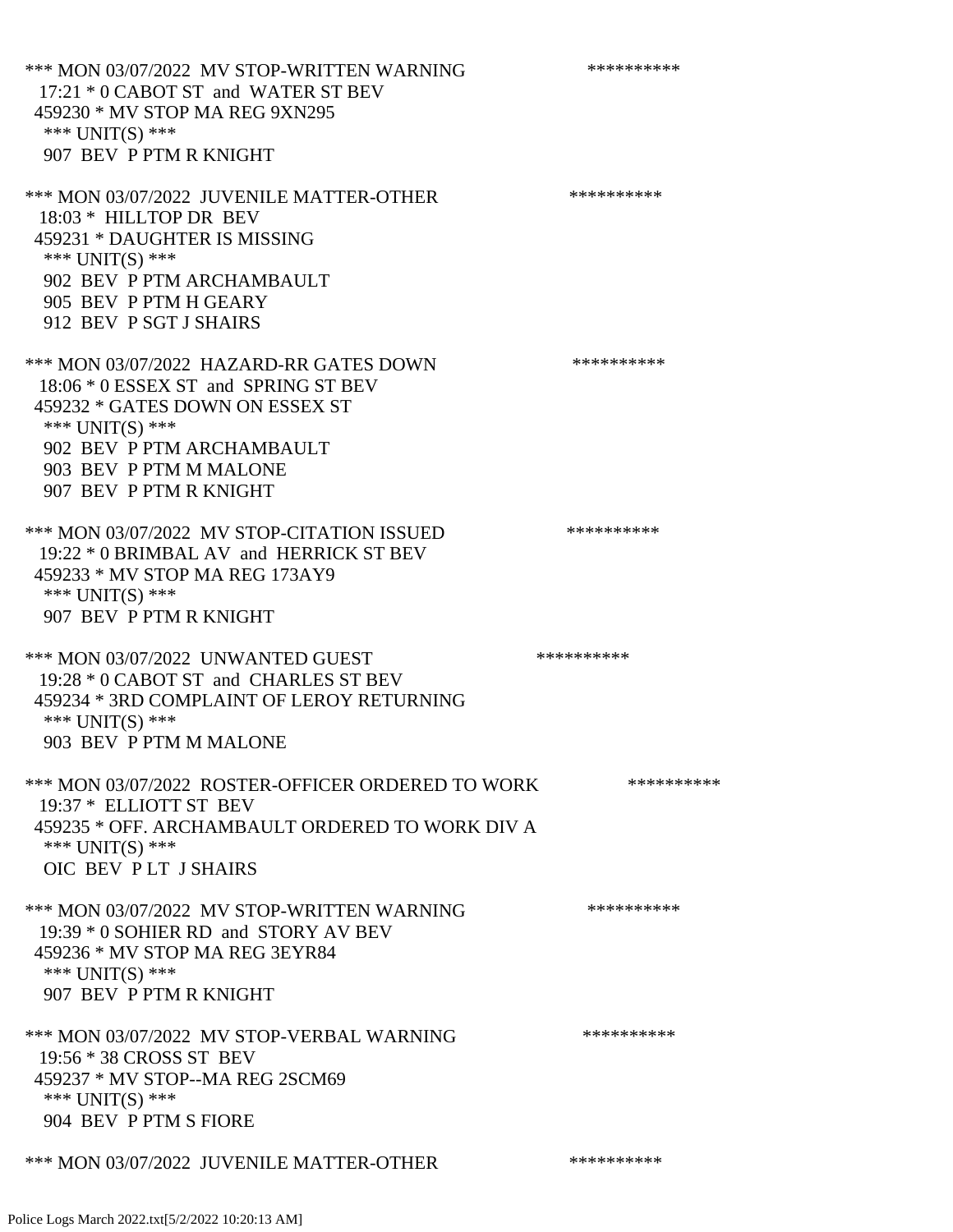20:14 \* BLAINE AV BEV 459238 \* JUVENILE TOOK OFF--NOW HOME, BUT WON'T GO IN \*\*\* UNIT(S) \*\*\* 904 BEV P PTM S FIORE 912 BEV P SGT J SHAIRS A1 BEV A AMBULANCE \*\*\* MON 03/07/2022 MV STOP-VERBAL WARNING \*\*\*\*\*\*\*\*\*\*\*\* 21:21 \* 100 SOHIER RD BEV 459239 \* MV STOP MA REG 3GB326 \*\*\* UNIT(S) \*\*\* 907 BEV P PTM R KNIGHT \*\*\* MON 03/07/2022 MV STOP-VERBAL WARNING \*\*\*\*\*\*\*\*\*\*\*\* 21:31 \* 498 RANTOUL ST BEV 459240 \* MV STOP MA REG 1ERS42 \*\*\* UNIT(S) \*\*\* 907 BEV P PTM R KNIGHT \*\*\* MON 03/07/2022 MEDICAL-MENTAL HEALTH \*\*\*\*\*\*\*\*\*\*\*\* 21:40 \* ELLIOTT ST BEV 459241 \* FEMALE MADE SUICIDAL STATEMENTS \*\*\* UNIT(S) \*\*\* 901 508 P PTM E GOODELL A1 BEV A AMBULANCE H2 BEV P PTM S LEBLANC \*\*\* MON 03/07/2022 MV STOP-VERBAL WARNING \*\*\*\*\*\*\*\*\*\*\*\* 21:45 \* 0 ESSEX ST and CHARNOCK ST BEV 459242 \* MV STOP--MA REG 3DFT39 \*\*\* UNIT(S) \*\*\* 902 BEV P PTM ARCHAMBAULT 904 BEV P PTM S FIORE \*\*\* MON 03/07/2022 MV STOP-WRITTEN WARNING \*\*\*\*\*\*\*\*\*\*\*\*\*\* 21:52 \* 0 LOTHROP ST and DANE ST BEV 459243 \* MV STOP MA REG HOXHA \*\*\* UNIT(S) \*\*\* 907 BEV P PTM R KNIGHT \*\*\* MON 03/07/2022 MV STOP-VERBAL WARNING \*\*\*\*\*\*\*\*\*\*\*\* 22:00 \* 112 HALE ST BEV 459244 \* MV STOP MA REG 435L90 \*\*\* UNIT(S) \*\*\* 907 BEV P PTM R KNIGHT \*\*\* MON 03/07/2022 ALARMS-RESIDENTIAL \*\*\*\*\*\*\*\*\*\* 22:52 \* 9 SUNSET DR BEV 459245 \* BACKDOOR ALARM \*\*\* UNIT(S) \*\*\* 901 508 P PTM E GOODELL 903 BEV P PTM M MALONE

Police Logs March 2022.txt[5/2/2022 10:20:13 AM]

A1 BEV A AMBULANCE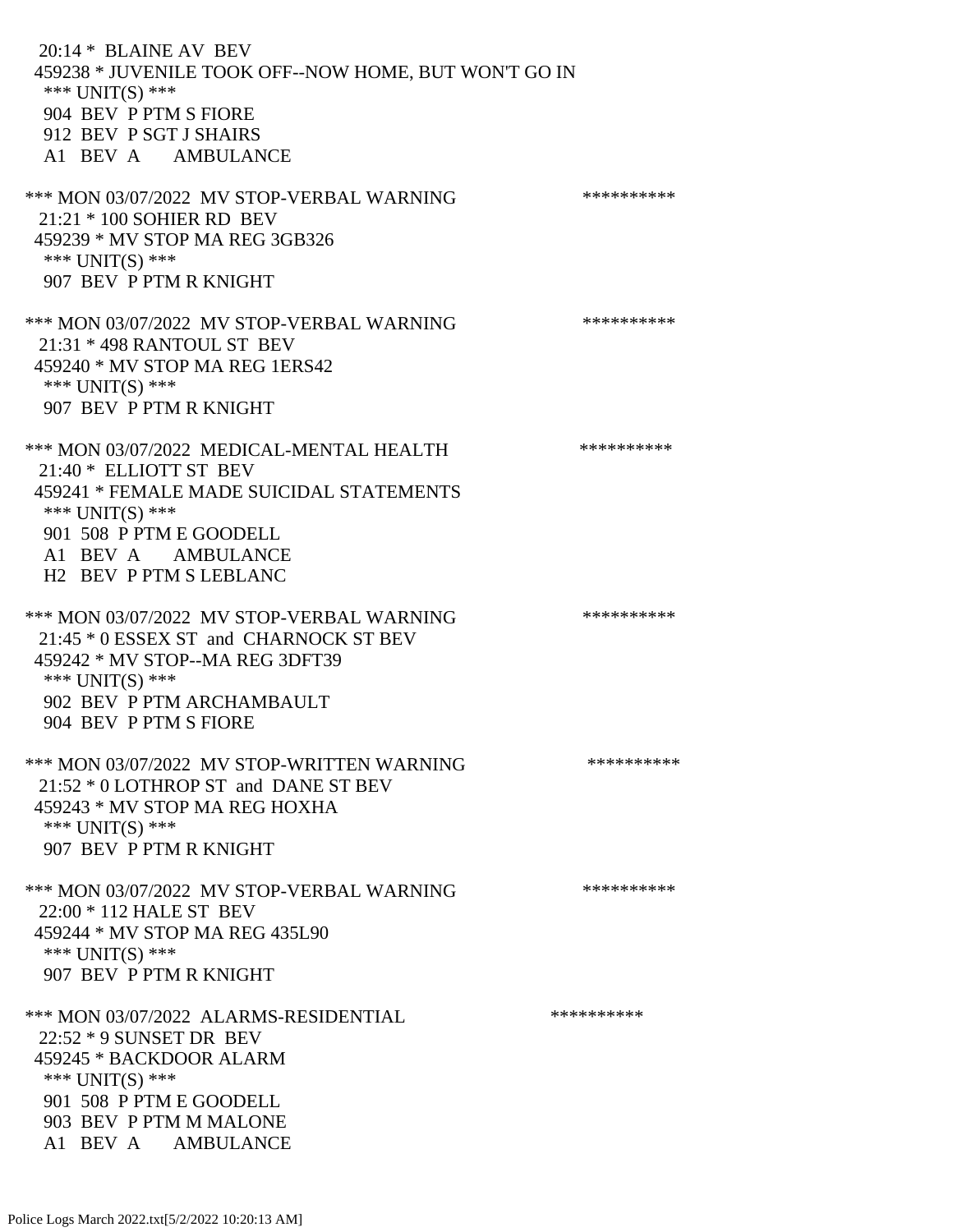\*\*\* MON 03/07/2022 NOTIFICATION \*\*\*\*\*\*\*\*\*\*\*\*\* 22:53 \* 0 ENON ST and FILLMORE ST BEV 459246 \* CHECK AREA FOR POWER OUTAGE \*\*\* UNIT(S) \*\*\* 905 BEV P PTM H GEARY \*\*\* MON 03/07/2022 DISTURBANCE-GENERAL \*\*\*\*\*\*\*\*\*\* 23:00 \* 23 ESSEX ST BEV 459247 \* ASSIST SECURITY WITH A STUDENT \*\*\* UNIT(S) \*\*\* 902 BEV P PTM ARCHAMBAULT 904 BEV P PTM S FIORE A1 BEV A AMBULANCE \*\*\* MON 03/07/2022 ANIMAL COMPLAINT - DOGS \*\*\*\*\*\*\*\*\*\*\*\* 23:34 \* RT 128N HW and DANVERS LINE BEV 459248 \* 2 GERMANS ON 128N \*\*\* UNIT(S) \*\*\* 901 508 P PTM E GOODELL \*\*\* MON 03/07/2022 ROSTER-ON/OFF DUTY \*\*\*\*\*\*\*\*\*\* 23:37 \* ELLIOTT ST BEV 459249 \* START OF DIVISION A (MIDNIGHT SHIFT) \*\*\* UNIT(S) \*\*\* OIC BEV P SGT J ZWICKER \*\*\* MON 03/07/2022 ALARMS-SCHOOL \*\*\*\*\*\*\*\*\*\*\*\*\*\*\*\*\* 23:49 \* 48 PUTNAM ST BEV 459250 \* NORTH BEVERLY SCHOOL ALARM \*\*\* UNIT(S) \*\*\* 905 BEV P PTM G LITTLE H1 BEV P PTM C GANEY OIC BEV P \*\*\* TUE 03/08/2022 DISTURBANCE-GENERAL \*\*\*\*\*\*\*\*\*\* 01:18 \* 208 RANTOUL ST BEV 459251 \* MAN YELLING IN HALLWAY \*\*\* UNIT(S) \*\*\* 901 508 P PTM J VITALE 903 BEV P PTM ARCHAMBAULT \*\*\* TUE 03/08/2022 ROSTER-OFFICER ORDERED TO WORK \*\*\*\*\*\*\*\*\*\*\* 07:02 \* ELLIOTT ST BEV 459252 \* OFFICERS LITTLE AND VITALE ORDERED DIV B \*\*\* UNIT(S) \*\*\* OIC BEV P SGT J ZWICKER \*\*\* TUE 03/08/2022 SCHOOL TRAFFIC \*\*\*\*\*\*\*\*\*\*\*\*\*\*\*\* 07:30 \* 41 BRIMBAL AV BEV 459257 \* SCHOOL TRAFFIC \*\*\* UNIT(S) \*\*\* 907 BEV P PTM J LANTYCH \*\*\* TUE 03/08/2022 SUSP ACTIVITY \*\*\*\*\*\*\*\*\*\*\*\*

Police Logs March 2022.txt[5/2/2022 10:20:13 AM]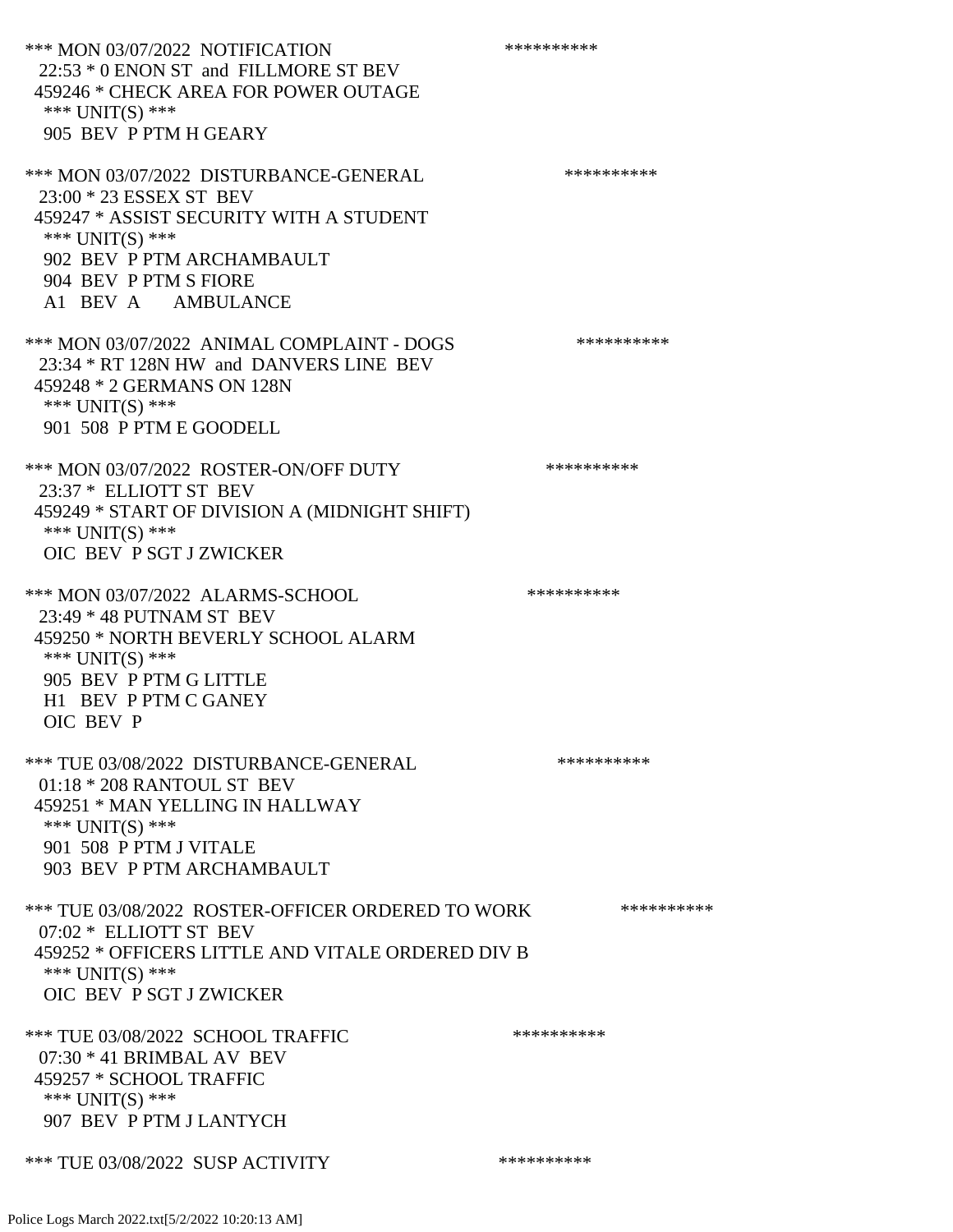07:33 \* 181 ELLIOTT ST BEV 459253 \* CUMMINGS REPORTS SUSP MALE HANGING IN AREA \*\*\* UNIT(S) \*\*\* 901 508 P PTM J VITALE 905 BEV P PTM G LITTLE \*\*\* TUE 03/08/2022 MV STOP-VERBAL WARNING \*\*\*\*\*\*\*\*\*\*\*\*\*\* 07:38 \* 41 BRIMBAL AV BEV 459258 \* MV STOP \*\*\* UNIT(S) \*\*\* 907 BEV P PTM J LANTYCH \*\*\* TUE 03/08/2022 MV STOP-CITATION ISSUED \*\*\*\*\*\*\*\*\*\* 07:42 \* 41 BRIMBAL AV BEV 459259 \* MV STOP \*\*\* UNIT(S) \*\*\* 907 BEV P PTM J LANTYCH \*\*\* TUE 03/08/2022 JUVENILE MATTER-OTHER \*\*\*\*\*\*\*\*\*\*\*\* 07:45 \* CABOT ST and BARTLETT ST BEV 459254 \* LOCATE FEMALE THAT WALKED OFF SCHOOL BUS \*\*\* UNIT(S) \*\*\* 901 508 P PTM J VITALE \*\*\* TUE 03/08/2022 MV STOP-VERBAL WARNING \*\*\*\*\*\*\*\*\*\*\*\*\*\* 07:50 \* 41 BRIMBAL AV BEV 459260 \* MV STOP \*\*\* UNIT(S) \*\*\* 907 BEV P PTM J LANTYCH \*\*\* TUE 03/08/2022 ROSTER-ON/OFF DUTY \*\*\*\*\*\*\*\*\*\* 08:02 \* ELLIOTT ST BEV 459255 \* START OF SHIFT B (DAY SHIFT) \*\*\* UNIT(S) \*\*\* OIC BEV P LT J SHAIRS \*\*\* TUE 03/08/2022 MV-ACCIDENT PROPERTY DAMAGE \*\*\*\*\*\*\*\*\*\*\*\* 08:07 \* 107 CABOT ST 459256 \* MVA \*\*\* UNIT(S) \*\*\* 902 BEV P PTM J VITALE ALP1 BEV P CHF J LELACHEUR \*\*\* TUE 03/08/2022 MV STOP-WRITTEN WARNING \*\*\*\*\*\*\*\*\*\*\*\* 08:11 \* 0 HERRICK ST and SOHIER RD BEV 459261 \* MV STOP 7YB146 \*\*\* UNIT(S) \*\*\* 907 BEV P PTM J LANTYCH \*\*\* TUE 03/08/2022 MV-ACCIDENT PROPERTY DAMAGE \*\*\*\*\*\*\*\*\*\* 08:47 \* 0 ESSEX ST and GROCE ST BEV 459262 \* MVA \*\*\* UNIT(S) \*\*\* 905 BEV P PTM D GAGNON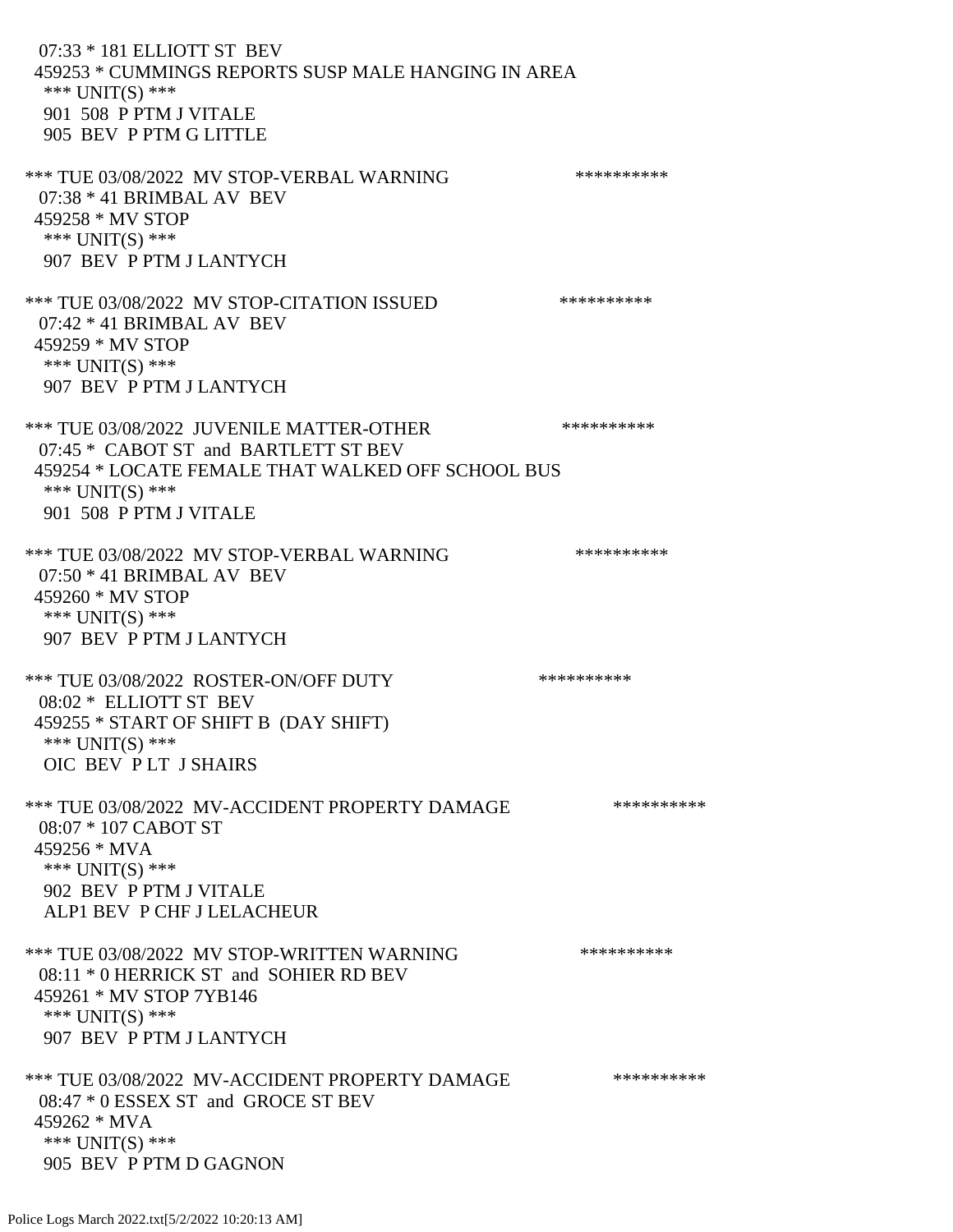906 BEV P PTM T SLAVIN A1 BEV A AMBULANCE BF1 BEV F BEV FIRE \*\*\* TUE 03/08/2022 OPEN DOOR-BUSINESS/RESIDENCE \*\*\*\*\*\*\*\*\*\* 09:28 \* 3 OBER ST BEV 459263 \* OPEN FRONT DOOR ON RESIDENCE \*\*\* UNIT(S) \*\*\* 905 BEV P PTM D GAGNON RES J. PAGE \*\*\* TUE 03/08/2022 MV STOP-WRITTEN WARNING \*\*\*\*\*\*\*\*\*\*\*\*\* 09:57 \* 0 MCKAY ST and JENNESS ST BEV 459265 \* MV STOP 56Y590 \*\*\* UNIT(S) \*\*\* 907 BEV P PTM J LANTYCH \*\*\* TUE 03/08/2022 MV STOP-WRITTEN WARNING \*\*\*\*\*\*\*\*\*\*\*\*\* 10:06 \* 0 MCKAY ST and JENNESS ST BEV 459268 \* MV STOP 163SV2 \*\*\* UNIT(S) \*\*\* 907 BEV P PTM J LANTYCH \*\*\* TUE 03/08/2022 MV STOP-VERBAL WARNING \*\*\*\*\*\*\*\*\*\*\*\*\* 10:08 \* 0 MCKAY ST and JENNESS ST BEV 459269 \* MV STOP \*\*\* UNIT(S) \*\*\* 907 BEV P PTM J LANTYCH \*\*\* TUE 03/08/2022 FIRE-RESIDENTIAL \*\*\*\*\*\*\*\*\*\* 10:12 \* 70 CHASE ST BEV 459266 \* HOUSE FIRE \*\*\* UNIT(S) \*\*\* 902 BEV P PTM S LANE 903 BEV P PTM J VITALE 907 BEV P PTM J LANTYCH 912 BEV P SGT J SHAIRS 931 BEV P ACO M LIPINSKI \*\*\* TUE 03/08/2022 BUILDING CHECK \*\*\*\*\*\*\*\*\*\*\*\* 10:26 \* DODGE ST BEV 459267 \* GENERAL PATROL OF THE NORTH BEVERLY PLAZA \*\*\* UNIT(S) \*\*\* 905 BEV P PTM D GAGNON RES J. PAGE \*\*\* TUE 03/08/2022 MV STOP-VERBAL WARNING \*\*\*\*\*\*\*\*\*\*\*\*\*\* 11:15 \* 295 HALE ST BEV 459272 \* MV STOP \*\*\* UNIT(S) \*\*\* 907 BEV P PTM J LANTYCH \*\*\* TUE 03/08/2022 MV STOP-WRITTEN WARNING \*\*\*\*\*\*\*\*\*\*\*\*\* 11:23 \* 295 HALE ST BEV 459273 \* MV STOP 5874YF \*\*\* UNIT(S) \*\*\*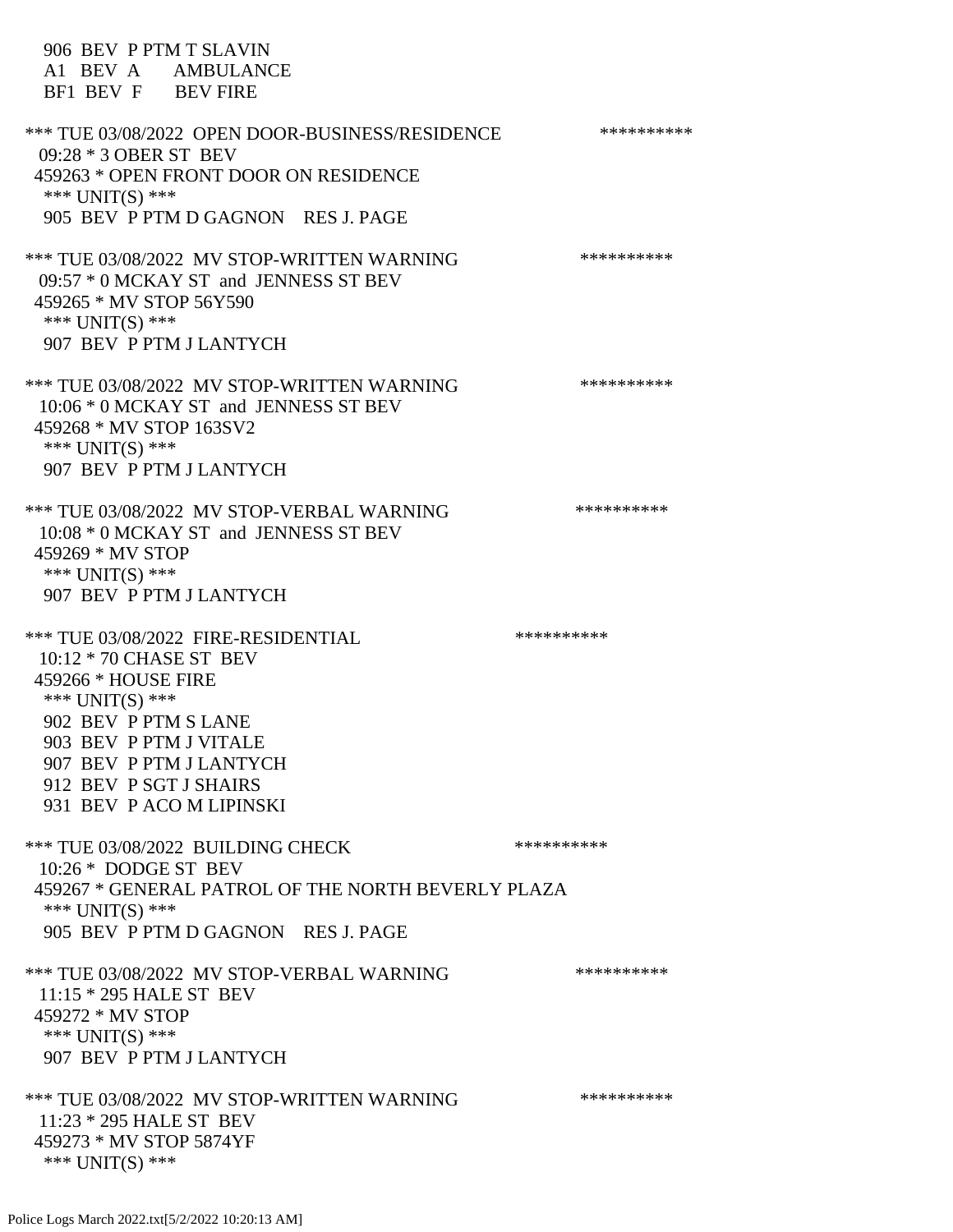## 907 BEV P PTM J LANTYCH

\*\*\* TUE 03/08/2022 ALARMS-COMMERCIAL \*\*\*\*\*\*\*\*\*\* 12:03 \* 416 CABOT ST BEV 459270 \* RECEPTION PANIC ALARM \*\*\* UNIT(S) \*\*\* 903 BEV P PTM R HEGARTY RES J. PAGE 907 BEV P PTM J LANTYCH \*\*\* TUE 03/08/2022 WARRANT-SERVICE \*\*\*\*\*\*\*\*\*\*\*\*\*\*\* 12:26 \* 311 CABOT ST BEV 459271 \* WARRANT SERVED \*\*\* UNIT(S) \*\*\* 903 BEV P PTM R HEGARTY RES J. PAGE \*\*\* TUE 03/08/2022 POLICE INFORMATION \*\*\*\*\*\*\*\*\*\* 13:26 \* SOHIER RD BEV 459274 \* STUDENT ISSUE AT OFF CAMPUS EVENT \*\*\* UNIT(S) \*\*\* 910 BEV P PTM S FIORE \*\*\* TUE 03/08/2022 FIRE-RESIDENTIAL \*\*\*\*\*\*\*\*\*\*\*\* 13:53 \* 9 SWAN ST BEV 459275 \* HOUSE FIRE \*\*\* UNIT(S) \*\*\* 901 508 P PTM J SPITALERI 903 BEV P PTM R HEGARTY RES J. PAGE 905 BEV P PTM G LITTLE 907 BEV P PTM J LANTYCH 912 BEV P SGT J SHAIRS 913 BEV P SGT M HENEBURY \*\*\* TUE 03/08/2022 SCHOOL TRAFFIC \*\*\*\*\*\*\*\*\*\*\*\*\*\*\*\* 14:06 \* 0 HALE ST and EISENHOWER AV BEV 459276 \* SCHOOL TRAFFIC \*\*\* UNIT(S) \*\*\* 907 BEV P PTM J LANTYCH \*\*\* TUE 03/08/2022 ROSTER-ON/OFF DUTY \*\*\*\*\*\*\*\*\*\* 15:28 \* ELLIOTT ST BEV 459277 \* START OF SHIFT C \*\*\* UNIT(S) \*\*\* OIC BEV P LT M PANJWANI \*\*\* TUE 03/08/2022 MEDICAL-MENTAL HEALTH \*\*\*\*\*\*\*\*\*\*\*\* 15:44 \* RANTOUL ST BEV 459278 \* FEMALE FEELING SUICIDAL \*\*\* UNIT(S) \*\*\* 906 BEV P PTM T SLAVIN A1 BEV A AMBULANCE \*\*\* TUE 03/08/2022 MV STOP-VERBAL WARNING \*\*\*\*\*\*\*\*\*\*\*\*\*\* 16:47 \* 0 CABOT ST and WATER ST BEV 459279 \* MV STOP MA REG 3KNK19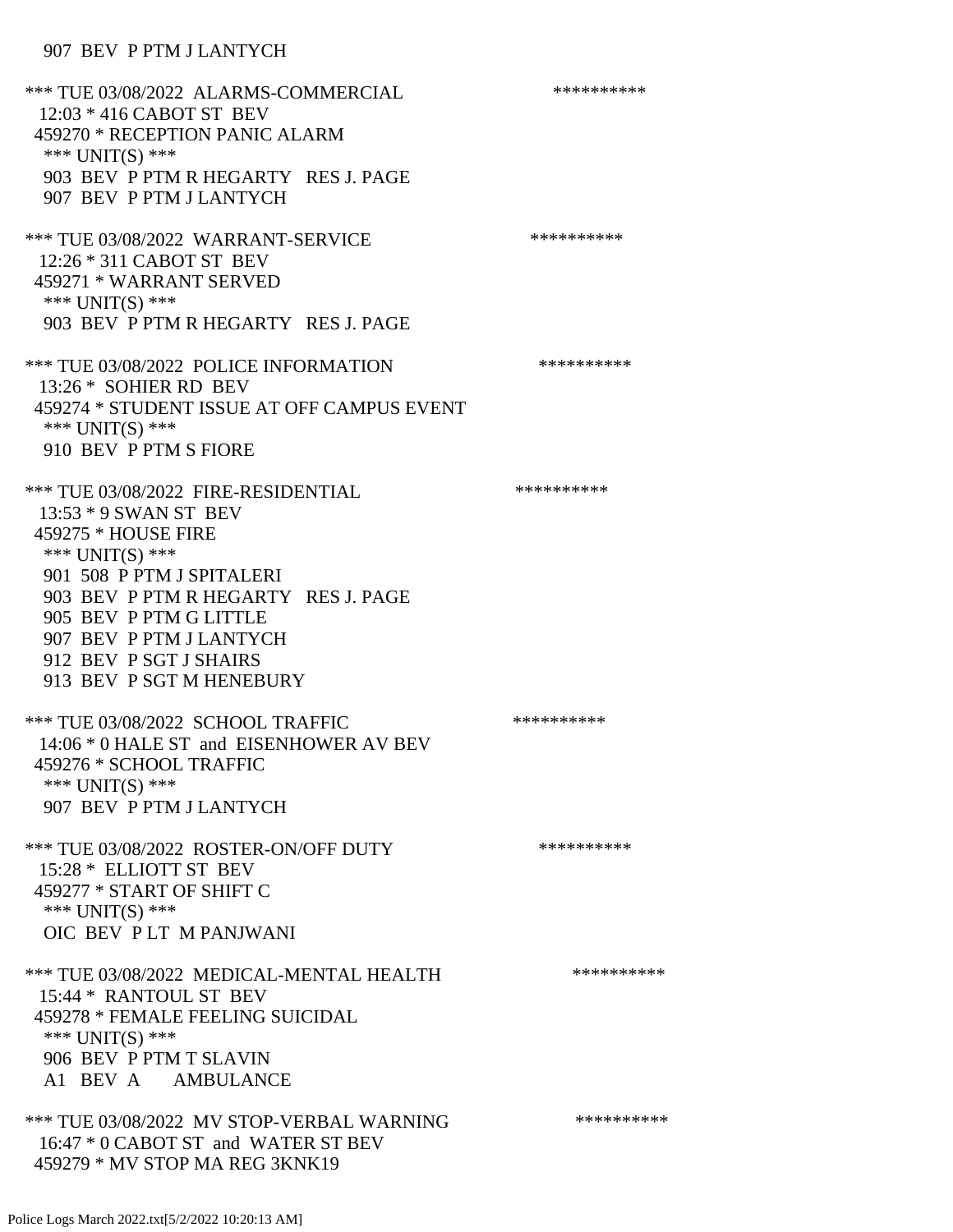| *** $UNIT(S)$ ***<br>907 BEV P PTM R KNIGHT                                                                                                                           |            |
|-----------------------------------------------------------------------------------------------------------------------------------------------------------------------|------------|
| *** TUE 03/08/2022 MV STOP-VERBAL WARNING<br>16:49 * 0 CABOT ST and WATER ST BEV<br>459280 * MV STOP MA REG 4MHE59<br>*** UNIT(S) ***<br>907 BEV P PTM R KNIGHT       | ********** |
| *** TUE 03/08/2022 MV STOP-VERBAL WARNING<br>17:19 * 0 CABOT ST and WATER ST BEV<br>459281 * MV STOP MA REG 1CNC53<br>*** UNIT(S) ***<br>907 BEV P PTM R KNIGHT       | ********** |
| *** TUE 03/08/2022 MV STOP-VERBAL WARNING<br>17:21 * 0 CABOT ST and WATER ST BEV<br>459282 * MV STOP MA REG 9NX681<br>*** UNIT(S) ***<br>907 BEV P PTM R KNIGHT       | ********** |
| *** TUE 03/08/2022 MV STOP-VERBAL WARNING<br>17:27 * 0 CABOT ST and WATER ST BEV<br>459283 * MV STOP MA REG 2ZVZ91<br>*** UNIT(S) ***<br>907 BEV P PTM R KNIGHT       | ********** |
| *** TUE 03/08/2022 MV STOP-VERBAL WARNING<br>17:29 * 0 CABOT ST and WATER ST BEV<br>459284 * MV STOP MA REGH3236<br>*** UNIT(S) ***<br>907 BEV P PTM R KNIGHT         | ********** |
| *** TUE 03/08/2022 MV STOP-VERBAL WARNING<br>17:36 * 0 CABOT ST and WATER ST BEV<br>459285 * MV STOP MA REG 3KCW59<br>*** UNIT(S) ***<br>907 BEV P PTM R KNIGHT       | ********** |
| *** TUE 03/08/2022 MV STOP-VERBAL WARNING<br>17:39 * 0 CABOT ST and WATER ST BEV<br>459286 * MV STOP MAINE REG 275BCO<br>*** UNIT(S) ***<br>907 BEV P PTM R KNIGHT    | ********** |
| *** TUE 03/08/2022 ALARMS-COMMERCIAL<br>17:44 * 416 CABOT ST BEV<br>459287 * REAR ENTRY ALARM<br>*** UNIT(S) ***<br>901 508 P PTM E GOODELL<br>903 BEV P DET W BARROR | ********** |
| *** TUE 03/08/2022 MV STOP-VERBAL WARNING                                                                                                                             | ********** |

17:45 \* 0 CABOT ST and WATER ST BEV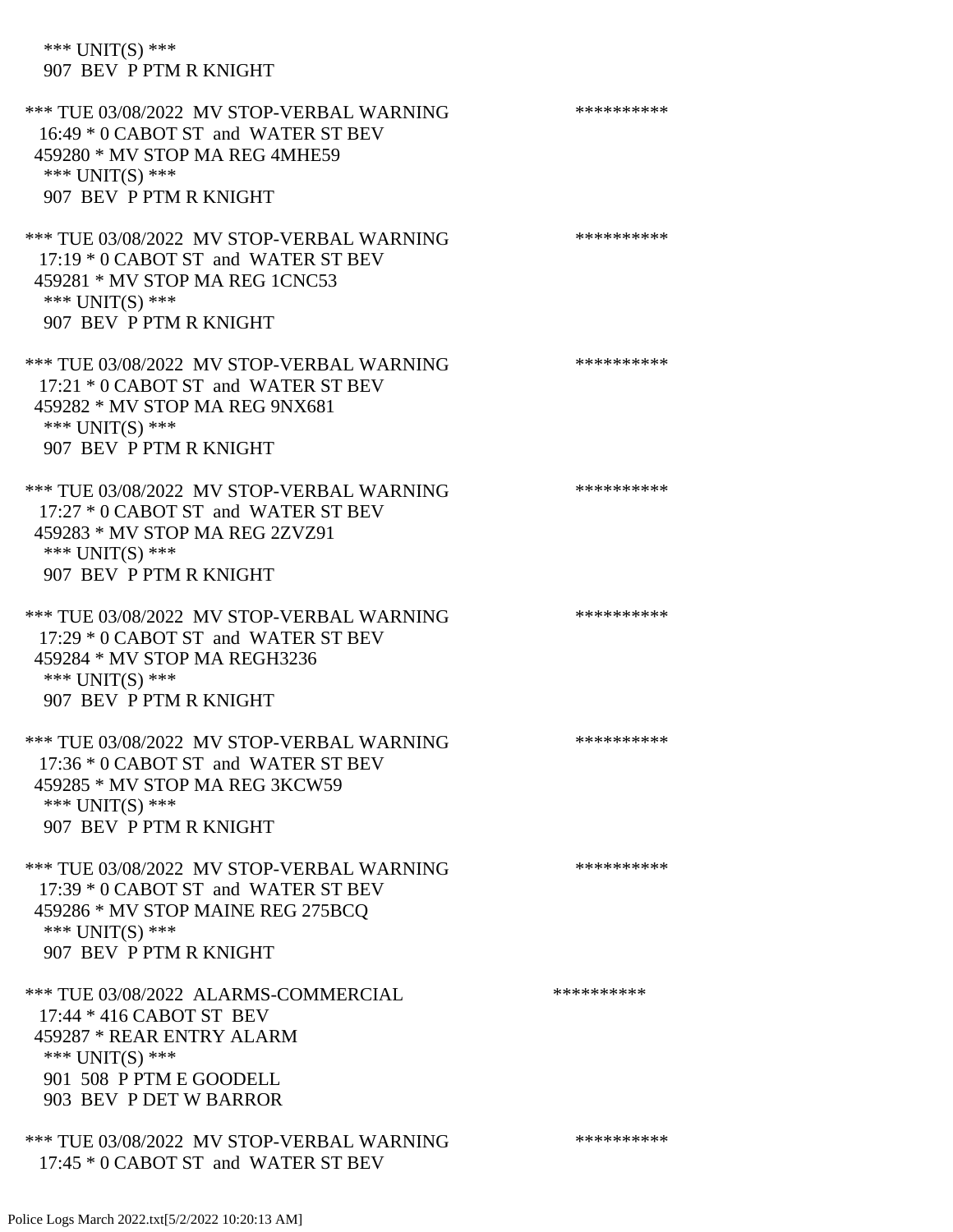| 459288 * MV STOP MA REG 1KM717<br>*** UNIT(S) ***<br>907 BEV P PTM R KNIGHT                                                                                                                         |            |
|-----------------------------------------------------------------------------------------------------------------------------------------------------------------------------------------------------|------------|
| *** TUE 03/08/2022 PREVENT BREACH OF PEACE<br>17:46 * 53 HATHAWAY AV BEV<br>459289 * PREVENT B.O.P. FOR PROPERTY RETRIEVAL<br>*** UNIT(S) ***<br>904 BEV P PTM M MALONE<br>905 BEV P PTM J MCCARTHY | ********** |
| *** TUE 03/08/2022 MV STOP-VERBAL WARNING<br>17:48 * 1 CABOT ST and WATER ST BEV<br>459290 * MV STOP MA REG 19KM99<br>*** $UNIT(S)$ ***<br>907 BEV P PTM R KNIGHT                                   | ********** |
| *** TUE 03/08/2022 SUMMONS, ATTEMPT TO SERVE<br>18:25 * 38 ENON ST BEV<br>459291 * ATTEMPT TO SERBVE 2 SUMMONS                                                                                      | ********** |
| *** TUE 03/08/2022 CITY ORDINANCE-PUB. DRINKING<br>18:58 * 0 ELLIOTT ST and RANTOUL ST BEV<br>459292 * HOMELESS MALE MAY HAVE FALLEN<br>*** UNIT(S) ***<br>903 BEV P DET W BARROR                   | ********** |
| *** TUE 03/08/2022 MV STOP-VERBAL WARNING<br>19:00 * 0 RIVER ST and PLEASANT ST BEV<br>459293 * MV STOP MA REG 69VP02<br>*** $UNIT(S)$ ***<br>907 BEV P PTM R KNIGHT                                | ********** |
| *** TUE 03/08/2022 MV STOP-WRITTEN WARNING<br>19:06 * 0 CABOT ST and WATER ST BEV<br>459294 * MV STOP MA REG 1DSX58<br>*** $UNIT(S)$ ***<br>907 BEV P PTM R KNIGHT                                  | ********** |
| *** TUE 03/08/2022 ALARMS-COMMERCIAL<br>19:33 * 548 CABOT ST BEV<br>459295 * CONFRENCE ROOM MOTION<br>*** $UNIT(S)$ ***<br>901 508 P PTM E GOODELL<br>904 BEV P PTM M MALONE                        | ********** |
| *** TUE 03/08/2022 ALARMS-RESIDENTIAL<br>20:12 * 7 OBER ST BEV<br>459296 * DINING ROOM MOTION ALARM<br>*** UNIT(S) ***<br>902 BEV P PTM N BENCAL<br>904 BEV P PTM M MALONE                          | ********** |
| *** TUE 03/08/2022 ALARMS-COMMERCIAL                                                                                                                                                                | ********** |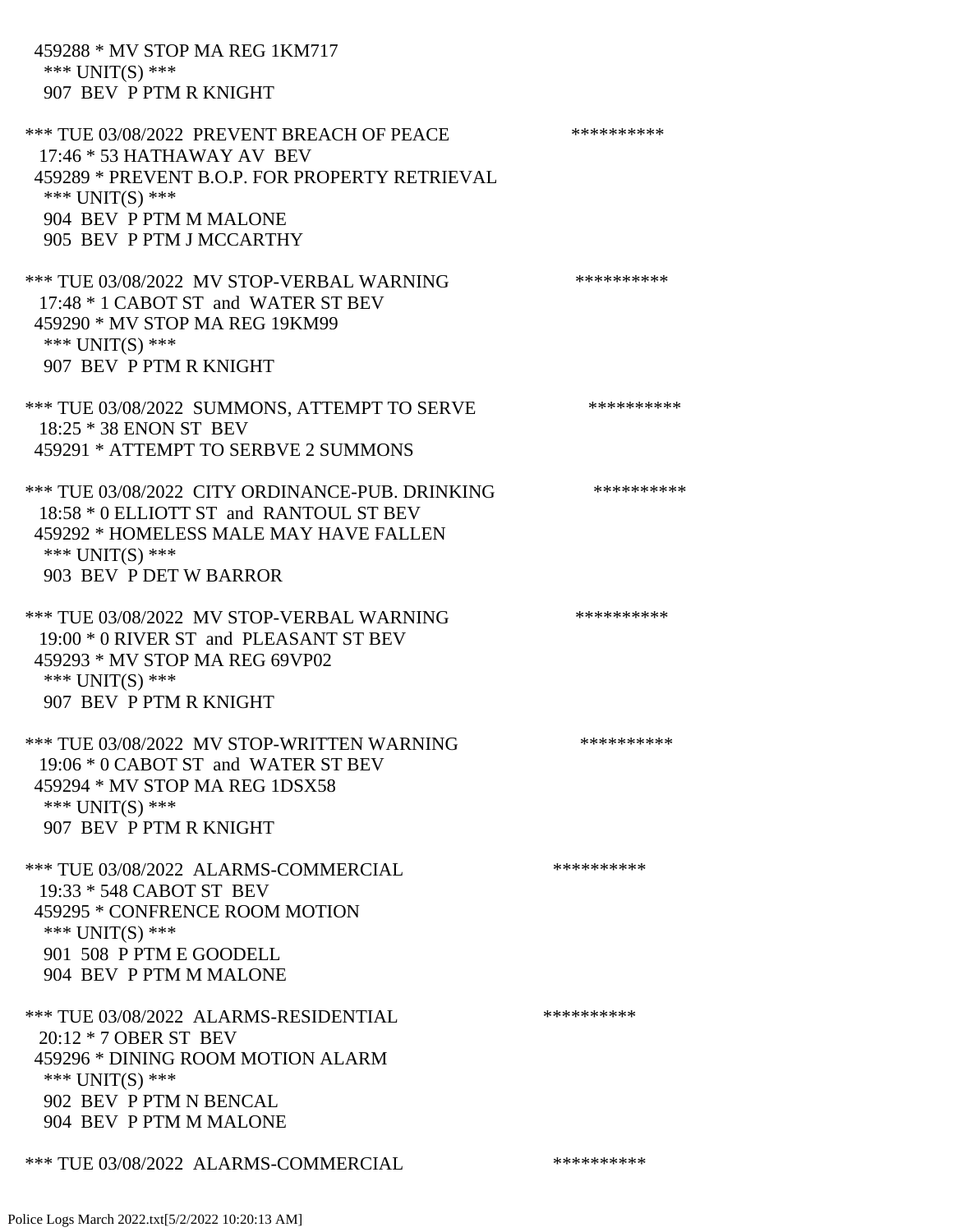20:24 \* 181 ELLIOTT ST BEV 459297 \* TELLER LINE INFRARED \*\*\* UNIT(S) \*\*\* 901 508 P PTM E GOODELL 905 BEV P PTM J MCCARTHY ALP1 BEV P CHF J LELACHEUR \*\*\* TUE 03/08/2022 MV STOP-VERBAL WARNING \*\*\*\*\*\*\*\*\*\*\*\*\* 20:35 \* 0 MCKAY ST and ELLIOTT ST BEV 459298 \* MV STOP MA REG 5183GT \*\*\* UNIT(S) \*\*\* 907 BEV P PTM R KNIGHT \*\*\* TUE 03/08/2022 ALARMS-FIRE \*\*\*\*\*\*\*\*\*\* 20:38 \* 749 HALE ST BEV 459299 \* ASSIST BFD \*\*\* UNIT(S) \*\*\* 905 BEV P PTM J MCCARTHY \*\*\* TUE 03/08/2022 SUMMONS SERVED \*\*\*\*\*\*\*\*\*\* 20:41 \* 43 ROWELL AV BEV 459300 \* SUMMONS SERVED \*\*\* UNIT(S) \*\*\* 901 508 P PTM E GOODELL \*\*\* TUE 03/08/2022 MV STOP-ARREST/SUMMONS \*\*\*\*\*\*\*\*\*\*\*\*\*\* 21:20 \* 0 SCHOOL ST and COX CT BEV 459301 \* MV STOP MA REG 2NWY76 \*\*\* UNIT(S) \*\*\* 902 BEV P PTM N BENCAL 907 BEV P PTM R KNIGHT \*\*\* TUE 03/08/2022 MV STOP-VERBAL WARNING \*\*\*\*\*\*\*\*\*\* 21:37 \* 0 RANTOUL ST and SUMMER ST BEV 459302 \* MV STOP--1PM117 \*\*\* UNIT(S) \*\*\* SIE5 BEV P SGT E HATHON \*\*\* TUE 03/08/2022 MV STOP-VERBAL WARNING \*\*\*\*\*\*\*\*\*\*\*\* 21:50 \* 0 ESSEX ST and KELLEHER RD BEV 459303 \* MV STOP MA REG. 2JHM18 \*\*\* UNIT(S) \*\*\* 904 BEV P PTM M MALONE \*\*\* TUE 03/08/2022 ROSTER-ON/OFF DUTY \*\*\*\*\*\*\*\*\*\* 23:37 \* ELLIOTT ST BEV 459304 \* START OF SHIFT A \*\*\* UNIT(S) \*\*\* OIC BEV P LT D COSTA \*\*\* WED 03/09/2022 PARK/PLAYGROUND CHECK \*\*\*\*\*\*\*\*\*\*\*\* 01:02 \* 410 ESSEX ST BEV 459305 \* HARRY BALL FIELD CHECK \*\*\* UNIT(S) \*\*\*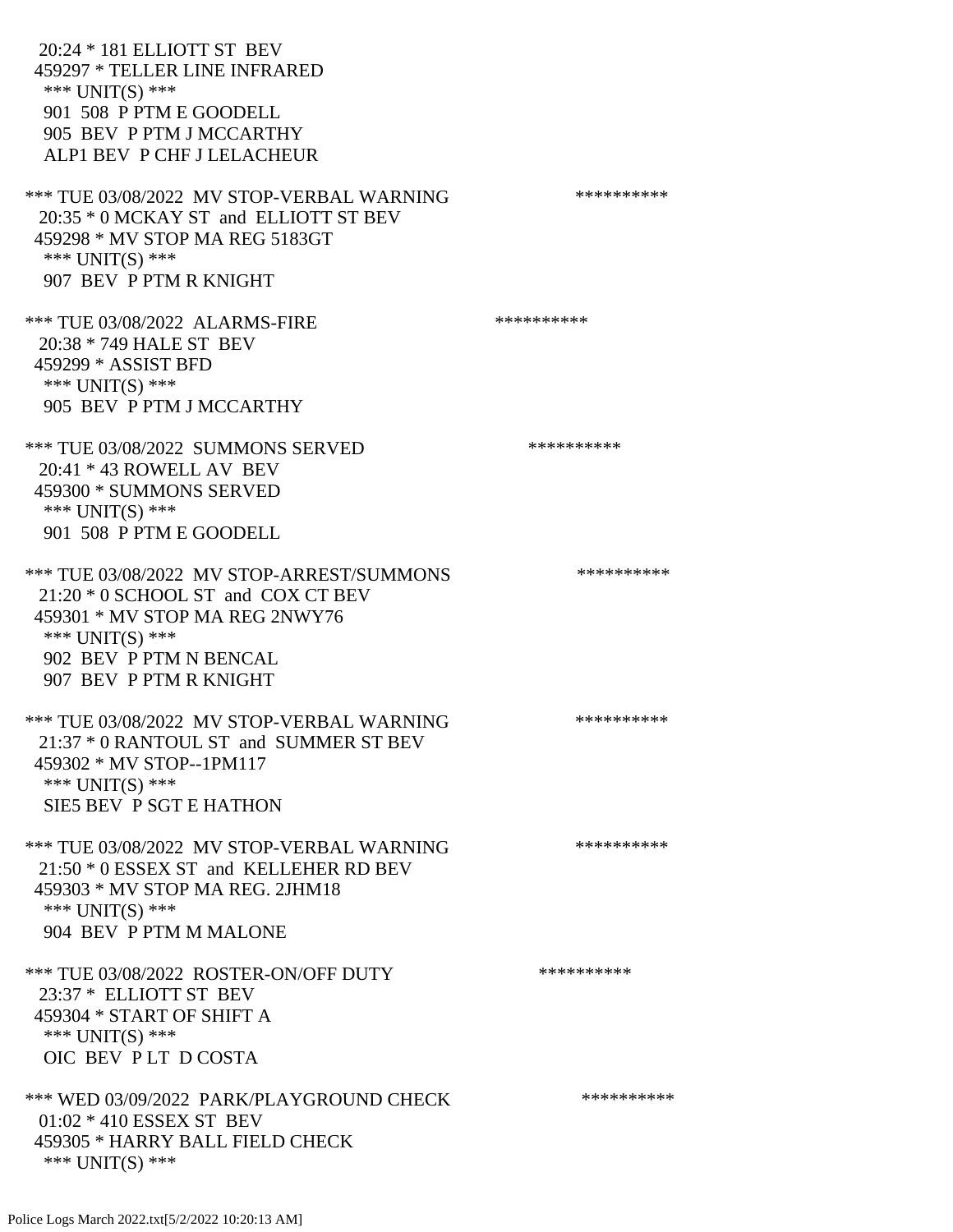## 906 BEV P PTM E SCHULTZ

| *** WED 03/09/2022 ALARMS-SCHOOL<br>04:25 * 502 CABOT ST BEV<br>459306 * MOTION ALARM.<br>*** UNIT(S) ***<br>903 BEV P PTM S CECCHINI<br>905 BEV P PTM G LITTLE                                   | ********** |
|---------------------------------------------------------------------------------------------------------------------------------------------------------------------------------------------------|------------|
| *** WED 03/09/2022 INCORRECT ENTRY/MUST CHANGE<br>04:29 * 175 ELLIOTT ST BEV<br>459307 * ENTRY CREATED IN ERROR, DISREGARD.                                                                       | ********** |
| *** WED 03/09/2022 MV STOP-VERBAL WARNING<br>06:55 * 0 MCKAY ST and BLAKE ST BEV<br>459308 * MV STOP<br>*** UNIT(S) ***<br>901 508 P PTM J VITALE                                                 | ********** |
| *** WED 03/09/2022 ROSTER-ON/OFF DUTY<br>07:29 * ELLIOTT ST BEV<br>459309 * START OF SHIFT B<br>*** UNIT(S) ***<br>OIC BEV PLT DCOSTA                                                             | ********** |
| *** WED 03/09/2022 MV STOP-WRITTEN WARNING<br>07:51 * 17 HULL ST BEV<br>459310 * MV STOP 7V9<br>*** UNIT(S) ***<br>907 BEV P PTM J LANTYCH                                                        | ********** |
| *** WED 03/09/2022 MV-ACCIDENT PROPERTY DAMAGE<br>07:55 * 0 128 NORTH HY and EXIT 19 HY BEV<br>459311 * MVA WITH INJURIES<br>*** UNIT(S) ***<br>905 BEV P PTM G LITTLE<br>906 BEV P PTM E SCHULTZ | ********** |
| *** WED 03/09/2022 MV STOP-WRITTEN WARNING<br>08:01 * 17 HULL ST BEV<br>459312 * MV STOP 8DH782<br>*** UNIT(S) ***<br>907 BEV P PTM J LANTYCH                                                     | ********** |
| *** WED 03/09/2022 SCHOOL TRAFFIC<br>08:05 * 17 HULL ST BEV<br>459313 * SCHOOL TRAFFIC<br>*** $UNIT(S)$ ***<br>907 BEV P PTM J LANTYCH                                                            | ********** |
| *** WED 03/09/2022 MV STOP-VERBAL WARNING<br>08:11 * 0 MCKAY ST and BALCH ST BEV<br>459314 * MV STOP MA REG. 8SZ188<br>*** $UNIT(S)$ ***                                                          | ********** |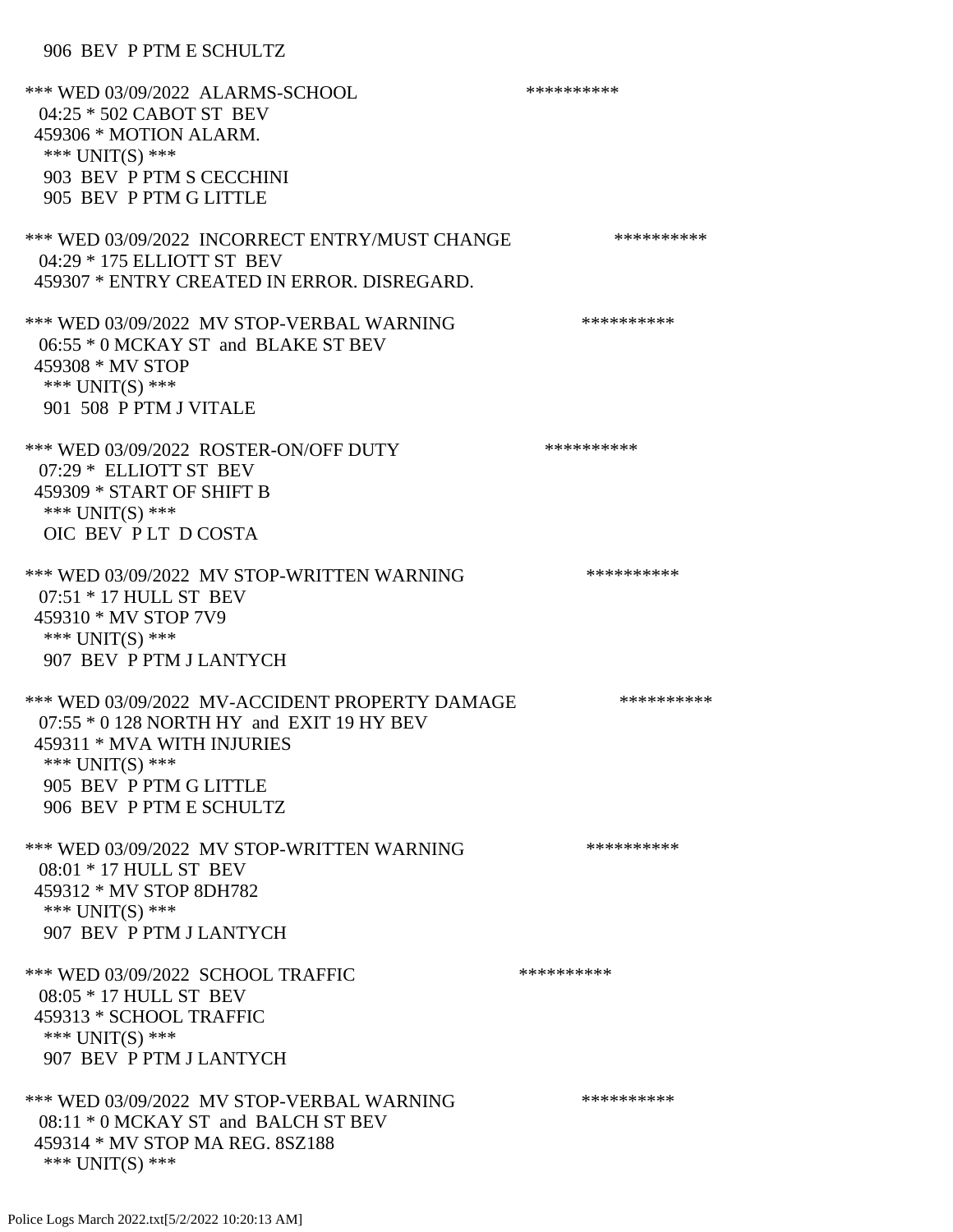## 913 BEV P SGT M HENEBURY PTM R HEGARTY

| *** WED 03/09/2022 MV STOP-WRITTEN WARNING<br>08:14 * 0 HART ST and DYER RD BEV<br>459315 * MV STOP 41S580<br>*** UNIT(S) ***                                                                                                           | ********** |
|-----------------------------------------------------------------------------------------------------------------------------------------------------------------------------------------------------------------------------------------|------------|
| 907 BEV P PTM J LANTYCH                                                                                                                                                                                                                 |            |
| *** WED 03/09/2022 TRAFFIC ENFORCEMENT<br>08:18 * 0 HART ST and BRIDLE PATH LN BEV<br>459316 * MONITOR TRAFFIC<br>*** $UNIT(S)$ ***<br>907 BEV P PTM J LANTYCH                                                                          | ********** |
| *** WED 03/09/2022 MV STOP-ARREST/SUMMONS<br>08:35 * 0 HART ST and DYER RD BEV<br>459317 * MA REG 3PPE29<br>*** UNIT(S) ***<br>907 BEV P PTM J LANTYCH                                                                                  | ********** |
| *** WED 03/09/2022 SUMMONS, ATTEMPT TO SERVE<br>$09:17 * 20$ HILLTOP DR BEV<br>459318 * ATTEMPT TO SERVE VICTIM/WITNESS SUMMONS<br>*** UNIT(S) ***<br>905 BEV P PTM G LITTLE                                                            | ********** |
| *** WED 03/09/2022 SUMMONS SERVED<br>09:59 * 295 CABOT ST BEV<br>459320 * ATTEMPT TO SERVE WITNESS SUMMONS<br>*** UNIT(S) ***<br>902 BEV P PTM J VITALE                                                                                 | ********** |
| *** WED 03/09/2022 MV STOP-VERBAL WARNING<br>10:01 * 0 ESSEX ST and CEDAR ST BEV<br>459321 * MV STOP 604FGJ<br>*** UNIT(S) ***<br>907 BEV P PTM J LANTYCH                                                                               | ********** |
| *** WED 03/09/2022 MV-ACCIDENT PROPERTY DAMAGE<br>10:04 * 377 CABOT ST BEV<br>459322 * CAR INTO A BUILDING<br>*** UNIT(S) ***<br>903 BEV P PTM S LANE<br>905 BEV P PTM D GAGNON RES J. PAGE<br>A1 BEV A AMBULANCE<br>BF1 BEV F BEV FIRE | ********** |
| *** WED 03/09/2022 MV STOP-VERBAL WARNING<br>$10:18 * 25$ BUDLEIGH AV BEV<br>459323 * MV STOP 3AXV69<br>*** UNIT(S) ***<br>907 BEV P PTM J LANTYCH                                                                                      | ********** |
| *** WED 03/09/2022 MV-THEFT/RECOVERED VEH-OUTSIDE                                                                                                                                                                                       | ********** |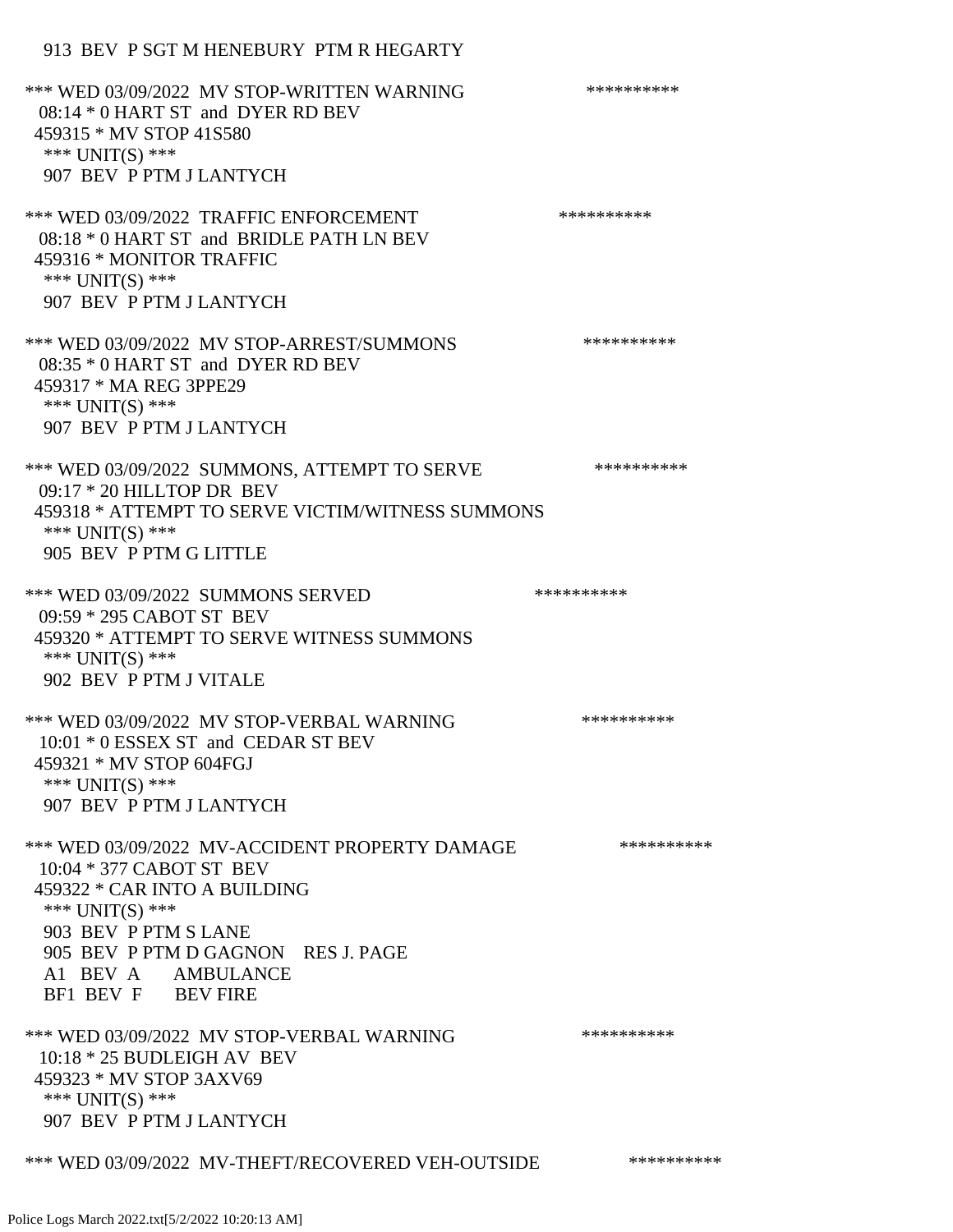10:23 \* 39 PRINCE ST BEV 459324 \* VEHICLE REPORTED STOLEN/ RECOVERED IN NH \*\*\* UNIT(S) \*\*\* 901 508 P PTM H GEARY

\*\*\* WED 03/09/2022 MV STOP-CITATION ISSUED \*\*\*\*\*\*\*\*\*\* 10:30 \* 26 BUDLEIGH AV BEV 459325 \* MV STOP 7ZF763 \*\*\* UNIT(S) \*\*\* 907 BEV P PTM J LANTYCH

\*\*\* WED 03/09/2022 SUMMONS SERVED \*\*\*\*\*\*\*\*\*\* 10:32 \* 64 CABOT ST Apt: 3RD BEV 459326 \* ATTEMPT TO SERVE WITNESS SUMMONS \*\*\* UNIT(S) \*\*\* 902 BEV P PTM J VITALE

\*\*\* WED 03/09/2022 MV STOP-VERBAL WARNING \*\*\*\*\*\*\*\*\*\*\*\* 10:46 \* 0 CABOT ST and ABBOTT ST BEV 459327 \* MV STOP:MA REG.3MRS71 \*\*\* UNIT(S) \*\*\* DTL BEV P PTM M MARINO

\*\*\* WED 03/09/2022 MV STOP-VERBAL WARNING \*\*\*\*\*\*\*\*\*\*\*\*\* 10:50 \* 0 CABOT ST and ABBOTT ST BEV 459328 \* MV STOP: MA REG.4695ET \*\*\* UNIT(S) \*\*\* DTL BEV P PTM M MARINO

\*\*\* WED 03/09/2022 MV STOP-WRITTEN WARNING \*\*\*\*\*\*\*\*\*\*\*\* 11:07 \* 0 CABOT ST and DODGE ST BEV 459329 \* MV STOP 6MMD50 \*\*\* UNIT(S) \*\*\* 907 BEV P PTM J LANTYCH

\*\*\* WED 03/09/2022 BUILDING CHECK \*\*\*\*\*\*\*\*\*\*\*\* 11:24 \* ESSEX ST BEV 459330 \* WALK THROUGH OF LIBRARY \*\*\* UNIT(S) \*\*\* 905 BEV P PTM D GAGNON RES J. PAGE

\*\*\* WED 03/09/2022 MV-ACCIDENT HIT-RUN/PROP DAM \*\*\*\*\*\*\*\*\*\* 11:27 \* 55 DODGE ST BEV 459331 \* HIT AND RUN \*\*\* UNIT(S) \*\*\* 905 BEV P PTM D GAGNON RES J. PAGE

\*\*\* WED 03/09/2022 CHECK WELL BEING \*\*\*\*\*\*\*\*\*\* 12:11 \* 0 ELLIOTT ST and GREENE ST BEV 459332 \* CHECK ON FEMALE DANCING IN STREET \*\*\* UNIT(S) \*\*\* 901 508 P PTM H GEARY

\*\*\* WED 03/09/2022 DOMESTIC-VERBAL ARGUMENT \*\*\*\*\*\*\*\*\*\*\*\*\*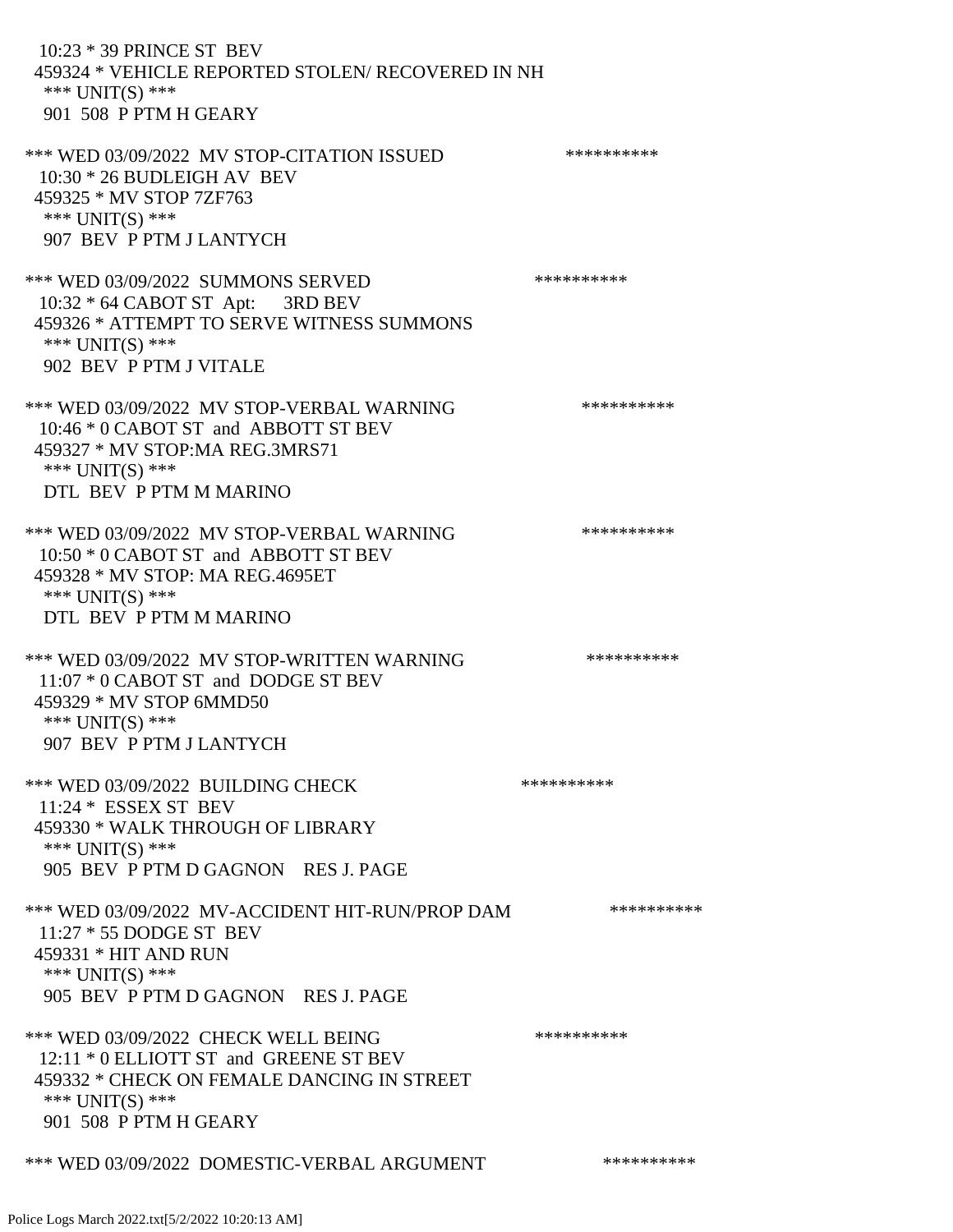12:13 \* BROUGHTON DR BEV 459333 \* 3RD PARTY REQUESTING POLICE TO RESIDENCE \*\*\* UNIT(S) \*\*\* 903 BEV P PTM S LANE 906 BEV P PTM K THOMASSON \*\*\* WED 03/09/2022 ROSTER-OFFICER ORDERED TO WORK \*\*\*\*\*\*\*\*\*\*\* 12:40 \* ELLIOTT ST BEV 459334 \* DET. PRINZ ORDERED DIV C \*\*\* UNIT(S) \*\*\* OIC BEV P SGT J SHAIRS \*\*\* WED 03/09/2022 MV STOP-WRITTEN WARNING \*\*\*\*\*\*\*\*\*\*\*\* 13:11 \* 0 HERRICK ST and SOHIER RD BEV 459335 \* MV STOP RS24RT \*\*\* UNIT(S) \*\*\* 907 BEV P PTM J LANTYCH \*\*\* WED 03/09/2022 MV STOP-WRITTEN WARNING \*\*\*\*\*\*\*\*\*\*\*\* 13:23 \* 150 BRIMBAL AV BEV 459336 \* MV STOP 2ML751 \*\*\* UNIT(S) \*\*\* 907 BEV P PTM J LANTYCH \*\*\* WED 03/09/2022 MEDICAL-BLS \*\*\*\*\*\*\*\*\*\* 13:28 \* NEPTUNE ST BEV 459337 \* 83YO FEMALE NEEDS EVAL \*\*\* UNIT(S) \*\*\* 906 BEV P PTM K THOMASSON A1 BEV A AMBULANCE BF1 BEV F BEV FIRE \*\*\* WED 03/09/2022 SCHOOL TRAFFIC \*\*\*\*\*\*\*\*\*\*\*\* 13:45 \* 0 DODGE ST and PUTNAM ST BEV 459340 \* SCHOOL TRAFFIC \*\*\* UNIT(S) \*\*\* 907 BEV P PTM J LANTYCH \*\*\* WED 03/09/2022 SCHOOL TRAFFIC \*\*\*\*\*\*\*\*\*\*\*\* 13:52 \* 40 WOODLAND AV BEV 459338 \* MONITOR SCHOOL ZONE \*\*\* UNIT(S) \*\*\* 901 508 P PTM H GEARY \*\*\* WED 03/09/2022 INCORRECT ENTRY/MUST CHANGE \*\*\*\*\*\*\*\*\*\* 14:18 \* 175 ELLIOTT ST BEV 459339 \* \*\*\* WED 03/09/2022 SUMMONS SERVED \*\*\*\*\*\*\*\*\*\* 14:23 \* 91 HERRICK ST BEV 459341 \* SUMMONS SERVED IN HAND \*\*\* UNIT(S) \*\*\* 905 BEV P PTM D GAGNON RES J. PAGE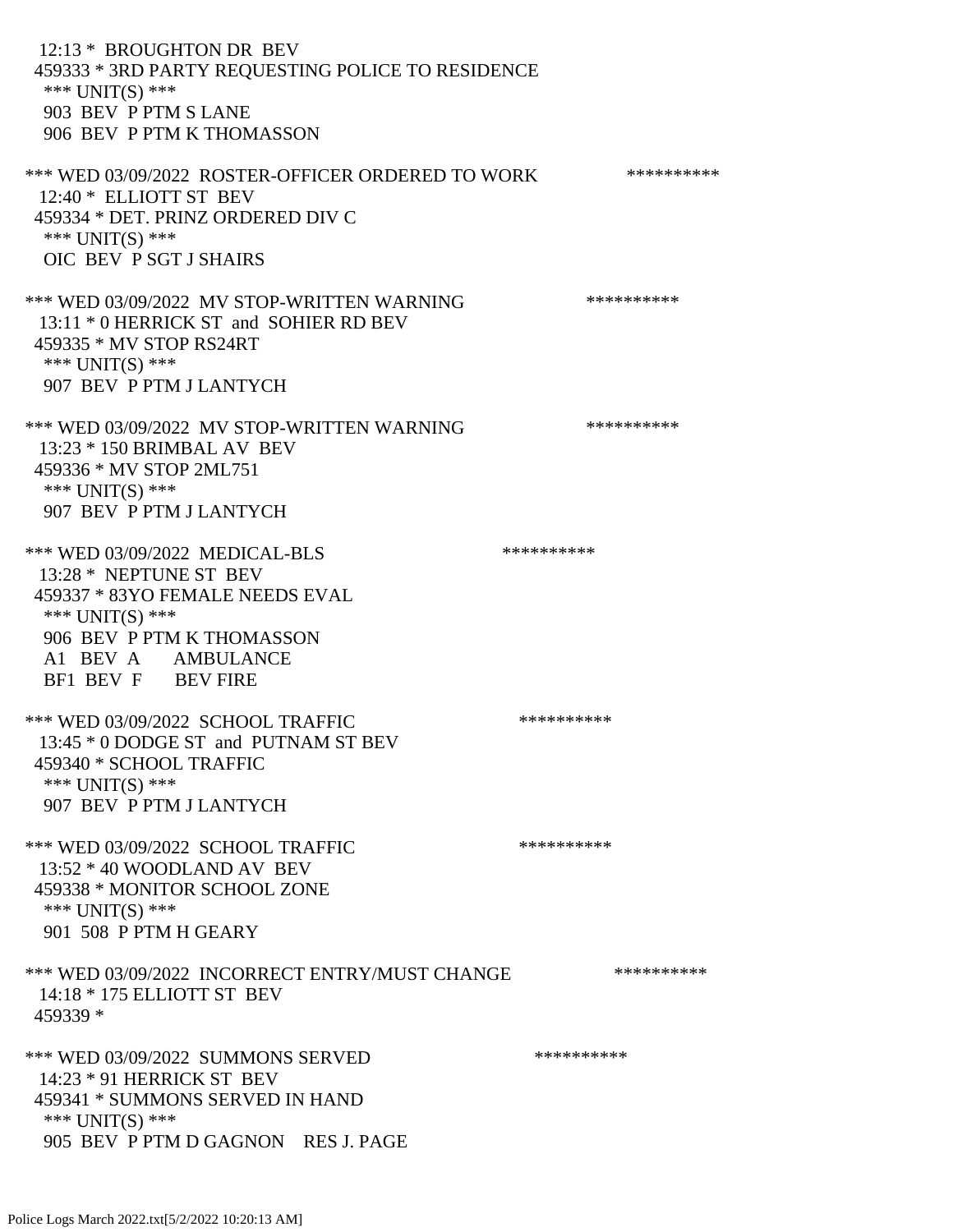\*\*\* WED 03/09/2022 PRISONER PROPERTY RETURNED \*\*\*\*\*\*\*\*\*\* 14:39 \* 175 ELLIOTT ST BEV 459342 \* 2x MEDS. RELEASED TO HIGH RISK CLINICIAN \*\*\* UNIT(S) \*\*\* H2 BEV P PTM R HEGARTY \*\*\* WED 03/09/2022 UNWANTED GUEST \*\*\*\*\*\*\*\*\*\*\*\*\* 14:44 \* 50 RANTOUL ST Apt: 308 BEV 459343 \* FEMALE WANTS MALE TO LEAVE HER APARTMENT \*\*\* UNIT(S) \*\*\* 901 508 P PTM H GEARY 902 BEV P PTM J VITALE \*\*\* WED 03/09/2022 ROSTER-ON/OFF DUTY \*\*\*\*\*\*\*\*\*\* 15:27 \* ELLIOTT ST BEV 459344 \* START OF SHIFT C \*\*\* UNIT(S) \*\*\* OIC BEV P LT M PANJWANI \*\*\* WED 03/09/2022 SUMMONS, ATTEMPT TO SERVE \*\*\*\*\*\*\*\*\*\*\*\* 16:26 \* 20 HILLTOP DR BEV 459345 \* ATTEMPT TO SERVE A SUMMONS \*\*\* UNIT(S) \*\*\* 903 BEV P PTM C STANTON \*\*\* WED 03/09/2022 HAZARD-DMV \*\*\*\*\*\*\*\*\*\* 16:39 \* 0 BRIMBAL AV and 128S ONRAMP HW BEV 459346 \* DMV IN LEFT TURN LANE \*\*\* UNIT(S) \*\*\* 903 BEV P PTM C STANTON 907 BEV P PTM R KNIGHT \*\*\* WED 03/09/2022 MV STOP-VERBAL WARNING \*\*\*\*\*\*\*\*\*\*\*\*\* 17:13 \* 0 SOHIER RD and SWAN ST BEV 459347 \* MV STOP MA REG 3HBP79 \*\*\* UNIT(S) \*\*\* 907 BEV P PTM R KNIGHT \*\*\* WED 03/09/2022 ASSIST MASS STATE POLICE \*\*\*\*\*\*\*\*\*\*\*\* 17:20 \* RT 128S HW and EXIT 18 BEV 459348 \* CAR OFF 128 \*\*\* UNIT(S) \*\*\* 904 BEV P PTM M BRODERICK 907 BEV P PTM R KNIGHT A1 BEV A AMBULANCE BF1 BEV F BEV FIRE \*\*\* WED 03/09/2022 MV STOP-VERBAL WARNING \*\*\*\*\*\*\*\*\*\*\*\*\* 17:31 \* RT 128S HW and EXIT 18 BEV 459349 \* MA REG 517KW4 - MOVE OVER LAW VIOLATION \*\*\* UNIT(S) \*\*\* 907 BEV P PTM R KNIGHT \*\*\* WED 03/09/2022 CHECK WELL BEING \*\*\*\*\*\*\*\*\*\*\*\*\*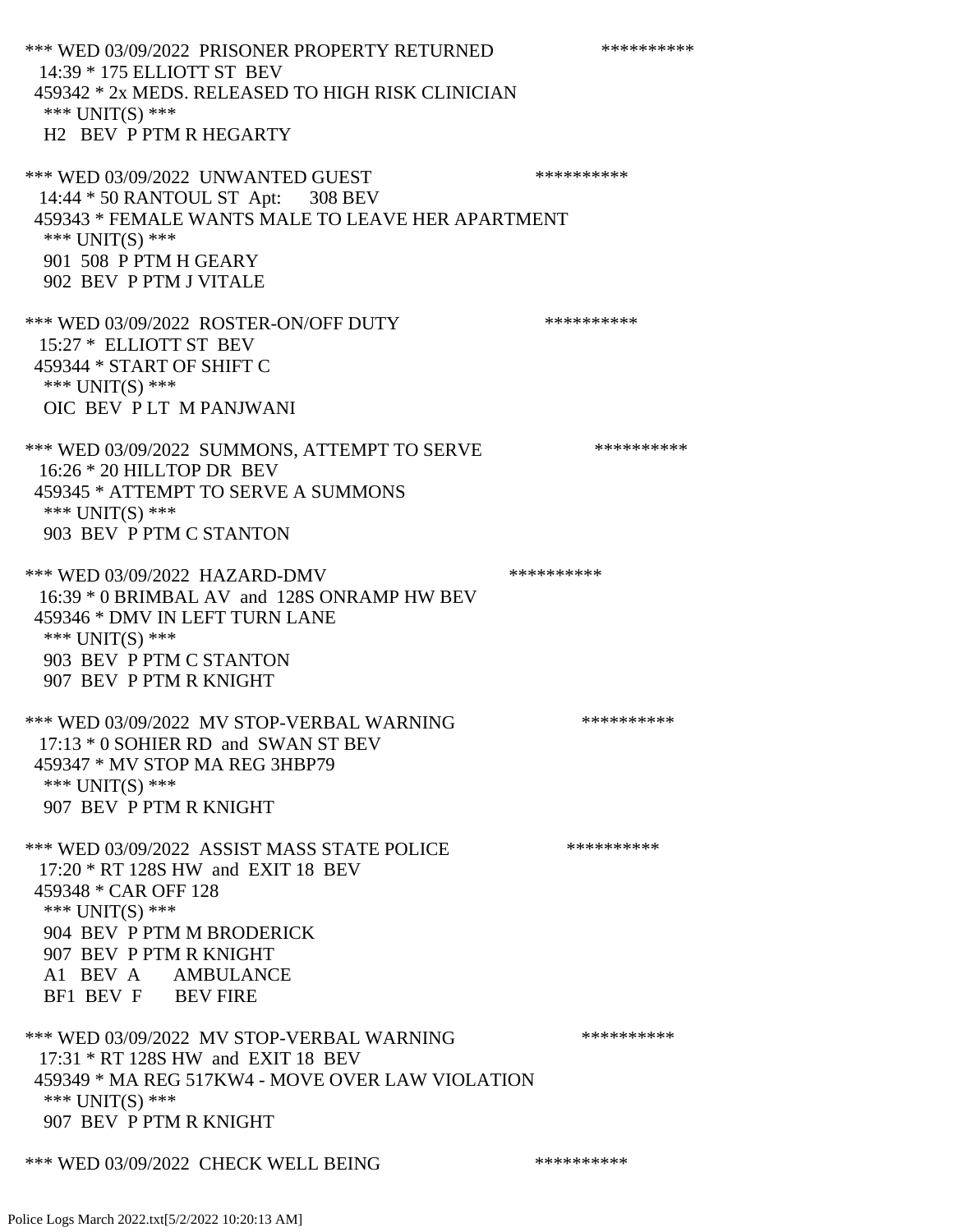17:37 \* 395 ESSEX ST Apt: 202 BEV 459350 \* FEMALE NOT HEARD FROM--MISSED APPOINTMENT \*\*\* UNIT(S) \*\*\* 903 BEV P PTM C STANTON A2 BEV A AMBULANCE BF2 BEV F BEV FIRE \*\*\* WED 03/09/2022 DISTURBANCE-GENERAL \*\*\*\*\*\*\*\*\*\*\*\*\* 17:40 \* 10 DANE ST BEV 459351 \* CHECK ON PEOPLE SITTING ON THE STEPS \*\*\* UNIT(S) \*\*\* 901 508 P PTM N BENCAL 902 BEV P PTM J MARRS \*\*\* WED 03/09/2022 CIVIL 17:57 \* CORNING ST BEV 459352 \* CHILD / PROPERTY RETRIEVAL \*\*\* UNIT(S) \*\*\* 902 BEV P PTM J MARRS 903 BEV P PTM C STANTON \*\*\* WED 03/09/2022 MEDICAL-BLS \*\*\*\*\*\*\*\*\*\*\*\* 18:03 \* BRIDGE ST BEV 459353 \* WOMAN ON THE GROUND YELLING \*\*\* UNIT(S) \*\*\* 901 508 P PTM N BENCAL A1 BEV A AMBULANCE BF1 BEV F BEV FIRE \*\*\* WED 03/09/2022 MV STOP-CITATION ISSUED \*\*\*\*\*\*\*\*\*\* 18:58 \* 0 PARK ST and WALLIS ST BEV 459354 \* MV STOP--MA REG 1JWZ37 \*\*\* UNIT(S) \*\*\* 904 BEV P PTM M BRODERICK \*\*\* WED 03/09/2022 MV STOP-VERBAL WARNING \*\*\*\*\*\*\*\*\*\*\*\*\* 19:37 \* 0 FEDERAL ST and MCPHERSON DR BEV 459355 \* MV STOP MA REG 925VJ6 \*\*\* UNIT(S) \*\*\* 907 BEV P PTM R KNIGHT \*\*\* WED 03/09/2022 MV STOP-VERBAL WARNING \*\*\*\*\*\*\*\*\*\*\*\* 19:43 \* 0 RIVER ST and PLEASANT ST BEV 459356 \* MV STOP MA REG 2DER87 \*\*\* UNIT(S) \*\*\* 907 BEV P PTM R KNIGHT \*\*\* WED 03/09/2022 PARKING COMPLAINT - GENERAL \*\*\*\*\*\*\*\*\*\*\*\* 19:54 \* 20 CABOT ST BEV 459357 \* ANCHOR PARKING COMPLAINT \*\*\* UNIT(S) \*\*\* 907 BEV P PTM R KNIGHT \*\*\* WED 03/09/2022 DOMESTIC-VERBAL ARGUMENT \*\*\*\*\*\*\*\*\*\*\*\*\*

Police Logs March 2022.txt[5/2/2022 10:20:13 AM]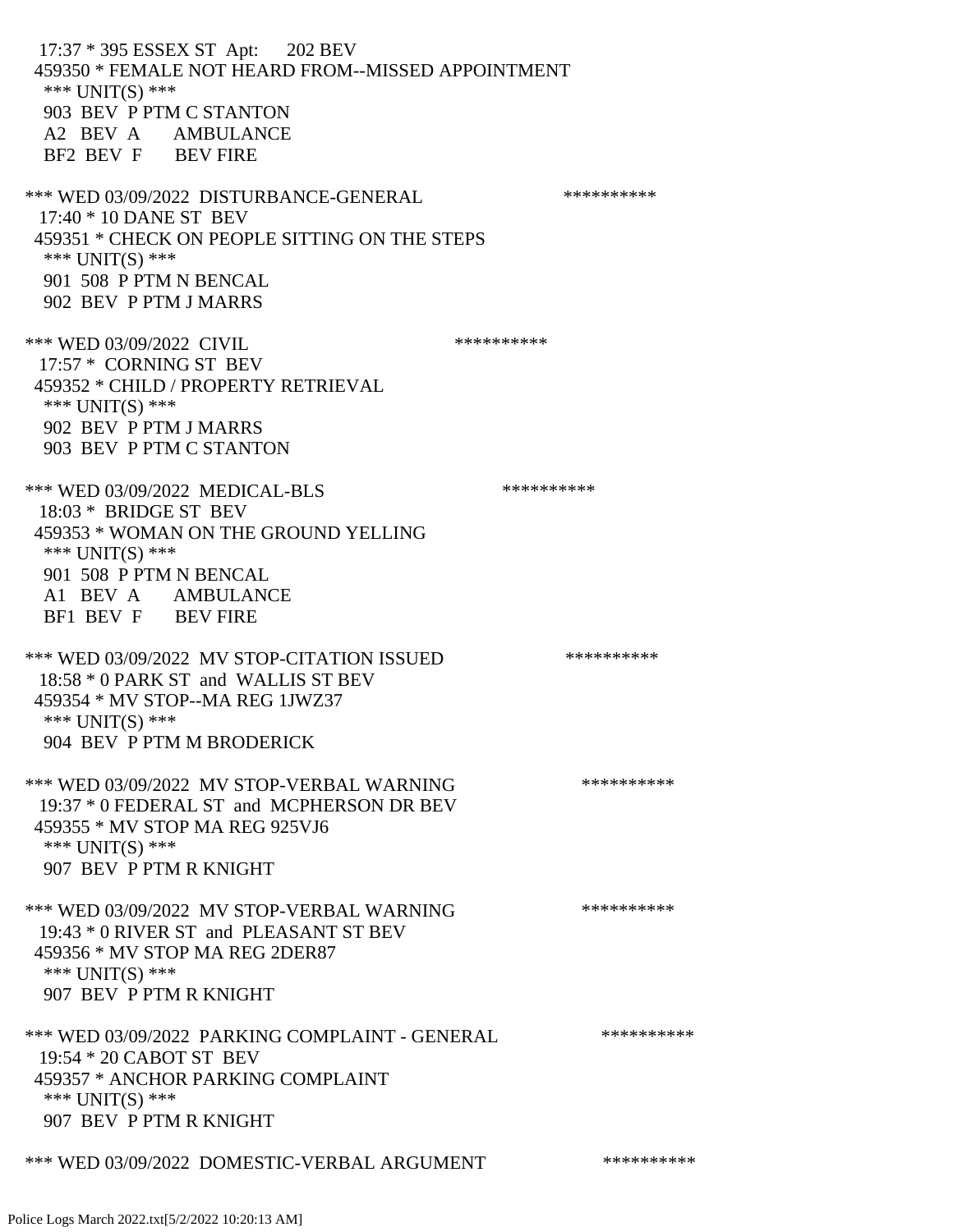20:13 \* CABOT ST and WALLIS ST BEV 459358 \* DRIVER PICKED UP CHILD WHO FEELS UNSAFE \*\*\* UNIT(S) \*\*\* 901 508 P PTM N BENCAL 907 BEV P PTM R KNIGHT \*\*\* WED 03/09/2022 209A ORDER SERVED \*\*\*\*\*\*\*\*\*\* 20:24 \* STORY AV BEV 459359 \* ATTEMPT TO SERVE 209 A \*\*\* UNIT(S) \*\*\* 903 BEV P PTM C STANTON \*\*\* WED 03/09/2022 SUSP ACTIVITY \*\*\*\*\*\*\*\*\*\*\*\* 20:44 \* 11 WHITEHALL CR BEV 459360 \* 17YO CATFISHED OVER SOCIAL MEDIA \*\*\* UNIT(S) \*\*\* H2 BEV P PTM C TWOMBLY \*\*\* WED 03/09/2022 CITY ORDINANCE NOISE CH. 15 \*\*\*\*\*\*\*\*\*\*\* 22:31 \* 12 CHARLES ST BEV 459361 \* NOISE COMING FROM APARTMENT 12 \*\*\* UNIT(S) \*\*\* 902 BEV P PTM J MARRS 903 BEV P PTM C STANTON \*\*\* WED 03/09/2022 PARKING COMPLAINT - GENERAL \*\*\*\*\*\*\*\*\*\* 22:42 \* 20 CABOT ST BEV 459362 \* ANCHOR PARKING COMPLAINT \*\*\* UNIT(S) \*\*\* 907 BEV P PTM R KNIGHT \*\*\* WED 03/09/2022 MV STOP-VERBAL WARNING \*\*\*\*\*\*\*\*\*\*\*\* 23:30 \* 0 WEBBER AV and RIVER ST BEV 459363 \* MV STOP MA REG 1DKL18 \*\*\* UNIT(S) \*\*\* 907 BEV P PTM R KNIGHT \*\*\* WED 03/09/2022 ROSTER-ON/OFF DUTY \*\*\*\*\*\*\*\*\*\* 23:45 \* ELLIOTT ST BEV 459364 \* START OF SHIFT A \*\*\* UNIT(S) \*\*\* OIC BEV P LT D COSTA \*\*\* THU 03/10/2022 PARK/PLAYGROUND CHECK \*\*\*\*\*\*\*\*\*\*\* 01:05 \* 410 ESSEX ST BEV 459365 \* HARRY BALL FIELD CHECK \*\*\* UNIT(S) \*\*\* 906 BEV P PTM E SCHULTZ \*\*\* THU 03/10/2022 MEDICAL-BLS \*\*\*\*\*\*\*\*\*\* 03:44 \* BRIMBAL AV BEV 459366 \* FEMALE FELL DOWN IN LOT \*\*\* UNIT(S) \*\*\* 903 BEV P PTM S CECCHINI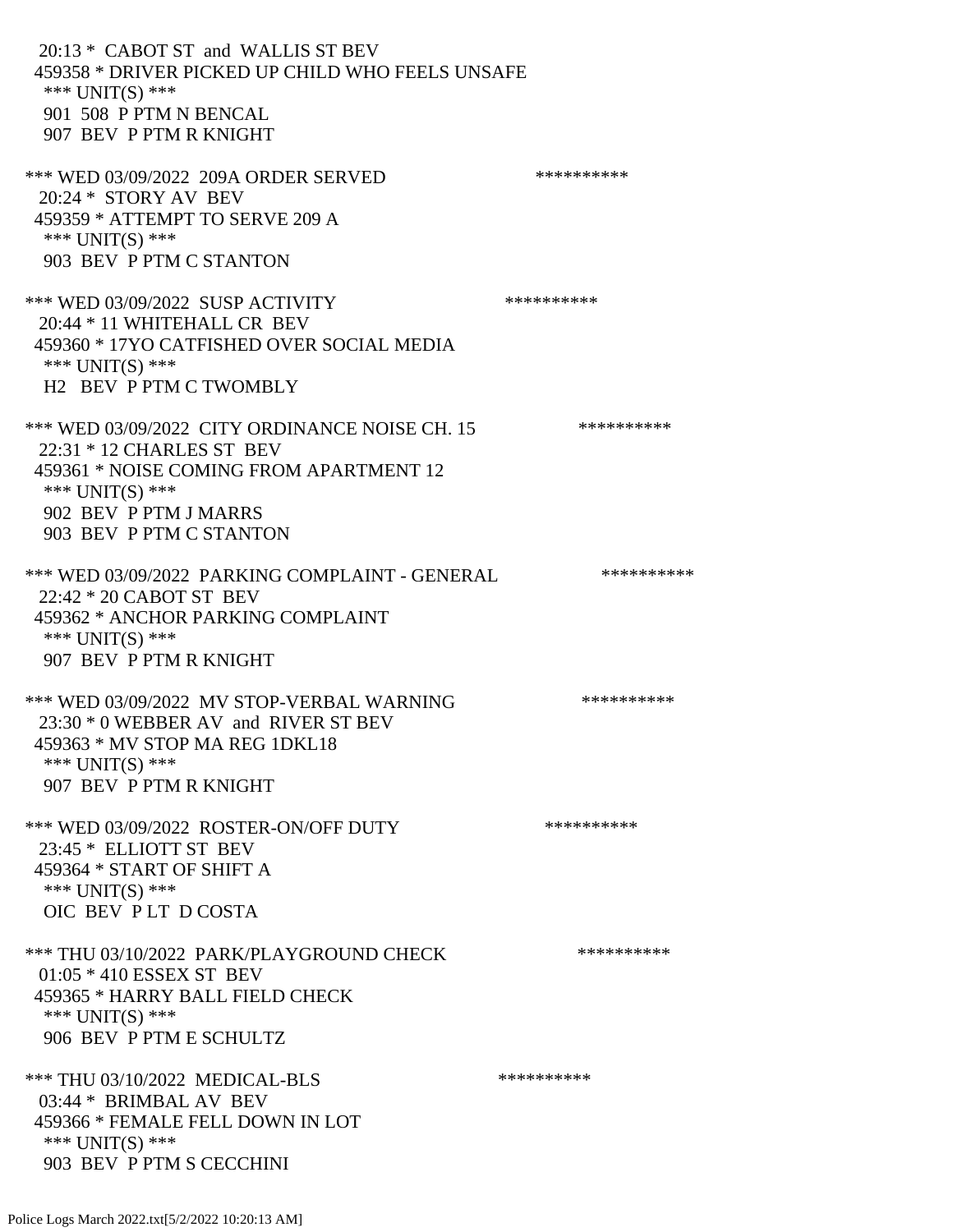A1 BEV A AMBULANCE BF1 BEV F BEV FIRE \*\*\* THU 03/10/2022 ROSTER-ON/OFF DUTY \*\*\*\*\*\*\*\*\*\* 07:21 \* ELLIOTT ST BEV 459367 \* START OF SHIFT B \*\*\* UNIT(S) \*\*\* OIC BEV P LT D COSTA \*\*\* THU 03/10/2022 MV STOP-VERBAL WARNING \*\*\*\*\*\*\*\*\*\*\*\*\* 07:40 \* 0 DODGE ST and ENON ST BEV 459368 \* MV STOP 9MY615 \*\*\* UNIT(S) \*\*\* 907 BEV P PTM J LANTYCH \*\*\* THU 03/10/2022 MV STOP-CITATION ISSUED \*\*\*\*\*\*\*\*\*\* 07:46 \* 0 DODGE ST and ENON ST BEV 459369 \* MV STOP 3FTK29 \*\*\* UNIT(S) \*\*\* 907 BEV P PTM J LANTYCH \*\*\* THU 03/10/2022 MV STOP-VERBAL WARNING \*\*\*\*\*\*\*\*\*\*\*\* 08:47 \* 7 RANTOUL ST BEV 459370 \* VERBAL,EQUIP,NO SIGNAL \*\*\* UNIT(S) \*\*\* 902 BEV P PTM D DIVINCENZ \*\*\* THU 03/10/2022 MV STOP-VERBAL WARNING \*\*\*\*\*\*\*\*\*\*\*\*\* 09:36 \* 0 HALE ST and HALE PARK AV BEV 459371 \* MV STOP S69786 \*\*\* UNIT(S) \*\*\* 907 BEV P PTM J LANTYCH \*\*\* THU 03/10/2022 MV STOP-VERBAL WARNING \*\*\*\*\*\*\*\*\*\*\*\*\* 09:51 \* 0 HALE ST and HALE PARK AV BEV 459372 \* MV STOP 4EY573 \*\*\* UNIT(S) \*\*\* 907 BEV P PTM J LANTYCH \*\*\* THU 03/10/2022 911 HANG UP \*\*\*\*\*\*\*\*\*\*\*\*\* 09:58 \* 329 RANTOUL ST BEV 459373 \* 911 HANGUP \*\*\* UNIT(S) \*\*\* 901 BEV P PTM M BRODERICK 902 BEV P PTM D DIVINCENZ \*\*\* THU 03/10/2022 WRIT/WARRANT OF APPREHENSION \*\*\*\*\*\*\*\*\*\* 10:18 \* GAGE ST BEV 459374 \* ATTEMPT TO SERVE \*\*\* UNIT(S) \*\*\* 903 BEV P PTM S LANE 906 BEV P PTL A CLARIZIA

\*\*\* THU 03/10/2022 MV STOP-VERBAL WARNING \*\*\*\*\*\*\*\*\*\*\*\*\*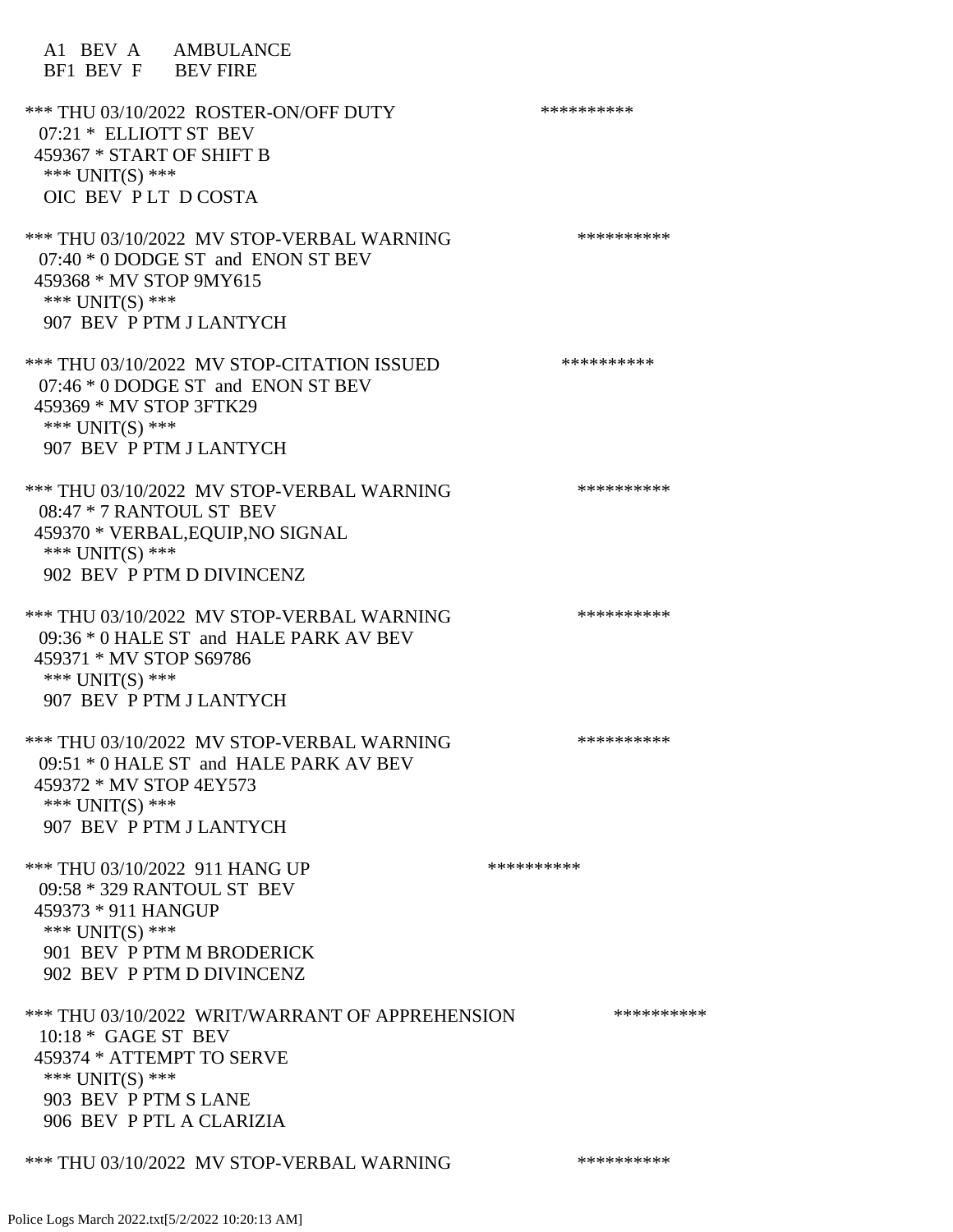10:23 \* 0 BRIDGE ST and RIVER ST BEV 459375 \* MV STOP MA REG 895AE5 \*\*\* UNIT(S) \*\*\* 901 BEV P PTM M BRODERICK \*\*\* THU 03/10/2022 JUVENILE MATTER-OTHER \*\*\*\*\*\*\*\*\*\*\*\* 10:49 \* SOHIER RD BEV 459376 \* STUDENT THREAT REPORTED TO SCHOOL \*\*\* UNIT(S) \*\*\* 910 BEV P PTM S FIORE \*\*\* THU 03/10/2022 JUVENILE MATTER-OTHER \*\*\*\*\*\*\*\*\*\*\*\* 10:49 \* SOHIER RD BEV 459377 \* STUDENT BEING HARASSED \*\*\* UNIT(S) \*\*\* 910 BEV P PTM S FIORE \*\*\* THU 03/10/2022 MEDICAL-UNKNOWN \*\*\*\*\*\*\*\*\*\* 11:12 \* ESSEX ST BEV 459378 \* MEDICAL ALERT ACTIVATION \*\*\* UNIT(S) \*\*\* 906 BEV P PTL A CLARIZIA A1 BEV A AMBULANCE BF1 BEV F BEV FIRE \*\*\* THU 03/10/2022 209A ORDER ATTEMPT TO SERVE \*\*\*\*\*\*\*\*\*\* 11:14 \* BOW ST BEV 459379 \* ATTEMPT \*\*\* UNIT(S) \*\*\* 902 BEV P PTM D DIVINCENZ \*\*\* THU 03/10/2022 MV STOP-VERBAL WARNING \*\*\*\*\*\*\*\*\*\*\*\*\* 11:37 \* 4 RANTOUL ST Apt: 5 and CABOT ST BEV 459380 \* VERBAL EQUIPMENT \*\*\* UNIT(S) \*\*\* 902 BEV P PTM D DIVINCENZ \*\*\* THU 03/10/2022 LARCENY-ALL OTHERS \*23H \*\*\*\*\*\*\*\*\*\* 12:31 \* 71 CHERRY HILL DR BEV 459381 \* STOLEN BOBCAT \*\*\* UNIT(S) \*\*\* H2 BEV P PTM K THOMASSON \*\*\* THU 03/10/2022 MV-ACCIDENT NO REPORT \*\*\*\*\*\*\*\*\*\*\*\* 13:01 \* 36 SCHOOL ST Apt: 1 BEV 459382 \* MINOR MVA \*\*\* UNIT(S) \*\*\* 902 BEV P PTM D DIVINCENZ \*\*\* THU 03/10/2022 MV-ACCIDENT PERSONAL INJURY \*\*\*\*\*\*\*\*\*\* 13:35 \* 0 BRIMBAL AV and HERRICK ST BEV 459383 \* MVA INVOLVING PEDESTRIAN THAT OCCURED IN THE PAST \*\*\* THU 03/10/2022 SCHOOL TRAFFIC \*\*\*\*\*\*\*\*\*\*\*\*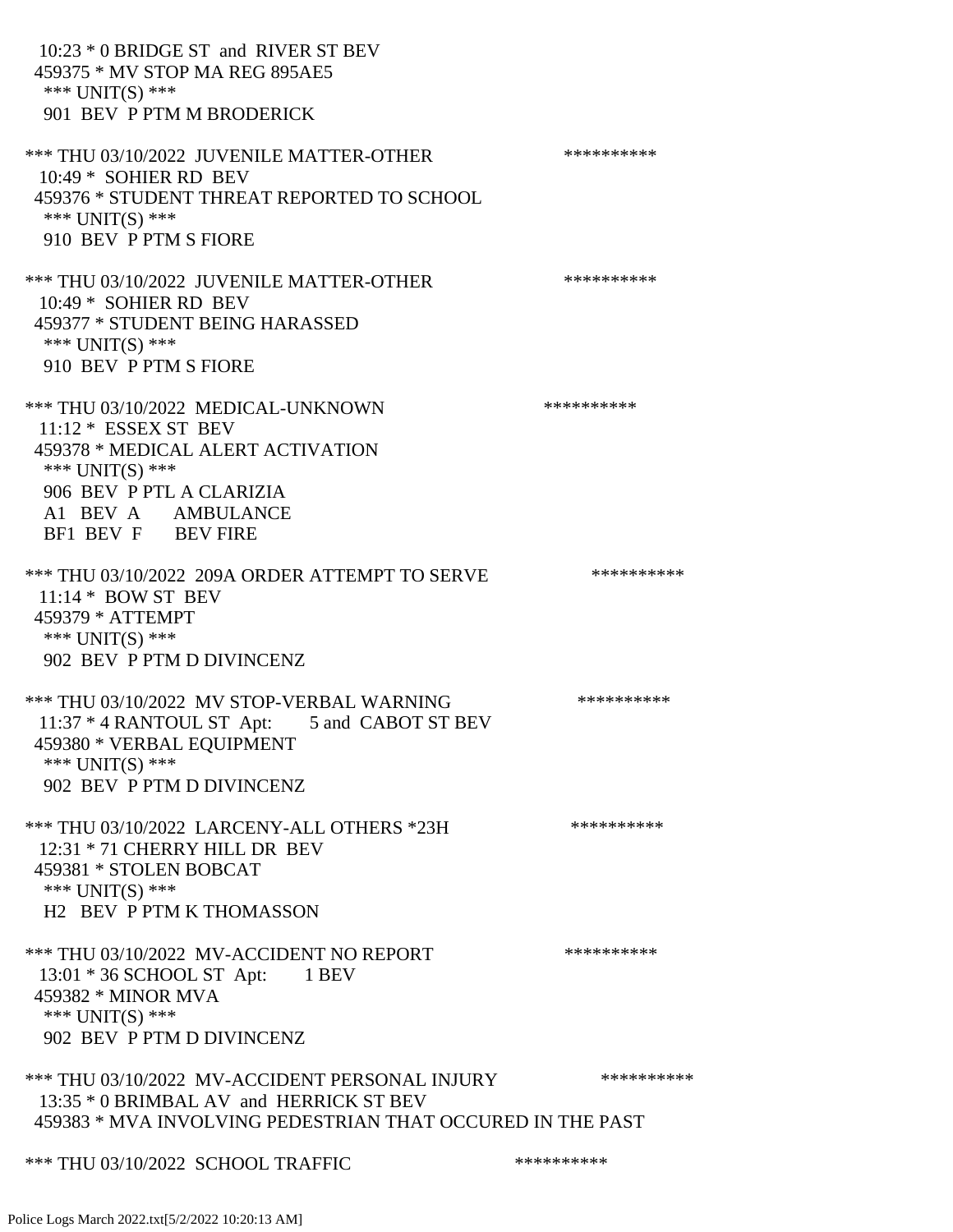13:37 \* 0 BRIDGE ST and WINTHROP AV BEV 459384 \* MONITOR SCHOOL TRAFFIC \*\*\* UNIT(S) \*\*\* 901 BEV P PTM M BRODERICK \*\*\* THU 03/10/2022 MV STOP-VERBAL WARNING \*\*\*\*\*\*\*\*\*\*\*\*\* 13:51 \* 21 BRIDGE ST BEV 459385 \* VERBAL,CELL PHONE,TURN SIGNAL NH4968107 \*\*\* UNIT(S) \*\*\* 902 BEV P PTM D DIVINCENZ \*\*\* THU 03/10/2022 MV STOP-WRITTEN WARNING \*\*\*\*\*\*\*\*\*\*\*\*\* 13:52 \* 82 CONANT ST BEV 459386 \* MV STOP S48374 \*\*\* UNIT(S) \*\*\* 907 BEV P PTM J LANTYCH \*\*\* THU 03/10/2022 DISTURBANCE-GENERAL \*\*\*\*\*\*\*\*\*\* 14:13 \* 91 HERRICK ST BEV 459387 \* SECTION 12 PATIENT TRYINT TO ESCAPE \*\*\* UNIT(S) \*\*\* 903 BEV P PTM S LANE 905 BEV P PTM D GAGNON \*\*\* THU 03/10/2022 MV STOP-ARREST/SUMMONS \*\*\*\*\*\*\*\*\*\*\*\*\* 14:16 \* 26 RANTOUL ST BEV 459388 \* MA REG 6KY839 \*\*\* UNIT(S) \*\*\* 902 BEV P PTM D DIVINCENZ \*\*\* THU 03/10/2022 NOTIFICATION \*\*\*\*\*\*\*\*\*\*\*\* 14:16 \* 175 ELLIOTT ST BEV 459389 \* 209A MAILED TO ADDRESS IN CHELSEA \*\*\* UNIT(S) \*\*\* CIU BEV P PTM E ABRAHAMSO \*\*\* THU 03/10/2022 DISTURBANCE-GENERAL \*\*\*\*\*\*\*\*\*\* 14:55 \* 53 ELLIOTT ST Apt: 3 BEV 459390 \* DISTURBANCE \*\*\* UNIT(S) \*\*\* 902 BEV P PTM D DIVINCENZ 903 BEV P PTM S LANE 912 BEV P SGT J TACHE BF1 BEV F BEV FIRE \*\*\* THU 03/10/2022 MV STOP-WRITTEN WARNING \*\*\*\*\*\*\*\*\*\*\*\*\* 15:00 \* 0 HERRICK ST and SOHIER RD BEV 459391 \* MV STOP 1HHG12 \*\*\* UNIT(S) \*\*\* 907 BEV P PTM J LANTYCH \*\*\* THU 03/10/2022 MV STOP-WRITTEN WARNING \*\*\*\*\*\*\*\*\*\*\*\* 15:18 \* 0 DODGE ST and ENON ST BEV 459392 \* MV STOP 9HF584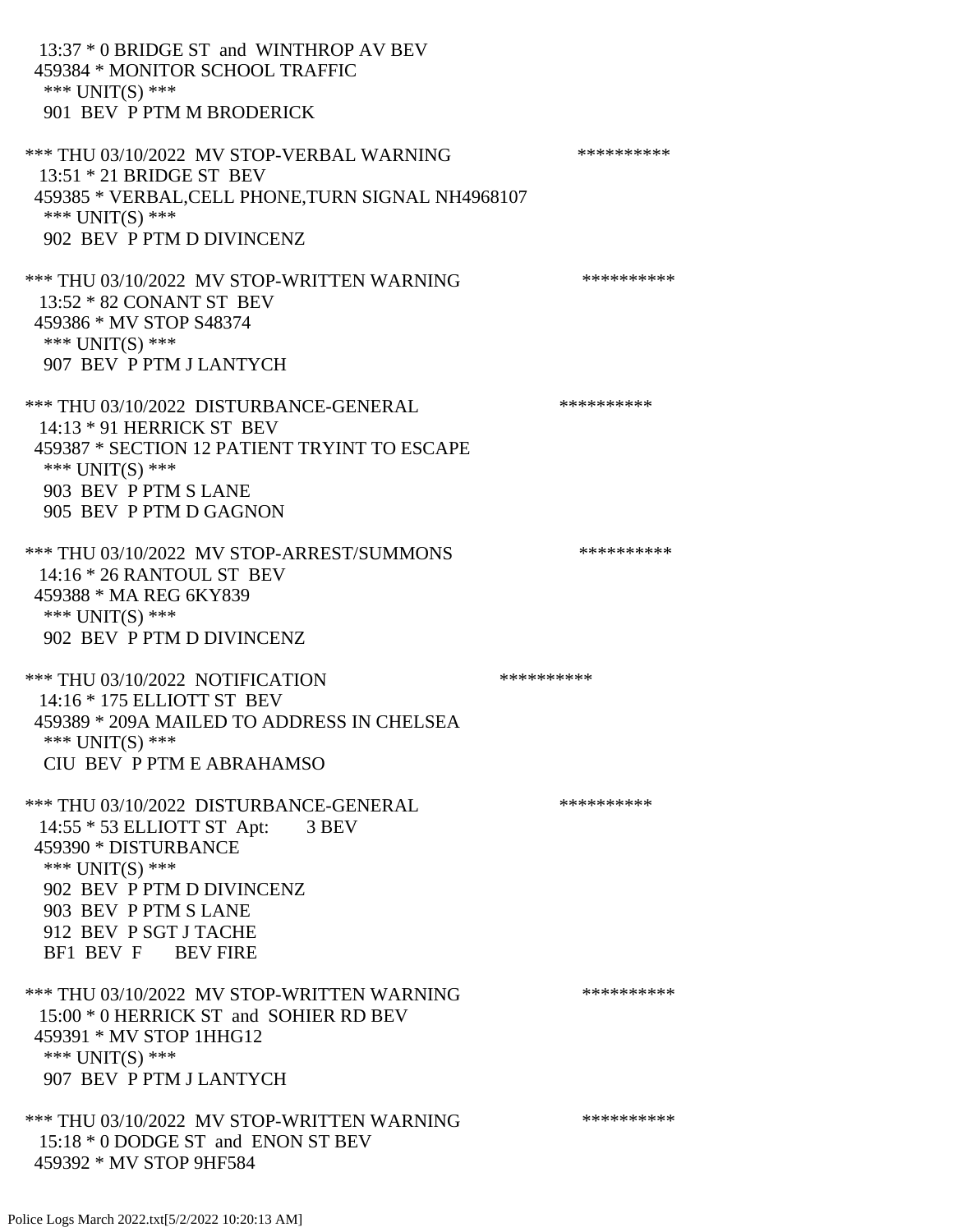\*\*\* UNIT(S) \*\*\* 907 BEV P PTM J LANTYCH \*\*\* THU 03/10/2022 ROSTER-ON/OFF DUTY \*\*\*\*\*\*\*\*\*\* 15:24 \* ELLIOTT ST BEV 459393 \* START OF SHIFT C \*\*\* UNIT(S) \*\*\* OIC BEV P LT M PANJWANI \*\*\* THU 03/10/2022 MEDICAL-BLS \*\*\*\*\*\*\*\*\*\*\*\*\* 16:17 \* BRIDGE ST BEV 459395 \* DIFFICULTY BREATHING \*\*\* UNIT(S) \*\*\* 901 BEV P PTM J MARRS 902 BEV P PTM C STANTON A1 BEV A AMBULANCE \*\*\* THU 03/10/2022 MV STOP-VERBAL WARNING \*\*\*\*\*\*\*\*\*\*\*\*\* 16:17 \* 0 CABOT ST and WATER ST BEV 459396 \* MV STOP MA REG 3NB355 \*\*\* UNIT(S) \*\*\* 907 BEV P PTM R KNIGHT \*\*\* THU 03/10/2022 MV STOP-VERBAL WARNING \*\*\*\*\*\*\*\*\*\*\*\*\*\*\* 16:20 \* 0 CABOT ST and WATER ST BEV 459397 \* MV STOP MA REG 3CD419 \*\*\* UNIT(S) \*\*\* 907 BEV P PTM R KNIGHT \*\*\* THU 03/10/2022 MV STOP-VERBAL WARNING \*\*\*\*\*\*\*\*\*\*\*\*\* 16:28 \* 0 CABOT ST and WATER ST BEV 459398 \* MV STOP MA REG 8CZ999 \*\*\* UNIT(S) \*\*\* 907 BEV P PTM R KNIGHT \*\*\* THU 03/10/2022 MV STOP-VERBAL WARNING \*\*\*\*\*\*\*\*\*\*\*\* 16:30 \* 0 CABOT ST and WATER ST BEV 459399 \* MV STOP MA REG 555ZP7 \*\*\* UNIT(S) \*\*\* 907 BEV P PTM R KNIGHT \*\*\* THU 03/10/2022 CHECK WELL BEING \*\*\*\*\*\*\*\*\*\* 16:33 \* 19 COLGATE RD BEV 459400 \* CHECK ON FEMALE FOR CO WORKER \*\*\* UNIT(S) \*\*\* 903 BEV P PTM T SLAVIN 905 BEV P PTM N BENCAL \*\*\* THU 03/10/2022 UNWANTED GUEST \*\*\*\*\*\*\*\*\*\*\*\*\*\*\* 16:40 \* 181 ELLIOTT ST BEV 459401 \* FIRED EMPLOYEE CAUSING A DISTURBANCE \*\*\* UNIT(S) \*\*\* 902 BEV P PTM C STANTON

904 BEV P PTM H GEARY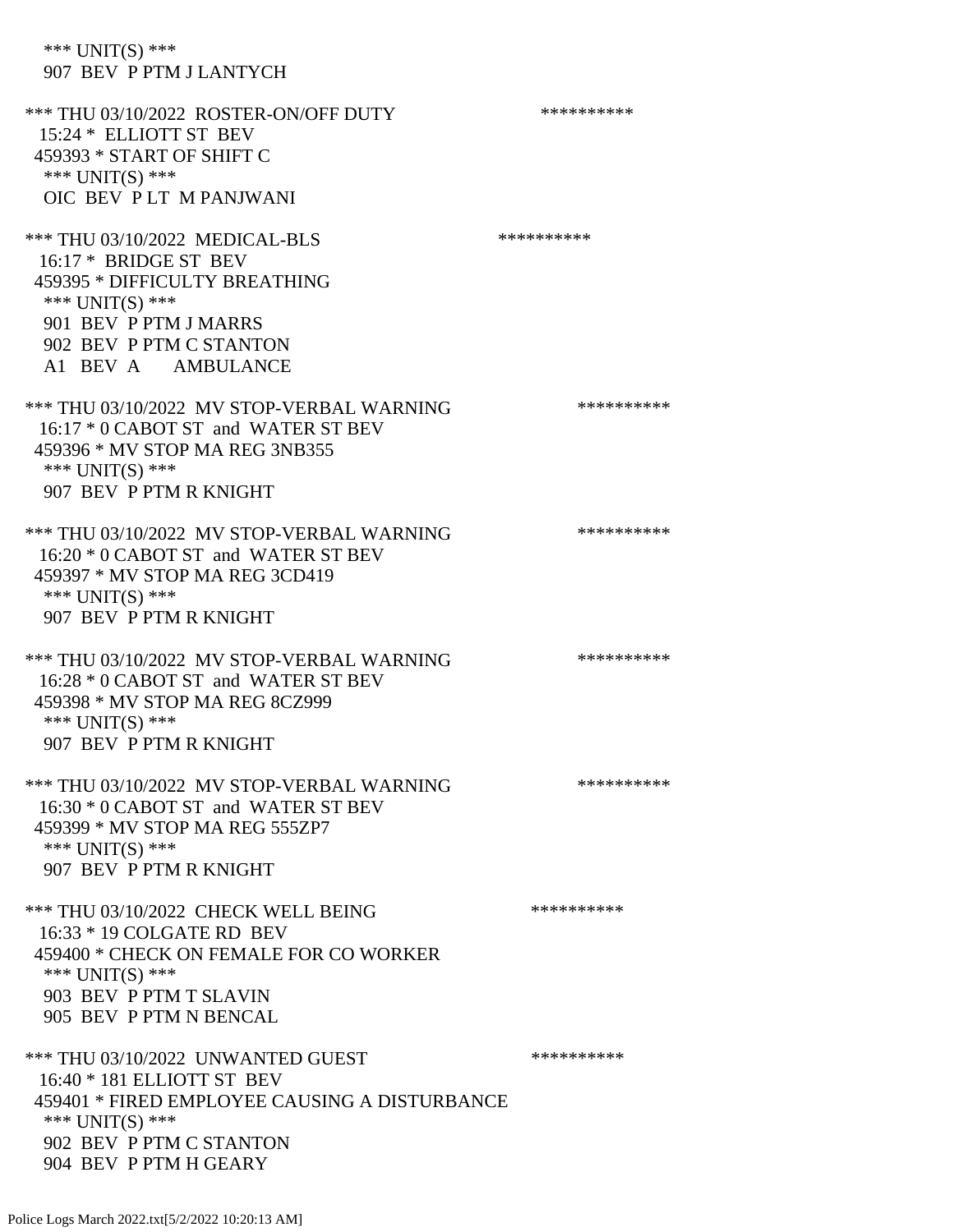## 912 BEV P SGT J SANTAMARI

\*\*\* THU 03/10/2022 MV STOP-VERBAL WARNING \*\*\*\*\*\*\*\*\*\*\*\* 16:56 \* 0 CABOT ST and BENNETT ST BEV 459402 \* MV STOP MA REG RT56ZW \*\*\* UNIT(S) \*\*\* 907 BEV P PTM R KNIGHT \*\*\* THU 03/10/2022 ASSIST OTHER DEPARTMENT \*\*\*\*\*\*\*\*\*\*\*\*\* 16:59 \* CABOT ST BEV 459403 \* ASSIST ANIMAL CONTROL \*\*\* UNIT(S) \*\*\* 903 BEV P PTM T SLAVIN 912 BEV P SGT J SANTAMARI \*\*\* THU 03/10/2022 MV STOP-VERBAL WARNING \*\*\*\*\*\*\*\*\*\*\*\*\* 17:03 \* 0 HERRICK ST and SOHIER RD BEV 459404 \* MV STOP MA REG 6YS672 \*\*\* UNIT(S) \*\*\* 907 BEV P PTM R KNIGHT \*\*\* THU 03/10/2022 MEDICAL-BLS \*\*\*\*\*\*\*\*\*\*\*\*\* 17:11 \* GARY AV BEV 459405 \* WOMAN FELL DOWN IN THE DRIVEWAY \*\*\* UNIT(S) \*\*\* 905 BEV P PTM N BENCAL A1 BEV A AMBULANCE \*\*\* THU 03/10/2022 MV STOP-VERBAL WARNING \*\*\*\*\*\*\*\*\*\*\*\*\* 17:20 \* 245 ESSEX ST Apt: 2 BEV 459406 \* M/V STOP 29GX65 \*\*\* UNIT(S) \*\*\* 904 BEV P PTM H GEARY \*\*\* THU 03/10/2022 ANIMAL CONTROL CITATION \*\*\*\*\*\*\*\*\*\* 17:24 \* 576 CABOT ST BEV 459407 \* CITATION B04975 \*\*\* UNIT(S) \*\*\* 931A BEV P ACO C CALLAHAN \*\*\* THU 03/10/2022 MV-ACCIDENT NO REPORT \*\*\*\*\*\*\*\*\*\*\*\* 17:28 \* 0 RANTOUL ST and RAILROAD AV BEV 459408 \* 2 CAR MVA \*\*\* UNIT(S) \*\*\* 901 BEV P PTM J MARRS 902 BEV P PTM C STANTON A1 BEV A AMBULANCE BF1 BEV F BEV FIRE \*\*\* THU 03/10/2022 SUSP ACTIVITY-SOLICITORS \*\*\*\*\*\*\*\*\*\*\*\* 17:41 \* 18 BATES PARK AV BEV 459409 \* FEMALE TAKING PHOTOS. OWNER CONCERNED \*\*\* UNIT(S) \*\*\* 901 BEV P PTM J MARRS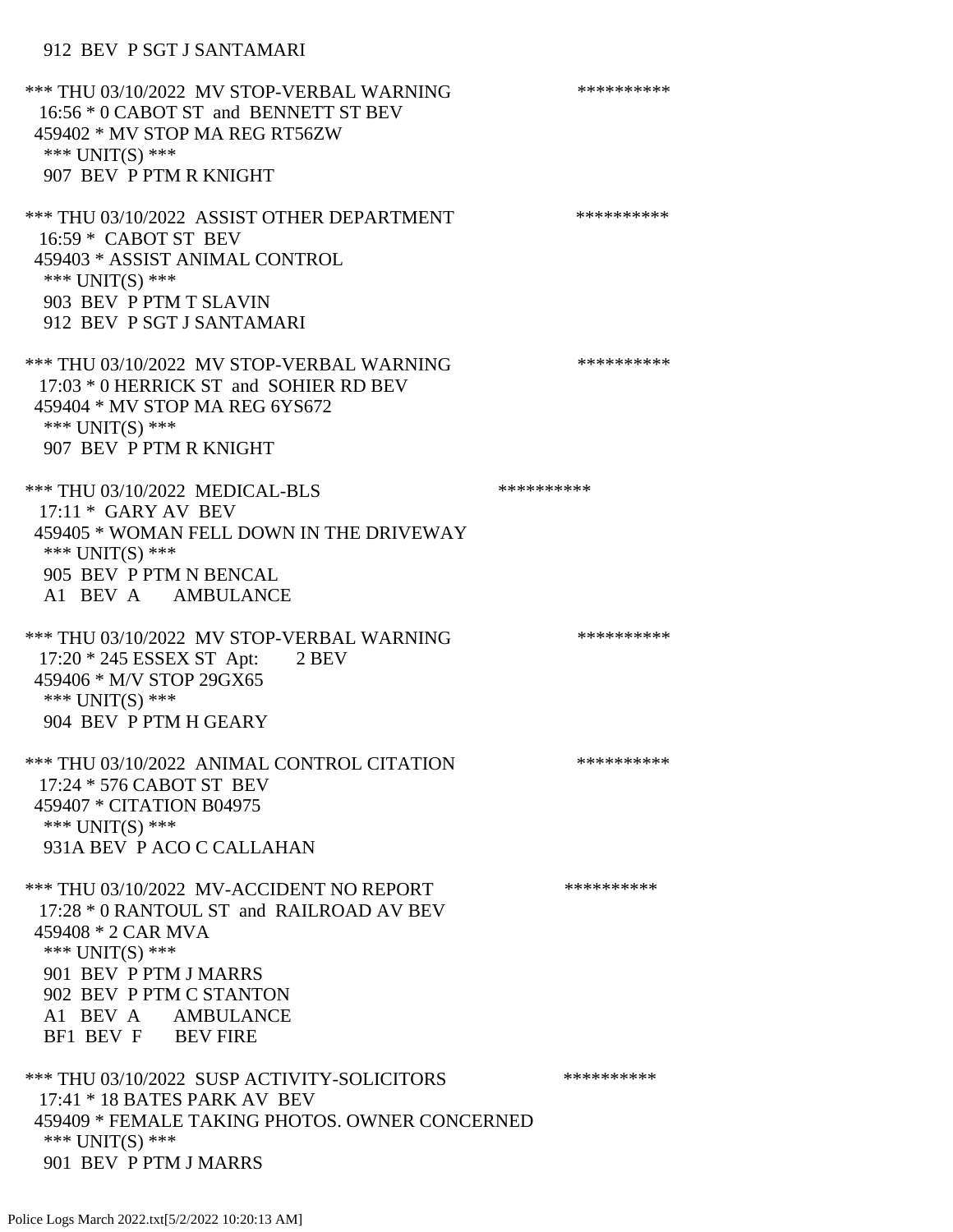\*\*\* THU 03/10/2022 MEDICAL-OVERDOSE \*\*\*\*\*\*\*\*\*\* 17:54 \* ELLIOTT ST BEV 459410 \* MAN OVERDOSED IN CUMMING CENTER OFFICE \*\*\* UNIT(S) \*\*\* 901 BEV P PTM J MARRS 903 BEV P PTM T SLAVIN 907 BEV P PTM R KNIGHT 912 BEV P SGT J SANTAMARI A1 BEV A AMBULANCE BF1 BEV F BEV FIRE \*\*\* THU 03/10/2022 HAZARD-DMV \*\*\*\*\*\*\*\*\*\* 18:07 \* RT 128N HW and EXIT 20A BEV 459411 \* ASSIST DMV FOR MSP \*\*\* UNIT(S) \*\*\* 905 BEV P PTM N BENCAL \*\*\* THU 03/10/2022 ALARMS-SCHOOL \*\*\*\*\*\*\*\*\*\* 19:21 \* 74 HART ST BEV 459412 \* MAIN BUILDING LOBBY ALARM \*\*\* UNIT(S) \*\*\* 904 BEV P PTM H GEARY \*\*\* THU 03/10/2022 PARKING COMPLAINT - GENERAL \*\*\*\*\*\*\*\*\*\*\*\* 19:30 \* 20 CABOT ST BEV 459413 \* ANCHOR PARKING CHECK \*\*\* UNIT(S) \*\*\* 907 BEV P PTM R KNIGHT \*\*\* THU 03/10/2022 MV STOP-VERBAL WARNING \*\*\*\*\*\*\*\*\*\*\*\*\*\* 19:49 \* 221 CABOT ST BEV 459414 \* MV STOP 2WHF71 \*\*\* UNIT(S) \*\*\* 902 BEV P PTM C STANTON \*\*\* THU 03/10/2022 MV STOP-WRITTEN WARNING \*\*\*\*\*\*\*\*\*\*\*\* 19:56 \* 0 HERRICK ST and SOHIER RD BEV 459415 \* MV STOP MA REG 448PM7 \*\*\* UNIT(S) \*\*\* 907 BEV P PTM R KNIGHT \*\*\* THU 03/10/2022 MV STOP-VERBAL WARNING \*\*\*\*\*\*\*\*\*\*\*\*\* 19:57 \* 0 RANTOUL ST and FEDERAL ST BEV 459416 \* MV STOP \*\*\* UNIT(S) \*\*\* 904 BEV P PTM H GEARY \*\*\* THU 03/10/2022 MV STOP-VERBAL WARNING \*\*\*\*\*\*\*\*\*\*\*\*\*\* 20:10 \* 0 HERRICK ST and SOHIER RD BEV 459417 \* MV STOP MA REG 1LLF24 \*\*\* UNIT(S) \*\*\* 907 BEV P PTM R KNIGHT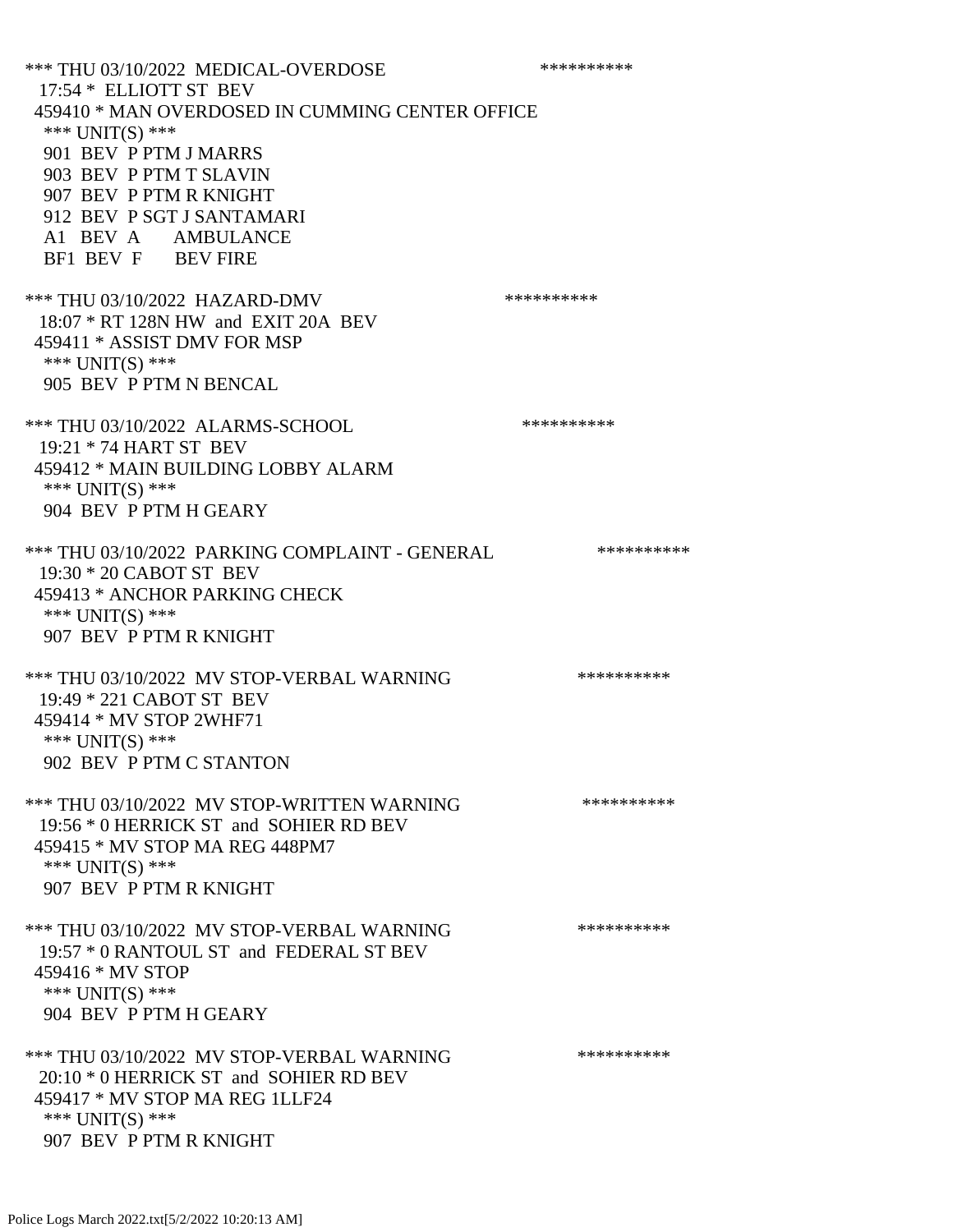\*\*\* THU 03/10/2022 SUSP ACTIVITY \*\*\*\*\*\*\*\*\*\*\*\* 20:11 \* 54 SHORTELL AV BEV 459418 \* SUSPICIOUS ACTIVITY \*\*\* UNIT(S) \*\*\* H2 BEV P PTM S LEBLANC \*\*\* THU 03/10/2022 CHECK WELL BEING \*\*\*\*\*\*\*\*\*\* 20:20 \* 53 ELLIOTT ST Apt: 1 BEV 459419 \* FOLLOW-UP WITH APARTMENT 1 FROM EARLIER \*\*\* UNIT(S) \*\*\* 902 BEV P PTM C STANTON 903 BEV P PTM T SLAVIN 912 BEV P SGT J SANTAMARI \*\*\* THU 03/10/2022 MEDICAL-BLS \*\*\*\*\*\*\*\*\*\* 20:24 \* MIDDLE ST BEV 459420 \* 87YO FEMALE WITH AN ALTERED MENTAL STATE \*\*\* UNIT(S) \*\*\* 901 BEV P PTM J MARRS A1 BEV A AMBULANCE BF1 BEV F BEV FIRE \*\*\* THU 03/10/2022 MV STOP-VERBAL WARNING \*\*\*\*\*\*\*\*\*\*\*\*\* 20:30 \* 0 POND ST and RANTOUL ST BEV 459421 \* MV STOP MA REG 59XJ02 \*\*\* UNIT(S) \*\*\* 907 BEV P PTM R KNIGHT \*\*\* THU 03/10/2022 ASSIST CITIZEN \*\*\*\*\*\*\*\*\*\* 20:40 \* 467 CABOT ST BEV 459422 \* CAR PARKED IN NPRIVATE DRIVEWAY \*\*\* UNIT(S) \*\*\* 905 BEV P PTM N BENCAL \*\*\* THU 03/10/2022 MV STOP-VERBAL WARNING \*\*\*\*\*\*\*\*\*\*\*\*\*\* 20:51 \* 0 BRIDGE ST and MARGIN ST BEV 459423 \* MA REG 7CD267 \*\*\* UNIT(S) \*\*\* 902 BEV P PTM C STANTON \*\*\* THU 03/10/2022 DISTURBANCE-LIQ ESTABLISHMENT \*\*\*\*\*\*\*\*\*\*\* 21:29 \* 355 RANTOUL ST BEV 459424 \* CALLER STATES MUSIC IS TOO LOUD \*\*\* UNIT(S) \*\*\* 902 BEV P PTM C STANTON \*\*\* THU 03/10/2022 ELDER ABUSE FORM \*\*\*\*\*\*\*\*\*\* 21:37 \* KINSMAN ST BEV 459425 \* ASSIST ELDERLY COUPLE \*\*\* UNIT(S) \*\*\* 905 BEV P PTM N BENCAL \*\*\* THU 03/10/2022 PARKING COMPLAINT - GENERAL \*\*\*\*\*\*\*\*\*\* 21:43 \* 20 CABOT ST BEV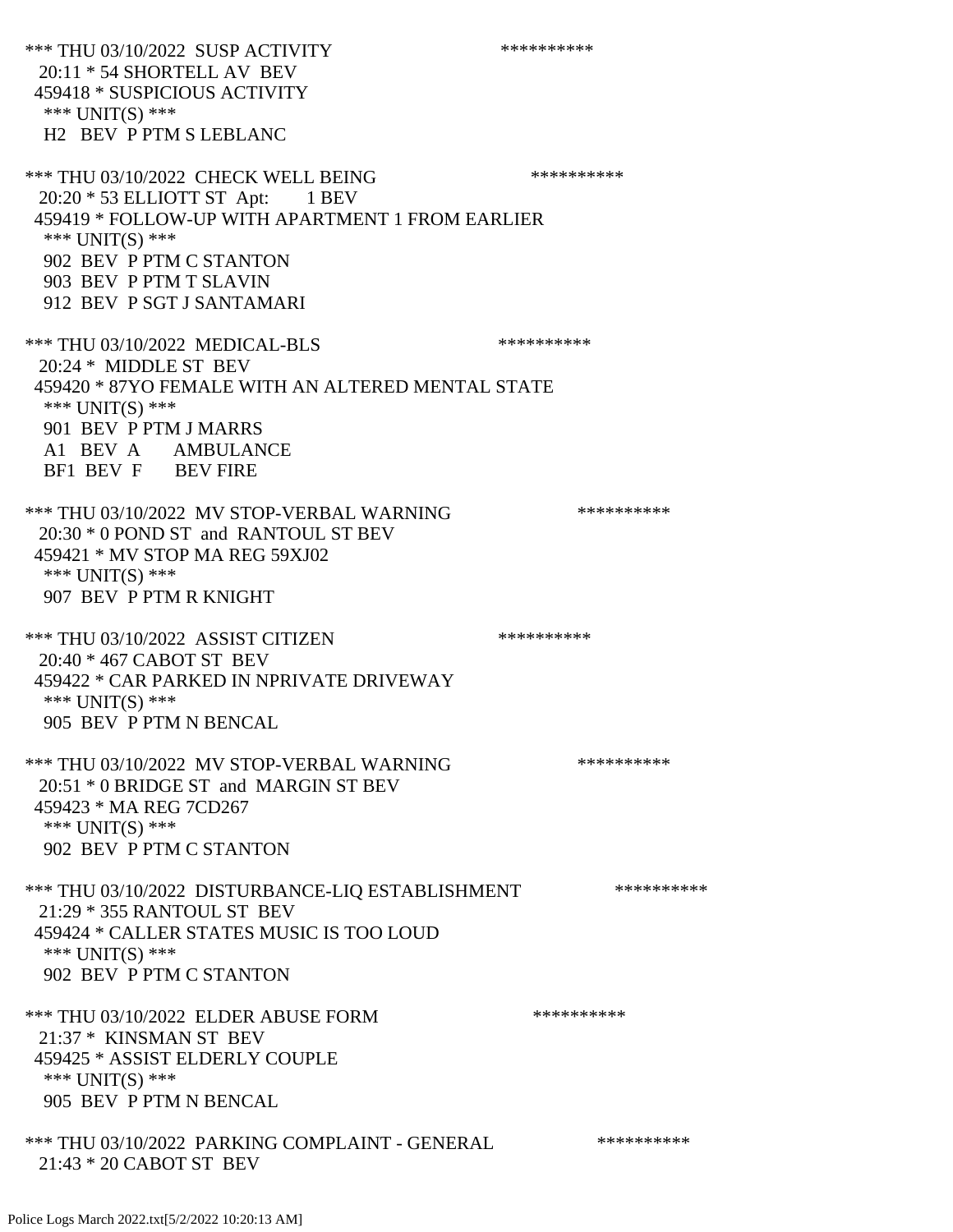459426 \* ANCHOR PARKING \*\*\* UNIT(S) \*\*\* 907 BEV P PTM R KNIGHT \*\*\* THU 03/10/2022 MV STOP-WRITTEN WARNING \*\*\*\*\*\*\*\*\*\*\*\* 22:14 \* 175 ELLIOTT ST BEV 459427 \* MV STOP MA REG 8ZTS20 \*\*\* UNIT(S) \*\*\* 907 BEV P PTM R KNIGHT \*\*\* THU 03/10/2022 CITY ORDINANCE NOISE CH. 15 \*\*\*\*\*\*\*\*\*\* 22:31 \* 355 RANTOUL ST BEV 459428 \* LOUD GROUPS OUTSIDE \*\*\* UNIT(S) \*\*\* 901 BEV P PTM J MARRS 902 BEV P PTM C STANTON 907 BEV P PTM R KNIGHT \*\*\* THU 03/10/2022 MV STOP-VERBAL WARNING \*\*\*\*\*\*\*\*\*\*\*\* 22:53 \* 0 SOHIER RD and SWAN ST BEV 459429 \* MV STOP MA REG 1MKL81 \*\*\* UNIT(S) \*\*\* 907 BEV P PTM R KNIGHT \*\*\* THU 03/10/2022 MV STOP-VERBAL WARNING \*\*\*\*\*\*\*\*\*\*\*\* 23:21 \* 0 RANTOUL ST and ELLIOTT ST BEV 459430 \* MV STOP NH REG 4838313 \*\*\* UNIT(S) \*\*\* 907 BEV P PTM R KNIGHT \*\*\* THU 03/10/2022 ROSTER-ON/OFF DUTY \*\*\*\*\*\*\*\*\*\* 23:45 \* ELLIOTT ST BEV 459431 \* START OF SHIFT A \*\*\* UNIT(S) \*\*\* OIC BEV P LT D COSTA \*\*\* FRI 03/11/2022 TRAIN STATION CHECK \*\*\*\*\*\*\*\*\*\* 00:30 \* 10 PARK ST BEV 459432 \* BEVERLY DEPOT/VETERANS PARK CHECK \*\*\* UNIT(S) \*\*\* 902 BEV P PTM M MARINO \*\*\* FRI 03/11/2022 MEDICAL-ALS \*\*\*\*\*\*\*\*\*\*\*\*\*\* 00:41 \* RANTOUL ST BEV 459433 \* PATRON NOT FEELING WELL \*\*\* UNIT(S) \*\*\* 902 BEV P PTM M MARINO 912 BEV P SGT J ZWICKER \*\*\* FRI 03/11/2022 PARK/PLAYGROUND CHECK \*\*\*\*\*\*\*\*\*\*\* 00:44 \* 145 LIVINGSTONE AV BEV 459434 \* OBEAR PARK CHECK \*\*\* UNIT(S) \*\*\* 901 BEV P PTM C GANEY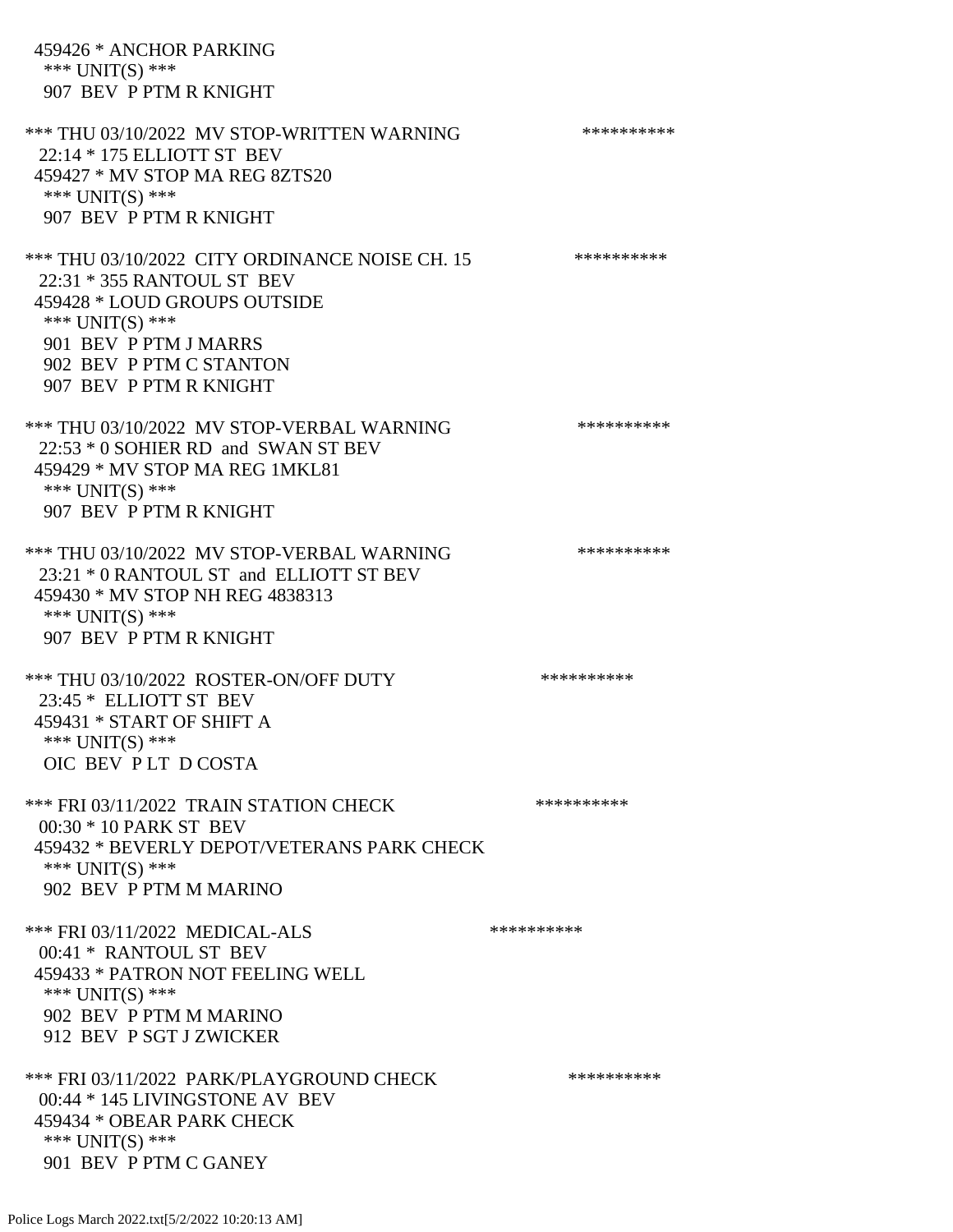\*\*\* FRI 03/11/2022 SCHOOL BUILDING CHECK \*\*\*\*\*\*\*\*\*\*\* 00:50 \* 40 WOODLAND AV BEV 459435 \* AYERS SCHOOL CHECK \*\*\* UNIT(S) \*\*\* 901 BEV P PTM C GANEY \*\*\* FRI 03/11/2022 BAR CHECK \*\*\*\*\*\*\*\*\*\*\*\*\*\* 01:07 \* 20 CABOT ST BEV 459436 \* ANCHOR BAR CHECK \*\*\* UNIT(S) \*\*\* 902 BEV P PTM M MARINO \*\*\* FRI 03/11/2022 PARK/PLAYGROUND CHECK \*\*\*\*\*\*\*\*\*\*\*\* 01:12 \* 410 ESSEX ST BEV 459437 \* HARRY BALL FIELD CHECK \*\*\* UNIT(S) \*\*\* 906 BEV P PTM E SCHULTZ \*\*\* FRI 03/11/2022 PARK/PLAYGROUND CHECK \*\*\*\*\*\*\*\*\*\* 01:30 \* 0 LOTHROP ST BEV 459438 \* DANE STREET BEACH CHECK \*\*\* UNIT(S) \*\*\* 902 BEV P PTM M MARINO \*\*\* FRI 03/11/2022 BUILDING CHECK \*\*\*\*\*\*\*\*\*\*\* 02:06 \* ELLIOTT ST BEV 459439 \* 24 HOUR STORE CHECK \*\*\* UNIT(S) \*\*\* 902 BEV P PTM M MARINO \*\*\* FRI 03/11/2022 CHECK WELL BEING \*\*\*\*\*\*\*\*\*\* 06:22 \* 3 GAGE ST BEV 459440 \* PARTYS ALARM KEEPS GOING OFF \*\*\* UNIT(S) \*\*\* 901 BEV P PTM C GANEY 902 BEV P PTM M MARINO 912 BEV P SGT J ZWICKER A1 BEV A AMBULANCE \*\*\* FRI 03/11/2022 MV STOP-VERBAL WARNING \*\*\*\*\*\*\*\*\*\*\*\* 07:00 \* 0 ELLIOTT ST and MCPHERSON DR BEV 459441 \* MV STOP 2TZ957 \*\*\* UNIT(S) \*\*\* 901 BEV P PTM C GANEY \*\*\* FRI 03/11/2022 TRAFFIC ENFORCEMENT \*\*\*\*\*\*\*\*\*\*\*\*\* 07:02 \* 0 HALE ST and HART ST BEV 459442 \* MONITOR EARLY MORNING COMMUTE \*\*\* UNIT(S) \*\*\* 907 BEV P PTM J LANTYCH \*\*\* FRI 03/11/2022 MV STOP-WRITTEN WARNING \*\*\*\*\*\*\*\*\*\*\*\* 07:09 \* 0 HART ST and DYER RD BEV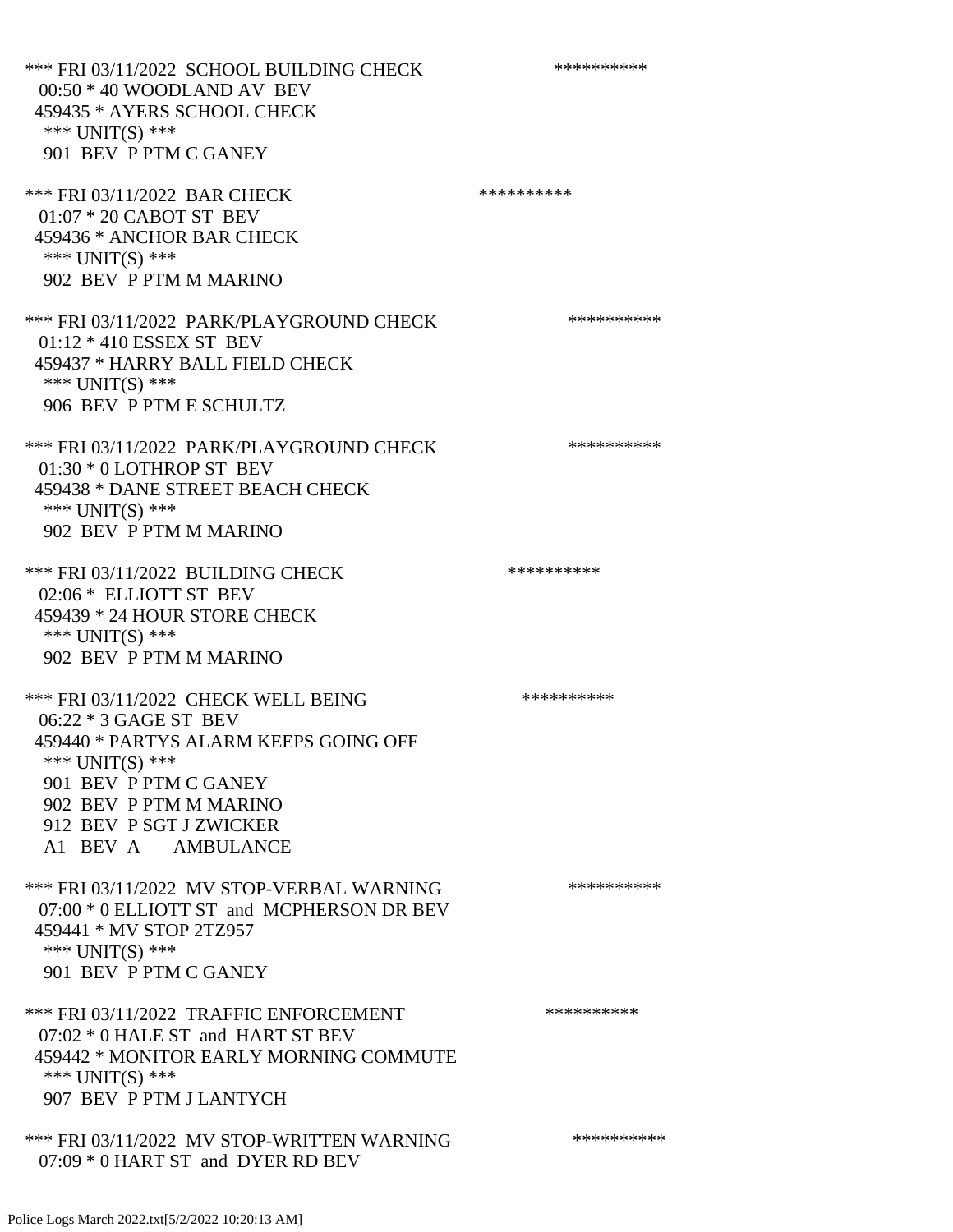459443 \* MV STOP 2SSN71 \*\*\* UNIT(S) \*\*\* 907 BEV P PTM J LANTYCH \*\*\* FRI 03/11/2022 MV STOP-WRITTEN WARNING \*\*\*\*\*\*\*\*\*\*\*\* 07:15 \* 0 HALE ST and HART ST BEV 459445 \* MV STOP 2SKN27 \*\*\* UNIT(S) \*\*\* 907 BEV P PTM J LANTYCH \*\*\* FRI 03/11/2022 ROSTER-ON/OFF DUTY \*\*\*\*\*\*\*\*\*\*\*\* 07:25 \* ELLIOTT ST BEV 459444 \* START OF SHIFT B \*\*\* UNIT(S) \*\*\* OIC BEV P LT D COSTA \*\*\* FRI 03/11/2022 MV STOP-VERBAL WARNING \*\*\*\*\*\*\*\*\*\*\*\* 07:29 \* 93 HART ST BEV 459446 \* MV STOP \*\*\* UNIT(S) \*\*\* 907 BEV P PTM J LANTYCH \*\*\* FRI 03/11/2022 MV STOP-WRITTEN WARNING \*\*\*\*\*\*\*\*\*\*\*\* 07:35 \* 111 HART ST BEV 459447 \* MV STOP 5AF171 \*\*\* UNIT(S) \*\*\* 907 BEV P PTM J LANTYCH \*\*\* FRI 03/11/2022 MV STOP-VERBAL WARNING \*\*\*\*\*\*\*\*\*\*\*\*\* 07:41 \* 0 HART ST and DYER RD BEV 459448 \* MV STOP 789HP1 \*\*\* UNIT(S) \*\*\* 907 BEV P PTM J LANTYCH \*\*\* FRI 03/11/2022 MV STOP-WRITTEN WARNING \*\*\*\*\*\*\*\*\*\*\*\*\* 07:47 \* 111 HART ST BEV 459449 \* MV STOP 95HZ85 \*\*\* UNIT(S) \*\*\* 907 BEV P PTM J LANTYCH \*\*\* FRI 03/11/2022 MV STOP-VERBAL WARNING \*\*\*\*\*\*\*\*\*\*\*\* 08:16 \* 295 HALE ST BEV 459450 \* MV STOP 718TW1 \*\*\* UNIT(S) \*\*\* 907 BEV P PTM J LANTYCH \*\*\* FRI 03/11/2022 MV STOP-VERBAL WARNING \*\*\*\*\*\*\*\*\*\*\*\* 08:23 \* 295 HALE ST BEV 459451 \* MV STOP 2TTW64 \*\*\* UNIT(S) \*\*\* 907 BEV P PTM J LANTYCH \*\*\* FRI 03/11/2022 FIRE-BUSINESS \*\*\*\*\*\*\*\*\*\*\*\*\*\*\* 08:30 \* 58 DUNHAM RD BEV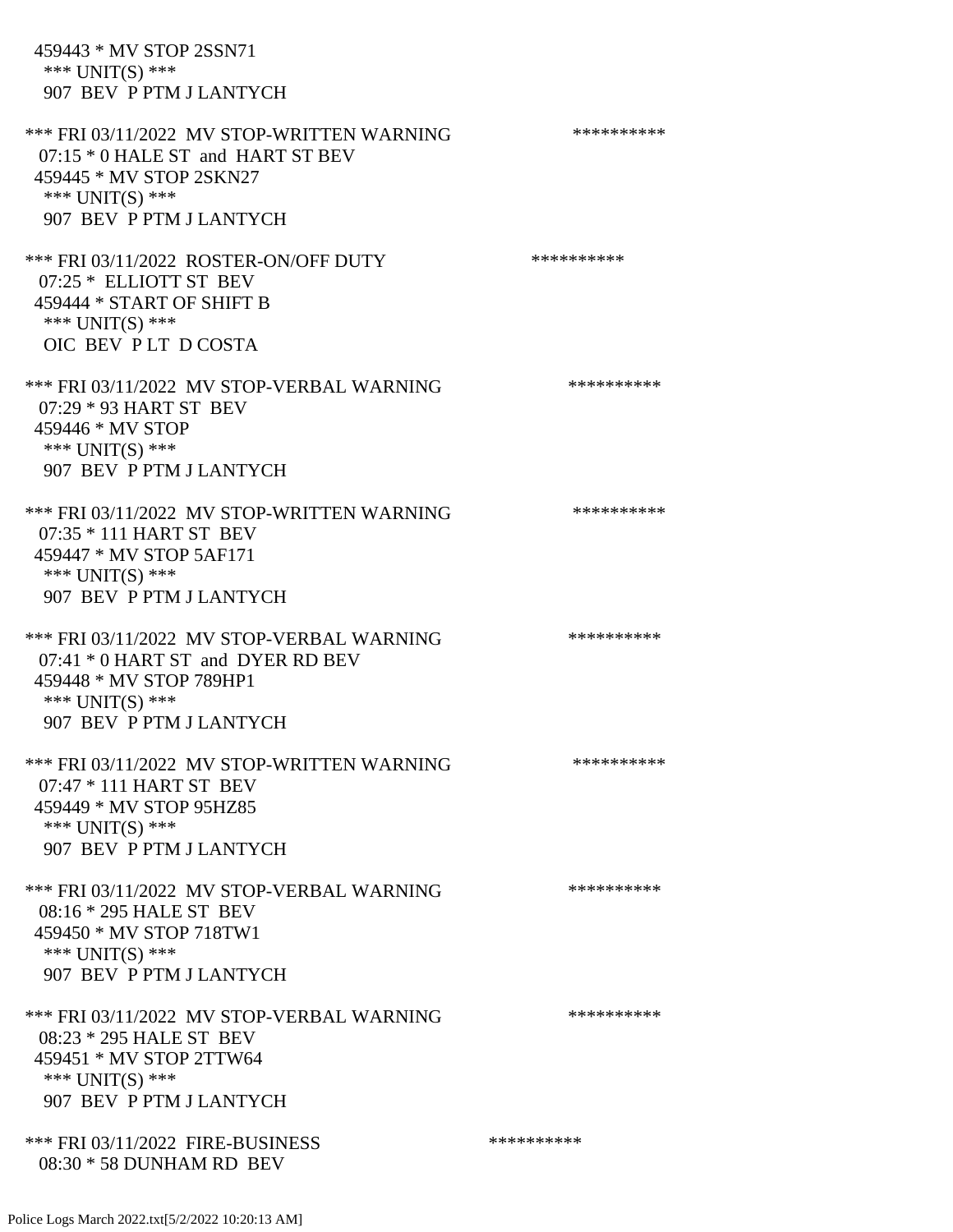459452 \* REPORT OF FIRE INSIDE BUILDING \*\*\* UNIT(S) \*\*\* 903 BEV P PTM J SPITALERI 905 BEV P PTM K THOMASSON \*\*\* FRI 03/11/2022 MEDICAL-ALS \*\*\*\*\*\*\*\*\*\*\*\*\* 08:41 \* ELLIOTT ST BEV 459453 \* MAN DOWN IN THE BATHROOM \*\*\* UNIT(S) \*\*\* 901 BEV P PTM H GEARY 902 BEV P PTM D DIVINCENZ A1 BEV A AMBULANCE BF1 BEV F BEV FIRE \*\*\* FRI 03/11/2022 MV STOP-VERBAL WARNING \*\*\*\*\*\*\*\*\*\*\*\* 08:55 \* 0 MCKAY ST and STURTEVANT ST BEV 459454 \* MA REG 1FBB75 \*\*\* UNIT(S) \*\*\* 906 BEV P PTL A CLARIZIA 912 BEV P SGT J TACHE \*\*\* FRI 03/11/2022 MV STOP-WRITTEN WARNING \*\*\*\*\*\*\*\*\*\*\*\* 09:23 \* 0 BRIDGE ST and VIRGINIA AV BEV 459455 \* MV STOP E5110 \*\*\* UNIT(S) \*\*\* 907 BEV P PTM J LANTYCH \*\*\* FRI 03/11/2022 MV STOP-CITATION ISSUED \*\*\*\*\*\*\*\*\*\* 09:38 \* 0 BRIDGE ST and FOLGER AV BEV 459456 \* MV STOP 2KD574 \*\*\* UNIT(S) \*\*\* 907 BEV P PTM J LANTYCH \*\*\* FRI 03/11/2022 PRISONER PROPERTY RETURNED \*\*\*\*\*\*\*\*\*\* 09:53 \* 175 ELLIOTT ST BEV 459458 \* RETURNED PROPERTY \*\*\* UNIT(S) \*\*\* OIC BEV P LT M SUNGY \*\*\* FRI 03/11/2022 MV-ACCIDENT PROPERTY DAMAGE \*\*\*\*\*\*\*\*\*\* 11:51 \* 0 CABOT ST and RAILROAD AV BEV 459459 \* REPORT OF MVA WITH PROPERTY DAMAGE \*\*\* UNIT(S) \*\*\* 902 BEV P PTM D DIVINCENZ \*\*\* FRI 03/11/2022 CHECK WELL BEING \*\*\*\*\*\*\*\*\*\* 12:00 \* 570 HALE ST BEV 459460 \* POSSIBLY CONFUSED MALE \*\*\* UNIT(S) \*\*\* 905 BEV P PTM K THOMASSON 906 BEV P PTL A CLARIZIA 912 BEV P SGT J TACHE \*\*\* FRI 03/11/2022 ALARMS-FIRE \*\*\*\*\*\*\*\*\*\*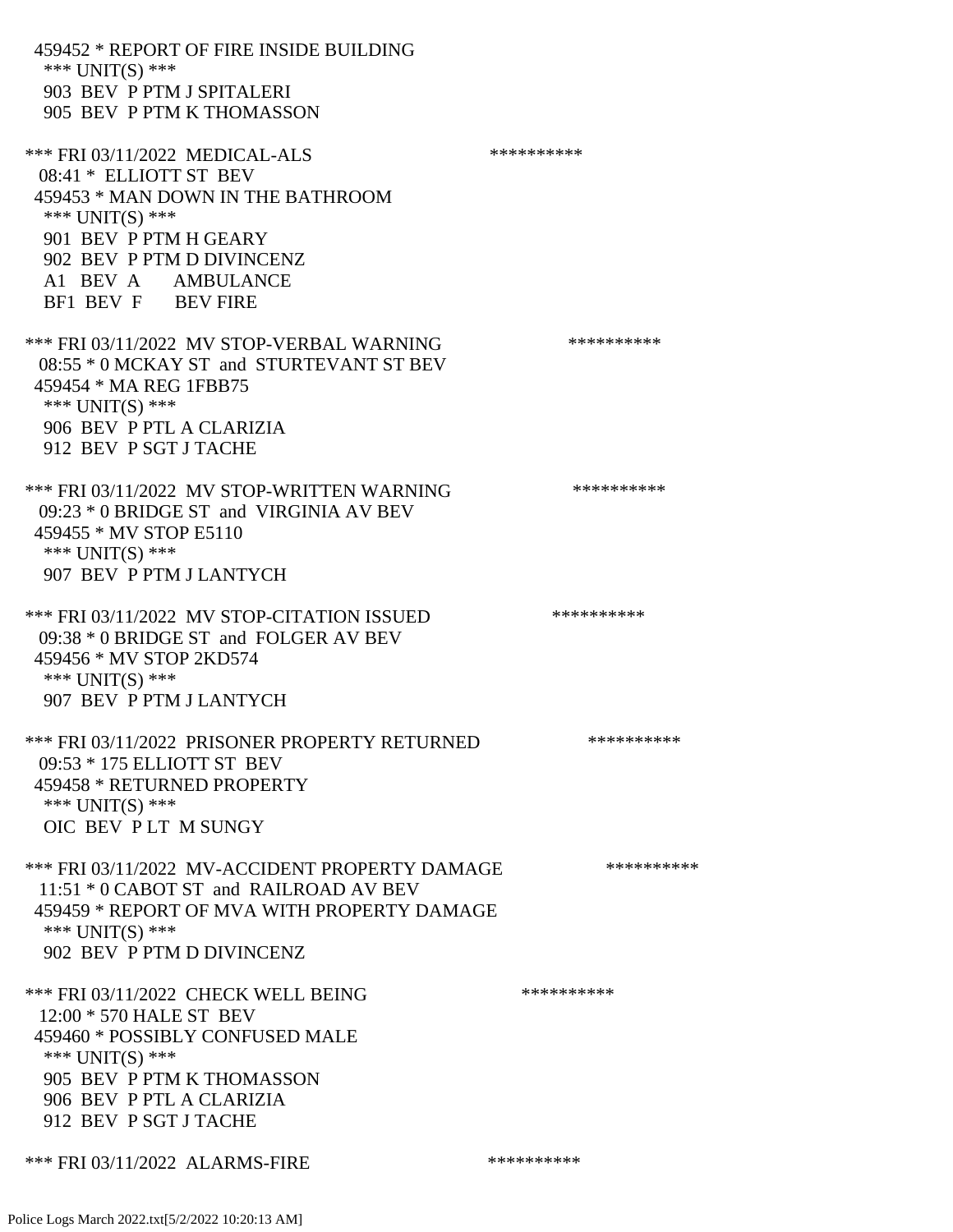12:06 \* 4 BARTLETT ST Apt: 1 BEV 459461 \* ALARMS GOING OFF IN BUILDING \*\*\* UNIT(S) \*\*\* 902 BEV P PTM D DIVINCENZ \*\*\* FRI 03/11/2022 CHECK WELL BEING \*\*\*\*\*\*\*\*\*\*\*\*\* 13:16 \* 19 COLGATE RD BEV 459462 \* WELL BEING CHECK SERVED BY MARBLEHEAD PD \*\*\* UNIT(S) \*\*\* H2 BEV P PTM T SLAVIN \*\*\* FRI 03/11/2022 SUSP ACTIVITY-MOTOR VEHICLE \*\*\*\*\*\*\*\*\*\*\*\* 14:43 \* 295 CABOT ST BEV 459463 \* POSSIBLE ABANDONED MV AT SPEEDWAY \*\*\* UNIT(S) \*\*\* 902 BEV P PTM D DIVINCENZ \*\*\* FRI 03/11/2022 MEDICAL-ALS \*\*\*\*\*\*\*\*\*\*\*\*\* 15:06 \* CHERRY HILL DR BEV 459464 \* DIFFICULTY BREATHING \*\*\* UNIT(S) \*\*\* 905 BEV P PTM K THOMASSON A1 BEV A AMBULANCE BF1 BEV F BEV FIRE \*\*\* FRI 03/11/2022 ALARMS-RESIDENTIAL \*\*\*\*\*\*\*\*\*\* 15:11 \* 195 COMMON LN BEV 459465 \* RESIDENTIAL BURG ALARM \*\*\* UNIT(S) \*\*\* 903 BEV P PTM J SPITALERI 906 BEV P PTL A CLARIZIA \*\*\* FRI 03/11/2022 ROSTER-ON/OFF DUTY \*\*\*\*\*\*\*\*\*\* 15:23 \* ELLIOTT ST BEV 459466 \* START OF SHIFT C \*\*\* UNIT(S) \*\*\* OIC BEV P LT M PANJWANI \*\*\* FRI 03/11/2022 LARCENY-ALL OTHERS \*23H \*\*\*\*\*\*\*\*\*\*\* 15:56 \* 65 DODGE ST BEV 459467 \* CART/WALLET TAKEN \*\*\* UNIT(S) \*\*\* DEL2 BEV P DET D PRINZ \*\*\* FRI 03/11/2022 209A ORDER ATTEMPT TO SERVE \*\*\*\*\*\*\*\*\*\* 16:48 \* PORTER ST BEV 459468 \* ATTEMPT TO SERVE 209A \*\*\* UNIT(S) \*\*\* 902 BEV P PTM C STANTON \*\*\* FRI 03/11/2022 209A ORDER ATTEMPT TO SERVE \*\*\*\*\*\*\*\*\*\* 16:59 \* WEST DANE ST BEV 459469 \* ATTEMPT TO SERVE 209A \*\*\* UNIT(S) \*\*\*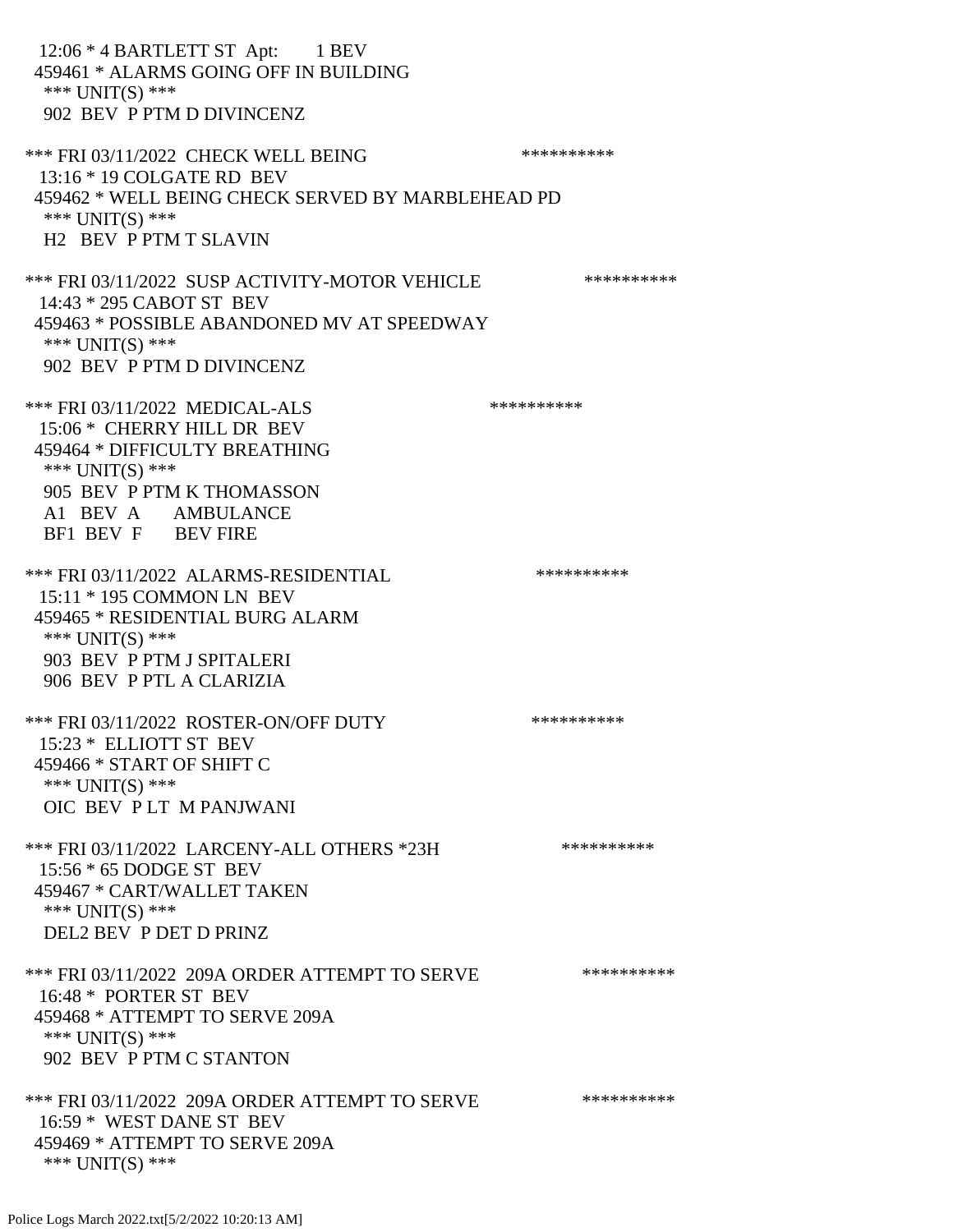## 902 BEV P PTM C STANTON

| *** FRI 03/11/2022 ROSTER-OFFICER ORDERED TO WORK<br>17:11 * ELLIOTT ST BEV<br>459470 * OFC LANE ORDERED DIV A<br>*** UNIT(S) ***<br>OIC BEV PLT M PANJWANI                                                     | ********** |
|-----------------------------------------------------------------------------------------------------------------------------------------------------------------------------------------------------------------|------------|
| *** FRI 03/11/2022 MV STOP-VERBAL WARNING<br>18:01 * 0 ELLIOTT ST and OPAL AV BEV<br>459471 * MV STOP<br>*** UNIT(S) ***<br>901 BEV P PTM J MARRS                                                               | ********** |
| *** FRI 03/11/2022 FOLLOW-UP<br>18:46 * 119 BRIDGE ST BEV<br>459472 * POSSIBLE PAST HIT AND RUN<br>*** UNIT(S) ***<br>901 BEV P PTM J MARRS                                                                     | ********** |
| *** FRI 03/11/2022 SUSP ACTIVITY<br>19:26 * 40 TRASK ST BEV<br>459473 * AIR TAG PUT ON CAR<br>*** UNIT(S) ***<br>H <sub>2</sub> BEV P DET D PRINZ                                                               | ********** |
| *** FRI 03/11/2022 ASSIST BEVERLY FIRE DEPT<br>19:30 * 5 ROOSEVELT AV BEV<br>459474 * POSSIBLE FIRE<br>*** UNIT(S) ***<br>901 BEV P PTM J MARRS<br>903 BEV P PTM M GELINEAU                                     | ********** |
| *** FRI 03/11/2022 WARRANT-SERVICE<br>19:52 * 391 ELLIOTT ST BEV<br>459475 * ATTEMPT TO SERVE WARRANT<br>*** $UNIT(S)$ ***<br>902 BEV P PTM C STANTON<br>904 BEV P PTM M BRODERICK<br>912 BEV P SGT J SANTAMARI | ********** |
| *** FRI 03/11/2022 MV STOP-VERBAL WARNING<br>19:58 * 0 ELLIOTT ST and FAIRVIEW AV BEV<br>459476 * MV STOP 681JD3<br>*** UNIT(S) ***<br>912 BEV P SGT J SANTAMARI                                                | ********** |
| *** FRI 03/11/2022 MV STOP-WRITTEN WARNING<br>20:35 * 0 ELLIOTT ST and MCPHERSON DR BEV<br>459477 * MV STOP 2VNF57<br>*** UNIT(S) ***<br>912 BEV P SGT J SANTAMARI                                              | ********** |
| *** FRI 03/11/2022 ASSIST CITIZEN                                                                                                                                                                               | ********** |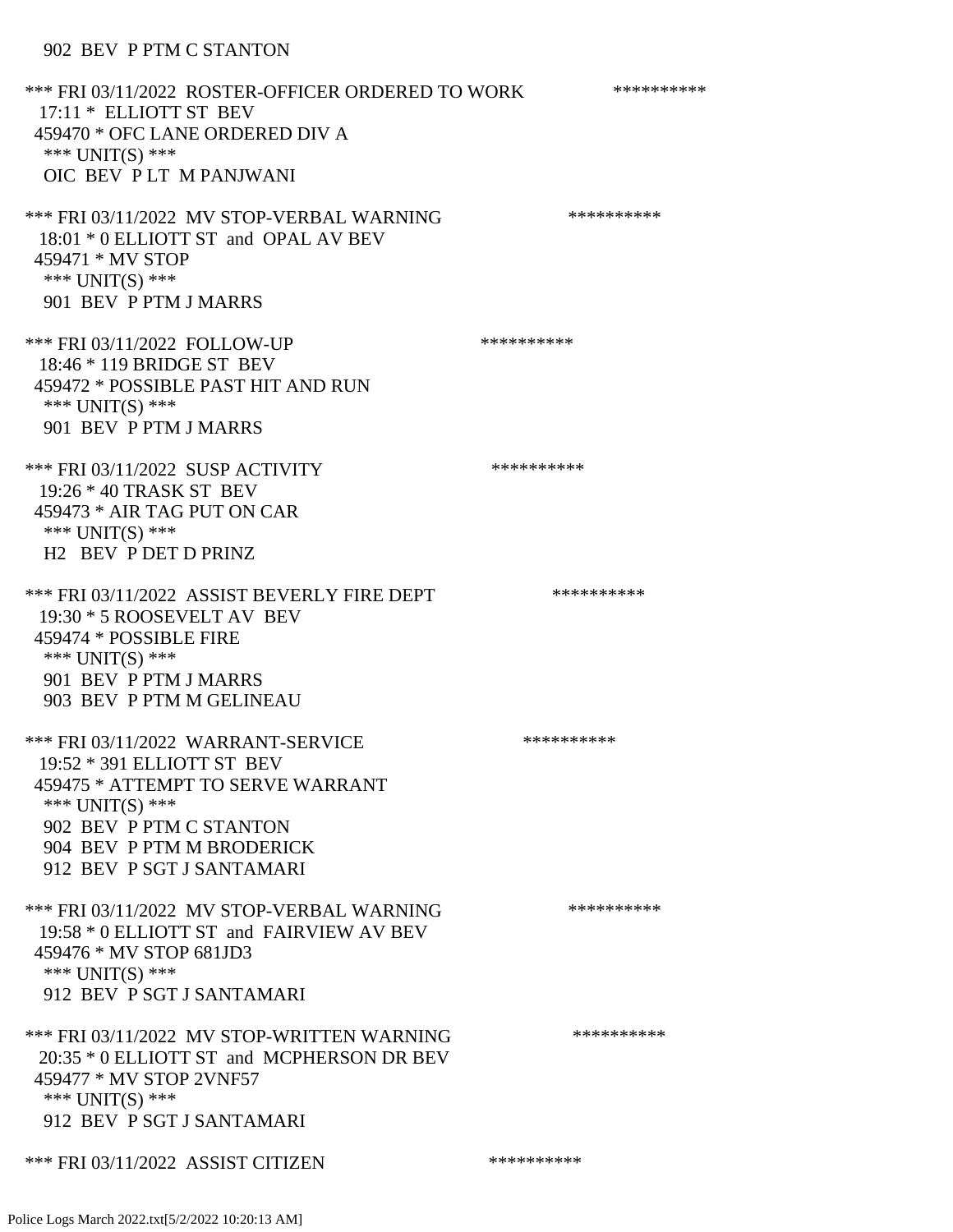20:57 \* 175 ELLIOTT ST BEV 459478 \* WALLET TURNED IN \*\*\* UNIT(S) \*\*\* 901 BEV P PTM J MARRS \*\*\* FRI 03/11/2022 ALARMS-RESIDENTIAL \*\*\*\*\*\*\*\*\*\* 21:28 \* 284 DODGE ST BEV 459479 \* HOUSE ALARM (BEDROOM MOTION) \*\*\* UNIT(S) \*\*\* 901 BEV P PTM J MARRS 905 BEV P PTM J MCCARTHY \*\*\* FRI 03/11/2022 SUSP ACTIVITY \*\*\*\*\*\*\*\*\*\*\*\* 21:31 \* 22 COURTNEY DR BEV 459480 \* SUSP MV IN FRONT OF RESIDENCE \*\*\* UNIT(S) \*\*\* 902 BEV P PTM C STANTON 912 BEV P SGT J SANTAMARI \*\*\* FRI 03/11/2022 MEDICAL-MENTAL HEALTH \*\*\*\*\*\*\*\*\*\* 21:52 \* WATER ST BEV 459481 \* DEPRESSED 19 YEAR OLD MALE \*\*\* UNIT(S) \*\*\* 901 BEV P PTM J MARRS 903 BEV P PTM M GELINEAU \*\*\* FRI 03/11/2022 MEDICAL-MENTAL HEALTH \*\*\*\*\*\*\*\*\*\* 22:08 \* LENOX ST BEV 459482 \* INTOXICATED FEMALE \*\*\* UNIT(S) \*\*\* 902 BEV P PTM C STANTON 904 BEV P PTM M BRODERICK A1 BEV A AMBULANCE \*\*\* FRI 03/11/2022 SUSP ACTIVITY \*\*\*\*\*\*\*\*\*\*\*\*\*\*\* 22:09 \* 13 CLARK AV BEV 459483 \* MAN LURKING AROUND CARS \*\*\* UNIT(S) \*\*\* 905 BEV P PTM J MCCARTHY \*\*\* FRI 03/11/2022 SUSP ACTIVITY \*\*\*\*\*\*\*\*\*\*\*\* 22:42 \* 3 AVALON AV BEV 459484 \* RESIDENCE CHECK DUE TO MOTION ACTIVITY \*\*\* UNIT(S) \*\*\* 906 BEV P PTM S LANE \*\*\* FRI 03/11/2022 ROSTER-ON/OFF DUTY \*\*\*\*\*\*\*\*\*\* 23:30 \* ELLIOTT ST BEV 459485 \* START OF SHIFT A \*\*\* UNIT(S) \*\*\* OIC BEV P LT D COSTA \*\*\* FRI 03/11/2022 DISTURBANCE-GENERAL \*\*\*\*\*\*\*\*\*\* 23:33 \* 84 CABOT ST Apt: 1 BEV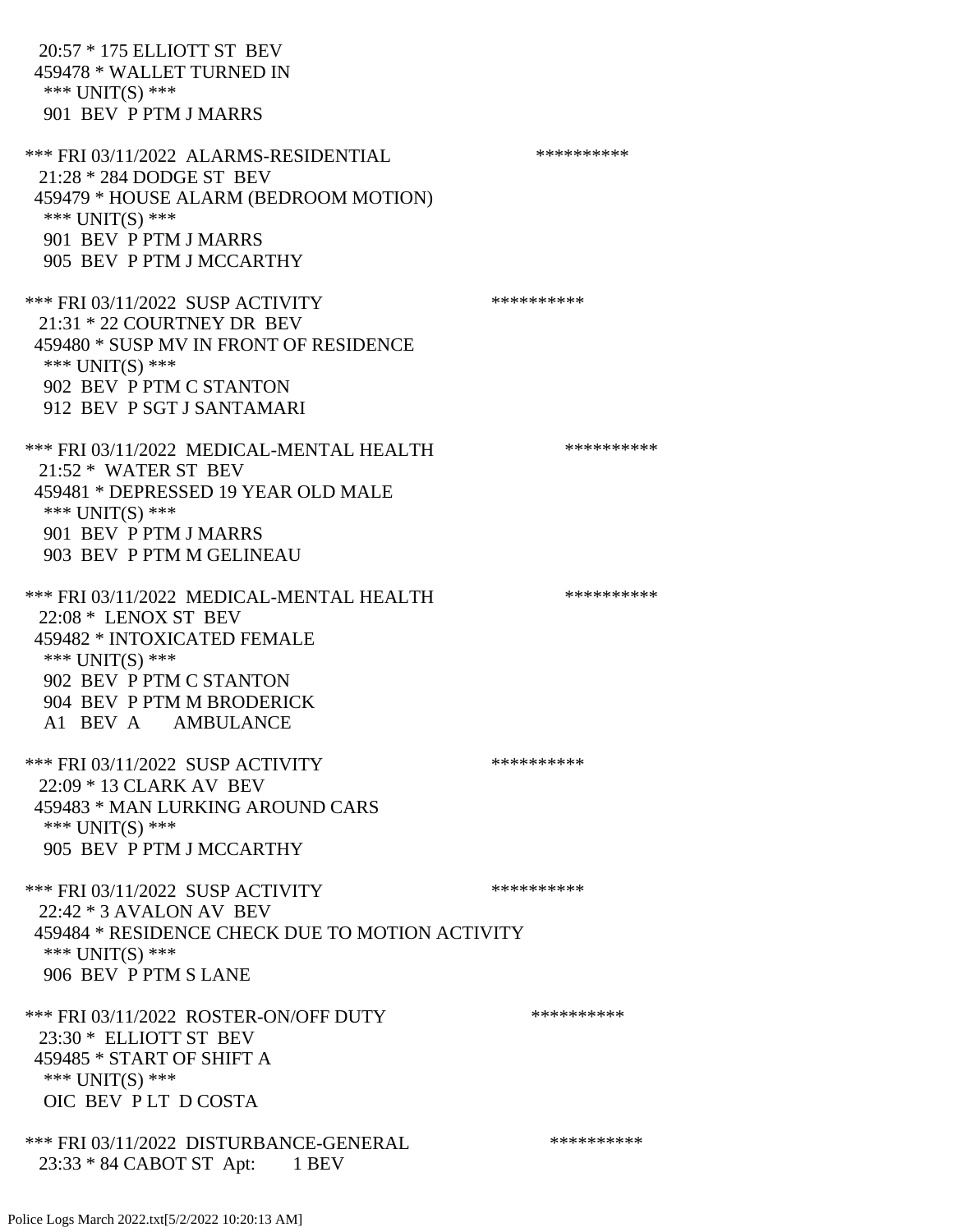459486 \* REPORT OF LOUD MUSIC \*\*\* UNIT(S) \*\*\* 901 BEV P PTM J MARRS 906 BEV P PTM S LANE \*\*\* SAT 03/12/2022 DISTURBANCE-GENERAL \*\*\*\*\*\*\*\*\*\* 00:11 \* 23 MILL ST BEV 459487 \* REPORT OF LOUD MUSIC \*\*\* UNIT(S) \*\*\* 902 BEV P PTM S LANE 904 BEV P PTM M MARINO 912 BEV P SGT J ZWICKER \*\*\* SAT 03/12/2022 SCHOOL BUILDING CHECK \*\*\*\*\*\*\*\*\*\*\* 00:38 \* 41 BRIMBAL AV BEV 459488 \* HANNAH SCHOOL CHECK \*\*\* UNIT(S) \*\*\* 904 BEV P PTM M MARINO \*\*\* SAT 03/12/2022 PARK/PLAYGROUND CHECK \*\*\*\*\*\*\*\*\*\* 00:46 \* 410 ESSEX ST BEV 459489 \* HARRY BALL FIELD CHECK \*\*\* UNIT(S) \*\*\* 906 BEV P PTM E SCHULTZ \*\*\* SAT 03/12/2022 DISPERSE GROUP \*\*\*\*\*\*\*\*\*\*\*\* 00:47 \* 0 OBER ST and LYNCH PARK DW BEV 459490 \* DISPERSE GROUP/MV STOP \*\*\* UNIT(S) \*\*\* 904 BEV P PTM M MARINO \*\*\* SAT 03/12/2022 BUILDING CHECK \*\*\*\*\*\*\*\*\*\*\*\* 01:01 \* BAYVIEW AV and HOSPITAL PT BEV 459491 \* HOSPITAL POINT CHECK \*\*\* UNIT(S) \*\*\* 904 BEV P PTM M MARINO \*\*\* SAT 03/12/2022 SCHOOL BUILDING CHECK \*\*\*\*\*\*\*\*\*\*\*\* 01:30 \* 20 EISENHOWER AV BEV 459492 \* COVE SCHOOL CHECK \*\*\* UNIT(S) \*\*\* 904 BEV P PTM M MARINO \*\*\* SAT 03/12/2022 DIRECTED PATROL \*\*\*\*\*\*\*\*\*\* 01:45 \* 201 BROUGHTON DR BEV 459493 \* BROUGHTON DRIVE AREA CHECK \*\*\* UNIT(S) \*\*\* 904 BEV P PTM M MARINO \*\*\* SAT 03/12/2022 BUILDING CHECK \*\*\*\*\*\*\*\*\*\*\*\* 02:00 \* BRIMBAL AV BEV 459494 \* CYCLES 128 CHECK \*\*\* UNIT(S) \*\*\* 904 BEV P PTM M MARINO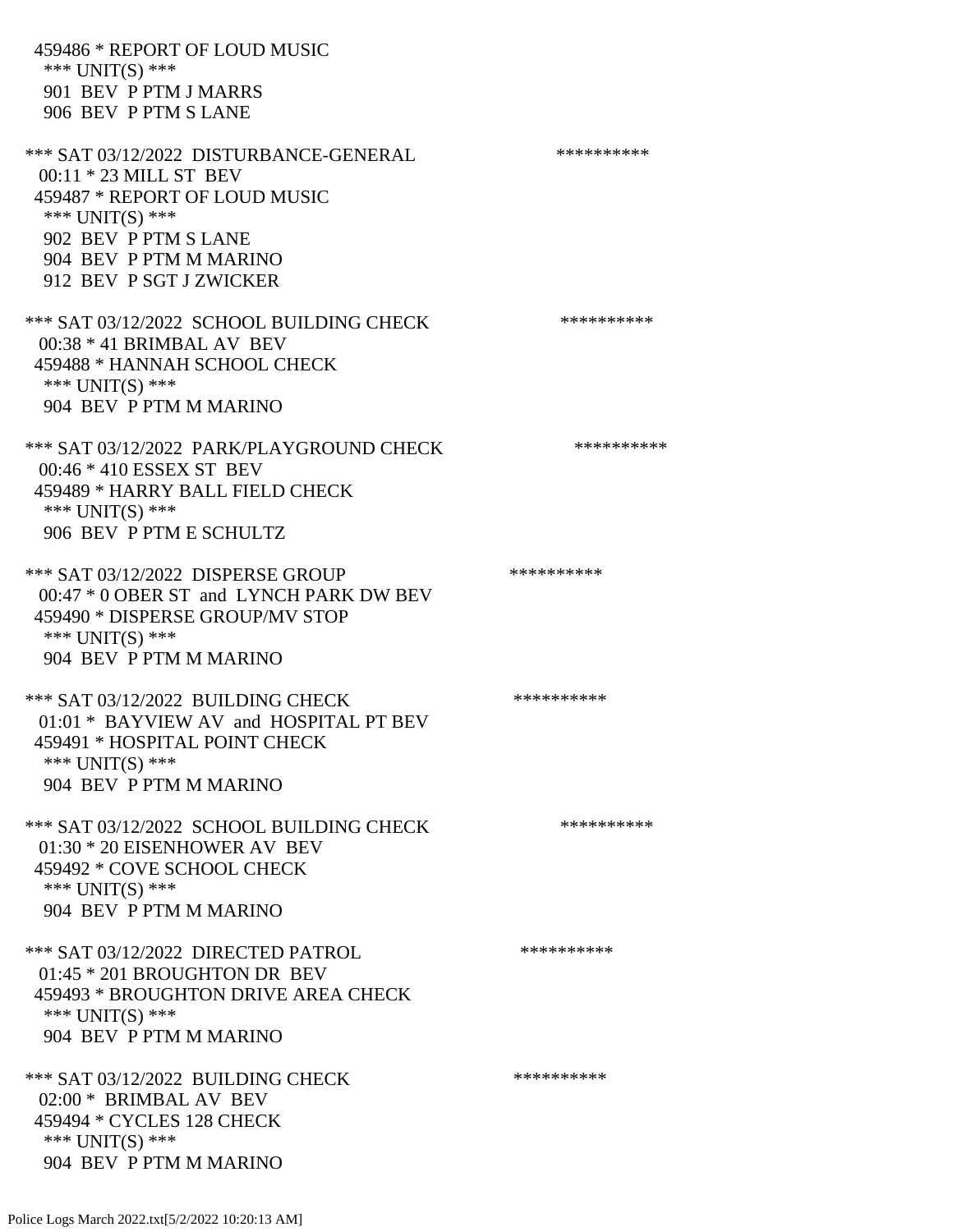\*\*\* SAT 03/12/2022 CHECK WELL BEING \*\*\*\*\*\*\*\*\*\*\*\*\* 04:24 \* 8 AGATE ST BEV 459495 \* INTOXICATED NEIGHBOR \*\*\* UNIT(S) \*\*\* 901 BEV P PTM J VITALE 902 BEV P PTM S LANE \*\*\* SAT 03/12/2022 MV STOP-VERBAL WARNING \*\*\*\*\*\*\*\*\*\*\*\*\* 06:40 \* 0 GREENE ST and ELLIOTT ST BEV 459496 \* MV STOP MA REG 3HEK49 \*\*\* UNIT(S) \*\*\* 901 BEV P PTM J VITALE \*\*\* SAT 03/12/2022 ROSTER-OFFICER ORDERED TO WORK \*\*\*\*\*\*\*\*\*\*\* 06:51 \* ELLIOTT ST BEV 459497 \* OFFICERS ORDERED TO WORK \*\*\* UNIT(S) \*\*\* OIC BEV P LT D COSTA \*\*\* SAT 03/12/2022 ANIMAL COMPLAINT - DOGS \*\*\*\*\*\*\*\*\*\*\*\* 07:12 \* HENERYS BEV 459498 \* GERMAN SHEPHERD IN THE HENRYS INTERSECTION \*\*\* UNIT(S) \*\*\* 904 BEV P PTM M MARINO 905 BEV P PTM D GRIMES \*\*\* SAT 03/12/2022 ROSTER-ON/OFF DUTY \*\*\*\*\*\*\*\*\*\* 07:22 \* ELLIOTT ST BEV 459499 \* START OF SHIFT B \*\*\* UNIT(S) \*\*\* OIC BEV P LT D COSTA \*\*\* SAT 03/12/2022 ASSIST OTHER DEPARTMENT \*\*\*\*\*\*\*\*\*\*\*\*\* 07:35 \* LOTHROP ST BEV 459500 \* ASSIST DANVERS PD WITH NOTIFICATION \*\*\* UNIT(S) \*\*\* 904 BEV P PTM M MARINO \*\*\* SAT 03/12/2022 PARKING COMP-BLK DRIVEWAY \*\*\*\*\*\*\*\*\*\* 09:28 \* 106 CABOT ST Apt: 2 BEV 459501 \* BLOCKED DRIVEWAY \*\*\* UNIT(S) \*\*\* 902 BEV P PTM J SPITALERI \*\*\* SAT 03/12/2022 DISTURBANCE-GENERAL \*\*\*\*\*\*\*\*\*\* 11:02 \* 112 ELLIOTT ST BEV 459502 \* MALE PARTY HARASSING STAFF \*\*\* UNIT(S) \*\*\* 902 BEV P PTM J SPITALERI 903 BEV P PTM K COLETTI \*\*\* SAT 03/12/2022 ROSTER-OFFICER ORDERED TO WORK \*\*\*\*\*\*\*\*\*\*\* 12:46 \* ELLIOTT ST BEV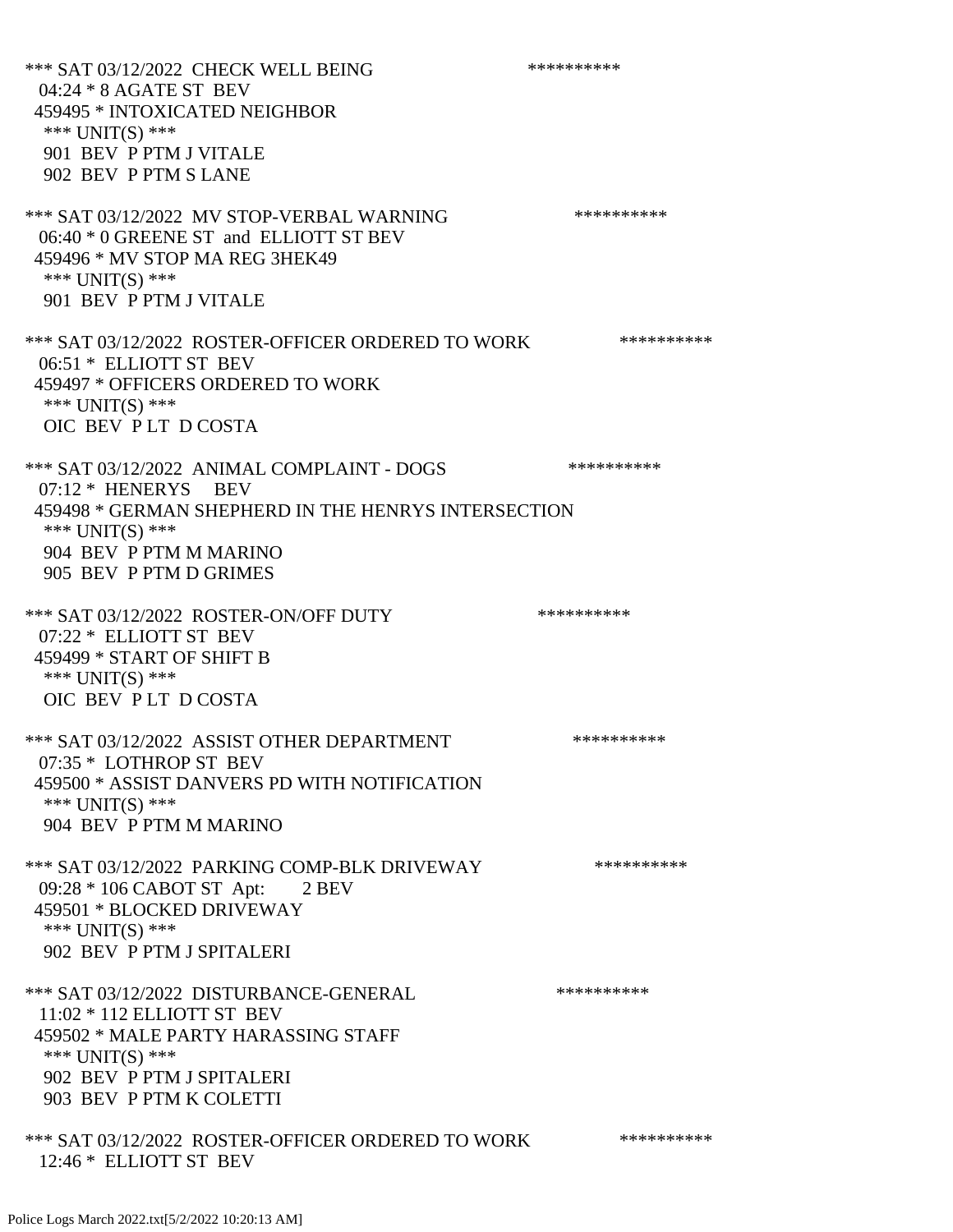| 459503 * OFC CLARIZIA ORDERED TO WORK DIV 3<br>*** UNIT(S) ***<br>OIC BEV PLT M SUNGY                                                                                                                                      |            |
|----------------------------------------------------------------------------------------------------------------------------------------------------------------------------------------------------------------------------|------------|
| *** SAT 03/12/2022 ROSTER-OFFICER ORDERED TO WORK<br>12:47 * ELLIOTT ST BEV<br>459504 * OFC NICKERSON ORDERED TO WORK DIV 3<br>*** $UNIT(S)$ ***<br>OIC BEV PLT M SUNGY                                                    | ********** |
| *** SAT 03/12/2022 ROSTER-OFFICER ORDERED TO WORK<br>12:48 * ELLIOTT ST BEV<br>459505 * OFC DIVINCENZO ORDERED TO WORK DIV 3<br>*** $UNIT(S)$ ***<br>OIC BEV PLT M SUNGY                                                   | ********** |
| *** SAT 03/12/2022 ROSTER-OFFICER ORDERED TO WORK<br>12:48 * ELLIOTT ST BEV<br>459506 * OFC SPITALERI ORDERED TO WORK DIV 3<br>*** UNIT(S) ***<br>OIC BEV PLT M SUNGY                                                      | ********** |
| *** SAT 03/12/2022 ROSTER-OFFICER ORDERED TO WORK<br>12:49 * ELLIOTT ST BEV<br>459507 * OFC BUCCI ORDERED TO WORK DIV 3<br>*** UNIT(S) ***<br>OIC BEV PLT M SUNGY                                                          | ********** |
| *** SAT 03/12/2022 MEDICAL-ALS<br>**********<br>12:54 * PLEASANT ST BEV<br>459508 * PERSON HAVING CHEST PAINS<br>*** $UNIT(S)$ ***<br>901 BEV P PTM D GRIMES                                                               |            |
| *** SAT 03/12/2022 MV-ACCIDENT PROPERTY DAMAGE<br>13:36 * 0 DODGE ST and ENON ST BEV<br>459509 * 2 CAR MVA<br>*** UNIT(S) ***<br>903 BEV P PTM K COLETTI<br>905 BEV P PTM E SCHULTZ                                        | ********** |
| *** SAT 03/12/2022 DOMESTIC-VERBAL ARGUMENT<br>13:50 * ELLIOTT ST and CHASE ST BEV<br>459510 * POSSIBLE DOMESTIC<br>*** $UNIT(S)$ ***<br>902 BEV P PTM J SPITALERI<br>903 BEV P PTM K COLETTI<br>912 BEV P SGT J SANTAMARI | ********** |
| *** SAT 03/12/2022 MV-THEFT/RECOVERED VEH-OUTSIDE<br>14:02 * 411 CABOT ST BEV<br>459511 * STOLEN VEHICLE STOPPED-REPORTED BY BOSTON PD<br>*** $UNIT(S)$ ***<br>901 BEV P PTM D GRIMES                                      | ********** |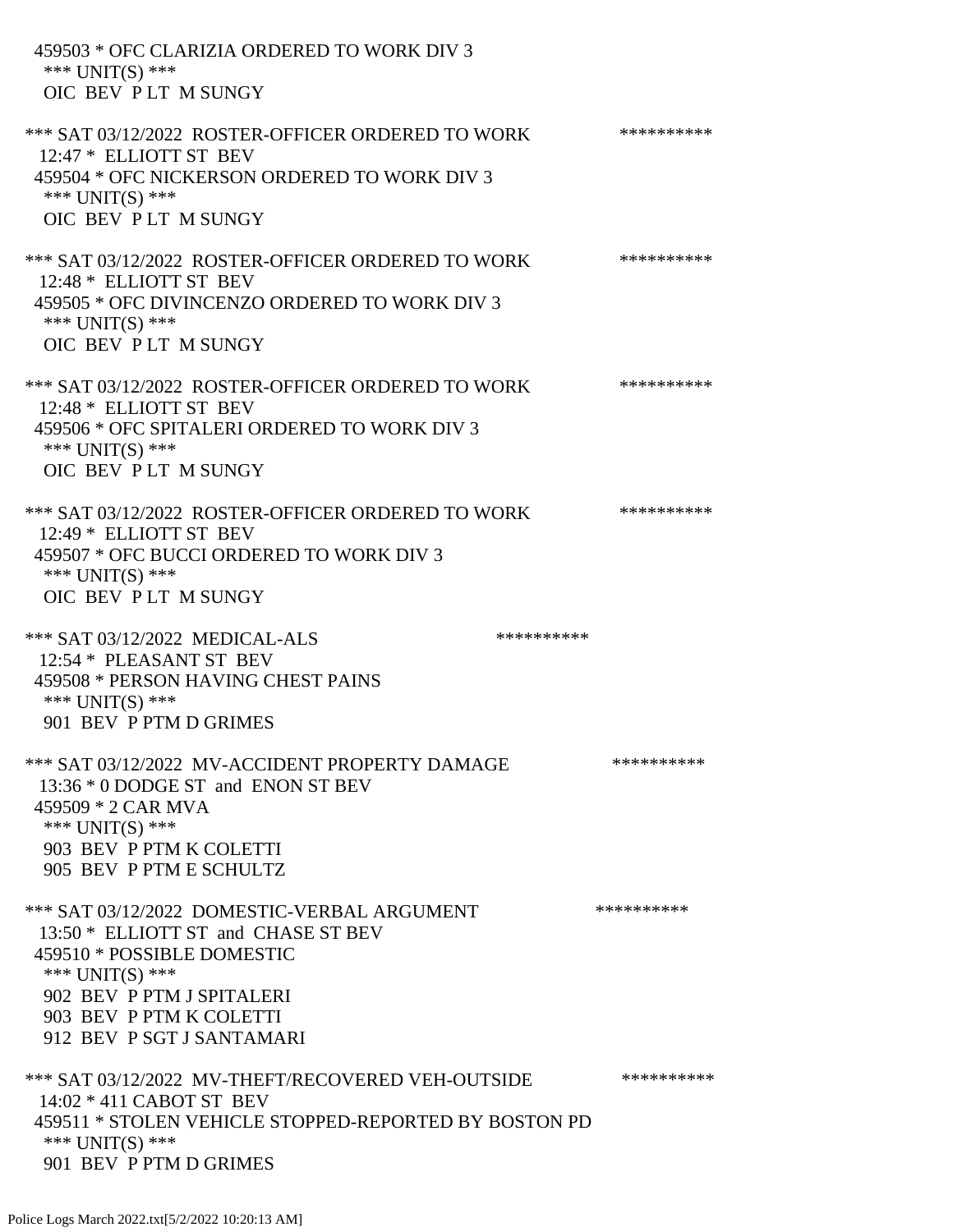902 BEV P PTM J SPITALERI 906 BEV P PTL A CLARIZIA 912 BEV P SGT J SANTAMARI \*\*\* SAT 03/12/2022 MENTAL HEALTH - SECTION 12 \*\*\*\*\*\*\*\*\*\* 14:36 \* LENOX ST BEV 459512 \* POSSIBLE Q5 FEMALE \*\*\* UNIT(S) \*\*\* 903 BEV P PTM K COLETTI 905 BEV P PTM E SCHULTZ 912 BEV P SGT J SANTAMARI \*\*\* SAT 03/12/2022 ROSTER-ON/OFF DUTY \*\*\*\*\*\*\*\*\*\* 15:05 \* ELLIOTT ST BEV 459513 \* START OF SHIFT C \*\*\* UNIT(S) \*\*\* OIC BEV P LT M SUNGY \*\*\* SAT 03/12/2022 SUSP ACTIVITY \*\*\*\*\*\*\*\*\*\*\*\*\* 15:12 \* 85 HERRICK ST BEV 459514 \* POWDER SUBSTANCE FOUND IN MAIL \*\*\* UNIT(S) \*\*\* 903 BEV P PTM K COLETTI \*\*\* SAT 03/12/2022 DISTURBANCE-GENERAL \*\*\*\*\*\*\*\*\*\* 15:49 \* 253 CABOT ST BEV 459515 \* PARTY PASSED OUT IN CHURCH \*\*\* UNIT(S) \*\*\* 902 BEV P PTM D DIVINCENZ A1 BEV A AMBULANCE \*\*\* SAT 03/12/2022 MV-ACCIDENT HIT-RUN/PROP DAM \*\*\*\*\*\*\*\*\*\* 17:19 \* 586 CABOT ST BEV 459516 \* PAST HIT RUN \*\*\* UNIT(S) \*\*\* 905 BEV P PTM J MCCARTHY \*\*\* SAT 03/12/2022 ASSIST CITIZEN \*\*\*\*\*\*\*\*\*\* 18:08 \* 57 WINTHROP AV BEV 459517 \* PARTY LOCKED OUT OF HOUSE \*\*\* UNIT(S) \*\*\* 901 BEV P PTM J SPITALERI \*\*\* SAT 03/12/2022 MV STOP-VERBAL WARNING \*\*\*\*\*\*\*\*\*\* 18:23 \* 0 CABOT ST and SALEM LINE BEV 459518 \* MV STOP \*\*\* UNIT(S) \*\*\* 902 BEV P PTM D DIVINCENZ \*\*\* SAT 03/12/2022 ROSTER-OFFICER ORDERED TO WORK \*\*\*\*\*\*\*\*\*\*\*\* 19:07 \* ELLIOTT ST BEV 459519 \* OFC S LEBLANC ORDERED TO WORK DIV 1 \*\*\* UNIT(S) \*\*\* OIC BEV P LT M SUNGY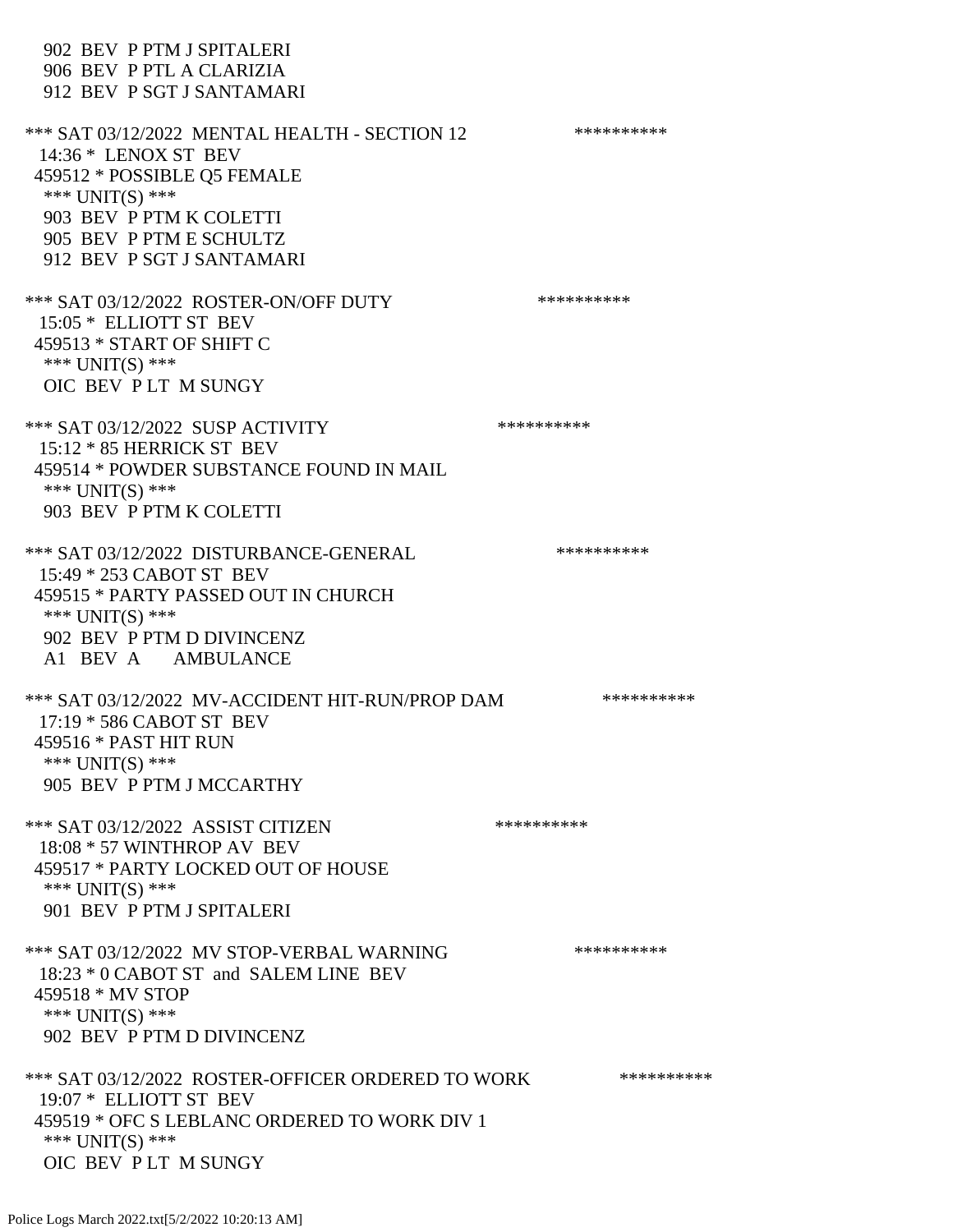\*\*\* SAT 03/12/2022 ROSTER-OFFICER ORDERED TO WORK \*\*\*\*\*\*\*\*\*\*\* 19:07 \* ELLIOTT ST BEV 459520 \* OFC BUCCI ORDERED TO WORK DIV 1 \*\*\* UNIT(S) \*\*\* OIC BEV P LT M SUNGY \*\*\* SAT 03/12/2022 NOTIFICATION \*\*\*\*\*\*\*\*\*\*\*\* 19:38 \* 32 BOW ST Apt: 1 BEV 459521 \* TILLEY TO CALL ANDOVER PD \*\*\* UNIT(S) \*\*\* 902 BEV P PTM D DIVINCENZ \*\*\* SAT 03/12/2022 SUSP ACTIVITY \*\*\*\*\*\*\*\*\*\*\*\*\* 20:30 \* 0 COLON ST and FIELDER RD BEV 459522 \* POSSIBLE HOUSE FIRE \*\*\* UNIT(S) \*\*\* 903 BEV P PTM M GELINEAU 904 BEV P PTM B NICKERSON BF1 BEV F BEV FIRE \*\*\* SAT 03/12/2022 ALARMS-RESIDENTIAL \*\*\*\*\*\*\*\*\*\* 21:08 \* 7 OBER ST BEV 459523 \* DINING ROOM MOTION \*\*\* UNIT(S) \*\*\* 904 BEV P PTM B NICKERSON 906 BEV P PTL A CLARIZIA \*\*\* SAT 03/12/2022 MV-ACCIDENT PROPERTY DAMAGE \*\*\*\*\*\*\*\*\*\*\*\*\* 21:14 \* 100 SOHIER RD BEV 459524 \* MV ACCIDENT: TN REG BCY8909 \*\*\* UNIT(S) \*\*\* 902 BEV P PTM D DIVINCENZ 903 BEV P PTM M GELINEAU 912 BEV P SGT J SANTAMARI \*\*\* SAT 03/12/2022 MV-ACCIDENT PROPERTY DAMAGE \*\*\*\*\*\*\*\*\*\*\*\* 21:41 \* 10 YANKEE WY BEV 459525 \* CAR INTO A POLE \*\*\* UNIT(S) \*\*\* 904 BEV P PTM B NICKERSON 906 BEV P PTL A CLARIZIA \*\*\* SAT 03/12/2022 ALARMS-COMMERCIAL \*\*\*\*\*\*\*\*\*\* 22:17 \* 55 DODGE ST BEV 459526 \* ZONE 10: ENTRY/EXIT ALARM \*\*\* UNIT(S) \*\*\* 901 BEV P PTM J SPITALERI 905 BEV P PTM J MCCARTHY \*\*\* SAT 03/12/2022 MV-ACCIDENT PROPERTY DAMAGE \*\*\*\*\*\*\*\*\*\*\*\* 22:51 \* 0 SOHIER RD and TOZER RD BEV 459527 \* MV CRASH: MA 164MK7 \*\*\* UNIT(S) \*\*\*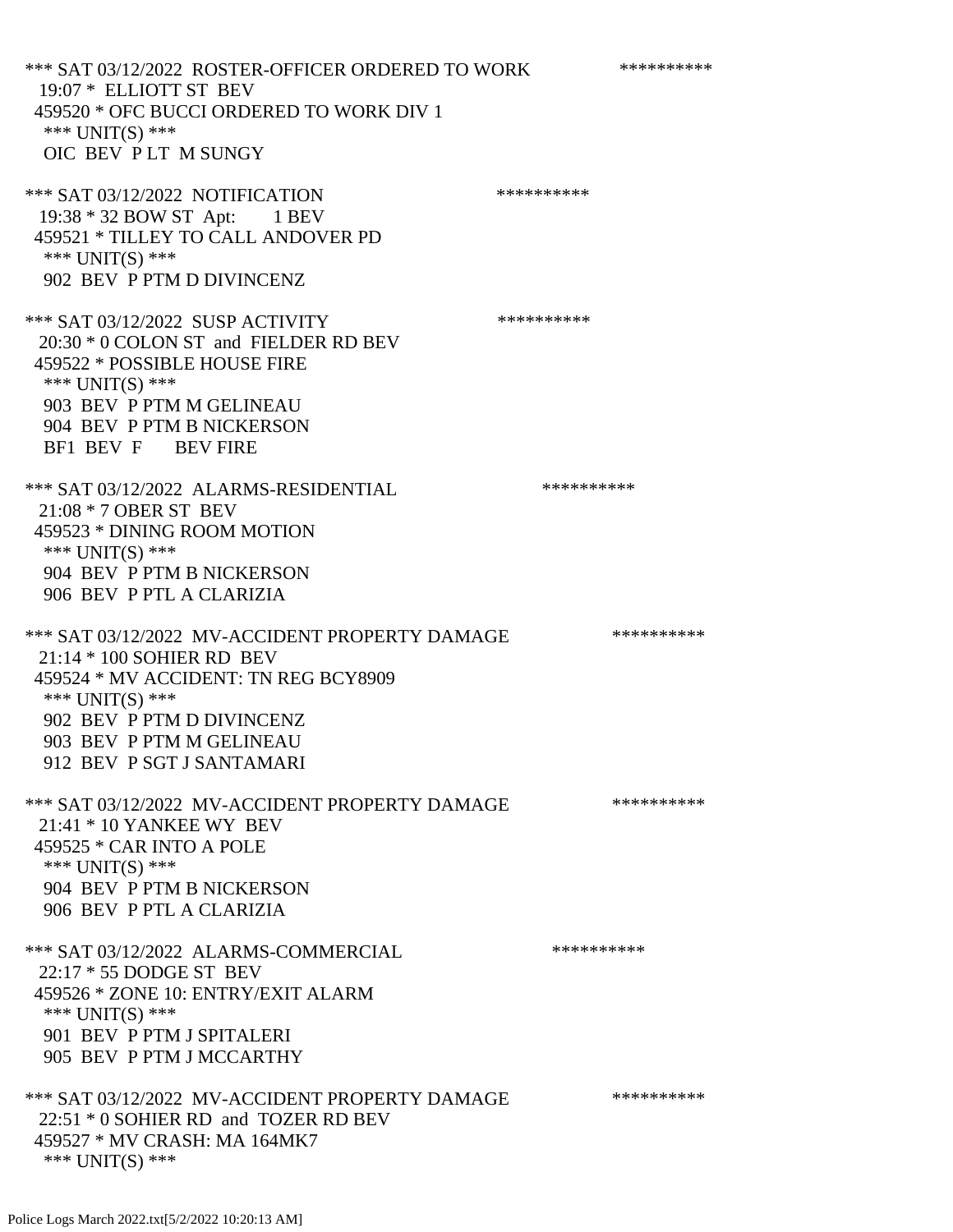## 903 BEV P PTM M GELINEAU

| *** SAT 03/12/2022 ROSTER-ON/OFF DUTY<br>23:30 * ELLIOTT ST BEV<br>459528 * DIV A ASSIGNMENTS                                                         | ********** |
|-------------------------------------------------------------------------------------------------------------------------------------------------------|------------|
| *** SUN 03/13/2022 MV-ACCIDENT NO REPORT<br>00:03 * 0 HALE ST and CORNING ST BEV<br>459529 * MVA<br>*** $UNIT(S)$ ***<br>904 BEV P PTM S CECCHINI     | ********** |
| *** SUN 03/13/2022 PARK/PLAYGROUND CHECK<br>00:22 * 0 GAGE ST BEV<br>459530 * GAGE STRRET PARK CHECK<br>*** $UNIT(S)$ ***<br>903 BEV P PTM M MARINO   | ********** |
| *** SUN 03/13/2022 SCHOOL BUILDING CHECK<br>00:38 * 100 SOHIER RD BEV<br>459531 * HIGH SCHOOL CHECK<br>*** $UNIT(S)$ ***<br>903 BEV P PTM M MARINO    | ********** |
| *** SUN 03/13/2022 PARK/PLAYGROUND CHECK<br>00:44 * 145 LIVINGSTONE AV BEV<br>459532 * OBEAR PARK CHECK<br>*** $UNIT(S)$ ***<br>901 BEV P PTM C GANEY | ********** |
| *** SUN 03/13/2022 BUILDING CHECK<br>01:05 * BRIMBAL AV BEV<br>459533 * NORTH SHORE CROSSING PLAZA CHECK<br>*** UNIT(S) ***<br>903 BEV P PTM M MARINO | ********** |
| *** SUN 03/13/2022 SCHOOL BUILDING CHECK<br>$01:14 * 40$ WOODLAND AV BEV<br>459534 * AYERS SCHOOL CHECK<br>*** UNIT(S) ***<br>901 BEV P PTM C GANEY   | ********** |
| *** SUN 03/13/2022 BUILDING CHECK<br>$01:30*$ CABOT ST BEV<br>459535 * CABOT PLAZA CHECK<br>*** UNIT(S) ***<br>903 BEV P PTM M MARINO                 | ********** |
| *** SUN 03/13/2022 SCHOOL BUILDING CHECK<br>01:36 * 70 BALCH ST BEV<br>459536 * MCKEOWN SCHOOL CHECK<br>*** $UNIT(S)$ ***<br>901 BEV P PTM C GANEY    | ********** |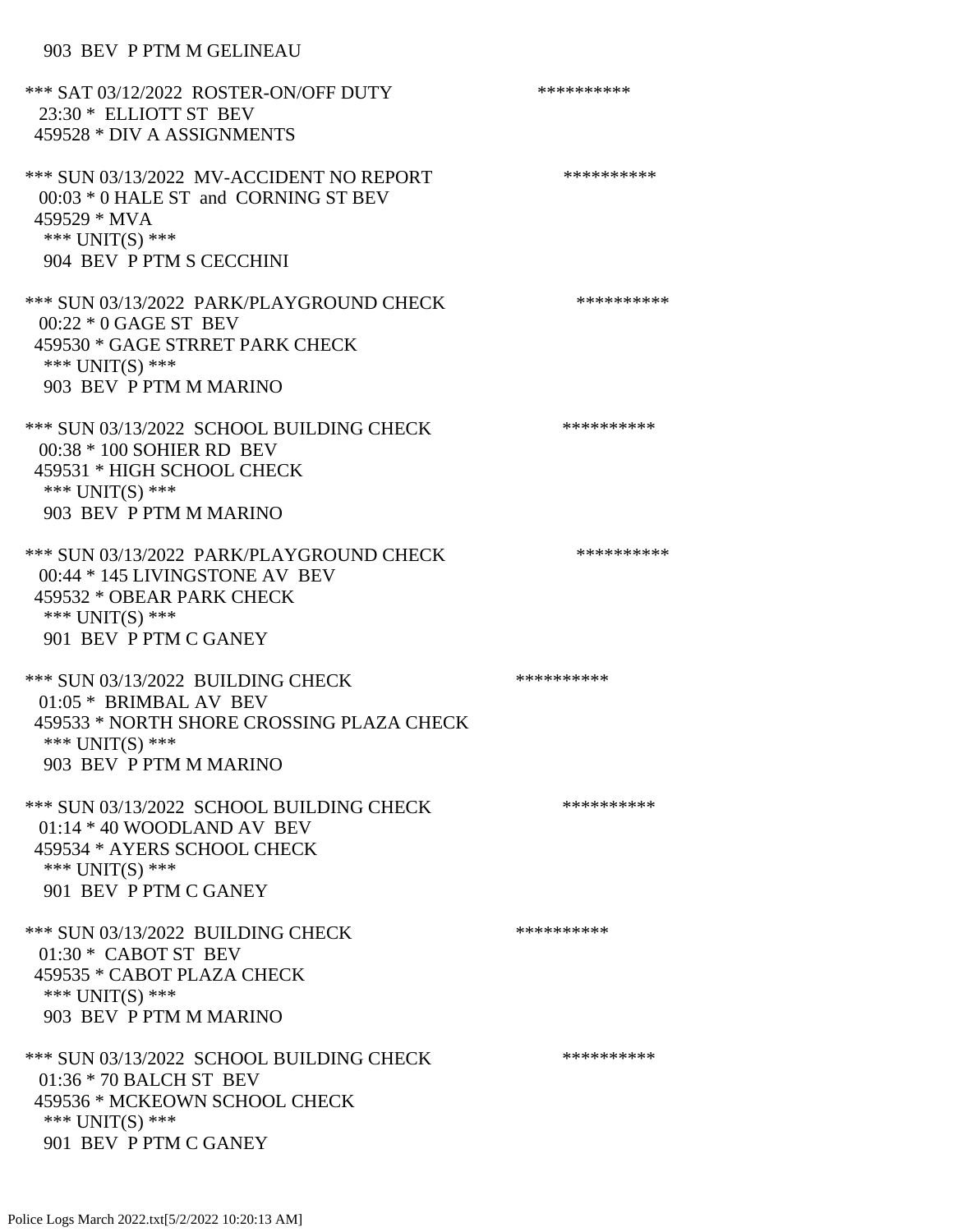\*\*\* SUN 03/13/2022 BUILDING CHECK \*\*\*\*\*\*\*\*\*\* 03:00 \* RANTOUL ST BEV 459537 \* 24 HOUR STORE CHECK \*\*\* UNIT(S) \*\*\* 903 BEV P PTM M MARINO \*\*\* SUN 03/13/2022 ROSTER-OFFICER ORDERED TO WORK \*\*\*\*\*\*\*\*\*\*\* 06:48 \* ELLIOTT ST BEV 459538 \* OFFICER COLETTI ORDERED FOR DIVISION B \*\*\* UNIT(S) \*\*\* OIC BEV P SGT J ZWICKER \*\*\* SUN 03/13/2022 ROSTER-ON/OFF DUTY \*\*\*\*\*\*\*\*\*\* 07:17 \* ELLIOTT ST BEV 459539 \* START OF SHIFT B \*\*\* UNIT(S) \*\*\* OIC BEV P SGT J ZWICKER \*\*\* SUN 03/13/2022 MV STOP-VERBAL WARNING \*\*\*\*\*\*\*\*\*\*\*\* 09:11 \* 6 SCHOOL ST BEV 459540 \* MV STOP \*\*\* UNIT(S) \*\*\* 902 BEV P PTM D DIVINCENZ 903 BEV P PTM G LITTLE \*\*\* SUN 03/13/2022 ALARMS-SCHOOL \*\*\*\*\*\*\*\*\*\* 09:51 \* 17 HULL ST BEV 459541 \* ALARM D WING \*\*\* UNIT(S) \*\*\* 905 BEV P PTM K COLETTI 906 BEV P PTL A CLARIZIA \*\*\* SUN 03/13/2022 FRAUD-CREDIT CARD/AUTO \*26B \*\*\*\*\*\*\*\*\*\* 10:17 \* 115 WATER ST Apt: 13 BEV 459542 \* FRAUD ON CREDIT CARD \*\*\* UNIT(S) \*\*\* 902 BEV P PTM D DIVINCENZ \*\*\* SUN 03/13/2022 MV STOP-VERBAL WARNING \*\*\*\*\*\*\*\*\*\*\*\*\* 10:51 \* 38 WATER ST BEV 459543 \* MV STOP \*\*\* UNIT(S) \*\*\* 902 BEV P PTM D DIVINCENZ \*\*\* SUN 03/13/2022 ALARMS-RESIDENTIAL \*\*\*\*\*\*\*\*\*\*\*\* 11:24 \* 171 WEST ST BEV 459544 \* ALARM \*\*\* UNIT(S) \*\*\* 903 BEV P PTM G LITTLE 906 BEV P PTL A CLARIZIA \*\*\* SUN 03/13/2022 LOCKOUT-RESIDENCE \*\*\*\*\*\*\*\*\*\* 12:53 \* 16 WALCOTT RD BEV 459545 \* NEED ENTRY FOR CAT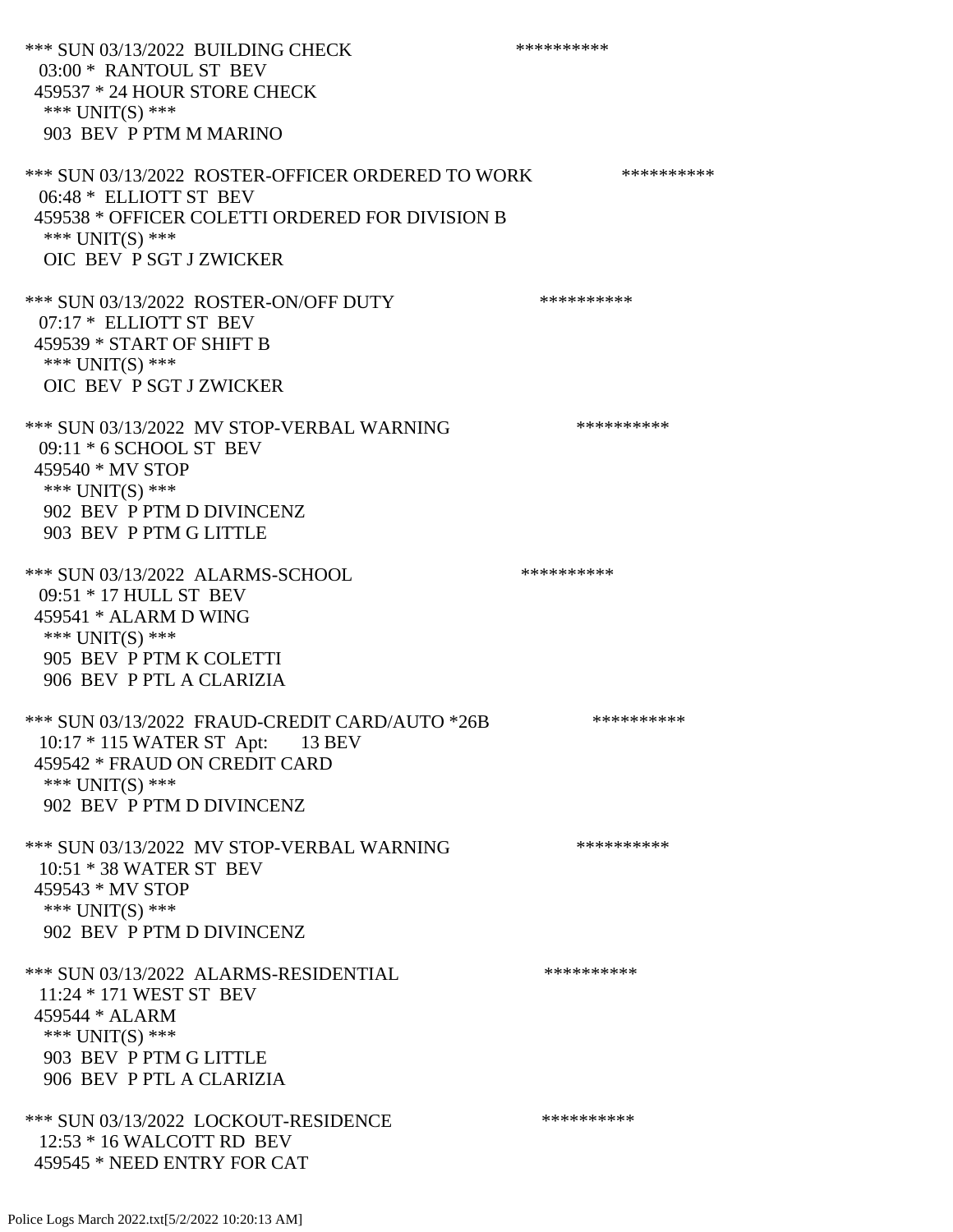\*\*\* UNIT(S) \*\*\* 901 BEV P PTM J SPITALERI \*\*\* SUN 03/13/2022 ASSIST CITIZEN \*\*\*\*\*\*\*\*\*\*\*\* 13:57 \* 498 RANTOUL ST BEV 459546 \* CUSTOMER SAYS THEY HAVE HER CREDIT CARD \*\*\* UNIT(S) \*\*\* 903 BEV P PTM G LITTLE \*\*\* SUN 03/13/2022 MEDICAL-UNKNOWN \*\*\*\*\*\*\*\*\*\* 14:35 \* SUMMER ST BEV 459547 \* MEDICAL ALERT ACTIVATED \*\*\* UNIT(S) \*\*\* 903 BEV P PTM G LITTLE A1 BEV A AMBULANCE BF1 BEV F BEV FIRE \*\*\* SUN 03/13/2022 ROSTER-ON/OFF DUTY \*\*\*\*\*\*\*\*\*\* 15:03 \* ELLIOTT ST BEV 459548 \* START OF SHIFT C \*\*\* UNIT(S) \*\*\* OIC BEV P LT M SUNGY \*\*\* SUN 03/13/2022 MEDICAL-BLS \*\*\*\*\*\*\*\*\*\*\*\*\*\* 16:37 \* JUDSON ST BEV 459549 \* INCOHERENT FEMALE - TRANSPORT TO HOSPITAL \*\*\* UNIT(S) \*\*\* 902 BEV P PTM ARCHAMBAULT 903 BEV P PTM M GELINEAU A1 BEV A AMBULANCE \*\*\* SUN 03/13/2022 ALARMS-COMMERCIAL \*\*\*\*\*\*\*\*\*\* 16:51 \* 17 ENON ST BEV 459550 \* BOA ALARM \*\*\* UNIT(S) \*\*\* 905 BEV P PTM J MCCARTHY \*\*\* SUN 03/13/2022 MV STOP-VERBAL WARNING \*\*\*\*\*\*\*\*\*\*\*\*\* 17:30 \* 0 LOVETT ST and THORNDIKE ST BEV 459551 \* MV STOP - MA REG: 326RY2 \*\*\* UNIT(S) \*\*\* 902 BEV P PTM ARCHAMBAULT 903 BEV P PTM M GELINEAU \*\*\* SUN 03/13/2022 SUSP ACTIVITY \*\*\*\*\*\*\*\*\*\*\*\* 18:26 \* 7 SOHIER RD BEV 459552 \* YOUTHS ON A ROOF AT BRISCOE \*\*\* UNIT(S) \*\*\* 903 BEV P PTM M GELINEAU 905 BEV P PTM J MCCARTHY \*\*\* SUN 03/13/2022 SUSP ACTIVITY \*\*\*\*\*\*\*\*\*\*\*\*\*\* 20:09 \* 0 CHERRY HILL DR and SAM FONZO DR BEV 459553 \* TWO SUSPICIOUS CARS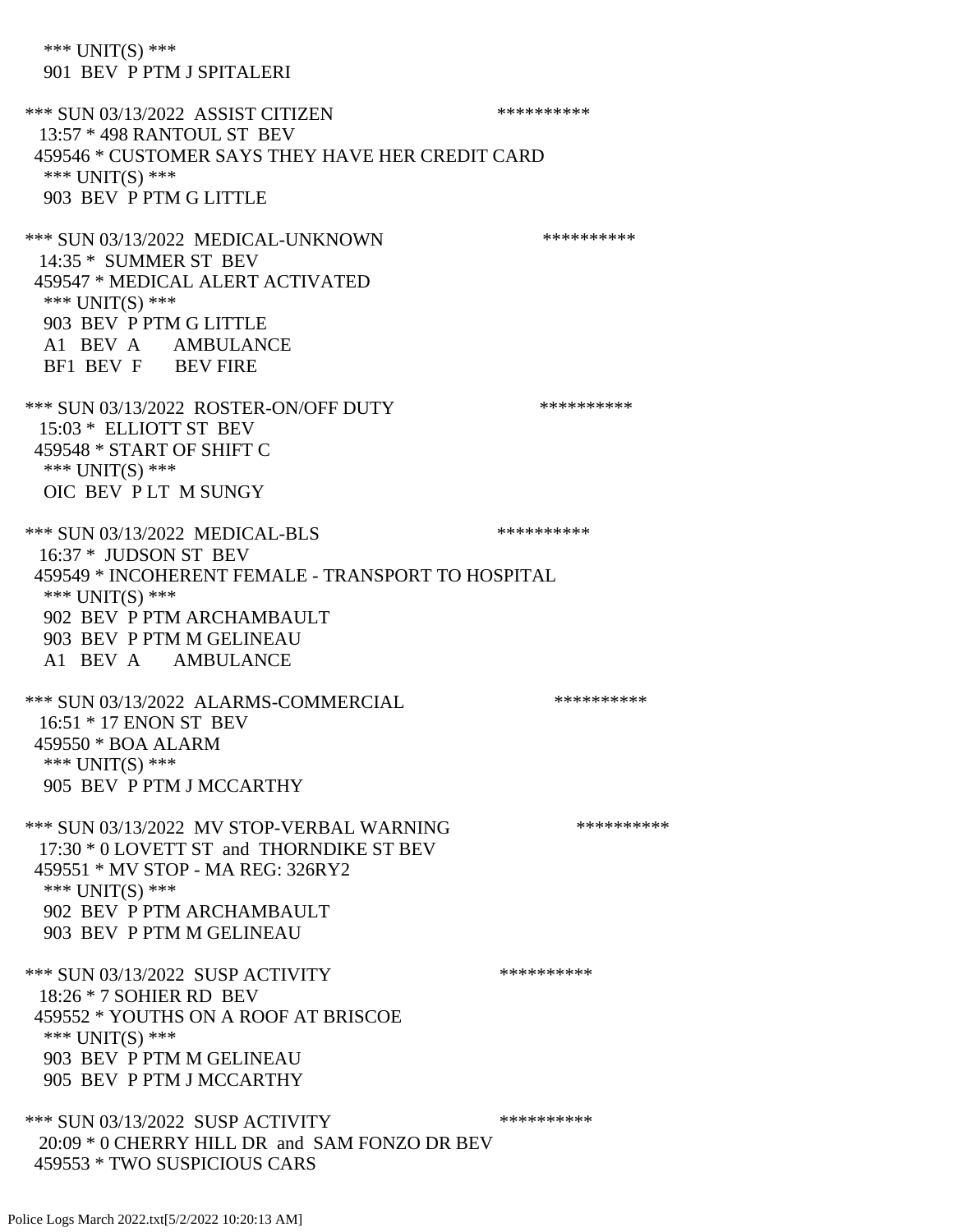\*\*\* UNIT(S) \*\*\* 905 BEV P PTM J MCCARTHY 906 BEV P PTM K COLETTI \*\*\* SUN 03/13/2022 MEDICAL-ALS \*\*\*\*\*\*\*\*\*\* 20:30 \* MANOR RD BEV 459554 \* CHEST PAIN \*\*\* UNIT(S) \*\*\* 903 BEV P PTM M GELINEAU 905 BEV P PTM J MCCARTHY A1 BEV A AMBULANCE BF1 BEV F BEV FIRE \*\*\* SUN 03/13/2022 MV STOP-WRITTEN WARNING \*\*\*\*\*\*\*\*\*\*\*\*\* 21:11 \* 175 ELLIOTT ST BEV 459555 \* MV STOP - MA REG: 3WKS41 \*\*\* UNIT(S) \*\*\* 902 BEV P PTM ARCHAMBAULT \*\*\* SUN 03/13/2022 HOSPITAL REQUEST ASSISTANCE \*\*\*\*\*\*\*\*\*\* 21:38 \* 91 HERRICK ST BEV 459556 \* UNWANTED GUEST REFUSING TO LEAVE \*\*\* UNIT(S) \*\*\* 901 BEV P PTM H GEARY 905 BEV P PTM J MCCARTHY \*\*\* SUN 03/13/2022 UNWANTED GUEST \*\*\*\*\*\*\*\*\*\*\*\*\*\*\* 21:45 \* 5 LAKEVIEW AV BEV 459557 \* MALE MAKING UNWANTED ADVANCES TOWARD CALLER \*\*\* UNIT(S) \*\*\* 903 BEV P PTM M GELINEAU 906 BEV P PTM K COLETTI \*\*\* SUN 03/13/2022 911 HANG UP \*\*\*\*\*\*\*\*\*\*\*\* 22:05 \* 20 WASHINGTON ST Apt: 3 BEV 459558 \* 911 HANGUP - ACCIDENTAL \*\*\* UNIT(S) \*\*\* 902 BEV P PTM ARCHAMBAULT 903 BEV P PTM M GELINEAU \*\*\* SUN 03/13/2022 ROSTER-ON/OFF DUTY \*\*\*\*\*\*\*\*\*\* 23:11 \* ELLIOTT ST BEV 459559 \* DIV A ASSIGNMENTS \*\*\* SUN 03/13/2022 SUSP ACTIVITY-MOTOR VEHICLE \*\*\*\*\*\*\*\*\*\*\*\* 23:40 \* 22 COURTNEY DR BEV 459560 \* WHITE SUBARU IN FRONT OF HOME \*\*\* UNIT(S) \*\*\* 905 BEV P PTM J MCCARTHY \*\*\* MON 03/14/2022 PARK/PLAYGROUND CHECK \*\*\*\*\*\*\*\*\*\*\*\* 00:06 \* 0 LOTHROP ST and DANE ST BEV 459561 \* DANE STREET BEACH CHECK \*\*\* UNIT(S) \*\*\*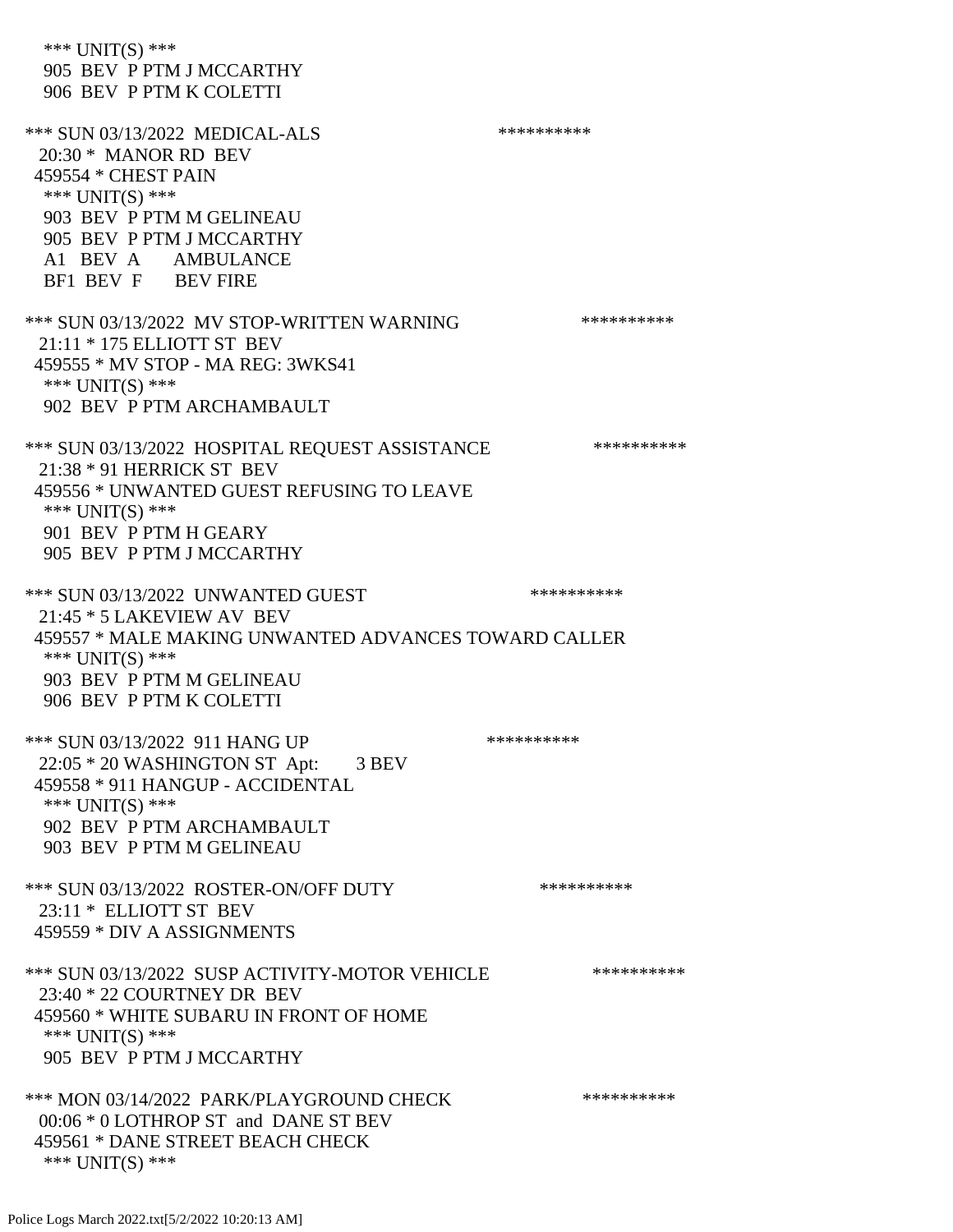\*\*\* MON 03/14/2022 BUILDING CHECK \*\*\*\*\*\*\*\*\*\*\* 00:28 \* ELLIOTT ST BEV 459562 \* WALGREENS CHECK \*\*\* UNIT(S) \*\*\* 902 BEV P PTM P FIDRYCH \*\*\* MON 03/14/2022 BAR CHECK \*\*\*\*\*\*\*\*\*\*\*\* 00:50 \* 20 CABOT ST BEV 459563 \* ANCHOR BAR CHECK \*\*\* UNIT(S) \*\*\* 902 BEV P PTM P FIDRYCH \*\*\* MON 03/14/2022 SUSP ACTIVITY \*\*\*\*\*\*\*\*\*\*\*\* 01:24 \* 40 WESTERN AV BEV 459564 \* PEOPLE POSSIBLY BREAKING INTO CARS \*\*\* UNIT(S) \*\*\* 901 BEV P PTM J VITALE 902 BEV P PTM P FIDRYCH 905 BEV P PTM G LITTLE \*\*\* MON 03/14/2022 ASSIST MED FLIGHT \*\*\*\*\*\*\*\*\*\*\*\*\* 02:58 \* 91 HERRICK ST BEV 459565 \* ASSIST MED FLIGHT \*\*\* UNIT(S) \*\*\* 904 BEV P PTM S CECCHINI \*\*\* MON 03/14/2022 MEDICAL-MENTAL HEALTH \*\*\*\*\*\*\*\*\*\*\*\* 05:17 \* LOTHROP ST BEV 459566 \* MALE THINKS PEOPLE ARE OUT TO GET HIM \*\*\* UNIT(S) \*\*\* 904 BEV P PTM S CECCHINI 906 BEV P PTM D GRIMES A1 BEV A AMBULANCE \*\*\* MON 03/14/2022 DIRECTED PATROL \*\*\*\*\*\*\*\*\*\* 05:29 \* - PARK ST BEV 459567 \* BEVERLY DEPOT DIRECTED PATROL \*\*\* UNIT(S) \*\*\* 902 BEV P PTM P FIDRYCH \*\*\* MON 03/14/2022 ASSIST MASS STATE POLICE \*\*\*\*\*\*\*\*\*\*\*\* 06:03 \* 0 128 NORTH HY BEV 459568 \* ROLL OVER ACCIDENT \*\*\* UNIT(S) \*\*\* 904 BEV P PTM S CECCHINI 905 BEV P PTM G LITTLE \*\*\* MON 03/14/2022 ROSTER-OFFICER ORDERED TO WORK \*\*\*\*\*\*\*\*\*\*\* 07:03 \* ELLIOTT ST BEV 459569 \* S. CECCHINI AND LITTLE ORDERED FOR DAY SHIFT \*\*\* MON 03/14/2022 ROSTER-ON/OFF DUTY \*\*\*\*\*\*\*\*\*\*\*\*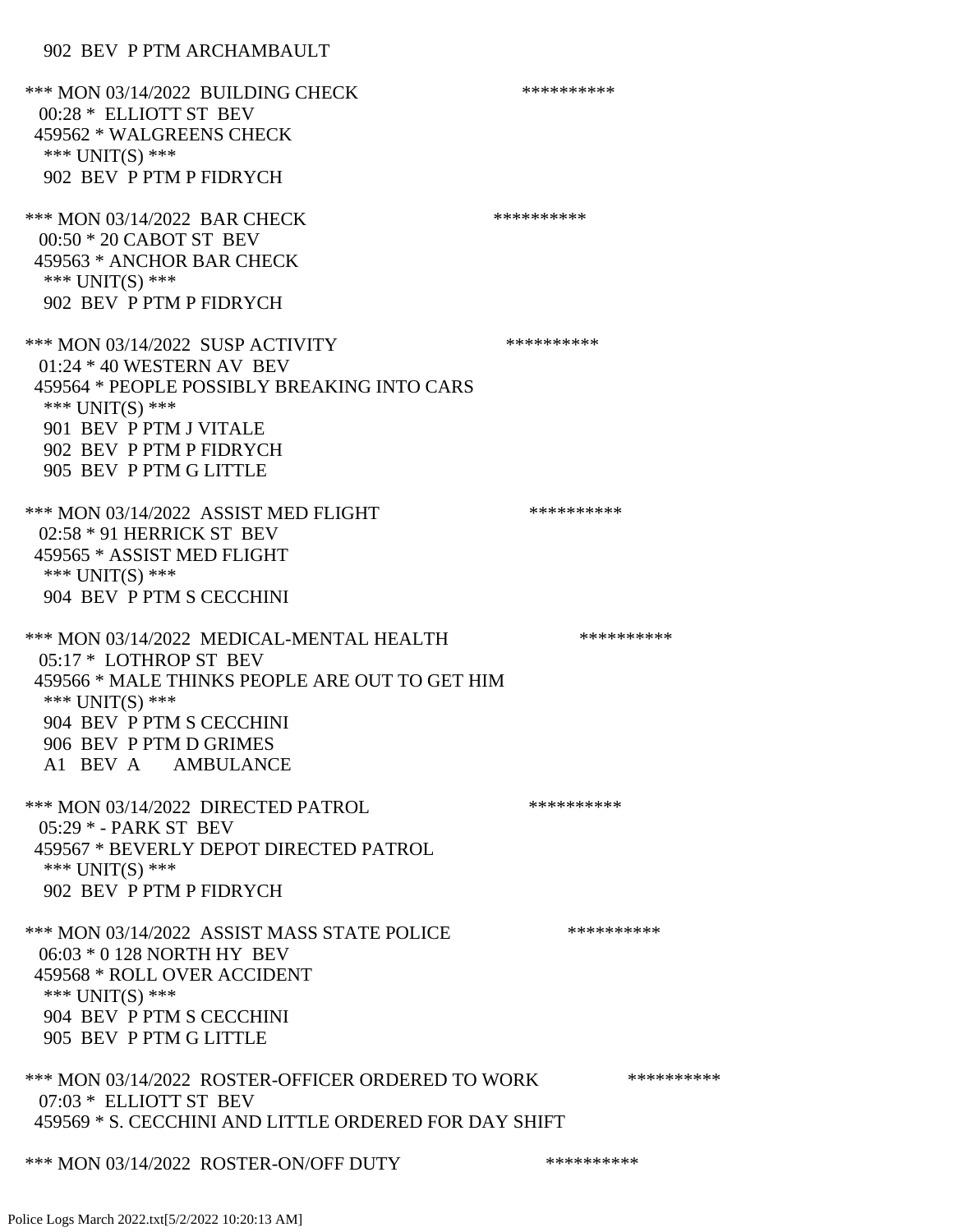| 07:22 * ELLIOTT ST BEV<br>459570 * START OF SHIFT B<br>*** UNIT(S) ***<br>OIC BEV P SGT J SANTAMARI                                                            |            |
|----------------------------------------------------------------------------------------------------------------------------------------------------------------|------------|
| *** MON 03/14/2022 TRAFFIC ENFORCEMENT<br>07:38 * 0 CABOT ST and TRASK ST BEV<br>459571 * MONITOR EARLY COMMUTE<br>*** UNIT(S) ***<br>907 BEV P PTM J LANTYCH  | ********** |
| *** MON 03/14/2022 MV STOP-WRITTEN WARNING<br>$07:50 * 0$ CABOT ST and TRASK ST BEV<br>459572 * MV STOP 7WX374<br>*** UNIT(S) ***<br>907 BEV P PTM J LANTYCH   | ********** |
| *** MON 03/14/2022 TRANSPORT TO COURT<br>07:54 * 175 ELLIOTT ST BEV<br>459573 * TRAMSPORT TO COURT<br>*** $UNIT(S)$ ***<br>902 BEV P PTM G LITTLE              | ********** |
| *** MON 03/14/2022 MV STOP-WRITTEN WARNING<br>08:04 * 0 CABOT ST and TRASK ST BEV<br>459574 * MV STOP TC81GF<br>*** $UNIT(S)$ ***<br>907 BEV P PTM J LANTYCH   | ********** |
| *** MON 03/14/2022 MV STOP-VERBAL WARNING<br>08:11 * 707 CABOT ST BEV<br>459575 * MV STOP RW2978<br>*** UNIT(S) ***<br>907 BEV P PTM J LANTYCH                 | ********** |
| *** MON 03/14/2022 COMMUNITY IMPACT UNIT<br>09:08 * RIVER ST BEV<br>459576 * RUN GUESTS FOR WARRANTS SO STATUS<br>*** UNIT(S) ***<br>CIU BEV P PTM E ABRAHAMSO | ********** |
| *** MON 03/14/2022 MV STOP-VERBAL WARNING<br>09:12 * 0 BRIDGE ST and EASTERN AV BEV<br>459577 * MA 6HR622<br>*** UNIT(S) ***<br>901 BEV P PTM J SPITALERI      | ********** |
| *** MON 03/14/2022 INCORRECT ENTRY/MUST CHANGE<br>$09:25*$<br>459578 *                                                                                         | ********** |
| *** MON 03/14/2022 ALARMS-RESIDENTIAL<br>09:25 * 79 BOYLES ST BEV<br>459579 * FRONT ROOM MOTION ALARM                                                          | ********** |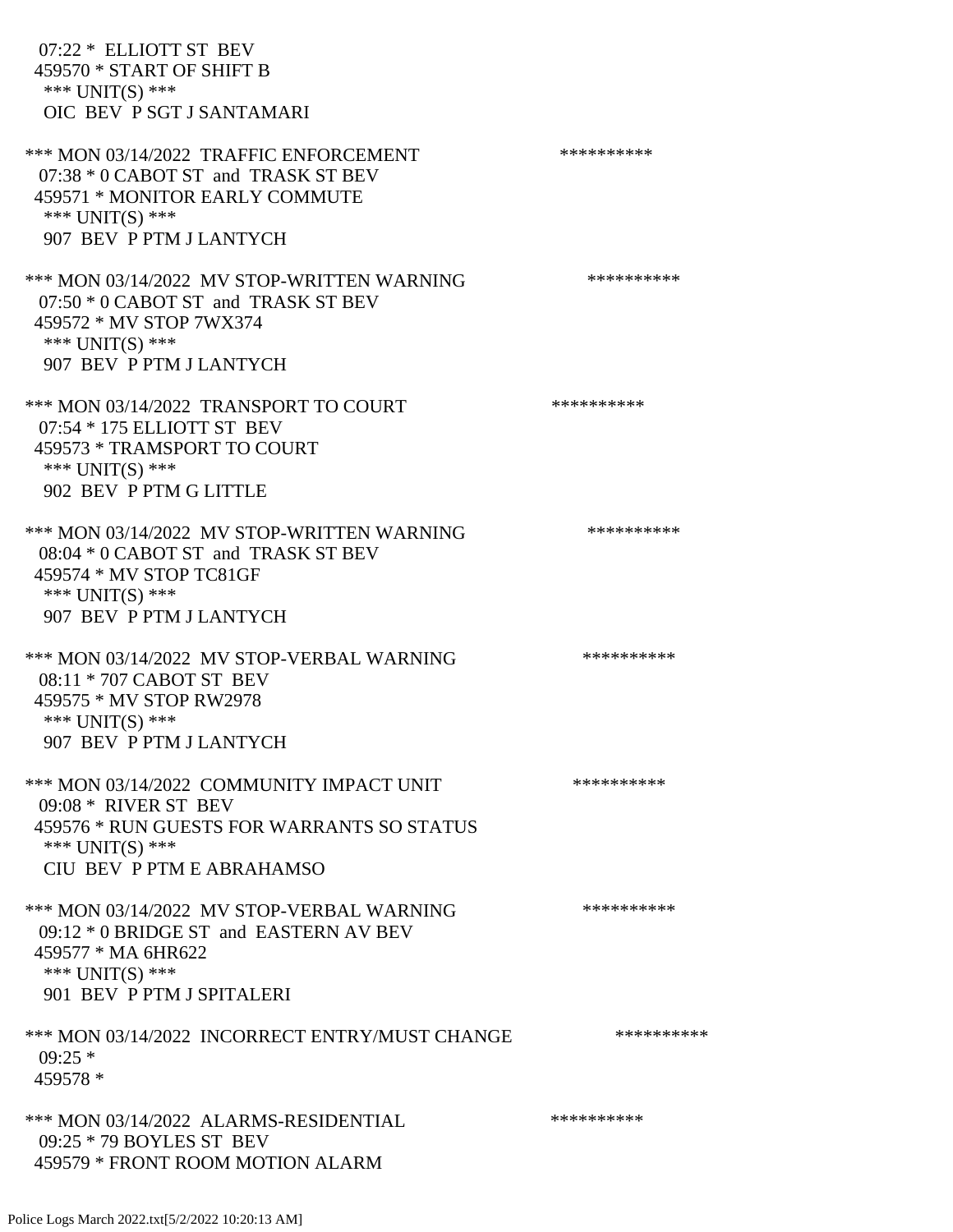\*\*\* UNIT(S) \*\*\* 905 BEV P PTM D GAGNON 906 BEV P PTM T SLAVIN \*\*\* MON 03/14/2022 MV STOP-VERBAL WARNING \*\*\*\*\*\*\*\*\*\*\*\* 09:38 \* 0 BRIDGE ST and KERNWOOD AV BEV 459580 \* MV STOP \*\*\* UNIT(S) \*\*\* 901 BEV P PTM J SPITALERI \*\*\* MON 03/14/2022 MV STOP-VERBAL WARNING \*\*\*\*\*\*\*\*\*\*\*\* 09:44 \* 10 KERNWOOD AV BEV 459582 \* MV STOP \*\*\* UNIT(S) \*\*\* 901 BEV P PTM J SPITALERI \*\*\* MON 03/14/2022 MV STOP-VERBAL WARNING \*\*\*\*\*\*\*\*\*\*\*\* 09:54 \* 2 MARGIN ST and BRIDGE ST BEV 459583 \* SUSP MV \*\*\* UNIT(S) \*\*\* 901 BEV P PTM J SPITALERI 903 BEV P PTM S LANE CIU BEV P PTM E ABRAHAMSO \*\*\* MON 03/14/2022 MV STOP-VERBAL WARNING \*\*\*\*\*\*\*\*\*\*\*\*\*\* 10:01 \* 0 BRIDGE ST and VIRGINIA AV BEV 459584 \* MV STOP 9MR632 \*\*\* UNIT(S) \*\*\* 907 BEV P PTM J LANTYCH \*\*\* MON 03/14/2022 DEATH \*\*\*\*\*\*\*\*\*\* 10:05 \* CENTRAL ST BEV 459585 \* VISITING NURSE NOT GETING RESPPONSE AT DOOR \*\*\* UNIT(S) \*\*\* 901 BEV P PTM J SPITALERI 902 BEV P PTM G LITTLE DEL2 BEV P DET D PRINZ \*\*\* MON 03/14/2022 MV STOP-WRITTEN WARNING \*\*\*\*\*\*\*\*\*\*\*\* 10:55 \* 300 DODGE ST BEV 459586 \* MV STOP 947LJ4 \*\*\* UNIT(S) \*\*\* 907 BEV P PTM J LANTYCH \*\*\* MON 03/14/2022 MV STOP-VERBAL WARNING \*\*\*\*\*\*\*\*\*\*\*\* 11:52 \* 0 DODGE ST and WHITAKER WY BEV 459587 \* MV STOP 334XB1 \*\*\* UNIT(S) \*\*\* 907 BEV P PTM J LANTYCH \*\*\* MON 03/14/2022 ANIMAL CONTROL CITATION \*\*\*\*\*\*\*\*\*\* 11:57 \* 40 KENNEL HILL DR ABE 459590 \* CITATION B04974 \*\*\* UNIT(S) \*\*\*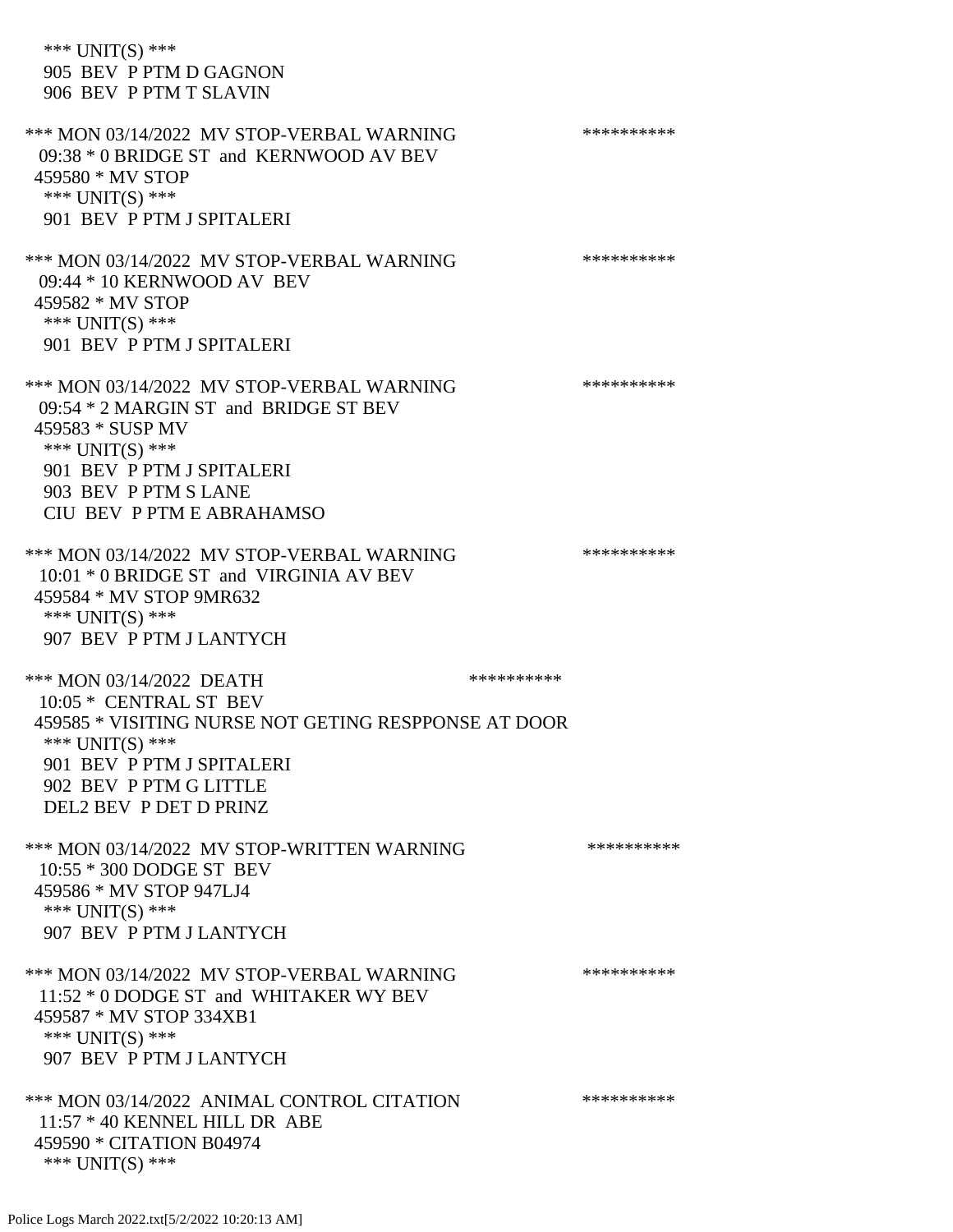## 931A BEV P ACO C CALLAHAN

\*\*\* MON 03/14/2022 MV STOP-WRITTEN WARNING \*\*\*\*\*\*\*\*\*\*\*\* 12:17 \* 150 BRIMBAL AV BEV 459588 \* MV STOP 1RPE46 \*\*\* UNIT(S) \*\*\* 907 BEV P PTM J LANTYCH \*\*\* MON 03/14/2022 MV STOP-VERBAL WARNING \*\*\*\*\*\*\*\*\*\*\*\*\* 12:21 \* 150 BRIMBAL AV BEV 459589 \* MV STOP 0V67V1 (TN) \*\*\* UNIT(S) \*\*\* 907 BEV P PTM J LANTYCH \*\*\* MON 03/14/2022 ROSTER-OFFICER ORDERED TO WORK \*\*\*\*\*\*\*\*\*\*\* 12:30 \* ELLIOTT ST BEV 459591 \* OFC GEARY ORDERED TO WORK DIV 3 \*\*\* UNIT(S) \*\*\* OIC BEV P LT M SUNGY \*\*\* MON 03/14/2022 MV STOP-WRITTEN WARNING \*\*\*\*\*\*\*\*\*\*\*\* 12:31 \* 150 BRIMBAL AV BEV 459592 \* MV STOP 1GMM17 \*\*\* UNIT(S) \*\*\* 907 BEV P PTM J LANTYCH \*\*\* MON 03/14/2022 ROSTER-OFFICER ORDERED TO WORK \*\*\*\*\*\*\*\*\*\*\*\* 12:31 \* ELLIOTT ST BEV 459593 \* OFC FIDRYCH ORDERED TO WORK DIV 3 \*\*\* UNIT(S) \*\*\* OIC BEV P LT M SUNGY \*\*\* MON 03/14/2022 MV STOP-WRITTEN WARNING \*\*\*\*\*\*\*\*\*\*\*\* 12:40 \* 150 BRIMBAL AV BEV 459594 \* MV STOP 2APA84 \*\*\* UNIT(S) \*\*\* 907 BEV P PTM J LANTYCH \*\*\* MON 03/14/2022 MV-ACCIDENT NO REPORT \*\*\*\*\*\*\*\*\*\*\*\* 12:42 \* 100 SOHIER RD BEV 459595 \* MVA IN FRONT OF THE HIGH SCHOOL \*\*\* UNIT(S) \*\*\* 907 BEV P PTM J LANTYCH \*\*\* MON 03/14/2022 MEDICAL-ALS \*\*\*\*\*\*\*\*\*\*\*\* 12:48 \* CABOT ST BEV 459596 \* PARTY BLEEDING \*\*\* UNIT(S) \*\*\* 902 BEV P PTM G LITTLE 903 BEV P PTM S LANE \*\*\* MON 03/14/2022 MEDICAL-ALS \*\*\*\*\*\*\*\*\*\*\*\* 13:35 \* PINE RD BEV 459597 \* MEDICAL PENDANT ALARM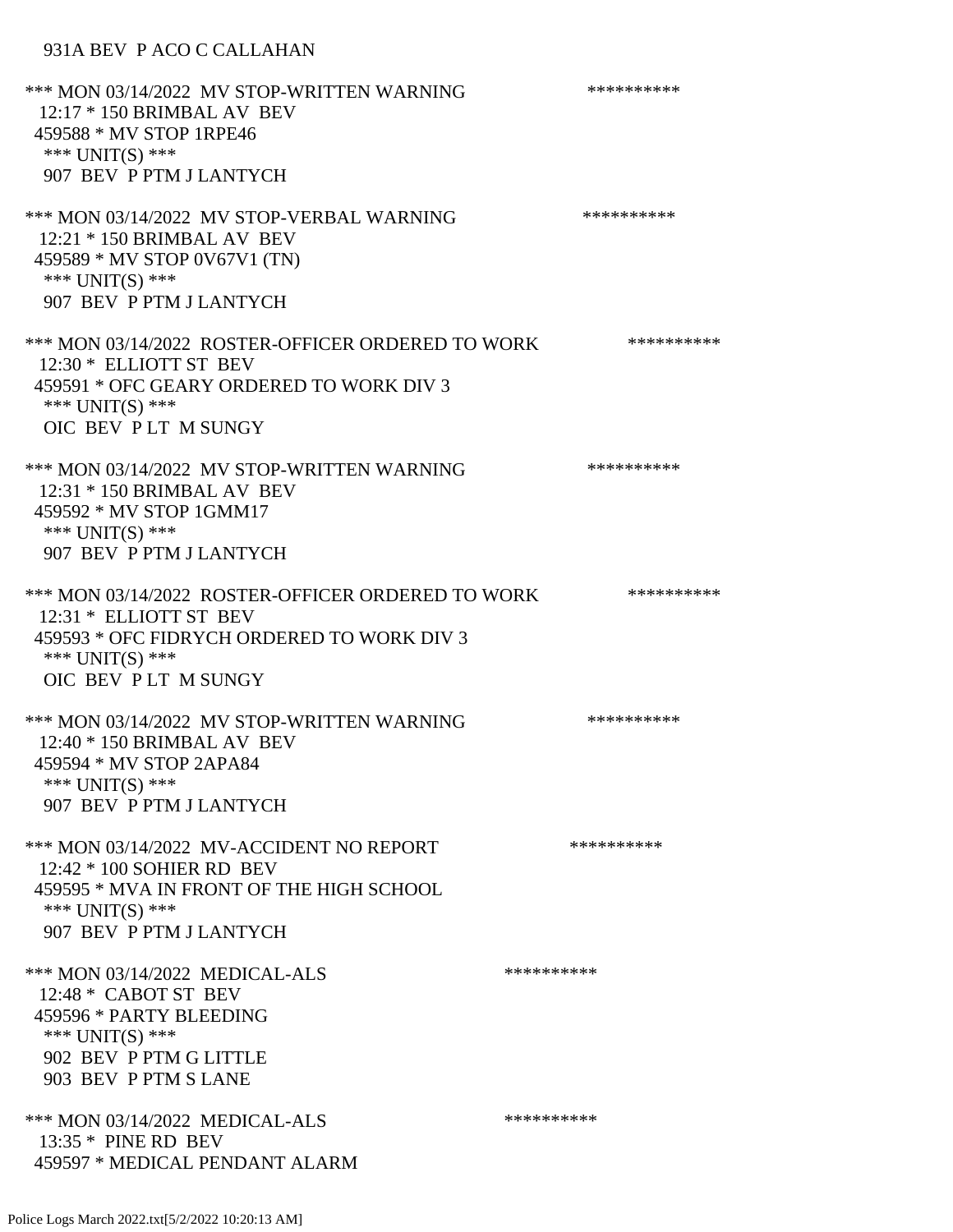\*\*\* UNIT(S) \*\*\* 906 BEV P PTM T SLAVIN \*\*\* MON 03/14/2022 FRAUD/CHECK \*26A \*\*\*\*\*\*\*\*\*\* 13:37 \* 245 ESSEX ST Apt: 2 BEV 459598 \* CHECK FRAUD \*\*\* UNIT(S) \*\*\* H2 BEV P PTM B NICKERSON \*\*\* MON 03/14/2022 DISTURBANCE-GENERAL \*\*\*\*\*\*\*\*\*\*\*\*\* 14:05 \* 91 HERRICK ST BEV 459599 \* ASSISTING SECURITY W PATIENT IN AMB. BAY \*\*\* UNIT(S) \*\*\* 903 BEV P PTM S LANE 905 BEV P PTM D GAGNON \*\*\* MON 03/14/2022 FRAUD-WIRE \*26E \*\*\*\*\*\*\*\*\*\* 14:32 \* 401 CABOT ST BEV 459600 \* FRAUDULENT DEBIT CARD CHARGES \*\*\* UNIT(S) \*\*\* H2 BEV P PTM B NICKERSON \*\*\* MON 03/14/2022 CHECK WELL BEING \*\*\*\*\*\*\*\*\*\* 14:47 \* 101 RANTOUL ST and FAYETTE ST BEV 459601 \* CHECK WELLBEING BY 911 \*\*\* UNIT(S) \*\*\* 911 BEV P PTM T MEZZA \*\*\* MON 03/14/2022 SUSP ACTIVITY-SOLICITORS \*\*\*\*\*\*\*\*\*\*\*\*\* 15:01 \* 33 ANDOVER RD BEV 459602 \* SOLICITORS IN VEHICLE \*\*\* UNIT(S) \*\*\* 903 BEV P PTM S LANE 905 BEV P PTM D GAGNON \*\*\* MON 03/14/2022 MEDICAL-MENTAL HEALTH \*\*\*\*\*\*\*\*\*\* 15:04 \* EAST LOTHROP ST and PARRAMATTA RD BEV 459603 \* POSSIBLE DISTURBANCE \*\*\* UNIT(S) \*\*\* 902 BEV P PTM G LITTLE 906 BEV P PTM T SLAVIN \*\*\* MON 03/14/2022 MEDICAL-ALS \*\*\*\*\*\*\*\*\*\* 15:17 \* ENON ST BEV 459604 \* MALE HAVING A SEIZURE \*\*\* UNIT(S) \*\*\* 905 BEV P PTM D GAGNON \*\*\* MON 03/14/2022 SRO-GENERAL REQ FOR \*\*\*\*\*\*\*\*\*\* 15:19 \* RANTOUL ST BEV 459605 \* WELLNESS CHECK ON STUDENT \*\*\* UNIT(S) \*\*\* 911 BEV P PTM T MEZZA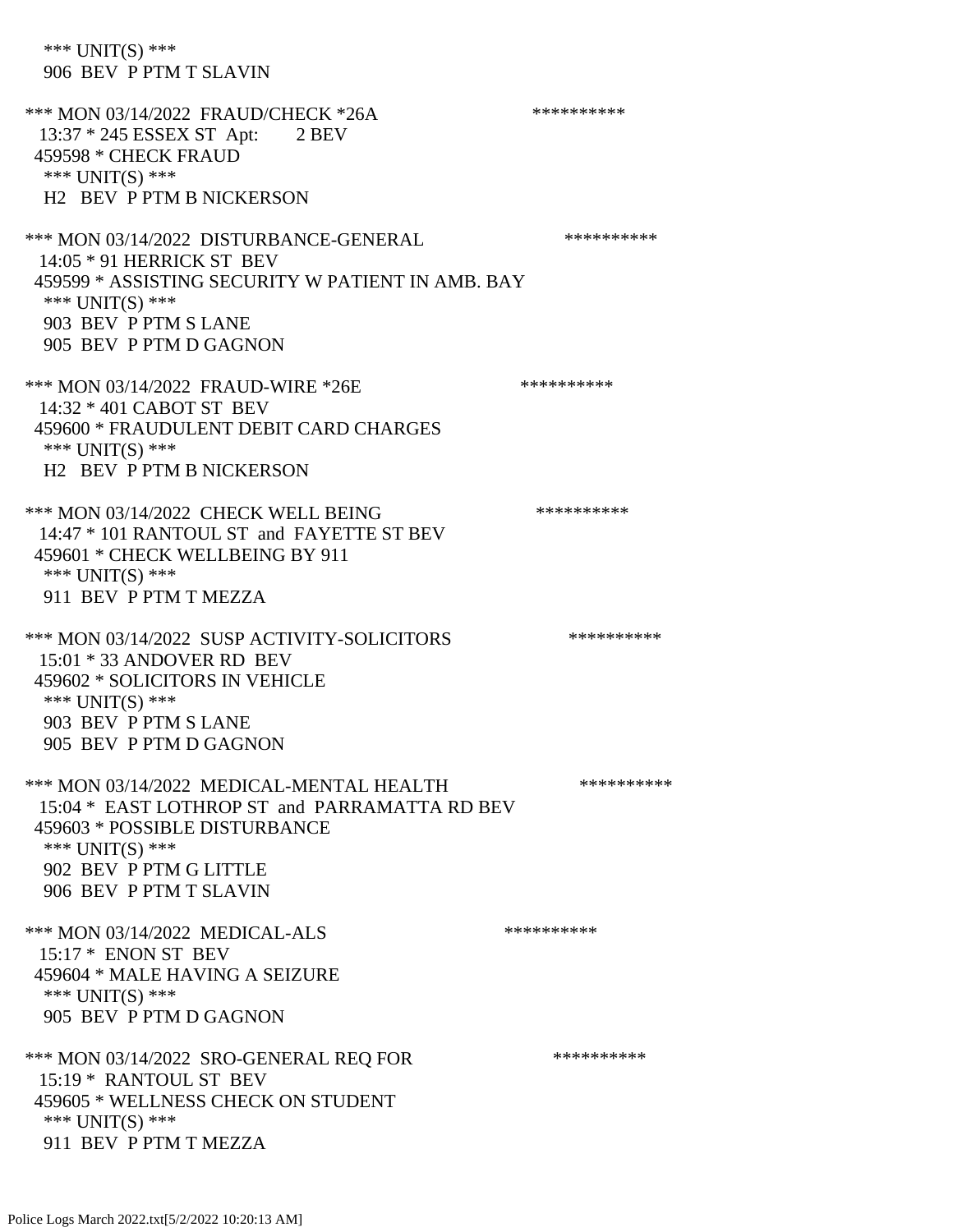\*\*\* MON 03/14/2022 ROSTER-ON/OFF DUTY \*\*\*\*\*\*\*\*\*\* 15:25 \* ELLIOTT ST BEV 459606 \* START OF SHIFT C \*\*\* UNIT(S) \*\*\* OIC BEV P LT M PANJWANI \*\*\* MON 03/14/2022 209A ORDER SERVED \*\*\*\*\*\*\*\*\*\* 16:21 \* CEDAR ST BEV 459607 \* ATTEMPT TO SERVE 209A \*\*\* UNIT(S) \*\*\* 903 BEV P PTM M GELINEAU \*\*\* MON 03/14/2022 MV STOP-VERBAL WARNING \*\*\*\*\*\*\*\*\*\*\*\* 16:25 \* 0 BRIMBAL AV and PALMER RD BEV 459608 \* MV STOP MA 2SG246 \*\*\* UNIT(S) \*\*\* 903 BEV P PTM M GELINEAU \*\*\* MON 03/14/2022 VANDALISM-DESTRUC/DAMAG\*290 \*\*\*\*\*\*\*\*\*\* 17:14 \* 10 PARK ST BEV 459610 \* VANDALISM TO M/V \*\*\* UNIT(S) \*\*\* 902 BEV P PTM P FIDRYCH \*\*\* MON 03/14/2022 SUSP ACTIVITY \*\*\*\*\*\*\*\*\*\*\*\* 17:27 \* 0 RT 128 S HW and DODGE ST BEV 459611 \* MAN WALKING ON HIGHWAY \*\*\* UNIT(S) \*\*\* DEL1 BEV P DET T NOLAN \*\*\* MON 03/14/2022 ASSAULT W/OTH DANG WEAP\*13A \*\*\*\*\*\*\*\*\*\*\*\* 18:22 \* 1 MCPHERSON DR BEV 459612 \* ASSAULT BY MEANS F/A \*\*\* UNIT(S) \*\*\* 901 BEV P PTM H GEARY 902 BEV P PTM P FIDRYCH 903 BEV P PTM M GELINEAU 905 BEV P PTM M MALONE 906 BEV P PTM K COLETTI DEL1 BEV P DET T NOLAN SIE5 BEV P SGT E HATHON \*\*\* MON 03/14/2022 MV-ACCIDENT HIT-RUN/PROP DAM \*\*\*\*\*\*\*\*\*\* 18:46 \* 23 STONE ST BEV 459613 \* WITNESSED HIT AND RUN MVA \*\*\* UNIT(S) \*\*\* 906 BEV P PTM K COLETTI \*\*\* MON 03/14/2022 LARCENY-SHOPLIFTING \*23C \*\*\*\*\*\*\*\*\*\*\*\* 19:08 \* 224 ELLIOTT ST BEV 459614 \* JUVENILE FEMALE WANTED REMOVED \*\*\* UNIT(S) \*\*\* 902 BEV P PTM P FIDRYCH 905 BEV P PTM M MALONE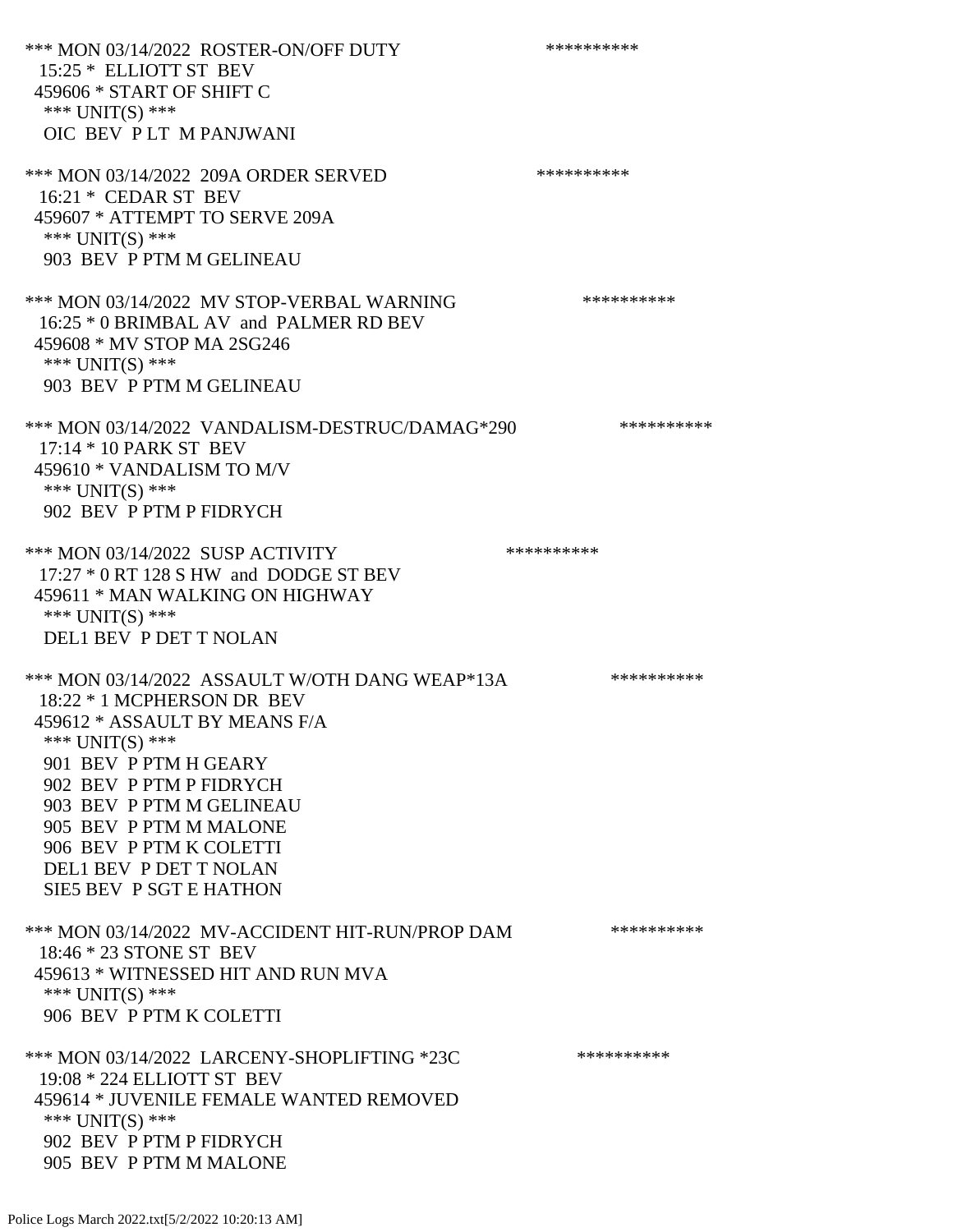\*\*\* MON 03/14/2022 UNWANTED GUEST \*\*\*\*\*\*\*\*\*\*\*\*\*\* 20:28 \* 304 CABOT ST BEV 459615 \* PARTY NOT LEAVING VEHICLE \*\*\* UNIT(S) \*\*\* 902 BEV P PTM P FIDRYCH 906 BEV P PTM K COLETTI \*\*\* MON 03/14/2022 CID FOLLOW UP \*\*\*\*\*\*\*\*\*\*\* 20:30 \* 18 LAKE ST Apt: 1 LYN 459616 \* FOLLOW UP TO #458607- CHECK ADDRESSES \*\*\* UNIT(S) \*\*\* DEL1 BEV P DET T NOLAN SIE5 BEV P SGT E HATHON \*\*\* MON 03/14/2022 MV STOP-VERBAL WARNING \*\*\*\*\*\*\*\*\*\*\*\* 21:47 \* 0 DODGE ST and ARLINGTON AV BEV 459617 \* MV STOP--MA REG 6EC336 \*\*\* UNIT(S) \*\*\* 905 BEV P PTM M MALONE \*\*\* MON 03/14/2022 ROSTER-ON/OFF DUTY \*\*\*\*\*\*\*\*\*\* 23:30 \* ELLIOTT ST BEV 459618 \* START OF SHIFT A \*\*\* UNIT(S) \*\*\* OIC BEV P LT D COSTA \*\*\* TUE 03/15/2022 MEDICAL-MENTAL HEALTH \*\*\*\*\*\*\*\*\*\*\*\* 00:08 \* SCHOOL ST BEV 459619 \* UNSTABLE PARTY \*\*\* UNIT(S) \*\*\* 903 BEV P PTM D GRIMES 904 BEV P PTM S CECCHINI \*\*\* TUE 03/15/2022 PARK/PLAYGROUND CHECK \*\*\*\*\*\*\*\*\*\*\*\* 01:06 \* 410 ESSEX ST BEV 459620 \* HARRY BALL FIELD CHECK \*\*\* UNIT(S) \*\*\* 906 BEV P PTM E SCHULTZ \*\*\* TUE 03/15/2022 DISTURBANCE-NEIGHBORS \*\*\*\*\*\*\*\*\*\*\*\* 04:08 \* 202 RANTOUL ST Apt: 1 BEV 459621 \* PARTY CLAIMS HE WAS THREATENED \*\*\* UNIT(S) \*\*\* 901 BEV P PTM J VITALE 903 BEV P PTM D GRIMES \*\*\* TUE 03/15/2022 ROSTER-OFFICER ORDERED TO WORK \*\*\*\*\*\*\*\*\*\*\* 06:48 \* ELLIOTT ST BEV 459622 \* OFFICER ORDERED FOR SHIFT \*\*\* UNIT(S) \*\*\* OIC BEV PLT D COSTA \*\*\* TUE 03/15/2022 ROSTER-ON/OFF DUTY \*\*\*\*\*\*\*\*\*\*

Police Logs March 2022.txt[5/2/2022 10:20:13 AM]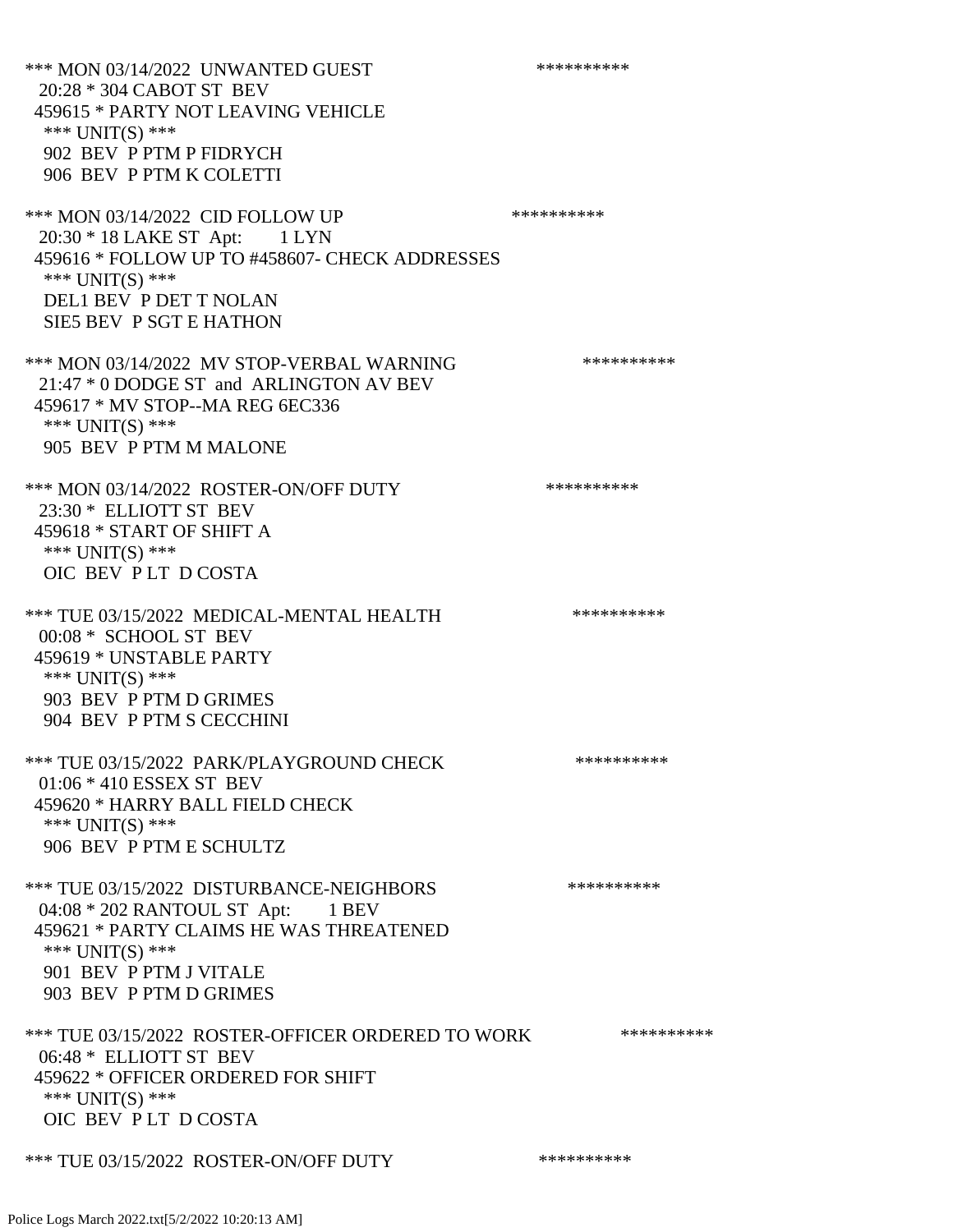| 07:30 * ELLIOTT ST BEV<br>459623 * DIV B START OF SHIFT<br>*** $UNIT(S)$ ***<br>OIC BEV PLT DCOSTA                                                                                                               |            |
|------------------------------------------------------------------------------------------------------------------------------------------------------------------------------------------------------------------|------------|
| *** TUE 03/15/2022 MV STOP-VERBAL WARNING<br>07:49 * O PARK ST and RIVERSIDE AV BEV<br>459624 * MV STOPPED- POSSIBLE STOLEN TRAILER BOLO<br>*** UNIT(S) ***<br>901 BEV P PTM J VITALE<br>907 BEV P PTM J LANTYCH | ********** |
| *** TUE 03/15/2022 MEDICAL-ALS<br>08:26 * LOTHROP ST BEV<br>459625 * MEDICAL<br>*** UNIT(S) ***<br>904 BEV P PTM R HEGARTY<br>A1 BEV A AMBULANCE                                                                 | ********** |
| *** TUE 03/15/2022 SUSP ACTIVITY-NARCOTICS<br>08:29 * ESSEX ST BEV<br>459626 * SMOKING MARIJUANA ON LIBRARY STEPS<br>*** $UNIT(S)$ ***<br>902 BEV P PTM E ABRAHAMSO                                              | ********** |
| *** TUE 03/15/2022 MV STOP-VERBAL WARNING<br>08:40 * 0 COLE ST BEV<br>459627 * MV STOP 3PE381<br>*** $UNIT(S)$ ***<br>907 BEV P PTM J LANTYCH                                                                    | ********** |
| *** TUE 03/15/2022 MV STOP-VERBAL WARNING<br>08:44 * 0 THOMPSON FARM WY and COLE ST BEV<br>459628 * MV STOP RW5878<br>*** UNIT(S) ***<br>907 BEV P PTM J LANTYCH                                                 | ********** |
| *** TUE 03/15/2022 MV STOP-VERBAL WARNING<br>$08:50 * 0$ COLE ST BEV<br>459629 * MV STOP 1KZF27<br>*** $UNIT(S)$ ***<br>907 BEV P PTM J LANTYCH                                                                  | ********** |
| *** TUE 03/15/2022 INCORRECT ENTRY/MUST CHANGE<br>08:59 * 175 ELLIOTT ST BEV<br>459630 * INCORRECT ENTRY                                                                                                         | ********** |
| *** TUE 03/15/2022 MV STOP-VERBAL WARNING<br>08:59 * 0 COLE ST BEV<br>459631 * MV STOP 43CY05<br>*** $UNIT(S)$ ***<br>907 BEV P PTM J LANTYCH                                                                    | ********** |
| *** TUE 03/15/2022 MV STOP-ARREST/SUMMONS                                                                                                                                                                        | ********** |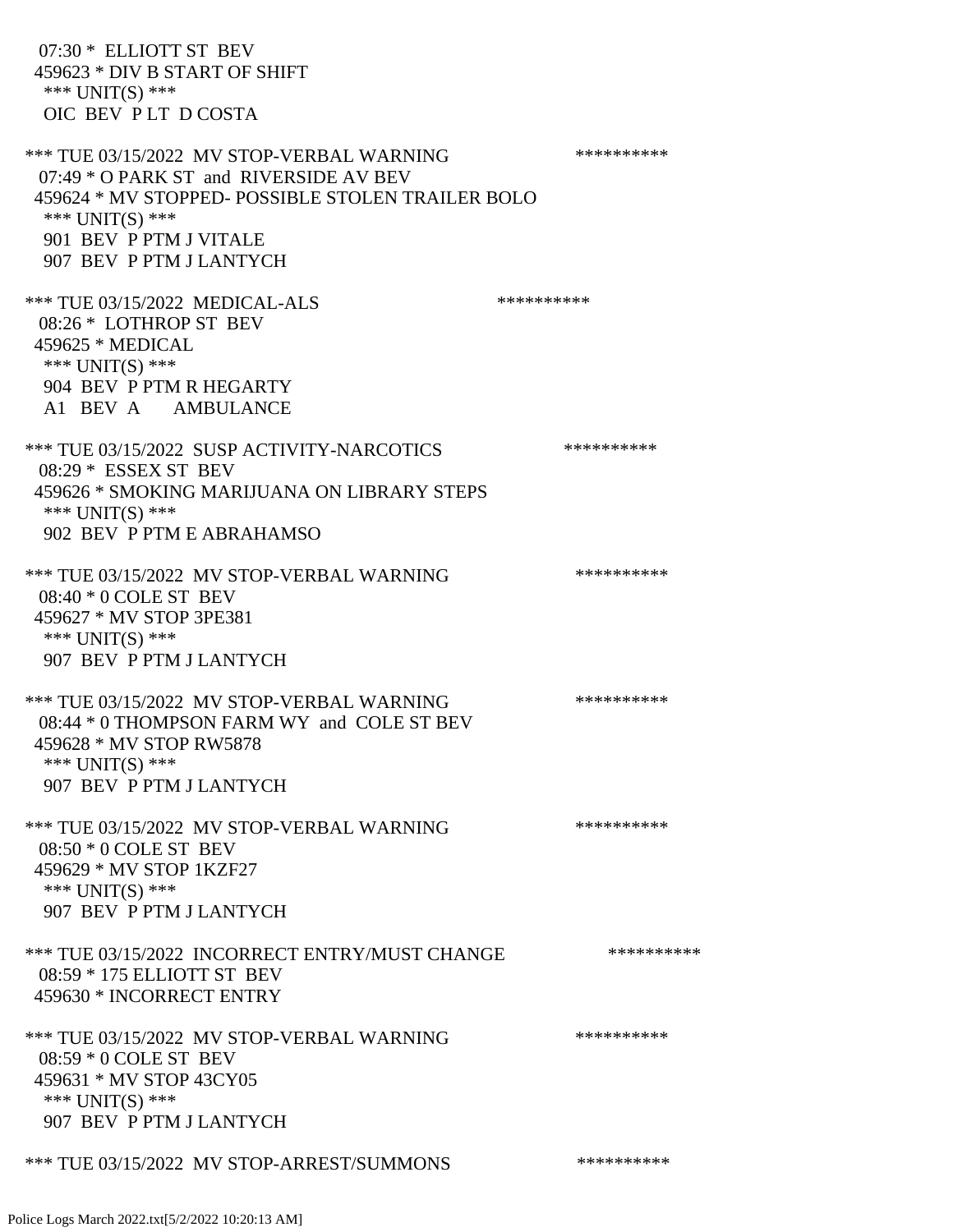09:00 \* 0 LOTHROP ST and IVES ST BEV 459632 \* MV STOP MA 8BF438 \*\*\* UNIT(S) \*\*\* 902 BEV P PTM E ABRAHAMSO 904 BEV P PTM R HEGARTY \*\*\* TUE 03/15/2022 MEDICAL-MENTAL HEALTH \*\*\*\*\*\*\*\*\*\* 09:02 \* CABOT ST BEV 459633 \* SUICIDAL MALE \*\*\* UNIT(S) \*\*\* 901 BEV P PTM M BRODERICK 903 BEV P PTM S LANE \*\*\* TUE 03/15/2022 MV STOP-VERBAL WARNING \*\*\*\*\*\*\*\*\*\*\*\*\* 09:07 \* 0 EMILY WY and STANDLEY ST BEV 459634 \* MV STOP 2AXT55 \*\*\* UNIT(S) \*\*\* 907 BEV P PTM J LANTYCH \*\*\* TUE 03/15/2022 MV STOP-WRITTEN WARNING \*\*\*\*\*\*\*\*\*\*\*\*\* 09:15 \* 0 EMILY WY and STANDLEY ST BEV 459635 \* MV STOP 1FWW20 \*\*\* UNIT(S) \*\*\* 907 BEV P PTM J LANTYCH \*\*\* TUE 03/15/2022 MV STOP-WRITTEN WARNING \*\*\*\*\*\*\*\*\*\*\*\*\* 09:22 \* 0 EMILY WY and STANDLEY ST BEV 459636 \* MV STOP 5ND883 \*\*\* UNIT(S) \*\*\* 907 BEV P PTM J LANTYCH \*\*\* TUE 03/15/2022 MV STOP-WRITTEN WARNING \*\*\*\*\*\*\*\*\*\*\*\*\*\* 09:30 \* 0 EMILY WY and STANDLEY ST BEV 459637 \* MV STOP R98376 \*\*\* UNIT(S) \*\*\* 907 BEV P PTM J LANTYCH \*\*\* TUE 03/15/2022 JUVENILE MATTER-OTHER \*\*\*\*\*\*\*\*\*\*\*\* 09:31 \* SOHIER RD BEV 459638 \* LOOK FOR JUVENILES \*\*\* UNIT(S) \*\*\* 910 BEV P PTM S FIORE 911 BEV P PTM T MEZZA \*\*\* TUE 03/15/2022 MEDICAL-BLS \*\*\*\*\*\*\*\*\*\*\*\*\* 09:59 \* LOVETT ST BEV 459640 \* LIFT ASSIST \*\*\* UNIT(S) \*\*\* 902 BEV P PTM E ABRAHAMSO A1 BEV A AMBULANCE \*\*\* TUE 03/15/2022 ROSTER-OFFICER ORDERED TO WORK \*\*\*\*\*\*\*\*\*\*\* 10:21 \* ELLIOTT ST BEV 459641 \* OFC. BRODERICK ORDERED DIV C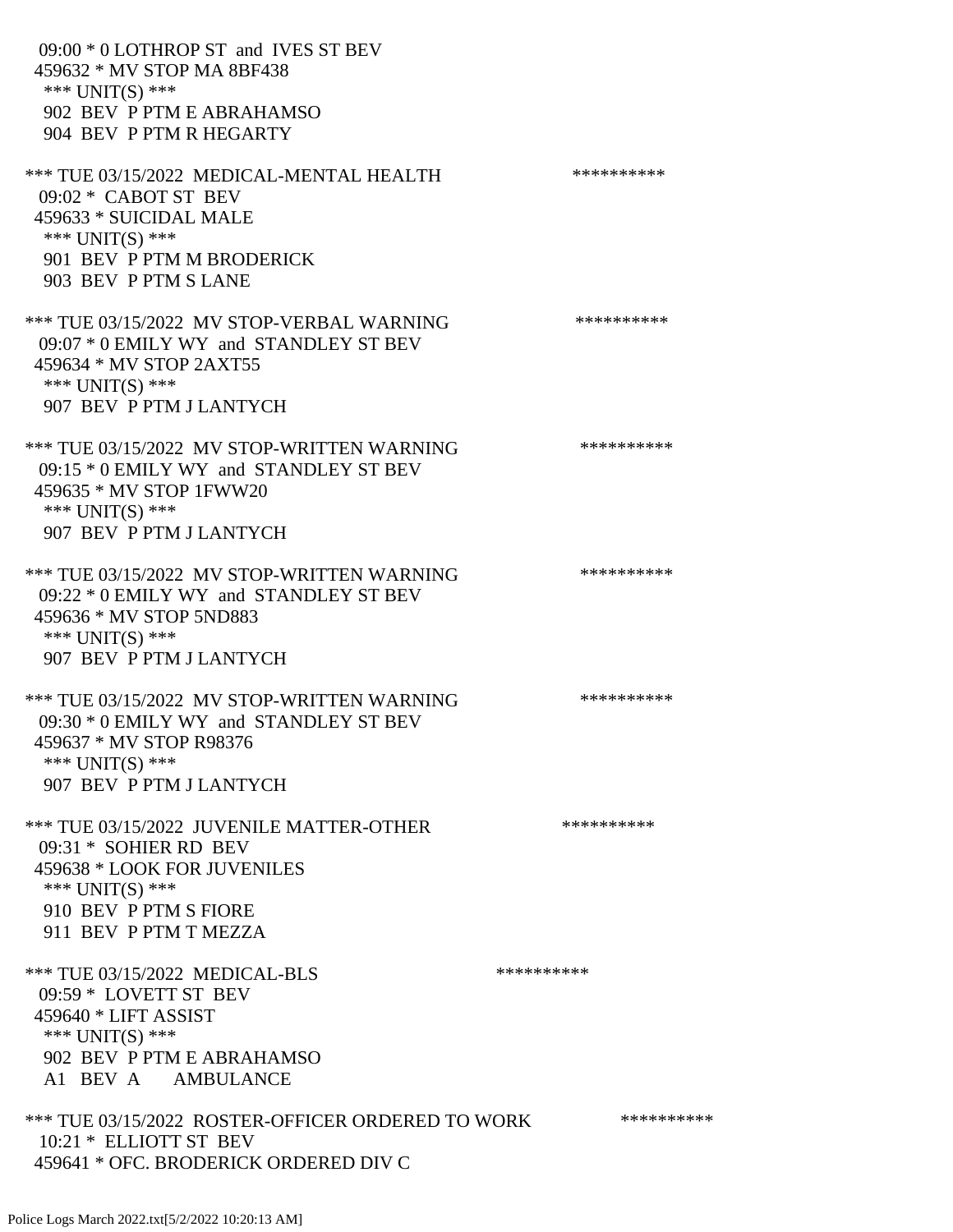\*\*\* UNIT(S) \*\*\* OIC BEV P SGT J SHAIRS \*\*\* TUE 03/15/2022 MV STOP-WRITTEN WARNING \*\*\*\*\*\*\*\*\*\*\*\*\* 10:42 \* 428 RANTOUL ST BEV 459642 \* MV STOP 1NSC11 \*\*\* UNIT(S) \*\*\* 902 BEV P PTM E ABRAHAMSO 904 BEV P PTM R HEGARTY \*\*\* TUE 03/15/2022 MV STOP-VERBAL WARNING \*\*\*\*\*\*\*\*\*\*\*\*\* 10:55 \* 0 ESSEX ST and CHARNOCK ST BEV 459643 \* MV STOP 1FEE49 \*\*\* UNIT(S) \*\*\* 902 BEV P PTM E ABRAHAMSO 910 BEV P PTM S FIORE \*\*\* TUE 03/15/2022 FOLLOW-UP \*\*\*\*\*\*\*\*\*\*\*\*\* 11:21 \* 175 ELLIOTT ST BEV 459644 \* FOLLOW UP W PACT \*\*\* UNIT(S) \*\*\* 902 BEV P PTM E ABRAHAMSO \*\*\* TUE 03/15/2022 VANDALISM-DESTRUC/DAMAG\*290 \*\*\*\*\*\*\*\*\*\* 13:36 \* 0 CHAPMAN ST and FEDERAL ST BEV 459645 \* POSSIBLE PAST BREAK/VANDALISM ST. MARY'S \*\*\* UNIT(S) \*\*\* 902 BEV P PTM E ABRAHAMSO \*\*\* TUE 03/15/2022 SCHOOL TRAFFIC \*\*\*\*\*\*\*\*\*\* 13:38 \* 0 BRIDGE ST and WINTHROP AV BEV 459646 \* MONITOR SCHOOL DISMISSAL \*\*\* UNIT(S) \*\*\* 901 BEV P PTM M BRODERICK \*\*\* TUE 03/15/2022 ASSIST CITIZEN \*\*\*\*\*\*\*\*\*\* 13:59 \* 16 BRESNAHAN CT BEV 459647 \* CITIZEN TURNING IN BACKPACK AND MEDICATION \*\*\* UNIT(S) \*\*\* H2 BEV P PTM B NICKERSON \*\*\* TUE 03/15/2022 MEDICAL-MENTAL HEALTH \*\*\*\*\*\*\*\*\*\*\*\* 14:10 \* HERRICK ST BEV 459648 \* MEDICAL MENTAL HEALTH \*\*\* UNIT(S) \*\*\* 903 BEV P PTM S LANE 904 BEV P PTM G LITTLE A1 BEV A AMBULANCE \*\*\* TUE 03/15/2022 MV STOP-VERBAL WARNING \*\*\*\*\*\*\*\*\*\*\*\*\* 14:32 \* 230 ELLIOTT ST BEV 459649 \* MV STOP \*\*\* UNIT(S) \*\*\* 901 BEV P PTM M BRODERICK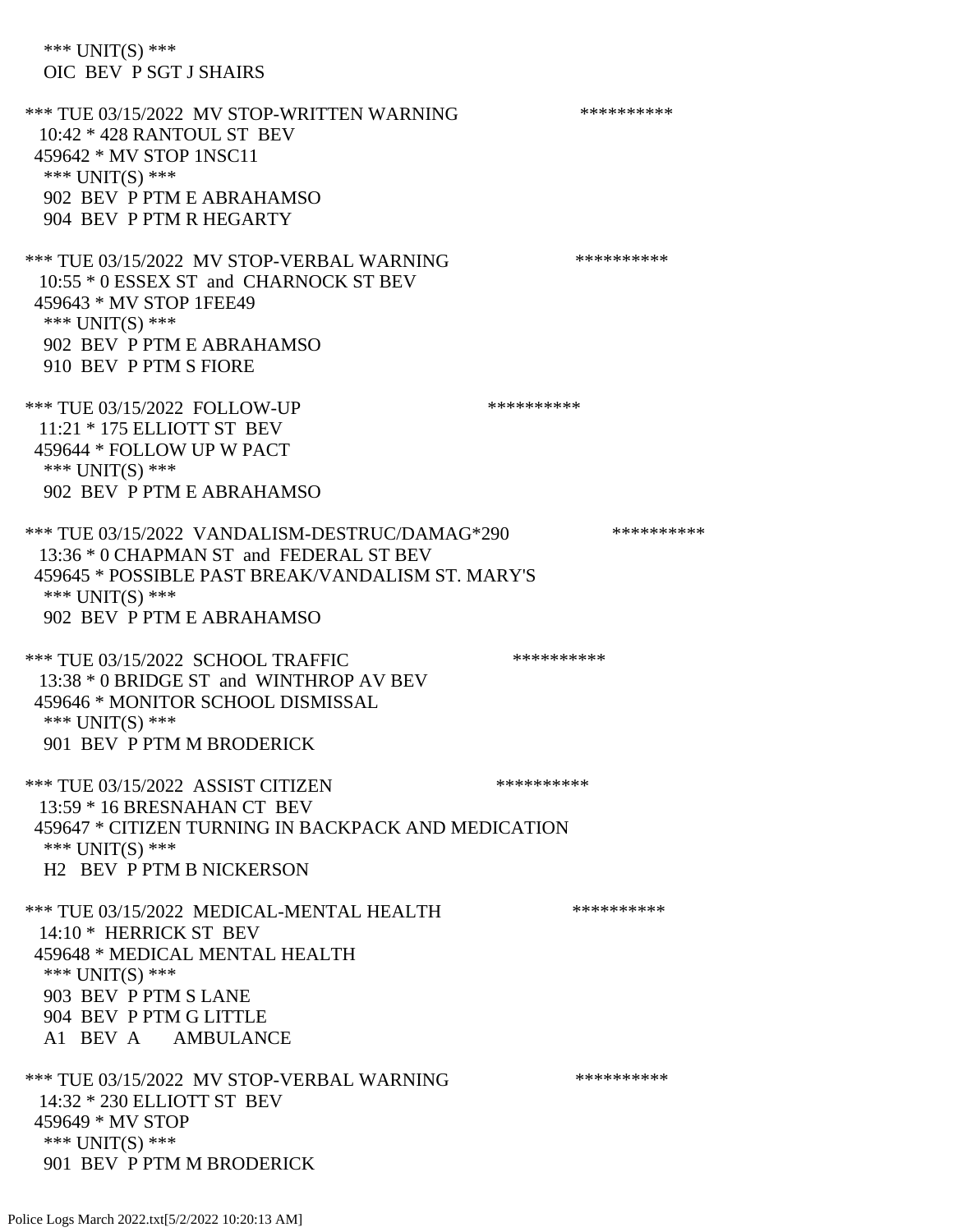\*\*\* TUE 03/15/2022 MEDICAL-MENTAL HEALTH \*\*\*\*\*\*\*\*\*\* 15:09 \* RANTOUL ST BEV 459650 \* MEDICAL MENTAL HEALTH \*\*\* UNIT(S) \*\*\* 902 BEV P PTM E ABRAHAMSO 903 BEV P PTM S LANE A1 BEV A AMBULANCE \*\*\* TUE 03/15/2022 MEDICAL-ALS \*\*\*\*\*\*\*\*\*\*\*\*\* 15:11 \* ESSEX ST BEV 459651 \* UNREPSONSIVE MALE PARTY \*\*\* UNIT(S) \*\*\* 904 BEV P PTM G LITTLE 905 BEV P PTM D GAGNON \*\*\* TUE 03/15/2022 MV-ACCIDENT NO REPORT \*\*\*\*\*\*\*\*\*\*\*\* 15:25 \* 0 DODGE ST and TOZER RD BEV 459652 \* MVA \*\*\* UNIT(S) \*\*\* 901 BEV P PTM M BRODERICK 905 BEV P PTM D GAGNON A1 BEV A AMBULANCE BF1 BEV F BEV FIRE \*\*\* TUE 03/15/2022 ROSTER-ON/OFF DUTY \*\*\*\*\*\*\*\*\*\*\* 15:34 \* ELLIOTT ST BEV 459653 \* START OF SHIFT C \*\*\* UNIT(S) \*\*\* OIC BEV P LT M PANJWANI \*\*\* TUE 03/15/2022 MV STOP-VERBAL WARNING \*\*\*\*\*\*\*\*\*\*\*\*\* 15:43 \* 0 CABOT ST and WEST DANE ST BEV 459654 \* MV STOP--MA REG 9KZ836 \*\*\* UNIT(S) \*\*\* CIU BEV P PTM E ABRAHAMSO \*\*\* TUE 03/15/2022 SUSP ACTIVITY \*\*\*\*\*\*\*\*\*\*\*\*\*\*\* 15:48 \* 588 CABOT ST BEV 459655 \* MALE PICKED UP/HUGGED/PHOTOGRAPHED 2 YR OLD \*\*\* UNIT(S) \*\*\* 901 BEV P PTM M BRODERICK 905 BEV P PTM D GAGNON \*\*\* TUE 03/15/2022 DOMESTIC ABUSE/NO 209A \*90F \*\*\*\*\*\*\*\*\*\*\*\* 15:53 \* 72 CABOT ST BEV 459656 \* SISTER DOMESTIC INSIDE VEHICLE \*\*\* UNIT(S) \*\*\* 902 BEV P PTM J MARRS 903 BEV P PTM C STANTON CIU BEV P PTM E ABRAHAMSO \*\*\* TUE 03/15/2022 MV STOP-VERBAL WARNING \*\*\*\*\*\*\*\*\*\*\*\*\*\*

16:24 \* 0 ROUNDY ST and MECHANIC ST BEV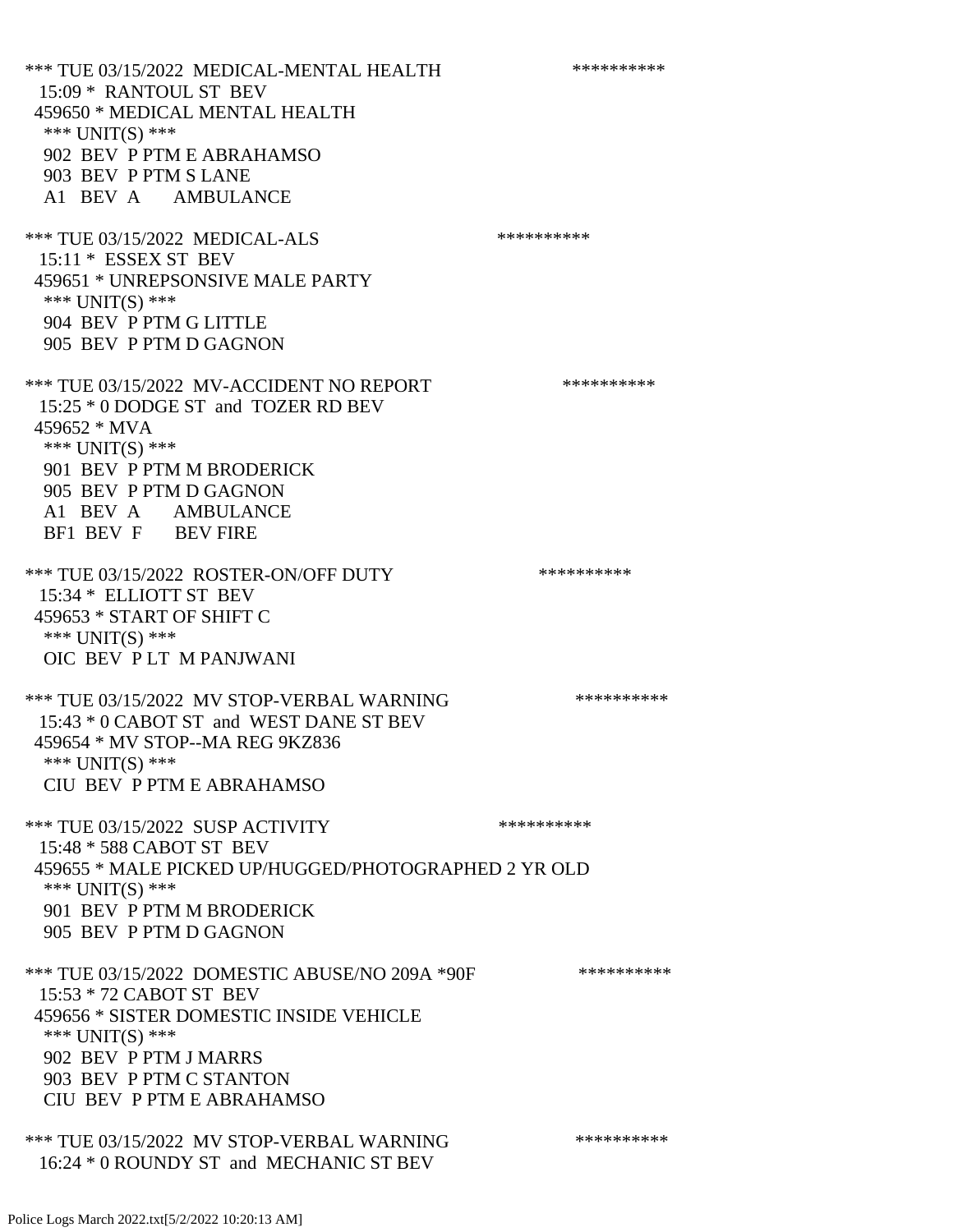459657 \* MV STOP--MA MOPED REG 27230 \*\*\* UNIT(S) \*\*\* 913 BEV P SGT M HENEBURY SIE5 BEV P SGT E HATHON \*\*\* TUE 03/15/2022 MV STOP-VERBAL WARNING \*\*\*\*\*\*\*\*\*\*\*\*\* 16:31 \* 0 CABOT ST and WEST DANE ST BEV 459658 \* HANDS FREE MA REG 9KZ836 \*\*\* UNIT(S) \*\*\* CIU BEV P PTM E ABRAHAMSO \*\*\* TUE 03/15/2022 MV STOP-VERBAL WARNING \*\*\*\*\*\*\*\*\*\*\*\*\* 16:39 \* 0 CABOT ST and WEST DANE ST BEV 459659 \* MV STOP--MA REG 1AKD98 \*\*\* UNIT(S) \*\*\* CIU BEV P PTM E ABRAHAMSO \*\*\* TUE 03/15/2022 SELECTIVE ENFORCEMENT \*\*\*\*\*\*\*\*\*\*\*\* 16:41 \* 0 BOYLES ST and TALL TREE DR BEV 459660 \* SELECTIVE ENFORCEMENT \*\*\* UNIT(S) \*\*\* 913 BEV P SGT M HENEBURY \*\*\* TUE 03/15/2022 SUMMONS, ATTEMPT TO SERVE \*\*\*\*\*\*\*\*\*\*\*\* 16:41 \* 30 BROADWAY Apt: 3 BEV 459661 \* ATTEMPT TO SERVE SUMMONS \*\*\* UNIT(S) \*\*\* 901 BEV P PTM B NICKERSON \*\*\* TUE 03/15/2022 MV STOP-VERBAL WARNING \*\*\*\*\*\*\*\*\*\*\*\*\* 16:48 \* 256 CABOT ST BEV 459662 \* MV STOP--MA REG 895LN1 \*\*\* UNIT(S) \*\*\* CIU BEV P PTM E ABRAHAMSO \*\*\* TUE 03/15/2022 SUMMONS, ATTEMPT TO SERVE \*\*\*\*\*\*\*\*\*\*\*\* 16:50 \* 14 POND ST BEV 459663 \* ATTEMPT TO SERVE \*\*\* UNIT(S) \*\*\* 901 BEV P PTM B NICKERSON \*\*\* TUE 03/15/2022 MV STOP-WRITTEN WARNING \*\*\*\*\*\*\*\*\*\*\*\*\* 17:03 \* 0 BOYLES ST and BROOK HEAD AV BEV 459664 \* MVSTOP - 756JZ1 \*\*\* UNIT(S) \*\*\* 913 BEV P SGT M HENEBURY \*\*\* TUE 03/15/2022 MV-ACCIDENT PERSONAL INJURY \*\*\*\*\*\*\*\*\*\*\* 17:09 \* 0 ESSEX ST and OLD ESSEX ST BEV 459665 \* MVA W/ INJURIES \*\*\*  $UNIT(S)$  \*\*\* 905 BEV P PTM M BRODERICK 906 BEV P PTM K COLETTI 913 BEV P SGT M HENEBURY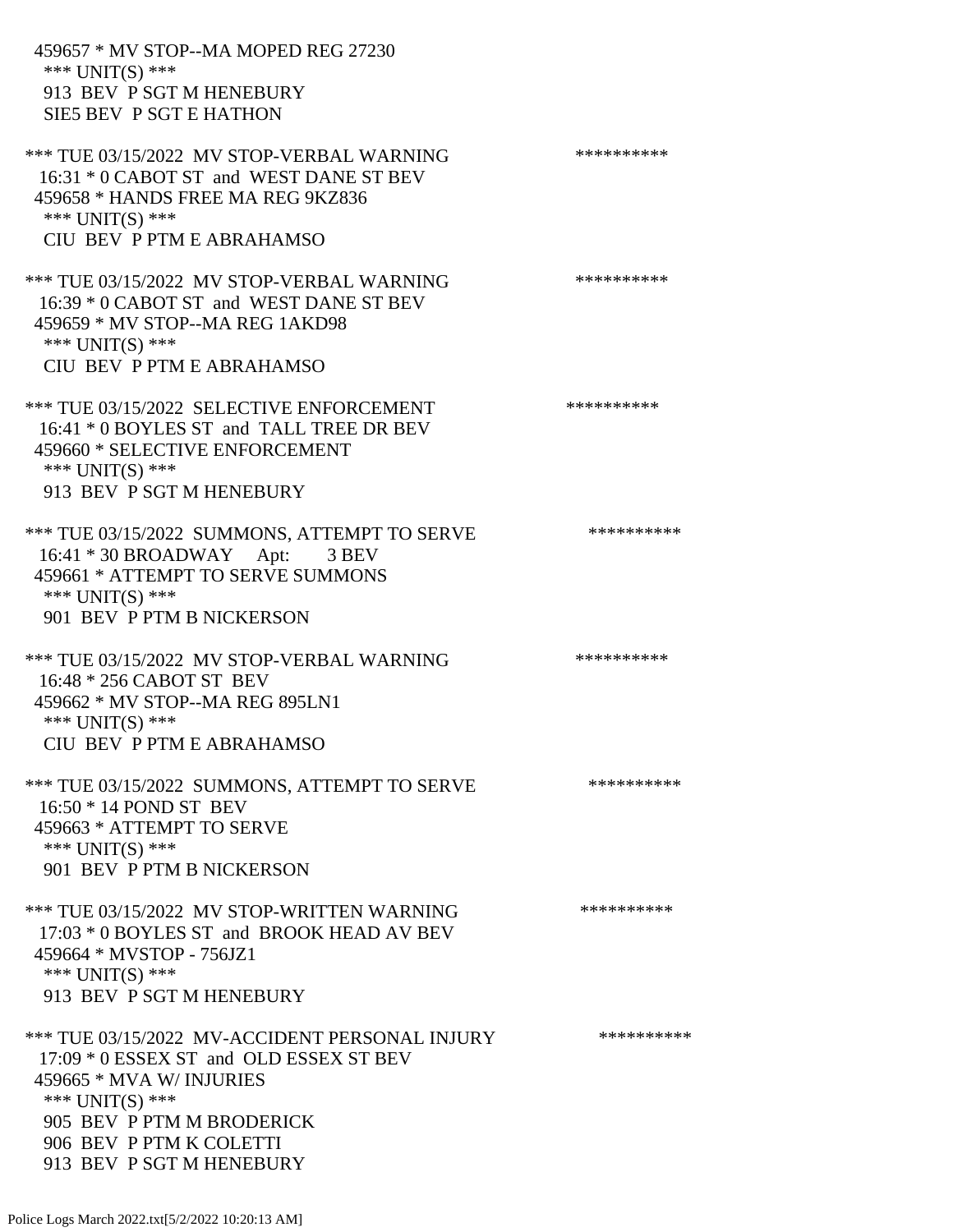| A1 BEV A AMBULANCE<br>A2 BEV A AMBULANCE<br>BF1 BEV F BEV FIRE                                                                                                                                                                  |            |
|---------------------------------------------------------------------------------------------------------------------------------------------------------------------------------------------------------------------------------|------------|
| *** TUE 03/15/2022 MV STOP-VERBAL WARNING<br>17:19 * 0 CABOT ST and POND ST BEV<br>459666 * NH REG 4551063<br>*** $UNIT(S)$ ***<br>CIU BEV P PTM E ABRAHAMSO                                                                    | ********** |
| *** TUE 03/15/2022 MV STOP-VERBAL WARNING<br>17:33 * 0 CABOT ST and WEST DANE ST BEV<br>459667 * MV STOP--MA COMM REG T88198<br>*** UNIT(S) ***<br>CIU BEV P PTM E ABRAHAMSO                                                    | ********** |
| *** TUE 03/15/2022 MV-ACCIDENT PROPERTY DAMAGE<br>18:15 * 43 CABOT ST BEV<br>459668 * 2 CAR MV CABOT/STONE<br>*** UNIT(S) ***<br>902 BEV P PTM J MARRS<br>903 BEV P PTM C STANTON                                               | ********** |
| *** TUE 03/15/2022 DIRECTED PATROL<br>18:18 * 13 CHAPMAN ST BEV<br>459669 * CHECK SCHOOL<br>*** UNIT(S) ***<br>CIU BEV P PTM E ABRAHAMSO                                                                                        | ********** |
| *** TUE 03/15/2022 MV STOP-VERBAL WARNING<br>18:25 * 0 RANTOUL ST and FEDERAL ST BEV<br>459670 * MV STOP--MA REG 1TRL53<br>*** UNIT(S) ***<br>CIU BEV P PTM E ABRAHAMSO                                                         | ********** |
| *** TUE 03/15/2022 MV STOP-VERBAL WARNING<br>18:39 * 0 LOVETT ST and OCEAN ST BEV<br>459671 * MV STOP 5NW481<br>*** UNIT(S) ***<br>CIU BEV P PTM E ABRAHAMSO                                                                    | ********** |
| *** TUE 03/15/2022 MEDICAL-OVERDOSE<br>18:50 * RANTOUL ST and FAYETTE ST BEV<br>459672 * MEDICAL AID--O.D.<br>*** $UNIT(S)$ ***<br>902 BEV P PTM J MARRS<br>903 BEV P PTM C STANTON<br>A1 BEV A AMBULANCE<br>BF1 BEV F BEV FIRE | ********** |
| *** TUE 03/15/2022 ASSAULT-W/FA (FIRE ARM)*13A<br>19:37 * 0 BECKFORD ST and GAGE ST BEV<br>459673 * POSSIBLE SHOTS FIRED<br>*** UNIT(S) ***                                                                                     | ********** |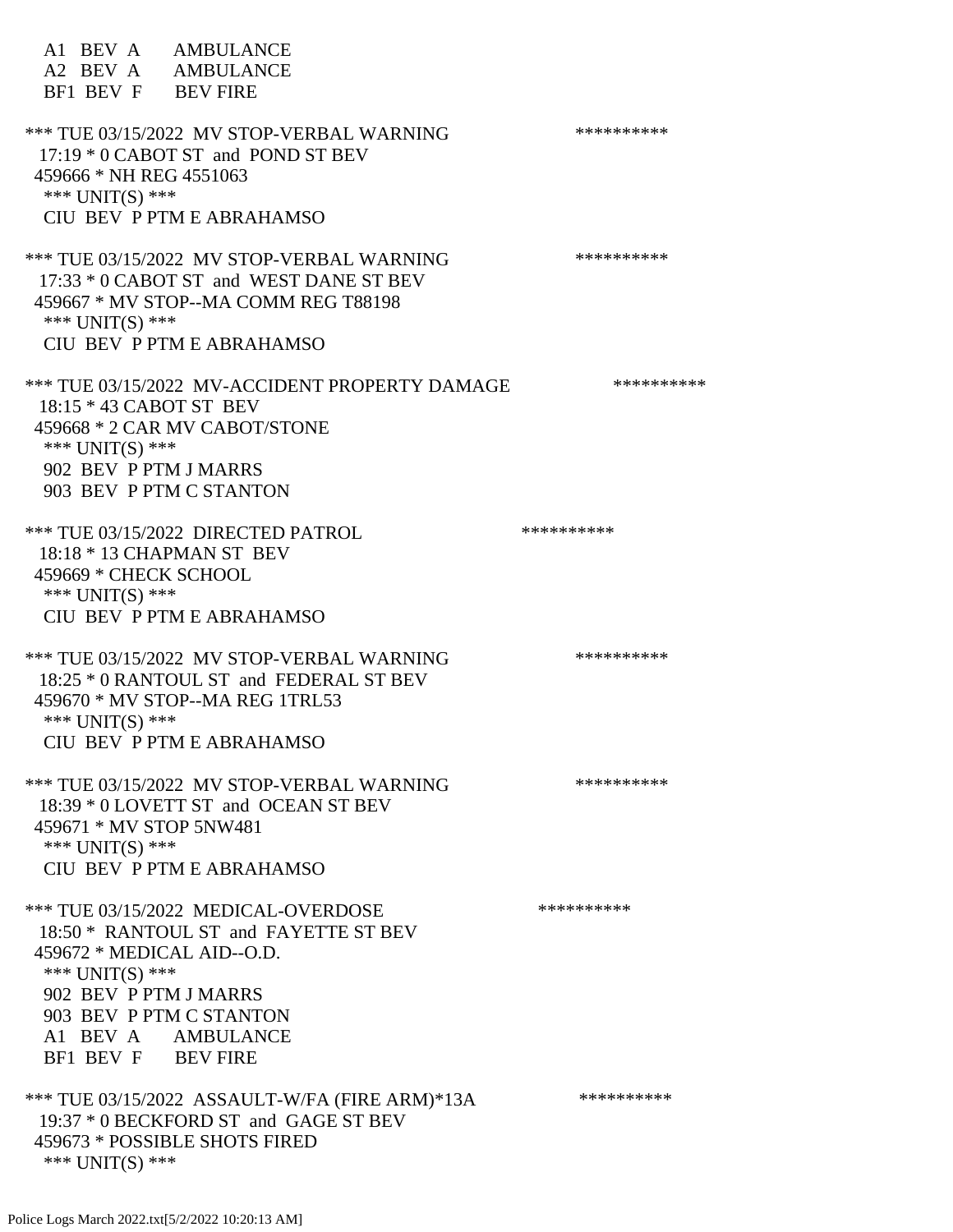901 BEV P PTM B NICKERSON 903 BEV P PTM C STANTON 905 BEV P PTM M BRODERICK 913 BEV P SGT M HENEBURY SIE5 BEV P SGT E HATHON \*\*\* TUE 03/15/2022 MEDICAL-BLS \*\*\*\*\*\*\*\*\*\* 21:25 \* RANTOUL ST and POND ST BEV 459674 \* FACIAL LACERATION FROM FALL \*\*\* UNIT(S) \*\*\* 904 BEV P PTM J VITALE A1 BEV A AMBULANCE \*\*\* TUE 03/15/2022 MEDICAL-MENTAL HEALTH \*\*\*\*\*\*\*\*\*\* 21:56 \* EAST LOTHROP ST and PARRAMATTA RD BEV 459675 \* MALE W/ DILLUSIONS \*\*\* UNIT(S) \*\*\* 904 BEV P PTM J VITALE 906 BEV P PTM K COLETTI A1 BEV A AMBULANCE \*\*\* TUE 03/15/2022 MEDICAL-BLS \*\*\*\*\*\*\*\*\*\*\*\*\* 22:23 \* POND ST and CHAPMAN ST BEV 459676 \* HEAD INJURY FROM FALL \*\*\* UNIT(S) \*\*\* 901 BEV P PTM B NICKERSON 902 BEV P PTM J MARRS \*\*\* TUE 03/15/2022 DIRECTED PATROL \*\*\*\*\*\*\*\*\*\* 23:20 \* 253 CABOT ST BEV 459677 \* CHECK OF ST.MARYS CHURCH \*\*\* UNIT(S) \*\*\* 902 BEV P PTM J MARRS \*\*\* TUE 03/15/2022 ROSTER-ON/OFF DUTY \*\*\*\*\*\*\*\*\*\*\*\* 23:45 \* ELLIOTT ST BEV 459678 \* START OF SHIFT A \*\*\* UNIT(S) \*\*\* OIC BEV P LT D COSTA \*\*\* WED 03/16/2022 TRAIN STATION CHECK \*\*\*\*\*\*\*\*\*\*\*\* 00:28 \* 10 PARK ST BEV 459679 \* BEVERLY DEPOT/VETERANS PARK CHECK \*\*\* UNIT(S) \*\*\* 902 BEV P PTM M MARINO \*\*\* WED 03/16/2022 BAR CHECK \*\*\*\*\*\*\*\*\*\*\*\* 00:50 \* 20 CABOT ST BEV 459680 \* ANCHOR BAR CHECK \*\*\* UNIT(S) \*\*\* 902 BEV P PTM M MARINO \*\*\* WED 03/16/2022 PARK/PLAYGROUND CHECK \*\*\*\*\*\*\*\*\*\*\*\* 00:59 \* 410 ESSEX ST BEV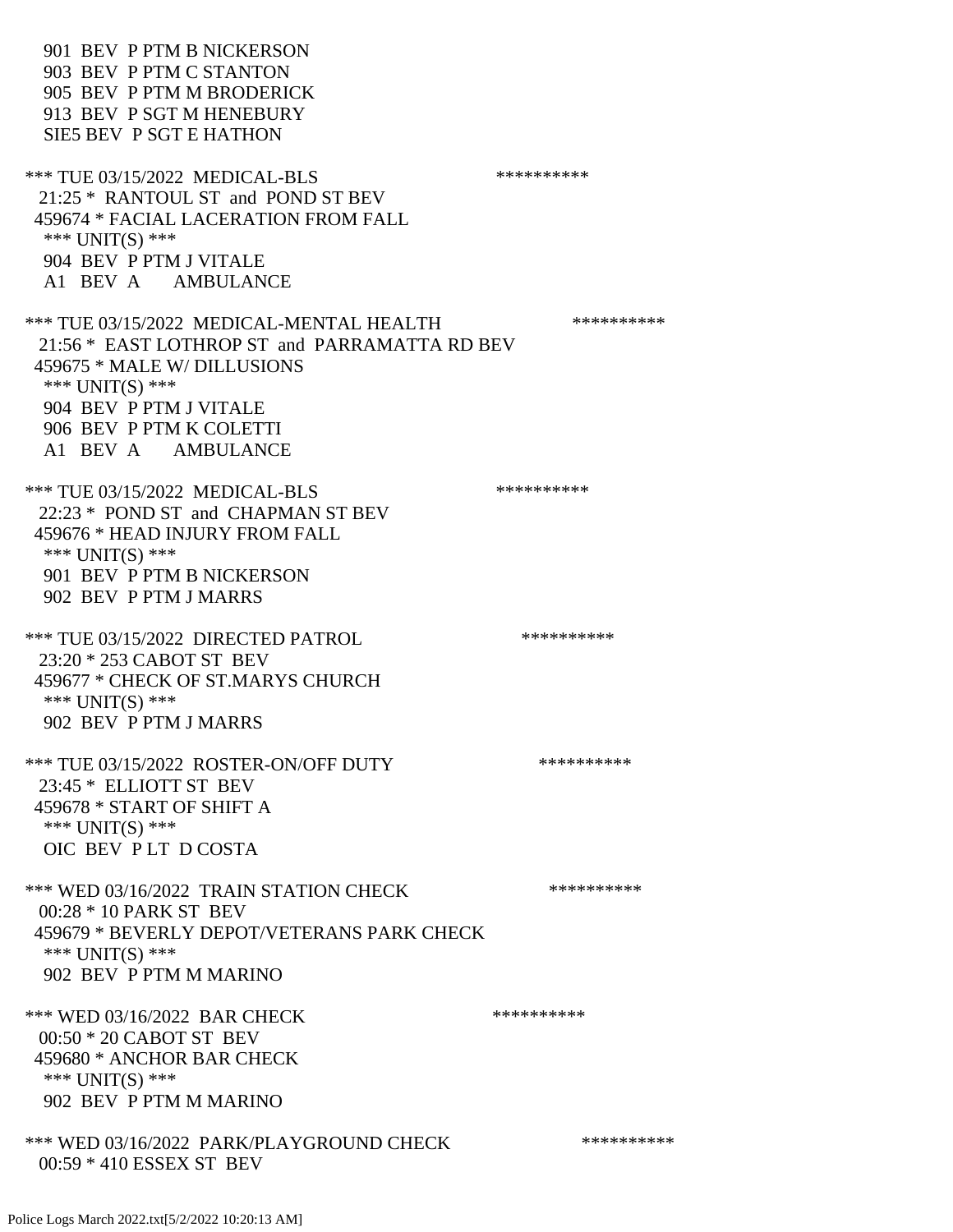| 459681 * HARRY BALL FIELD CHECK<br>*** $UNIT(S)$ ***<br>906 BEV P PTM E SCHULTZ                                                                                                                            |            |
|------------------------------------------------------------------------------------------------------------------------------------------------------------------------------------------------------------|------------|
| *** WED 03/16/2022 DIRECTED PATROL<br>$01:30 * 13$ CHAPMAN ST BEV<br>459682 * SAINT MARY'S SCHOOL CHECK<br>*** UNIT(S) ***<br>902 BEV P PTM M MARINO                                                       | ********** |
| *** WED 03/16/2022 ALARMS-COMMERCIAL<br>01:34 * 298 CABOT ST BEV<br>459683 * BURGLAR ALARM GENERAL<br>*** $UNIT(S)$ ***<br>902 BEV P PTM M MARINO<br>904 BEV P PTM S CECCHINI                              | ********** |
| *** WED 03/16/2022 PARKING COMPLAINT - GENERAL<br>02:15 * 0 CENTRAL ST and CENTRAL CT BEV<br>459684 * ILLEGALLY PARKED MV'S<br>*** $UNIT(S)$ ***<br>902 BEV P PTM M MARINO                                 | ********** |
| *** WED 03/16/2022 PARK/PLAYGROUND CHECK<br>02:40 * 0 LOTHROP ST BEV<br>459685 * DANE STREET BEACH CHECK<br>*** UNIT(S) ***<br>902 BEV P PTM M MARINO                                                      | ********** |
| *** WED 03/16/2022 BUILDING CHECK<br>02:50 * ELLIOTT ST BEV<br>459686 * 24 HOUR STORE CHECK<br>*** $UNIT(S)$ ***<br>902 BEV P PTM M MARINO                                                                 | ********** |
| *** WED 03/16/2022 MEDICAL-MENTAL HEALTH<br>03:11 * HERRICK ST BEV<br>459687 * ASSIST WITH AUTISTIC SON<br>*** $UNIT(S)$ ***<br>904 BEV P PTM S CECCHINI<br>905 BEV P PTM G LITTLE                         | ********** |
| *** WED 03/16/2022 MENTAL HEALTH (NON MEDICAL)<br>$04:15 * ESSEX ST BEV$<br>459688 * PARTY THREATENING SUICIDE<br>*** $UNIT(S)$ ***<br>906 BEV P PTM E SCHULTZ<br>A1 BEV A AMBULANCE<br>A2 BEV A AMBULANCE | ********** |
| *** WED 03/16/2022 MENTAL HEALTH - SECTION 12<br>04:24 * COX CT BEV<br>459689 * PARTY THREATENING SUICIDE<br>*** UNIT(S) ***                                                                               | ********** |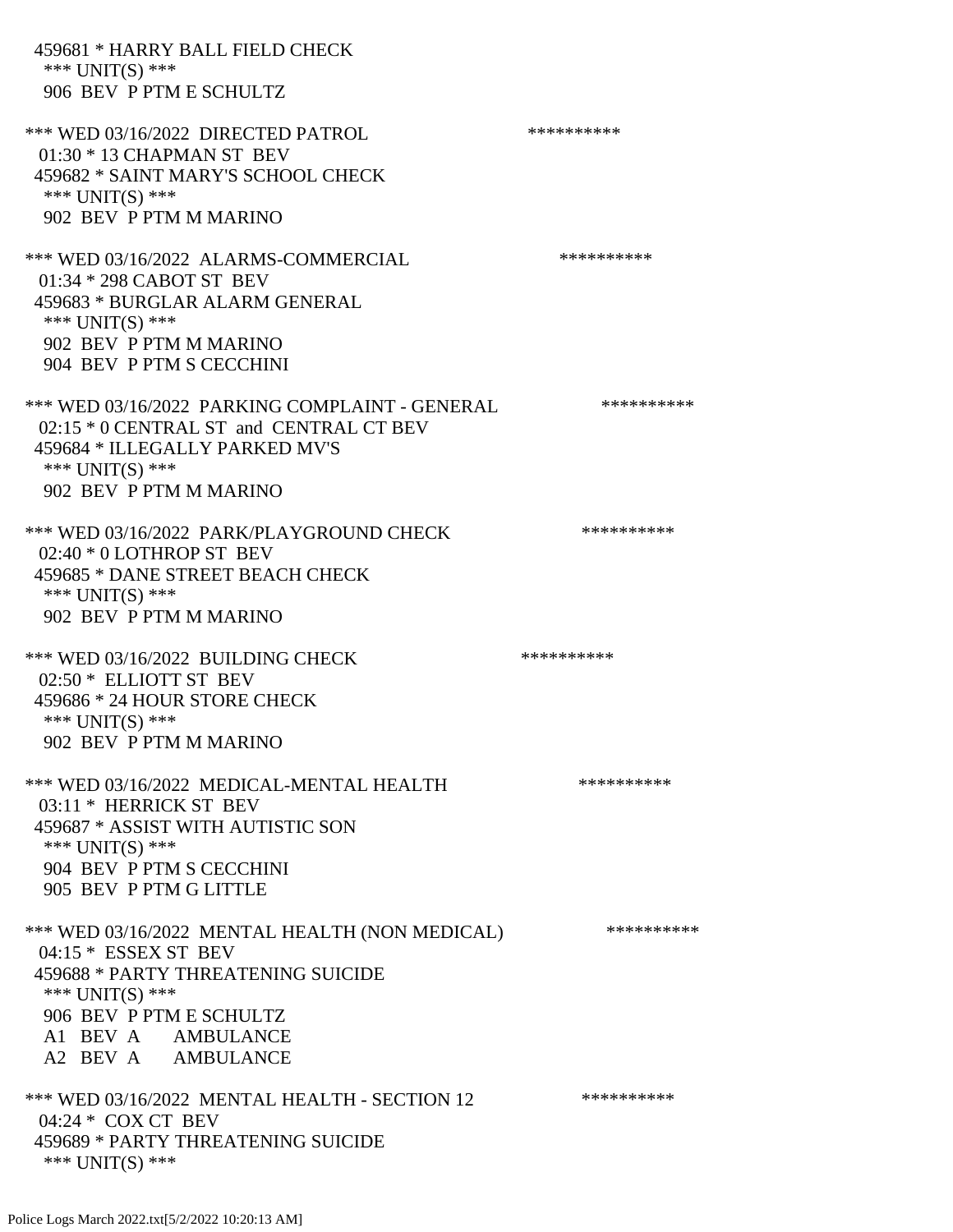901 BEV P PTM J VITALE 902 BEV P PTM M MARINO 904 BEV P PTM S CECCHINI 905 BEV P PTM G LITTLE A1 BEV A AMBULANCE \*\*\* WED 03/16/2022 ROSTER-OFFICER ORDERED TO WORK \*\*\*\*\*\*\*\*\*\*\*\* 06:51 \* ELLIOTT ST BEV 459690 \* OFFICER ORDERED TO WORK \*\*\* UNIT(S) \*\*\* OIC BEV P LT D COSTA \*\*\* WED 03/16/2022 MV STOP-VERBAL WARNING \*\*\*\*\*\*\*\*\*\*\*\* 07:28 \* 41 BRIMBAL AV BEV 459691 \* MV STOP 2KYE55 \*\*\* UNIT(S) \*\*\* 907 BEV P PTM J LANTYCH \*\*\* WED 03/16/2022 ROSTER-ON/OFF DUTY \*\*\*\*\*\*\*\*\*\*\* 07:30 \* ELLIOTT ST BEV 459710 \* START OF SHIFT B \*\*\* UNIT(S) \*\*\* OIC BEV P SGT J TACHE \*\*\* WED 03/16/2022 MV STOP-VERBAL WARNING \*\*\*\*\*\*\*\*\*\*\*\*\* 07:37 \* 41 BRIMBAL AV BEV 459692 \* MV STOP 672YAN \*\*\* UNIT(S) \*\*\* 907 BEV P PTM J LANTYCH \*\*\* WED 03/16/2022 MV STOP-VERBAL WARNING \*\*\*\*\*\*\*\*\*\*\*\* 07:48 \* 41 BRIMBAL AV BEV 459693 \* MV STOP 215BV1  $***$  UNIT(S)  $***$  907 BEV P PTM J LANTYCH \*\*\* WED 03/16/2022 MV-ACCIDENT NO REPORT \*\*\*\*\*\*\*\*\*\*\*\* 07:52 \* 0 ELLIOTT ST and GREENE ST BEV 459694 \* ASSIST WITH PAPERWORK EXCHANGE \*\*\* UNIT(S) \*\*\* 901 BEV P PTM J VITALE \*\*\* WED 03/16/2022 COMMUNITY IMPACT UNIT \*\*\*\*\*\*\*\*\*\*\*\* 08:04 \* ELLIOTT ST BEV 459695 \* NOTIFY ELIOT OF TERRENCE MOORE SECTION \*\*\* UNIT(S) \*\*\* H1 BEV P PTM E ABRAHAMSO \*\*\* WED 03/16/2022 MV STOP-WRITTEN WARNING \*\*\*\*\*\*\*\*\*\*\*\*\* 08:06 \* 41 BRIMBAL AV BEV 459696 \* MV STOP 2CRH65 \*\*\* UNIT(S) \*\*\* 907 BEV P PTM J LANTYCH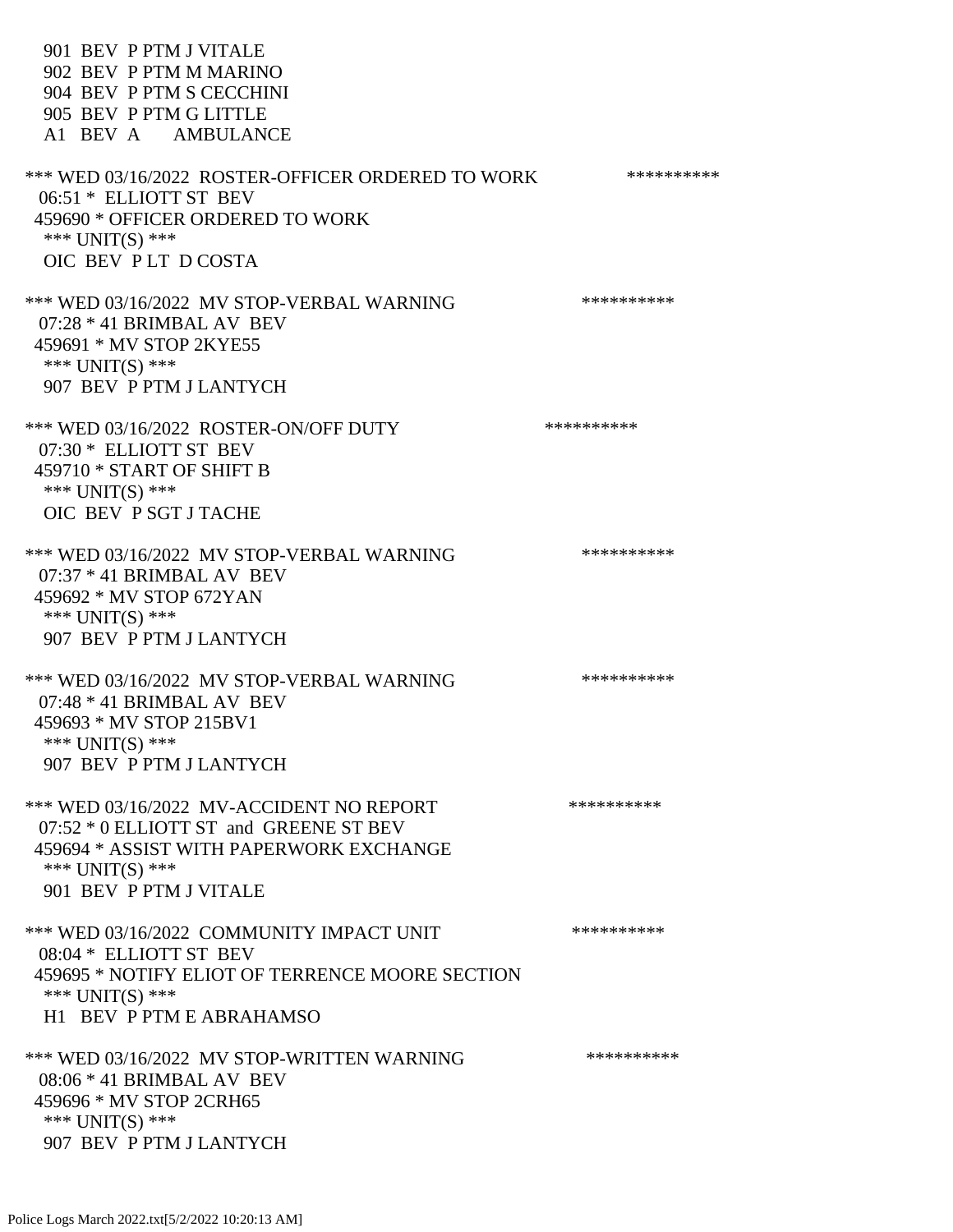\*\*\* WED 03/16/2022 SUSP ACTIVITY \*\*\*\*\*\*\*\*\*\*\*\*\*\* 08:13 \* 20 EISENHOWER AV BEV 459697 \* YOUNG STUDENT APPROACHED BY OLDER MALE \*\*\* UNIT(S) \*\*\* 904 BEV P PTM J MARRS \*\*\* WED 03/16/2022 MV STOP-WRITTEN WARNING \*\*\*\*\*\*\*\*\*\*\*\* 08:18 \* 0 HERRICK ST and SOHIER RD BEV 459698 \* MV STOP 1HMA77 \*\*\* UNIT(S) \*\*\* 907 BEV P PTM J LANTYCH \*\*\* WED 03/16/2022 911 HANG UP \*\*\*\*\*\*\*\*\*\*\*\* 09:17 \* 329 RANTOUL ST BEV 459699 \* HANG UP \*\*\* UNIT(S) \*\*\* 902 BEV P PTM D DIVINCENZ 903 BEV P PTM G LITTLE \*\*\* WED 03/16/2022 PREVENT BREACH OF PEACE \*\*\*\*\*\*\*\*\*\* 09:36 \* 14 LENOX ST BEV 459700 \* EXPLAIN PROCESS TO PARTIES \*\*\* UNIT(S) \*\*\* 903 BEV P PTM G LITTLE \*\*\* WED 03/16/2022 MV STOP-VERBAL WARNING \*\*\*\*\*\*\*\*\*\*\*\* 09:42 \* 0 BRIDGE ST and VIRGINIA AV BEV 459701 \* MV STOP \*\*\* UNIT(S) \*\*\* 907 BEV P PTM J LANTYCH \*\*\* WED 03/16/2022 FOLLOW-UP \*\*\*\*\*\*\*\*\*\*\*\* 09:58 \* 588 CABOT ST BEV 459702 \* FOLLOW UP TO CASE 459655 \*\*\* UNIT(S) \*\*\* 905 BEV P PTM D GAGNON \*\*\* WED 03/16/2022 MV-ACCIDENT PROPERTY DAMAGE \*\*\*\*\*\*\*\*\*\*\*\*\* 10:03 \* 77 HERRICK ST BEV 459703 \* MNINOR MVA \*\*\* UNIT(S) \*\*\* 903 BEV P PTM G LITTLE \*\*\* WED 03/16/2022 ANIMAL CONTROL CITATION \*\*\*\*\*\*\*\*\*\* 10:08 \* 21 WILSON ST BEV 459704 \* CITATION B04291 \*\*\* UNIT(S) \*\*\* 931A BEV P ACO C CALLAHAN \*\*\* WED 03/16/2022 ANIMAL CONTROL CITATION \*\*\*\*\*\*\*\*\*\*\* 10:17 \* 140 NEW BALCH ST BEV 459705 \* CITATION B04290 \*\*\* UNIT(S) \*\*\* 931A BEV P ACO C CALLAHAN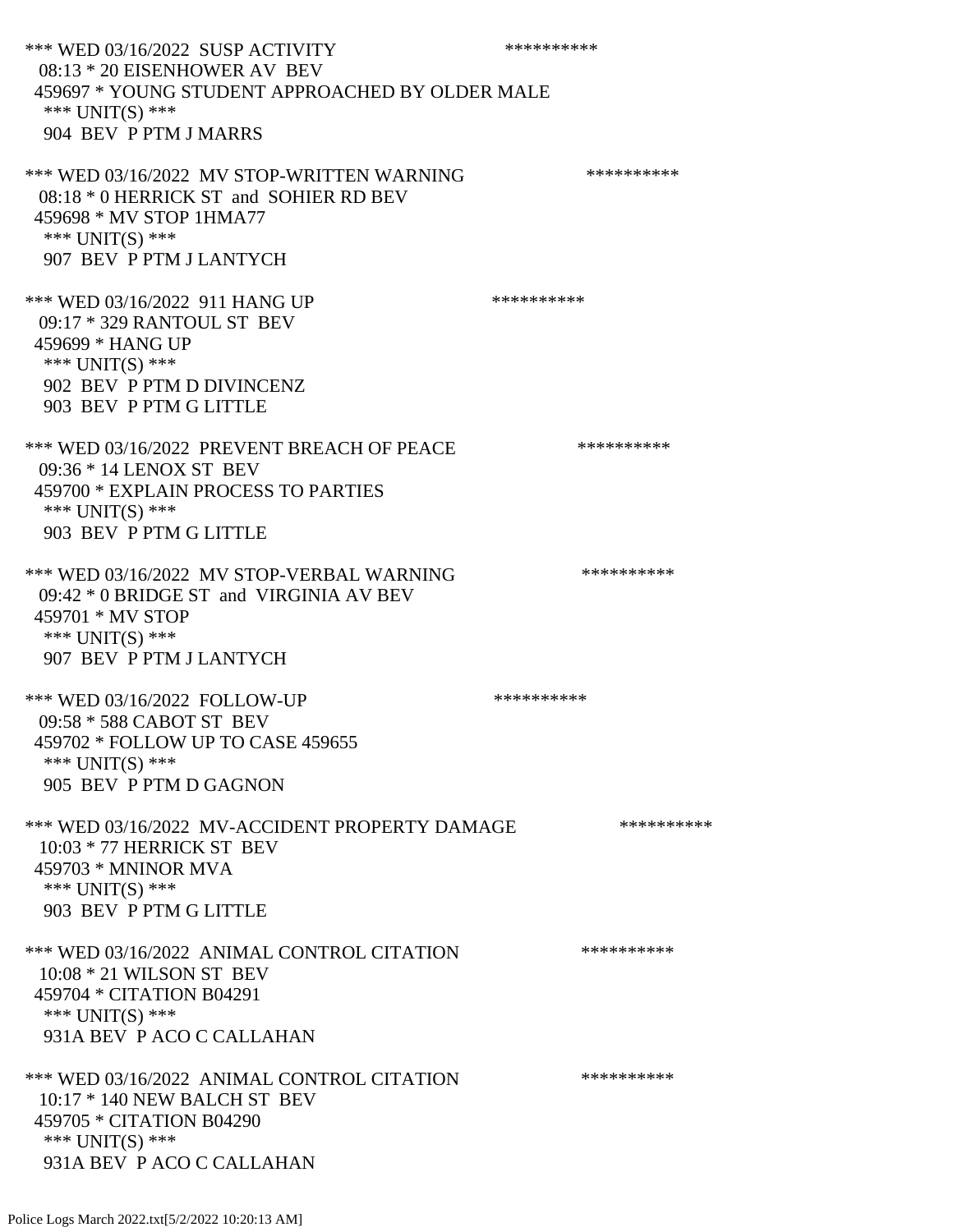\*\*\* WED 03/16/2022 ALARMS-RESIDENTIAL \*\*\*\*\*\*\*\*\*\* 10:46 \* 29 SONNING RD BEV 459707 \* LIV ROOM DOOR \*\*\* UNIT(S) \*\*\* 904 BEV P PTM J MARRS 905 BEV P PTM D GAGNON \*\*\* WED 03/16/2022 ALARMS-RESIDENTIAL \*\*\*\*\*\*\*\*\*\* 10:52 \* 2 COLE ST BEV 459708 \* BURG ALARM \*\*\* UNIT(S) \*\*\* 906 BEV P PTL A CLARIZIA 907 BEV P PTM J LANTYCH \*\*\* WED 03/16/2022 MV STOP-VERBAL WARNING \*\*\*\*\*\*\*\*\*\*\*\* 11:04 \* 0 BRIMBAL AV and BIG ROCK LN BEV 459709 \* MV STOP MA REG 3TLL91 \*\*\* UNIT(S) \*\*\* 904 BEV P PTM J MARRS \*\*\* WED 03/16/2022 MV STOP-VERBAL WARNING \*\*\*\*\*\*\*\*\*\*\*\* 11:37 \* 0 EAST LOTHROP ST and CORNING ST BEV 459711 \* MV STOP \*\*\* UNIT(S) \*\*\* 904 BEV P PTM J MARRS \*\*\* WED 03/16/2022 MEDICAL-BLS \*\*\*\*\*\*\*\*\*\*\*\* 11:46 \* RANTOUL ST BEV 459713 \* CHEST PAINS AND DIFFICULTY BREATHING \*\*\* UNIT(S) \*\*\* 902 BEV P PTM D DIVINCENZ A1 BEV A AMBULANCE BF1 BEV F BEV FIRE \*\*\* WED 03/16/2022 ASSIST CITIZEN \*\*\*\*\*\*\*\*\*\*\*\* 12:02 \* 175 ELLIOTT ST BEV 459714 \* REPEATED CALLS TO STATION OVER CIVIL ISSUE \*\*\* UNIT(S) \*\*\* H1 BEV P PTM E ABRAHAMSO \*\*\* WED 03/16/2022 CHECK WELL BEING \*\*\*\*\*\*\*\*\*\*\*\*\* 12:04 \* 20 SOHIER RD Apt: 615 BEV 459715 \* CHECK WELL BEING \*\*\* UNIT(S) \*\*\* 903 BEV P PTM G LITTLE A1 BEV A AMBULANCE BF1 BEV F BEV FIRE \*\*\* WED 03/16/2022 MV-ACCIDENT HIT-RUN/PERS INJ \*\*\*\*\*\*\*\*\*\*\* 12:21 \* 54 ELLIOTT ST BEV 459716 \* MVA HIT AND RUN 1VTN63 FLED \*\*\* UNIT(S) \*\*\* 902 BEV P PTM D DIVINCENZ

Police Logs March 2022.txt[5/2/2022 10:20:13 AM]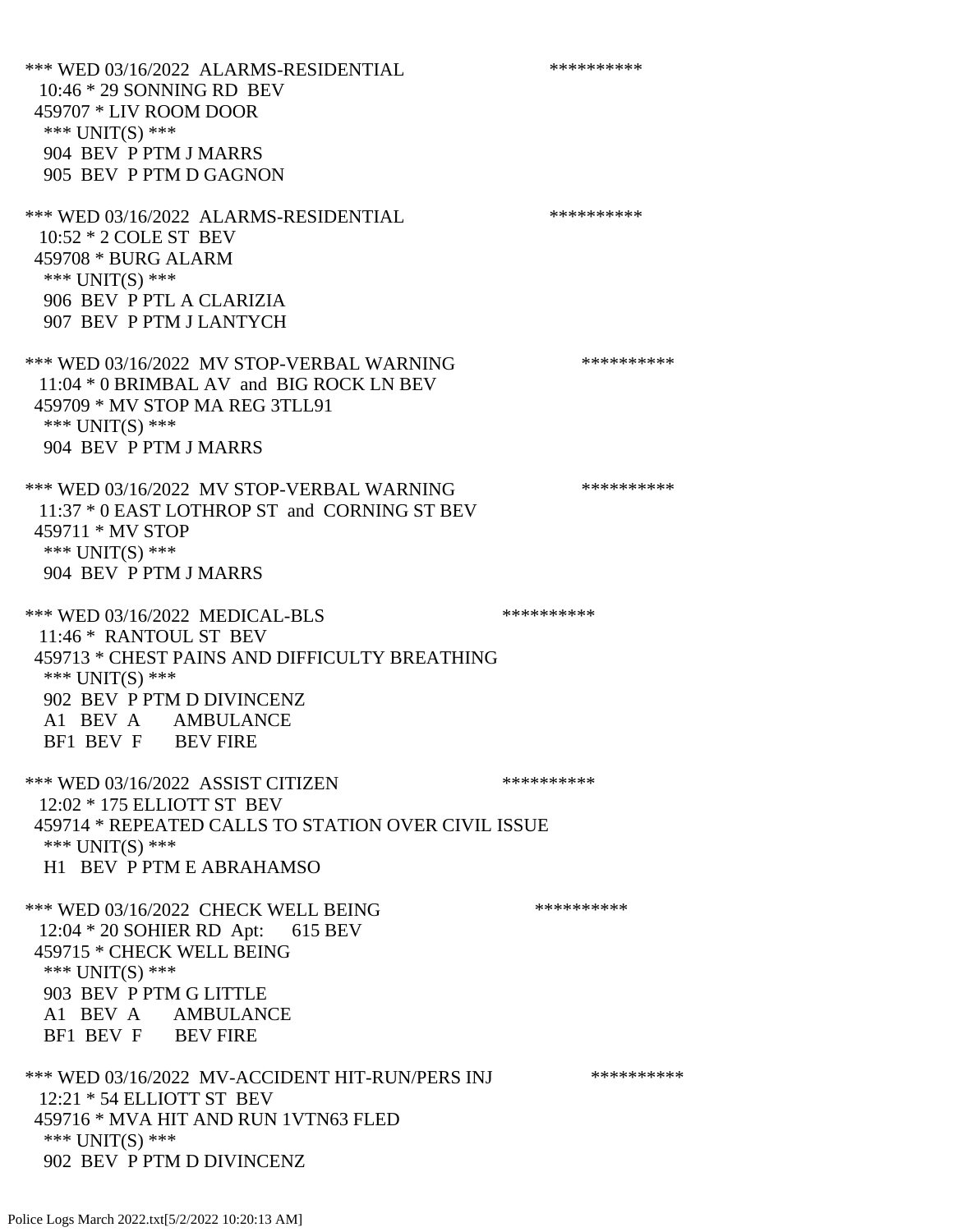## 903 BEV P PTM G LITTLE

\*\*\* WED 03/16/2022 MEDICAL-ALS \*\*\*\*\*\*\*\*\*\* 12:59 \* BRIMBAL AV BEV 459717 \* CHEST PAIN SECOND FLOOR OFFICE \*\*\* UNIT(S) \*\*\* 903 BEV P PTM G LITTLE 904 BEV P PTM J MARRS A1 BEV A AMBULANCE BF1 BEV F BEV FIRE \*\*\* WED 03/16/2022 ROSTER-OFFICER ORDERED TO WORK \*\*\*\*\*\*\*\*\*\*\* 13:24 \* ELLIOTT ST BEV 459718 \* OFC BRODERICK ORDERED TO WORK DIV 3 \*\*\* UNIT(S) \*\*\* OIC BEV P SGT J TACHE \*\*\* WED 03/16/2022 FOLLOW-UP \*\*\*\*\*\*\*\*\*\*\*\* 13:31 \* 11 WALKER RD BEV 459719 \* FOLLOW UP TO CASE 459655 \*\*\* UNIT(S) \*\*\* 905 BEV P PTM D GAGNON \*\*\* WED 03/16/2022 VANDALISM-DESTRUC/DAMAG\*290 \*\*\*\*\*\*\*\*\*\* 13:55 \* 9 RYAN PL BEV 459720 \* HUBBARD RIPPED PIECE OFF HOUSE 3RD TIME \*\*\* UNIT(S) \*\*\* 905 BEV P PTM D GAGNON \*\*\* WED 03/16/2022 MV STOP-WRITTEN WARNING \*\*\*\*\*\*\*\*\*\*\*\* 14:16 \* 0 CABOT ST and COLON ST BEV 459721 \* MV STOP LV74768 \*\*\* UNIT(S) \*\*\* 907 BEV P PTM J LANTYCH \*\*\* WED 03/16/2022 SUSP ACTIVITY \*\*\*\*\*\*\*\*\*\*\*\* 14:26 \* 0 BRIDGE ST and MARGIN ST BEV 459722 \* MALE LOOKING IN WINDOWS AND MAILBOX OF HOME \*\*\* UNIT(S) \*\*\* 902 BEV P PTM D DIVINCENZ 907 BEV P PTM J LANTYCH \*\*\* WED 03/16/2022 MV UNREGISTERED \*\*\*\*\*\*\*\*\*\* 14:37 \* 0 CHAPMAN ST and POND ST BEV 459723 \* MV STOP 1CWR84 \*\*\* UNIT(S) \*\*\* 907 BEV P PTM J LANTYCH \*\*\* WED 03/16/2022 ROSTER-ON/OFF DUTY \*\*\*\*\*\*\*\*\*\* 15:30 \* ELLIOTT ST BEV 459724 \* START OF SHIFT C \*\*\* UNIT(S) \*\*\* OIC BEV P LT M PANJWANI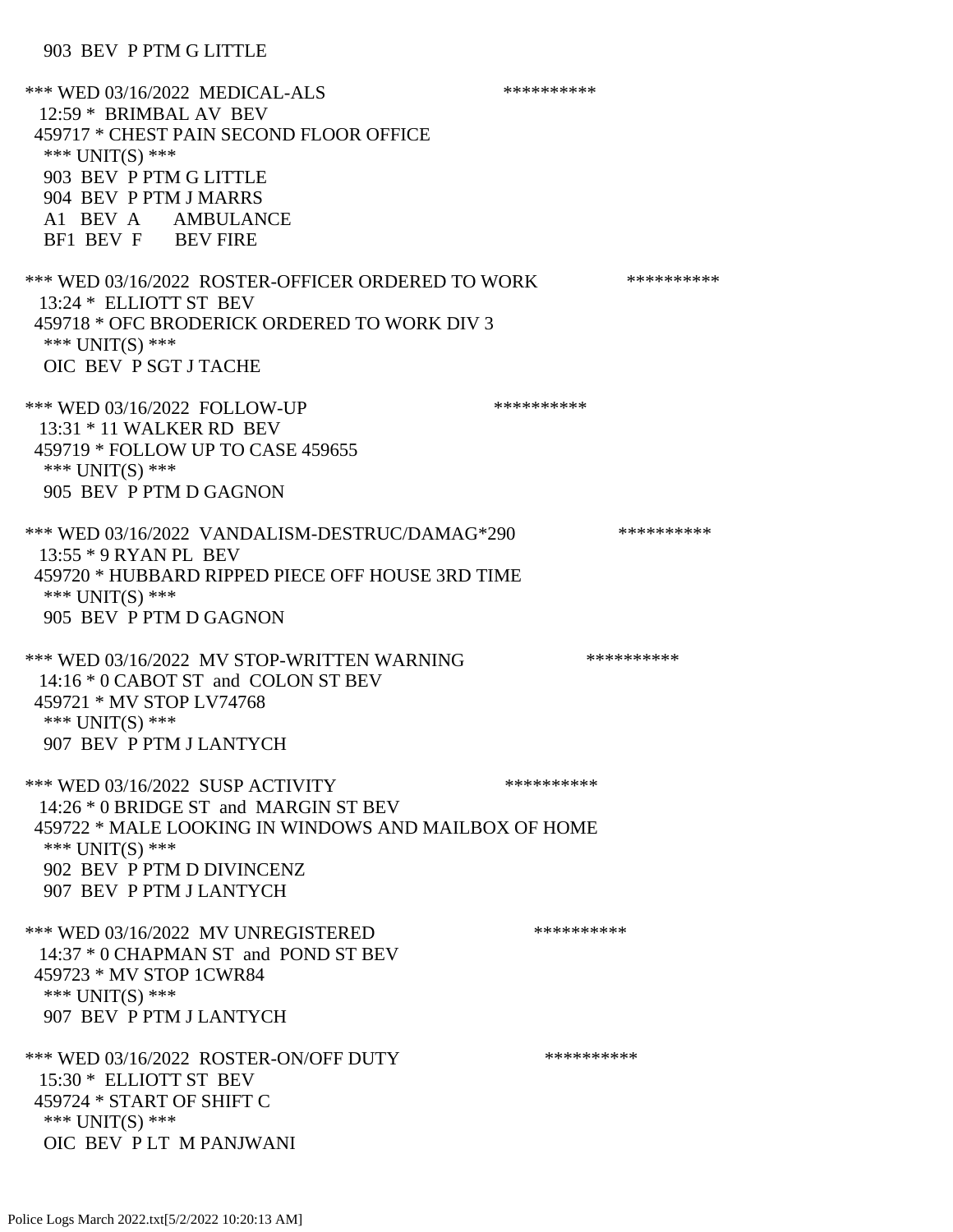\*\*\* WED 03/16/2022 CHECK WELL BEING \*\*\*\*\*\*\*\*\*\* 15:32 \* 22 COURTNEY DR BEV 459725 \* CHECK ON RESIDENT. SCREAMING AND YELLING \*\*\* UNIT(S) \*\*\* 905 BEV P PTM D GAGNON 906 BEV P PTL A CLARIZIA \*\*\* WED 03/16/2022 MV STOP-CITATION ISSUED \*\*\*\*\*\*\*\*\*\* 16:01 \* 0 KERNWOOD AV and KERNWOOD BRIDGE BEV 459726 \* MV STOP MA 1ZAS55 \*\*\* UNIT(S) \*\*\* 913 BEV P SGT M HENEBURY \*\*\* WED 03/16/2022 MV STOP-WRITTEN WARNING \*\*\*\*\*\*\*\*\*\*\*\*\* 16:12 \* 0 KERNWOOD AV and CRESCENT AV BEV 459727 \* MV STOP--MA REG 8DA875 \*\*\* UNIT(S) \*\*\* 913 BEV P SGT M HENEBURY \*\*\* WED 03/16/2022 MV STOP-WRITTEN WARNING \*\*\*\*\*\*\*\*\*\*\*\*\* 16:27 \* 0 KERNWOOD AV and CRESCENT AV BEV 459728 \* MVSTOP - 965YD3 \*\*\* UNIT(S) \*\*\* 913 BEV P SGT M HENEBURY \*\*\* WED 03/16/2022 MV STOP-VERBAL WARNING \*\*\*\*\*\*\*\*\*\*\*\* 16:29 \* 0 CABOT ST and LYMAN ST BEV 459729 \* MV STOP - MA REG: 952VK9 \*\*\* UNIT(S) \*\*\* 903 BEV P PTM ARCHAMBAULT \*\*\* WED 03/16/2022 DIRECTED PATROL \*\*\*\*\*\*\*\*\*\* 16:34 \* 13 CHAPMAN ST BEV 459730 \* CHECK OF ST. MARY'S SCHOOL \*\*\* UNIT(S) \*\*\* 902 BEV P PTM M BRODERICK \*\*\* WED 03/16/2022 LOCKOUT-RESIDENCE \*\*\*\*\*\*\*\*\*\* 17:04 \* 327 RANTOUL ST BEV 459731 \* RESIDENTIAL LOCKOUT \*\*\* UNIT(S) \*\*\* 902 BEV P PTM M BRODERICK BF1 BEV F BEV FIRE \*\*\* WED 03/16/2022 PREVENT BREACH OF PEACE \*\*\*\*\*\*\*\*\*\* 17:32 \* 4 WOODBURY ST BEV 459733 \* PROPERTY RETRIEVAL \*\*\* UNIT(S) \*\*\* 903 BEV P PTM ARCHAMBAULT 904 BEV P PTM H GEARY \*\*\* WED 03/16/2022 MV-ACCIDENT PROPERTY DAMAGE \*\*\*\*\*\*\*\*\*\*\*\* 17:35 \* 0 BRIMBAL AV and DUNHAM RD BEV 459734 \* MVA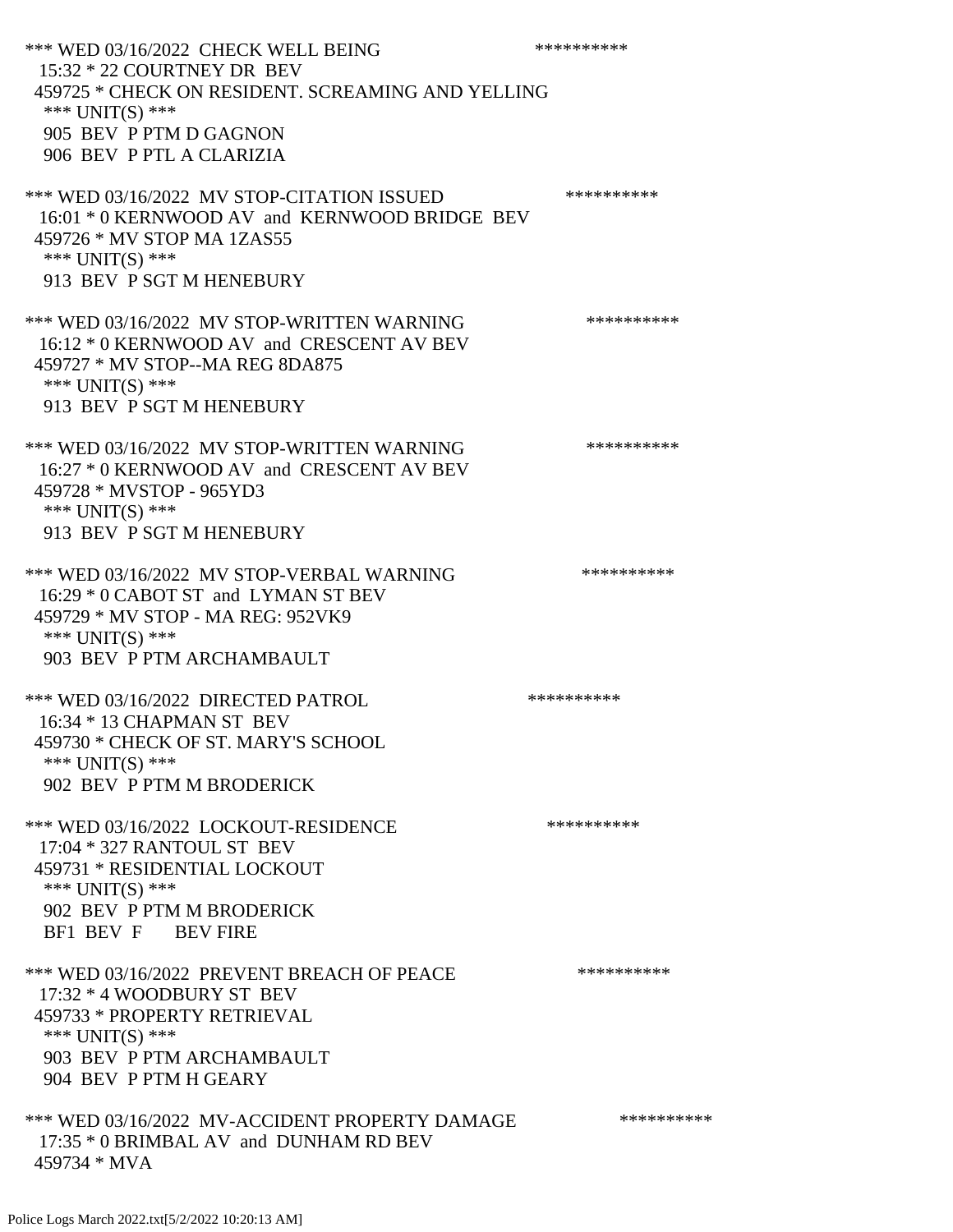\*\*\* UNIT(S) \*\*\* 901 BEV P PTM J MARRS 905 BEV P PTM K COLETTI 912 BEV P SGT J SANTAMARI A1 BEV A AMBULANCE BF1 BEV F BEV FIRE \*\*\* WED 03/16/2022 ASSIST OTHER DEPARTMENT \*\*\*\*\*\*\*\*\*\*\*\*\* 18:18 \* POND VIEW LN BEV 459735 \* ASSIST FLORIDA DCF W/ ADDRESS CONFIRMATION \*\*\* UNIT(S) \*\*\* 904 BEV P PTM H GEARY \*\*\* WED 03/16/2022 ALARMS-RESIDENTIAL \*\*\*\*\*\*\*\*\*\* 18:24 \* 140 NEW BALCH ST BEV 459736 \* INTERIOR LIVING ROOM MOTION ALARM \*\*\* UNIT(S) \*\*\* 901 BEV P PTM J MARRS 903 BEV P PTM ARCHAMBAULT \*\*\* WED 03/16/2022 DISTURBANCE-NEIGHBORS \*\*\*\*\*\*\*\*\*\*\*\* 18:43 \* 17 COBBLERS LN BEV 459737 \* NEIGHBORHOOD KIDS PICKING ON SON \*\*\* UNIT(S) \*\*\* 904 BEV P PTM H GEARY \*\*\* WED 03/16/2022 DOMESTIC-VERBAL ARGUMENT \*\*\*\*\*\*\*\*\*\*\*\* 19:28 \* ESSEX ST BEV 459738 \* HUSBAND THROWING THINGS AROUND HOUSE \*\*\* UNIT(S) \*\*\* 903 BEV P PTM ARCHAMBAULT 904 BEV P PTM H GEARY 912 BEV P SGT J SANTAMARI \*\*\* WED 03/16/2022 DIRECTED PATROL \*\*\*\*\*\*\*\*\*\* 20:05 \* 38 HILLTOP DR BEV 459739 \* CHECK OF FIRE LANES \*\*\* UNIT(S) \*\*\* 903 BEV P PTM ARCHAMBAULT \*\*\* WED 03/16/2022 SUMMONS SERVED \*\*\*\*\*\*\*\*\*\*\*\*\* 21:24 \* 6 GAGE ST BEV 459740 \* WITNESS SUMMONS SERVED \*\*\* UNIT(S) \*\*\* 903 BEV P PTM ARCHAMBAULT \*\*\* WED 03/16/2022 MV STOP-CITATION ISSUED \*\*\*\*\*\*\*\*\*\* 21:46 \* 0 ESSEX ST and BOXWOOD LN BEV 459741 \* MV STOP--NY REG RP221 \*\*\* UNIT(S) \*\*\* 913 BEV P SGT M HENEBURY \*\*\* WED 03/16/2022 ROSTER-ON/OFF DUTY \*\*\*\*\*\*\*\*\*\* 23:30 \* ELLIOTT ST BEV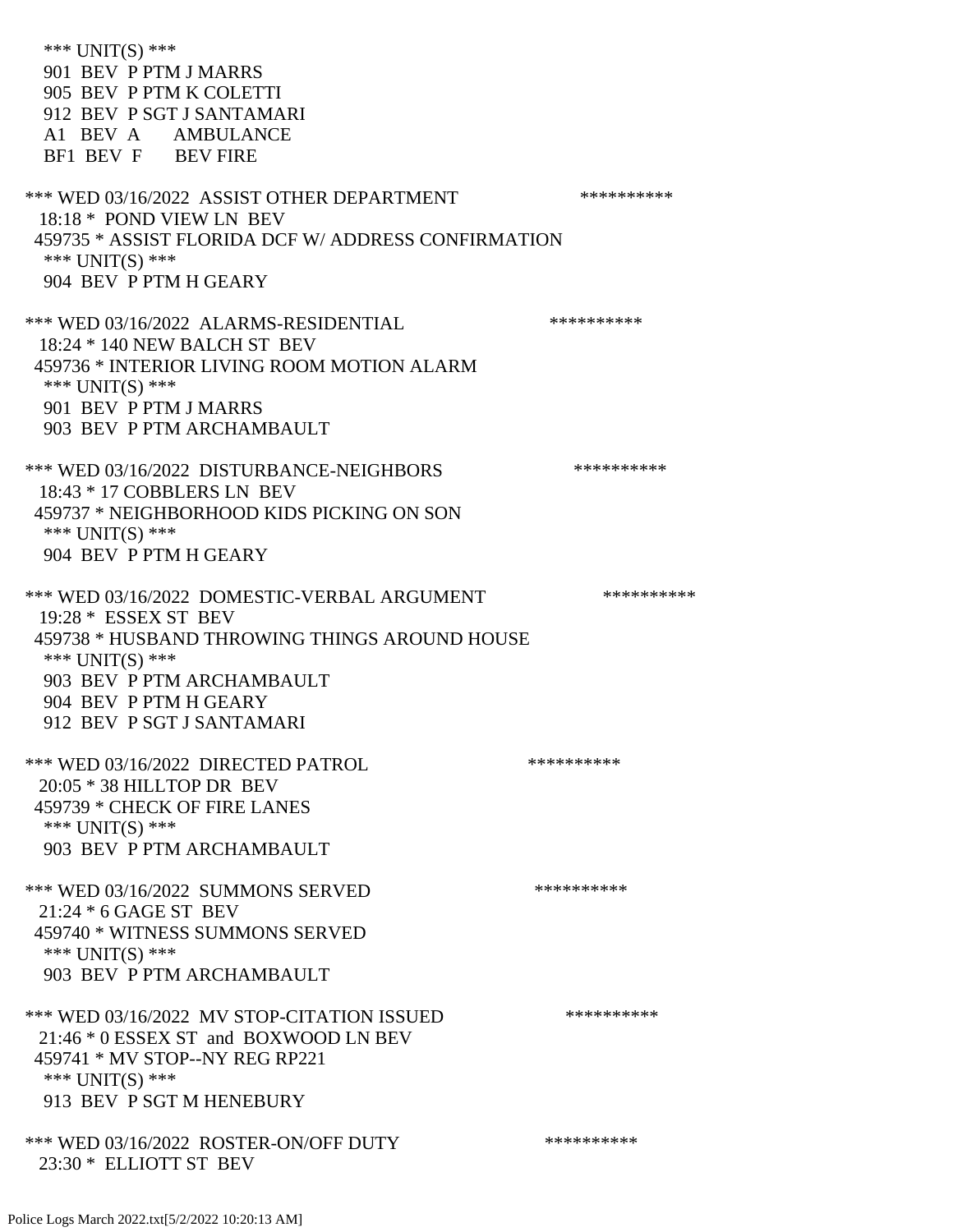459742 \* START OF SHIFT A \*\*\* UNIT(S) \*\*\* OIC BEV P LT D COSTA

\*\*\* THU 03/17/2022 DIRECTED PATROL \*\*\*\*\*\*\*\*\*\* 00:22 \* 10 PARK ST BEV 459743 \* CHECK OF DEPOT TRAIN STATION \*\*\* UNIT(S) \*\*\* 902 BEV P PTM M THERIAULT \*\*\* THU 03/17/2022 SCHOOL BUILDING CHECK \*\*\*\*\*\*\*\*\*\*\*\* 00:29 \* 13 CHAPMAN ST BEV 459744 \* CHECK OF BUILDING EXTERIOR \*\*\* UNIT(S) \*\*\* 902 BEV P PTM M THERIAULT \*\*\* THU 03/17/2022 PARK/PLAYGROUND CHECK \*\*\*\*\*\*\*\*\*\*\*\* 00:35 \* 55 OBER ST BEV 459745 \* LYNCH PARK/HOSPITAL POINT CHECK \*\*\* UNIT(S) \*\*\* 904 BEV P PTM M MARINO \*\*\* THU 03/17/2022 WARRANT - LOCATED \*\*\*\*\*\*\*\*\*\* 00:40 \* MARION AV BEV 459746 \* WARRENT ARREST FOR SALEM \*\*\* UNIT(S) \*\*\* 901 BEV P PTM C GANEY 902 BEV P PTM M THERIAULT 912 BEV P SGT J ZWICKER \*\*\* THU 03/17/2022 PARK/PLAYGROUND CHECK \*\*\*\*\*\*\*\*\*\*\*\* 00:49 \* 410 ESSEX ST BEV 459747 \* HARRY BALL FIELD CHECK \*\*\* UNIT(S) \*\*\* 906 BEV P PTM E SCHULTZ \*\*\* THU 03/17/2022 SCHOOL BUILDING CHECK \*\*\*\*\*\*\*\*\*\*\* 01:00 \* 20 EISENHOWER AV BEV 459748 \* COVE SCHOOL CHECK \*\*\* UNIT(S) \*\*\* 904 BEV P PTM M MARINO \*\*\* THU 03/17/2022 DIRECTED PATROL \*\*\*\*\*\*\*\*\*\* 01:13 \* 126 WATER ST BEV 459749 \* CHECK OF JUBILEE YACHT CLUB \*\*\* UNIT(S) \*\*\* 902 BEV P PTM M THERIAULT \*\*\* THU 03/17/2022 SCHOOL BUILDING CHECK \*\*\*\*\*\*\*\*\*\*\*\* 01:20 \* 41 BRIMBAL AV BEV 459750 \* HANNAH SCHOOL CHECK \*\*\* UNIT(S) \*\*\* 904 BEV P PTM M MARINO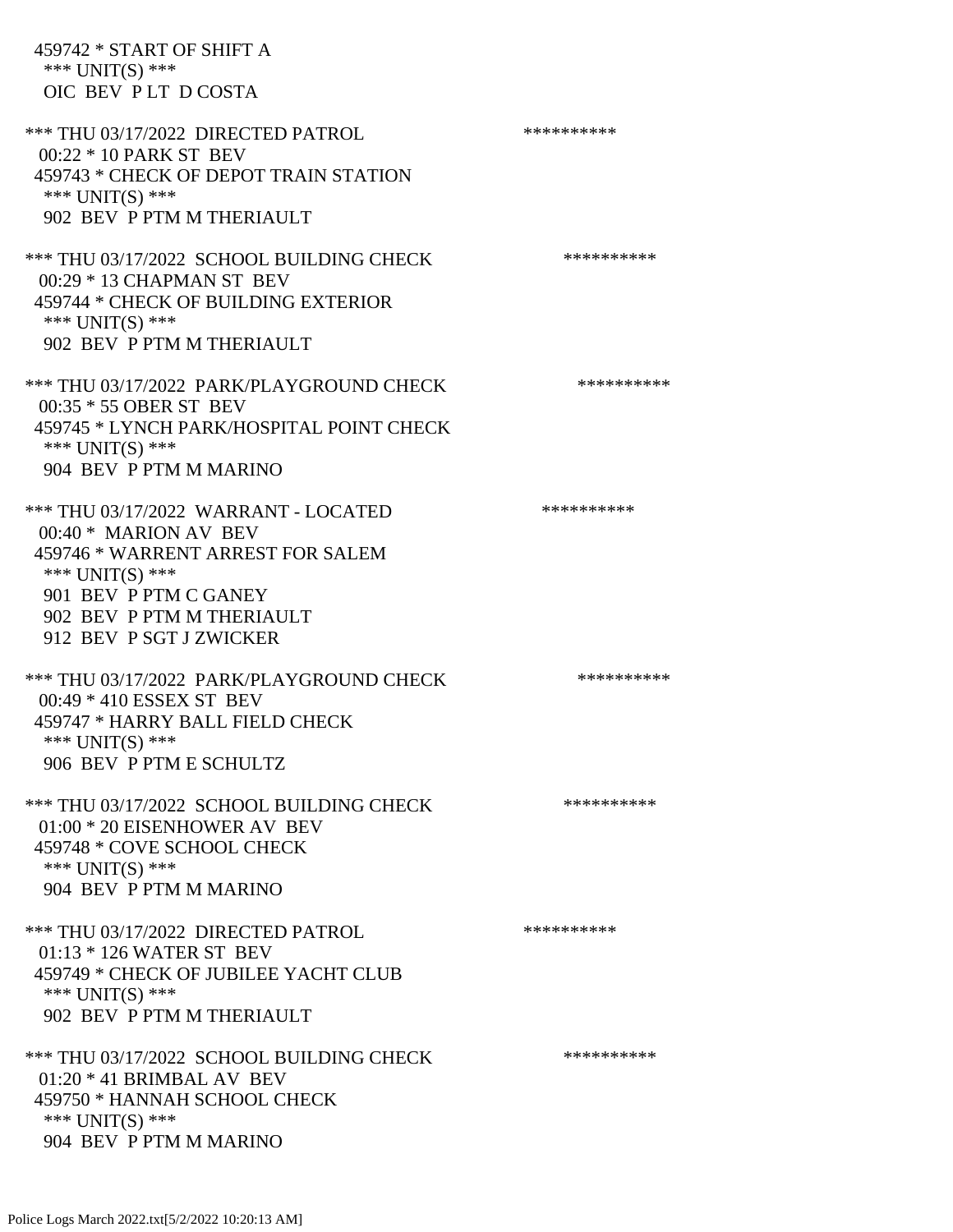\*\*\* THU 03/17/2022 PARK/PLAYGROUND CHECK \*\*\*\*\*\*\*\*\*\*\*\* 01:26 \* 0 LOTHROP ST BEV 459751 \* CHECK OF INDEPENENCE PARK \*\*\* UNIT(S) \*\*\* 902 BEV P PTM M THERIAULT \*\*\* THU 03/17/2022 DIRECTED PATROL 01:40 \* 201 BROUGHTON DR BEV 459752 \* BROUGHTON DRIVE AREA CHECK \*\*\* UNIT(S) \*\*\* 904 BEV P PTM M MARINO \*\*\* THU 03/17/2022 PARK/PLAYGROUND CHECK \*\*\*\*\*\*\*\*\*\*\*\* 01:51 \* 145 LIVINGSTONE AV BEV 459753 \* OBEAR PARK CHECK \*\*\* UNIT(S) \*\*\* 901 BEV P PTM C GANEY \*\*\* THU 03/17/2022 BUILDING CHECK \*\*\*\*\*\*\*\*\*\*\*\* 02:00 \* BRIMBAL AV BEV 459754 \* CYCLES 128 CHECK \*\*\* UNIT(S) \*\*\* 904 BEV P PTM M MARINO \*\*\* THU 03/17/2022 ASSIST BEVERLY FIRE DEPT \*\*\*\*\*\*\*\*\*\* 05:29 \* 70 CORNING ST Apt: 1 BEV 459755 \* POSSIBLE FIRE-SMOKE SHOWING \*\*\* UNIT(S) \*\*\* 904 BEV P PTM M MARINO 906 BEV P PTM E SCHULTZ 912 BEV P SGT J ZWICKER BF1 BEV F BEV FIRE \*\*\* THU 03/17/2022 MV STOP-VERBAL WARNING \*\*\*\*\*\*\*\*\*\*\*\*\*\* 06:52 \* 318 DODGE ST BEV 459756 \* MV STOP \*\*\* UNIT(S) \*\*\* 901 BEV P PTM J VITALE \*\*\* THU 03/17/2022 MV-ACCIDENT PROPERTY DAMAGE \*\*\*\*\*\*\*\*\*\*\*\* 06:58 \* 586 CABOT ST BEV 459757 \* MVA \*\*\* UNIT(S) \*\*\* 901 BEV P PTM C GANEY 905 BEV P PTM J VITALE \*\*\* THU 03/17/2022 MV STOP-VERBAL WARNING \*\*\*\*\*\*\*\*\*\*\*\*\* 07:00 \* 0 CABOT ST and PICKETT ST BEV 459758 \* MA REG 287CZ8 \*\*\* UNIT(S) \*\*\* 912 BEV P SGT J ZWICKER \*\*\* THU 03/17/2022 DIRECTED PATROL

07:02 \* 112 RANTOUL ST BEV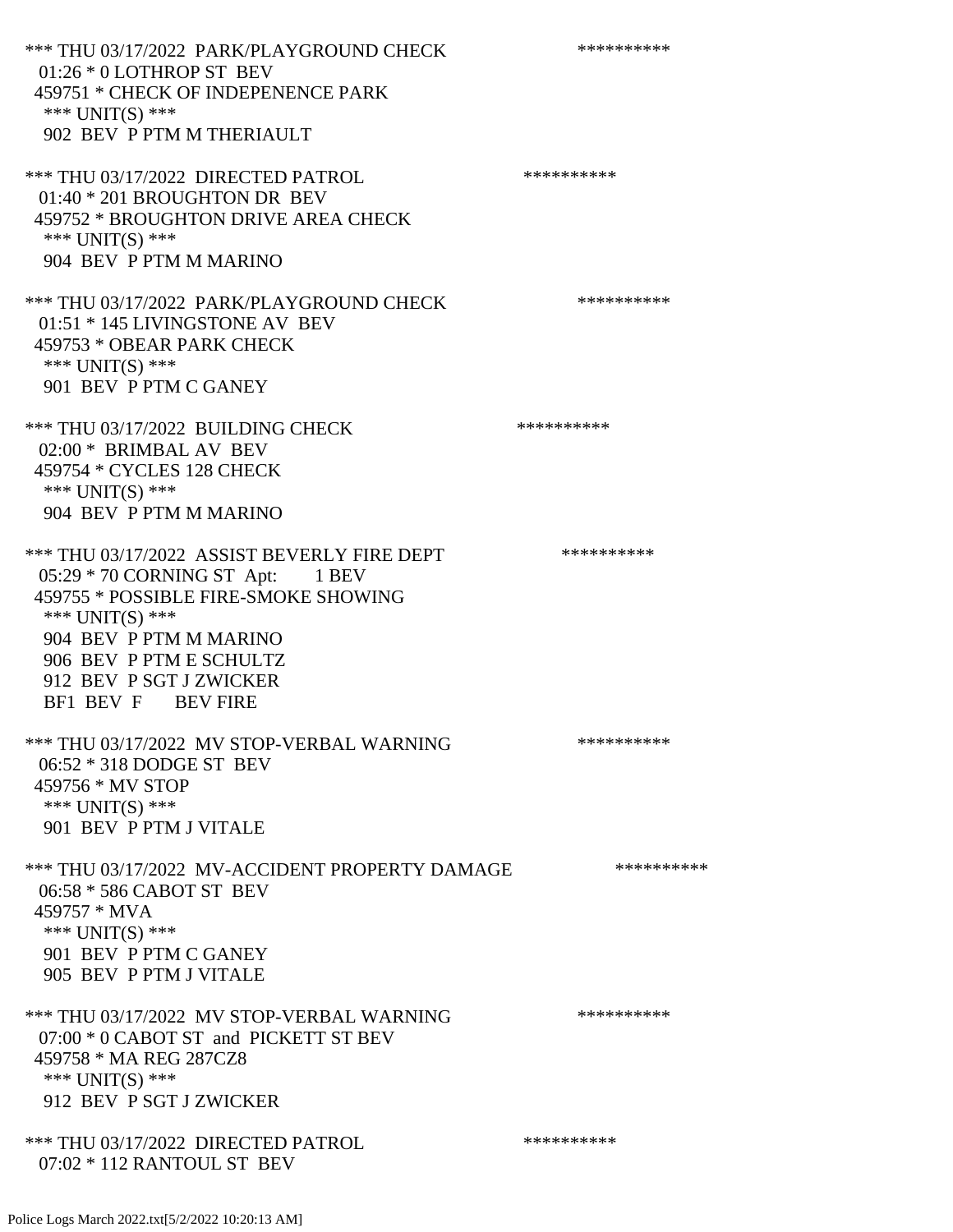459759 \* CHECK OF AREA \*\*\* UNIT(S) \*\*\* 902 BEV P PTM M THERIAULT \*\*\* THU 03/17/2022 SUSP ACTIVITY \*\*\*\*\*\*\*\*\*\*\*\*\*\*\*\* 07:09 \* 0 CABOT ST and BARTLETT ST BEV 459760 \* ATTEMPT TO LOCATE AND IDENTIFY MALE PARTY \*\*\* UNIT(S) \*\*\* 902 BEV P PTM M THERIAULT 912 BEV P SGT J ZWICKER \*\*\* THU 03/17/2022 ROSTER-ON/OFF DUTY \*\*\*\*\*\*\*\*\*\*\*\* 07:21 \* ELLIOTT ST BEV 459761 \* START OF SHIFT B \*\*\* UNIT(S) \*\*\* OIC BEV P LT D COSTA \*\*\* THU 03/17/2022 MV STOP-VERBAL WARNING \*\*\*\*\*\*\*\*\*\*\*\*\*\*\* 07:26 \* 0 CABOT ST and BARTLETT ST BEV 459762 \* MV STOP \*\*\* UNIT(S) \*\*\* 902 BEV P PTM M THERIAULT \*\*\* THU 03/17/2022 MV STOP-WRITTEN WARNING \*\*\*\*\*\*\*\*\*\*\*\*\* 08:34 \* 0 BRIDGE ST and VIRGINIA AV BEV 459772 \* MVSTOP - 538VJ4 \*\*\* UNIT(S) \*\*\* 907 BEV P PTM J LANTYCH 913 BEV P SGT M HENEBURY \*\*\* THU 03/17/2022 MV STOP-WRITTEN WARNING \*\*\*\*\*\*\*\*\*\* 08:39 \* 0 BRIDGE ST and VIRGINIA AV BEV 459763 \* MV STOP 2BK119 \*\*\* UNIT(S) \*\*\* 907 BEV P PTM J LANTYCH 913 BEV P SGT M HENEBURY \*\*\* THU 03/17/2022 MV STOP-VERBAL WARNING \*\*\*\*\*\*\*\*\*\*\*\*\*\* 08:46 \* 0 BRIDGE ST and VIRGINIA AV BEV 459764 \* MV STOP 1XBV43 \*\*\* UNIT(S) \*\*\* 907 BEV P PTM J LANTYCH 913 BEV P SGT M HENEBURY \*\*\* THU 03/17/2022 MENTAL HEALTH (NON MEDICAL) \*\*\*\*\*\*\*\*\*\* 08:52 \* RANTOUL ST BEV 459765 \* MOTHER HAVING TROUBLE WITH DAUGHTER \*\*\* UNIT(S) \*\*\* 902 BEV P PTM D DIVINCENZ 903 BEV P PTM J SPITALERI \*\*\* THU 03/17/2022 MV STOP-WRITTEN WARNING \*\*\*\*\*\*\*\*\*\*\*\*\* 09:00 \* 0 BRIDGE ST and VIRGINIA AV BEV 459766 \* MV STOP USD320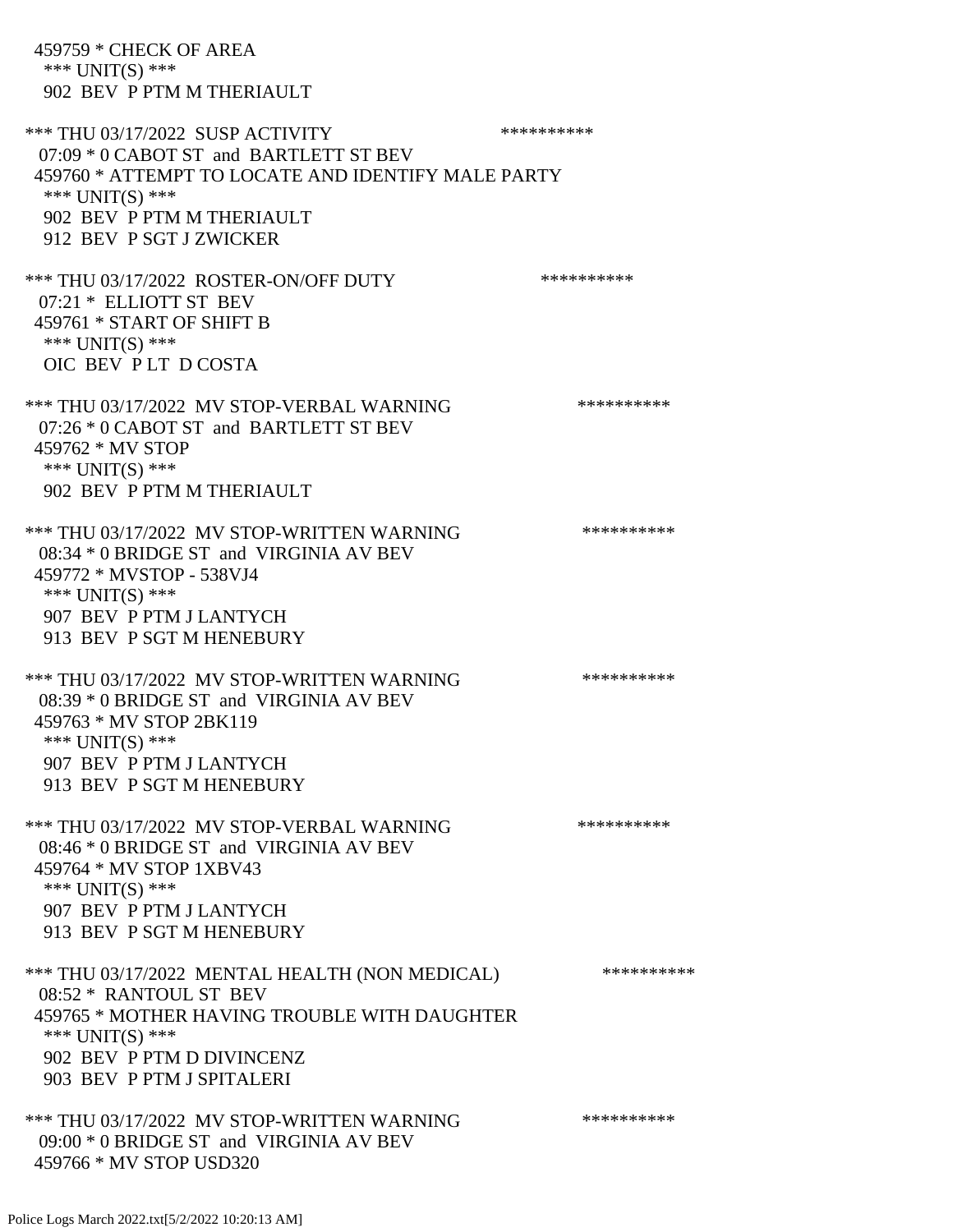\*\*\* UNIT(S) \*\*\* 907 BEV P PTM J LANTYCH 913 BEV P SGT M HENEBURY \*\*\* THU 03/17/2022 HAZARD-DMV \*\*\*\*\*\*\*\*\*\* 09:03 \* 0 SCHOOL ST and RIVER ST BEV 459767 \* DMV ON BRIDGE \*\*\* UNIT(S) \*\*\* 905 BEV P PTM K THOMASSON \*\*\* THU 03/17/2022 MV STOP-VERBAL WARNING \*\*\*\*\*\*\*\*\*\*\*\*\* 09:07 \* 0 BRIDGE ST and VIRGINIA AV BEV 459768 \* MV STOP 619KP0 \*\*\* UNIT(S) \*\*\* 907 BEV P PTM J LANTYCH 913 BEV P SGT M HENEBURY \*\*\* THU 03/17/2022 MV TOW - BEVERLY AUTO \*\*\*\*\*\*\*\*\*\* 09:09 \* 0 PARK ST and PLEASANT ST BEV 459769 \* TOW \*\*\* UNIT(S) \*\*\* DTL BEV P PTM S LEBLANC \*\*\* THU 03/17/2022 MV STOP-WRITTEN WARNING \*\*\*\*\*\*\*\*\*\* 09:15 \* 0 BRIDGE ST and VIRGINIA AV BEV 459773 \* MVSTOP - 3DYR21 \*\*\* UNIT(S) \*\*\* 907 BEV P PTM J LANTYCH 913 BEV P SGT M HENEBURY \*\*\* THU 03/17/2022 MV STOP-VERBAL WARNING \*\*\*\*\*\*\*\*\*\* 10:03 \* 36 DEARBORN AV BEV 459770 \* ID OPERATOR SILVER ACURA/ MATCHES DESCRIPTION OF SHOOTING MV \*\*\* UNIT(S) \*\*\* 903 BEV P PTM J SPITALERI CIU BEV P PTM E ABRAHAMSO \*\*\* THU 03/17/2022 CHECK WELL BEING \*\*\*\*\*\*\*\*\*\* 10:04 \* 245 ELLIOTT ST Apt: 108 BEV 459771 \* CHECK WELL BEING \*\*\* UNIT(S) \*\*\* 902 BEV P PTM D DIVINCENZ A1 BEV A AMBULANCE \*\*\* THU 03/17/2022 FOLLOW-UP \*\*\*\*\*\*\*\*\*\*\*\*\* 10:40 \* 110 PARK ST BEV 459774 \* FOLLOW UP POSSIBLE FIREARM POSSESION \*\*\* UNIT(S) \*\*\* 902 BEV P PTM D DIVINCENZ CIU BEV P PTM E ABRAHAMSO \*\*\* THU 03/17/2022 MV TOW - BIG JIM'S \*\*\*\*\*\*\*\*\*\*\*\*\* 10:47 \* 34 BROADWAY Apt: 3 BEV 459775 \* SUSPENDED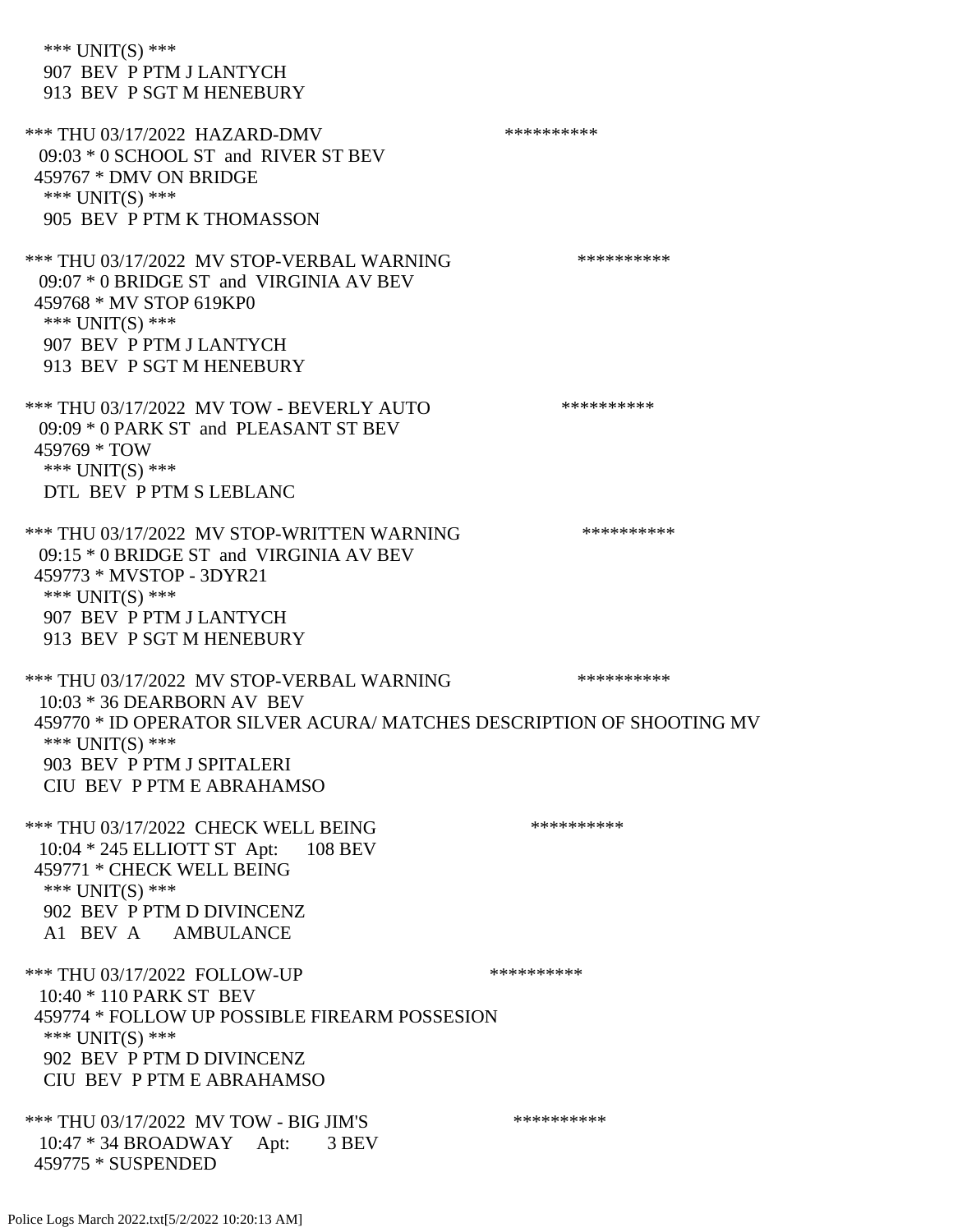\*\*\* UNIT(S) \*\*\* 902 BEV P PTM D DIVINCENZ \*\*\* THU 03/17/2022 MV STOP-VERBAL WARNING \*\*\*\*\*\*\*\*\*\*\*\*\* 10:56 \* 0 CABOT ST and COLON ST BEV 459776 \* MV STOP 9MP322 \*\*\* UNIT(S) \*\*\* 907 BEV P PTM J LANTYCH \*\*\* THU 03/17/2022 HOMELESS RELATED \*\*\*\*\*\*\*\*\*\* 11:12 \* 0 ELLIS SQ BEV 459777 \* NOTIFY GERMAINE HIS BACKPACK IS UP FRONT \*\*\* UNIT(S) \*\*\* CIU BEV P PTM E ABRAHAMSO \*\*\* THU 03/17/2022 DIRECTED PATROL \*\*\*\*\*\*\*\*\*\* 12:04 \* 13 CHAPMAN ST BEV 459778 \* SCHOOL CHECK \*\*\* UNIT(S) \*\*\* CIU BEV P PTM E ABRAHAMSO \*\*\* THU 03/17/2022 DISTURBANCE-GENERAL \*\*\*\*\*\*\*\*\*\* 12:20 \* 50 DODGE ST BEV 459779 \* PARTIES ARUGING \*\*\* UNIT(S) \*\*\* 903 BEV P PTM J SPITALERI CIU BEV P PTM E ABRAHAMSO \*\*\* THU 03/17/2022 MV-ACCIDENT NO REPORT \*\*\*\*\*\*\*\*\*\*\*\* 12:48 \* 8 WALCOTT RD BEV 459780 \* MV ACCIDENT \*\*\* UNIT(S) \*\*\* 902 BEV P PTM D DIVINCENZ \*\*\* THU 03/17/2022 DEATH \*\*\*\*\*\*\*\*\*\* 12:59 \* DODGE ST BEV 459781 \* WELL BEING CHECK \*\*\* UNIT(S) \*\*\* 905 BEV P PTM K THOMASSON 912 BEV P SGT J TACHE A1 BEV A AMBULANCE \*\*\* THU 03/17/2022 MV STOP-VERBAL WARNING \*\*\*\*\*\*\*\*\*\*\*\*\* 13:48 \* 0 COLON ST and SOHIER RD BEV 459782 \* MV STOP \*\*\* UNIT(S) \*\*\* 903 BEV P PTM J SPITALERI \*\*\* THU 03/17/2022 FRAUD-IMPERSONATION \*26C \*\*\*\*\*\*\*\*\*\*\*\*\* 14:00 \* 8 HOBART AV Apt: H BEV 459783 \* PARTY BELIEVES SHE WAS SCAMMED \*\*\* UNIT(S) \*\*\* 903 BEV P PTM J SPITALERI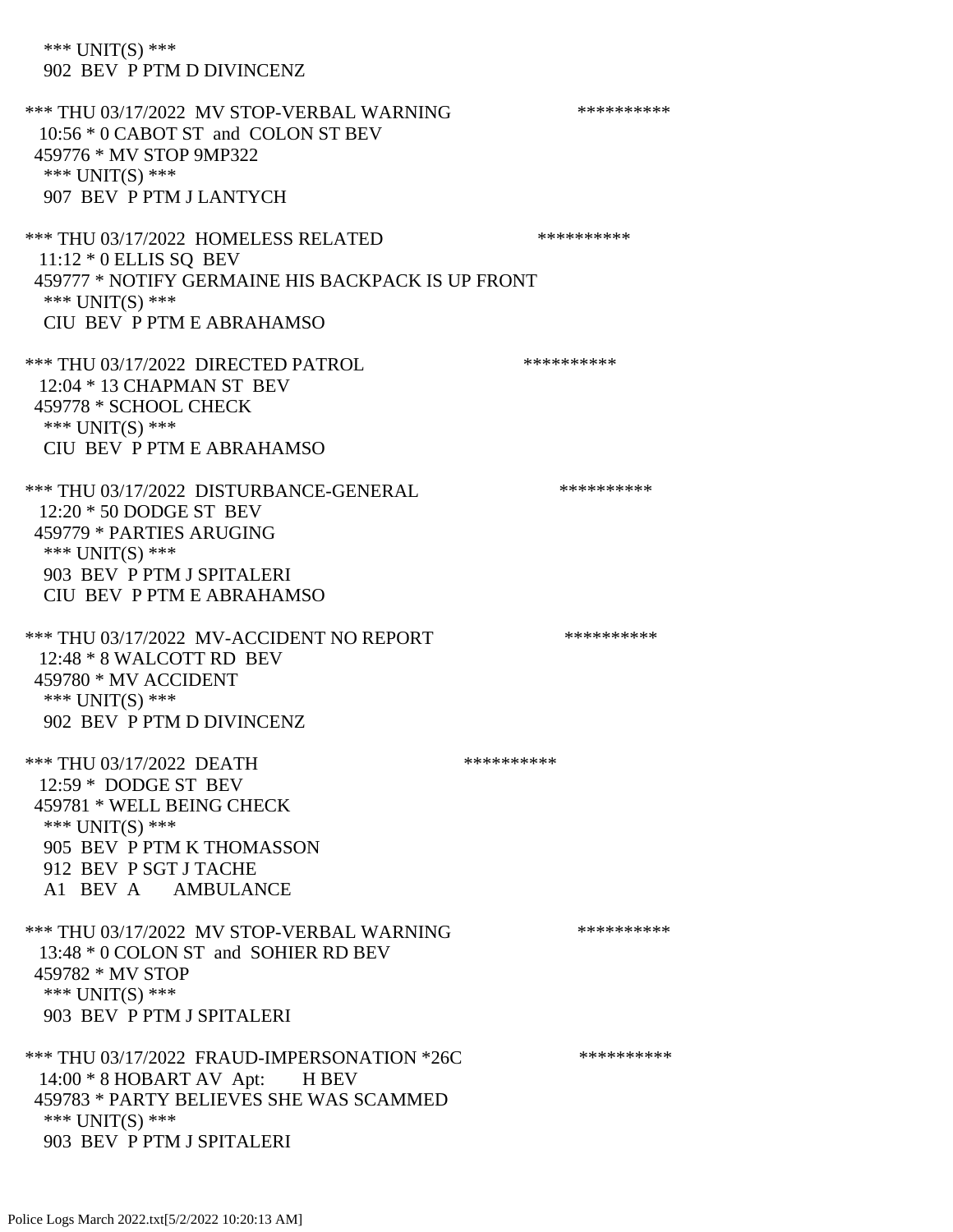\*\*\* THU 03/17/2022 SUSP ACTIVITY-MOTOR VEHICLE \*\*\*\*\*\*\*\*\*\*\*\* 14:58 \* 0 BECKFORD ST and GAGE ST BEV 459784 \* MV INVOLVED IN SHOOTING \*\*\* UNIT(S) \*\*\* 903 BEV P PTM J SPITALERI 904 BEV P PTM J VITALE 912 BEV P SGT J TACHE CIU BEV P PTM E ABRAHAMSO \*\*\* THU 03/17/2022 MENTAL HEALTH (NON MEDICAL) \*\*\*\*\*\*\*\*\*\*\* 15:13 \* SOHIER RD BEV 459785 \* PARTY WALKED AWAY FROM GROUP HOME VAN \*\*\* UNIT(S) \*\*\* 902 BEV P PTM D DIVINCENZ 904 BEV P PTM J VITALE 906 BEV P PTL A CLARIZIA \*\*\* THU 03/17/2022 ROSTER-ON/OFF DUTY \*\*\*\*\*\*\*\*\*\* 15:28 \* ELLIOTT ST BEV 459786 \* START OF SHIFT C \*\*\* UNIT(S) \*\*\* OIC BEV P LT M PANJWANI \*\*\* THU 03/17/2022 SUSP ACTIVITY \*\*\*\*\*\*\*\*\*\* 15:35 \* 5 LAKEVIEW AV BEV 459787 \* WOMAN BEING HARRASSED BY MALE \*\*\* UNIT(S) \*\*\* 903 BEV P PTM M GELINEAU 904 BEV P PTM J VITALE \*\*\* THU 03/17/2022 DOMESTIC ABUSE/NO 209A \*90F \*\*\*\*\*\*\*\*\*\*\*\* 15:46 \* 63 LOVETT ST BEV 459788 \* CALLER WANTS BOYFRIEND REMOVED \*\*\* UNIT(S) \*\*\* 906 BEV P PTM D DIVINCENZ \*\*\* THU 03/17/2022 MV STOP-VERBAL WARNING \*\*\*\*\*\*\*\*\*\*\*\*\* 16:02 \* 0 MCPHERSON DR BEV 459789 \* 48RJ94 \*\*\* UNIT(S) \*\*\* 902 BEV P PTM C STANTON CHA3 BEV P CPT R RUSSO \*\*\* THU 03/17/2022 MENTAL HEALTH - SECTION 12 \*\*\*\*\*\*\*\*\*\* 16:26 \* ESSEX ST BEV 459790 \* CHECK FOR MISSING FEMALE \*\*\* UNIT(S) \*\*\* 902 BEV P PTM C STANTON 912 BEV P SGT J SANTAMARI A1 BEV A AMBULANCE SIE3 BEV P SGT D BROWN \*\*\* THU 03/17/2022 DOMESTIC-VERBAL ARGUMENT \*\*\*\*\*\*\*\*\*\*\*\*\*

Police Logs March 2022.txt[5/2/2022 10:20:13 AM]

17:20 \* ELLIOTT ST BEV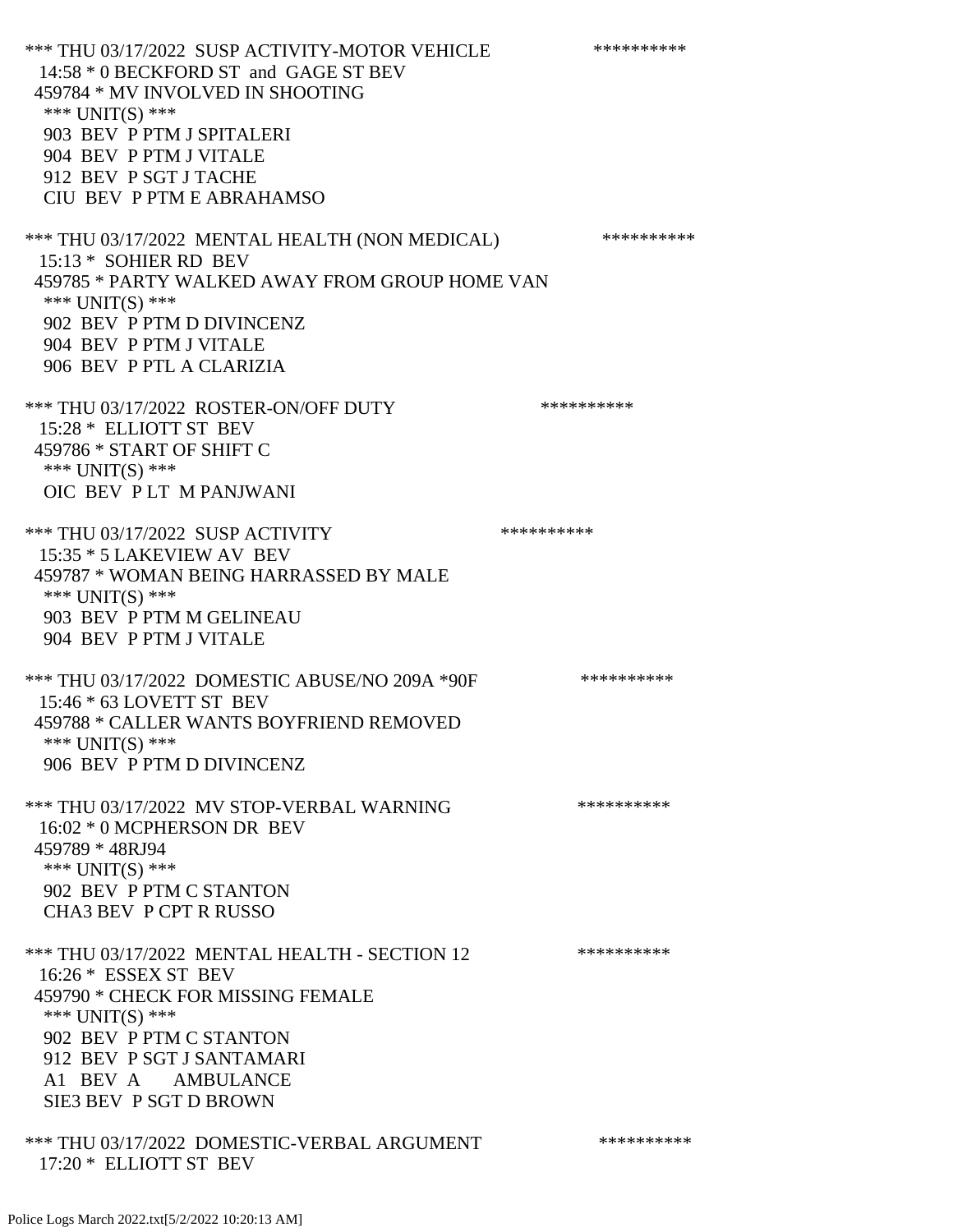459791 \* UNWANTED GUEST \*\*\* UNIT(S) \*\*\* 902 BEV P PTM C STANTON 904 BEV P PTM J VITALE \*\*\* THU 03/17/2022 PARKING COMPLAINT - GENERAL \*\*\*\*\*\*\*\*\*\* 17:33 \* 23 BENNETT ST BEV 459792 \* MV LEFT IN ROADWAY \*\*\* UNIT(S) \*\*\* 903 BEV P PTM M GELINEAU \*\*\* THU 03/17/2022 DOMESTIC ABUSE/NO 209A \*90F \*\*\*\*\*\*\*\*\*\*\*\* 17:47 \* 16 MEMORIAL DR BEV 459793 \* MALE ASSAULTED BY GIRLFRIEND \*\*\* UNIT(S) \*\*\* 903 BEV P PTM M GELINEAU 905 BEV P PTM J MCCARTHY 912 BEV P SGT J SANTAMARI A1 BEV A AMBULANCE \*\*\* THU 03/17/2022 LARCENY-ALL OTHERS \*23H \*\*\*\*\*\*\*\*\*\* 17:53 \* 460 CABOT ST BEV 459794 \* PACKAGE SHIPPED TO WRONG ADDRESS \*\*\* UNIT(S) \*\*\* H2 BEV P PTM S LEBLANC \*\*\* THU 03/17/2022 MV-ACCIDENT PROPERTY DAMAGE \*\*\*\*\*\*\*\*\*\*\*\*\* 17:53 \* 0 CABOT ST and FEDERAL ST BEV 459795 \* TWO CAR MVA \*\*\* UNIT(S) \*\*\* 904 BEV P PTM J VITALE \*\*\* THU 03/17/2022 DISTURBANCE-DRUNK \*\*\*\*\*\*\*\*\*\*\*\* 18:53 \* 277 RANTOUL ST BEV 459796 \* PATRON WILL NOT LEAVE BAR \*\*\* UNIT(S) \*\*\* 902 BEV P PTM C STANTON 903 BEV P PTM M GELINEAU \*\*\* THU 03/17/2022 SUSP ACTIVITY \*\*\*\*\*\*\*\*\*\*\*\*\*\*\*\* 19:39 \* 49 STANDLEY ST BEV 459797 \* MALE KNOCKING ON DOOR WONT LEAVE \*\*\* UNIT(S) \*\*\* 904 BEV P PTM J VITALE 906 BEV P PTM D DIVINCENZ \*\*\* THU 03/17/2022 MEDICAL-BLS \*\*\*\*\*\*\*\*\*\* 19:50 \* CABOT ST BEV 459798 \* CUSTOMER REQUESTING AMBULANCE \*\*\* UNIT(S) \*\*\* 902 BEV P PTM C STANTON 903 BEV P PTM M GELINEAU \*\*\* THU 03/17/2022 ASSIST OTHER DEPARTMENT \*\*\*\*\*\*\*\*\*\*\*\*\*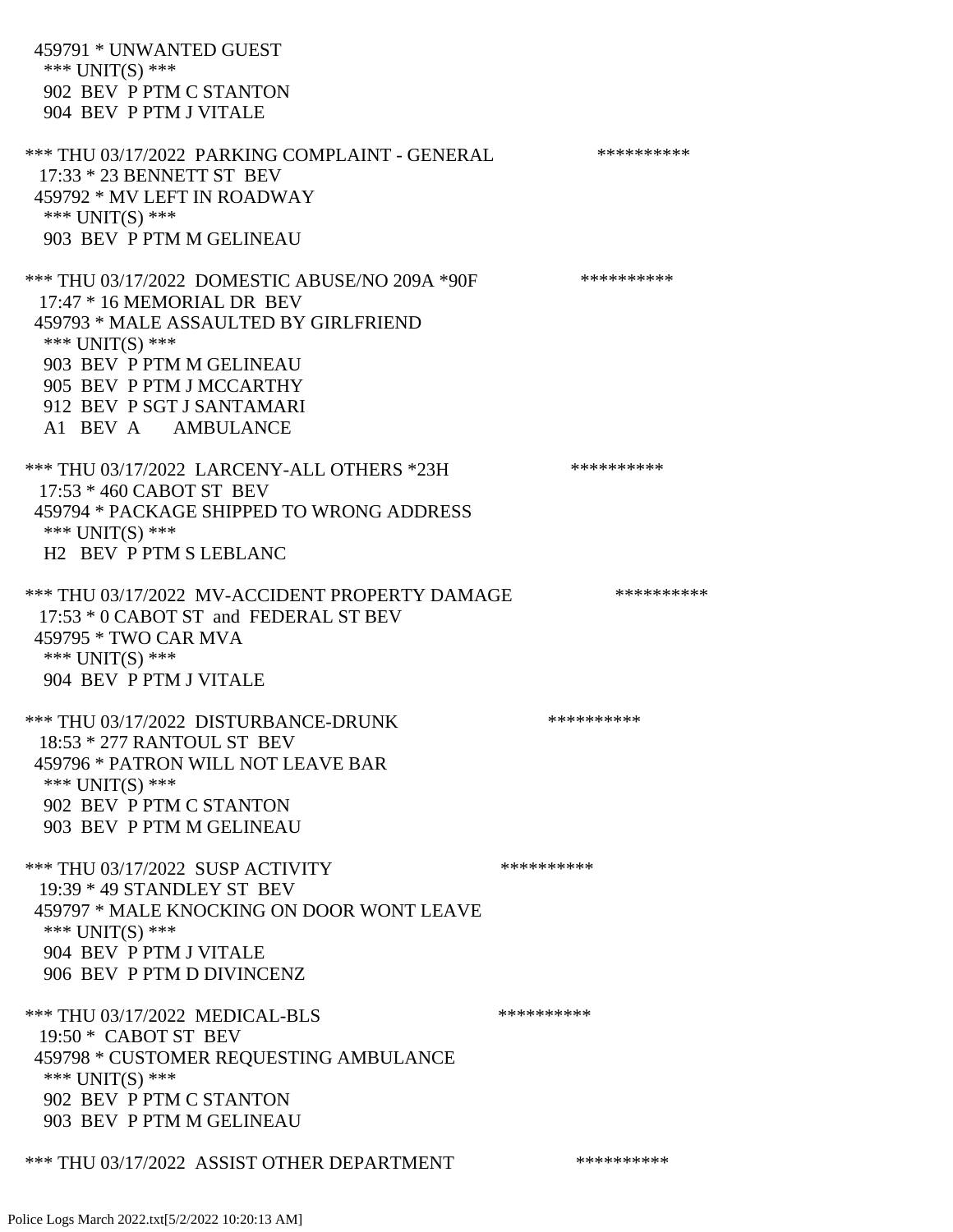20:08 \* HARWOOD ST BEV 459799 \* H/R FROM WENHAM - CHECK ON OPERATOR \*\*\* UNIT(S) \*\*\* 904 BEV P PTM J VITALE 906 BEV P PTM D DIVINCENZ 912 BEV P SGT J SANTAMARI \*\*\* THU 03/17/2022 DISTURBANCE-DRUNK \*\*\*\*\*\*\*\*\*\*\*\*\* 20:15 \* 54 ELLIOTT ST BEV 459800 \* CUSTOMER CAUSING DISTURBANCE \*\*\* UNIT(S) \*\*\* 902 BEV P PTM C STANTON 903 BEV P PTM M GELINEAU \*\*\* THU 03/17/2022 ARREST-ADULT \*\*\*\*\*\*\*\*\*\*\*\*\* 20:39 \* RANTOUL ST BEV 459801 \* OUT WITH PARTY FROM 459800 \*\*\* UNIT(S) \*\*\* 902 BEV P PTM C STANTON 903 BEV P PTM M GELINEAU 912 BEV P SGT J SANTAMARI \*\*\* THU 03/17/2022 MEDICAL-BLS \*\*\*\*\*\*\*\*\*\* 20:45 \* MELVIN AV BEV 459802 \* MEDICAL ALARM ACTIVATED \*\*\* UNIT(S) \*\*\* 901 BEV P PTM J MARRS A1 BEV A AMBULANCE \*\*\* THU 03/17/2022 209A ORDER ATTEMPT TO SERVE \*\*\*\*\*\*\*\*\*\* 21:19 \* DODGE ST BEV 459803 \* ATTEMPT TO SERVE 209A \*\*\* UNIT(S) \*\*\* 905 BEV P PTM J MCCARTHY \*\*\* THU 03/17/2022 DISTURBANCE-LIQ ESTABLISHMENT \*\*\*\*\*\*\*\*\*\*\* 21:32 \* 278 RANTOUL ST BEV 459804 \* LOUD MUSIC \*\*\* UNIT(S) \*\*\* 901 BEV P PTM J MARRS \*\*\* THU 03/17/2022 MEDICAL-BLS \*\*\*\*\*\*\*\*\*\*\*\*\*\* 22:10 \* LANTHORN LN BEV 459805 \* POSSIBLE SEIZURE \*\*\* UNIT(S) \*\*\* 904 BEV P PTM J VITALE A1 BEV A AMBULANCE \*\*\* THU 03/17/2022 DISTURBANCE-GENERAL \*\*\*\*\*\*\*\*\*\* 22:32 \* 5 LAKEVIEW AV BEV 459806 \* MALE PARTY OUTSIDE SCREAMING \*\*\* UNIT(S) \*\*\* 903 BEV P PTM M GELINEAU 905 BEV P PTM J MCCARTHY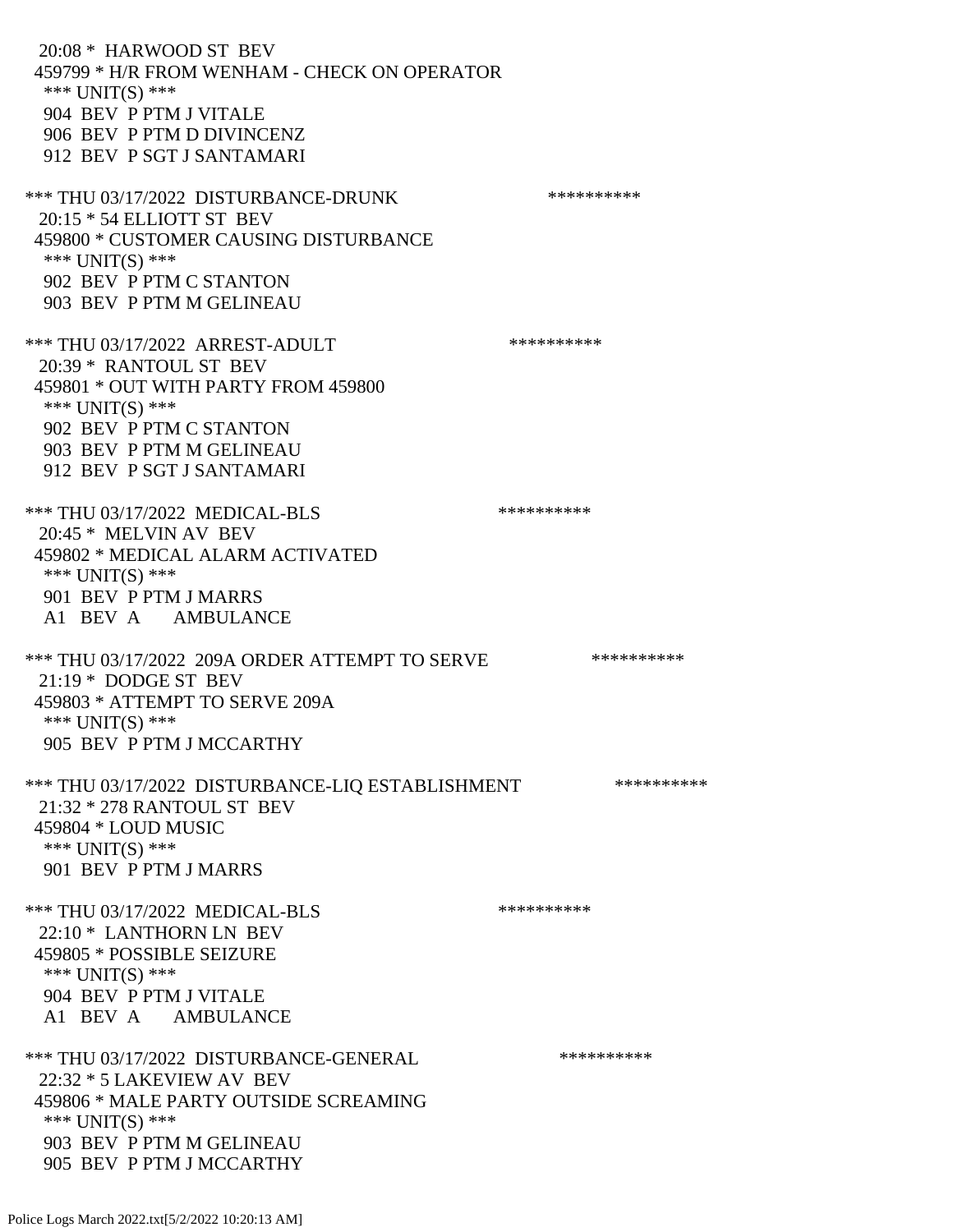\*\*\* THU 03/17/2022 ROSTER-ON/OFF DUTY \*\*\*\*\*\*\*\*\*\*\*\* 23:37 \* ELLIOTT ST BEV 459807 \* START OF SHIFT A \*\*\* UNIT(S) \*\*\* OIC BEV P LT D COSTA \*\*\* FRI 03/18/2022 DIRECTED PATROL \*\*\*\*\*\*\*\*\*\*\*\* 00:33 \* 10 PARK ST BEV 459808 \* CHECK OF MBTA STATION \*\*\* UNIT(S) \*\*\* 902 BEV P PTM M THERIAULT \*\*\* FRI 03/18/2022 DIRECTED PATROL \*\*\*\*\*\*\*\*\*\* 00:39 \* 126 WATER ST BEV 459809 \* CHECK OF JUBILEE YACHT CLUB \*\*\* UNIT(S) \*\*\* 902 BEV P PTM M THERIAULT \*\*\* FRI 03/18/2022 PARK/PLAYGROUND CHECK \*\*\*\*\*\*\*\*\*\*\*\* 00:58 \* 0 LOTHROP ST BEV 459810 \* CHECK OF INDEPENDENCE PARK \*\*\* UNIT(S) \*\*\* 902 BEV P PTM M THERIAULT

\*\*\* FRI 03/18/2022 PARK/PLAYGROUND CHECK \*\*\*\*\*\*\*\*\*\*\*\* 01:02 \* 410 ESSEX ST BEV 459811 \* HARRY BALL CHECK \*\*\* UNIT(S) \*\*\* 906 BEV P PTM E SCHULTZ

\*\*\* FRI 03/18/2022 ARREST-RELEASED ON BAIL \*\*\*\*\*\*\*\*\*\* 01:15 \* 175 ELLIOTT ST BEV 459812 \* FEMALE PRISONER RELEASED ON BAIL \*\*\* UNIT(S) \*\*\* OIC BEV P LT D COSTA

\*\*\* FRI 03/18/2022 DIRECTED PATROL \*\*\*\*\*\*\*\*\*\* 06:03 \* 112 RANTOUL ST BEV 459813 \* CHECK OF THE AREA \*\*\* UNIT(S) \*\*\* 902 BEV P PTM M THERIAULT

\*\*\* FRI 03/18/2022 SUSP ACTIVITY \*\*\*\*\*\*\*\*\*\* 07:12 \* 0 CABOT ST and BARTLETT ST BEV 459814 \* ATTEMPT TO IDENTIFY PARTY \*\*\* UNIT(S) \*\*\* 902 BEV P PTM M THERIAULT

\*\*\* FRI 03/18/2022 MV STOP-VERBAL WARNING \*\*\*\*\*\*\*\*\*\*\*\* 07:14 \* 0 MCKAY ST and BLAKE ST BEV 459815 \* MV STOP \*\*\* UNIT(S) \*\*\* 901 BEV P PTM J VITALE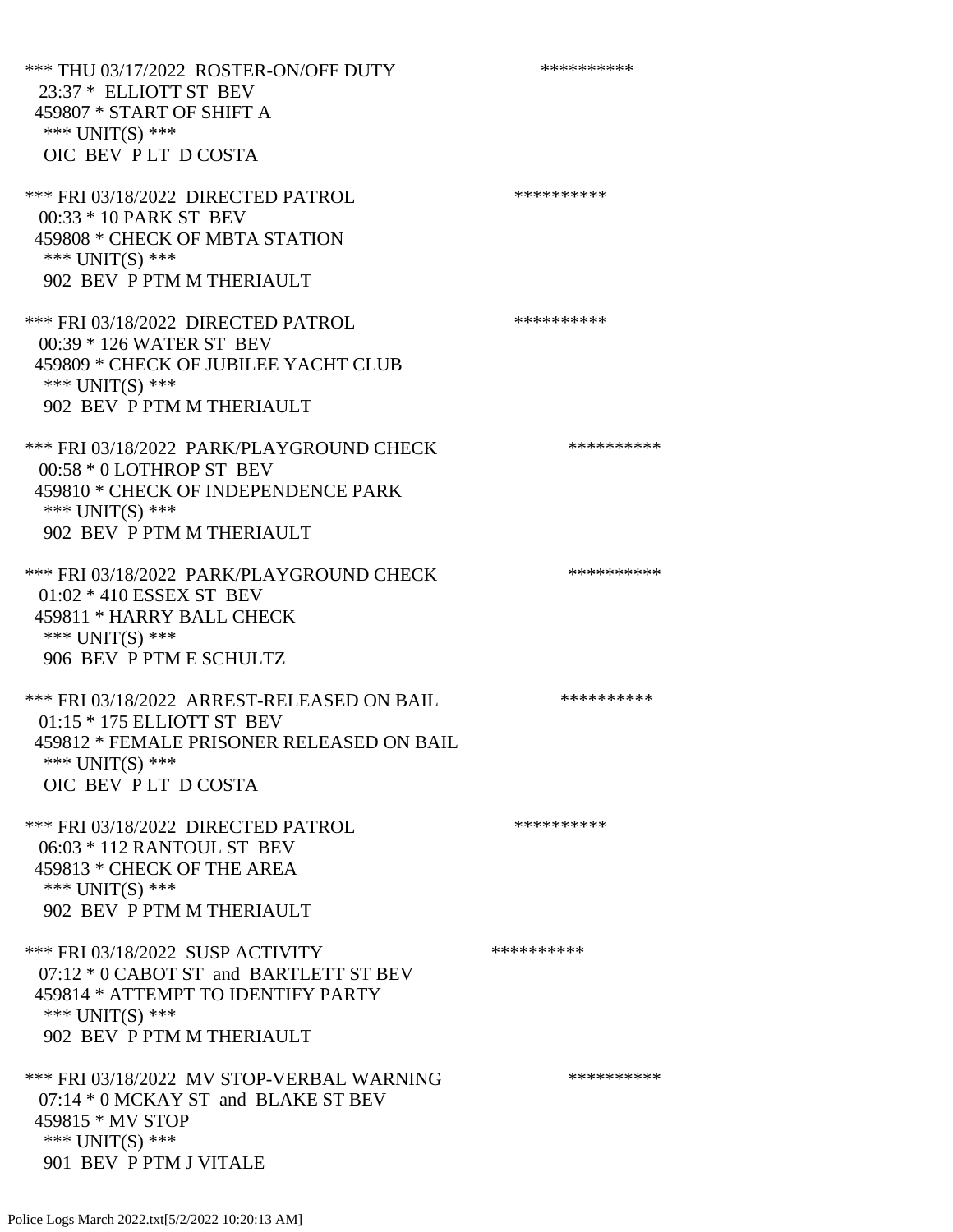\*\*\* FRI 03/18/2022 ROSTER-ON/OFF DUTY \*\*\*\*\*\*\*\*\*\* 07:18 \* ELLIOTT ST BEV 459816 \* START OF SHIFT B \*\*\* UNIT(S) \*\*\* OIC BEV P LT D COSTA \*\*\* FRI 03/18/2022 PARKING COMPLAINT - GENERAL \*\*\*\*\*\*\*\*\*\* 07:40 \* 0 CABOT ST and ROOSEVELT AV BEV 459817 \* PARKING COMPLAINT \*\*\* UNIT(S) \*\*\* 913 BEV P SGT M HENEBURY \*\*\* FRI 03/18/2022 HOMELESS RELATED \*\*\*\*\*\*\*\*\*\* 08:09 \* 240 CABOT ST BEV 459818 \* PERSON SLEEPING IN ATM VESTIBULE \*\*\* UNIT(S) \*\*\* 903 BEV P PTM D DIVINCENZ \*\*\* FRI 03/18/2022 TRANSPORT TO COURT \*\*\*\*\*\*\*\*\*\*\*\*\*\* 08:11 \* 56 FEDERAL ST BEV 459819 \* TRANPORT TO COURT \*\*\* UNIT(S) \*\*\* 902 BEV P PTM J SPITALERI \*\*\* FRI 03/18/2022 MV STOP-VERBAL WARNING \*\*\*\*\*\*\*\*\*\*\*\* 08:25 \* 0 CABOT ST and COLON ST BEV 459820 \* MV STOP 2KJM49 \*\*\* UNIT(S) \*\*\* 907 BEV P PTM J LANTYCH \*\*\* FRI 03/18/2022 CHECK WELL BEING \*\*\*\*\*\*\*\*\*\* 08:25 \* 181 ELLIOTT ST BEV 459821 \* WELL BEING CHECK \*\*\* UNIT(S) \*\*\* H2 BEV P PTM T SLAVIN \*\*\* FRI 03/18/2022 MV STOP-CITATION ISSUED \*\*\*\*\*\*\*\*\*\* 08:35 \* 0 ELLIOTT ST and RANTOUL ST BEV 459822 \* MV STOP 1JZC83 \*\*\* UNIT(S) \*\*\* 907 BEV P PTM J LANTYCH \*\*\* FRI 03/18/2022 PARKING COMPLAINT - HANDICAP \*\*\*\*\*\*\*\*\*\* 09:30 \* 25 ENON ST BEV 459824 \* PARKING COMPLAINT \*\*\* UNIT(S) \*\*\* 905 BEV P PTM K THOMASSON \*\*\* FRI 03/18/2022 MV-ACCIDENT PERSONAL INJURY \*\*\*\*\*\*\*\*\*\*\* 09:57 \* 90 RANTOUL ST BEV 459825 \* MV COLLISION \*\*\* UNIT(S) \*\*\* 902 BEV P PTM J SPITALERI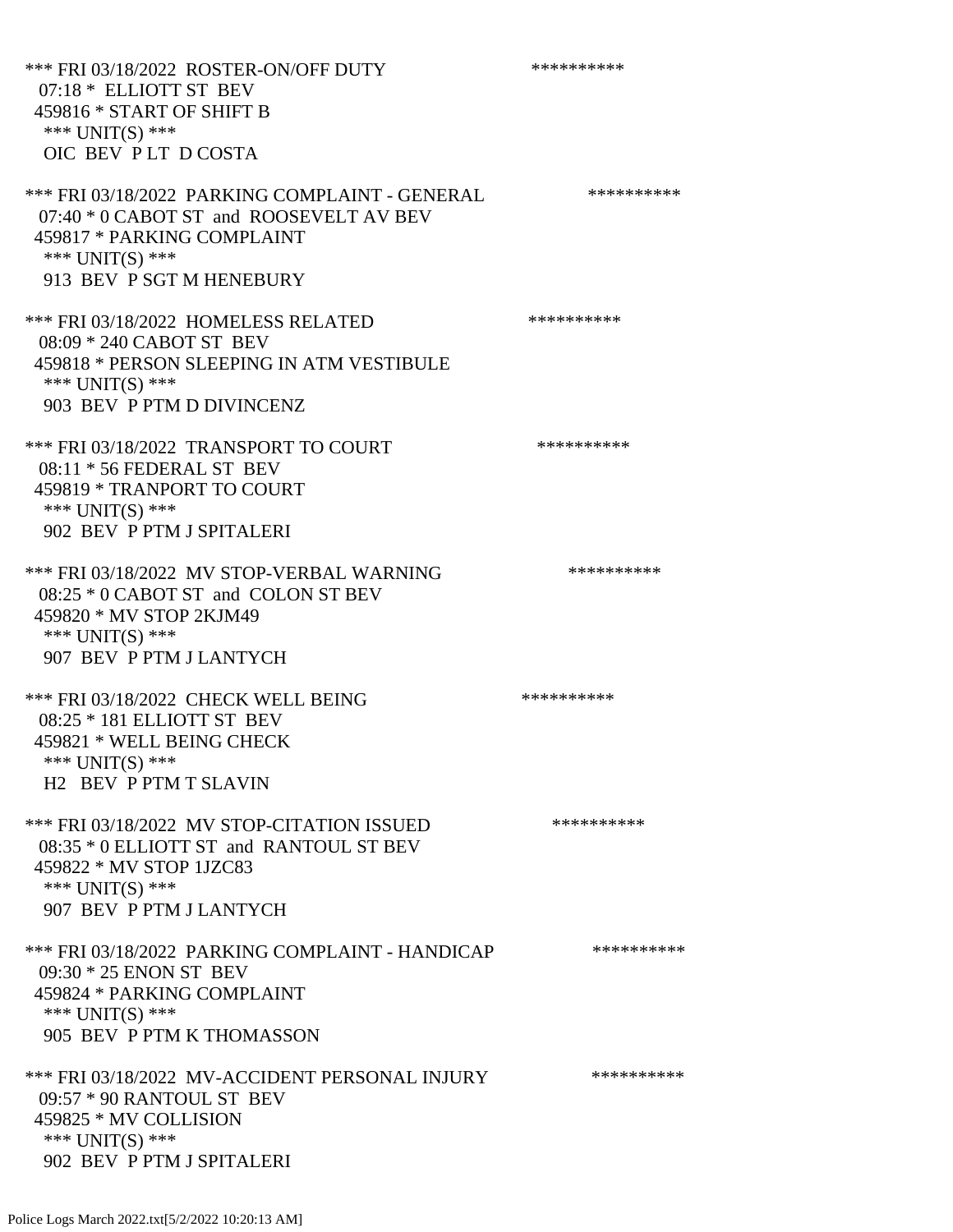A1 BEV A AMBULANCE BF1 BEV F BEV FIRE \*\*\* FRI 03/18/2022 MV STOP-VERBAL WARNING \*\*\*\*\*\*\*\*\*\*\*\*\* 10:21 \* 0 ESSEX ST and CEDAR ST BEV 459826 \* MV STOP L893 \*\*\* UNIT(S) \*\*\* 907 BEV P PTM J LANTYCH \*\*\* FRI 03/18/2022 MV STOP-VERBAL WARNING \*\*\*\*\*\*\*\*\*\*\*\*\* 10:27 \* 0 ESSEX ST and CEDAR ST BEV 459827 \* MV STOP 1XFB71 \*\*\* UNIT(S) \*\*\* 907 BEV P PTM J LANTYCH \*\*\* FRI 03/18/2022 MV STOP-CITATION ISSUED \*\*\*\*\*\*\*\*\*\* 10:33 \* 0 ESSEX ST and CEDAR ST BEV 459828 \* MV STOP 1YFP39 \*\*\* UNIT(S) \*\*\* 907 BEV P PTM J LANTYCH \*\*\* FRI 03/18/2022 ALARMS-RESIDENTIAL \*\*\*\*\*\*\*\*\*\* 11:20 \* 378 CABOT ST BEV 459829 \* ALARM \*\*\* UNIT(S) \*\*\* 903 BEV P PTM D DIVINCENZ 912 BEV P SGT J SANTAMARI \*\*\* FRI 03/18/2022 SUSP ACTIVITY \*\*\*\*\*\*\*\*\*\*\*\* 11:49 \* 3 FIELDER RD BEV 459830 \* WOMAN CHECKING CARS \*\*\* UNIT(S) \*\*\* 903 BEV P PTM D DIVINCENZ 905 BEV P PTM K THOMASSON \*\*\* FRI 03/18/2022 MEDICAL-ALS \*\*\*\*\*\*\*\*\*\*\*\*\*\* 12:02 \* BRIDGE ST BEV 459831 \* MEDICAL \*\*\* UNIT(S) \*\*\* 901 BEV P PTM H GEARY A1 BEV A AMBULANCE BF1 BEV F BEV FIRE \*\*\* FRI 03/18/2022 MV-ACCIDENT PEDESTRIAN \*\*\*\*\*\*\*\*\*\* 13:43 \* ESSEX ST BEV 459832 \* MV COLLISION \*\*\*  $UNIT(S)$  \*\*\* 906 BEV P PTL A CLARIZIA A1 BEV A AMBULANCE \*\*\* FRI 03/18/2022 MV STOP-CITATION ISSUED \*\*\*\*\*\*\*\*\*\* 13:52 \* 224 CABOT ST BEV 459833 \* MV STOP \*\*\* UNIT(S) \*\*\*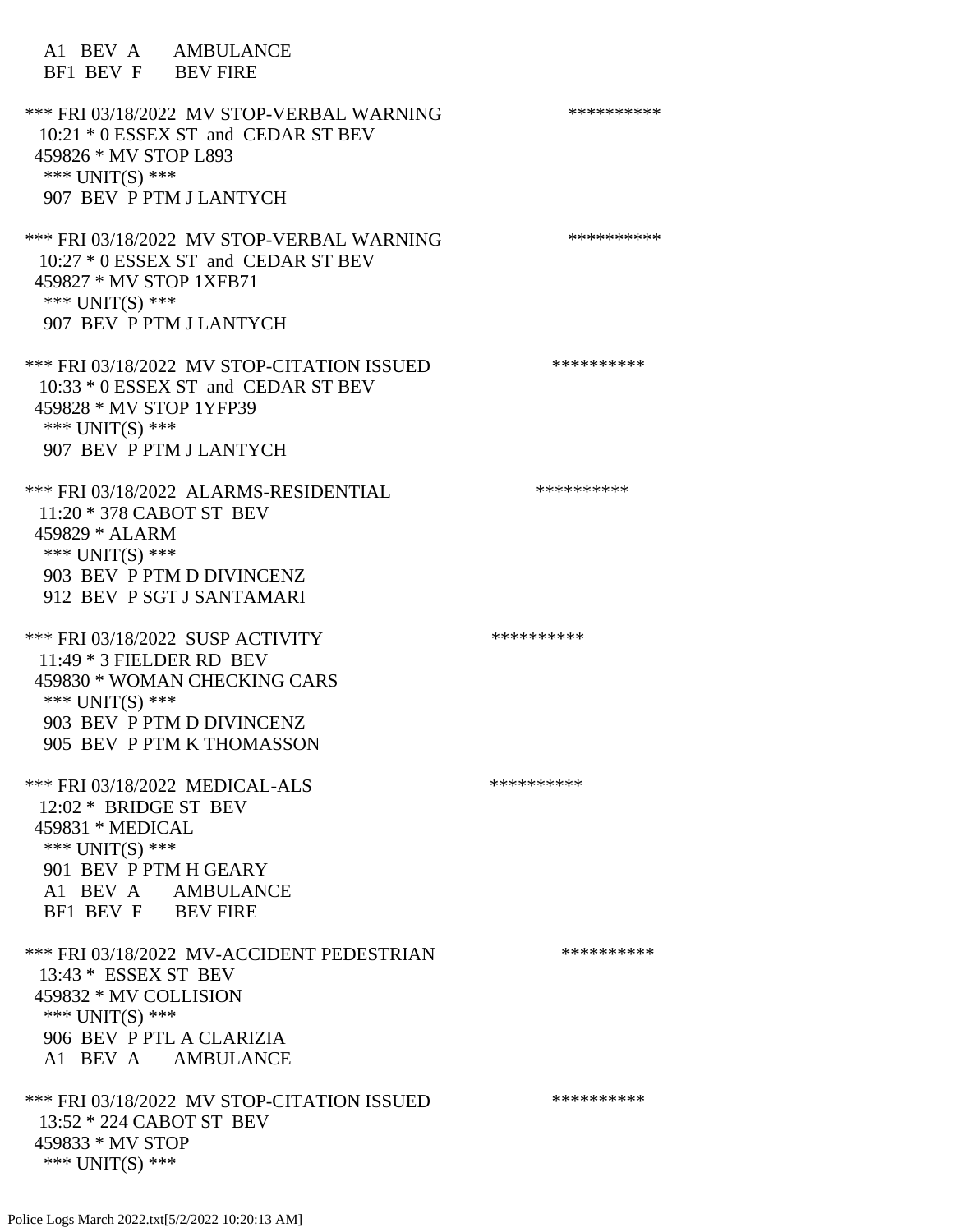902 BEV P PTM J SPITALERI

\*\*\* FRI 03/18/2022 SCHOOL TRAFFIC \*\*\*\*\*\*\*\*\*\*\*\*\* 13:53 \* 40 WOODLAND AV BEV 459834 \* MONITOR SCHOOL ZONE \*\*\* UNIT(S) \*\*\* 901 BEV P PTM H GEARY \*\*\* FRI 03/18/2022 ASSIST CITIZEN \*\*\*\*\*\*\*\*\*\* 14:22 \* 0 OBER ST and LYNCH PARK DW BEV 459835 \* NANNY LOCKED KID IN CAR BY ACCIDENT \*\*\* UNIT(S) \*\*\* 906 BEV P PTL A CLARIZIA \*\*\* FRI 03/18/2022 MEDICAL-BLS \*\*\*\*\*\*\*\*\*\*\*\*\* 14:24 \* OBER ST BEV 459836 \* MEDIC ALERT \*\*\* UNIT(S) \*\*\* 902 BEV P PTM J SPITALERI A1 BEV A AMBULANCE \*\*\* FRI 03/18/2022 ASSIST OTHER DEPARTMENT \*\*\*\*\*\*\*\*\*\*\*\*\* 15:06 \* PEARL ST BEV 459837 \* ASSIST ESSEX PD \*\*\* UNIT(S) \*\*\* 906 BEV P PTL A CLARIZIA \*\*\* FRI 03/18/2022 MV-ACCIDENT HIT-RUN/PROP DAM \*\*\*\*\*\*\*\*\*\* 15:34 \* 19 DODGE ST BEV 459838 \* VEHICLE STRUCK A PARKED MV AND TOOK OFF \*\*\* UNIT(S) \*\*\* 905 BEV P PTM K THOMASSON \*\*\* FRI 03/18/2022 SUSP ACTIVITY \*\*\*\*\*\*\*\*\*\*\*\*\* 16:13 \* 403 BROUGHTON DR BEV 459839 \* JUVENILE FEMALES POTENTIALLY FOLLOWED HOME \*\*\* UNIT(S) \*\*\* 904 BEV P PTM M BRODERICK \*\*\* FRI 03/18/2022 ROSTER-ON/OFF DUTY \*\*\*\*\*\*\*\*\*\* 16:15 \* ELLIOTT ST BEV 459840 \* ROLL CALL SHIFT C \*\*\* UNIT(S) \*\*\* OIC BEV P CPT R RUSSO \*\*\* FRI 03/18/2022 DOMESTIC-VERBAL ARGUMENT \*\*\*\*\*\*\*\*\*\*\*\*\* 17:36 \* HIGH ST BEV 459841 \* DRUNK FEMALE BREAKING ITEMS IN THE HOME \*\*\* UNIT(S) \*\*\* 904 BEV P PTM M BRODERICK 906 BEV P PTM J VITALE \*\*\* FRI 03/18/2022 DISTURBANCE-GENERAL \*\*\*\*\*\*\*\*\*\* 17:45 \* 181 ELLIOTT ST BEV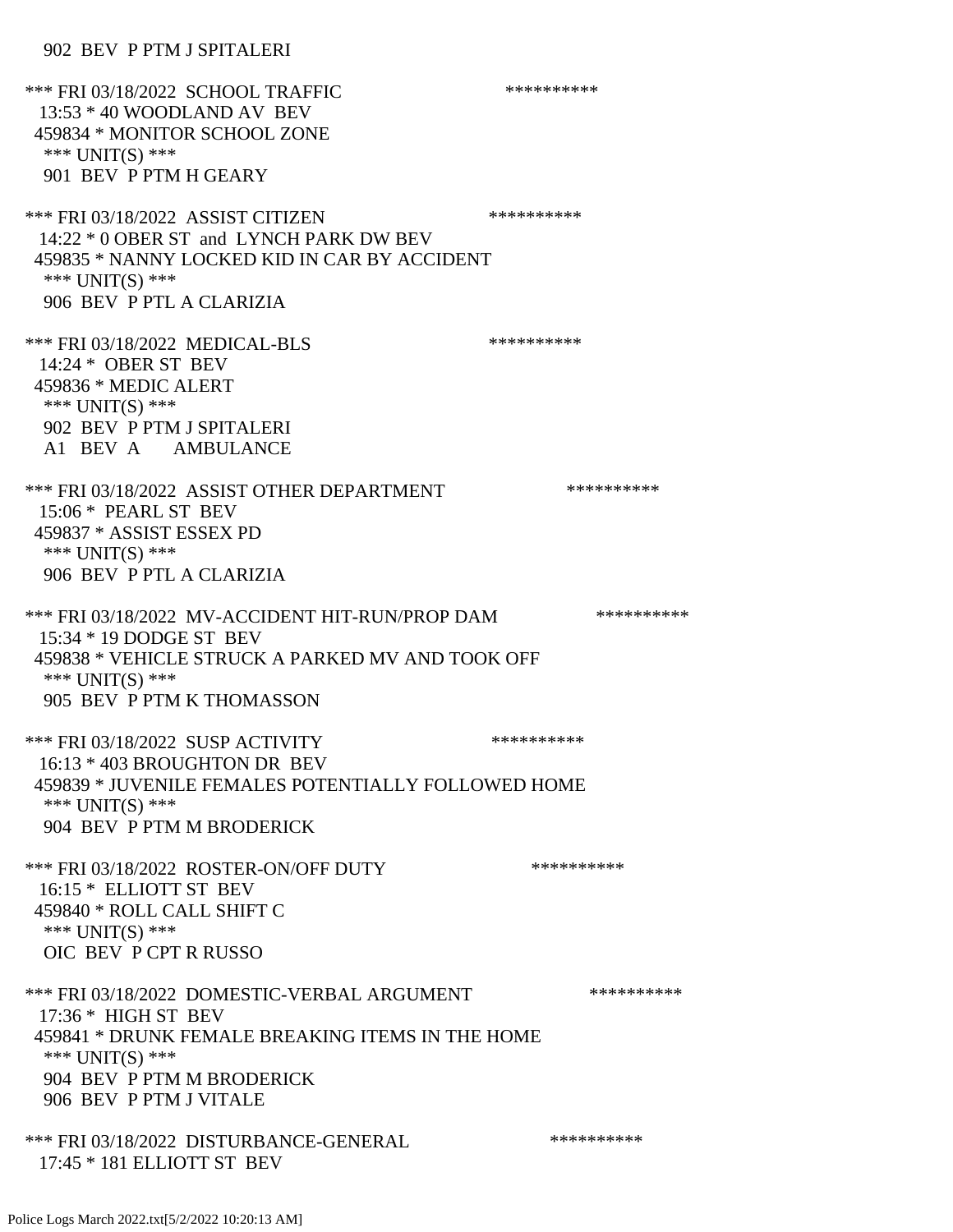| 459842 * KIDS RIDING BIKES THROUGH TRAFFIC<br>*** $UNIT(S)$ ***<br>901 BEV P PTM E GOODELL<br>903 BEV P PTM M GELINEAU                                                        |            |            |
|-------------------------------------------------------------------------------------------------------------------------------------------------------------------------------|------------|------------|
| *** FRI 03/18/2022 ASSIST CITIZEN<br>18:01 * 452 ESSEX ST BEV<br>459843 * ASSIST MALE WITH INCIDENT @ THE ANCHOR                                                              | ********** |            |
| *** UNIT(S) ***<br>902 BEV P PTM ARCHAMBAULT                                                                                                                                  |            |            |
| *** FRI 03/18/2022 SUSP ACTIVITY<br>18:45 * 211 RANTOUL ST BEV<br>459845 * REPORT OF PEOPLE DRINKING<br>*** $UNIT(S)$ ***<br>902 BEV P PTM ARCHAMBAULT                        | ********** |            |
| *** FRI 03/18/2022 MV-ACCIDENT PROPERTY DAMAGE<br>19:13 * 0 CABOT ST and CONANT ST BEV<br>459846 * MV CRASH<br>*** $UNIT(S)$ ***<br>905 BEV P PTM J MCCARTHY                  |            | ********** |
| *** FRI 03/18/2022 MV-ACCIDENT NO REPORT<br>19:15 * 0 CABOT ST and CONANT ST BEV<br>459856 * MINOR MVA NO INJURIES.                                                           | ********** |            |
| *** FRI 03/18/2022 DIRECTED PATROL<br>19:15 * 74 HART ST BEV<br>459847 * CHECK OF THE PARKING LOT<br>*** $UNIT(S)$ ***<br>904 BEV P PTM M BRODERICK<br>906 BEV P PTM J VITALE | ********** |            |
| *** FRI 03/18/2022 HOMELESS RELATED<br>19:36 * 211 RANTOUL ST BEV<br>459848 * 3 MALES POSSIBLY DRINKING<br>*** $UNIT(S)$ ***<br>903 BEV P PTM M GELINEAU                      | ********** |            |
| *** FRI 03/18/2022 SUSP ACTIVITY<br>19:39 * 145 LIVINGSTONE AV BEV<br>459849 * REPORT OF PERSON BEING MEAN TO DOG<br>*** $UNIT(S)$ ***<br>901 BEV P PTM E GOODELL             | ********** |            |
| *** FRI 03/18/2022 HAZARD-DMV<br>19:48 * 24 PLEASANT ST BEV<br>459850 * TIRE OFF VEHICLE IN ROADWAY<br>*** $UNIT(S)$ ***<br>902 BEV P PTM ARCHAMBAULT                         | ********** |            |
| *** FRI 03/18/2022 ROSTER-OFFICER ORDERED TO WORK<br>19:53 * ELLIOTT ST BEV                                                                                                   |            | ********** |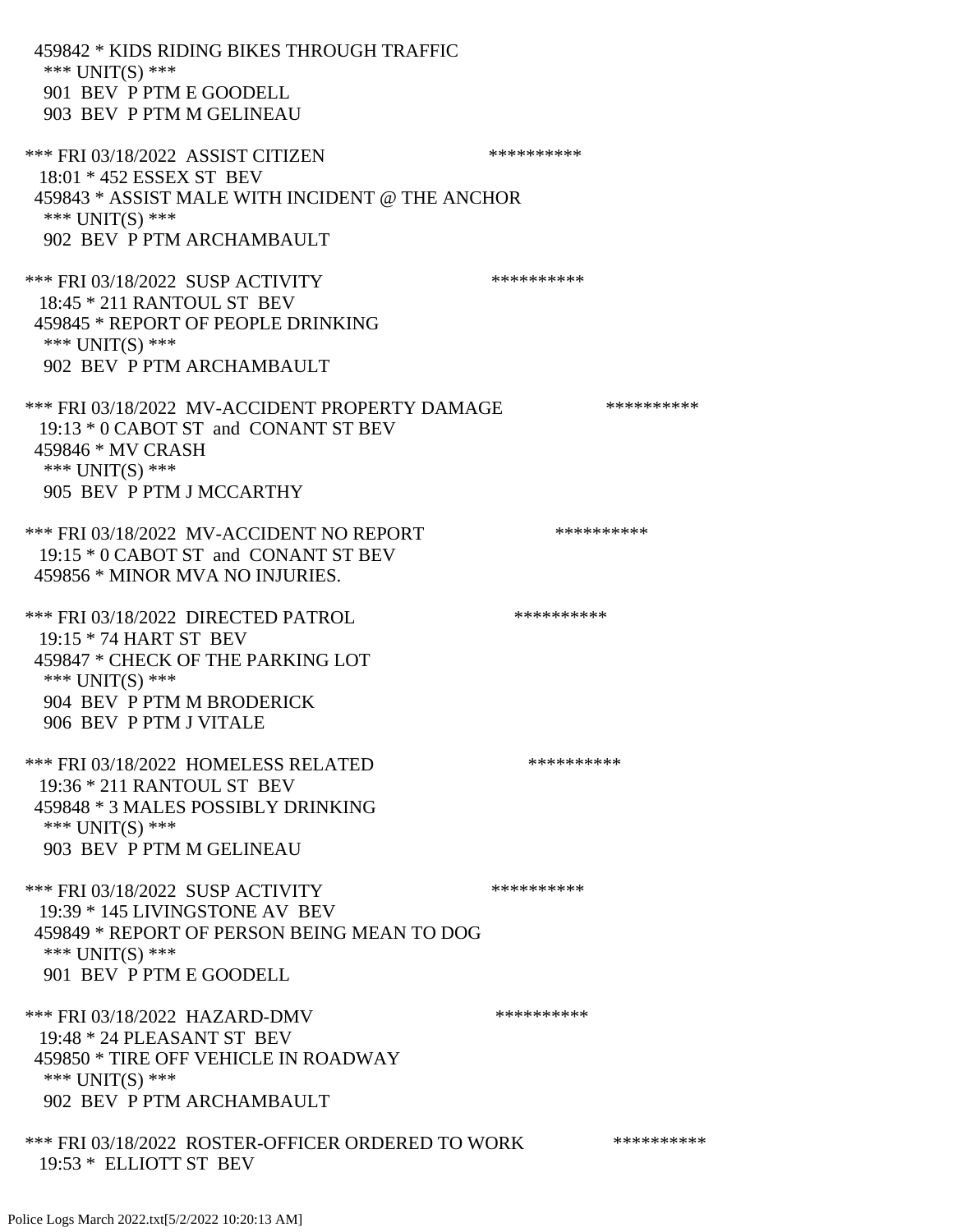459851 \* (2) OFFICERS ORDERED TO WORK DIV I OT \*\*\* UNIT(S) \*\*\* OIC BEV P CPT R RUSSO \*\*\* FRI 03/18/2022 ROSTER-OFFICER ORDERED TO WORK \*\*\*\*\*\*\*\*\*\*\* 19:55 \* ELLIOTT ST BEV 459852 \* (1) OFFICER ORDERED TO WORK DIV I OT \*\*\* UNIT(S) \*\*\* OIC BEV P CPT R RUSSO \*\*\* FRI 03/18/2022 911 HANG UP \*\*\*\*\*\*\*\*\*\* 20:01 \* 941 HALE ST BEV 459853 \* 911 TTY HANGUP \*\*\* UNIT(S) \*\*\* 904 BEV P PTM M BRODERICK 906 BEV P PTM J VITALE \*\*\* FRI 03/18/2022 911 HANG UP \*\*\*\*\*\*\*\*\*\*\*\*\* 20:03 \* 46 LONGMEADOW RD BEV 459854 \* 911 HANGUP \*\*\* UNIT(S) \*\*\* 901 BEV P PTM E GOODELL 903 BEV P PTM M GELINEAU \*\*\* FRI 03/18/2022 CHECK WELL BEING \*\*\*\*\*\*\*\*\*\* 20:39 \* 9 COX CT BEV 459855 \* CHECK ON MALE PARTY \*\*\* UNIT(S) \*\*\* 901 BEV P PTM E GOODELL 902 BEV P PTM ARCHAMBAULT 904 BEV P PTM M BRODERICK \*\*\* FRI 03/18/2022 PC-ADULT \*\*\*\*\*\*\*\*\*\*\*\* 22:24 \* COX CT BEV 459857 \* PC ADULT FROM CALL 459855 \*\*\* UNIT(S) \*\*\* 904 BEV P PTM M BRODERICK \*\*\* FRI 03/18/2022 ASSIST CITIZEN \*\*\*\*\*\*\*\*\*\*\*\* 23:32 \* 23 BLAINE AV BEV 459858 \* TRYING TO LOCATE JUVENILE \*\*\* UNIT(S) \*\*\* 901 BEV P PTM E GOODELL 905 BEV P PTM J MCCARTHY \*\*\* SAT 03/19/2022 ROSTER-OFFICER ORDERED TO WORK \*\*\*\*\*\*\*\*\*\*\* 00:05 \* ELLIOTT ST BEV 459859 \* OIC HELD OVER DUE TO NO RELIEF DIV I \*\*\* UNIT(S) \*\*\* OIC BEV P CPT R RUSSO \*\*\* SAT 03/19/2022 ROSTER-ON/OFF DUTY \*\*\*\*\*\*\*\*\*\* 00:10 \* ELLIOTT ST BEV 459860 \* ROLL CALL DIV I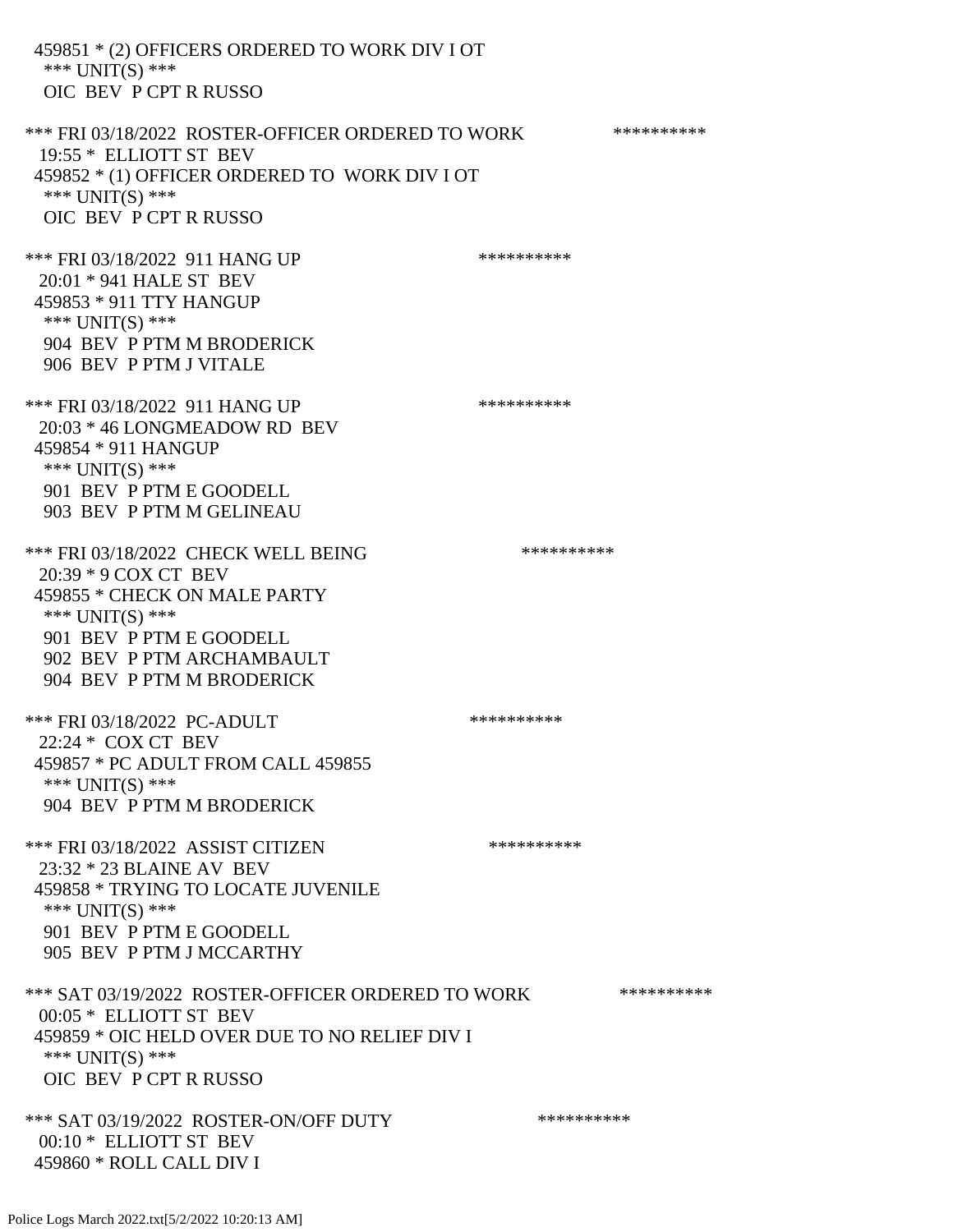| *** UNIT(S) ***<br>OIC BEV P CPT R RUSSO                                                                                                                                                                                                                              |            |
|-----------------------------------------------------------------------------------------------------------------------------------------------------------------------------------------------------------------------------------------------------------------------|------------|
| *** SAT 03/19/2022 BUILDING CHECK<br>$01:20*$ DODGE ST BEV<br>459862 * CHECK OF CVS                                                                                                                                                                                   | ********** |
| *** SAT 03/19/2022 BUILDING CHECK<br>$01:30*$ ENON ST BEV<br>459863 * CHECK OF COMMODORE PLAZA AND ENON STREETS BUSINESSES                                                                                                                                            | ********** |
| *** SAT 03/19/2022 ASSIST CITIZEN<br>02:07 * 72 CHERRY HILL DR BEV<br>459861 * OFF WITH VEHICLE MA REG (654 RL6)<br>*** UNIT(S) ***<br>905 BEV P PTM J MCCARTHY                                                                                                       | ********** |
| *** SAT 03/19/2022 AIRPORT CHECK<br>02:40 * 48 LP HENDERSON RD BEV<br>459864 * CHECK OF AIRPORT                                                                                                                                                                       | ********** |
| *** SAT 03/19/2022 SCHOOL BUILDING CHECK<br>$02:50 * 48$ PUTNAM ST BEV<br>459865 * CHECK OF NB ELEMENTARY                                                                                                                                                             | ********** |
| *** SAT 03/19/2022 DEATH<br>03:30 * ASHTON ST BEV<br>459866 * INFANT UNCONSCIOUS<br>*** UNIT(S) ***<br>901 BEV P PTM D GRIMES<br>902 BEV P PTM ARCHAMBAULT<br>905 BEV P PTM J MCCARTHY<br>A1 BEV A AMBULANCE<br>BF1 BEV F BEV FIRE<br><b>CHA1 BEV P CPT T HEGARTY</b> | ********** |
| *** SAT 03/19/2022 SCHOOL BUILDING CHECK<br>03:35 * 100 SOHIER RD BEV<br>459867 * CHECK OFF HIGH SCHOOL<br>*** $UNIT(S)$ ***<br>904 BEV P PTM S CECCHINI                                                                                                              | ********** |
| *** SAT 03/19/2022 911 HANG UP<br>06:56 * 941 HALE ST BEV<br>459868 * 911 HANG UP LANDLINE<br>*** $UNIT(S)$ ***<br>904 BEV P PTM S CECCHINI                                                                                                                           | ********** |
| *** SAT 03/19/2022 ROSTER-OFFICER ORDERED TO WORK<br>07:30 * ELLIOTT ST BEV<br>459871 * GEARY ORDERED TO WORK DIV B                                                                                                                                                   | ********** |
| *** SAT 03/19/2022 ROSTER-ON/OFF DUTY<br>07:39 * ELLIOTT ST BEV                                                                                                                                                                                                       | ********** |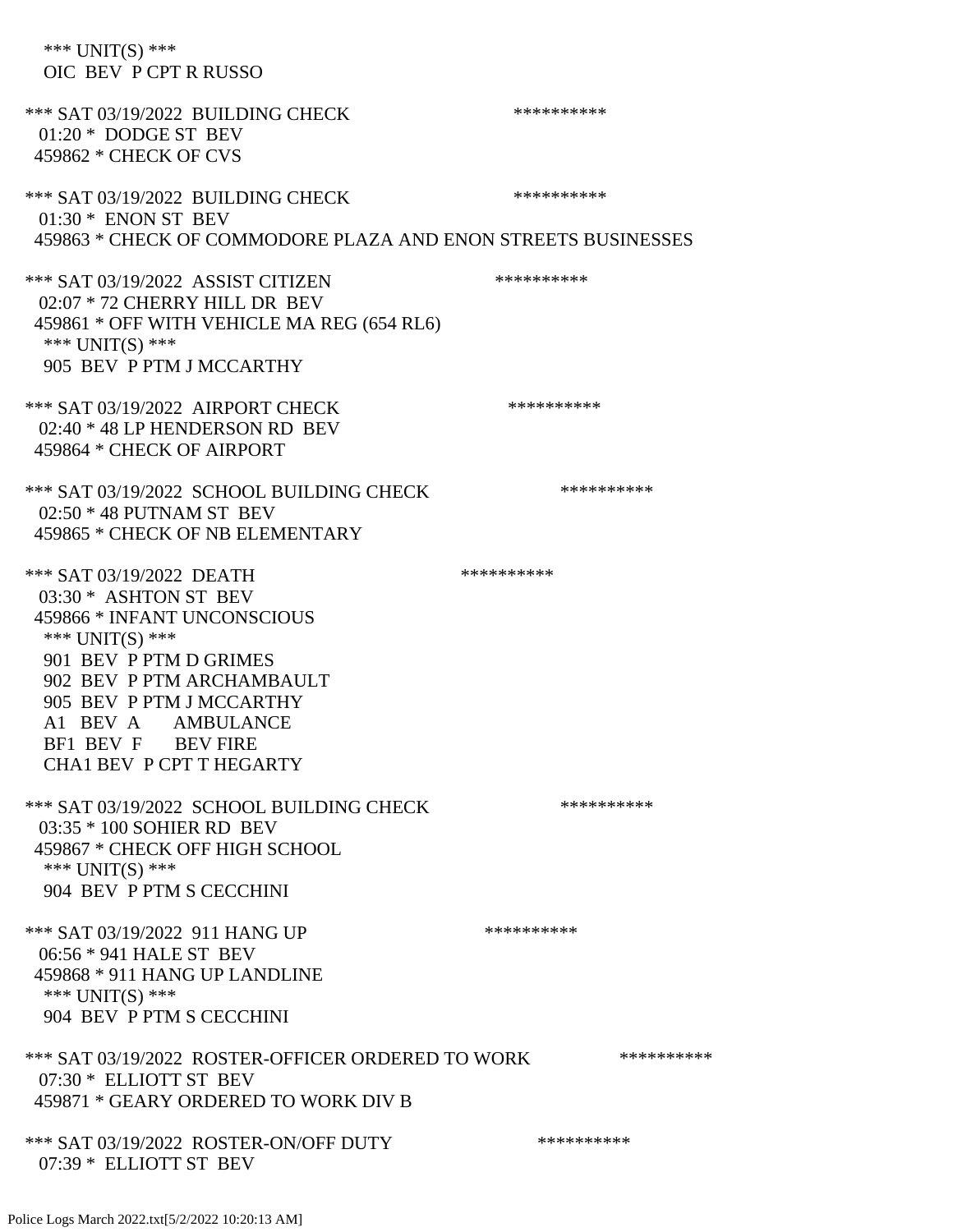459869 \* DIV B ASSIGNMENTS

\*\*\* SAT 03/19/2022 911 HANG UP \*\*\*\*\*\*\*\*\*\*\*\*\* 08:51 \* 941 HALE ST BEV 459872 \* 911 OPEN LINE \*\*\* UNIT(S) \*\*\* 906 BEV P PTL A CLARIZIA \*\*\* SAT 03/19/2022 MV STOP-ARREST/SUMMONS \*\*\*\*\*\*\*\*\*\*\*\*\*\*\* 09:22 \* 5 PHILLIPS ST BEV 459873 \* STOLEN MOTOR VEHICLE PLATE \*\*\* UNIT(S) \*\*\* 902 BEV P PTM J LANTYCH \*\*\* SAT 03/19/2022 SUSP ACTIVITY \*\*\*\*\*\*\*\*\*\*\*\* 09:25 \* 0 LIVINGSTONE AV and ROWELL AV BEV 459874 \* POSSIBLE FIRE AREA OF ROWELL AVE \*\*\* UNIT(S) \*\*\* 901 BEV P PTM J SPITALERI 903 BEV P PTM S LANE \*\*\* SAT 03/19/2022 HOMELESS RELATED \*\*\*\*\*\*\*\*\*\*\*\* 10:07 \* 296 CABOT ST BEV 459875 \* HOMELESS PARTIES OUT IN FRONT OF BUSINESS \*\*\* UNIT(S) \*\*\* 902 BEV P PTM J LANTYCH 903 BEV P PTM S LANE \*\*\* SAT 03/19/2022 RECOVER STOLEN PROPERTY \*\*\*\*\*\*\*\*\*\*\*\*\* 10:39 \* 135 CABOT ST BEV 459876 \* RECOVER STOLEN JEWELRY \*\*\* UNIT(S) \*\*\* 902 BEV P PTM J LANTYCH \*\*\* SAT 03/19/2022 TRAFFIC ENFORCEMENT \*\*\*\*\*\*\*\*\*\*\*\*\* 10:50 \* 0 CABOT ST and RANTOUL ST BEV 459877 \* TRAFFIC LIGHTS OUT \*\*\* UNIT(S) \*\*\* H1 BEV P PTM R HEGARTY \*\*\* SAT 03/19/2022 HAZARD-OTHER \*\*\*\*\*\*\*\*\*\* 10:51 \* 0 CABOT ST and EDWARDS ST BEV 459878 \* POSSIBLE EXPLOSION FROM MANHOLE \*\*\* UNIT(S) \*\*\* 901 BEV P PTM J SPITALERI 903 BEV P PTM S LANE \*\*\* SAT 03/19/2022 ALARMS-COMMERCIAL \*\*\*\*\*\*\*\*\*\* 11:11 \* 181 ELLIOTT ST BEV 459879 \* 100 CUMMINGS CENTER UNIT 307-E \*\*\* UNIT(S) \*\*\* 901 BEV P PTM J SPITALERI 902 BEV P PTM J LANTYCH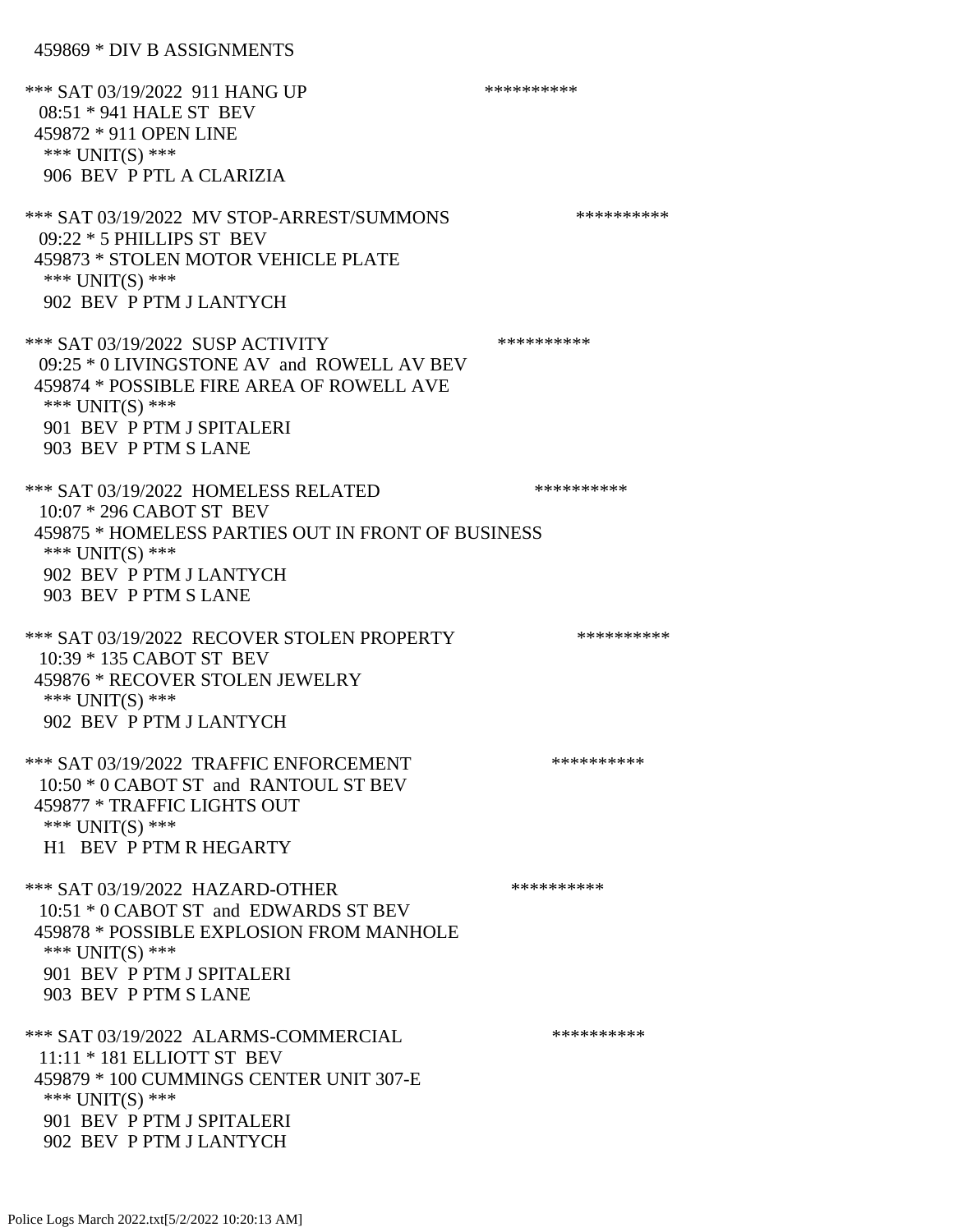| *** SAT 03/19/2022 ALARMS-RESIDENTIAL<br>$12:08 * 32$ RAYMOND AV BEV<br>459880 * RESIDENTIAL PANIC ALARM<br>*** UNIT(S) ***<br>903 BEV P PTM S LANE<br>905 BEV P PTM H GEARY                                         | ********** |
|----------------------------------------------------------------------------------------------------------------------------------------------------------------------------------------------------------------------|------------|
| *** SAT 03/19/2022 ROSTER-OFFICER ORDERED TO WORK<br>12:48 * ELLIOTT ST BEV<br>459881 * OFC SPITALERI ORDERED TO WORK DIV 3<br>*** UNIT(S) ***<br>OIC BEV P SGT J SANTAMARI                                          | ********** |
| *** SAT 03/19/2022 ROSTER-OFFICER ORDERED TO WORK<br>12:49 * ELLIOTT ST BEV<br>459882 * OFC CLARIZIA ORDERD TO WORK DIV 3<br>*** UNIT(S) ***<br>OIC BEV P SGT J SANTAMARI                                            | ********** |
| *** SAT 03/19/2022 ROSTER-OFFICER ORDERED TO WORK<br>12:49 * ELLIOTT ST BEV<br>459883 * OFC HEGARTY ORDERED TO WORK DIV 3<br>*** UNIT(S) ***<br>OIC BEV P SGT J SANTAMARI                                            | ********** |
| *** SAT 03/19/2022 ROSTER-ON/OFF DUTY<br>15:12 * ELLIOTT ST BEV<br>459885 * START OF SHIFT C<br>*** UNIT(S) ***<br>OIC BEV P SGT J SANTAMARI                                                                         | ********** |
| *** SAT 03/19/2022 PRISONER PROPERTY RETURNED<br>15:30 * 175 ELLIOTT ST BEV<br>459886 * PRISONER PROPERTY RETURN<br>*** $UNIT(S)$ ***<br>H2 BEV P PTM R HEGARTY                                                      | ********** |
| *** SAT 03/19/2022 ALARMS-COMMERCIAL<br>17:16 * 175 CABOT ST BEV<br>459887 * 2ND FLOOR BACK HALL MOTION ALARM<br>*** UNIT(S) ***<br>901 BEV P PTM E GOODELL<br>902 BEV P PTM J SPITALERI<br>903 BEV P PTM M GELINEAU | ********** |
| *** SAT 03/19/2022 ROSTER-OFFICER ORDERED TO WORK<br>$17:31 *$ ELLIOTT ST<br>459888 * OFC MCCARTHY ODERED TO WORK DIV 1<br>*** $UNIT(S)$ ***<br>OIC BEV PLT M SUNGY                                                  | ********** |
| *** SAT 03/19/2022 ROSTER-OFFICER ORDERED TO WORK<br>17:32 * ELLIOTT ST BEV<br>459889 * OFC GOODELL ORDERED TOO WORK DIV 1                                                                                           | ********** |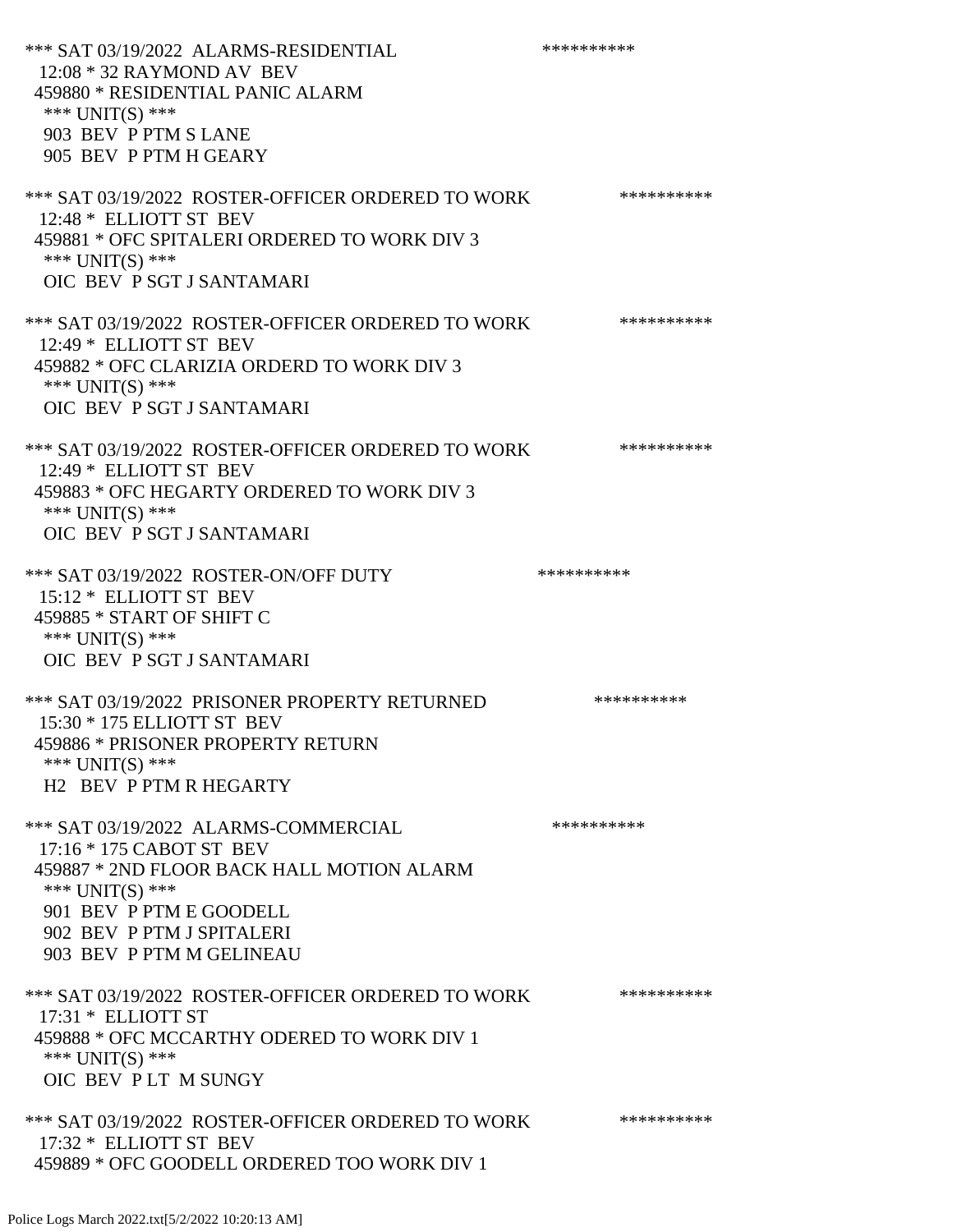\*\*\* UNIT(S) \*\*\* OIC BEV P LT M SUNGY \*\*\* SAT 03/19/2022 ROSTER-OFFICER ORDERED TO WORK \*\*\*\*\*\*\*\*\*\*\* 17:33 \* ELLIOTT ST BEV 459890 \* OFC GELINEAU ORDERED TO WORK DIV 1 \*\*\* UNIT(S) \*\*\* OIC BEV P LT M SUNGY \*\*\* SAT 03/19/2022 ALARMS-COMMERCIAL \*\*\*\*\*\*\*\*\*\* 19:15 \* 428 RANTOUL ST BEV 459891 \* REAR DOOR AND LOBBY MOTION ALARMS \*\*\* UNIT(S) \*\*\* 902 BEV P PTM J SPITALERI 903 BEV P PTM M GELINEAU 904 BEV P PTM S LANE \*\*\* SAT 03/19/2022 DISTURBANCE-NEIGHBORS \*\*\*\*\*\*\*\*\*\*\*\*\* 20:04 \* 23 GAGE ST BEV 459892 \* NEIGHBOR SHINING BRIGHT LIGHT INTO WINDOWS \*\*\* UNIT(S) \*\*\* 901 BEV P PTM E GOODELL 902 BEV P PTM J SPITALERI 903 BEV P PTM M GELINEAU 904 BEV P PTM S LANE 912 BEV P SGT J SANTAMARI \*\*\* SAT 03/19/2022 ANIMAL COMPLAINT - DOGS \*\*\*\*\*\*\*\*\*\*\*\* 20:38 \* 0 GOODYEAR ST and MCKAY ST BEV 459893 \* 2 GERMAN SHEPHERDS FOUND LOOSE \*\*\* UNIT(S) \*\*\* H1 BEV P PTM M FLYNN \*\*\* SAT 03/19/2022 MEDICAL-BLS \*\*\*\*\*\*\*\*\*\* 21:45 \* MICHAEL RD BEV 459894 \* CHEST PAINS \*\*\* UNIT(S) \*\*\* 901 BEV P PTM E GOODELL 905 BEV P PTM J MCCARTHY A1 BEV A AMBULANCE BF1 BEV F BEV FIRE \*\*\* SAT 03/19/2022 SUSP ACTIVITY-MOTOR VEHICLE \*\*\*\*\*\*\*\*\*\*\*\* 21:54 \* 31 HILLTOP DR BEV 459895 \* BLACK ACURA IDLING FOR HOURS AND OCCUPIED \*\*\* UNIT(S) \*\*\* 901 BEV P PTM E GOODELL 904 BEV P PTM S LANE \*\*\* SAT 03/19/2022 UNWANTED GUEST \*\*\*\*\*\*\*\*\*\*\*\*\* 22:34 \* 9 WALLIS ST BEV 459896 \* DK FEMALE REFUSING TO LEAVE \*\*\* UNIT(S) \*\*\* 901 BEV P PTM E GOODELL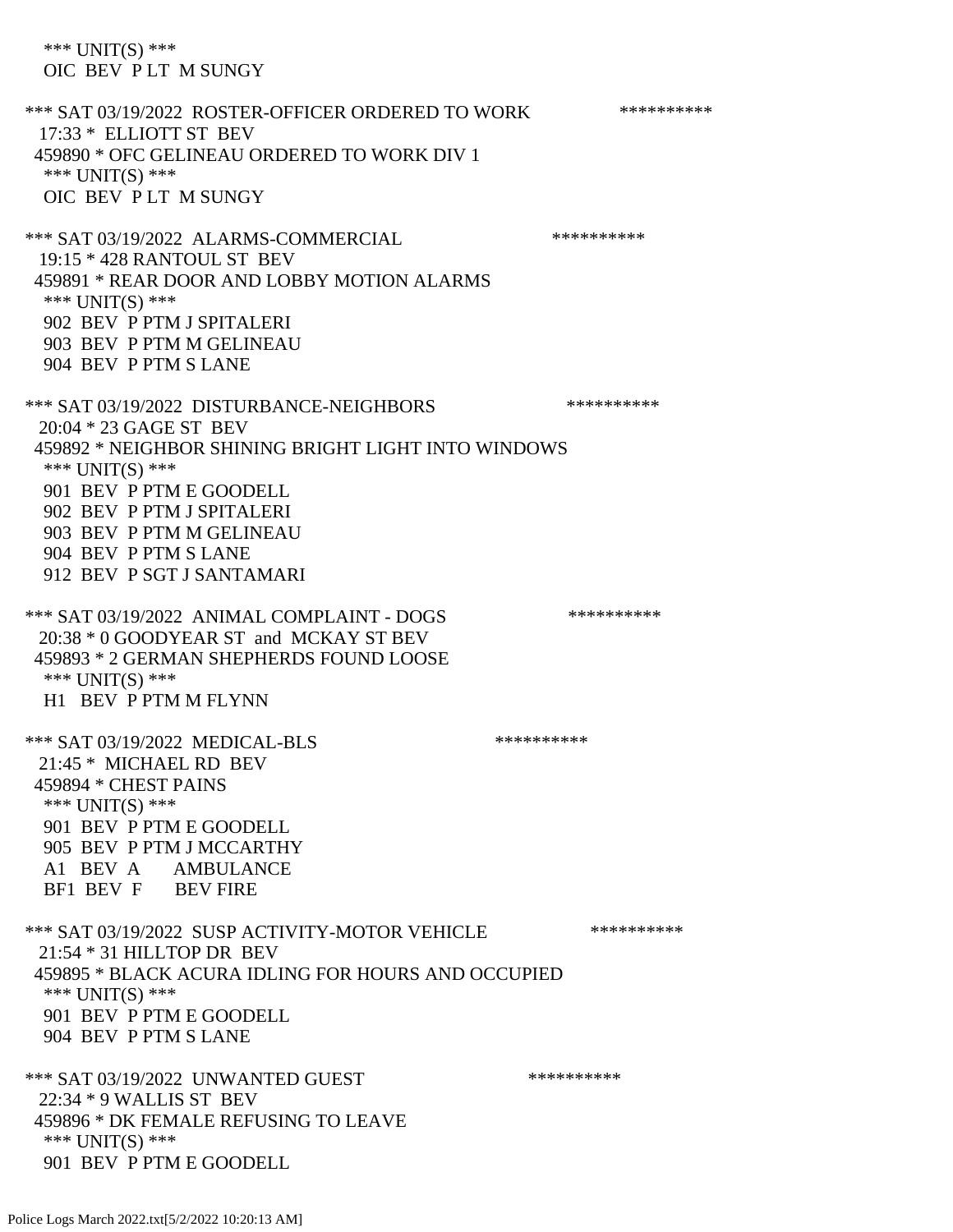\*\*\* SAT 03/19/2022 ROSTER-ON/OFF DUTY \*\*\*\*\*\*\*\*\*\* 22:56 \* ELLIOTT ST BEV 459897 \* DIV A ASSIGNMENTS \*\*\* SAT 03/19/2022 MEDICAL-BLS \*\*\*\*\*\*\*\*\*\* 23:00 \* CABOT ST BEV 459898 \* PARTY FELL HIT HEAD \*\*\* UNIT(S) \*\*\* 902 BEV P PTM J SPITALERI 903 BEV P PTM M GELINEAU A1 BEV A AMBULANCE \*\*\* SAT 03/19/2022 ASSIST CITIZEN \*\*\*\*\*\*\*\*\*\* 23:02 \* 90 COLON ST BEV 459899 \* ELDERLY FEMALE CONFUSED AND COLD \*\*\* UNIT(S) \*\*\* 904 BEV P PTM S LANE 906 BEV P PTL A CLARIZIA \*\*\* SAT 03/19/2022 ALARMS-COMMERCIAL \*\*\*\*\*\*\*\*\*\* 23:34 \* 97 RANTOUL ST BEV 459900 \* OVERHEAD MOTION ALARM \*\*\* UNIT(S) \*\*\* 903 BEV P PTM M GELINEAU 906 BEV P PTL A CLARIZIA \*\*\* SAT 03/19/2022 ALARMS-COMMERCIAL \*\*\*\*\*\*\*\*\*\* 23:36 \* 126 WATER ST BEV 459901 \* LIQUOR ROOM MOTION \*\*\* UNIT(S) \*\*\* 903 BEV P PTM M GELINEAU 905 BEV P PTM J MCCARTHY \*\*\* SUN 03/20/2022 HAZARD-MV \*\*\*\*\*\*\*\*\*\* 00:00 \* 0 DODGE ST and LAUREL ST BEV 459902 \* MV STUCK ON TRACKS \*\*\* UNIT(S) \*\*\* 901 BEV P PTM J MCCARTHY 903 BEV P PTM M GELINEAU \*\*\* SUN 03/20/2022 DISTURBANCE-HOUSE PARTY \*\*\*\*\*\*\*\*\*\*\*\* 00:14 \* 17 VESTRY ST Apt: 1 BEV 459903 \* LOUD MUSIC \*\*\* UNIT(S) \*\*\* 902 BEV P PTM P FIDRYCH 904 BEV P PTM S CECCHINI \*\*\* SUN 03/20/2022 ALARMS-COMMERCIAL \*\*\*\*\*\*\*\*\*\* 00:22 \* 428 RANTOUL ST BEV 459904 \* FRONT DOOR AND LOBBY MOTION \*\*\* UNIT(S) \*\*\* 902 BEV P PTM P FIDRYCH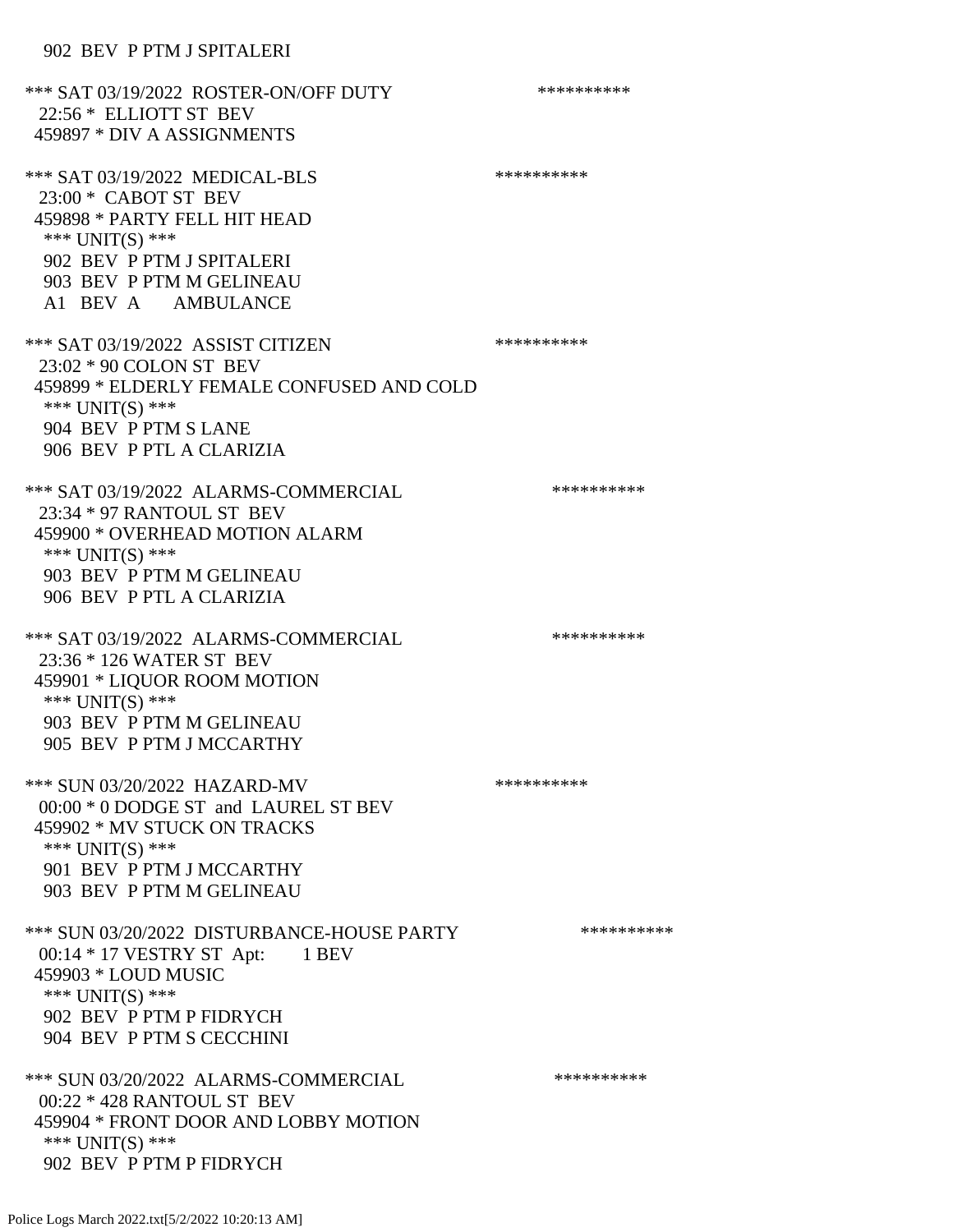#### 904 BEV P PTM S CECCHINI

\*\*\* SUN 03/20/2022 BAR CHECK \*\*\*\*\*\*\*\*\*\*\*\* 00:56 \* 20 CABOT ST BEV 459905 \* CHECK OF THE ANCHOR \*\*\* UNIT(S) \*\*\* 902 BEV P PTM P FIDRYCH \*\*\* SUN 03/20/2022 MEDICAL-ALS \*\*\*\*\*\*\*\*\*\* 01:32 \* LENOX ST BEV 459906 \* UNRESPONSIVE FEMALE \*\*\* UNIT(S) \*\*\* 902 BEV P PTM P FIDRYCH 903 BEV P PTM M GELINEAU A1 BEV A AMBULANCE BF1 BEV F BEV FIRE \*\*\* SUN 03/20/2022 ALARMS-COMMERCIAL \*\*\*\*\*\*\*\*\*\* 01:33 \* 54 ELLIOTT ST BEV 459907 \* WALGREENS BUISNESS CHECK \*\*\* UNIT(S) \*\*\* 902 BEV P PTM P FIDRYCH \*\*\* SUN 03/20/2022 LOCKOUT-RESIDENCE \*\*\*\*\*\*\*\*\*\* 02:19 \* 211 RANTOUL ST BEV 459908 \* ASSIST WITH LOCKOUT \*\*\* UNIT(S) \*\*\* 902 BEV P PTM P FIDRYCH BF1 BEV F BEV FIRE \*\*\* SUN 03/20/2022 TRAIN STATION CHECK \*\*\*\*\*\*\*\*\*\*\*\* 02:36 \* 10 PARK ST BEV 459909 \* BEVERLY DEPOT CHECK \*\*\* UNIT(S) \*\*\* 902 BEV P PTM P FIDRYCH \*\*\* SUN 03/20/2022 MEDICAL-MENTAL HEALTH \*\*\*\*\*\*\*\*\*\* 04:52 \* STORY AV BEV 459910 \* MALE STATED HE TOOK PILLS \*\*\* UNIT(S) \*\*\* 903 BEV P PTM M GELINEAU 904 BEV P PTM S CECCHINI A1 BEV A AMBULANCE BF1 BEV F BEV FIRE \*\*\* SUN 03/20/2022 MV-ACCIDENT PROPERTY DAMAGE \*\*\*\*\*\*\*\*\*\*\*\* 06:39 \* 0 ELLIOTT ST and BECKFORD ST BEV 459911 \* 2 CAR MVA \*\*\* UNIT(S) \*\*\* 902 BEV P PTM P FIDRYCH 903 BEV P PTM M GELINEAU A1 BEV A AMBULANCE BF1 BEV F BEV FIRE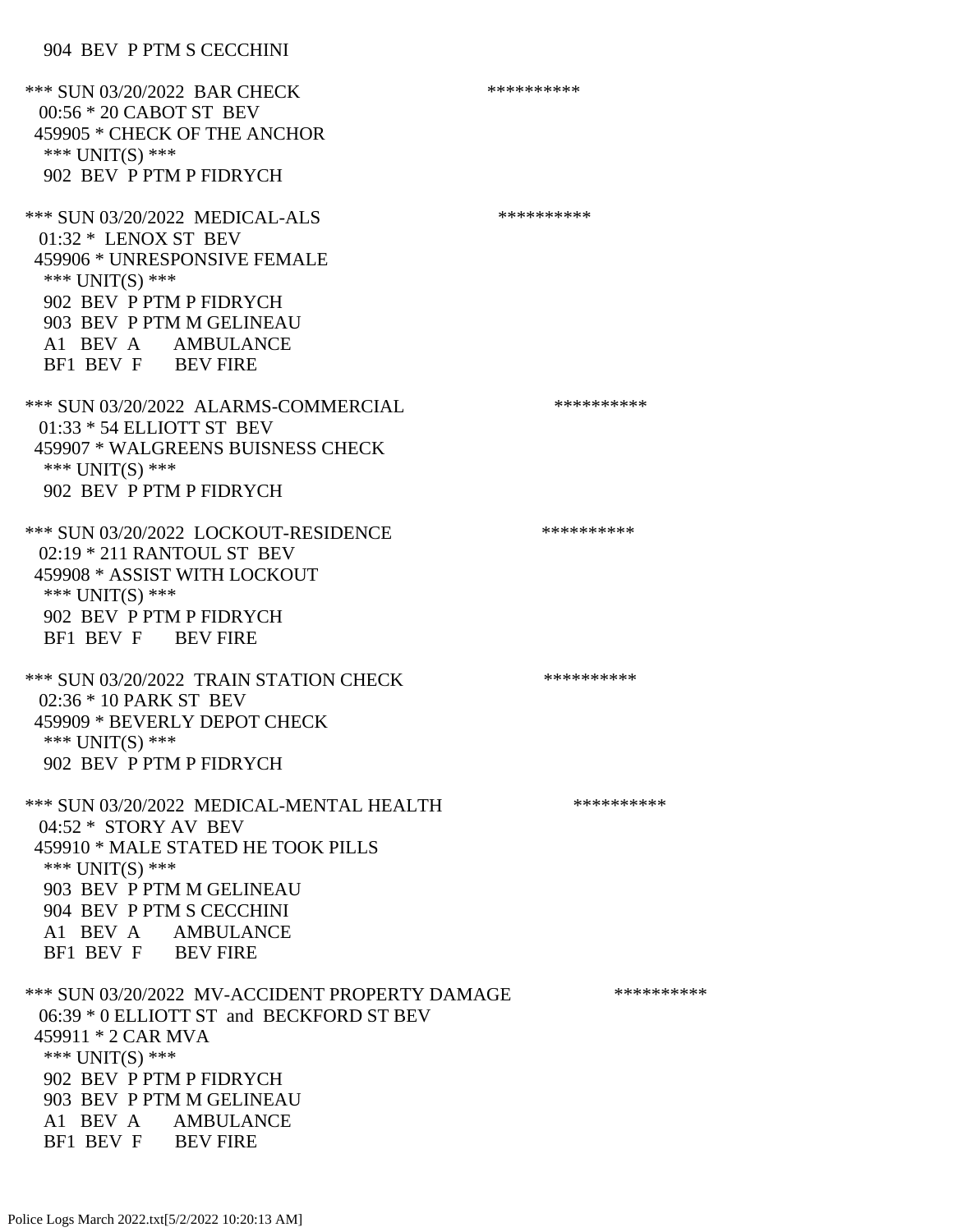\*\*\* SUN 03/20/2022 ROSTER-OFFICER ORDERED TO WORK \*\*\*\*\*\*\*\*\*\*\* 06:43 \* ELLIOTT ST BEV 459912 \* OFFICER FIDRYCH ORDERED DIV B \*\*\* SUN 03/20/2022 ROSTER-ON/OFF DUTY \*\*\*\*\*\*\*\*\*\* 07:13 \* ELLIOTT ST BEV 459913 \* START OF SHIFT B \*\*\* UNIT(S) \*\*\* OIC BEV P SGT J SANTAMARI \*\*\* SUN 03/20/2022 MEDICAL-BLS \*\*\*\*\*\*\*\*\*\*\*\*\* 08:41 \* ESSEX ST BEV 459914 \* HEAD LACERATION FROM POSSIBLE FALL \*\*\* UNIT(S) \*\*\* 906 BEV P PTM T SLAVIN A1 BEV A AMBULANCE BF1 BEV F BEV FIRE \*\*\* SUN 03/20/2022 UNWANTED GUEST \*\*\*\*\*\*\*\*\*\*\*\* 09:06 \* 410 ESSEX ST BEV 459915 \* FATHER WANTS DAUGHTER OUT OF CAR \*\*\* UNIT(S) \*\*\* 905 BEV P PTM D GAGNON 906 BEV P PTM T SLAVIN \*\*\* SUN 03/20/2022 SUSP ACTIVITY-MOTOR VEHICLE \*\*\*\*\*\*\*\*\*\* 10:54 \* 22 FOLGER AV BEV 459916 \* VEHICLE APPEARS ABANDONED \*\*\* UNIT(S) \*\*\* 901 BEV P PTM P FIDRYCH \*\*\* SUN 03/20/2022 SUSP ACTIVITY \*\*\*\*\*\*\*\*\*\*\*\* 11:38 \* 10 PARK ST BEV 459917 \* REPORT OF 2-3 JUVENILES ON TRACKS \*\*\* UNIT(S) \*\*\* 902 BEV P PTM E ABRAHAMSO \*\*\* SUN 03/20/2022 MV STOP-VERBAL WARNING \*\*\*\*\*\*\*\*\*\*\*\* 12:17 \* 0 ELLIOTT ST and MCPHERSON DR BEV 459918 \* MV STOP MA REG RSG235 \*\*\* UNIT(S) \*\*\* 902 BEV P PTM E ABRAHAMSO \*\*\* SUN 03/20/2022 MV STOP-VERBAL WARNING \*\*\*\*\*\*\*\*\*\*\*\* 12:36 \* 0 BECKFORD ST and BENNETT ST BEV 459919 \* MV STOP--MA REG 7TE794 \*\*\* UNIT(S) \*\*\* 906 BEV P PTM T SLAVIN \*\*\* SUN 03/20/2022 MEDICAL-ALS \*\*\*\*\*\*\*\*\*\*\*\*\* 12:37 \* HERRICK ST BEV 459920 \* FEMALE PARTY DIFFICULTY BREATH, UNSCONSCIOUS \*\*\* UNIT(S) \*\*\* 903 BEV P PTM G LITTLE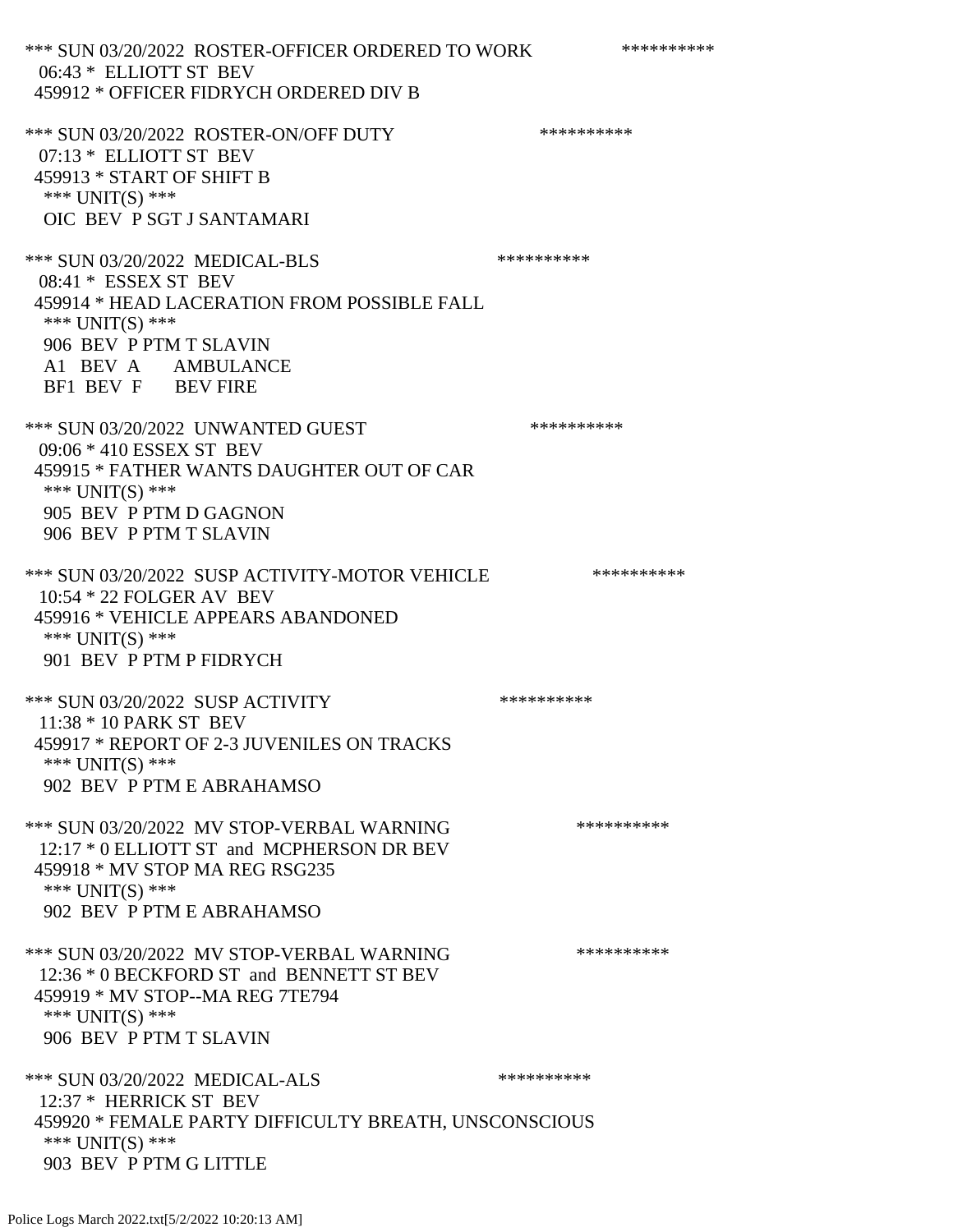906 BEV P PTM T SLAVIN

\*\*\* SUN 03/20/2022 LARCENY-SHOPLIFTING \*23C \*\*\*\*\*\*\*\*\*\* 12:51 \* 65 DODGE ST BEV 459921 \* SHOPLIFTING INCIDENT FRIDAY \*\*\* UNIT(S) \*\*\* 905 BEV P PTM D GAGNON \*\*\* SUN 03/20/2022 911 HANG UP \*\*\*\*\*\*\*\*\*\*\*\* 13:02 \* 39 POND ST BEV 459922 \* DK MALE KEEPS CALLING 911 \*\*\* UNIT(S) \*\*\* 902 BEV P PTM E ABRAHAMSO 903 BEV P PTM G LITTLE \*\*\* SUN 03/20/2022 MV STOP-VERBAL WARNING \*\*\*\*\*\*\*\*\*\*\*\*\* 13:15 \* 0 RANTOUL ST and ELLIOTT ST BEV 459923 \* MV STOP--MA REG 2LXL65 \*\*\* UNIT(S) \*\*\* 902 BEV P PTM E ABRAHAMSO 903 BEV P PTM G LITTLE \*\*\* SUN 03/20/2022 ASSIST BEVERLY FIRE DEPT \*\*\*\*\*\*\*\*\*\* 13:31 \* 0 CABOT ST and CHARLES ST BEV 459924 \* ASSIST BFD WITH GAS LEAK ISSUE \*\*\* UNIT(S) \*\*\* 903 BEV P PTM G LITTLE \*\*\* SUN 03/20/2022 ROSTER-OFFICER ORDERED TO WORK \*\*\*\*\*\*\*\*\*\*\*\* 13:46 \* ELLIOTT ST BEV 459925 \* OFC ABRAHAMSOM ORDERED TOO WORK DIV 3 \*\*\* UNIT(S) \*\*\* OIC BEV P LT M SUNGY \*\*\* SUN 03/20/2022 ROSTER-OFFICER ORDERED TO WORK \*\*\*\*\*\*\*\*\*\*\* 13:47 \* ELLIOTT ST BEV 459926 \* OFC SLAVIN ORDERED TO WORK DIV 3 \*\*\* UNIT(S) \*\*\* OIC BEV P LT M SUNGY \*\*\* SUN 03/20/2022 CHECK WELL BEING \*\*\*\*\*\*\*\*\*\*\*\*\* 13:54 \* 0 LOTHROP ST and DANE ST BEV 459927 \* POSSIBLE 94C ACTIVITY IN VEHICLE \*\*\* UNIT(S) \*\*\* 902 BEV P PTM E ABRAHAMSO 906 BEV P PTM T SLAVIN \*\*\* SUN 03/20/2022 ROSTER-ON/OFF DUTY \*\*\*\*\*\*\*\*\*\* 15:29 \* ELLIOTT ST BEV 459928 \* START OF SHIFT C \*\*\* UNIT(S) \*\*\* OIC BEV P LT M PANJWANI \*\*\* SUN 03/20/2022 CHECK WELL BEING \*\*\*\*\*\*\*\*\*\*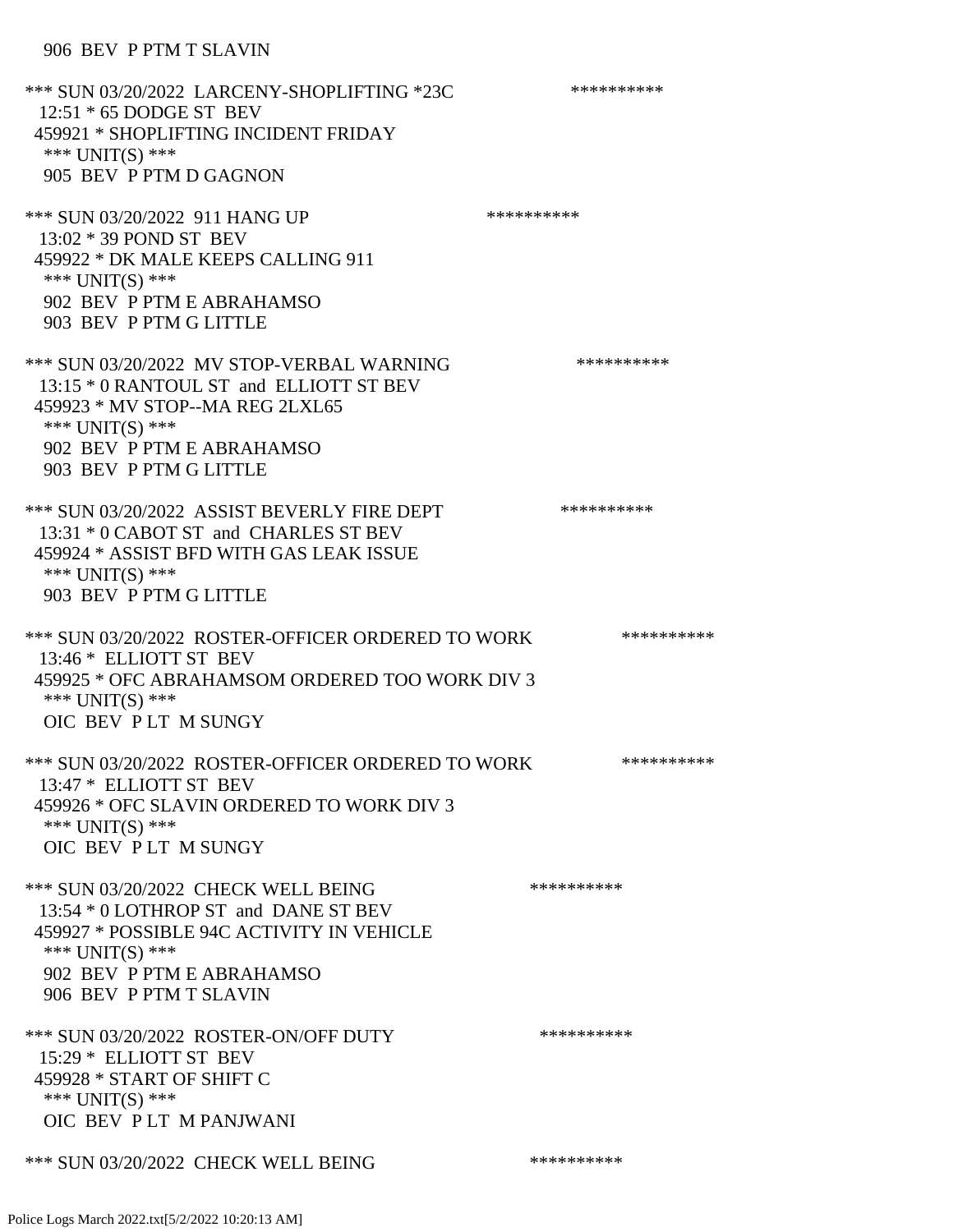15:35 \* 8 CHARNOCK ST BEV 459929 \* MALE SLEEPING ON SIDEWALK \*\*\* UNIT(S) \*\*\* 905 BEV P PTM D GAGNON 906 BEV P PTM T SLAVIN \*\*\* SUN 03/20/2022 ALARMS-COMMERCIAL \*\*\*\*\*\*\*\*\*\* 16:15 \* 364 RANTOUL ST BEV 459930 \* RIGHT SIDE COUNTER MOTION ALARM \*\*\* UNIT(S) \*\*\* 902 BEV P PTM T SLAVIN 903 BEV P PTM B NICKERSON \*\*\* SUN 03/20/2022 DEATH \*\*\*\*\*\*\*\*\*\* 16:20 \* EAST ST BEV 459931 \* NEIGHBORS CAN'T MAKE CONTACT \*\*\* UNIT(S) \*\*\* 904 BEV P PTM M MALONE 905 BEV P PTM E ABRAHAMSO A1 BEV A AMBULANCE BF1 BEV F BEV FIRE DEL1 BEV P DET T NOLAN \*\*\* SUN 03/20/2022 MENTAL HEALTH - SECTION 12 \*\*\*\*\*\*\*\*\*\* 16:27 \* TOZER RD BEV 459932 \* UNRESPONSIVE MALE NEXT TO GUARD RAIL \*\*\* UNIT(S) \*\*\* 902 BEV P PTM T SLAVIN 903 BEV P PTM B NICKERSON A2 BEV A AMBULANCE BF2 BEV F BEV FIRE \*\*\* SUN 03/20/2022 ALARMS-COMMERCIAL \*\*\*\*\*\*\*\*\*\* 16:33 \* 346 RANTOUL ST BEV 459933 \* FRONT GLASS BREAK ALARM \*\*\* UNIT(S) \*\*\* 901 BEV P PTM E GOODELL \*\*\* SUN 03/20/2022 OPEN DOOR-BUSINESS/RESIDENCE \*\*\*\*\*\*\*\*\*\*\* 17:07 \* 79 LOTHROP ST BEV 459934 \* OPEN DOOR TO HOUSE \*\*\* UNIT(S) \*\*\* 901 BEV P PTM E GOODELL 902 BEV P PTM T SLAVIN \*\*\* SUN 03/20/2022 ASSIST OTHER DEPARTMENT \*\*\*\*\*\*\*\*\*\*\*\*\* 17:29 \* CABOT ST and L P HENDERSON RD BEV 459935 \* ASSIST WENHAM AFTER POSSIBLE FTS FOR POLICE \*\*\* UNIT(S) \*\*\* 905 BEV P PTM E ABRAHAMSO \*\*\* SUN 03/20/2022 SUSP ACTIVITY-MOTOR VEHICLE \*\*\*\*\*\*\*\*\*\* 19:15 \* 588 CABOT ST BEV 459936 \* OCCUPIED MV FOR PERIOD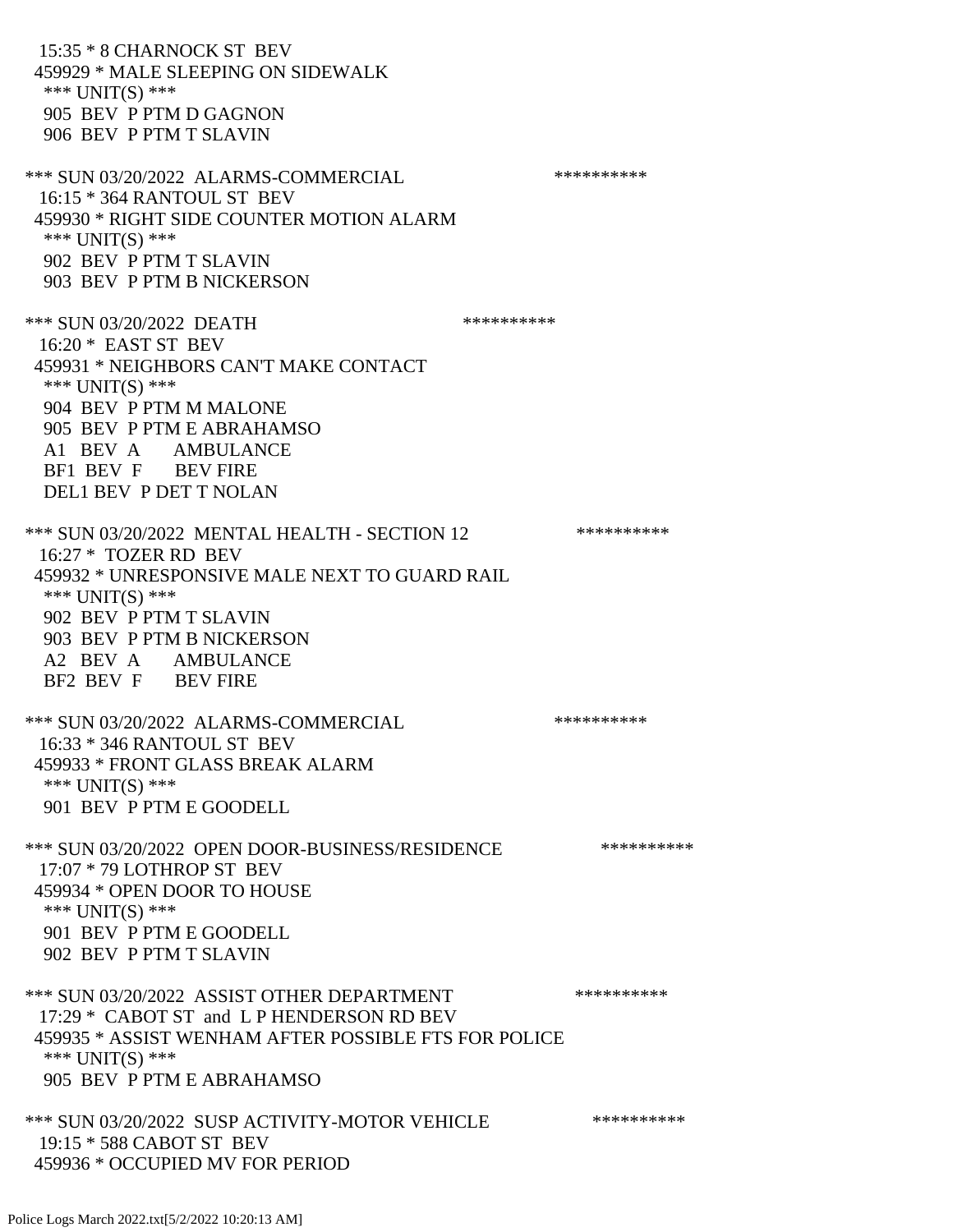\*\*\* UNIT(S) \*\*\* 905 BEV P PTM E ABRAHAMSO

\*\*\* SUN 03/20/2022 VANDALISM-DESTRUC/DAMAG\*290 \*\*\*\*\*\*\*\*\*\* 19:25 \* 101 RANTOUL ST and FAYETTE ST BEV 459937 \* PARTY THROWING GLASS OUT OF THE WINDOW \*\*\* UNIT(S) \*\*\* 902 BEV P PTM T SLAVIN 903 BEV P PTM B NICKERSON 905 BEV P PTM E ABRAHAMSO \*\*\* SUN 03/20/2022 DISTURBANCE-GENERAL \*\*\*\*\*\*\*\*\*\* 20:33 \* 0 BUTMAN ST BEV 459938 \* DISTURBANCE IN CEMETERY \*\*\* UNIT(S) \*\*\* 901 BEV P PTM E GOODELL 903 BEV P PTM B NICKERSON \*\*\* SUN 03/20/2022 HOMELESS RELATED \*\*\*\*\*\*\*\*\*\* 20:35 \* 254 CABOT ST BEV 459939 \* PARTY SLEEPING IN THE VESTIBULE \*\*\* UNIT(S) \*\*\* 905 BEV P PTM E ABRAHAMSO \*\*\* SUN 03/20/2022 DISTURBANCE-GENERAL \*\*\*\*\*\*\*\*\*\* 22:20 \* 0 BUTMAN ST BEV 459940 \* YELLING COMING FROM CEMETARY \*\*\* UNIT(S) \*\*\* 903 BEV P PTM B NICKERSON 904 BEV P PTM M MALONE \*\*\* SUN 03/20/2022 DISTURBANCE-GENERAL \*\*\*\*\*\*\*\*\*\* 23:27 \* 0 CHURCH ST and CABOT ST BEV 459941 \* LOUD STEREO AT WAR MEMORIAL \*\*\* UNIT(S) \*\*\* 902 BEV P PTM T SLAVIN \*\*\* SUN 03/20/2022 ROSTER-ON/OFF DUTY \*\*\*\*\*\*\*\*\*\* 23:45 \* ELLIOTT ST BEV 459942 \* START OF SHIFT A \*\*\* UNIT(S) \*\*\* OIC BEV P LT D COSTA \*\*\* SUN 03/20/2022 DISTURBANCE-GENERAL \*\*\*\*\*\*\*\*\*\* 23:45 \* 0 HALE ST and LOTHROP ST BEV 459943 \* NOISE COMING FROM DOWNTOWN CEMETARY \*\*\* UNIT(S) \*\*\* 901 BEV P PTM E GOODELL 902 BEV P PTM T SLAVIN \*\*\* MON 03/21/2022 PARK/PLAYGROUND CHECK \*\*\*\*\*\*\*\*\*\*\*\* 01:23 \* 410 ESSEX ST BEV 459944 \* HARRY BALL FIELD CHECK \*\*\* UNIT(S) \*\*\*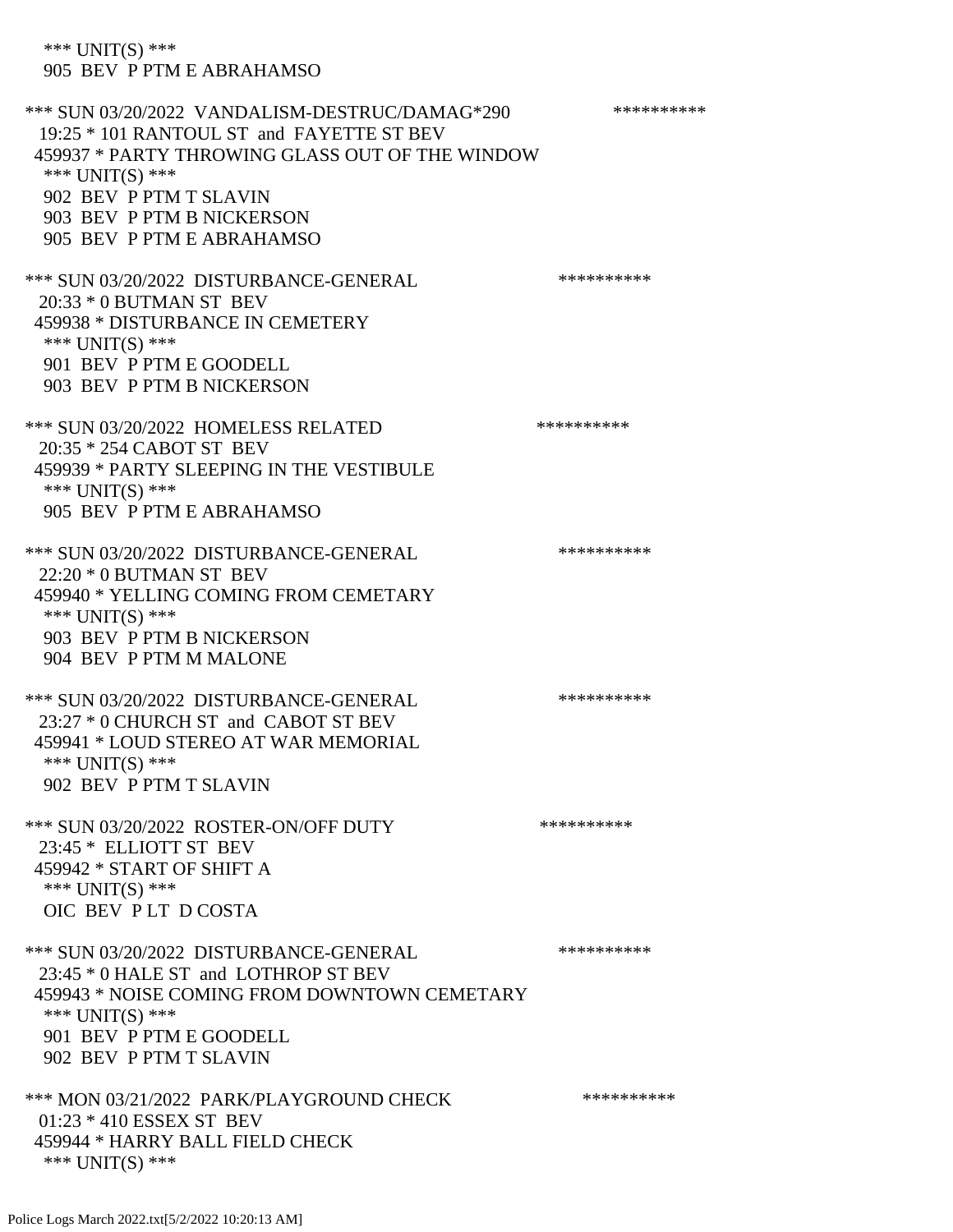# 906 BEV P PTM E SCHULTZ

| *** MON 03/21/2022 DISTURBANCE-GENERAL<br>$04:36 * 91$ HERRICK ST BEV<br>459945 * PATIENT REFUSING TO LEAVE<br>*** UNIT(S) ***<br>902 BEV P PTM S CECCHINI<br>905 BEV P PTM G LITTLE          | ********** |
|-----------------------------------------------------------------------------------------------------------------------------------------------------------------------------------------------|------------|
| *** MON 03/21/2022 HAZARD-DMV<br>06:44 * 0 DODGE ST and ENON ST BEV<br>459946 * DMV<br>*** UNIT(S) ***<br>905 BEV P PTM G LITTLE                                                              | ********** |
| *** MON 03/21/2022 MV STOP-VERBAL WARNING<br>06:46 * 0 MCKAY ST and BLAKE ST BEV<br>459947 * MV STOP<br>*** UNIT(S) ***<br>901 BEV P PTM J VITALE                                             | ********** |
| *** MON 03/21/2022 ANIMAL CONTROL CITATION<br>07:21 * 0 CABOT ST and NEW BALCH ST BEV<br>459948 * ACO CITATION #B02501 ISSUED RE: CASE# 459893<br>*** UNIT(S) ***<br>931 BEV P ACO M LIPINSKI | ********** |
| *** MON 03/21/2022 SCHOOL TRAFFIC<br>$07:55 * 41$ BRIMBAL AV BEV<br>459949 * SCHOOL TRAFFIC<br>*** UNIT(S) ***<br>907 BEV P PTM J LANTYCH                                                     | ********** |
| *** MON 03/21/2022 ROSTER-ON/OFF DUTY<br>08:01 * ELLIOTT ST BEV<br>459950 * START OF SHIFT B (DAY SHIFT)<br>*** UNIT(S) ***<br>OIC BEV PLT JSHAIRS                                            | ********** |
| *** MON 03/21/2022 MV STOP-WRITTEN WARNING<br>08:47 * 0 BRIDGE ST and VIRGINIA AV BEV<br>459951 * MV STOP 865SE9<br>*** UNIT(S) ***<br>907 BEV P PTM J LANTYCH                                | ********** |
| *** MON 03/21/2022 WEAPONS-TURNED IN FOR DISPOSAL<br>$09:11 * 15$ GIDDINGS AV BEV<br>459952 * PELLET GUN AND AMMUNITION TURNED IN<br>*** $UNIT(S)$ ***<br><b>H2 BEV P PTM B NICKERSON</b>     | ********** |
| *** MON 03/21/2022 MV STOP-VERBAL WARNING<br>09:15 * 0 ELLIOTT ST and COUNTY WY BEV<br>459953 * MA REG 8EB664                                                                                 | ********** |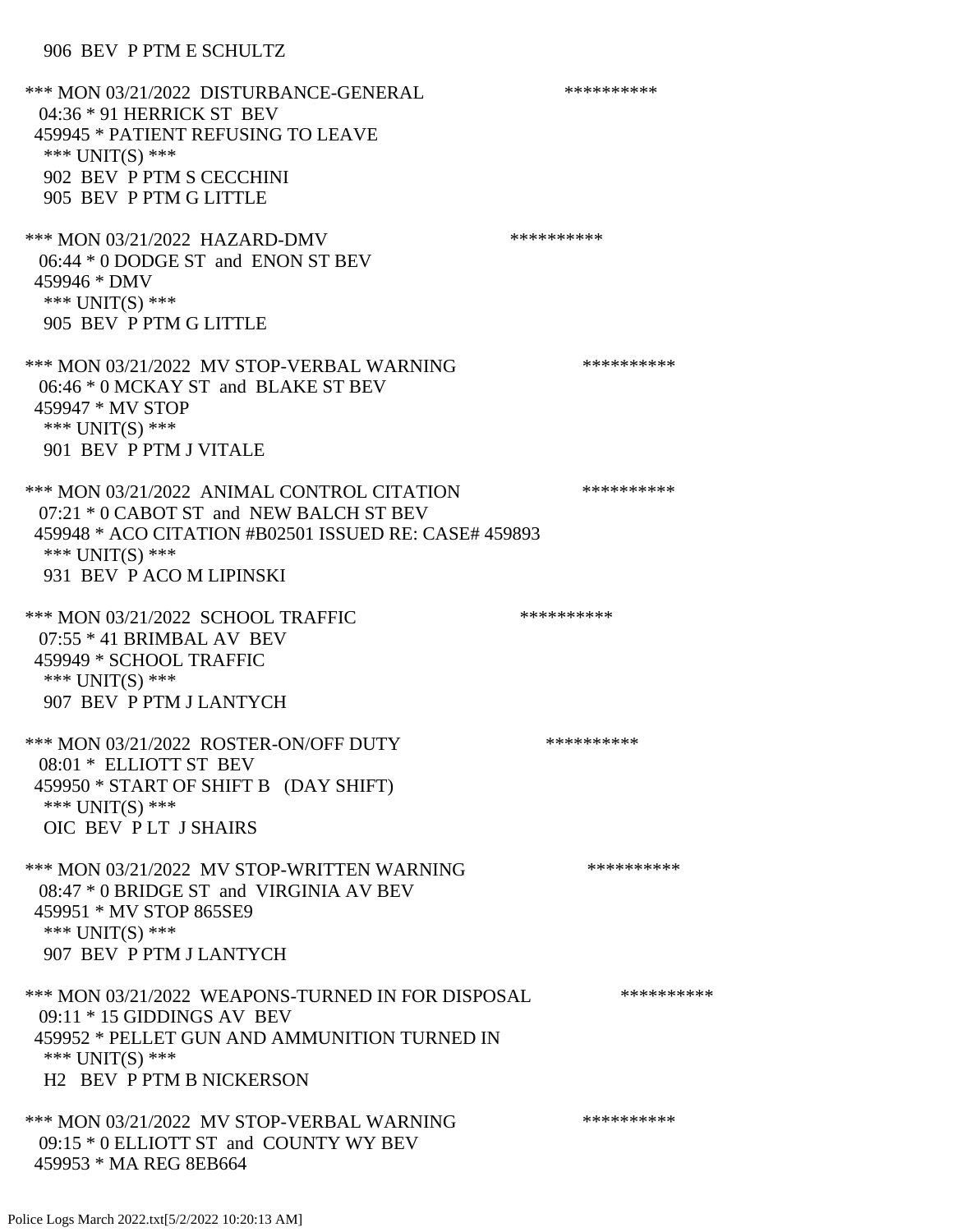\*\*\* UNIT(S) \*\*\* DTL BEV P LT M PANJWANI \*\*\* MON 03/21/2022 MV STOP-VERBAL WARNING \*\*\*\*\*\*\*\*\*\*\*\* 09:48 \* 0 BUDLEIGH AV and WALNUT AV BEV 459954 \* MV STOP L52071 \*\*\* UNIT(S) \*\*\* 907 BEV P PTM J LANTYCH \*\*\* MON 03/21/2022 PARK AND WALK \*\*\*\*\*\*\*\*\*\*\*\*\*\*\*\*\* 10:01 \* 45 ENON ST BEV 459955 \* COMMODORE PLAZA CHECK \*\*\* UNIT(S) \*\*\* 905 BEV P PTM D GAGNON \*\*\* MON 03/21/2022 MV STOP-VERBAL WARNING \*\*\*\*\*\*\*\*\*\*\*\* 10:21 \* 0 BUDLEIGH AV and WALNUT AV BEV 459956 \* MV STOP 5FF324 \*\*\* UNIT(S) \*\*\* 907 BEV P PTM J LANTYCH \*\*\* MON 03/21/2022 ASSIST OTHER DEPARTMENT \*\*\*\*\*\*\*\*\*\*\*\* 10:23 \* HIGH ST BEV 459957 \* ASSSIT THE FBI WITH INVESTIGATION \*\*\* UNIT(S) \*\*\* 906 BEV P PTM E SCHULTZ \*\*\* MON 03/21/2022 MV STOP-WRITTEN WARNING \*\*\*\*\*\*\*\*\*\*\*\* 10:30 \* 23 BUDLEIGH AV BEV 459958 \* MV STOP 8138GC \*\*\* UNIT(S) \*\*\* 907 BEV P PTM J LANTYCH \*\*\* MON 03/21/2022 COMMUNITY IMPACT UNIT \*\*\*\*\*\*\*\*\*\*\*\* 10:48 \* RIVER ST BEV 459959 \* RUN GUESTS FOR WARRANTS SO STATUS \*\*\* UNIT(S) \*\*\* CIU BEV P PTM E ABRAHAMSO \*\*\* MON 03/21/2022 MV STOP-VERBAL WARNING \*\*\*\*\*\*\*\*\*\*\*\* 11:16 \* 150 BRIMBAL AV BEV 459960 \* MV STOP 6PC494 \*\*\* UNIT(S) \*\*\* 907 BEV P PTM J LANTYCH \*\*\* MON 03/21/2022 NOTIFICATION \*\*\*\*\*\*\*\*\*\* 11:47 \* 9 EAST ST BEV 459961 \* NOTIFY BOH OF CONDITIONS OF HOME \*\*\* UNIT(S) \*\*\* CIU BEV P PTM E ABRAHAMSO \*\*\* MON 03/21/2022 209A ORDER ATTEMPT TO SERVE \*\*\*\*\*\*\*\*\*\* 12:32 \* GORDON RD BEV

459962 \* ATTEMPT TO SERVE 209A\*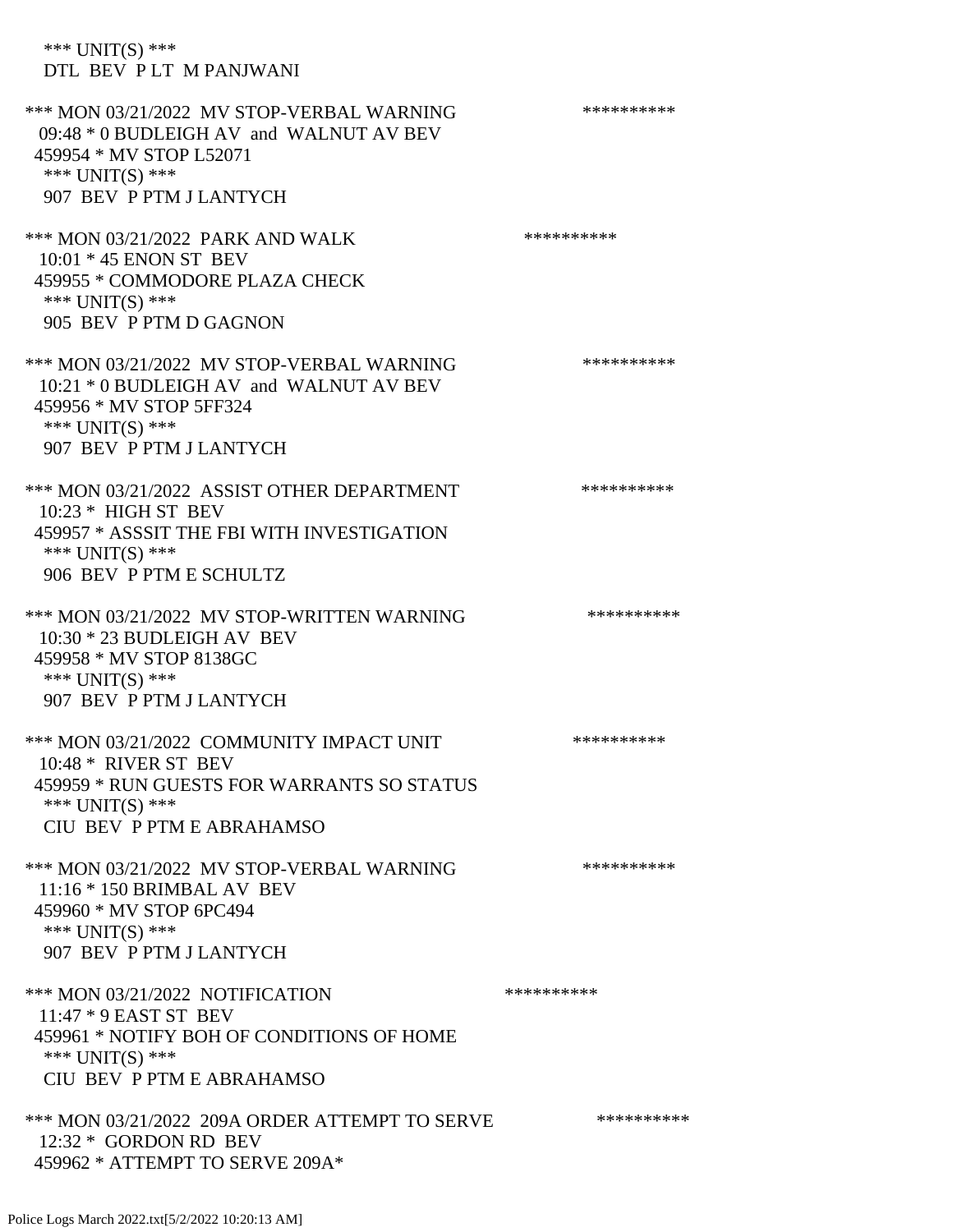\*\*\* UNIT(S) \*\*\* 905 BEV P PTM D GAGNON

\*\*\* MON 03/21/2022 CITY ORDINANCE-ABANDONED MV \*\*\*\*\*\*\*\*\*\* 12:38 \* 0 LOTHROP ST and DANE ST BEV 459963 \* POSSIBLE ABANDONED MV 1KX281 \*\*\* UNIT(S) \*\*\* 907 BEV P PTM J LANTYCH \*\*\* MON 03/21/2022 MEDICAL-MENTAL HEALTH \*\*\*\*\*\*\*\*\*\*\*\* 12:54 \* ELLINGWOOD CT BEV 459964 \* 14YO FEMALE NEEDS AND EVALUATION \*\*\* UNIT(S) \*\*\* 901 BEV P PTM M BRODERICK 902 BEV P PTM J VITALE A1 BEV A AMBULANCE \*\*\* MON 03/21/2022 PARKING COMPLAINT - GENERAL \*\*\*\*\*\*\*\*\*\* 13:31 \* 0 CABOT ST and ROOSEVELT AV BEV 459965 \* PARKING COMPLAINT - BLOCKED SIDEWALK \*\*\* UNIT(S) \*\*\* 907 BEV P PTM J LANTYCH \*\*\* MON 03/21/2022 SCHOOL TRAFFIC \*\*\*\*\*\*\*\*\*\*\*\*\*\*\* 13:39 \* 0 BRIDGE ST and WINTHROP AV BEV 459966 \* MONITOR SCHOOL DISMISSAL \*\*\* UNIT(S) \*\*\* 901 BEV P PTM M BRODERICK \*\*\* MON 03/21/2022 SCHOOL TRAFFIC \*\*\*\*\*\*\*\*\*\*\*\*\* 13:45 \* 0 ESSEX ST and CORNING ST BEV 459971 \* SCHOOL TRAFFIC \*\*\* UNIT(S) \*\*\* 907 BEV P PTM J LANTYCH \*\*\* MON 03/21/2022 MV STOP-VERBAL WARNING \*\*\*\*\*\*\*\*\*\*\*\* 13:55 \* 0 ESSEX ST and CEDAR ST BEV 459967 \* MV STOP 2XPE19 \*\*\* UNIT(S) \*\*\* 907 BEV P PTM J LANTYCH \*\*\* MON 03/21/2022 MEDICAL-MENTAL HEALTH \*\*\*\*\*\*\*\*\*\*\* 14:04 \* SOHIER RD BEV 459968 \* ALTERED MENTAL STATE \*\*\* UNIT(S) \*\*\* 903 BEV P PTM S LANE 905 BEV P PTM D GAGNON A1 BEV A AMBULANCE \*\*\* MON 03/21/2022 MV STOP-WRITTEN WARNING \*\*\*\*\*\*\*\*\*\*\*\* 14:09 \* 0 ESSEX ST and CORNING ST BEV 459970 \* MV STOP AP20651 (CT) \*\*\* UNIT(S) \*\*\* 907 BEV P PTM J LANTYCH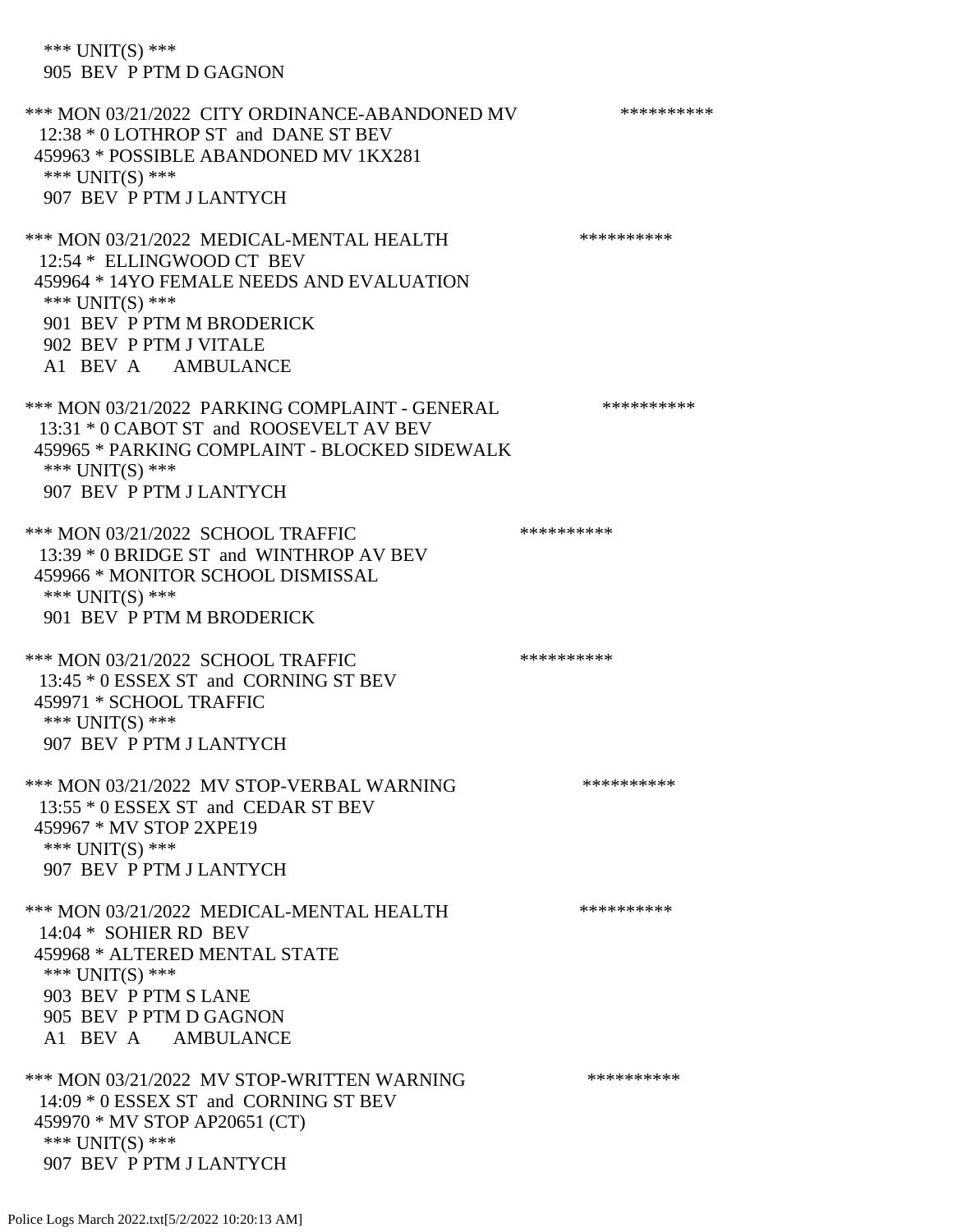\*\*\* MON 03/21/2022 MV-ACCIDENT NO REPORT \*\*\*\*\*\*\*\*\*\*\*\* 14:29 \* 0 CABOT ST and FRANKLIN PL BEV 459969 \* MINOR MVA \*\*\* UNIT(S) \*\*\* 902 BEV P PTM J VITALE DTL BEV P LT M PANJWANI \*\*\* MON 03/21/2022 PARKING COMPLAINT - GENERAL \*\*\*\*\*\*\*\*\*\* 14:39 \* 0 HEATHER ST and HENDERSON AV BEV 459972 \* VEHICLE PARKED LEFT WHEELS/FLAT TIRES \*\*\* UNIT(S) \*\*\* 907 BEV P PTM J LANTYCH \*\*\* MON 03/21/2022 MEDICAL-ALS \*\*\*\*\*\*\*\*\*\*\*\* 15:00 \* CABOT ST BEV 459974 \* POSSIBLE HEART ATTACK \*\*\* UNIT(S) \*\*\* 902 BEV P PTM J VITALE 903 BEV P PTM S LANE A1 BEV A AMBULANCE BF1 BEV F BEV FIRE \*\*\* MON 03/21/2022 ROSTER-ON/OFF DUTY \*\*\*\*\*\*\*\*\*\* 15:25 \* ELLIOTT ST BEV 459975 \* START OF SHIFT C \*\*\* UNIT(S) \*\*\* OIC BEV P LT M PANJWANI \*\*\* MON 03/21/2022 DISTURBANCE-GENERAL \*\*\*\*\*\*\*\*\*\*\*\* 15:28 \* 80 HERRICK ST Apt: 4 BEV 459976 \* MALE YELLING \*\*\* UNIT(S) \*\*\* 905 BEV P PTM D GAGNON 906 BEV P PTM E SCHULTZ \*\*\* MON 03/21/2022 DEATH \*\*\*\*\*\*\*\*\*\*\*\* 15:34 \* MANOR RD BEV 459977 \* FEMALE NOT BREATHING \*\*\* UNIT(S) \*\*\* 901 BEV P PTM M BRODERICK 907 BEV P PTM R KNIGHT A1 BEV A AMBULANCE BF1 BEV F BEV FIRE \*\*\* MON 03/21/2022 SUSP ACTIVITY \*\*\*\*\*\*\*\*\*\*\*\* 16:04 \* 10 CHARLES ST BEV 459978 \* NEIGHBOR TAMPERING WITH SECURITY CAMERA \*\*\* UNIT(S) \*\*\* 903 BEV P PTM C STANTON \*\*\* MON 03/21/2022 MEDICAL-BLS \*\*\*\*\*\*\*\*\*\*\*\* 16:11 \* ELLIOTT ST BEV 459979 \* WALK IN NOT FEELING WELL AFTER SMOKING MARIJUANA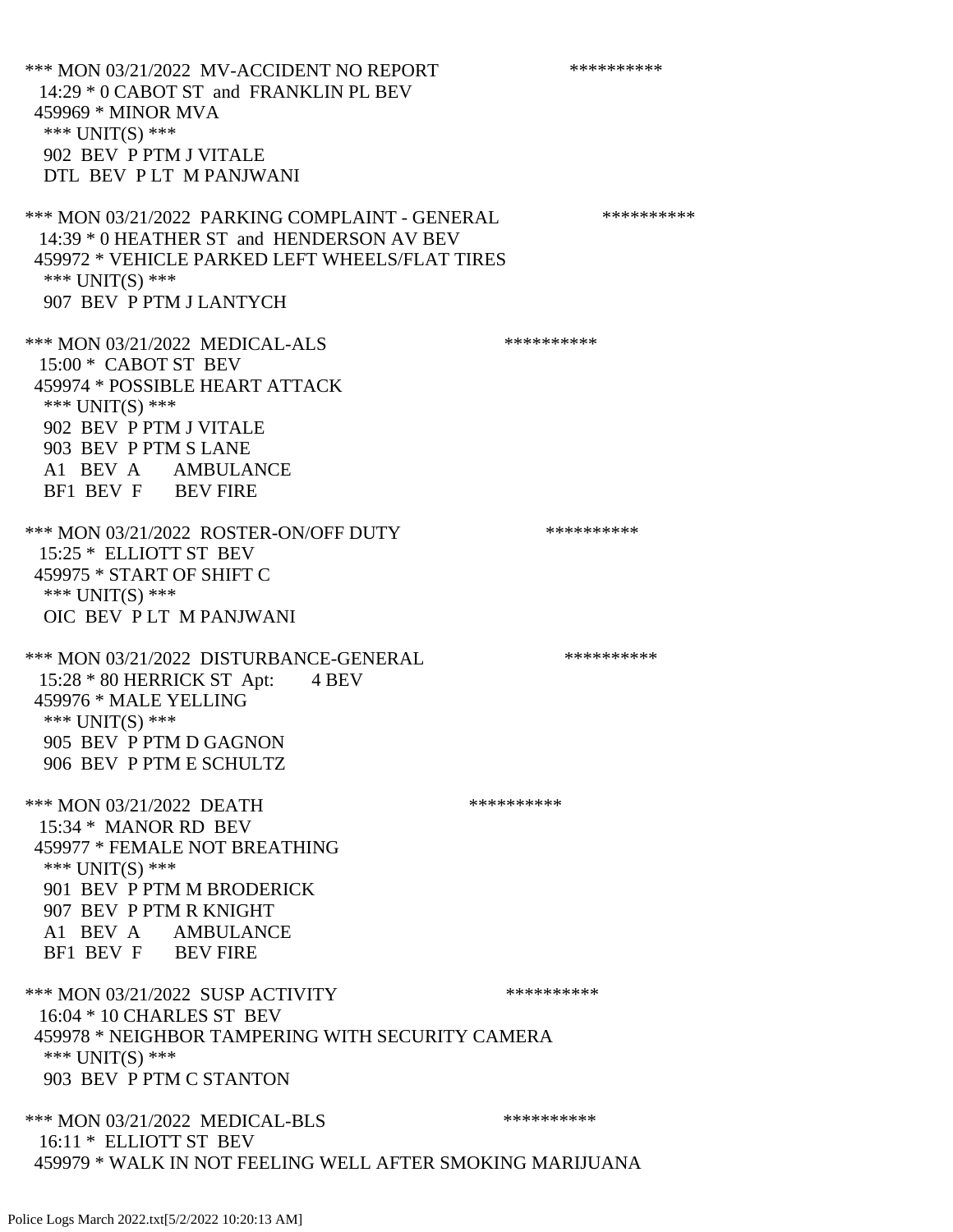| *** UNIT(S) ***<br>A2 BEV A AMBULANCE<br>H <sub>2</sub> BEV P PTM M MALONE                                                                                                               |            |
|------------------------------------------------------------------------------------------------------------------------------------------------------------------------------------------|------------|
| *** MON 03/21/2022 MV STOP-CITATION ISSUED<br>16:40 * 0 CONGRESS ST and WELLMAN ST BEV<br>459980 * MV STOP MA REG 2LJF88<br>*** $UNIT(S)$ ***<br>907 BEV P PTM R KNIGHT                  | ********** |
| *** MON 03/21/2022 MV-ACCIDENT PEDESTRIAN<br>17:06 * RANTOUL ST BEV<br>459981 * FEMALE STRUCK BY MV<br>*** $UNIT(S)$ ***<br>902 BEV P PTM J MARRS<br>A1 BEV A AMBULANCE                  | ********** |
| *** MON 03/21/2022 NARCOTICS - DESTRUCTION<br>17:07 * 91 HERRICK ST BEV<br>459982 * NARCOTICS FOR DESTRUCTION<br>*** UNIT(S) ***<br>OIC BEV PLT M PANJWANI                               | ********** |
| *** MON 03/21/2022 MV STOP-WRITTEN WARNING<br>17:10 * 0 HERRICK ST and SOHIER RD BEV<br>459983 * MV STOP MA REG 8RW773<br>*** $UNIT(S)$ ***<br>907 BEV P PTM R KNIGHT                    | ********** |
| *** MON 03/21/2022 MV STOP-VERBAL WARNING<br>17:20 * 0 HERRICK ST and SOHIER RD BEV<br>459984 * MV STOP NJ REG P30CFP<br>*** UNIT(S) ***<br>907 BEV P PTM R KNIGHT                       | ********** |
| *** MON 03/21/2022 ASSIST OTHER DEPARTMENT<br>17:25 * RANTOUL ST BEV<br>459985 * ASSIST PROBATION; CHECK ON MALE<br>*** UNIT(S) ***<br>903 BEV P PTM C STANTON<br>907 BEV P PTM R KNIGHT | ********** |
| *** MON 03/21/2022 MV STOP-VERBAL WARNING<br>17:46 * 0 HEATHER ST and HENDERSON AV BEV<br>459986 * MV STOP--MA REG 8RA437<br>*** UNIT(S) ***<br>903 BEV P PTM C STANTON                  | ********** |
| *** MON 03/21/2022 MV UNREGISTERED<br>17:51 * 5 PHILLIPS ST BEV<br>459988 * MA REG 2JRR28 REVO/INSC<br>*** $UNIT(S)$ ***<br>907 BEV P PTM R KNIGHT                                       | ********** |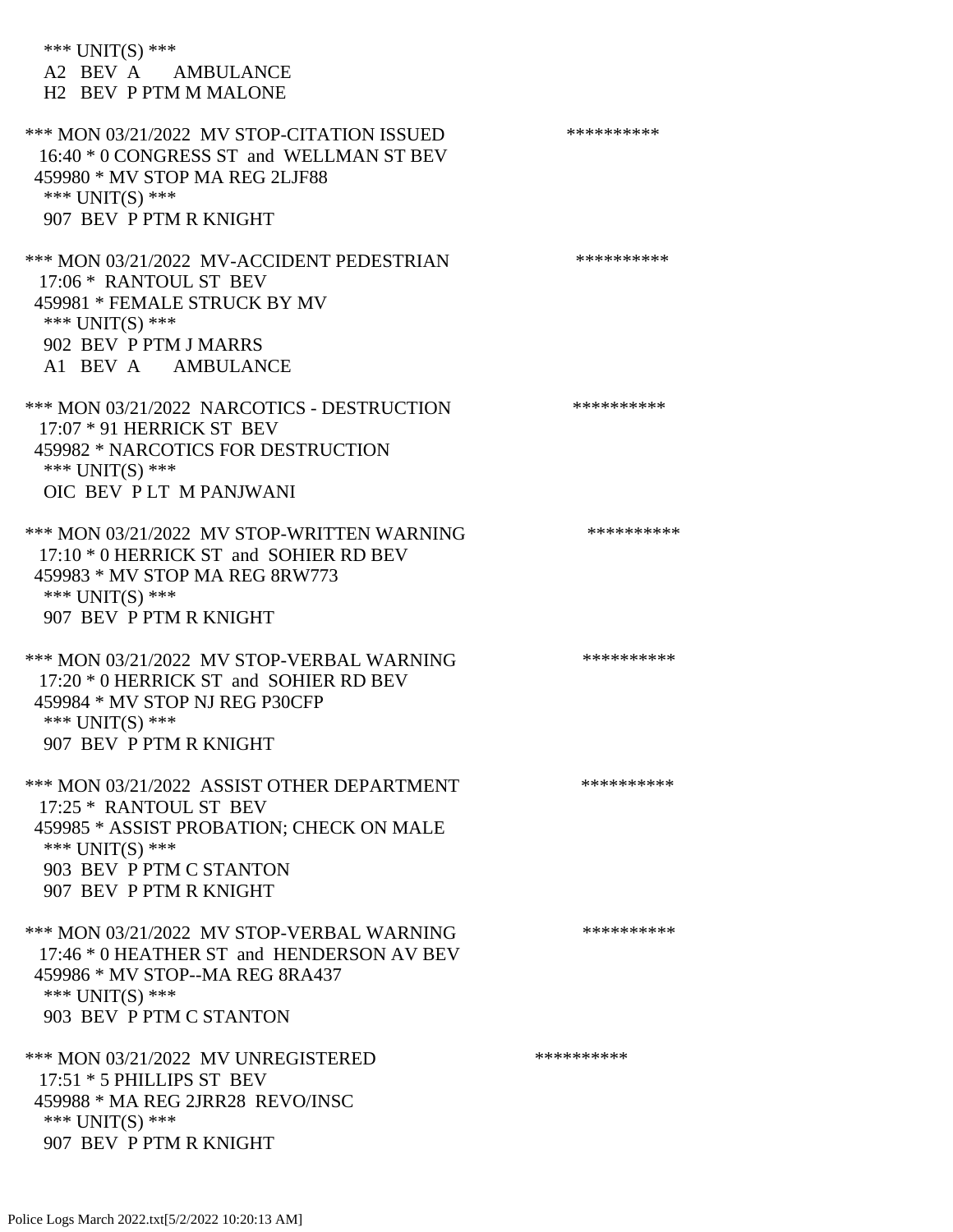\*\*\* MON 03/21/2022 SUMMONS SERVED \*\*\*\*\*\*\*\*\*\* 17:54 \* 2103 BROUGHTON DR BEV 459989 \* ATTEMPT TO SERVE A SUMMONS \*\*\* UNIT(S) \*\*\* 904 BEV P PTM S LANE \*\*\* MON 03/21/2022 209A ORDER ATTEMPT TO SERVE \*\*\*\*\*\*\*\*\*\* 18:01 \* HERRICK ST BEV 459990 \* ATTEMPT TO SERVE 209A \*\*\* UNIT(S) \*\*\* 903 BEV P PTM C STANTON \*\*\* MON 03/21/2022 MV STOP-VERBAL WARNING \*\*\*\*\*\*\*\*\*\*\*\* 18:14 \* 64 SOHIER RD BEV 459991 \* MV STOP MA REG 945 ZJ8 \*\*\* UNIT(S) \*\*\* 903 BEV P PTM C STANTON \*\*\* MON 03/21/2022 MEDICAL-MENTAL HEALTH \*\*\*\*\*\*\*\*\*\* 19:03 \* CABOT ST and CHURCH ST BEV 459992 \* INTOXICATED MAN SITTING DOWN \*\*\* UNIT(S) \*\*\* 902 BEV P PTM J MARRS A1 BEV A AMBULANCE \*\*\* MON 03/21/2022 PARKING COMP-BLK DRIVEWAY \*\*\*\*\*\*\*\*\*\* 19:13 \* 131 BRIDGE ST BEV 459993 \* BLOCKED DRIVEWAY - MA REG 2AHH87 \*\*\* UNIT(S) \*\*\* 907 BEV P PTM R KNIGHT \*\*\* MON 03/21/2022 MV STOP-VERBAL WARNING \*\*\*\*\*\*\*\*\*\*\*\* 19:15 \* 0 BECKFORD ST and GAGE ST BEV 459994 \* MV STOP MA REG 8AW846 \*\*\* UNIT(S) \*\*\* 907 BEV P PTM R KNIGHT \*\*\* MON 03/21/2022 MV STOP-VERBAL WARNING \*\*\*\*\*\*\*\*\*\*\*\*\*\* 20:02 \* 0 HERRICK ST and SOHIER RD BEV 459995 \* MV STOP MA REG 7GG444 \*\*\* UNIT(S) \*\*\* 907 BEV P PTM R KNIGHT \*\*\* MON 03/21/2022 MV STOP-VERBAL WARNING \*\*\*\*\*\*\*\*\*\*\*\*\*\* 20:08 \* 0 SOHIER RD and MASON ST BEV 459996 \* MV STOP MA REG 2LBB29 \*\*\* UNIT(S) \*\*\* 907 BEV P PTM R KNIGHT \*\*\* MON 03/21/2022 MV STOP-VERBAL WARNING \*\*\*\*\*\*\*\*\*\*\*\* 20:50 \* 0 RIVER ST and BRIDGE BEV 459997 \* MV STOP MA REG 8ET617 \*\*\* UNIT(S) \*\*\* 907 BEV P PTM R KNIGHT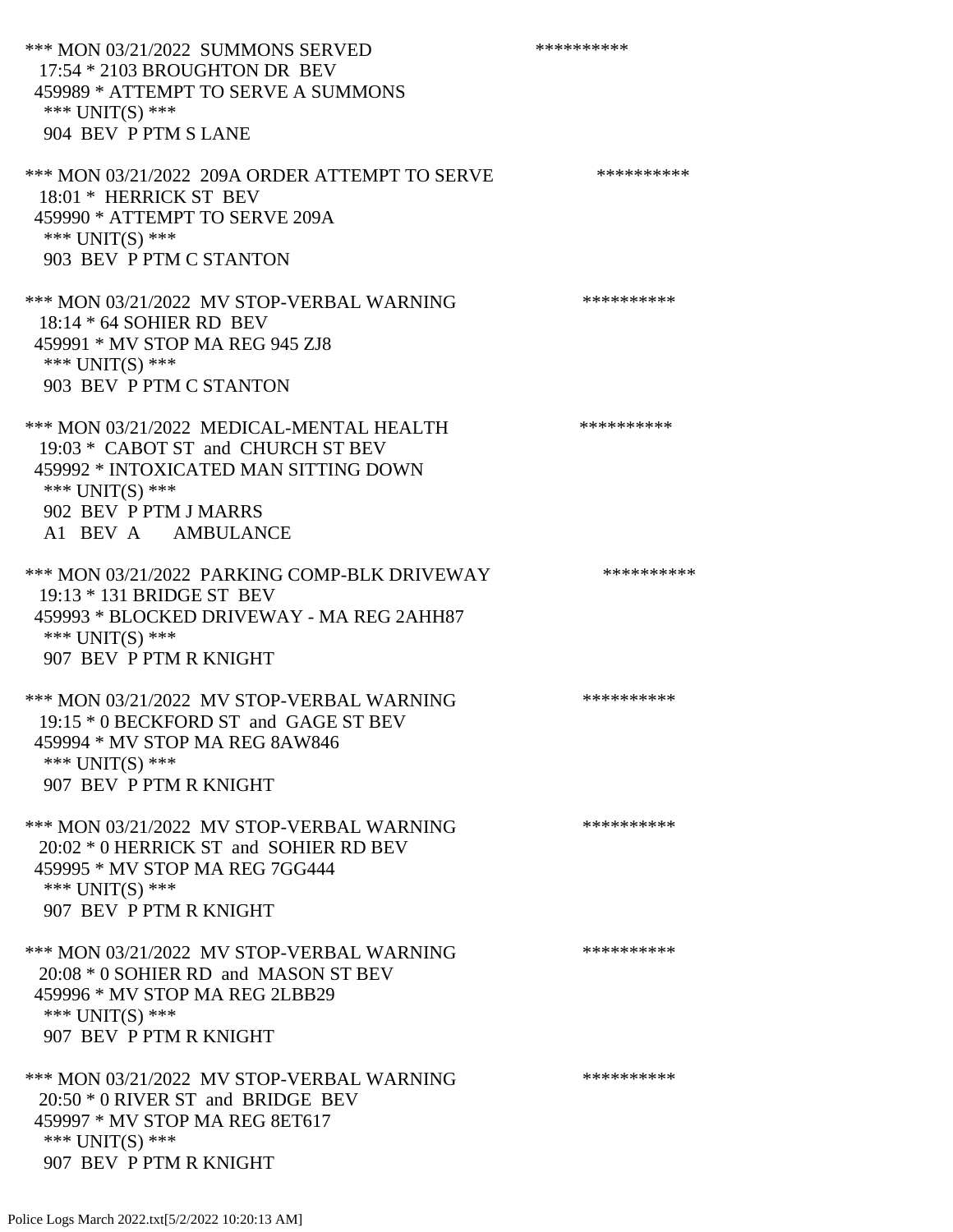\*\*\* MON 03/21/2022 MV STOP-VERBAL WARNING \*\*\*\*\*\*\*\*\*\*\*\* 21:06 \* 0 MCKAY ST and GLIDDEN ST BEV 459998 \* MV STOP MA REG 1RAH24 \*\*\* UNIT(S) \*\*\* 905 BEV P PTM N BENCAL \*\*\* MON 03/21/2022 ASSIST CITIZEN \*\*\*\*\*\*\*\*\*\* 22:49 \* 22 COURTNEY DR BEV 459999 \* BELIEVES NEIGHBOR HAS HER PROPERTY \*\*\* UNIT(S) \*\*\* 901 BEV P PTM E GOODELL 905 BEV P PTM N BENCAL \*\*\* MON 03/21/2022 MV STOP-VERBAL WARNING \*\*\*\*\*\*\*\*\*\*\*\* 23:38 \* 0 LOTHROP ST and OCEAN ST BEV 460000 \* MV STOP MA REG 2TF935 \*\*\* UNIT(S) \*\*\* 907 BEV P PTM R KNIGHT \*\*\* MON 03/21/2022 ROSTER-ON/OFF DUTY \*\*\*\*\*\*\*\*\*\* 23:45 \* ELLIOTT ST BEV 460001 \* START OF SHIFT A \*\*\* UNIT(S) \*\*\* OIC BEV P LT D COSTA \*\*\* TUE 03/22/2022 TRAIN STATION CHECK \*\*\*\*\*\*\*\*\*\*\*\* 00:35 \* 10 PARK ST BEV 460002 \* BEVERLY DEPOT/VETERANS PARK CHECK \*\*\* UNIT(S) \*\*\* 902 BEV P PTM M MARINO \*\*\* TUE 03/22/2022 DIRECTED PATROL \*\*\*\*\*\*\*\*\*\* 00:50 \* 13 CHAPMAN ST BEV 460003 \* SAINT MARY'S SCHOOL CHECK \*\*\* UNIT(S) \*\*\* 902 BEV P PTM M MARINO \*\*\* TUE 03/22/2022 BAR CHECK \*\*\*\*\*\*\*\*\*\*\*\* 00:54 \* 20 CABOT ST BEV 460004 \* ANCHOR BAR CHECK \*\*\* UNIT(S) \*\*\* 902 BEV P PTM M MARINO \*\*\* TUE 03/22/2022 PARK/PLAYGROUND CHECK \*\*\*\*\*\*\*\*\*\* 00:56 \* 410 ESSEX ST BEV 460005 \* HARRY BALL FIELD CHECK \*\*\* UNIT(S) \*\*\* 906 BEV P PTM E SCHULTZ \*\*\* TUE 03/22/2022 BUILDING CHECK \*\*\*\*\*\*\*\*\*\*\*\* 01:08 \* RANTOUL ST BEV 460006 \* 24 HOUR BUSINESS CHECK \*\*\* UNIT(S) \*\*\*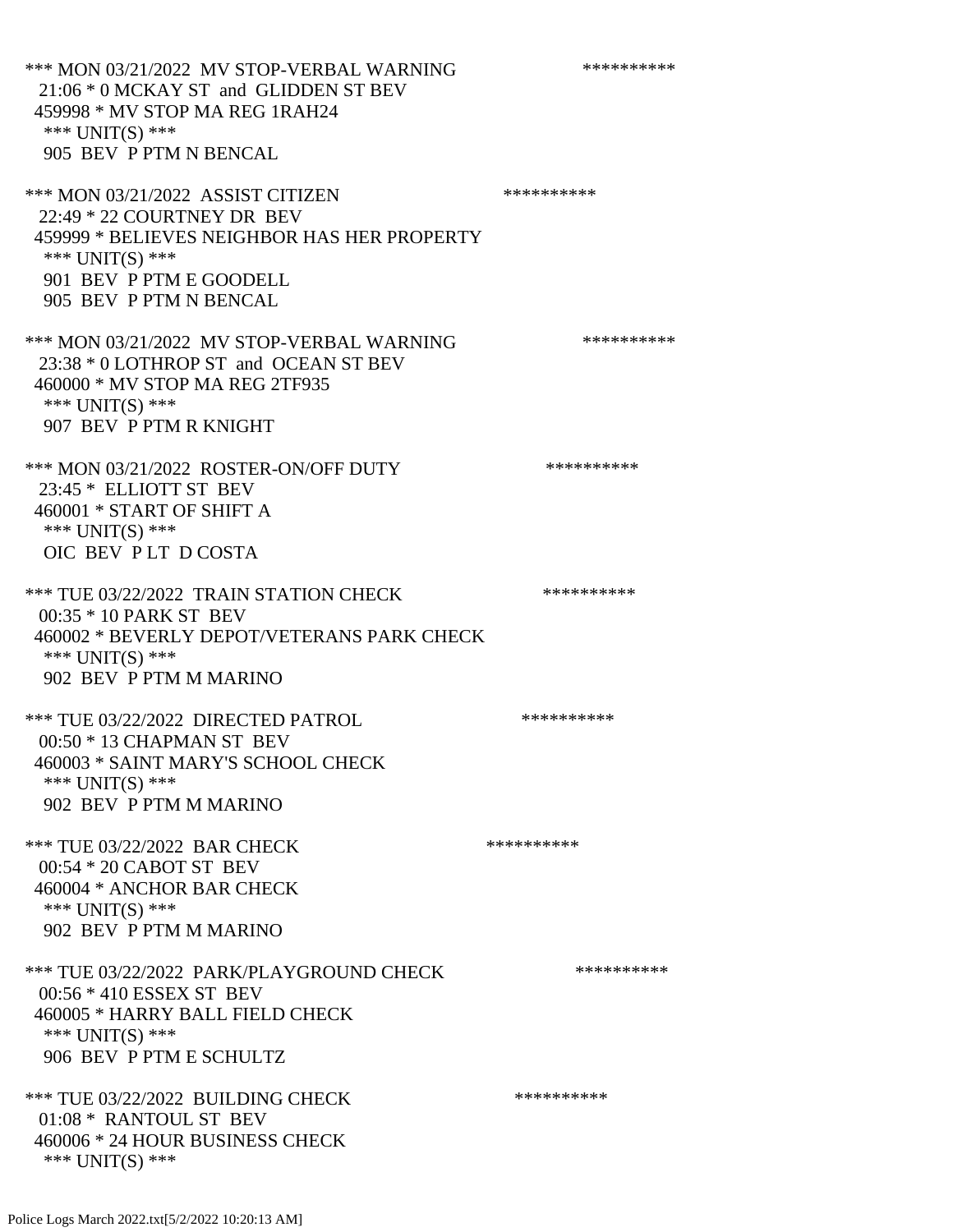### 903 BEV P PTM F WOJICK

| *** TUE 03/22/2022 BUILDING CHECK<br>$01:17*$ CABOT ST BEV<br>460007 * DOLLAR TREE PLAZA CHECK<br>*** UNIT(S) ***<br>903 BEV P PTM F WOJICK                          | ********** |
|----------------------------------------------------------------------------------------------------------------------------------------------------------------------|------------|
| *** TUE 03/22/2022 PARK/PLAYGROUND CHECK<br>01:35 * 0 LOTHROP ST BEV<br>460008 * DANE STREET BEACH CHECK<br>*** UNIT(S) ***<br>902 BEV P PTM M MARINO                | ********** |
| *** TUE 03/22/2022 OPEN DOOR-BUSINESS/RESIDENCE<br>01:37 * 100 SOHIER RD BEV<br>460009 * OPEN DOOR FOUND AT HIGH SCHOOL<br>*** UNIT(S) ***<br>903 BEV P PTM F WOJICK | ********** |
| *** TUE 03/22/2022 BUILDING CHECK<br>02:00 * ELLIOTT ST BEV<br>460010 * 24 HOUR STORE CHECK<br>*** UNIT(S) ***<br>902 BEV P PTM M MARINO                             | ********** |
| *** TUE 03/22/2022 DIRECTED PATROL<br>06:15 * 112 RANTOUL ST BEV<br>460011 * FRANK RESTAURANT CHECK<br>*** UNIT(S) ***<br>902 BEV P PTM M MARINO                     | ********** |
| *** TUE 03/22/2022 ROSTER-OFFICER ORDERED TO WORK<br>06:54 * ELLIOTT ST BEV<br>460012 * OFFICER ORDERED FOR SHIFT B<br>*** UNIT(S) ***<br>OIC BEV PLT DCOSTA         | ********** |
| *** TUE 03/22/2022 ROSTER-ON/OFF DUTY<br>07:25 * ELLIOTT ST BEV<br>460013 * START OF SHIFT B<br>*** UNIT(S) ***<br>OIC BEV PLT DCOSTA                                | ********** |
| *** TUE 03/22/2022 SCHOOL TRAFFIC<br>07:49 * 0 ESSEX ST and CORNING ST BEV<br>460014 * SCHOOL TRAFFIC - CROSSWALK<br>*** $UNIT(S)$ ***<br>907 BEV P PTM J LANTYCH    | ********** |
| *** TUE 03/22/2022 MV STOP-VERBAL WARNING<br>07:54 * 0 ESSEX ST and CEDAR ST BEV<br>460015 * MV STOP 1XHT94<br>*** $UNIT(S)$ ***                                     | ********** |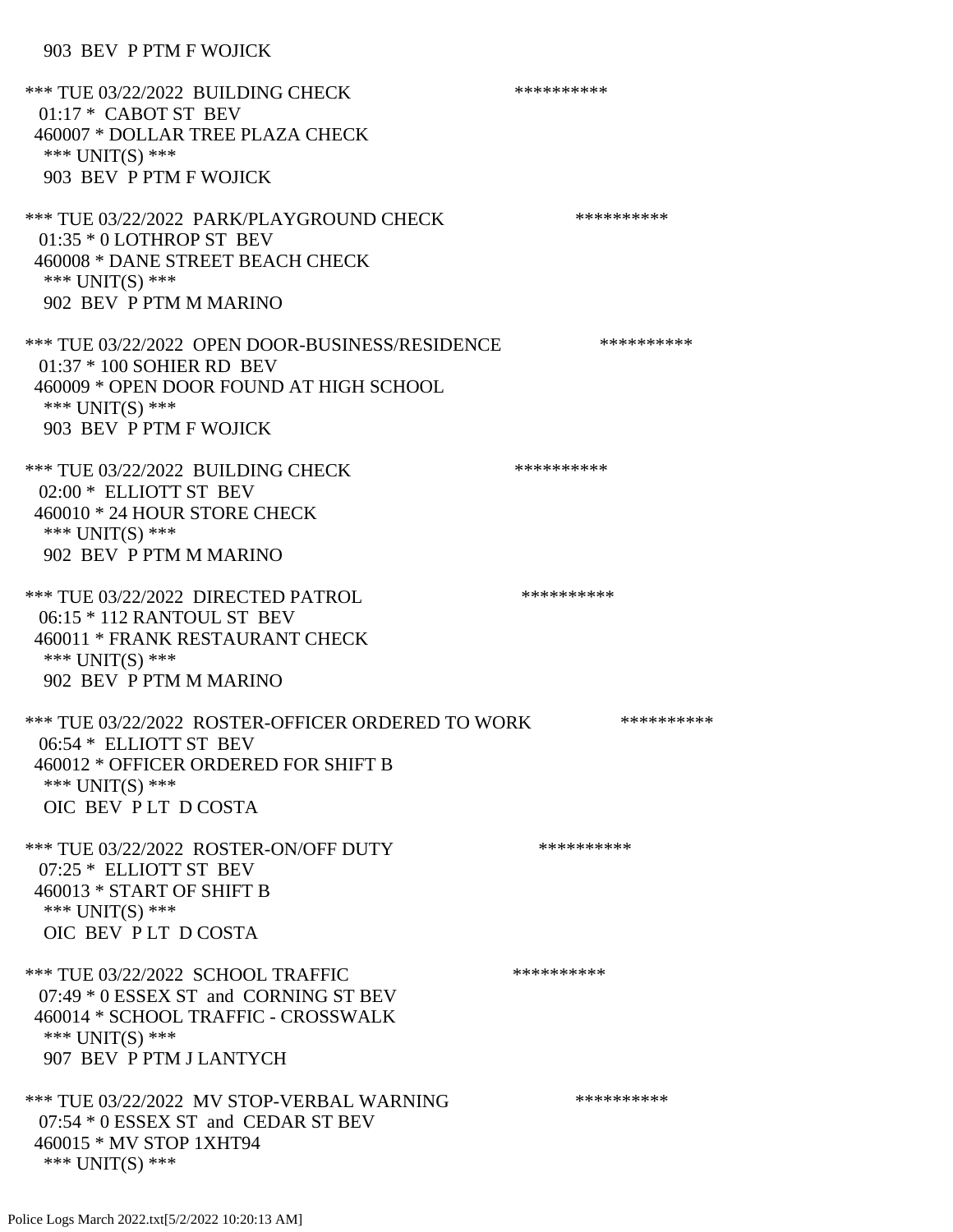# 907 BEV P PTM J LANTYCH

| *** TUE 03/22/2022 MV STOP-VERBAL WARNING<br>08:01 * 87 ESSEX ST BEV<br>460016 * MV STOP 4RJM29<br>*** UNIT(S) ***<br>907 BEV P PTM J LANTYCH                                                                           | ********** |
|-------------------------------------------------------------------------------------------------------------------------------------------------------------------------------------------------------------------------|------------|
| *** TUE 03/22/2022 MV STOP-WRITTEN WARNING<br>09:05 * 0 SOHIER RD and NORTHRIDGE RD BEV<br>460017 * MV STOP 1VV441<br>*** UNIT(S) ***<br>907 BEV P PTM J LANTYCH                                                        | ********** |
| *** TUE 03/22/2022 MV-ACCIDENT HIT-RUN/PROP DAM<br>10:01 * 0 RANTOUL ST and BOW ST BEV<br>460018 * MINOR HIT AND RUN WHILE PARKING<br>*** UNIT(S) ***<br>902 BEV P PTM D DIVINCENZ                                      | ********** |
| *** TUE 03/22/2022 MV STOP-VERBAL WARNING<br>10:07 * 491 CABOT ST BEV<br>460019 * UNREGISTERED SCOOTER<br>*** $UNIT(S)$ ***<br>901 BEV P PTM M BRODERICK RES J. PAGE                                                    | ********** |
| *** TUE 03/22/2022 CHECK WELL BEING<br>10:19 * 20 SOHIER RD Apt: 414 BEV<br>460020 * CHECK WELL BEING<br>*** UNIT(S) ***<br>903 BEV P PTM J MARRS<br>905 BEV P PTM D GAGNON<br>A1 BEV A AMBULANCE<br>BF1 BEV F BEV FIRE | ********** |
| *** TUE 03/22/2022 MV STOP-VERBAL WARNING<br>10:40 * 0 BRIMBAL AV and WALDEN ST BEV<br>$460021 * TSF158 (SC)$<br>*** UNIT(S) ***<br>907 BEV P PTM J LANTYCH                                                             | ********** |
| *** TUE 03/22/2022 DISTURBANCE-GENERAL<br>10:45 * - PARK ST BEV<br>460022 * WOMAN SCREAMING<br>*** $UNIT(S)$ ***<br>901 BEV P PTM M BRODERICK RES J. PAGE<br>902 BEV P PTM D DIVINCENZ                                  | ********** |
| *** TUE 03/22/2022 MEDICAL-MENTAL HEALTH<br>$11:13 *$ CABOT ST BEV<br>460023 * STUDENT NEEDS AN EVALUATION<br>*** $UNIT(S)$ ***<br>911 BEV P PTM T MEZZA<br>A1 BEV A AMBULANCE                                          | ********** |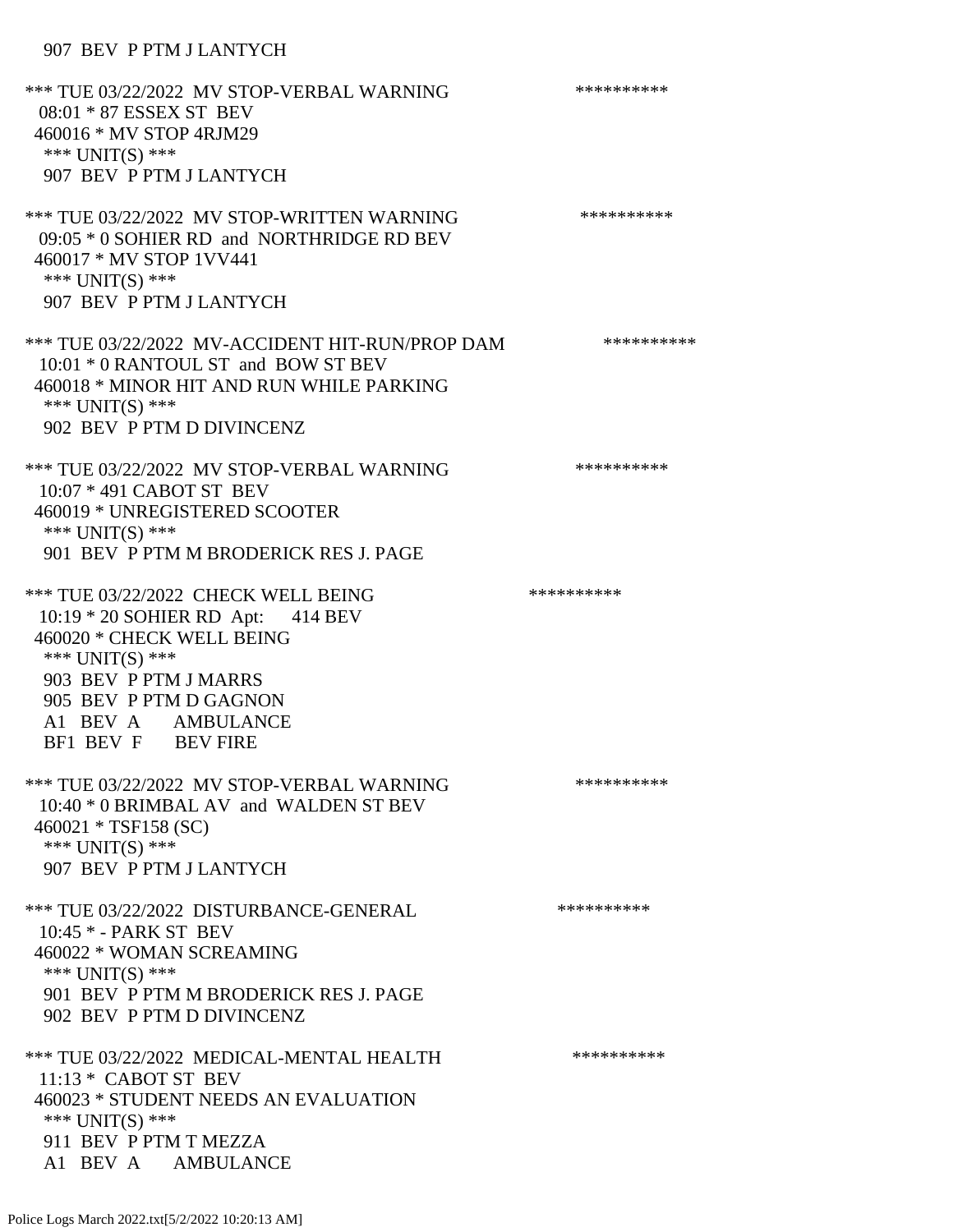\*\*\* TUE 03/22/2022 LOST & FOUND \*\*\*\*\*\*\*\*\*\* 11:27 \* 20 COUNTRY DR BEV 460024 \* LOST PROPERTY \*\*\* UNIT(S) \*\*\* H2 BEV P PTM K THOMASSON \*\*\* TUE 03/22/2022 HAZARD-ROADWAY \*\*\*\*\*\*\*\*\*\* 11:52 \* 175 ELLIOTT ST BEV 460025 \* ROADWAY HAZARD \*\*\* UNIT(S) \*\*\* H2 BEV P PTM K THOMASSON \*\*\* TUE 03/22/2022 209A ORDER ATTEMPT TO SERVE \*\*\*\*\*\*\*\*\*\* 12:36 \* WEST DANE ST BEV 460026 \* ATTEMPT TO SERVE \*\*\* UNIT(S) \*\*\* 902 BEV P PTM D DIVINCENZ \*\*\* TUE 03/22/2022 209A ORDER ATTEMPT TO SERVE \*\*\*\*\*\*\*\*\*\* 13:02 \* WEST DANE ST BEV 460027 \* ATTEMPT TO SERVE \*\*\* UNIT(S) \*\*\* 902 BEV P PTM D DIVINCENZ \*\*\* TUE 03/22/2022 \*\*\*\*\*\*\*\*\*\*  $13:17*$  460028 \* \*\*\* TUE 03/22/2022 MV STOP-WRITTEN WARNING \*\*\*\*\*\*\*\*\*\*\*\*\* 13:17 \* 0 CABOT ST and TRASK ST BEV 460029 \* MV STOP 1MKT48 \*\*\* UNIT(S) \*\*\* 907 BEV P PTM J LANTYCH \*\*\* TUE 03/22/2022 SCHOOL TRAFFIC \*\*\*\*\*\*\*\*\*\*\*\*\* 13:26 \* 0 BRIDGE ST and WINTHROP AV BEV 460030 \* SCHOOL TRAFFIC \*\*\* UNIT(S) \*\*\* 901 BEV P PTM M BRODERICK RES J. PAGE \*\*\* TUE 03/22/2022 MV STOP-VERBAL WARNING \*\*\*\*\*\*\*\*\*\*\*\*\* 13:28 \* 82 CONANT ST BEV 460031 \* MV STOP V65345 \*\*\* UNIT(S) \*\*\* 907 BEV P PTM J LANTYCH \*\*\* TUE 03/22/2022 MEDICAL-UNKNOWN \*\*\*\*\*\*\*\*\*\* 13:44 \* DRISCOLL LN BEV 460032 \* PENDANT ALERT. NO RESPONSE BY THE PROVIDER \*\*\* UNIT(S) \*\*\* 903 BEV P PTM J MARRS A1 BEV A AMBULANCE BF1 BEV F BEV FIRE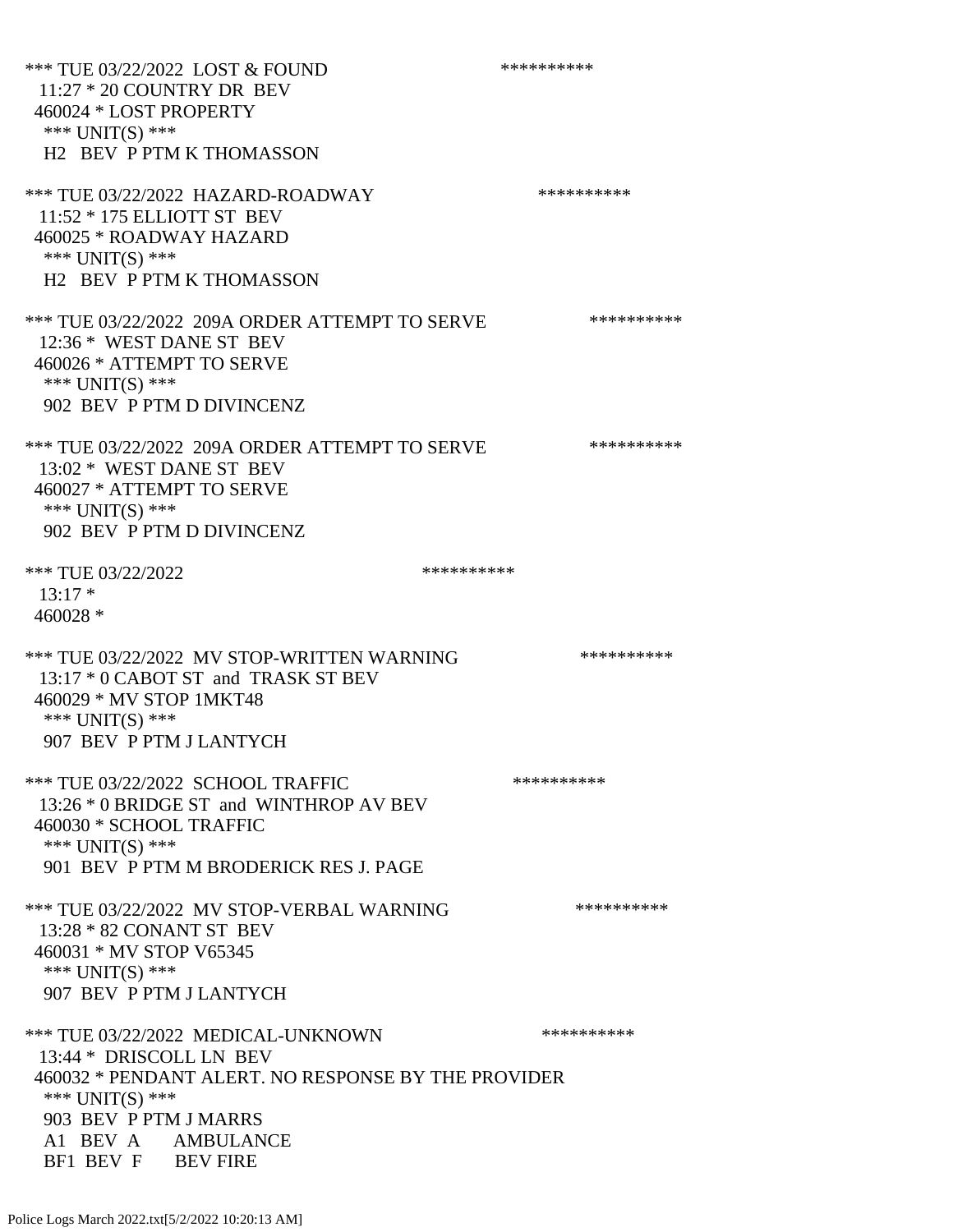\*\*\* TUE 03/22/2022 MEDICAL-MENTAL HEALTH \*\*\*\*\*\*\*\*\*\* 13:46 \* HERRICK ST BEV 460033 \* SUICIDAL FEMALE WALKED OUT OF HOSPITAL \*\*\* UNIT(S) \*\*\* 901 BEV P PTM M BRODERICK RES J. PAGE \*\*\* TUE 03/22/2022 WARRANT-SERVICE \*\*\*\*\*\*\*\*\*\* 14:21 \* 0 ESSEX ST and PARRAMATTA RD BEV 460034 \* VERBAL ALTERCATION WITH TRAIN CONDUCTOR \*\*\* UNIT(S) \*\*\* 903 BEV P PTM J MARRS 905 BEV P PTM E SCHULTZ 906 BEV P PTL A CLARIZIA 912 BEV P SGT J TACHE \*\*\* TUE 03/22/2022 SUSP ACTIVITY-MOTOR VEHICLE \*\*\*\*\*\*\*\*\*\* 14:23 \* 93 LOVETT ST BEV 460035 \* CAR DAMAGED \*\*\* UNIT(S) \*\*\* 902 BEV P PTM D DIVINCENZ \*\*\* TUE 03/22/2022 ALARMS-COMMERCIAL \*\*\*\*\*\*\*\*\*\* 14:26 \* 181 ELLIOTT ST BEV 460036 \* ALARM \*\*\* UNIT(S) \*\*\* 901 BEV P PTM M BRODERICK RES J. PAGE \*\*\* TUE 03/22/2022 MV STOP-VERBAL WARNING \*\*\*\*\*\*\*\*\*\*\*\*\* 14:54 \* 0 HERRICK ST and SOHIER RD BEV 460037 \* MV STOP 3LS617 \*\*\* UNIT(S) \*\*\* 907 BEV P PTM J LANTYCH \*\*\* TUE 03/22/2022 CHECK WELL BEING \*\*\*\*\*\*\*\*\*\*\*\*\* 15:07 \* 43 FEDERAL ST Apt: 2 BEV 460038 \* CHECK ON FEMALE FOR SALEM PD \*\*\* UNIT(S) \*\*\* 902 BEV P PTM D DIVINCENZ A1 BEV A AMBULANCE \*\*\* TUE 03/22/2022 ROSTER-ON/OFF DUTY \*\*\*\*\*\*\*\*\*\* 15:40 \* ELLIOTT ST BEV 460039 \* START OF SHIFT C \*\*\* UNIT(S) \*\*\* OIC BEV P LT M PANJWANI \*\*\* TUE 03/22/2022 TELEPHONE CALLS - HARASSING \*\*\*\*\*\*\*\*\*\* 16:08 \* 17 VESTRY ST BEV 460040 \* PANOPOULAS CALLING NON STOP \*\*\* UNIT(S) \*\*\* H2 BEV P DET D PRINZ \*\*\* TUE 03/22/2022 DISTURBANCE-GENERAL \*\*\*\*\*\*\*\*\*\*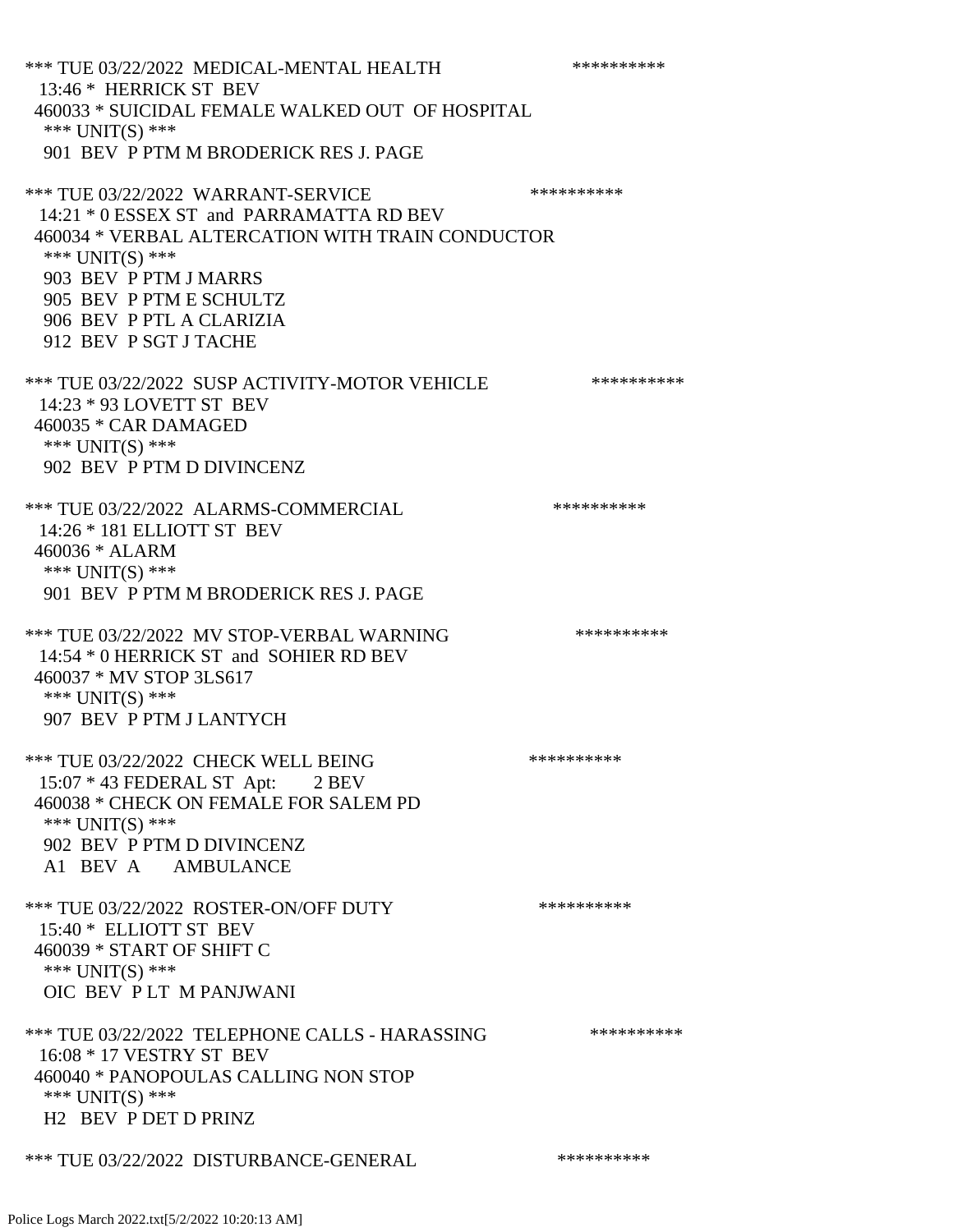16:38 \* 1 MCPHERSON DR BEV 460041 \* ADULTS BOTHERING YOUTHS \*\*\* UNIT(S) \*\*\* 902 BEV P PTM C STANTON 903 BEV P PTM ARCHAMBAULT \*\*\* TUE 03/22/2022 MV STOP-VERBAL WARNING \*\*\*\*\*\*\*\*\*\*\*\*\* 16:45 \* 0 CABOT ST and WATER ST BEV 460042 \* MV STOP MA REG 3NBW69 \*\*\* UNIT(S) \*\*\* 907 BEV P PTM R KNIGHT \*\*\* TUE 03/22/2022 MV STOP-VERBAL WARNING \*\*\*\*\*\*\*\*\*\*\*\*\* 16:46 \* 0 SOHIER RD and HILLTOP DR BEV 460043 \* MA REG 2SXL39 \*\*\* UNIT(S) \*\*\* ALP1 BEV P CHF J LELACHEUR \*\*\* TUE 03/22/2022 SUMMONS SERVED \*\*\*\*\*\*\*\*\*\* 17:00 \* 245 ESSEX ST Apt: 39 BEV 460044 \* ATTEMPT TO SERVE SUMMONS \*\*\* UNIT(S) \*\*\* 906 BEV P PTM M BRODERICK \*\*\* TUE 03/22/2022 SUMMONS, ATTEMPT TO SERVE \*\*\*\*\*\*\*\*\*\* 17:03 \* 491 ELLIOTT ST BEV 460045 \* ATTEMPT TO SERVE VIC/WIT SUMMONS \*\*\* UNIT(S) \*\*\* 901 BEV P PTM J MARRS \*\*\* TUE 03/22/2022 ASSIST CITIZEN \*\*\*\*\*\*\*\*\*\*\*\* 17:30 \* 175 ELLIOTT ST BEV 460056 \* PROPERTY RETURNED TO VICTIM \*\*\* UNIT(S) \*\*\* DEL4 BEV P DET S DESMOND \*\*\* TUE 03/22/2022 DIRECTED PATROL \*\*\*\*\*\*\*\*\*\* 17:41 \* 0 RANTOUL ST and FEDERAL ST BEV 460046 \* DIRECTED PATROL \*\*\* UNIT(S) \*\*\* 907 BEV P PTM R KNIGHT \*\*\* TUE 03/22/2022 LARCENY-SHOPLIFTING \*23C \*\*\*\*\*\*\*\*\*\*\*\*\* 17:50 \* 224 ELLIOTT ST BEV 460047 \* SHOPLIFTING STOP & SHOP \*\*\* UNIT(S) \*\*\* 901 BEV P PTM J MARRS \*\*\* TUE 03/22/2022 209A ORDER ATTEMPT TO SERVE \*\*\*\*\*\*\*\*\*\* 18:03 \* CHESTNUT ST BEV 460048 \* ATTEMPT TO SERVE - DOES NOT LIVE HERE \*\*\* UNIT(S) \*\*\* 903 BEV P PTM ARCHAMBAULT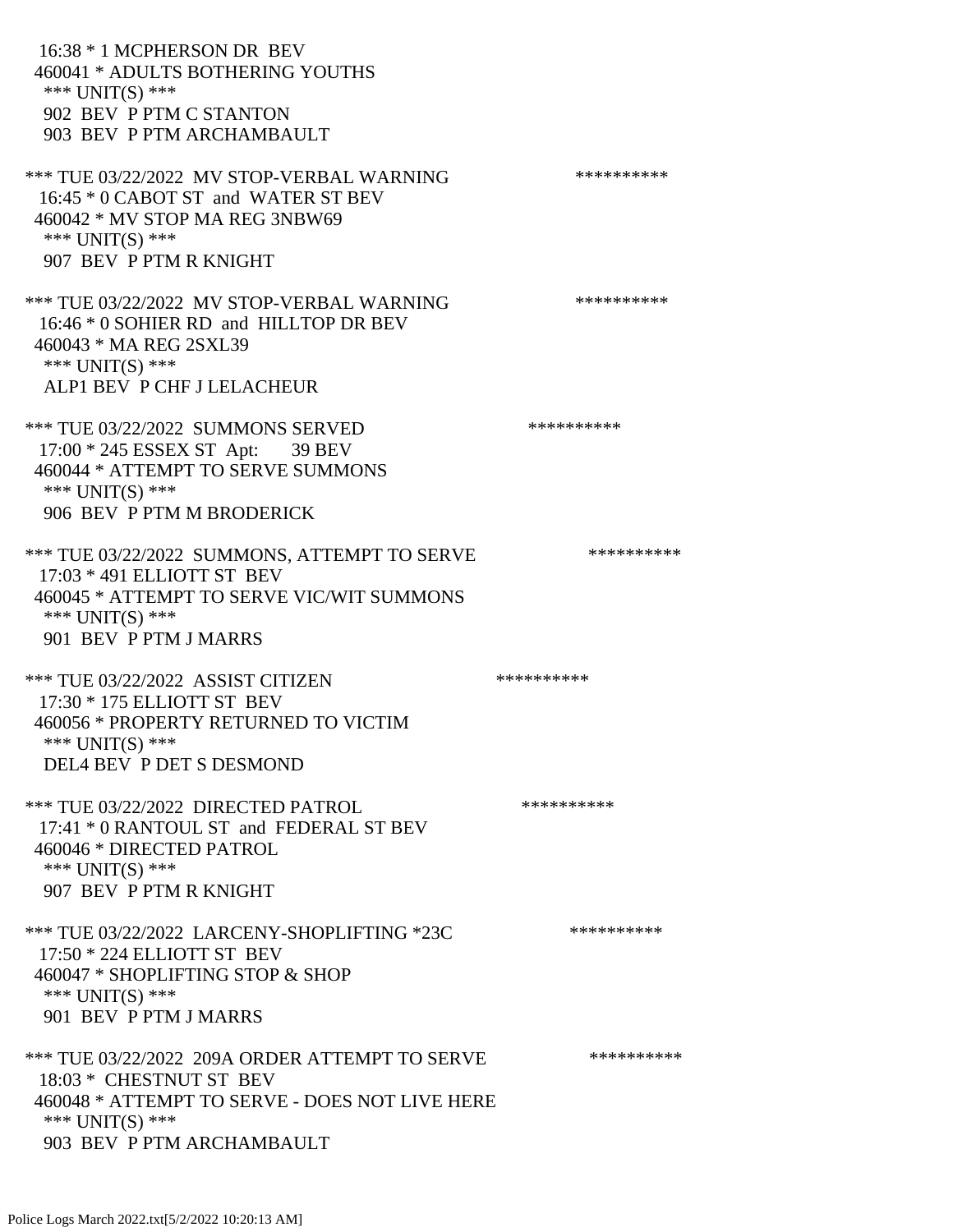\*\*\* TUE 03/22/2022 MV STOP-VERBAL WARNING \*\*\*\*\*\*\*\*\*\*\*\*\* 18:06 \* 21 FEDERAL ST Apt: 1 BEV 460049 \* MA COM REG W38109 \*\*\* UNIT(S) \*\*\* 912 BEV P SGT J SANTAMARI \*\*\* TUE 03/22/2022 DISTURBANCE-GENERAL \*\*\*\*\*\*\*\*\*\* 18:14 \* 91 HERRICK ST BEV 460050 \* POSSIBLE ARMED PARTY IN J6 \*\*\* UNIT(S) \*\*\* 902 BEV P PTM C STANTON 903 BEV P PTM ARCHAMBAULT 905 BEV P PTM N BENCAL 912 BEV P SGT J SANTAMARI SIE5 BEV P SGT E HATHON \*\*\* TUE 03/22/2022 DIRECTED PATROL \*\*\*\*\*\*\*\*\*\* 18:27 \* 0 HART ST and FARMS LN BEV 460051 \* DIRECTED PATROL HART STREET \*\*\* UNIT(S) \*\*\* 907 BEV P PTM R KNIGHT \*\*\* TUE 03/22/2022 MV STOP-WRITTEN WARNING \*\*\*\*\*\*\*\*\*\*\*\*\* 18:35 \* 0 HART ST and PRESTON PL BEV 460052 \* MV STOP MA REG 16NZ57 \*\*\* UNIT(S) \*\*\* 907 BEV P PTM R KNIGHT \*\*\* TUE 03/22/2022 MV STOP-WRITTEN WARNING \*\*\*\*\*\*\*\*\*\* 18:42 \* 0 HART ST and PRESTON PL BEV 460053 \* MV STOP MA REG 9ZX115 \*\*\* UNIT(S) \*\*\* 907 BEV P PTM R KNIGHT \*\*\* TUE 03/22/2022 DISPERSE GROUP \*\*\*\*\*\*\*\*\*\*\*\*\*\*\* 18:50 \* 100 RANTOUL ST BEV 460054 \* SKATERS MAKING NOISE \*\*\* UNIT(S) \*\*\* 902 BEV P PTM C STANTON \*\*\* TUE 03/22/2022 MV STOP-WRITTEN WARNING \*\*\*\*\*\*\*\*\*\*\*\*\* 19:43 \* 0 CABOT ST and SALEM LINE BEV 460055 \* MA REG 8VC321 \*\*\* UNIT(S) \*\*\* 913 BEV P SGT M HENEBURY \*\*\* TUE 03/22/2022 ALARMS-RESIDENTIAL \*\*\*\*\*\*\*\*\*\* 19:46 \* 502 HALE ST BEV 460057 \* BEDROOM WINDOW ZONE \*\*\* UNIT(S) \*\*\* 903 BEV P PTM ARCHAMBAULT 906 BEV P PTM M BRODERICK

\*\*\* TUE 03/22/2022 DOMESTIC-VERBAL ARGUMENT \*\*\*\*\*\*\*\*\*\*\*\*\*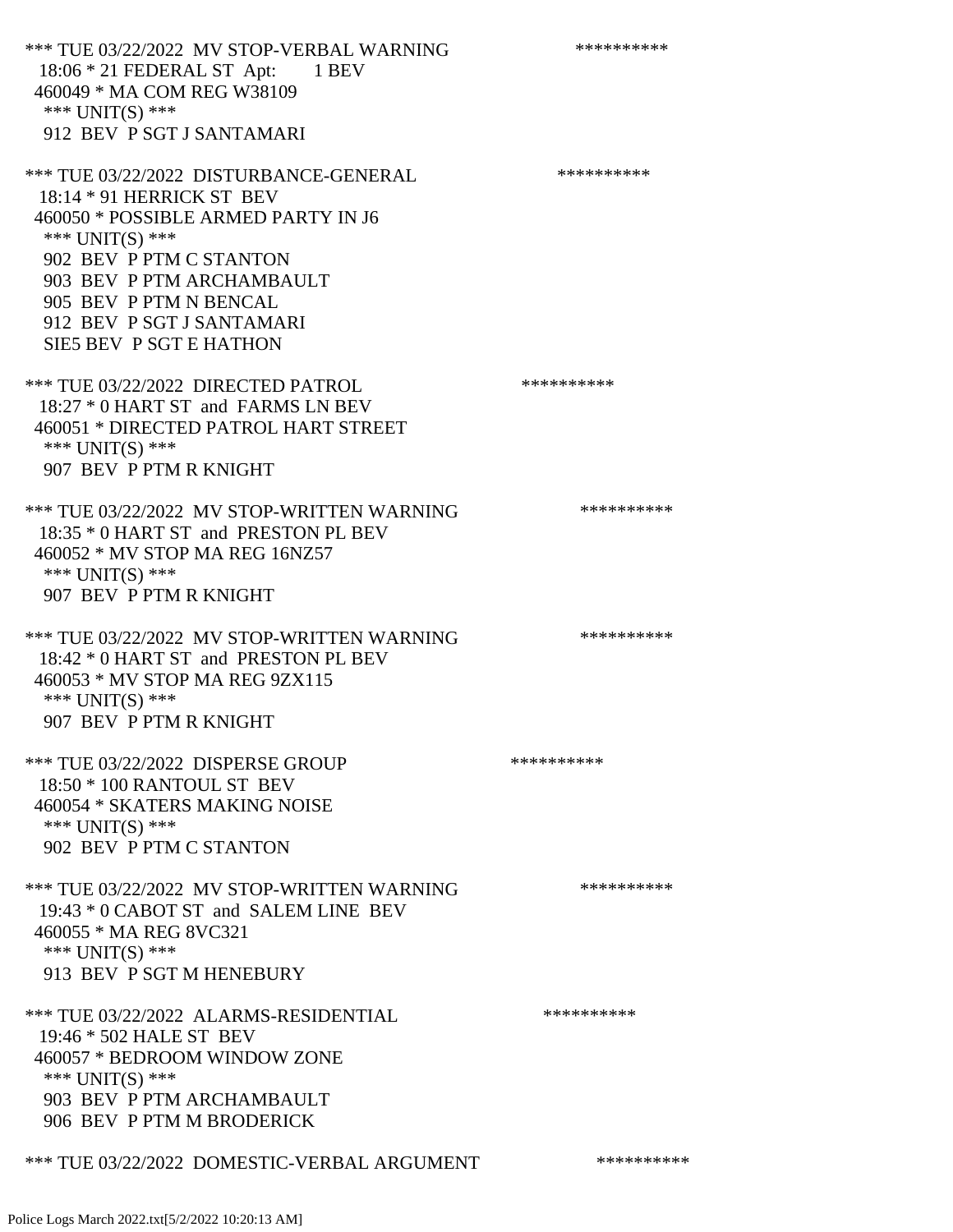20:01 \* LENOX ST BEV 460058 \* FEMALE FLED AREA - VERBAL DOMESTIC \*\*\* UNIT(S) \*\*\* 902 BEV P PTM C STANTON 903 BEV P PTM ARCHAMBAULT A1 BEV A AMBULANCE CIU BEV P PTM E ABRAHAMSO \*\*\* TUE 03/22/2022 MV STOP-VERBAL WARNING \*\*\*\*\*\*\*\*\*\*\*\*\* 20:38 \* 0 SPRING ST and COLON ST BEV 460059 \* MA REG 3MFS21 \*\*\* UNIT(S) \*\*\* 901 BEV P PTM J MARRS \*\*\* TUE 03/22/2022 MEDICAL-MENTAL HEALTH \*\*\*\*\*\*\*\*\*\* 21:22 \* RANTOUL ST BEV 460060 \* OUT OF CONTROL 10YO \*\*\* UNIT(S) \*\*\* 902 BEV P PTM C STANTON 903 BEV P PTM ARCHAMBAULT A1 BEV A AMBULANCE \*\*\* TUE 03/22/2022 PARKING COMPLAINT - GENERAL \*\*\*\*\*\*\*\*\*\* 21:48 \* 20 CABOT ST BEV 460061 \* ANCHOR PARKING CHECK \*\*\* UNIT(S) \*\*\* 907 BEV P PTM R KNIGHT \*\*\* TUE 03/22/2022 MV STOP-VERBAL WARNING \*\*\*\*\*\*\*\*\*\*\*\*\* 21:51 \* 0 RANTOUL ST and BROADWAY BEV 460062 \* MV STOP MA REG 2ZNL98 \*\*\* UNIT(S) \*\*\* 907 BEV P PTM R KNIGHT \*\*\* TUE 03/22/2022 MV STOP-VERBAL WARNING \*\*\*\*\*\*\*\*\*\*\*\*\* 21:57 \* 0 RANTOUL ST and HOME ST BEV 460063 \* MV STOP MA REG 1CSX64 \*\*\* UNIT(S) \*\*\* 907 BEV P PTM R KNIGHT \*\*\* TUE 03/22/2022 MV STOP-VERBAL WARNING \*\*\*\*\*\*\*\*\*\*\*\*\* 22:17 \* 0 HERRICK ST and SOHIER RD BEV 460064 \* MV STOP MA REG 1ZDE54 \*\*\* UNIT(S) \*\*\* 907 BEV P PTM R KNIGHT \*\*\* TUE 03/22/2022 MV STOP-WRITTEN WARNING \*\*\*\*\*\*\*\*\*\*\*\*\* 22:25 \* 55 TOZER ST BEV 460065 \* MV STOP MA REG 59FJ47 \*\*\* UNIT(S) \*\*\* 907 BEV P PTM R KNIGHT \*\*\* TUE 03/22/2022 MV STOP-VERBAL WARNING \*\*\*\*\*\*\*\*\*\*\*\*\* 22:40 \* 0 SOHIER RD and STORY AV BEV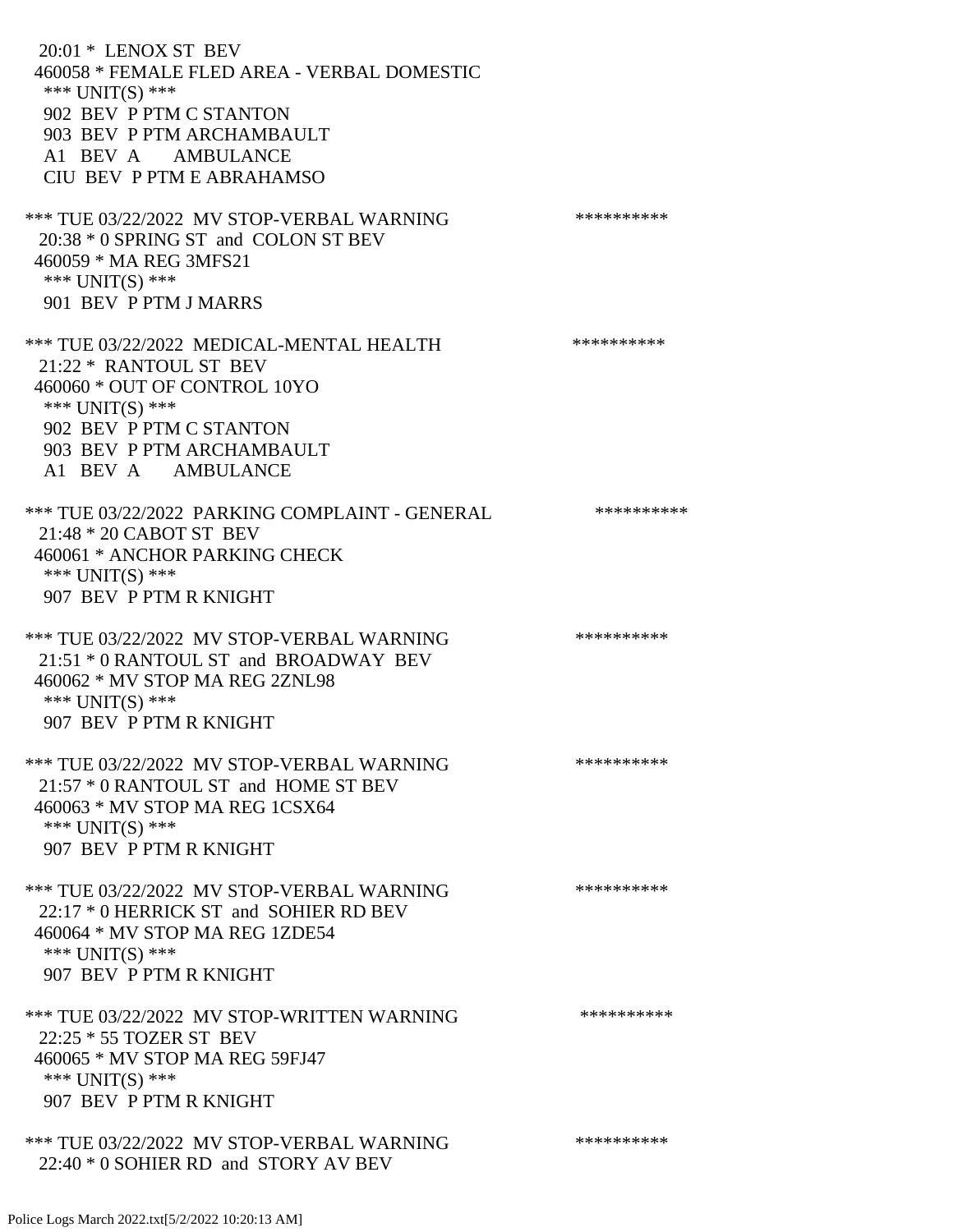460066 \* MV STOP MA REG 1SFL30 \*\*\* UNIT(S) \*\*\* 903 BEV P PTM ARCHAMBAULT 907 BEV P PTM R KNIGHT \*\*\* TUE 03/22/2022 MV STOP-VERBAL WARNING \*\*\*\*\*\*\*\*\*\*\*\*\* 22:59 \* 0 HERRICK ST and HEATHER ST BEV 460067 \* MV STOP IL BW86418 \*\*\* UNIT(S) \*\*\* 907 BEV P PTM R KNIGHT \*\*\* TUE 03/22/2022 ROSTER-ON/OFF DUTY \*\*\*\*\*\*\*\*\*\* 23:29 \* ELLIOTT ST BEV 460068 \* START OF SHIFT A \*\*\* UNIT(S) \*\*\* OIC BEV P LT D COSTA \*\*\* WED 03/23/2022 DIRECTED PATROL \*\*\*\*\*\*\*\*\*\* 00:27 \* 10 PARK ST BEV 460070 \* CHECK OF MBTA STATION \*\*\* UNIT(S) \*\*\* 902 BEV P PTM M THERIAULT \*\*\* WED 03/23/2022 DIRECTED PATROL \*\*\*\*\*\*\*\*\*\* 00:38 \* 126 WATER ST BEV 460071 \* CHECK JUBILEE YACHT CLUB \*\*\* UNIT(S) \*\*\* 902 BEV P PTM M THERIAULT \*\*\* WED 03/23/2022 PARK/PLAYGROUND CHECK \*\*\*\*\*\*\*\*\*\*\*\* 00:41 \* 145 LIVINGSTONE AV BEV 460072 \* OBEAR PARK CHECK \*\*\* UNIT(S) \*\*\* 901 BEV P PTM C GANEY \*\*\* WED 03/23/2022 PARK/PLAYGROUND CHECK \*\*\*\*\*\*\*\*\*\*\* 00:42 \* 55 OBER ST BEV 460073 \* LYNCH PARK/HOSPITAL POINT CHECK \*\*\* UNIT(S) \*\*\* 904 BEV P PTM M MARINO \*\*\* WED 03/23/2022 LOCKOUT-RESIDENCE \*\*\*\*\*\*\*\*\*\* 00:52 \* 278 RANTOUL ST BEV 460074 \* ASSIST FIRE WITH LOCKOUT \*\*\* UNIT(S) \*\*\* 902 BEV P PTM M THERIAULT BF1 BEV F BEV FIRE \*\*\* WED 03/23/2022 DISTURBANCE-GENERAL \*\*\*\*\*\*\*\*\*\*\*\*\* 00:53 \* 91 HERRICK ST BEV 460075 \* 2 MALES FLIGHTING IN THE AMBULANCE BAY \*\*\* UNIT(S) \*\*\* 903 BEV P PTM F WOJICK 904 BEV P PTM M MARINO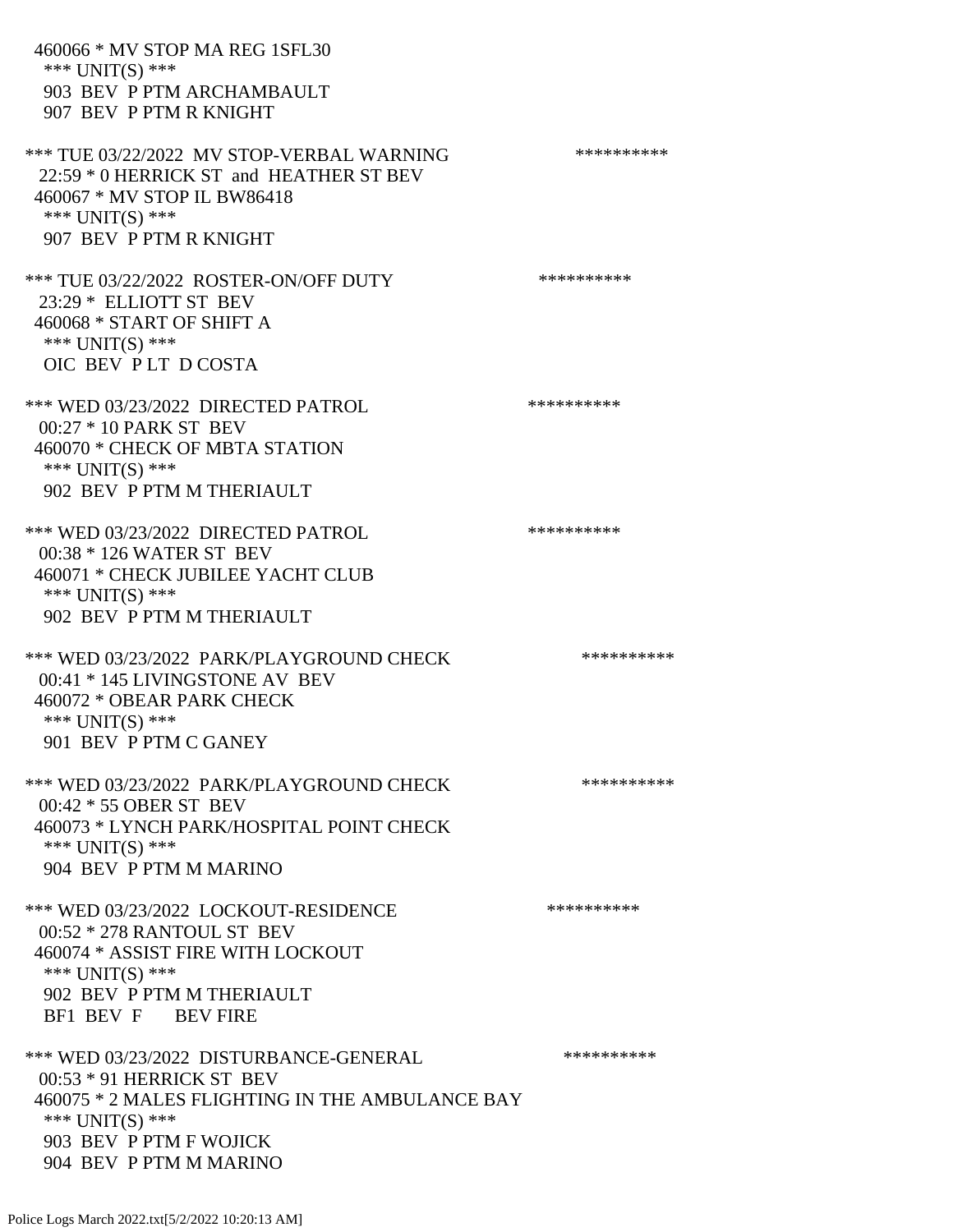# 912 BEV P SGT J ZWICKER

| *** WED 03/23/2022 PARK/PLAYGROUND CHECK<br>00:58 * 410 ESSEX ST BEV<br>460076 * HARRY BALL CHECK<br>*** UNIT(S) ***<br>906 BEV P PTM E SCHULTZ             | ********** |
|-------------------------------------------------------------------------------------------------------------------------------------------------------------|------------|
| *** WED 03/23/2022 SCHOOL BUILDING CHECK<br>01:04 * 40 WOODLAND AV BEV<br>460077 * AYERS SCHOOL CHECK<br>*** UNIT(S) ***<br>901 BEV P PTM C GANEY           | ********** |
| *** WED 03/23/2022 PARK/PLAYGROUND CHECK<br>01:13 * 0 LOTHROP ST BEV<br>460078 * CHECK OF INDEPENDENCE PARK<br>*** UNIT(S) ***<br>902 BEV P PTM M THERIAULT | ********** |
| *** WED 03/23/2022 PARK/PLAYGROUND CHECK<br>01:24 * 4 MCPHERSON DR BEV<br>460080 * YOUTH CENTER CHECK<br>*** UNIT(S) ***<br>901 BEV P PTM C GANEY           | ********** |
| *** WED 03/23/2022 SCHOOL BUILDING CHECK<br>$01:24 * 41$ BRIMBAL AV BEV<br>460079 * HANNAH SCHOOL CHECK<br>*** $UNIT(S)$ ***<br>904 BEV P PTM M MARINO      | ********** |
| *** WED 03/23/2022 DIRECTED PATROL<br>01:39 * 201 BROUGHTON DR BEV<br>460081 * BROUGHTON DRIVE CHECK<br>*** $UNIT(S)$ ***<br>904 BEV P PTM M MARINO         | ********** |
| *** WED 03/23/2022 BUILDING CHECK<br>02:00 * BRIMBAL AV BEV<br>460082 * CYCLES 128 CHECK<br>*** UNIT(S) ***<br>904 BEV P PTM M MARINO                       | ********** |
| *** WED 03/23/2022 SCHOOL BUILDING CHECK<br>02:07 * 100 SOHIER RD BEV<br>460083 * HIGH SCHOOL CHECK<br>*** UNIT(S) ***<br>903 BEV P PTM F WOJICK            | ********** |
| *** WED 03/23/2022 SCHOOL BUILDING CHECK<br>02:15 * 20 EISENHOWER AV BEV<br>460084 * COVE SCHOOL CHECK<br>*** UNIT(S) ***                                   | ********** |

Police Logs March 2022.txt[5/2/2022 10:20:13 AM]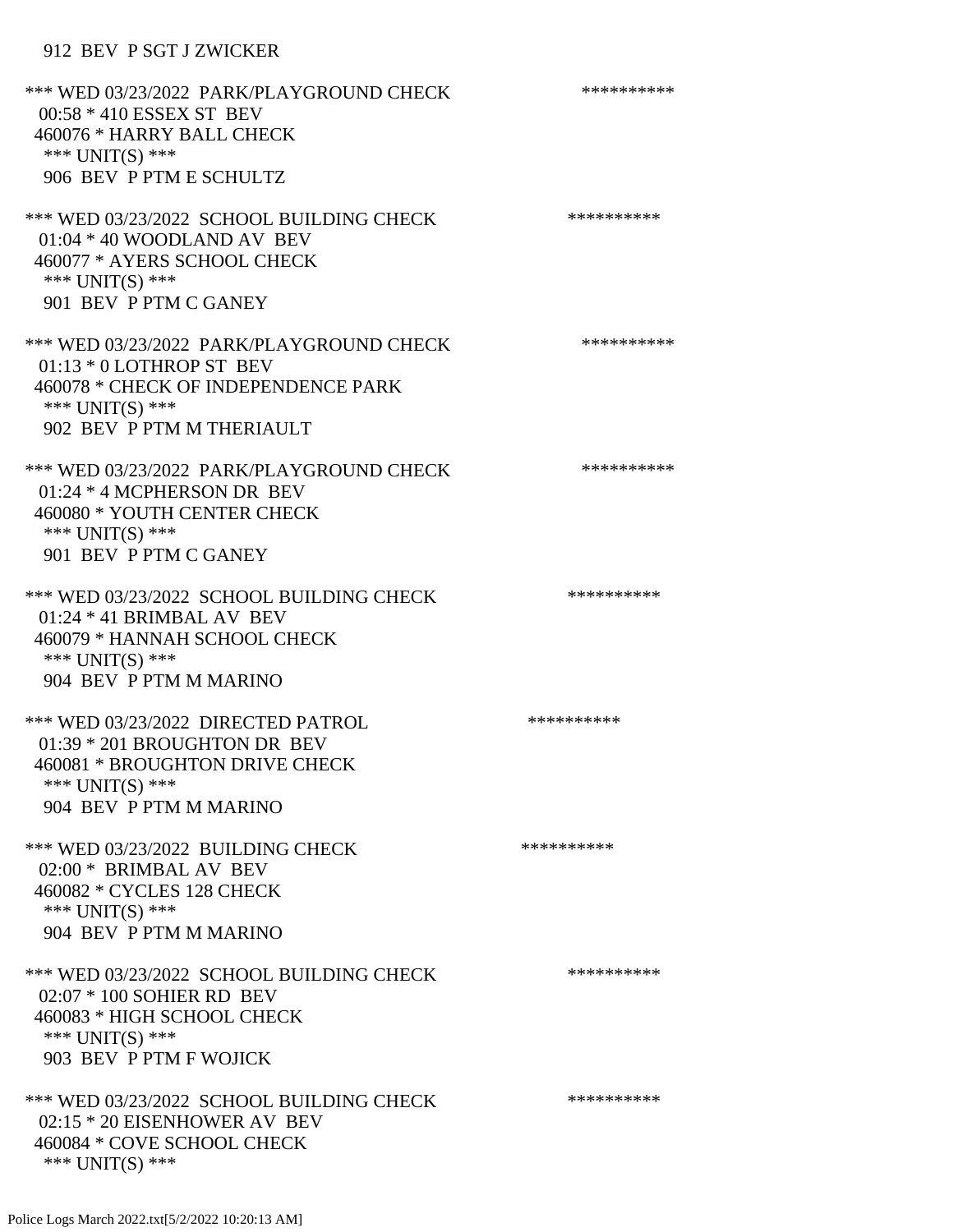## 904 BEV P PTM M MARINO

\*\*\* WED 03/23/2022 ALARMS-COMMERCIAL \*\*\*\*\*\*\*\*\*\* 05:44 \* 20 EISENHOWER AV BEV 460085 \* COMMERCIAL ALARM \*\*\* UNIT(S) \*\*\* 903 BEV P PTM F WOJICK 904 BEV P PTM M MARINO \*\*\* WED 03/23/2022 ALARMS-COMMERCIAL \*\*\*\*\*\*\*\*\*\* 06:39 \* 55 DODGE ST BEV 460086 \* REAR DOOR ALARM \*\*\* UNIT(S) \*\*\* 901 BEV P PTM C GANEY 905 BEV P PTM J VITALE \*\*\* WED 03/23/2022 MV-ACCIDENT PROPERTY DAMAGE \*\*\*\*\*\*\*\*\*\*\*\* 06:47 \* 0 BRIDGE ST and LIVINGSTONE AV BEV 460087 \* 2 CAR MVA \*\*\* UNIT(S) \*\*\* 901 BEV P PTM C GANEY 902 BEV P PTM M THERIAULT \*\*\* WED 03/23/2022 MV-ACCIDENT PROPERTY DAMAGE \*\*\*\*\*\*\*\*\*\*\*\* 06:50 \* 0 ESSEX ST and HULL ST BEV 460088 \* 2 CAR MVA \*\*\* UNIT(S) \*\*\* 904 BEV P PTM M MARINO 906 BEV P PTM E SCHULTZ \*\*\* WED 03/23/2022 ROSTER-OFFICER ORDERED TO WORK \*\*\*\*\*\*\*\*\*\*\* 07:06 \* ELLIOTT ST BEV 460089 \* OFFICER ORDERED TO WORK \*\*\* UNIT(S) \*\*\* OIC BEV P LT D COSTA \*\*\* WED 03/23/2022 ROSTER-ON/OFF DUTY \*\*\*\*\*\*\*\*\*\* 07:24 \* ELLIOTT ST BEV 460090 \* START OF SHIFT B \*\*\* UNIT(S) \*\*\* OIC BEV P LT D COSTA \*\*\* WED 03/23/2022 MV STOP-VERBAL WARNING \*\*\*\*\*\*\*\*\*\*\*\*\* \* 0 COLE ST and THOMAS RD BEV 460095 \* MV STOP 4SY162 \*\*\* UNIT(S) \*\*\* 907 BEV P PTM J LANTYCH \*\*\* WED 03/23/2022 TRANSPORT TO COURT \*\*\*\*\*\*\*\*\*\*\*\*\* 08:04 \* 56 FEDERAL ST BEV 460091 \* TRANSPORT JONES TO COURT \*\*\* UNIT(S) \*\*\* 904 BEV P PTM D GAGNON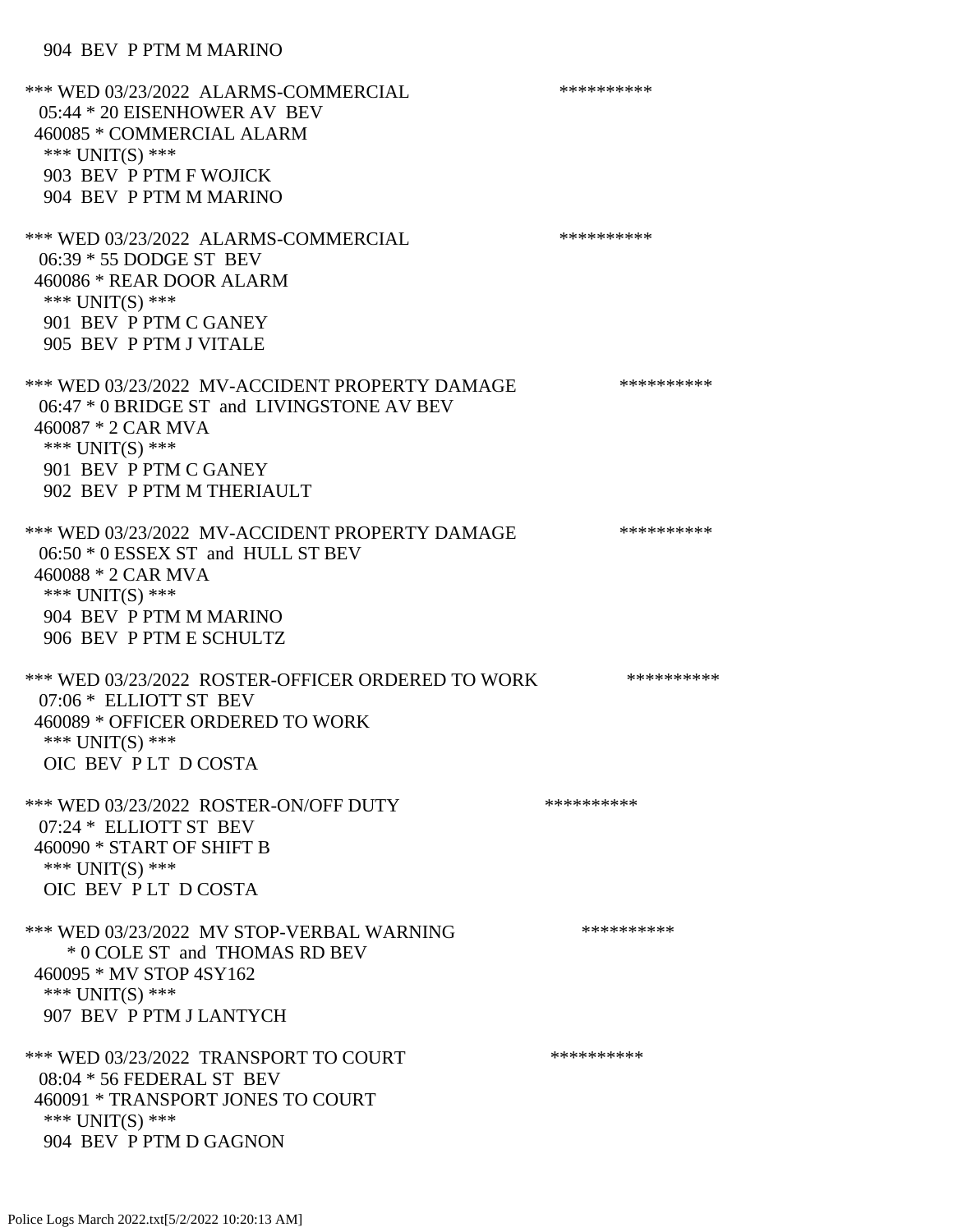\*\*\* WED 03/23/2022 TRANSPORT TO COURT \*\*\*\*\*\*\*\*\*\*\*\* 08:17 \* 175 ELLIOTT ST BEV 460092 \* PRISONER TRANSPORT TO COURT \*\*\* UNIT(S) \*\*\* 904 BEV P PTM D GAGNON \*\*\* WED 03/23/2022 MV STOP-VERBAL WARNING \*\*\*\*\*\*\*\*\*\*\*\*\* 08:25 \* 0 COLE ST BEV 460093 \* MV STOP RS19VD \*\*\* UNIT(S) \*\*\* 907 BEV P PTM J LANTYCH \*\*\* WED 03/23/2022 TRANSPORT TO COURT \*\*\*\*\*\*\*\*\*\* 08:27 \* 9 MILL ST BEV 460094 \* ATTEMPT TO TRANSPORT VICTIM TO COURT \*\*\* UNIT(S) \*\*\* 902 BEV P PTM D DIVINCENZ \*\*\* WED 03/23/2022 MV STOP-WRITTEN WARNING \*\*\*\*\*\*\*\*\*\*\*\* 08:42 \* 0 COLE ST and THOMAS RD BEV 460096 \* MV STOP 756ZZ5 \*\*\* UNIT(S) \*\*\* 907 BEV P PTM J LANTYCH \*\*\* WED 03/23/2022 MV STOP-WRITTEN WARNING \*\*\*\*\*\*\*\*\*\*\*\*\* 08:56 \* 0 COLE ST and THOMAS RD BEV 460098 \* MV STOP 25LS68 \*\*\* UNIT(S) \*\*\* 907 BEV P PTM J LANTYCH \*\*\* WED 03/23/2022 MV STOP-WRITTEN WARNING \*\*\*\*\*\*\*\*\*\*\*\* 09:07 \* 47 BOYLES ST BEV 460099 \* MV STOP 2LYL25 \*\*\* UNIT(S) \*\*\* 907 BEV P PTM J LANTYCH \*\*\* WED 03/23/2022 MV STOP-WRITTEN WARNING \*\*\*\*\*\*\*\*\*\*\*\* 09:18 \* 47 BOYLES ST BEV 460100 \* MV STOP 2KM684 \*\*\* UNIT(S) \*\*\* 907 BEV P PTM J LANTYCH \*\*\* WED 03/23/2022 FOLLOW-UP \*\*\*\*\*\*\*\*\*\*\*\* 09:33 \* 348 RANTOUL ST BEV 460101 \* FOLLOW UP \*\*\* UNIT(S) \*\*\* 901 BEV P PTM M BRODERICK 906 BEV P PTL A CLARIZIA \*\*\* WED 03/23/2022 MV STOP-VERBAL WARNING \*\*\*\*\*\*\*\*\*\*\*\* 10:04 \* 0 ELLIOTT ST and CHASE ST BEV 460102 \* MA REG 1C60XN \*\*\* UNIT(S) \*\*\* 902 BEV P PTM D DIVINCENZ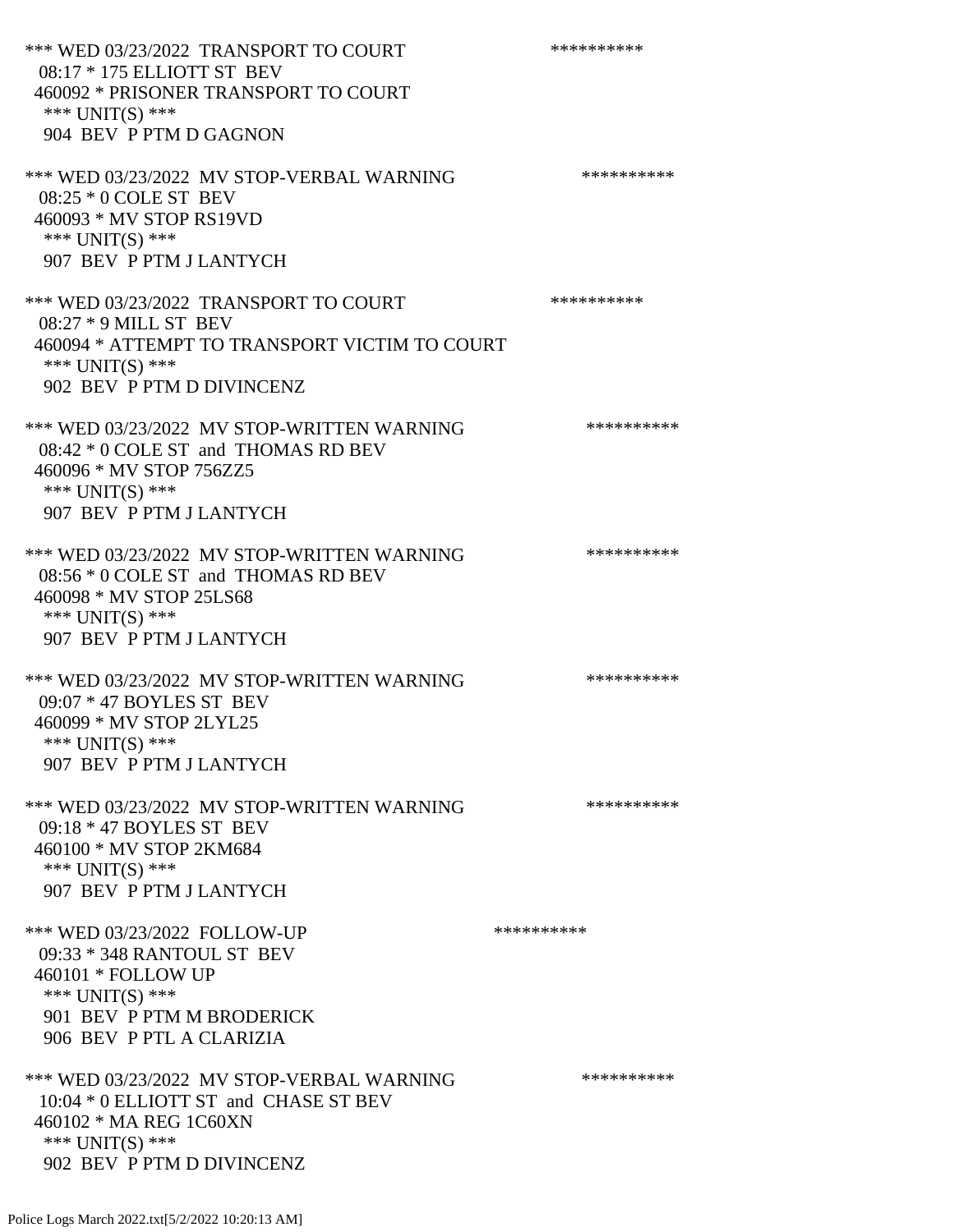\*\*\* WED 03/23/2022 MV STOP-VERBAL WARNING \*\*\*\*\*\*\*\*\*\*\*\* 10:57 \* 0 HERRICK ST and POWERS ST BEV 460104 \* MV STOP \*\*\* UNIT(S) \*\*\* 907 BEV P PTM J LANTYCH \*\*\* WED 03/23/2022 DOMESTIC ABUSE/NO 209A \*90F \*\*\*\*\*\*\*\*\*\*\*\* 11:46 \* 50 STURTEVANT ST BEV 460105 \* MALE WITH ALTERED MENTAL STATE \*\*\* UNIT(S) \*\*\* 901 BEV P PTM M BRODERICK 905 BEV P PTM C GANEY 912 BEV P SGT J TACHE A1 BEV A AMBULANCE A2 BEV A AMBULANCE BF1 BEV F BEV FIRE LIM1 BEV P LT M SUNGY \*\*\* WED 03/23/2022 ROSTER-OFFICER ORDERED TO WORK \*\*\*\*\*\*\*\*\*\*\* 12:50 \* ELLIOTT ST BEV 460106 \* OFC SCHULTZ ORDERED TO WORK DIV 3 \*\*\* UNIT(S) \*\*\* OIC BEV P LT M SUNGY \*\*\* WED 03/23/2022 ROSTER-OFFICER ORDERED TO WORK \*\*\*\*\*\*\*\*\*\*\* 12:51 \* ELLIOTT ST BEV 460107 \* OFC LANE ORDERED TO WORK DIV 3 \*\*\* UNIT(S) \*\*\* OIC BEV P LT M SUNGY \*\*\* WED 03/23/2022 ROSTER-OFFICER ORDERED TO WORK \*\*\*\*\*\*\*\*\*\*\* 12:52 \* ELLIOTT ST BEV 460108 \* OFC THOMASSON ORDERED TO WORK DIV 3 \*\*\* UNIT(S) \*\*\* OIC BEV P LT M SUNGY \*\*\* WED 03/23/2022 MV-ACCIDENT PROPERTY DAMAGE \*\*\*\*\*\*\*\*\*\*\*\* 12:58 \* 0 CABOT ST and RANTOUL ST BEV 460109 \* 2 CAR MVA \*\*\* UNIT(S) \*\*\* 902 BEV P PTM D DIVINCENZ \*\*\* WED 03/23/2022 PRISONER WATCH AT HOSPITAL \*\*\*\*\*\*\*\*\*\*\*\*\* 14:05 \* HERRICK ST BEV 460110 \* STANDING BY IN THE ER WITH PRISONER \*\*\* UNIT(S) \*\*\* 901 BEV P PTM M BRODERICK 903 BEV P PTM N BENCAL \*\*\* WED 03/23/2022 ROSTER-ON/OFF DUTY \*\*\*\*\*\*\*\*\*\* 15:32 \* ELLIOTT ST BEV 460111 \* START OF SHIFT C \*\*\* UNIT(S) \*\*\*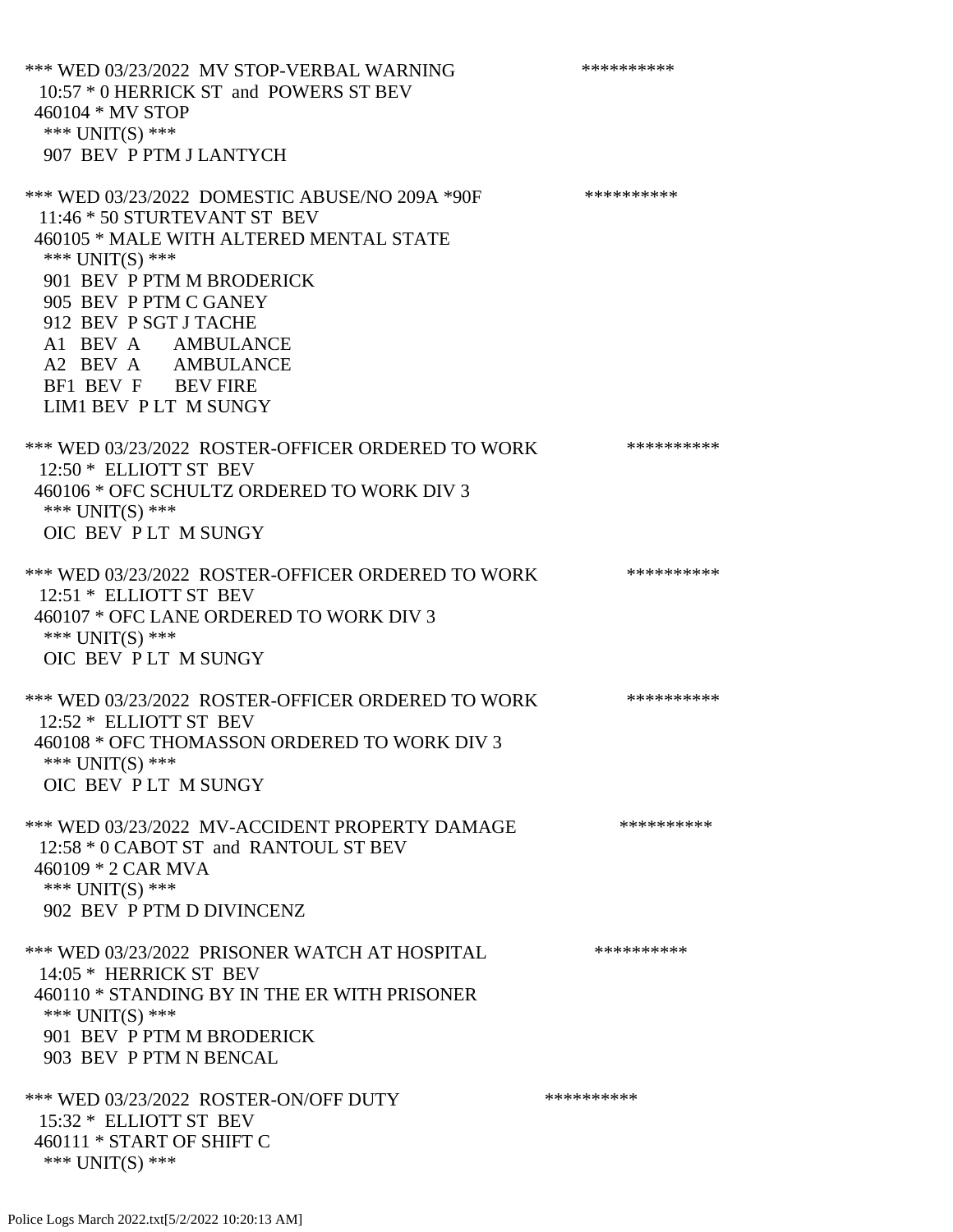## OIC BEV P LT M PANJWANI

| *** WED 03/23/2022 MV STOP-WRITTEN WARNING<br>16:25 * 0 KERNWOOD AV and LEECH ST BEV<br>460112 * MVSTOP -15NR39<br>*** $UNIT(S)$ ***<br>913 BEV P SGT M HENEBURY                                                                   | ********** |  |
|------------------------------------------------------------------------------------------------------------------------------------------------------------------------------------------------------------------------------------|------------|--|
| *** WED 03/23/2022 HAZARD-DMV<br>16:26 * 0 CABOT ST and HERRICK ST BEV<br>460113 * DISABLED MV IN A BAD SPOT<br>*** $UNIT(S)$ ***<br>906 BEV P PTM E SCHULTZ                                                                       | ********** |  |
| *** WED 03/23/2022 MV STOP-WRITTEN WARNING<br>16:29 * 0 CABOT ST and WATER ST BEV<br>460114 * MV STOP MA REG 1CB388<br>*** UNIT(S) ***<br>907 BEV P PTM R KNIGHT                                                                   | ********** |  |
| *** WED 03/23/2022 MV STOP-VERBAL WARNING<br>16:40 * 0 CABOT ST and WATER ST BEV<br>460115 * MV STOP MA REG 1FMM27<br>*** $UNIT(S)$ ***<br>907 BEV P PTM R KNIGHT                                                                  | ********** |  |
| *** WED 03/23/2022 ROSTER-OFFICER ORDERED TO WORK<br>16:41 * ELLIOTT ST BEV<br>460116 * OFC MARRS ORDERED DIV A<br>*** UNIT(S) ***<br>OIC BEV PLT M PANJWANI                                                                       | ********** |  |
| *** WED 03/23/2022 MEDICAL-MENTAL HEALTH<br>16:47 * RANTOUL ST BEV<br>460117 * MENTAL HEALTH EPISODE<br>*** $UNIT(S)$ ***<br>901 BEV P PTM J MARRS<br>902 BEV P PTM K THOMASSON<br>912 BEV P SGT J SANTAMARI<br>A1 BEV A AMBULANCE | ********** |  |
| *** WED 03/23/2022 MV STOP-WRITTEN WARNING<br>17:17 * 411 CABOT ST BEV<br>460118 * MV STOP MA REG 1HLM92<br>*** UNIT(S) ***<br>907 BEV P PTM R KNIGHT                                                                              | ********** |  |
| *** WED 03/23/2022 MV STOP-VERBAL WARNING<br>17:53 * 0 COLON ST and SOHIER RD BEV<br>460119 * MV STOP NH REG 3182<br>*** UNIT(S) ***<br>907 BEV P PTM R KNIGHT                                                                     | ********** |  |
| *** WED 03/23/2022 911 HANG UP                                                                                                                                                                                                     | ********** |  |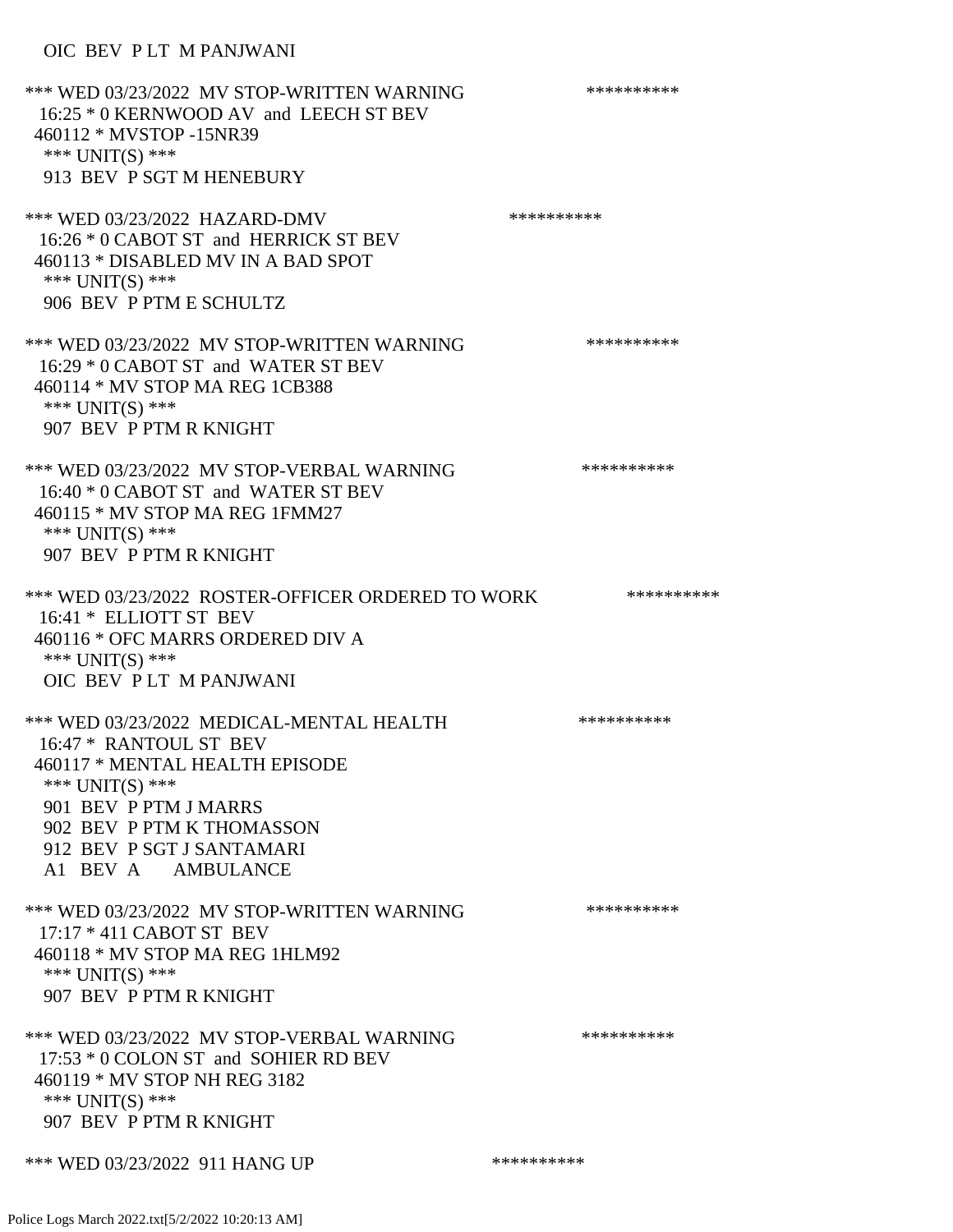18:12 \* 215 RANTOUL ST Apt: 212 BEV 460120 \* 911 HANG UP \*\*\* UNIT(S) \*\*\* 901 BEV P PTM J MARRS 902 BEV P PTM K THOMASSON \*\*\* WED 03/23/2022 MEDICAL-OVERDOSE \*\*\*\*\*\*\*\*\*\* 19:04 \* RANTOUL ST and FAYETTE ST BEV 460121 \* MEDICAL-POSSIBLE OD \*\*\* UNIT(S) \*\*\* 901 BEV P PTM J MARRS 902 BEV P PTM K THOMASSON A1 BEV A AMBULANCE \*\*\* WED 03/23/2022 SUSP ACTIVITY \*\*\*\*\*\*\*\*\*\*\*\* 19:15 \* 50 RANTOUL ST BEV 460122 \* MALE PARTY IN DARK CLOTHING LOITERING \*\*\* UNIT(S) \*\*\* 903 BEV P PTM N BENCAL 905 BEV P PTM S LANE \*\*\* WED 03/23/2022 MEDICAL-ALS \*\*\*\*\*\*\*\*\*\*\*\* 19:20 \* PARK ST BEV 460123 \* SEIZURE \*\*\* UNIT(S) \*\*\* 902 BEV P PTM K THOMASSON A2 BEV A AMBULANCE \*\*\* WED 03/23/2022 PARKING COMPLAINT - GENERAL \*\*\*\*\*\*\*\*\*\* 19:32 \* 0 CONGRESS ST and SUMMIT AV BEV 460124 \* PARKING COMPLAINT \*\*\* UNIT(S) \*\*\* 907 BEV P PTM R KNIGHT \*\*\* WED 03/23/2022 MEDICAL-ALS \*\*\*\*\*\*\*\*\*\*\*\*\* 19:42 \* HERRICK ST BEV 460125 \* POSSIBLE STROKE \*\*\* UNIT(S) \*\*\* 903 BEV P PTM N BENCAL \*\*\* WED 03/23/2022 MV STOP-WRITTEN WARNING \*\*\*\*\*\*\*\*\*\*\*\*\* 20:26 \* 0 CABOT ST and BENNETT ST BEV 460126 \* MV STOP MA REG 1EDM49 \*\*\* UNIT(S) \*\*\* 907 BEV P PTM R KNIGHT \*\*\* WED 03/23/2022 MV STOP-VERBAL WARNING \*\*\*\*\*\*\*\*\*\*\*\* 21:02 \* 0 ESSEX ST and PARAMATTA RD BEV 460127 \* MV STOP MA REG 2TTJ65 \*\*\* UNIT(S) \*\*\* 907 BEV P PTM R KNIGHT \*\*\* WED 03/23/2022 MV STOP-WRITTEN WARNING \*\*\*\*\*\*\*\*\*\*\*\*\* 21:15 \* 0 BECKFORD ST and GRANT ST BEV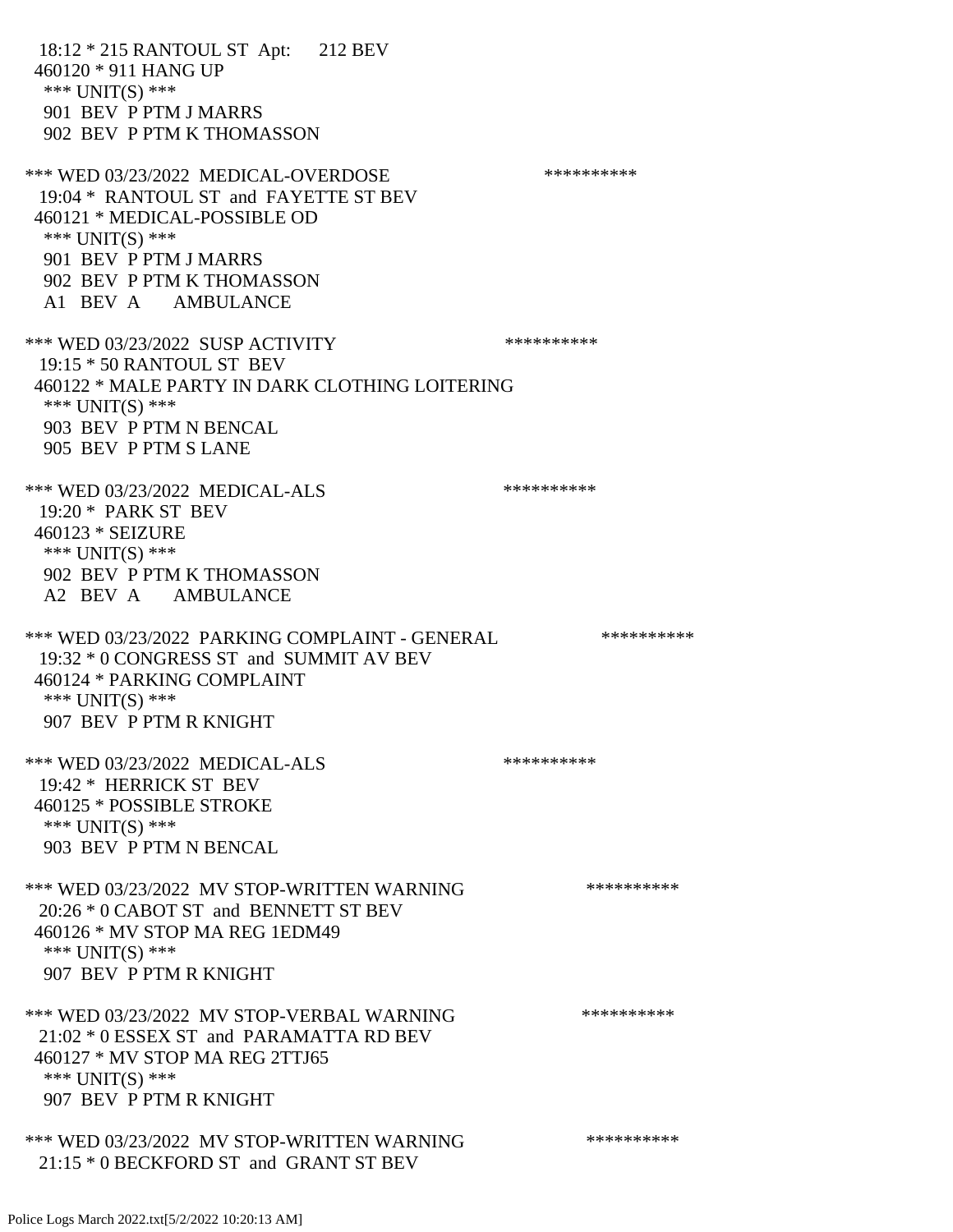460128 \* MV STOP MA REG 4DJJ49 \*\*\* UNIT(S) \*\*\* 901 BEV P PTM J MARRS 907 BEV P PTM R KNIGHT \*\*\* WED 03/23/2022 ALARMS-COMMERCIAL \*\*\*\*\*\*\*\*\*\*\*\*\* 21:28 \* 144 BRIMBAL AV Apt: 9 BEV 460129 \* ALARM \*\*\* UNIT(S) \*\*\* 903 BEV P PTM N BENCAL 906 BEV P PTM E SCHULTZ \*\*\* WED 03/23/2022 UNWANTED GUEST \*\*\*\*\*\*\*\*\*\*\*\*\* 21:38 \* 304 CABOT ST BEV 460130 \* MAN SLEEPING UNDER TABLE \*\*\* UNIT(S) \*\*\* 901 BEV P PTM J MARRS 902 BEV P PTM K THOMASSON \*\*\* WED 03/23/2022 MV STOP-WRITTEN WARNING \*\*\*\*\*\*\*\*\*\*\*\* 21:48 \* 0 RANTOUL ST and SCHOOL ST BEV 460131 \* MV STOP MA REG 6GB272 \*\*\* UNIT(S) \*\*\* 907 BEV P PTM R KNIGHT \*\*\* WED 03/23/2022 MV STOP-CITATION ISSUED \*\*\*\*\*\*\*\*\*\* 22:06 \* 0 SOHIER RD and HILLTOP DR BEV 460132 \* MV STOP MA 2HCD51 \*\*\* UNIT(S) \*\*\* 903 BEV P PTM N BENCAL 913 BEV P SGT M HENEBURY \*\*\* WED 03/23/2022 MV STOP-ARREST/SUMMONS \*\*\*\*\*\*\*\*\*\*\*\*\*\* 22:23 \* 0 HERRICK ST and SOHIER RD BEV 460133 \* MV STOP MA REG 2MNL68 \*\*\* UNIT(S) \*\*\* 901 BEV P PTM J MARRS 907 BEV P PTM R KNIGHT \*\*\* WED 03/23/2022 SUSP ACTIVITY \*\*\*\*\*\*\*\*\*\*\*\* 22:56 \* 50 BROADWAY Apt: 11 BEV 460134 \* PERSON YELLING OUTSIDE \*\*\* UNIT(S) \*\*\* 901 BEV P PTM J MARRS 902 BEV P PTM K THOMASSON \*\*\* WED 03/23/2022 DISTURBANCE-GENERAL \*\*\*\*\*\*\*\*\*\* 23:26 \* 4 STORY AV BEV 460135 \* DOGS BARKING FOR HOURS \*\*\* UNIT(S) \*\*\* 906 BEV P PTM E SCHULTZ 913 BEV P SGT M HENEBURY

\*\*\* WED 03/23/2022 HOSPITAL REQUEST ASSISTANCE \*\*\*\*\*\*\*\*\*\*\*\*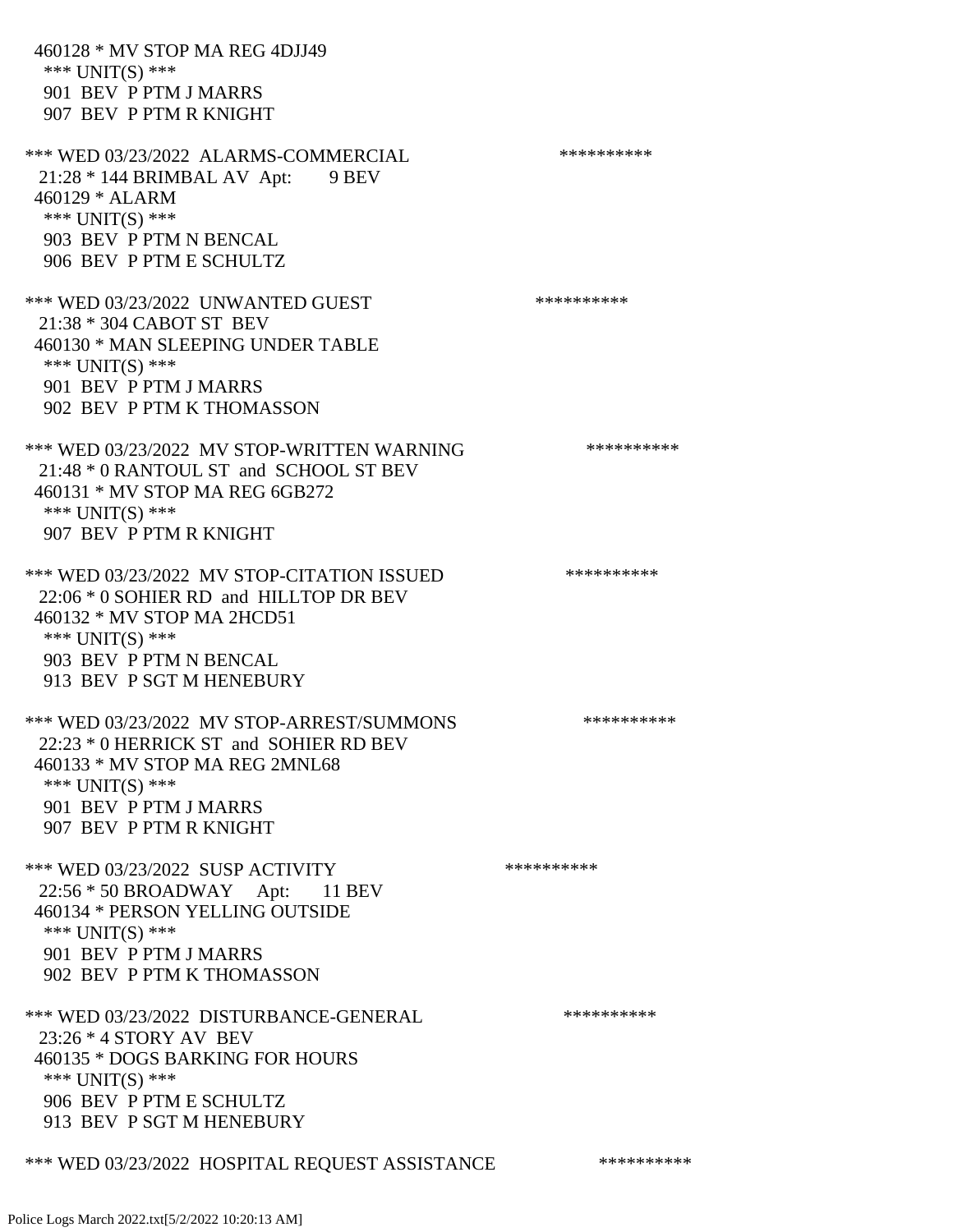23:42 \* 91 HERRICK ST BEV 460137 \* HOSPITAL REQUESTING ASSISTANCE \*\*\* UNIT(S) \*\*\* 901 BEV P PTM J MARRS 906 BEV P PTM E SCHULTZ \*\*\* WED 03/23/2022 ROSTER-ON/OFF DUTY \*\*\*\*\*\*\*\*\*\* 23:45 \* ELLIOTT ST BEV 460136 \* START OF SHIFT A \*\*\* UNIT(S) \*\*\* OIC BEV P LT D COSTA \*\*\* THU 03/24/2022 DIRECTED PATROL \*\*\*\*\*\*\*\*\*\* 00:34 \* 10 PARK ST BEV 460138 \* CHECK OF MBTA STATION \*\*\* UNIT(S) \*\*\* 902 BEV P PTM M THERIAULT \*\*\* THU 03/24/2022 DIRECTED PATROL \*\*\*\*\*\*\*\*\*\* 00:46 \* 126 WATER ST BEV 460139 \* CHECK OF JUBILEE YACHT CLUB \*\*\* UNIT(S) \*\*\* 902 BEV P PTM M THERIAULT \*\*\* THU 03/24/2022 PARK/PLAYGROUND CHECK \*\*\*\*\*\*\*\*\*\*\*\* 00:50 \* 55 OBER ST BEV 460140 \* LYNCH PARK/HOSPITAL POINT CHECK \*\*\* UNIT(S) \*\*\* 904 BEV P PTM M MARINO \*\*\* THU 03/24/2022 SCHOOL BUILDING CHECK \*\*\*\*\*\*\*\*\*\*\* 01:00 \* 20 EISENHOWER AV BEV 460141 \* COVE SCHOOL CHECK \*\*\* UNIT(S) \*\*\* 904 BEV P PTM M MARINO \*\*\* THU 03/24/2022 PARK/PLAYGROUND CHECK \*\*\*\*\*\*\*\*\*\*\*\* 01:21 \* 0 LOTHROP ST BEV 460142 \* CHECK OF INDEPENDENCE PARK \*\*\* UNIT(S) \*\*\* 902 BEV P PTM M THERIAULT \*\*\* THU 03/24/2022 SCHOOL BUILDING CHECK \*\*\*\*\*\*\*\*\*\*\* 01:30 \* 41 BRIMBAL AV BEV 460143 \* HANNAH SCHOOL CHECK \*\*\* UNIT(S) \*\*\* 904 BEV P PTM M MARINO \*\*\* THU 03/24/2022 ANIMAL COMPLAINT - DOGS \*\*\*\*\*\*\*\*\*\*\*\* 01:36 \* 4 STORY AV BEV 460144 \* DOG HAS BEEN BARKING SINCE 11PM \*\*\* UNIT(S) \*\*\* 902 BEV P PTM M THERIAULT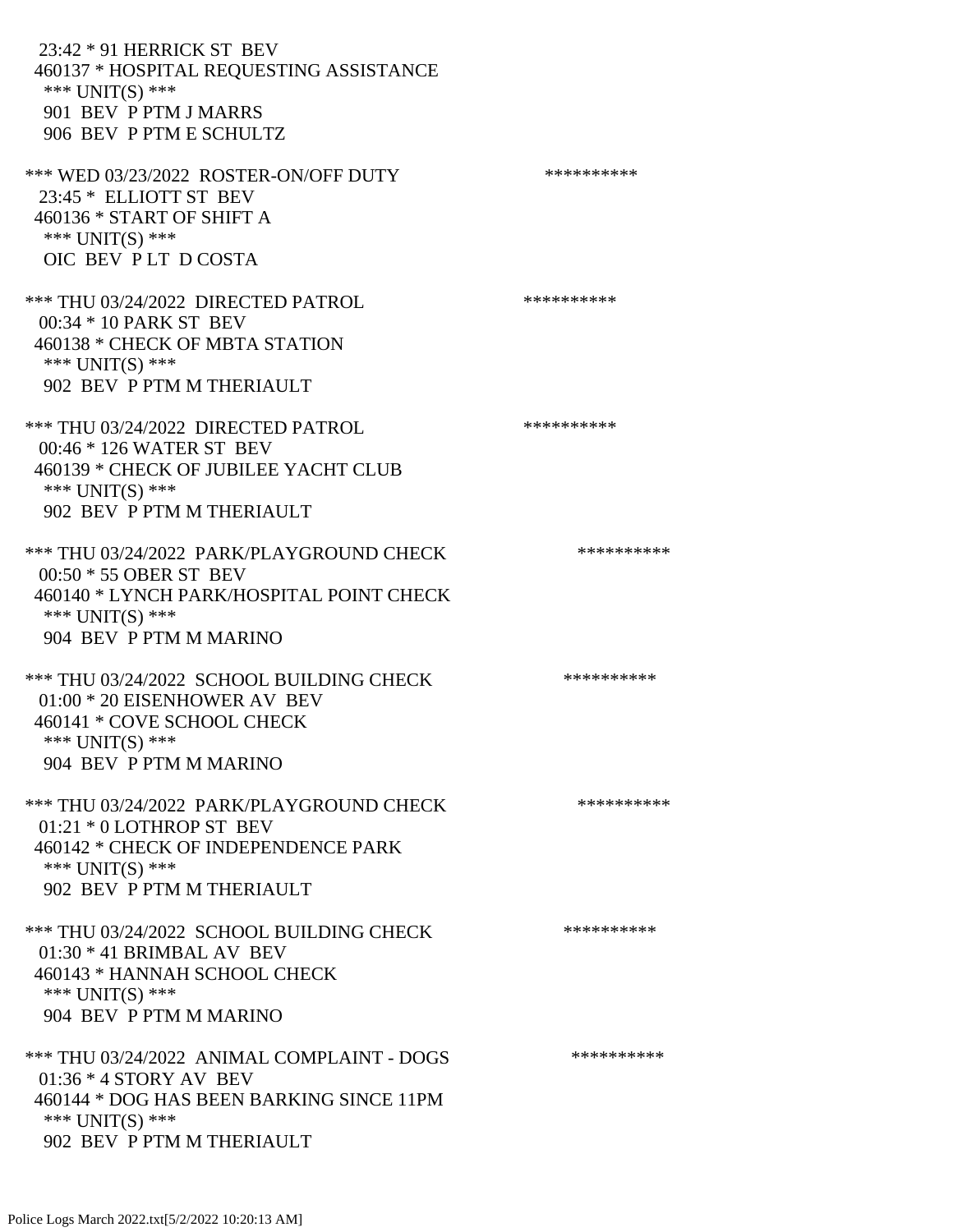\*\*\* THU 03/24/2022 BUILDING CHECK \*\*\*\*\*\*\*\*\*\*\*\* 02:00 \* BRIMBAL AV BEV 460145 \* CYCLES 128 CHECK \*\*\* UNIT(S) \*\*\* 904 BEV P PTM M MARINO \*\*\* THU 03/24/2022 DIRECTED PATROL 02:20 \* 201 BROUGHTON DR BEV 460146 \* BROUGHTON DRIVE CHECK \*\*\* UNIT(S) \*\*\* 904 BEV P PTM M MARINO \*\*\* THU 03/24/2022 ALARMS-RESIDENTIAL \*\*\*\*\*\*\*\*\*\* 03:31 \* 40 CORNELL RD BEV 460147 \* GLASS BREAK ALARM \*\*\* UNIT(S) \*\*\* 901 BEV P PTM S CECCHINI 905 BEV P PTM E SCHULTZ \*\*\* THU 03/24/2022 MV STOP-VERBAL WARNING \*\*\*\*\*\*\*\*\*\*\*\* 06:15 \* 123 BRIMBAL AV BEV 460148 \* MV STOP \*\*\* UNIT(S) \*\*\* 904 BEV P PTM M MARINO \*\*\* THU 03/24/2022 MEDICAL-ALS \*\*\*\*\*\*\*\*\*\* 06:48 \* RODERICK AV BEV 460149 \* BABY 105 TEMP \*\*\* UNIT(S) \*\*\* 901 BEV P PTM S CECCHINI A1 BEV A AMBULANCE \*\*\* THU 03/24/2022 MV STOP-WRITTEN WARNING \*\*\*\*\*\*\*\*\*\*\*\*\*\* 06:53 \* 0 HALE ST and DANE ST BEV 460150 \* MV STOP \*\*\* UNIT(S) \*\*\* 902 BEV P PTM M THERIAULT 904 BEV P PTM M MARINO \*\*\* THU 03/24/2022 ALARMS-COMMERCIAL \*\*\*\*\*\*\*\*\*\* 07:19 \* 45 ENON ST BEV 460151 \* FRONT DOOR ALARM \*\*\* UNIT(S) \*\*\* 901 BEV P PTM S CECCHINI 905 BEV P PTM E SCHULTZ \*\*\* THU 03/24/2022 HOMELESS RELATED \*\*\*\*\*\*\*\*\*\* 07:20 \* 40 HEATHER ST BEV 460152 \* HOMELESS MAN SLEEPING IN LOBBY \*\*\* UNIT(S) \*\*\* 902 BEV P PTM M THERIAULT 904 BEV P PTM M MARINO \*\*\* THU 03/24/2022 MV STOP-VERBAL WARNING \*\*\*\*\*\*\*\*\*\*\*\*\*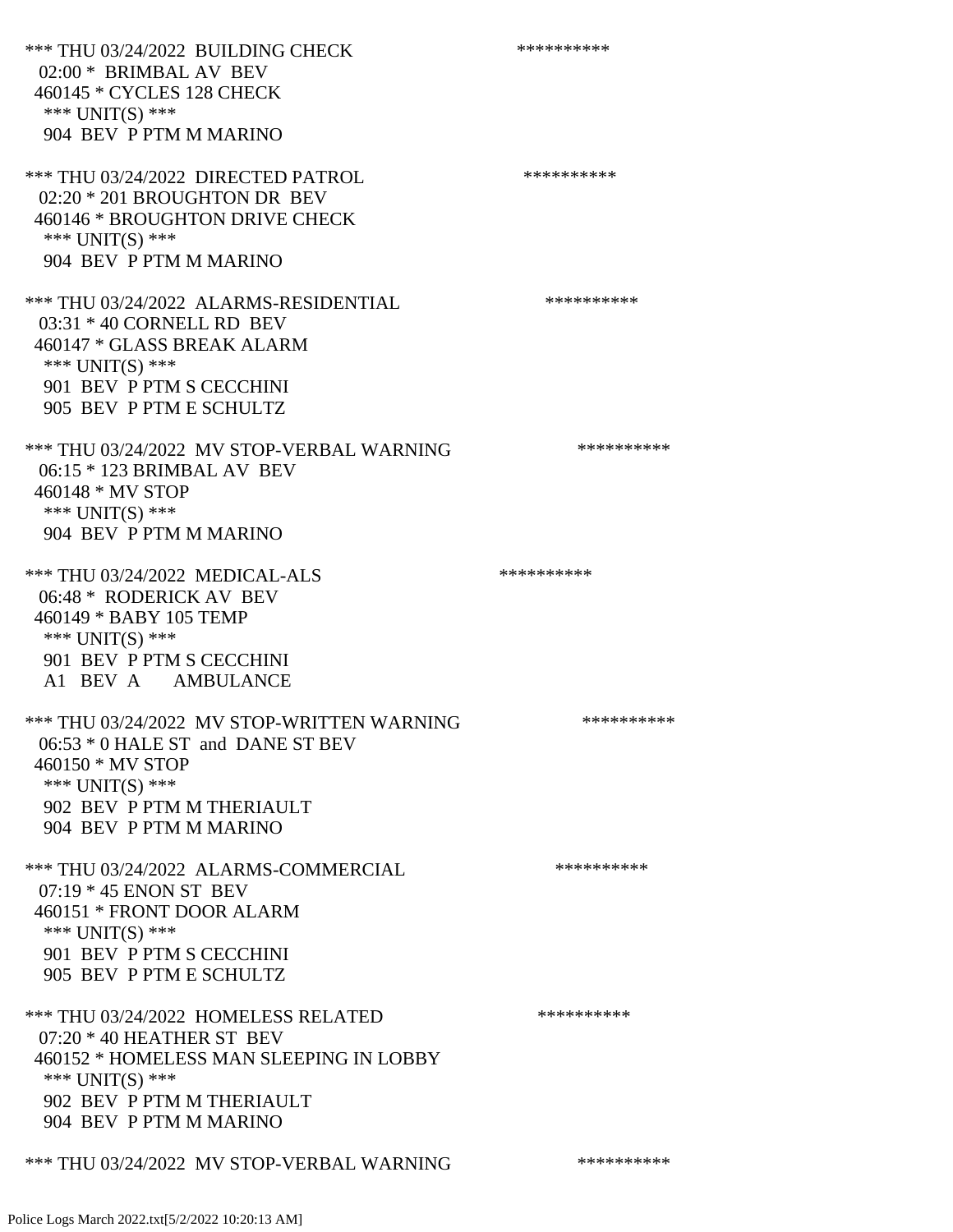07:37 \* 175 ELLIOTT ST BEV 460153 \* MA REG 8NN899 \*\*\* UNIT(S) \*\*\* 902 BEV P PTM M THERIAULT \*\*\* THU 03/24/2022 ROSTER-ON/OFF DUTY \*\*\*\*\*\*\*\*\*\* 07:38 \* ELLIOTT ST BEV 460154 \* DIV B ASSIGNMENTS \*\*\* THU 03/24/2022 HAZARD-ROADWAY \*\*\*\*\*\*\*\*\*\* 07:50 \* 108 SOHIER RD BEV 460155 \* ROADWAY HAZARD \*\*\* UNIT(S) \*\*\* 913 BEV P SGT M HENEBURY \*\*\* THU 03/24/2022 MEDICAL-BLS \*\*\*\*\*\*\*\*\*\* 08:28 \* GUILD RD BEV 460156 \* TROUBLE BREATHING ALLERGIC REACTION \*\*\* UNIT(S) \*\*\* 901 BEV P PTM S CECCHINI A1 BEV A AMBULANCE \*\*\* THU 03/24/2022 MV UNREGISTERED \*\*\*\*\*\*\*\*\*\* 08:54 \* 5 GAGE ST BEV 460157 \* MA REG 77T460 REVOKED \*\*\* UNIT(S) \*\*\* 903 BEV P PTM D DIVINCENZ \*\*\* THU 03/24/2022 MV-ACCIDENT PROPERTY DAMAGE \*\*\*\*\*\*\*\*\*\*\*\* 08:57 \* 0 CABOT ST and WATER ST BEV 460158 \* MVA \*\*\* UNIT(S) \*\*\* 901 BEV P PTM M BRODERICK 902 BEV P PTM J SPITALERI A1 BEV A AMBULANCE BF1 BEV F BEV FIRE \*\*\* THU 03/24/2022 PRISONER WATCH AT HOSPITAL \*\*\*\*\*\*\*\*\*\* 09:13 \* HERRICK ST BEV 460159 \* PRISONER WATCH \*\*\* UNIT(S) \*\*\* 901 BEV P PTM M BRODERICK 902 BEV P PTM J SPITALERI 903 BEV P PTM D DIVINCENZ 904 BEV P PTM W CARGILE 905 BEV P PTM K THOMASSON \*\*\* THU 03/24/2022 MEDICAL-UNKNOWN \*\*\*\*\*\*\*\*\*\* 09:15 \* SUMMIT AV BEV 460160 \* MEDICAL ALERT NO RESPONSE \*\*\* UNIT(S) \*\*\* 903 BEV P PTM D DIVINCENZ A2 BEV A AMBULANCE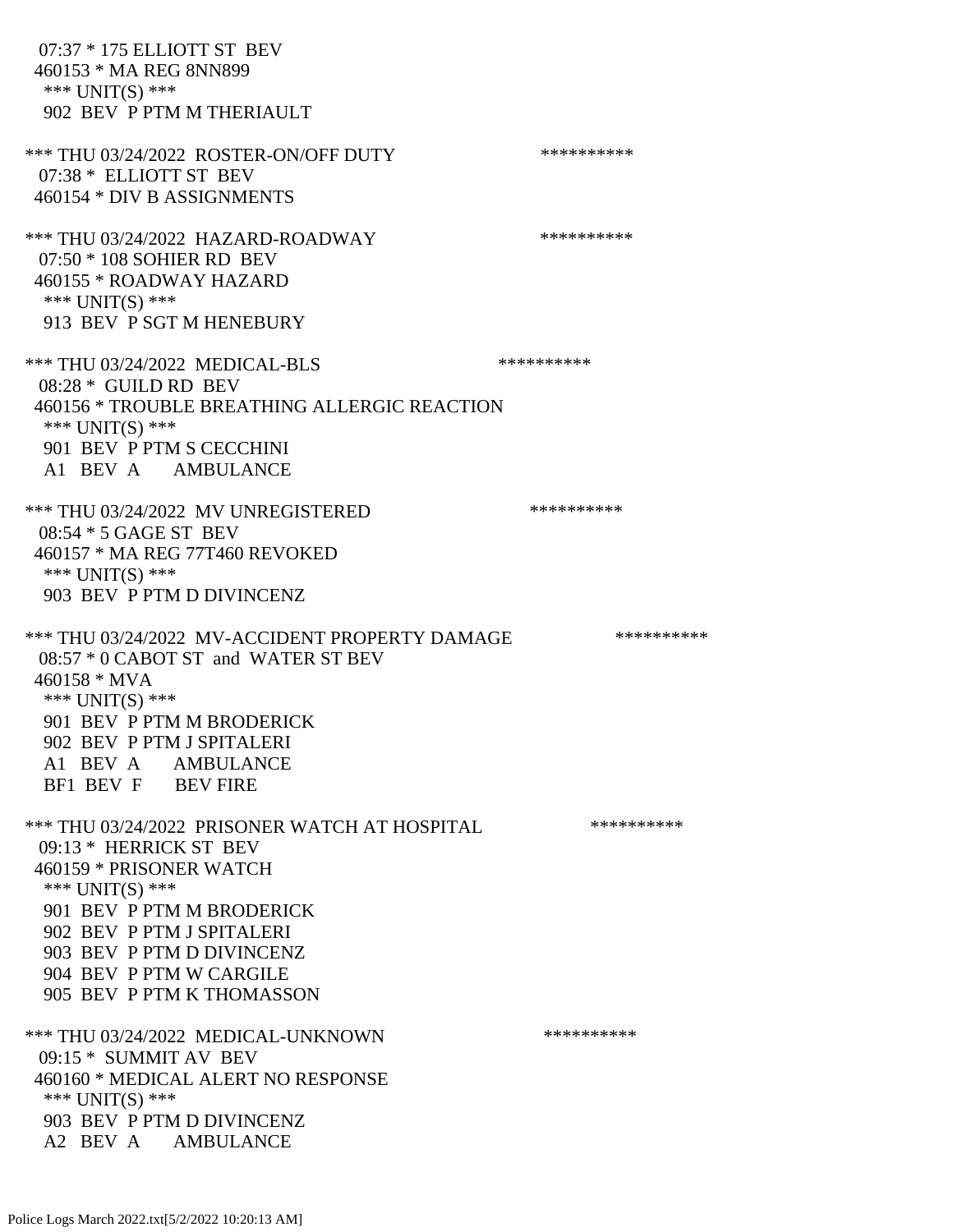\*\*\* THU 03/24/2022 SUSP ACTIVITY \*\*\*\*\*\*\*\*\*\*\*\* 10:26 \* 3 CONCORD TR BEV 460161 \* PEOPLE BREAKING LOCK OFF FRONT DOOR \*\*\* UNIT(S) \*\*\* 903 BEV P PTM D DIVINCENZ 905 BEV P PTM K THOMASSON \*\*\* THU 03/24/2022 ROSTER-OFFICER ORDERED TO WORK \*\*\*\*\*\*\*\*\*\*\* 11:22 \* ELLIOTT ST BEV 460162 \* MARINO ORDERED DIV B \*\*\* THU 03/24/2022 HOMELESS RELATED \*\*\*\*\*\*\*\*\*\* 11:24 \* 151 RANTOUL ST BEV 460163 \* PERSON SLEEPING IN POST OFFICER \*\*\* UNIT(S) \*\*\* 903 BEV P PTM D DIVINCENZ \*\*\* THU 03/24/2022 ASSIST CITIZEN \*\*\*\*\*\*\*\*\*\* 11:28 \* 75 BRIMBAL AV BEV 460164 \* RESIDENT ALLEGING ABUSE \*\*\* UNIT(S) \*\*\* 904 BEV P PTM W CARGILE \*\*\* THU 03/24/2022 MV STOP-VERBAL WARNING \*\*\*\*\*\*\*\*\*\*\*\*\*\*\* 11:44 \* 0 SOHIER RD and MASON ST BEV 460165 \* MA REG 3922YM \*\*\* UNIT(S) \*\*\* 901 BEV P PTM M BRODERICK \*\*\* THU 03/24/2022 HAZARD-RR GATES DOWN \*\*\*\*\*\*\*\*\*\* 12:10 \* 0 CABOT ST and RUSSELL ST BEV 460166 \* REPORT OF TRAIN GATE DOWN \*\*\* UNIT(S) \*\*\* 905 BEV P PTM K THOMASSON \*\*\* THU 03/24/2022 JUVENILE MATTER-OTHER \*\*\*\*\*\*\*\*\*\*\*\* 12:11 \* WEDGEMERE RD BEV 460167 \* TRANSPORT JUVENILE TO COURT \*\*\* UNIT(S) \*\*\* 910 BEV P PTM S FIORE \*\*\* THU 03/24/2022 PREVENT BREACH OF PEACE \*\*\*\*\*\*\*\*\*\* 12:20 \* 112 SOHIER RD BEV 460168 \* REQUESTING ASSISTANCE WITH STUDENT \*\*\* UNIT(S) \*\*\* 903 BEV P PTM D DIVINCENZ 905 BEV P PTM K THOMASSON \*\*\* THU 03/24/2022 ASSAULT-SIMPLE \*13B \*\*\*\*\*\*\*\*\*\*\*\* 12:25 \* 253 CABOT ST BEV 460169 \* FEMALE CAUSING DISTURBANCE AT THE CHURCH \*\*\* UNIT(S) \*\*\* 901 BEV P PTM M MARINO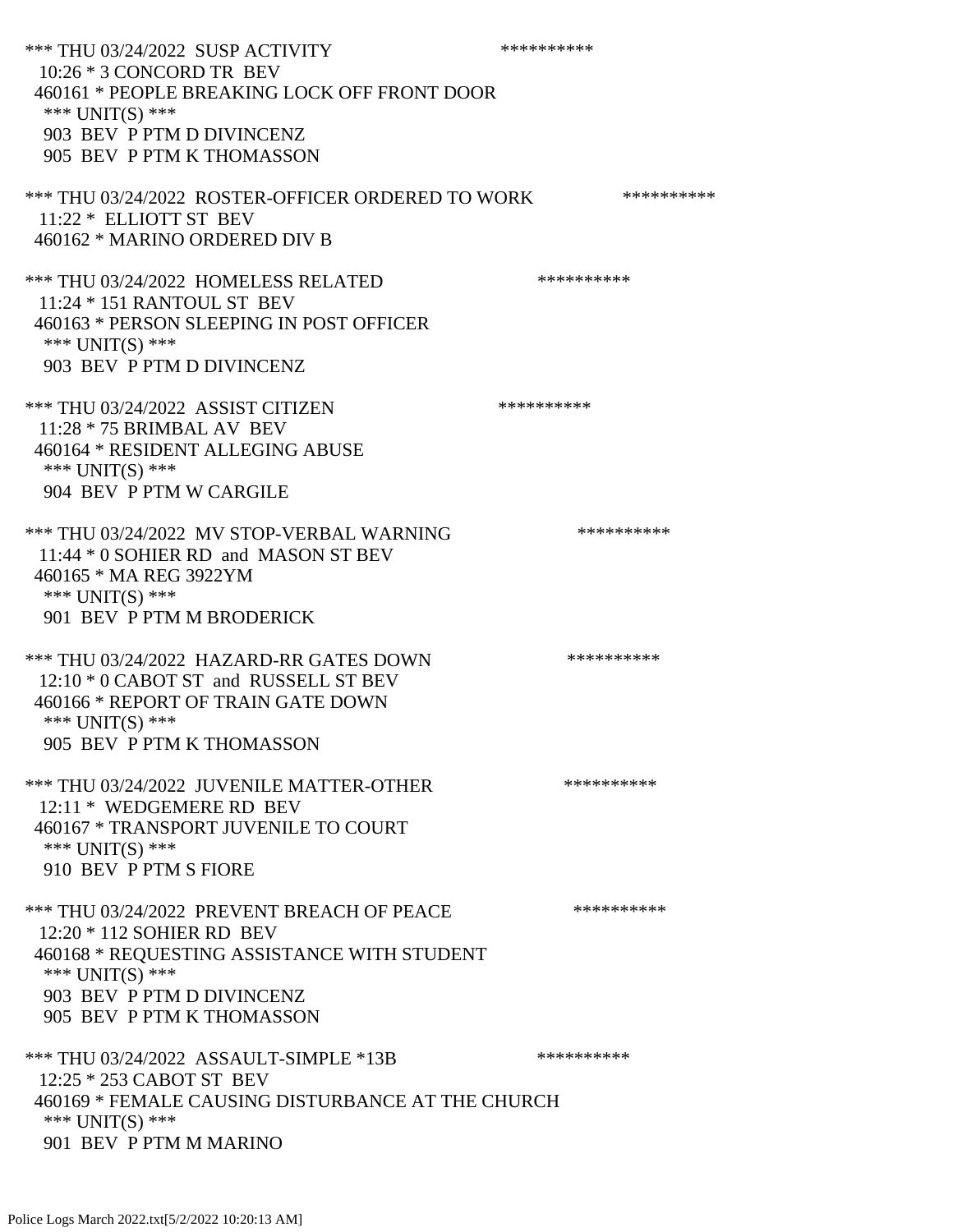\*\*\* THU 03/24/2022 TRESPASS REAL PROPERTY\*90J \*\*\*\*\*\*\*\*\*\*\*\* 12:32 \* 502 CABOT ST BEV 460170 \* PAST INCIDENT OF TRESPASSING \*\*\* UNIT(S) \*\*\* 911 BEV P PTM T MEZZA \*\*\* THU 03/24/2022 COMMUNITY IMPACT UNIT \*\*\*\*\*\*\*\*\*\*\*\*\* 13:18 \* ELLIOTT ST BEV 460171 \* MAIL FIRST RESPONDER ALERT FORMS/ AUTISM \*\*\* UNIT(S) \*\*\* CIU BEV P PTM E ABRAHAMSO \*\*\* THU 03/24/2022 COMMUNITY IMPACT UNIT \*\*\*\*\*\*\*\*\*\*\*\*\* 13:32 \* ELLIOTT ST BEV 460172 \* RUN SHELTER GUESTS FOR WARRANTS SO STATUS \*\*\* UNIT(S) \*\*\* CIU BEV P PTM E ABRAHAMSO \*\*\* THU 03/24/2022 CIVIL \*\*\*\*\*\*\*\*\*\*\* 14:05 \* SAM FONZO DR BEV 460173 \* TERMINATED EMPLOYEE HAS LAPTOP \*\*\* UNIT(S) \*\*\* 905 BEV P PTM K THOMASSON \*\*\* THU 03/24/2022 SUMMONS, ATTEMPT TO SERVE \*\*\*\*\*\*\*\*\*\* 14:22 \* 20 SOHIER RD Apt: 101 BEV 460174 \* ATTEMPT TO SERVE \*\*\* UNIT(S) \*\*\* 903 BEV P PTM D DIVINCENZ \*\*\* THU 03/24/2022 ASSIST DCF \*\*\*\*\*\*\*\*\*\*\*\*\*\* 14:59 \* BROADWAY BEV 460175 \* CHECK WELL BEING FOR DCF \*\*\* UNIT(S) \*\*\* 901 BEV P PTM M MARINO 903 BEV P PTM D DIVINCENZ \*\*\* THU 03/24/2022 ROSTER-ON/OFF DUTY \*\*\*\*\*\*\*\*\*\* 16:08 \* ELLIOTT ST BEV 460176 \* START OF SHIFT C (4-12 SHIFT) \*\*\* UNIT(S) \*\*\* OIC BEV P LT J SHAIRS \*\*\* THU 03/24/2022 ROSTER-OFFICER ORDERED TO WORK \*\*\*\*\*\*\*\*\*\*\*\* 16:51 \* ELLIOTT ST BEV 460177 \* OFF. GOODELL ORDERED TO WORK DIV A \*\*\* UNIT(S) \*\*\* OIC BEV P LT J SHAIRS \*\*\* THU 03/24/2022 DCF NOTIFICATION \*\*\*\*\*\*\*\*\*\* 17:11 \* LENOX ST BEV 460178 \* NOTIFIED DCF (CONCERNED ABOUT CHILDREN) \*\*\* UNIT(S) \*\*\* 902 BEV P PTM ARCHAMBAULT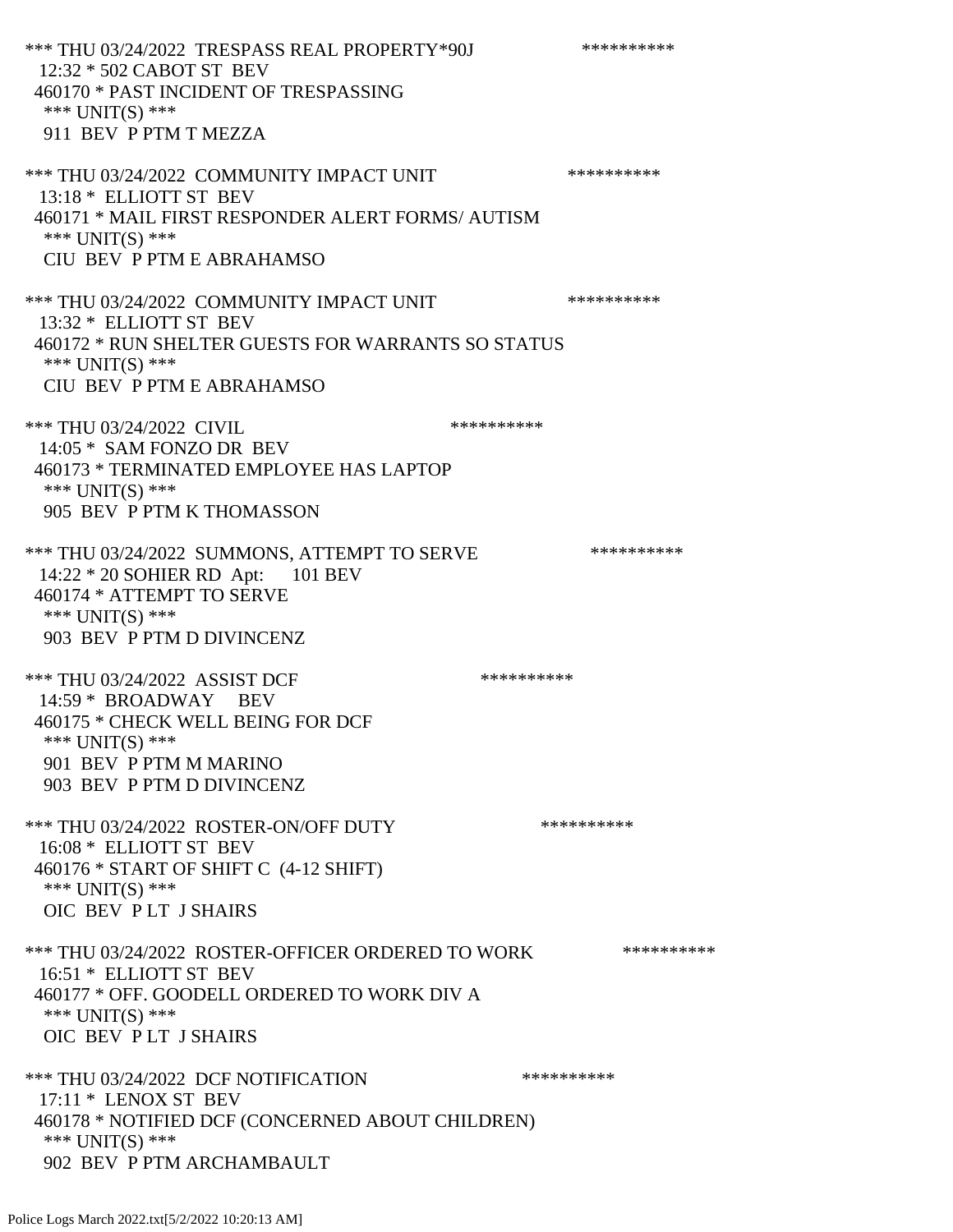\*\*\* THU 03/24/2022 DIRECTED PATROL \*\*\*\*\*\*\*\*\*\* 17:19 \* 0 BRIDGE ST and KERNWOOD AV BEV 460179 \* DIRECTED PATROL KERNWOOD AVE \*\*\* UNIT(S) \*\*\* 907 BEV P PTM R KNIGHT \*\*\* THU 03/24/2022 MV STOP-WRITTEN WARNING \*\*\*\*\*\*\*\*\*\*\*\* 17:40 \* 100 SOHIER RD BEV 460180 \* MV STOP MA REG 1XCV11 \*\*\* UNIT(S) \*\*\* 907 BEV P PTM R KNIGHT \*\*\* THU 03/24/2022 MV STOP-VERBAL WARNING \*\*\*\*\*\*\*\*\*\*\*\* 17:51 \* 0 HERRICK ST and SOHIER RD BEV 460181 \* MV STOP MA REG 1TDC76 \*\*\* UNIT(S) \*\*\* 907 BEV P PTM R KNIGHT \*\*\* THU 03/24/2022 MV-ACCIDENT PROPERTY DAMAGE \*\*\*\*\*\*\*\*\*\* 18:15 \* 0 CABOT ST and RAILROAD AV BEV 460182 \* 2 VEHICLE CRASH - NO INJURIES \*\*\* UNIT(S) \*\*\* 902 BEV P PTM ARCHAMBAULT \*\*\* THU 03/24/2022 MV STOP-VERBAL WARNING \*\*\*\*\*\*\*\*\*\*\*\*\* 18:21 \* 0 CABOT ST and WATER ST BEV 460183 \* MV STOP MA REG 467D30 \*\*\* UNIT(S) \*\*\* 907 BEV P PTM R KNIGHT \*\*\* THU 03/24/2022 MEDICAL-ALS \*\*\*\*\*\*\*\*\*\*\*\* 18:50 \* MANOR RD BEV 460184 \* DIABETIC REACTION \*\*\* UNIT(S) \*\*\* 901 BEV P PTM E GOODELL \*\*\* THU 03/24/2022 PARKING COMPLAINT - GENERAL \*\*\*\*\*\*\*\*\*\* 19:01 \* 20 CABOT ST BEV 460185 \* ANCHOR PARKING CHECK \*\*\* UNIT(S) \*\*\* 907 BEV P PTM R KNIGHT \*\*\* THU 03/24/2022 MV STOP-WRITTEN WARNING \*\*\*\*\*\*\*\*\*\*\*\* 19:07 \* 0 CABOT ST and SALEM LINE BEV 460186 \* MV STOP MA REG 3NMK11 \*\*\* UNIT(S) \*\*\* 907 BEV P PTM R KNIGHT \*\*\* THU 03/24/2022 DISTURBANCE-GENERAL \*\*\*\*\*\*\*\*\*\* 19:19 \* 5 LAKEVIEW AV BEV 460187 \* FEMALE REPORTING ISSUE WITH MALE PARTY \*\*\* UNIT(S) \*\*\* 903 BEV P PTM M GELINEAU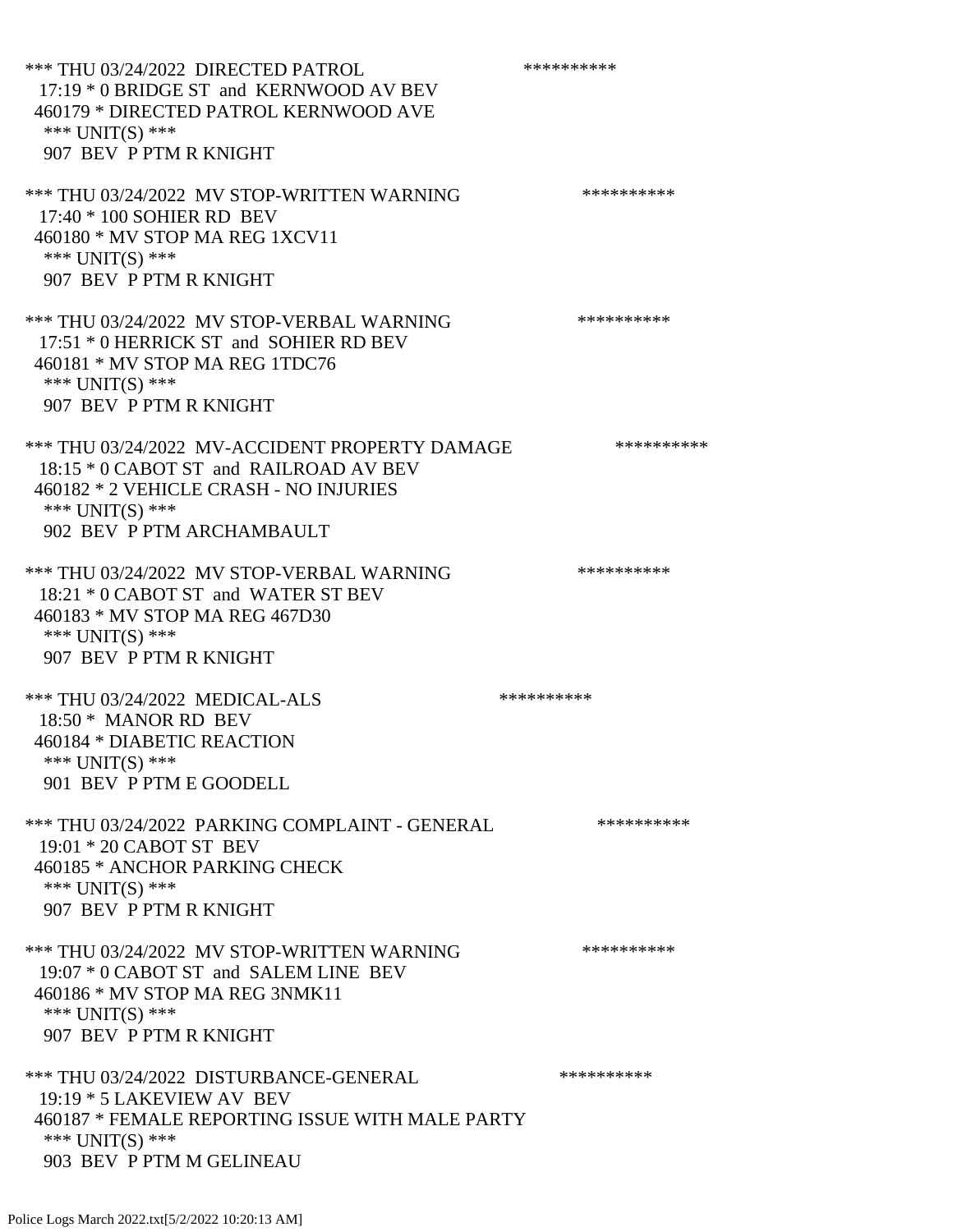|                   | 904 BEV P PTM S LANE<br>912 BEV P SGT J SHAIRS                                                                                                                                                     |            |
|-------------------|----------------------------------------------------------------------------------------------------------------------------------------------------------------------------------------------------|------------|
| *** $UNIT(S)$ *** | *** THU 03/24/2022 911 HANG UP<br>19:20 * 250 RANTOUL ST BEV<br>460188 * ABANDONED 911 CALL<br>907 BEV P PTM R KNIGHT                                                                              | ********** |
| *** $UNIT(S)$ *** | *** THU 03/24/2022 MV STOP-WRITTEN WARNING<br>19:33 * 393 CABOT ST BEV<br>460189 * MV STOP MA REG 886YH6<br>907 BEV P PTM R KNIGHT                                                                 | ********** |
| *** UNIT(S) ***   | *** THU 03/24/2022 MV STOP-WRITTEN WARNING<br>19:40 * 100 SOHIER RD BEV<br>460190 * MV STOP MA REG 1MW989<br>907 BEV P PTM R KNIGHT                                                                | ********** |
| *** $UNIT(S)$ *** | *** THU 03/24/2022 SUSP ACTIVITY<br>19:59 * 66 CABOT ST BEV<br>460191 * PEOPLE ARGUING AND FEMALE SAID "CALL 911"<br>901 BEV P PTM E GOODELL<br>903 BEV P PTM M GELINEAU<br>912 BEV P SGT J SHAIRS | ********** |
| *** $UNIT(S)$ *** | *** THU 03/24/2022 MV STOP-VERBAL WARNING<br>20:13 * 0 PARK ST and FEDERAL ST BEV<br>460192 * MV STOP -- MA REG 3PNB71<br>901 BEV P PTM E GOODELL                                                  | ********** |
| *** $UNIT(S)$ *** | *** THU 03/24/2022 MV STOP-WRITTEN WARNING<br>20:33 * 0 128 NORTH HY and EXIT 19 HY BEV<br>460193 * MV STOP MA REG 1TY516<br>907 BEV P PTM R KNIGHT                                                | ********** |
| *** $UNIT(S)$ *** | *** THU 03/24/2022 MV STOP-VERBAL WARNING<br>20:43 * 0 ELLSWORTH AV and TREMONT ST BEV<br>460194 * MV STOP MA REG 1PNW36<br>907 BEV P PTM R KNIGHT                                                 | ********** |
| *** $UNIT(S)$ *** | *** THU 03/24/2022 ALARMS-COMMERCIAL<br>20:50 * 383 CABOT ST BEV<br>460195 * OFFICE MOTION ALARM<br>902 BEV P PTM ARCHAMBAULT<br>904 BEV P PTM S LANE                                              | ********** |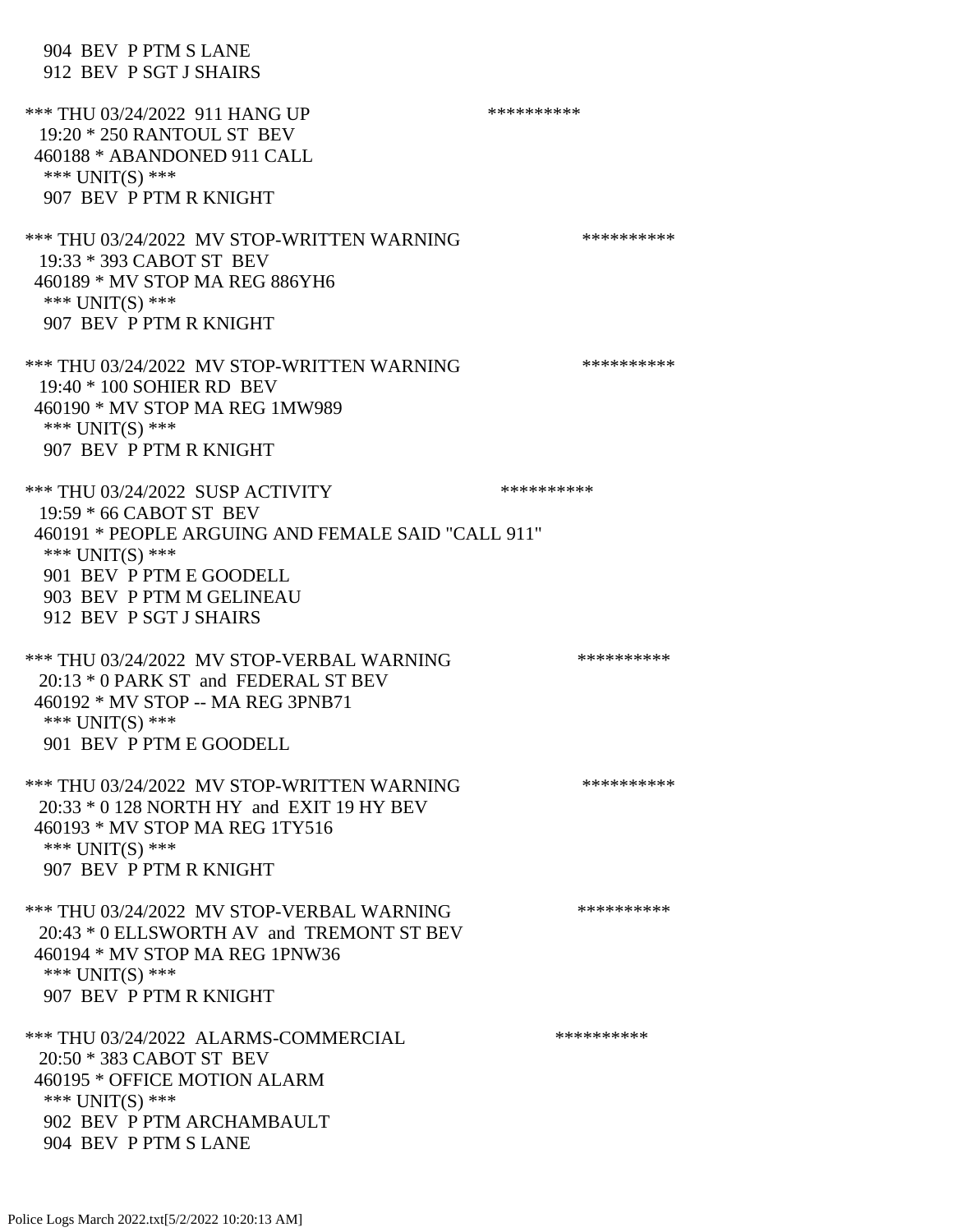\*\*\* THU 03/24/2022 SUSP ACTIVITY \*\*\*\*\*\*\*\*\*\*\*\*\*\*\*\* 21:11 \* 224 ELLIOTT ST BEV 460196 \* MALE PULLING METAL FROM DUMPSTER \*\*\* UNIT(S) \*\*\* 901 BEV P PTM E GOODELL \*\*\* THU 03/24/2022 MV STOP-VERBAL WARNING \*\*\*\*\*\*\*\*\*\*\*\*\* 21:12 \* 0 DODGE ST and DEVON AV BEV 460197 \* MV STOP -- MA REG 9EG144 \*\*\* UNIT(S) \*\*\* 905 BEV P PTM J MCCARTHY \*\*\* THU 03/24/2022 MISSING PERSON-JUVENILE \*\*\*\*\*\*\*\*\*\*\*\* 21:17 \* ELLIOTT ST BEV 460198 \* MISSING 12 YEAR OLD CHILD, MALE \*\*\* UNIT(S) \*\*\* H2 BEV P PTM C STANTON \*\*\* THU 03/24/2022 MV STOP-VERBAL WARNING \*\*\*\*\*\*\*\*\*\*\*\* 21:42 \* 0 RANTOUL ST and WALLIS ST BEV 460199 \* MV STOP -- MA REG 1THD59 \*\*\* UNIT(S) \*\*\* 901 BEV P PTM E GOODELL \*\*\* THU 03/24/2022 ROSTER-ON/OFF DUTY \*\*\*\*\*\*\*\*\*\* 23:46 \* ELLIOTT ST BEV 460200 \* START OF DIVISION A (MIDNIGHT SHIFT) \*\*\* UNIT(S) \*\*\* OIC BEV P SGT J ZWICKER \*\*\* FRI 03/25/2022 SCHOOL BUILDING CHECK \*\*\*\*\*\*\*\*\*\*\* 00:39 \* 40 WOODLAND AV BEV 460201 \* AYERS SCHOOL CHECK \*\*\* UNIT(S) \*\*\* 901 BEV P PTM C GANEY \*\*\* FRI 03/25/2022 PARK/PLAYGROUND CHECK \*\*\*\*\*\*\*\*\*\* 00:49 \* 145 LIVINGSTONE AV BEV 460202 \* OBEAR PARK CHECK \*\*\* UNIT(S) \*\*\* 901 BEV P PTM C GANEY \*\*\* FRI 03/25/2022 DIRECTED PATROL \*\*\*\*\*\*\*\*\*\* 01:01 \* 20 CABOT ST BEV 460203 \* BAR CHECK \*\*\* UNIT(S) \*\*\* 902 BEV P PTM E GOODELL \*\*\* FRI 03/25/2022 DIRECTED PATROL \*\*\*\*\*\*\*\*\*\* 01:24 \* 83 BRIDGE ST BEV 460204 \* BRIDGE ST AUTO CHECK \*\*\* UNIT(S) \*\*\* 901 BEV P PTM C GANEY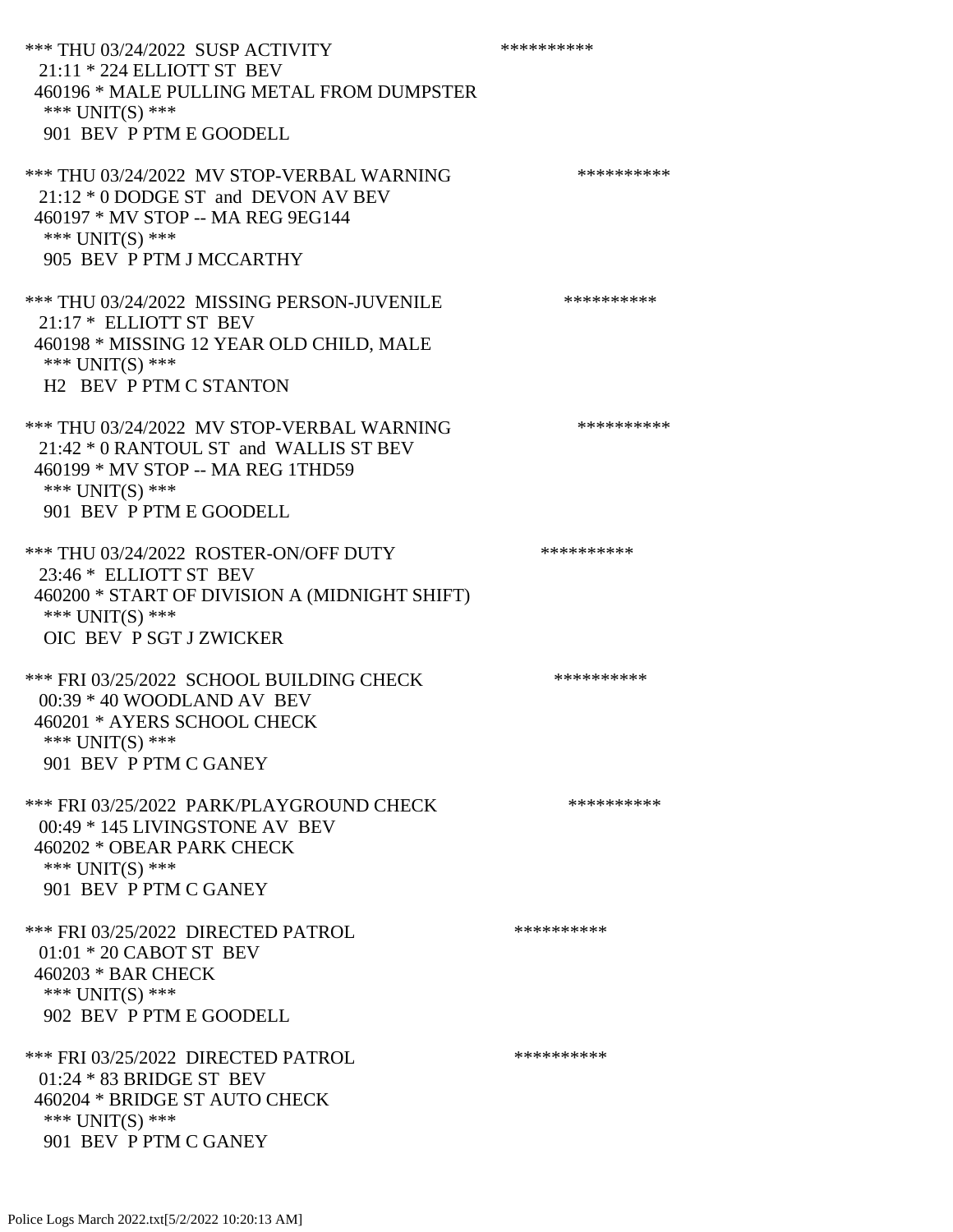\*\*\* FRI 03/25/2022 DIRECTED PATROL \*\*\*\*\*\*\*\*\*\* 01:35 \* 13 CHAPMAN ST BEV 460205 \* BUILDING CHECK \*\*\* UNIT(S) \*\*\* 902 BEV P PTM E GOODELL \*\*\* FRI 03/25/2022 DISTURBANCE-GENERAL \*\*\*\*\*\*\*\*\*\* 02:05 \* 29 CORNELL RD BEV 460206 \* CALLING PARTY SAYS SOMEONE IS AT DOOR \*\*\* UNIT(S) \*\*\* 901 BEV P PTM C GANEY 905 BEV P PTM G LITTLE \*\*\* FRI 03/25/2022 ALARMS-COMMERCIAL \*\*\*\*\*\*\*\*\*\* 02:27 \* 75 SAM FONZO DR BEV 460207 \* COMMERCIAL ALARM \*\*\* UNIT(S) \*\*\* 901 BEV P PTM C GANEY 905 BEV P PTM G LITTLE \*\*\* FRI 03/25/2022 DISTURBANCE-GENERAL \*\*\*\*\*\*\*\*\*\* 06:40 \* 327 RANTOUL ST BEV 460208 \* PERSON SLEEPING IN HALLWAY \*\*\* UNIT(S) \*\*\* 902 BEV P PTM E GOODELL 904 BEV P PTM S CECCHINI \*\*\* FRI 03/25/2022 ROSTER-ON/OFF DUTY \*\*\*\*\*\*\*\*\*\* 07:18 \* ELLIOTT ST BEV 460209 \* START OF SHIFT B \*\*\* UNIT(S) \*\*\* OIC BEV P SGT J ZWICKER \*\*\* FRI 03/25/2022 SCHOOL TRAFFIC \*\*\*\*\*\*\*\*\*\*\*\*\*\*\* 07:34 \* 41 BRIMBAL AV BEV 460210 \* SCHOOL TRAFFIC \*\*\* UNIT(S) \*\*\* 907 BEV P PTM J LANTYCH \*\*\* FRI 03/25/2022 DISTURBANCE-GENERAL \*\*\*\*\*\*\*\*\*\* 08:05 \* 292 CABOT ST BEV 460211 \* DISTURBANCE BETWEEN PARENT AND STUDENT \*\*\* UNIT(S) \*\*\* 902 BEV P PTM D DIVINCENZ 903 BEV P PTM S LANE \*\*\* FRI 03/25/2022 MV STOP-CITATION ISSUED \*\*\*\*\*\*\*\*\*\* 08:08 \* 87 ESSEX ST BEV 460212 \* MV STOP 873ZR5 \*\*\* UNIT(S) \*\*\* 907 BEV P PTM J LANTYCH \*\*\* FRI 03/25/2022 MV STOP-WRITTEN WARNING \*\*\*\*\*\*\*\*\*\*\*\* 08:16 \* 87 ESSEX ST BEV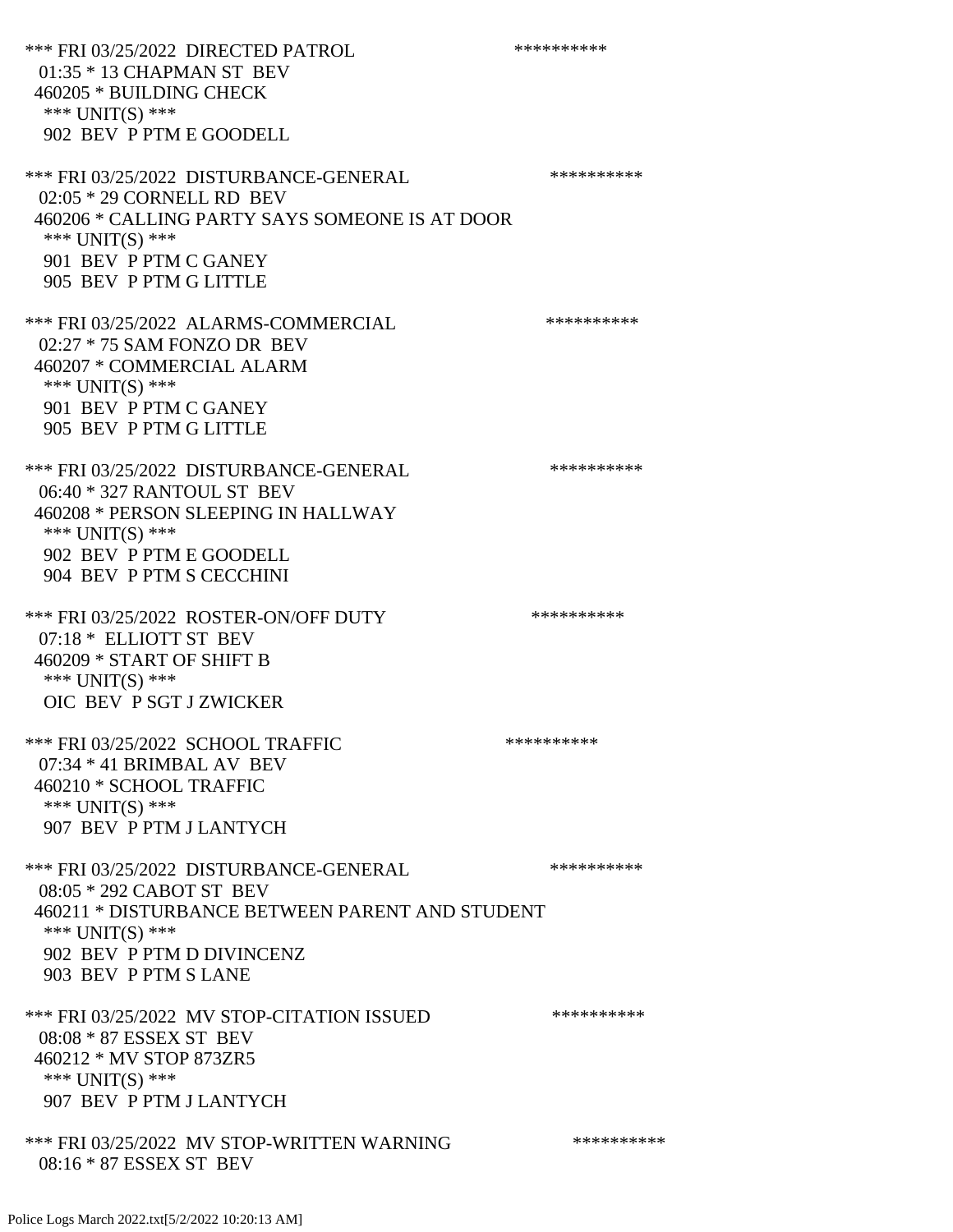460213 \* MV STOP 8GJ885

\*\*\* UNIT(S) \*\*\*

 907 BEV P PTM J LANTYCH \*\*\* FRI 03/25/2022 MV STOP-VERBAL WARNING \*\*\*\*\*\*\*\*\*\*\*\*\* 08:23 \* 87 ESSEX ST BEV 460214 \* MV STOP NEDK24 \*\*\* UNIT(S) \*\*\* 907 BEV P PTM J LANTYCH \*\*\* FRI 03/25/2022 MV-ACCIDENT HIT-RUN/PROP DAM \*\*\*\*\*\*\*\*\*\* 08:25 \* 7 SOHIER RD BEV 460215 \* POSSIBLE HIT N RUN \*\*\* UNIT(S) \*\*\* 903 BEV P PTM S LANE \*\*\* FRI 03/25/2022 MV STOP-VERBAL WARNING \*\*\*\*\*\*\*\*\*\*\*\*\* 08:41 \* 0 SOHIER RD and NORTHRIDGE RD BEV 460216 \* MV STOP 4AP681 \*\*\* UNIT(S) \*\*\* 907 BEV P PTM J LANTYCH \*\*\* FRI 03/25/2022 MV STOP-WRITTEN WARNING \*\*\*\*\*\*\*\*\*\*\*\*\* 08:49 \* 150 BRIMBAL AV BEV 460217 \* MV STOP 426PN5 \*\*\* UNIT(S) \*\*\* 907 BEV P PTM J LANTYCH \*\*\* FRI 03/25/2022 MV STOP-CITATION ISSUED \*\*\*\*\*\*\*\*\*\* 08:59 \* 0 HERRICK ST and SOHIER RD BEV 460218 \* MV STOP 176330 \*\*\* UNIT(S) \*\*\* 907 BEV P PTM J LANTYCH \*\*\* FRI 03/25/2022 FRAUD/CHECK \*26A \*\*\*\*\*\*\*\*\*\* 09:08 \* 175 ELLIOTT ST BEV 460219 \* POSSIBLE CHECK FRAUD \*\*\* UNIT(S) \*\*\* H2 BEV P PTM J VITALE \*\*\* FRI 03/25/2022 FOLLOW-UP \*\*\*\*\*\*\*\*\*\*\*\* 09:09 \* 175 ELLIOTT ST BEV 460220 \* FOLLOW UP \*\*\* UNIT(S) \*\*\* SIE3 BEV P SGT D BROWN \*\*\* FRI 03/25/2022 HARASSMENT \*\*\*\*\*\*\*\*\*\*\*\*\*\*\*\*\*\*\*\*\*\* 09:34 \* HOBART AV BEV 460221 \* POSSIBLE ONGOING HARASSMENT \*\*\* UNIT(S) \*\*\* 905 BEV P PTM T SLAVIN \*\*\* FRI 03/25/2022 ANIMAL COMPLAINT - DOGS \*\*\*\*\*\*\*\*\*\* 09:46 \* 8 SYLVAN RD BEV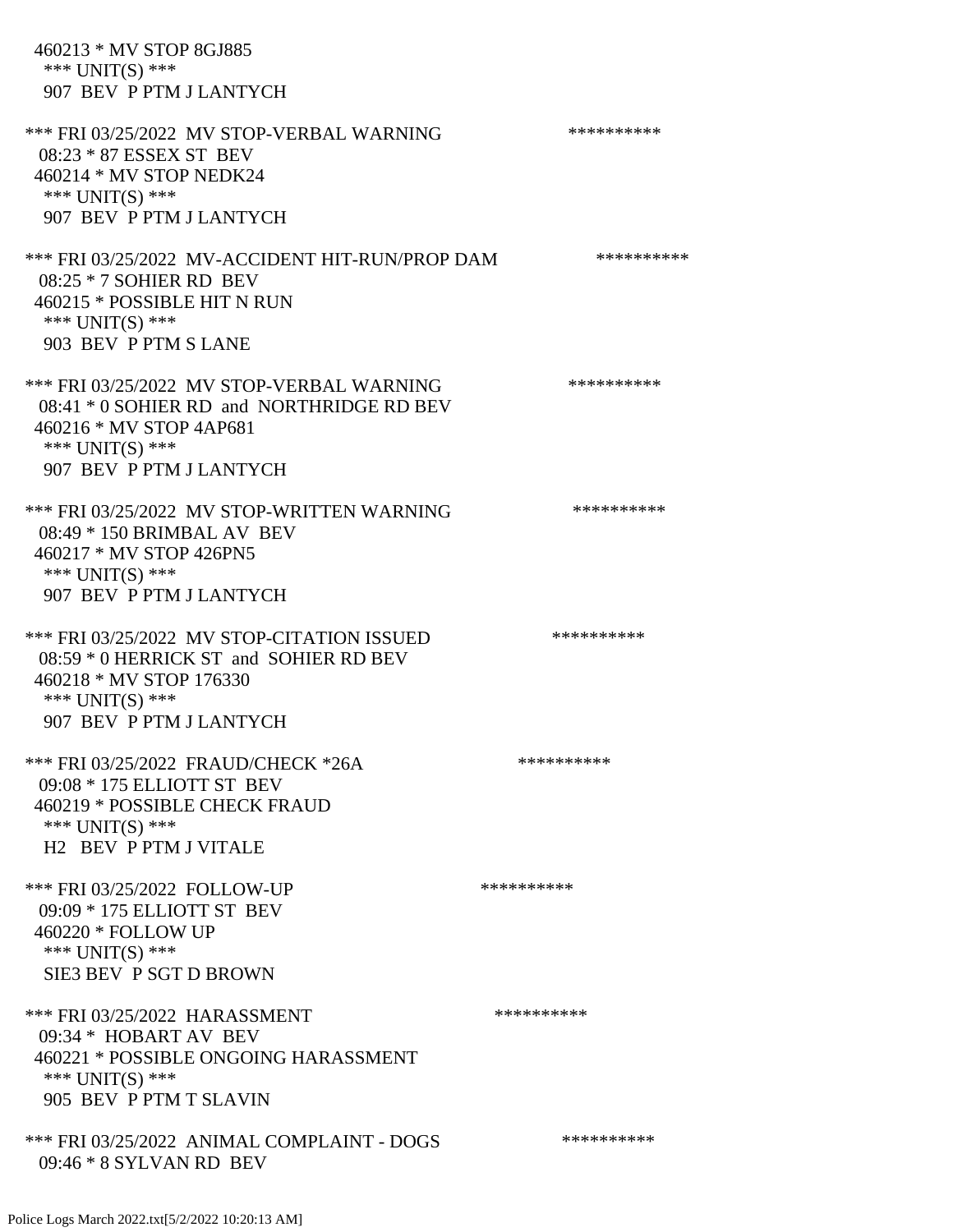460222 \* PICK UP LOST DOG \*\*\* UNIT(S) \*\*\* 912 BEV P SGT J SANTAMARI RES J. PAGE \*\*\* FRI 03/25/2022 911 HANG UP \*\*\*\*\*\*\*\*\*\*\*\*\* 10:29 \* 276 RANTOUL ST BEV 460223 \* 911 HANG UP \*\*\* UNIT(S) \*\*\* 902 BEV P PTM D DIVINCENZ 912 BEV P SGT J SANTAMARI RES J. PAGE \*\*\* FRI 03/25/2022 MV STOP-VERBAL WARNING \*\*\*\*\*\*\*\*\*\*\*\* 10:33 \* 618 CABOT ST BEV 460224 \* MV STOP MAINE REG. 3616UK \*\*\* UNIT(S) \*\*\* 905 BEV P PTM T SLAVIN \*\*\* FRI 03/25/2022 CHECK WELL BEING \*\*\*\*\*\*\*\*\*\*\*\*\*\* 10:47 \* 245 ELLIOTT ST BEV 460225 \* CHECK ON PARTY POSSIBLY YELLING FOR HELP \*\*\* UNIT(S) \*\*\* 901 BEV P PTM J SPITALERI 907 BEV P PTM J LANTYCH 912 BEV P SGT J SANTAMARI RES J. PAGE \*\*\* FRI 03/25/2022 ASSAULT-SIMPLE \*13B \*\*\*\*\*\*\*\*\*\*\*\*\* 11:00 \* 100 SOHIER RD BEV 460226 \* PAST ASSAULT/TRESPASS AT BHS \*\*\* UNIT(S) \*\*\* 910 BEV P PTM S FIORE \*\*\* FRI 03/25/2022 JUVENILE MATTER-OTHER \*\*\*\*\*\*\*\*\*\*\*\* 11:28 \* BALCH ST and BLAINE AV BEV 460227 \* CHILD FLED MIDDLE SCHOOL AFTER ISSUE \*\*\* UNIT(S) \*\*\* 905 BEV P PTM T SLAVIN 910 BEV P PTM S FIORE 912 BEV P SGT J SANTAMARI RES J. PAGE \*\*\* FRI 03/25/2022 GAS ODOR \*\*\*\*\*\*\*\*\*\*\*\* 11:29 \* 7 WELLMAN ST BEV 460228 \* GAS ODOR AND HISSING FROM METER \*\*\* UNIT(S) \*\*\* 902 BEV P PTM D DIVINCENZ \*\*\* FRI 03/25/2022 MV STOP-CITATION ISSUED \*\*\*\*\*\*\*\*\*\* 11:33 \* 0 KERNWOOD AV and HARRIS ST BEV 460229 \* MV STOP MA COMM. T72894 \*\*\* UNIT(S) \*\*\* 901 BEV P PTM J SPITALERI \*\*\* FRI 03/25/2022 MEDICAL-MENTAL HEALTH \*\*\*\*\*\*\*\*\*\* 11:47 \* LYMAN ST BEV 460230 \* MEET PACT TEAM -- POSS. SECTION 12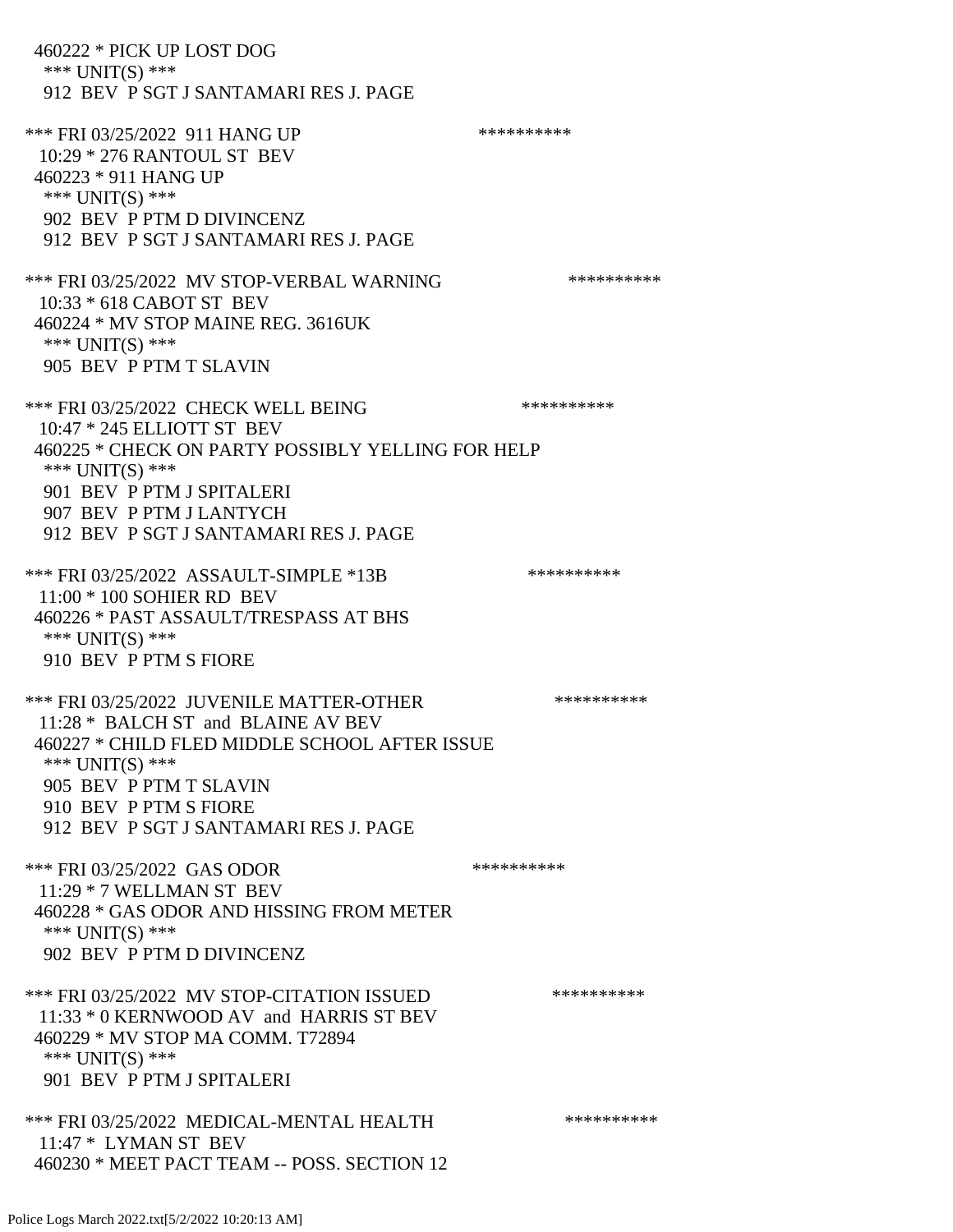| *** $UNIT(S)$ ***<br>903 BEV P PTM S LANE<br>904 BEV P PTM W CARGILE<br>912 BEV P SGT J SANTAMARI RES J. PAGE                                                                                     |            |
|---------------------------------------------------------------------------------------------------------------------------------------------------------------------------------------------------|------------|
| *** FRI 03/25/2022 HAZARD-OTHER<br>11:49 * 0 ESSEX ST and OLD ESSEX ST BEV<br>460231 * POSSIBLE PROPANE TANK ON SIDE OF ROAD<br>*** $UNIT(S)$ ***<br>906 BEV P PTL A CLARIZIA                     | ********** |
| *** FRI 03/25/2022 PREVENT BREACH OF PEACE<br>11:51 * 292 CABOT ST BEV<br>460232 * PREVENT POTENTIAL BREACH OF PEACE<br>*** UNIT(S) ***<br>901 BEV P PTM J SPITALERI<br>902 BEV P PTM D DIVINCENZ | ********** |
| *** FRI 03/25/2022 INCORRECT ENTRY/MUST CHANGE<br>$12:12*$<br>$460233*$                                                                                                                           | ********** |
| *** FRI 03/25/2022 MV STOP-ARREST/SUMMONS<br>12:55 * 434 RANTOUL ST BEV<br>460234 * MV STOP MA REG. 3PJG44<br>*** $UNIT(S)$ ***<br>902 BEV P PTM D DIVINCENZ                                      | ********** |
| *** FRI 03/25/2022 MV STOP-VERBAL WARNING<br>13:35 * 0 DODGE ST and SALEM RD BEV<br>460235 * MV STOP MA REG. 5FT425<br>*** $UNIT(S)$ ***<br>912 BEV P SGT J SANTAMARI RES J. PAGE                 | ********** |
| *** FRI 03/25/2022 MV STOP-VERBAL WARNING<br>13:44 * 136 DODGE ST BEV<br>460236 * MV STOP MA REG. 1CT115<br>*** UNIT(S) ***<br>912 BEV P SGT J SANTAMARI RES J. PAGE                              | ********** |
| *** FRI 03/25/2022 MEDICAL-MENTAL HEALTH<br>13:44 * SOHIER RD BEV<br>460237 * MEDICAL MENTAL HEALTH--FEMALE STUDENT<br>*** UNIT(S) ***<br>910 BEV P PTM S FIORE                                   | ********** |
| *** FRI 03/25/2022 MV STOP-VERBAL WARNING<br>13:54 * 137 DODGE ST BEV<br>460238 * MV STOP MA REG. 3KD782<br>*** UNIT(S) ***                                                                       | ********** |
| 912 BEV P SGT J SANTAMARI RES J. PAGE                                                                                                                                                             |            |
| *** FRI 03/25/2022 POLICE INFORMATION<br>14:00 * ELLIOTT ST BEV                                                                                                                                   | ********** |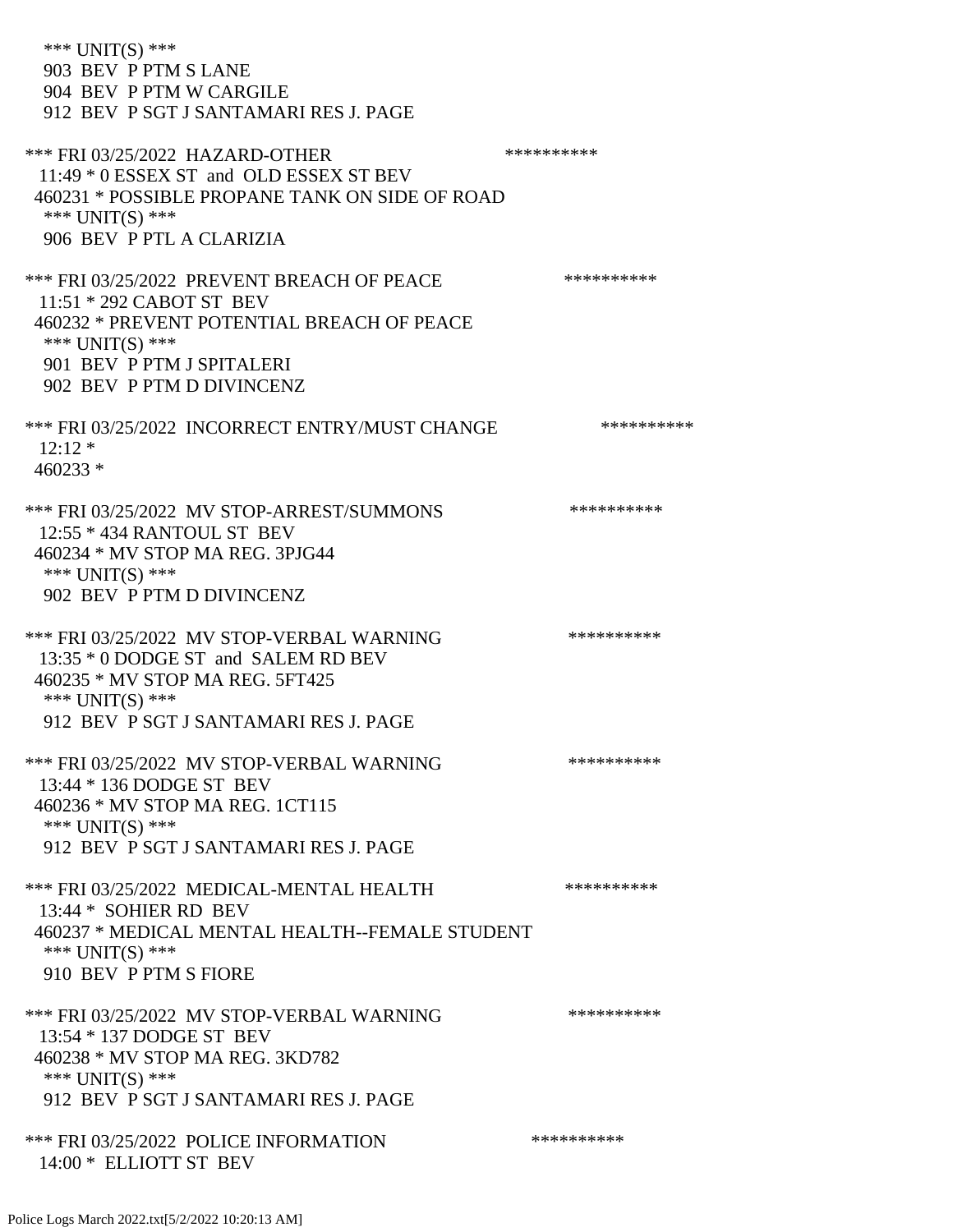460239 \* BOLO FOR MA REG. 31KT94--Q5 FEMALE OWNER \*\*\* UNIT(S) \*\*\* H1 BEV P PTM R HEGARTY \*\*\* FRI 03/25/2022 MV STOP-ARREST/SUMMONS \*\*\*\*\*\*\*\*\*\* 14:44 \* 0 CABOT ST and EDWARDS ST BEV 460240 \* MV STOP 1WZT47 \*\*\* UNIT(S) \*\*\* 912 BEV P SGT J SANTAMARI RES J. PAGE \*\*\* FRI 03/25/2022 MV-ACCIDENT HIT-RUN/PROP DAM \*\*\*\*\*\*\*\*\*\* 14:58 \* 175 ELLIOTT ST BEV 460241 \* REPORT OF A HIT AND RUN \*\*\* UNIT(S) \*\*\* H2 BEV P PTM J VITALE \*\*\* FRI 03/25/2022 UNWANTED GUEST \*\*\*\*\*\*\*\*\*\* 15:28 \* 304 CABOT ST BEV 460242 \* UNWANTED GUEST \*\*\* UNIT(S) \*\*\* 906 BEV P PTL A CLARIZIA \*\*\* FRI 03/25/2022 MEDICAL-BLS \*\*\*\*\*\*\*\*\*\*\*\*\* 16:14 \* CABOT ST BEV 460243 \* MALE PARTY UNRESPONSIVE \*\*\* UNIT(S) \*\*\* 902 BEV P PTM ARCHAMBAULT 903 BEV P PTM M GELINEAU A1 BEV A AMBULANCE \*\*\* FRI 03/25/2022 MV STOP-VERBAL WARNING \*\*\*\*\*\*\*\*\*\*\*\*\* 16:24 \* 0 CABOT ST and WATER ST BEV 460244 \* MV STOP MA REG 8MW356 \*\*\* UNIT(S) \*\*\* 907 BEV P PTM R KNIGHT \*\*\* FRI 03/25/2022 MV STOP-VERBAL WARNING \*\*\*\*\*\*\*\*\*\*\*\*\* 16:27 \* 0 CABOT ST and WATER ST BEV 460245 \* MV STOP MA REG 74D960 \*\*\* UNIT(S) \*\*\* 907 BEV P PTM R KNIGHT \*\*\* FRI 03/25/2022 209A ORDER ATTEMPT TO SERVE \*\*\*\*\*\*\*\*\*\* 16:28 \* ROPES ST BEV 460246 \* ATTEMPT TO SERVE 209 A \*\*\* UNIT(S) \*\*\* 902 BEV P PTM ARCHAMBAULT 903 BEV P PTM M GELINEAU \*\*\* FRI 03/25/2022 ANIMAL COMPLAINT - OTHERS \*\*\*\*\*\*\*\*\*\*\*\* 16:35 \* 345 CABOT ST BEV 460247 \* HISSING RACOON IN DRIVEWAY \*\*\* UNIT(S) \*\*\* 903 BEV P PTM M GELINEAU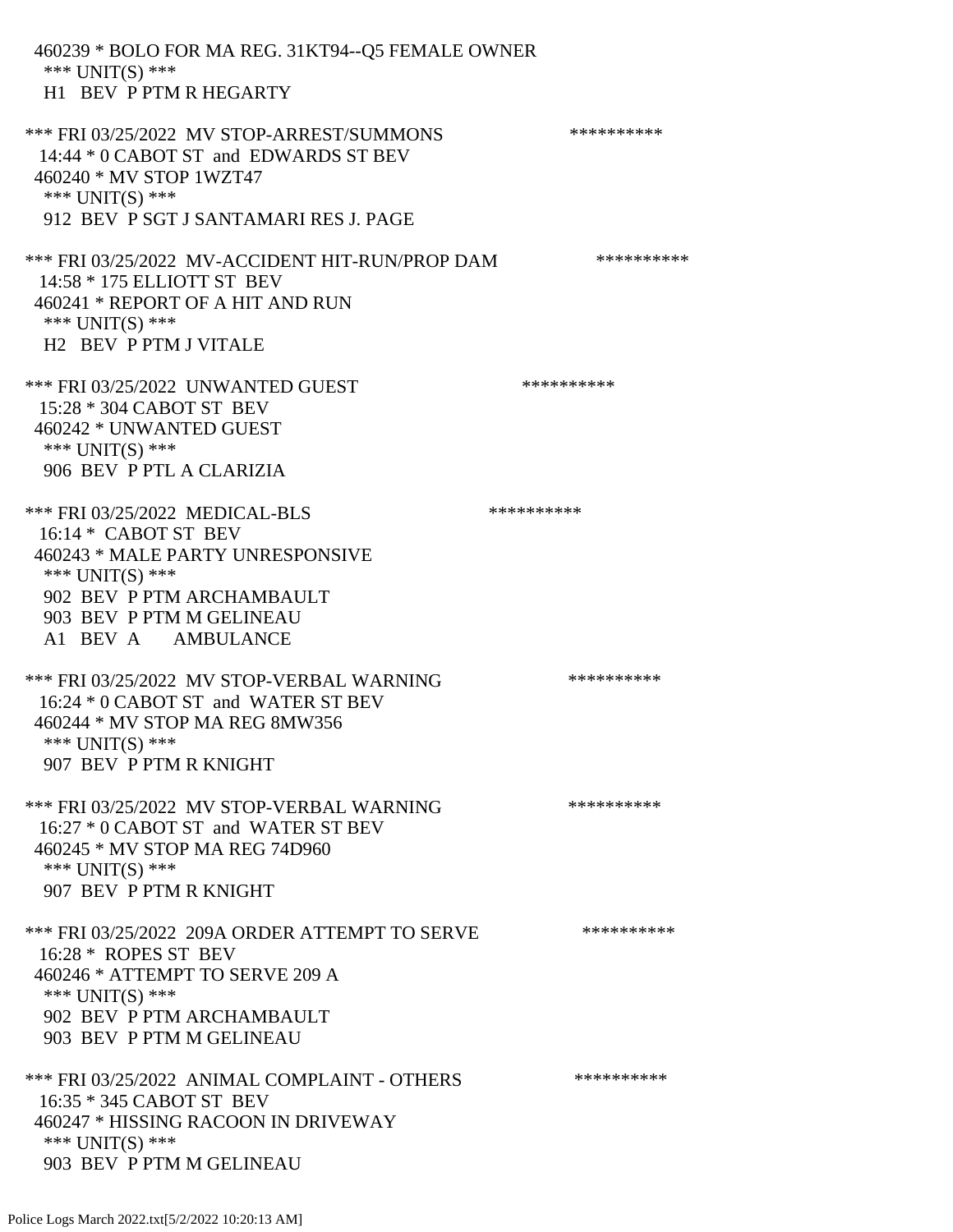\*\*\* FRI 03/25/2022 ROSTER-ON/OFF DUTY \*\*\*\*\*\*\*\*\*\* 16:35 \* ELLIOTT ST BEV 460248 \* START OF SHIFT C (4-12 SHIFT) \*\*\* UNIT(S) \*\*\* OIC BEV P LT J SHAIRS \*\*\* FRI 03/25/2022 SUSPICIOUS PACKAGE \*\*\*\*\*\*\*\*\*\*\*\*\* 16:37 \* EAST LOTHROP ST and LAWRENCE ST BEV 460249 \* RP BELIEVES SHE FOUND BAG OF DRUGS ON STREET \*\*\* UNIT(S) \*\*\* 902 BEV P PTM ARCHAMBAULT \*\*\* FRI 03/25/2022 MV STOP-VERBAL WARNING \*\*\*\*\*\*\*\*\*\*\*\*\* 16:38 \* 0 CABOT ST and WATER ST BEV 460250 \* MV STOP MA REG 5XX373 \*\*\* UNIT(S) \*\*\* 907 BEV P PTM R KNIGHT \*\*\* FRI 03/25/2022 CID FOLLOW UP \*\*\*\*\*\*\*\*\*\* 16:53 \* 175 ELLIOTT ST BEV 460251 \* LEVEL 3 SEX OFFENDER WALK IN \*\*\* UNIT(S) \*\*\* H2 BEV P PTM J SPITALERI \*\*\* FRI 03/25/2022 ASSIST OTHER DEPARTMENT \*\*\*\*\*\*\*\*\*\*\*\*\* 17:25 \* NORTHRIDGE RD BEV 460252 \* CONFIRM PRESENCE FOR SALEM P.D. \*\*\* UNIT(S) \*\*\* 903 BEV P PTM M GELINEAU \*\*\* FRI 03/25/2022 SUSP ACTIVITY \*\*\*\*\*\*\*\*\*\*\*\* 17:51 \* 47 DODGE ST Apt: A-230 and N.BEVERLY PLAZA BEV 460253 \* PARTY BELIEVES HE WAS SCAMMED BY EMPLOYEE \*\*\* UNIT(S) \*\*\* 903 BEV P PTM M GELINEAU 905 BEV P PTM J MCCARTHY \*\*\* FRI 03/25/2022 SUMMONS SERVED \*\*\*\*\*\*\*\*\*\* 18:18 \* 50 STURTEVANT ST BEV 460254 \* ATTEMPT TO SERVE SUMMONS \*\*\* UNIT(S) \*\*\* 901 BEV P PTM E GOODELL \*\*\* FRI 03/25/2022 ASSIST CITIZEN \*\*\*\*\*\*\*\*\*\* 18:27 \* 16 HAYES AV BEV 460255 \* ATTEMPT TO RETRIEVE IPHONE PINGING TO AREA \*\*\* UNIT(S) \*\*\* 901 BEV P PTM E GOODELL 902 BEV P PTM ARCHAMBAULT \*\*\* FRI 03/25/2022 MV STOP-VERBAL WARNING \*\*\*\*\*\*\*\*\*\*\*\*\* 18:38 \* 0 HERRICK ST and SOHIER RD BEV 460256 \* MV STOP MA REG 2VCF21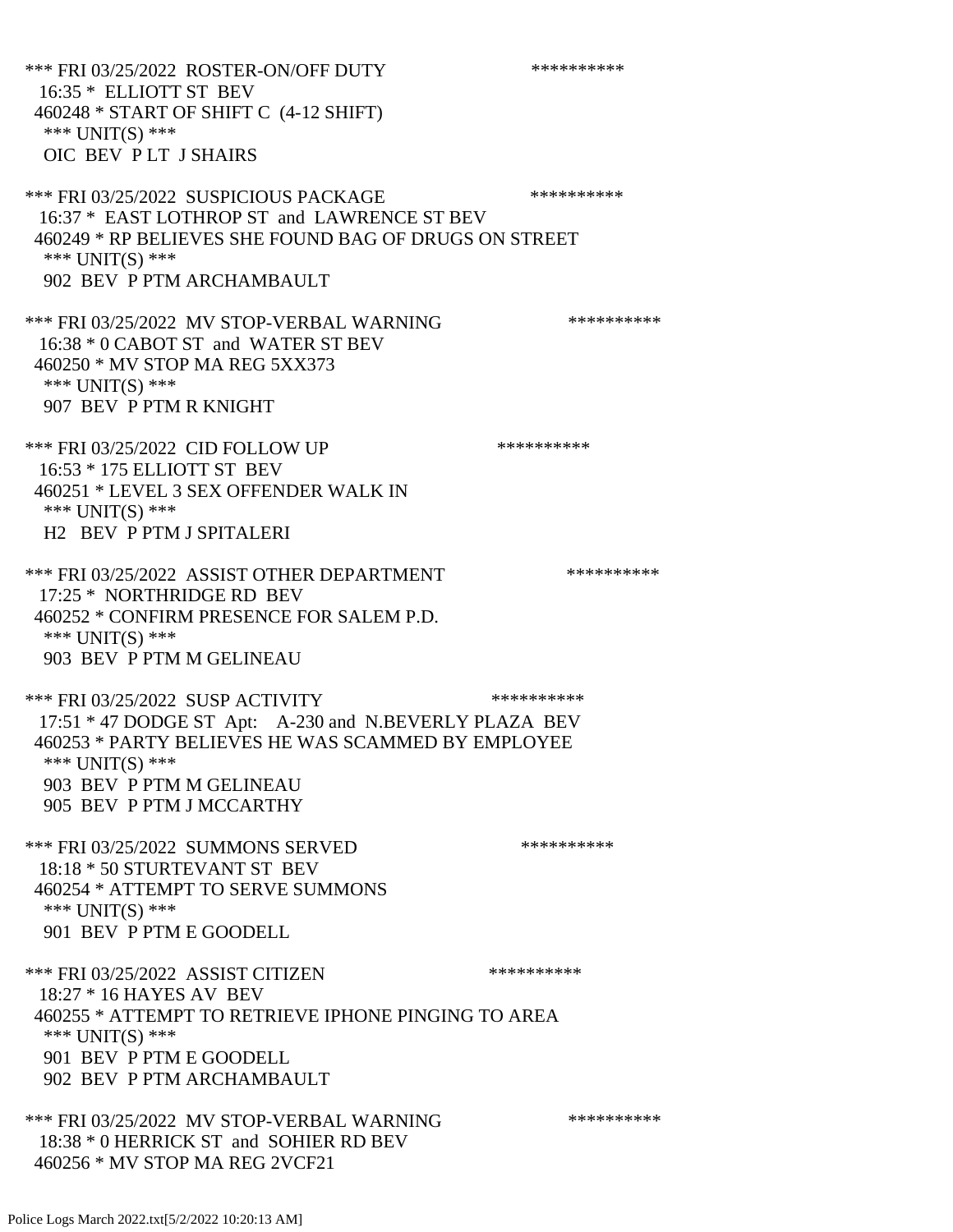\*\*\* UNIT(S) \*\*\* 907 BEV P PTM R KNIGHT \*\*\* FRI 03/25/2022 MV STOP-VERBAL WARNING \*\*\*\*\*\*\*\*\*\*\*\* 18:42 \* 0 HERRICK ST and SOHIER RD BEV 460257 \* MV STOP MA REG 1DGH43 \*\*\* UNIT(S) \*\*\* 907 BEV P PTM R KNIGHT \*\*\* FRI 03/25/2022 MV STOP-VERBAL WARNING \*\*\*\*\*\*\*\*\*\*\*\*\* 18:43 \* 0 ELLIOTT ST and MECHANIC ST BEV 460258 \* MV STOP -- MA REG 18S930 \*\*\* UNIT(S) \*\*\* 901 BEV P PTM E GOODELL \*\*\* FRI 03/25/2022 MV STOP-VERBAL WARNING \*\*\*\*\*\*\*\*\*\*\*\*\* 18:54 \* 0 SOHIER RD and STORY AV BEV 460259 \* MV STOP MA REG 1ZD315 \*\*\* UNIT(S) \*\*\* 907 BEV P PTM R KNIGHT \*\*\* FRI 03/25/2022 ARREST-ADULT \*\*\*\*\*\*\*\*\*\*\*\* 18:56 \* HILLCREST AV BEV 460260 \* DOMESTIC A&B, RESISTING ARREST \*\*\* UNIT(S) \*\*\* 902 BEV P PTM ARCHAMBAULT 903 BEV P PTM M GELINEAU 907 BEV P PTM R KNIGHT 912 BEV P SGT J SHAIRS A1 BEV A AMBULANCE \*\*\* FRI 03/25/2022 CHECK WELL BEING \*\*\*\*\*\*\*\*\*\* 19:04 \* 245 ELLIOTT ST Apt: 307 BEV 460261 \* PARTY YELLING FOR HELP \*\*\* UNIT(S) \*\*\* 905 BEV P PTM J MCCARTHY 906 BEV P PTM K COLETTI A1 BEV A AMBULANCE \*\*\* FRI 03/25/2022 PARKING COMPLAINT - GENERAL \*\*\*\*\*\*\*\*\*\* 19:36 \* 20 CABOT ST BEV 460262 \* PARKING ANCHOR \*\*\* UNIT(S) \*\*\* 907 BEV P PTM R KNIGHT \*\*\* FRI 03/25/2022 UNWANTED GUEST \*\*\*\*\*\*\*\*\*\*\*\*\* 19:36 \* 17 NEW BALCH ST BEV 460263 \* UNWANTED MALE SHOWED UP AT RESIDENCE \*\*\* UNIT(S) \*\*\* 906 BEV P PTM K COLETTI \*\*\* FRI 03/25/2022 JUVENILE MATTER-OTHER \*\*\*\*\*\*\*\*\*\* 19:46 \* ELLIOTT ST BEV 460264 \* FEMALE INCIDENT AT MIDDLE SCHOOL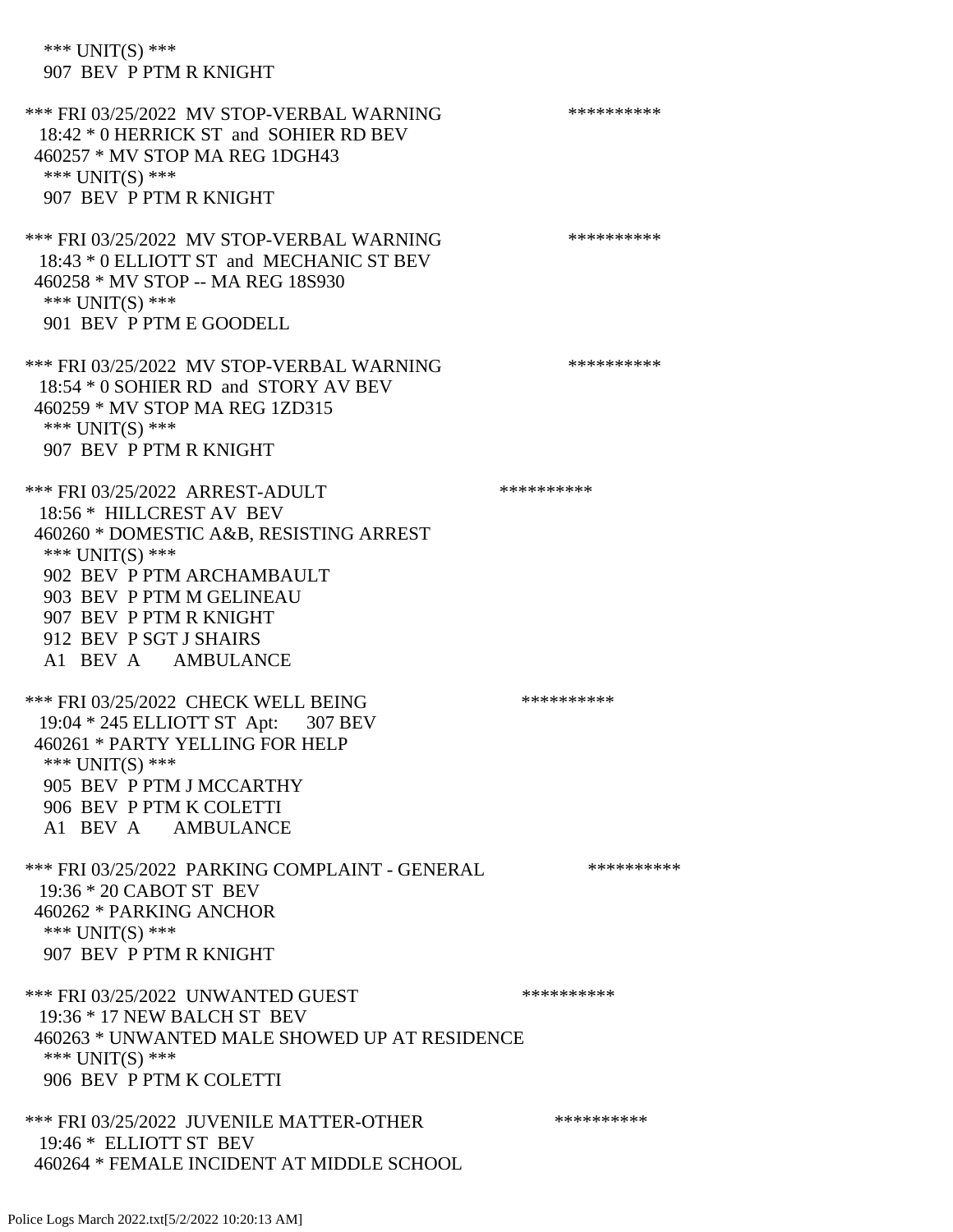\*\*\* UNIT(S) \*\*\* H2 BEV P PTM J SPITALERI \*\*\* FRI 03/25/2022 SUSP ACTIVITY \*\*\*\*\*\*\*\*\*\*\*\* 19:56 \* 2 CABOT ST BEV 460265 \* POSSIBLE DK MALE LOADED INTO VEHICLE \*\*\* UNIT(S) \*\*\* 907 BEV P PTM R KNIGHT \*\*\* FRI 03/25/2022 MV STOP-VERBAL WARNING \*\*\*\*\*\*\*\*\*\*\*\*\*\* 19:58 \* 0 SCHOOL ST and RIVER ST BEV 460266 \* MV STOP--NH REG 5000238 \*\*\* UNIT(S) \*\*\* SIE5 BEV P SGT E HATHON \*\*\* FRI 03/25/2022 MEDICAL-BLS \*\*\*\*\*\*\*\*\*\*\*\*\* 20:06 \* RANTOUL ST BEV 460267 \* CHEST PAIN APT 410 \*\*\* UNIT(S) \*\*\* 903 BEV P PTM M GELINEAU \*\*\* FRI 03/25/2022 HAZARD-DMV \*\*\*\*\*\*\*\*\*\*\*\* 20:20 \* 0 CABOT ST and SCHOOL ST BEV 460268 \* DMV BLOCKING ROAD AT CHURCH AND CABOT \*\*\* UNIT(S) \*\*\* SIE5 BEV P SGT E HATHON \*\*\* FRI 03/25/2022 MV STOP-VERBAL WARNING \*\*\*\*\*\*\*\*\*\*\*\*\* 20:33 \* 0 ELLIOTT ST and MCPHERSON DR BEV 460269 \* MV STOP MA REG 3KH572 \*\*\* UNIT(S) \*\*\* 907 BEV P PTM R KNIGHT \*\*\* FRI 03/25/2022 MV STOP-VERBAL WARNING \*\*\*\*\*\*\*\*\*\*\*\* 21:25 \* 377 CABOT ST BEV 460270 \* MV STOP MA REG 148GC6 \*\*\* UNIT(S) \*\*\* 907 BEV P PTM R KNIGHT \*\*\* FRI 03/25/2022 MV STOP-VERBAL WARNING \*\*\*\*\*\*\*\*\*\*\*\*\* 21:29 \* 0 BRIDGE ST and KERNWOOD HT BEV 460271 \* MV STOP NEV 133M19 \*\*\* UNIT(S) \*\*\* 912 BEV P SGT J SHAIRS \*\*\* FRI 03/25/2022 MV STOP-VERBAL WARNING \*\*\*\*\*\*\*\*\*\*\*\*\* 21:34 \* 0 HALE ST and PICKMAN RD BEV 460272 \* MV STOP MA REG 7TK400 \*\*\* UNIT(S) \*\*\* 904 BEV P PTM M MALONE \*\*\* FRI 03/25/2022 MV STOP-VERBAL WARNING \*\*\*\*\*\*\*\*\*\*\*\*\* 21:34 \* 0 GOAT HILL LN and COX CT BEV 460273 \* MV STOP NY CEP8277

Police Logs March 2022.txt[5/2/2022 10:20:13 AM]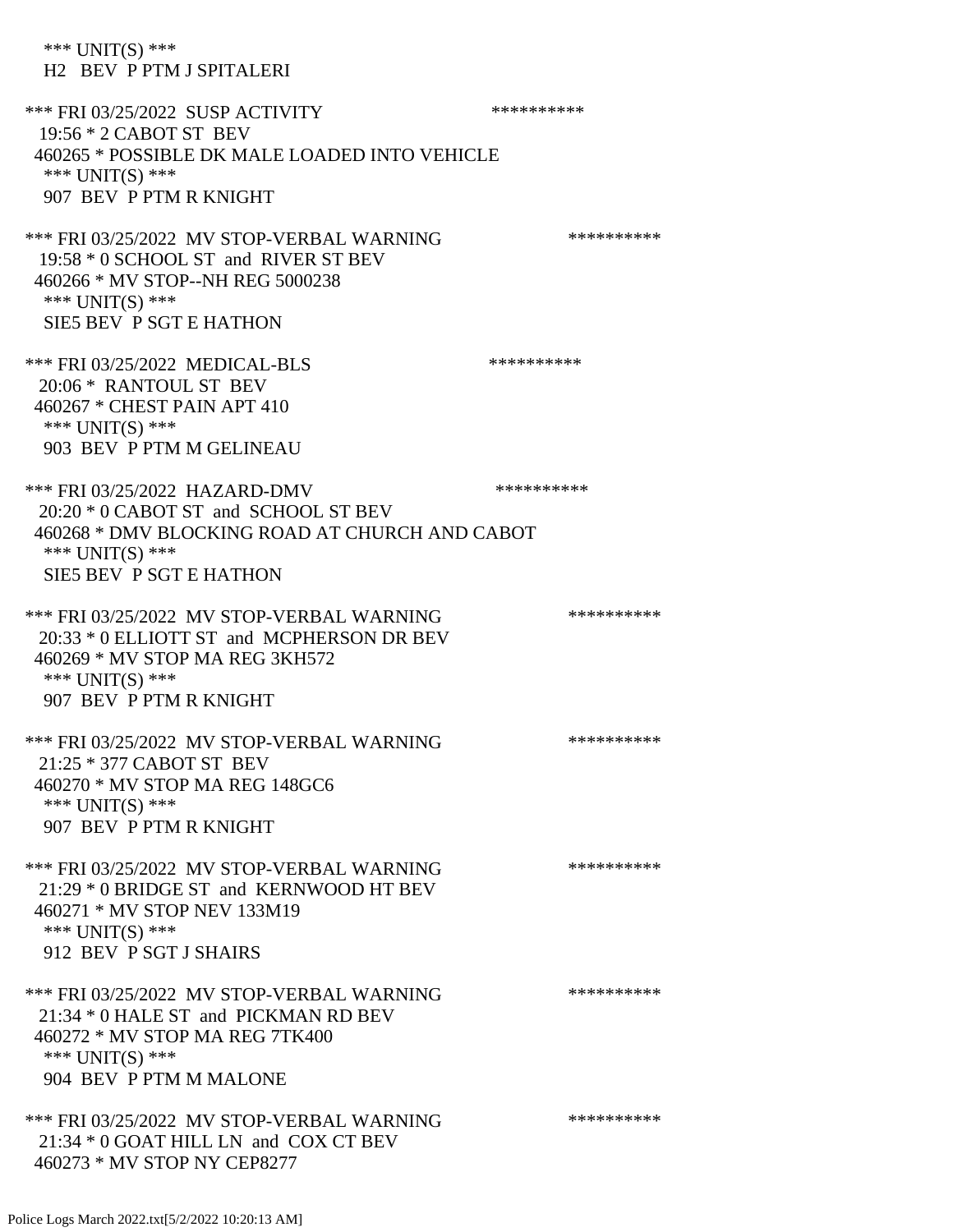\*\*\* UNIT(S) \*\*\* 907 BEV P PTM R KNIGHT \*\*\* FRI 03/25/2022 MV STOP-VERBAL WARNING \*\*\*\*\*\*\*\*\*\*\*\* 21:54 \* 0 SOHIER RD and HILLTOP DR BEV 460274 \* MV STOP MA REG 2BFB98 \*\*\* UNIT(S) \*\*\* 907 BEV P PTM R KNIGHT \*\*\* FRI 03/25/2022 PARKING COMPLAINT - GENERAL \*\*\*\*\*\*\*\*\*\* 22:17 \* 20 CABOT ST BEV 460275 \* ANCHOR PARKING COMPLAINT \*\*\* UNIT(S) \*\*\* 907 BEV P PTM R KNIGHT \*\*\* FRI 03/25/2022 BUILDING CHECK \*\*\*\*\*\*\*\*\*\*\*\*\* 22:32 \* CHAPMAN ST BEV 460276 \* CHECK OF ST MARYS SCHOOL \*\*\* UNIT(S) \*\*\* 902 BEV P PTM ARCHAMBAULT \*\*\* FRI 03/25/2022 ROSTER-ON/OFF DUTY \*\*\*\*\*\*\*\*\*\* 23:09 \* ELLIOTT ST BEV 460277 \* DIV A ASSIGNMENTS \*\*\* SAT 03/26/2022 PARK/PLAYGROUND CHECK \*\*\*\*\*\*\*\*\*\*\*\* 00:13 \* 0 LOTHROP ST and DANE ST BEV 460278 \* DANE ST BEACH CHECK \*\*\* UNIT(S) \*\*\* 902 BEV P PTM P FIDRYCH \*\*\* SAT 03/26/2022 911 HANG UP \*\*\*\*\*\*\*\*\*\*\*\* 00:13 \* 3 PINEWOOD AV BEV 460279 \* 911 HANG UP 9785008949 \*\*\* UNIT(S) \*\*\* 903 BEV P PTM M GELINEAU 904 BEV P PTM S CECCHINI \*\*\* SAT 03/26/2022 PARK/PLAYGROUND CHECK \*\*\*\*\*\*\*\*\*\*\*\* 00:16 \* 0 LOTHROP ST BEV 460280 \* INDEPENDENCE PARK CHECK \*\*\* UNIT(S) \*\*\* 902 BEV P PTM P FIDRYCH \*\*\* SAT 03/26/2022 SUSP ACTIVITY-MOTOR VEHICLE \*\*\*\*\*\*\*\*\*\* 00:20 \* 102 CABOT ST BEV 460281 \* CHECK ON PARTY IN RED TRUCK \*\*\* UNIT(S) \*\*\* 901 BEV P PTM J VITALE 902 BEV P PTM P FIDRYCH \*\*\* SAT 03/26/2022 BAR CHECK \*\*\*\*\*\*\*\*\*\*\*\*\*\*\* 00:50 \* 20 CABOT ST BEV 460282 \* ANCHOR BAR CHECK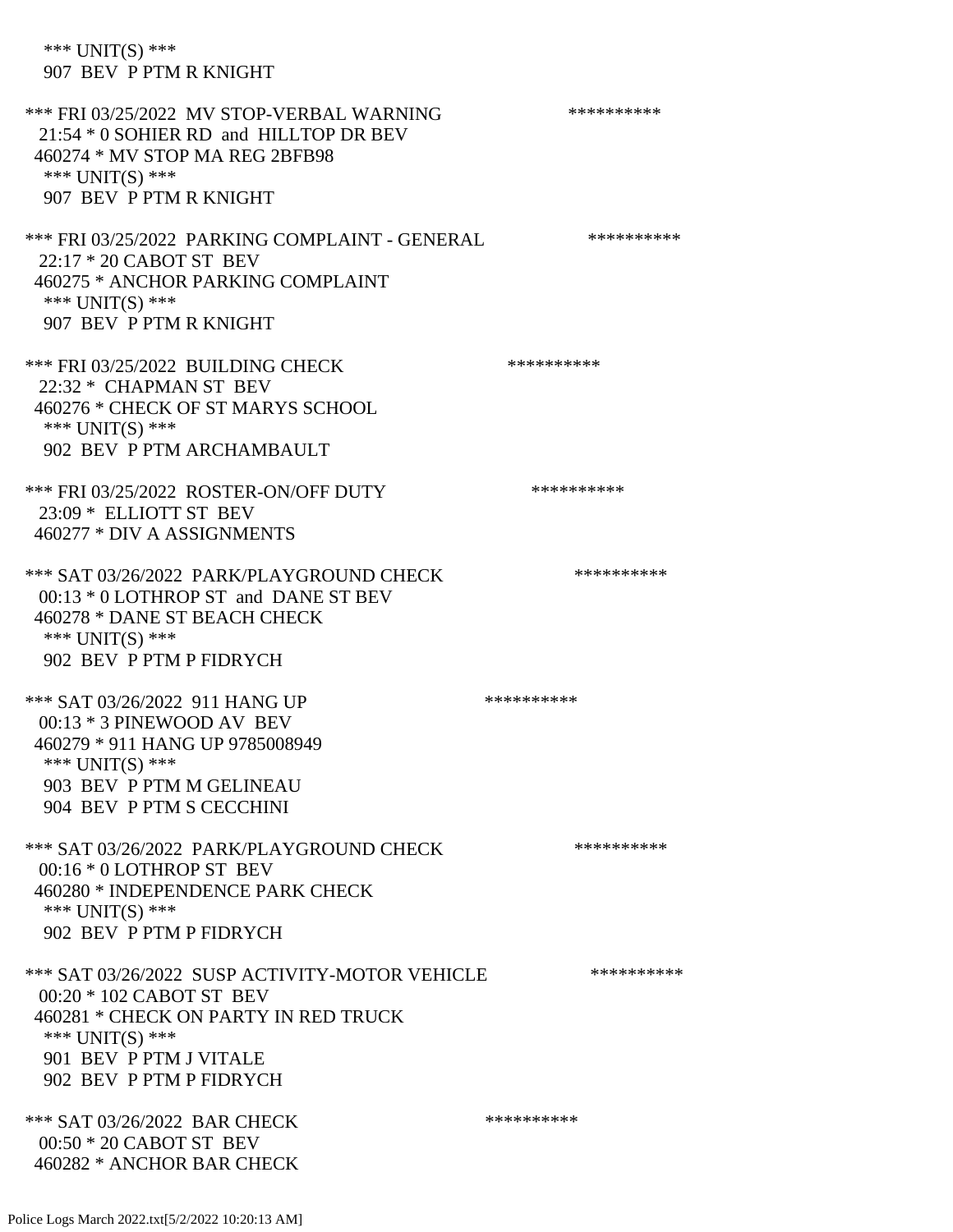\*\*\* UNIT(S) \*\*\* 902 BEV P PTM P FIDRYCH \*\*\* SAT 03/26/2022 ARREST-RELEASED ON BAIL \*\*\*\*\*\*\*\*\*\*\*\* 01:32 \* 175 ELLIOTT ST BEV 460283 \* ORLANDO RELEASED ON BAIL \*\*\* UNIT(S) \*\*\* H2 BEV P PTM A CECCHINI \*\*\* SAT 03/26/2022 CHECK WELL BEING \*\*\*\*\*\*\*\*\*\* 02:22 \* 97 DODGE ST BEV 460284 \* CHECK WELL BEING/ ATTEMPT TO SERVE 209A \*\*\* UNIT(S) \*\*\* 901 BEV P PTM J VITALE 905 BEV P PTM G LITTLE A1 BEV A AMBULANCE \*\*\* SAT 03/26/2022 DISTURBANCE-GENERAL \*\*\*\*\*\*\*\*\*\* 03:30 \* 19 MULBERRY ST BEV 460285 \* PARTY BUS PLAYING MUSIC \*\*\* UNIT(S) \*\*\* 902 BEV P PTM P FIDRYCH 904 BEV P PTM S CECCHINI \*\*\* SAT 03/26/2022 ALARMS-COMMERCIAL \*\*\*\*\*\*\*\*\*\* 07:33 \* 134 MCKAY ST BEV 460286 \* CART BARN OVERHEAD DOOR #2 ALARM \*\*\* UNIT(S) \*\*\* 901 BEV P PTM J VITALE \*\*\* SAT 03/26/2022 DOMESTIC-VERBAL ARGUMENT \*\*\*\*\*\*\*\*\*\*\*\*\* 07:40 \* ELLIOTT ST BEV 460287 \* FEMALE CRYING--ASKING TO STOP BEING HIT \*\*\* UNIT(S) \*\*\* 901 BEV P PTM J VITALE 905 BEV P PTM G LITTLE A1 BEV A AMBULANCE \*\*\* SAT 03/26/2022 ROSTER-ON/OFF DUTY \*\*\*\*\*\*\*\*\*\*\*\* 08:00 \* ELLIOTT ST BEV 460288 \* START OF SHIFT B (DAY SHIFT) \*\*\* UNIT(S) \*\*\* OIC BEV P LT J SHAIRS \*\*\* SAT 03/26/2022 MV-ACCIDENT PROPERTY DAMAGE \*\*\*\*\*\*\*\*\*\* 08:49 \* 57 ESSEX ST BEV 460289 \* MVA \*\*\* UNIT(S) \*\*\* 903 BEV P PTM S LANE 904 BEV P PTM R HEGARTY A1 BEV A AMBULANCE BF1 BEV F BEV FIRE \*\*\* SAT 03/26/2022 ALARMS-COMMERCIAL \*\*\*\*\*\*\*\*\*\*

Police Logs March 2022.txt[5/2/2022 10:20:13 AM]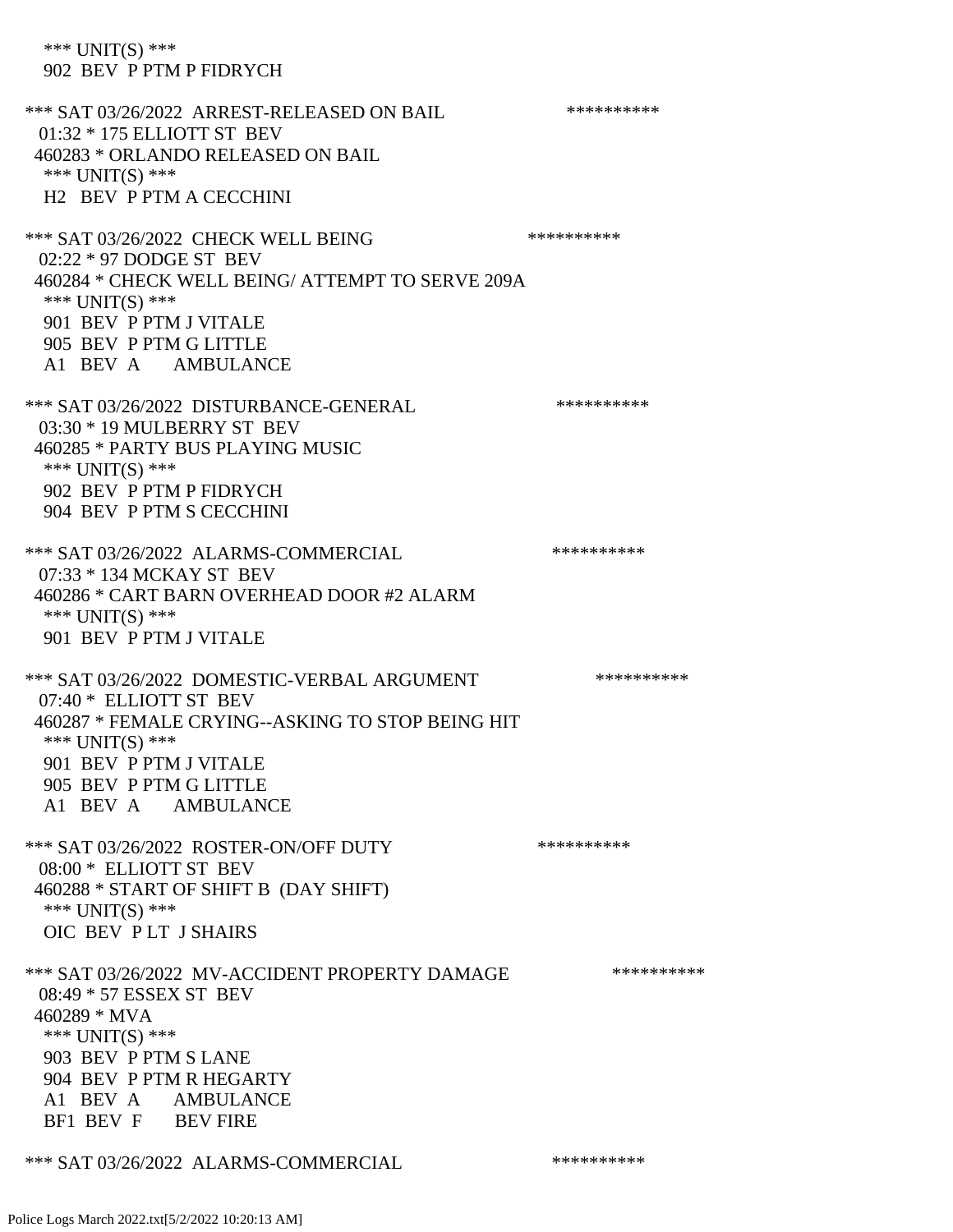09:10 \* 39 DODGE ST BEV 460290 \* COMMERICAL BURGLARY ALARM \*\*\* UNIT(S) \*\*\* 901 BEV P PTM J SPITALERI 905 BEV P PTM D GAGNON \*\*\* SAT 03/26/2022 PARKING COMP-BLK DRIVEWAY \*\*\*\*\*\*\*\*\*\*\*\* 09:21 \* 31 PLEASANT ST Apt: 2 BEV 460291 \* BLOCKED DRIVEWAY \*\*\* UNIT(S) \*\*\* 902 BEV P PTM M GELINEAU \*\*\* SAT 03/26/2022 MV STOP-VERBAL WARNING \*\*\*\*\*\*\*\*\*\*\*\*\* 09:25 \* 0 ELLIOTT ST and CUMMINGS CENTER BEV 460292 \* MV STOP--MA REG 877GX9 \*\*\* UNIT(S) \*\*\* 901 BEV P PTM J SPITALERI 904 BEV P PTM R HEGARTY \*\*\* SAT 03/26/2022 MV STOP-VERBAL WARNING \*\*\*\*\*\*\*\*\*\*\*\*\*\* 10:34 \* 0 ELLIOTT ST and BECKFORD ST BEV 460293 \* MA 72GT40 \*\*\* UNIT(S) \*\*\* 902 BEV P PTM M GELINEAU \*\*\* SAT 03/26/2022 209A ORDER SERVED \*\*\*\*\*\*\*\*\*\* 12:13 \* ELLIOTT ST BEV 460294 \* 209A SERVED OVER THE PHONE \*\*\* UNIT(S) \*\*\* H1 BEV P PTM M FLYNN \*\*\* SAT 03/26/2022 CHECK WELL BEING \*\*\*\*\*\*\*\*\*\*\*\*\* 14:26 \* 0 CABOT ST and RANTOUL ST BEV 460295 \* LADY IN PAJAMA PANTS STUMBLING \*\*\* UNIT(S) \*\*\* 903 BEV P PTM S LANE \*\*\* SAT 03/26/2022 MV STOP-VERBAL WARNING \*\*\*\*\*\*\*\*\*\*\*\*\*\* 14:27 \* 0 DANE ST and BUTMAN ST BEV 460296 \* MV STOP \*\*\* UNIT(S) \*\*\* 912 BEV P SGT J SHAIRS \*\*\* SAT 03/26/2022 LARCENY-SHOPLIFTING \*23C \*\*\*\*\*\*\*\*\*\*\*\*\* 14:53 \* 224 ELLIOTT ST BEV 460297 \* POSSIBLE SHOPLIFTING \*\*\* UNIT(S) \*\*\* 901 BEV P PTM J SPITALERI \*\*\* SAT 03/26/2022 ROSTER-ON/OFF DUTY \*\*\*\*\*\*\*\*\*\* 15:29 \* ELLIOTT ST BEV 460298 \* START OF SHIFT C \*\*\* UNIT(S) \*\*\* OIC BEV P LT M PANJWANI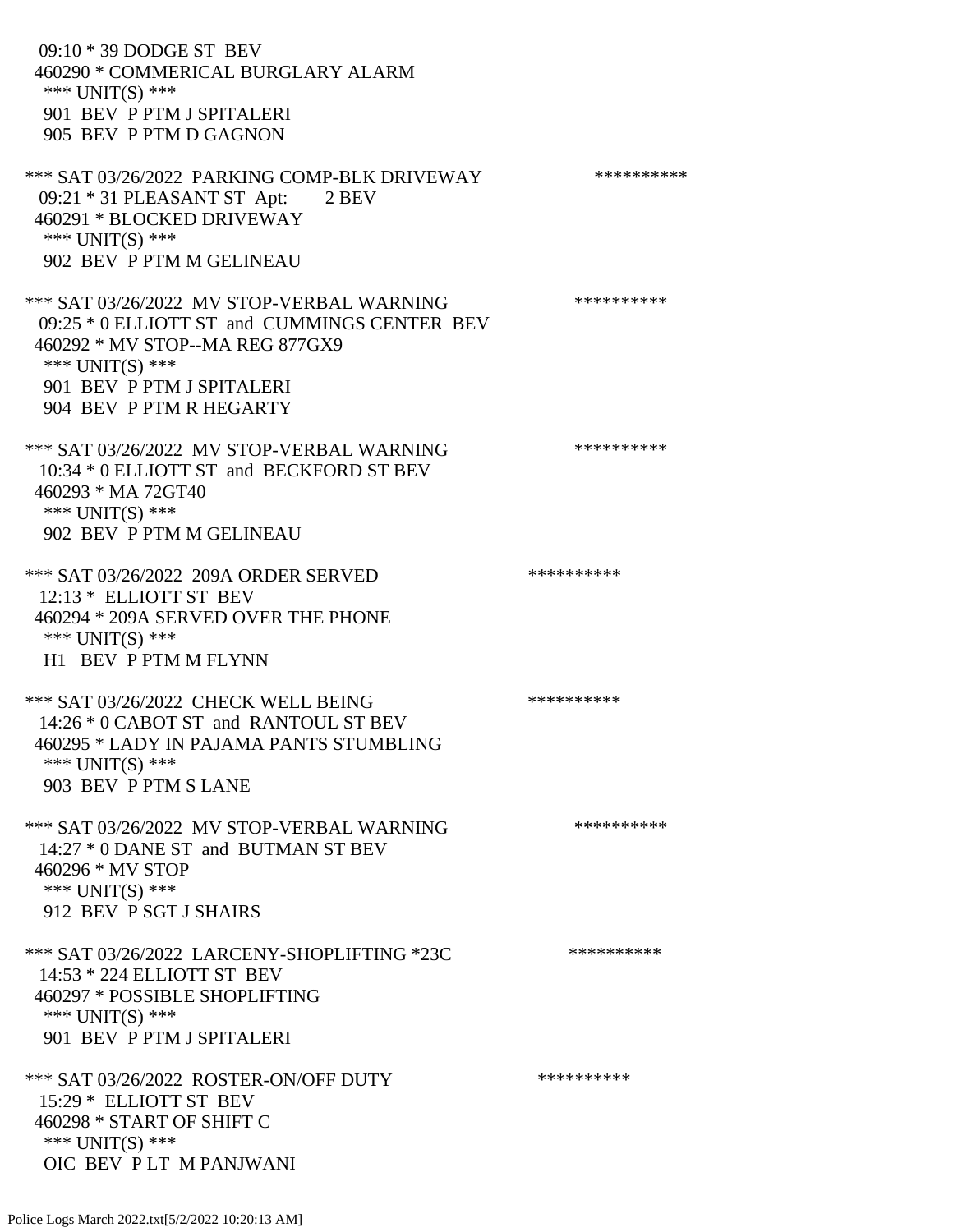\*\*\* SAT 03/26/2022 NARCOTICS - DESTRUCTION \*\*\*\*\*\*\*\*\*\* 16:05 \* 295 CABOT ST BEV 460299 \* PERSON FOUND BAG OF NARCOTICS \*\*\* UNIT(S) \*\*\* 902 BEV P PTM N BENCAL \*\*\* SAT 03/26/2022 MEDICAL-MENTAL HEALTH \*\*\*\*\*\*\*\*\*\*\*\* 16:48 \* CABOT ST BEV 460300 \* OUT OF CONTROL AUTISTIC MALE \*\*\* UNIT(S) \*\*\* 903 BEV P PTM M GELINEAU 906 BEV P PTM K COLETTI \*\*\* SAT 03/26/2022 ROSTER-OFFICER ORDERED TO WORK \*\*\*\*\*\*\*\*\*\*\* 16:51 \* ELLIOTT ST BEV 460301 \* OFC GOODELL ORDERED DIV A \*\*\* UNIT(S) \*\*\* OIC BEV P LT M PANJWANI \*\*\* SAT 03/26/2022 ROSTER-OFFICER ORDERED TO WORK \*\*\*\*\*\*\*\*\*\*\* 16:52 \* ELLIOTT ST BEV 460302 \* OFC MALONE ORDERED DIV A \*\*\* UNIT(S) \*\*\* OIC BEV P LT M PANJWANI \*\*\* SAT 03/26/2022 ELDERLY AFFAIRS \*\*\*\*\*\*\*\*\*\* 17:21 \* 1 MONUMENT SQ BEV 460303 \* RESIDENT MISSING FROM FACILITY \*\*\* UNIT(S) \*\*\* 902 BEV P PTM N BENCAL 903 BEV P PTM M GELINEAU 904 BEV P PTM M MALONE \*\*\* SAT 03/26/2022 MEDICAL-BLS \*\*\*\*\*\*\*\*\*\*\*\*\* 17:35 \* CABOT ST BEV 460304 \* FACIAL LACERATION FROM FALL \*\*\* UNIT(S) \*\*\* 901 BEV P PTM E GOODELL 905 BEV P PTM J MCCARTHY A1 BEV A AMBULANCE \*\*\* SAT 03/26/2022 MV STOP-VERBAL WARNING \*\*\*\*\*\*\*\*\*\*\*\*\* 18:02 \* 0 MCKAY ST and MATTHIES ST BEV 460305 \* MV STOP \*\*\* UNIT(S) \*\*\* 901 BEV P PTM E GOODELL \*\*\* SAT 03/26/2022 MEDICAL-BLS \*\*\*\*\*\*\*\*\*\* 18:22 \* RANTOUL ST and FAYETTE ST BEV 460306 \* UNKNOWN MEDICAL \*\*\* UNIT(S) \*\*\* 902 BEV P PTM N BENCAL 903 BEV P PTM M GELINEAU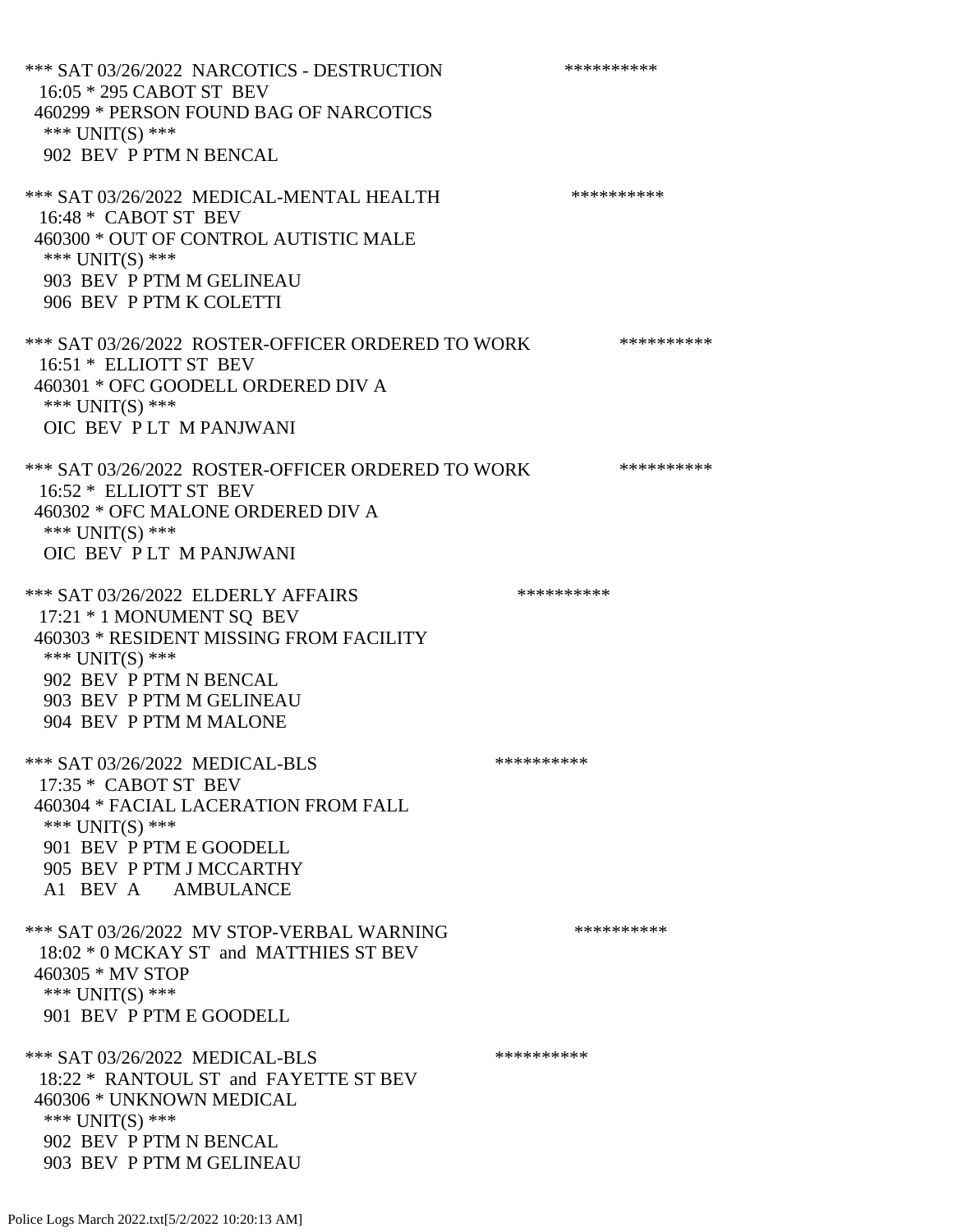\*\*\* SAT 03/26/2022 MISSING PERSON-JUVENILE \*\*\*\*\*\*\*\*\*\* 19:08 \* MEETING PLACE CR BEV 460307 \* MISSING 10 YR OLD \*\*\* UNIT(S) \*\*\* 904 BEV P PTM M MALONE 905 BEV P PTM J MCCARTHY 906 BEV P PTM K COLETTI 912 BEV P SGT J TACHE \*\*\* SAT 03/26/2022 ASSIST MASS STATE POLICE \*\*\*\*\*\*\*\*\*\* 19:39 \* RT 128S HW and EXIT 18 BEV 460308 \* VEHICLE IN BREAKDOWN LANE FLAGGING DOWN CARS \*\*\* UNIT(S) \*\*\* 902 BEV P PTM N BENCAL \*\*\* SAT 03/26/2022 911 HANG UP \*\*\*\*\*\*\*\*\*\*\*\* 19:48 \* 16 DODGE ST BEV 460309 \* 911 HANG UP \*\*\* UNIT(S) \*\*\* 903 BEV P PTM M GELINEAU \*\*\* SAT 03/26/2022 SUSP ACTIVITY \*\*\*\*\*\*\*\*\*\*\*\*\* 20:54 \* 0 CABOT ST and RAILROAD AV BEV 460310 \* POSSIBLE HIT N RUN, CALLED IN AN HOUR LATER \*\*\* UNIT(S) \*\*\* 902 BEV P PTM N BENCAL \*\*\* SAT 03/26/2022 ASSIST MED FLIGHT \*\*\*\*\*\*\*\*\*\*\*\*\*\*\* 21:51 \* 91 HERRICK ST BEV 460311 \* ASSIST MEDFLIGHT \*\*\*  $UNIT(S)$  \*\*\* 903 BEV P PTM M GELINEAU \*\*\* SAT 03/26/2022 MV STOP-VERBAL WARNING \*\*\*\*\*\*\*\*\*\*\*\*\* 21:53 \* 0 LOTHROP ST and DANE ST BEV 460312 \* MV STOP MA REG. 6XB279 \*\*\* UNIT(S) \*\*\* 902 BEV P PTM N BENCAL \*\*\* SAT 03/26/2022 MEDICAL-ALS \*\*\*\*\*\*\*\*\*\*\*\*\* 22:30 \* COLGATE RD BEV 460313 \* 4 YR OLD DIFFICULTY BREATHING \*\*\* UNIT(S) \*\*\* 901 BEV P PTM E GOODELL 905 BEV P PTM J MCCARTHY A1 BEV A AMBULANCE BF1 BEV F BEV FIRE \*\*\* SAT 03/26/2022 CHECK WELL BEING \*\*\*\*\*\*\*\*\*\*\*\*\* 22:32 \* 0 BRIMBAL AV and SOHIER RD BEV 460314 \* ERRATIC OPERATOR \*\*\* UNIT(S) \*\*\* 903 BEV P PTM M GELINEAU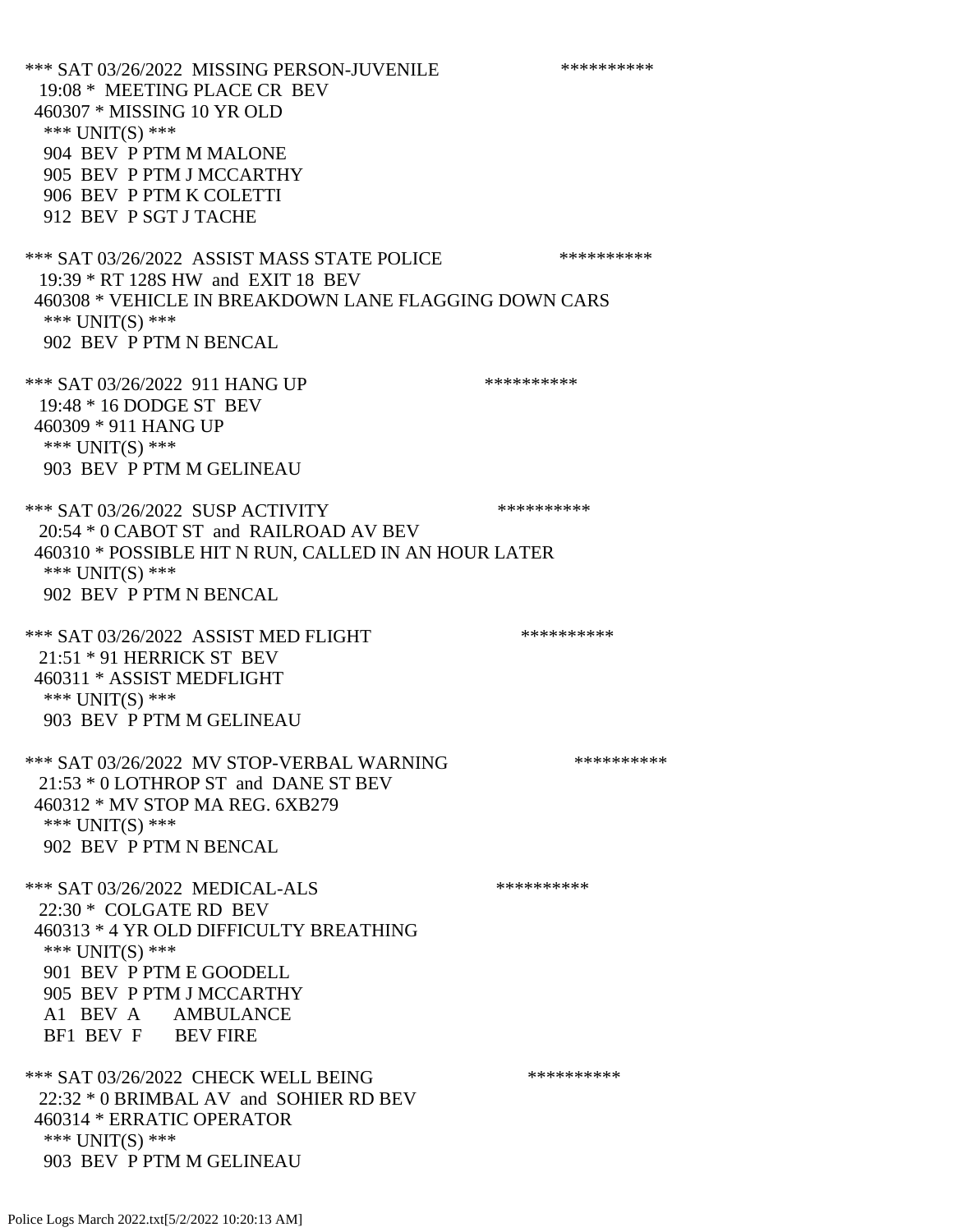## 904 BEV P PTM M MALONE

\*\*\* SAT 03/26/2022 ASSIST OTHER DEPARTMENT \*\*\*\*\*\*\*\*\*\*\*\*\* 22:41 \* ANDOVER RD BEV 460315 \* ASSIST PROBATION TO CONFIRM MONITOR SECURE \*\*\* UNIT(S) \*\*\* 901 BEV P PTM E GOODELL 905 BEV P PTM J MCCARTHY \*\*\* SAT 03/26/2022 DISTURBANCE-GENERAL \*\*\*\*\*\*\*\*\*\* 23:26 \* 98 BISSON ST BEV 460316 \* WOMAN SCREAMING IN STREET \*\*\* UNIT(S) \*\*\* 901 BEV P PTM E GOODELL 905 BEV P PTM J MCCARTHY 906 BEV P PTM K COLETTI \*\*\* SAT 03/26/2022 ROSTER-ON/OFF DUTY \*\*\*\*\*\*\*\*\*\* 23:31 \* ELLIOTT ST BEV 460317 \* START OF SHIFT A \*\*\* UNIT(S) \*\*\* OIC BEV P LT D COSTA \*\*\* SUN 03/27/2022 MV STOP-VERBAL WARNING \*\*\*\*\*\*\*\*\*\*\*\*\* 00:38 \* 0 DANE ST and ESSEX ST BEV 460318 \* MV STOP \*\*\* UNIT(S) \*\*\* 902 BEV P PTM F WOJICK 912 BEV P SGT J SANTAMARI \*\*\* SUN 03/27/2022 BUILDING CHECK \*\*\*\*\*\*\*\*\*\*\*\* 00:44 \* ELLIOTT ST BEV 460319 \* 24 HOUR BUSINESS CHECK \*\*\* UNIT(S) \*\*\* 902 BEV P PTM F WOJICK \*\*\* SUN 03/27/2022 DIRECTED PATROL \*\*\*\*\*\*\*\*\*\* 00:46 \* 100 SOHIER RD BEV 460320 \* HIGH SCHOOL CHECK \*\*\* UNIT(S) \*\*\* 903 BEV P PTM E GOODELL \*\*\* SUN 03/27/2022 DIRECTED PATROL \*\*\*\*\*\*\*\*\*\* 00:57 \* 20 CABOT ST BEV 460321 \* CLOSING TIME \*\*\* UNIT(S) \*\*\* 902 BEV P PTM F WOJICK \*\*\* SUN 03/27/2022 DIRECTED PATROL \*\*\*\*\*\*\*\*\*\* 01:17 \* 434 RANTOUL ST BEV 460322 \* BUSINESS CHECK \*\*\* UNIT(S) \*\*\* 903 BEV P PTM E GOODELL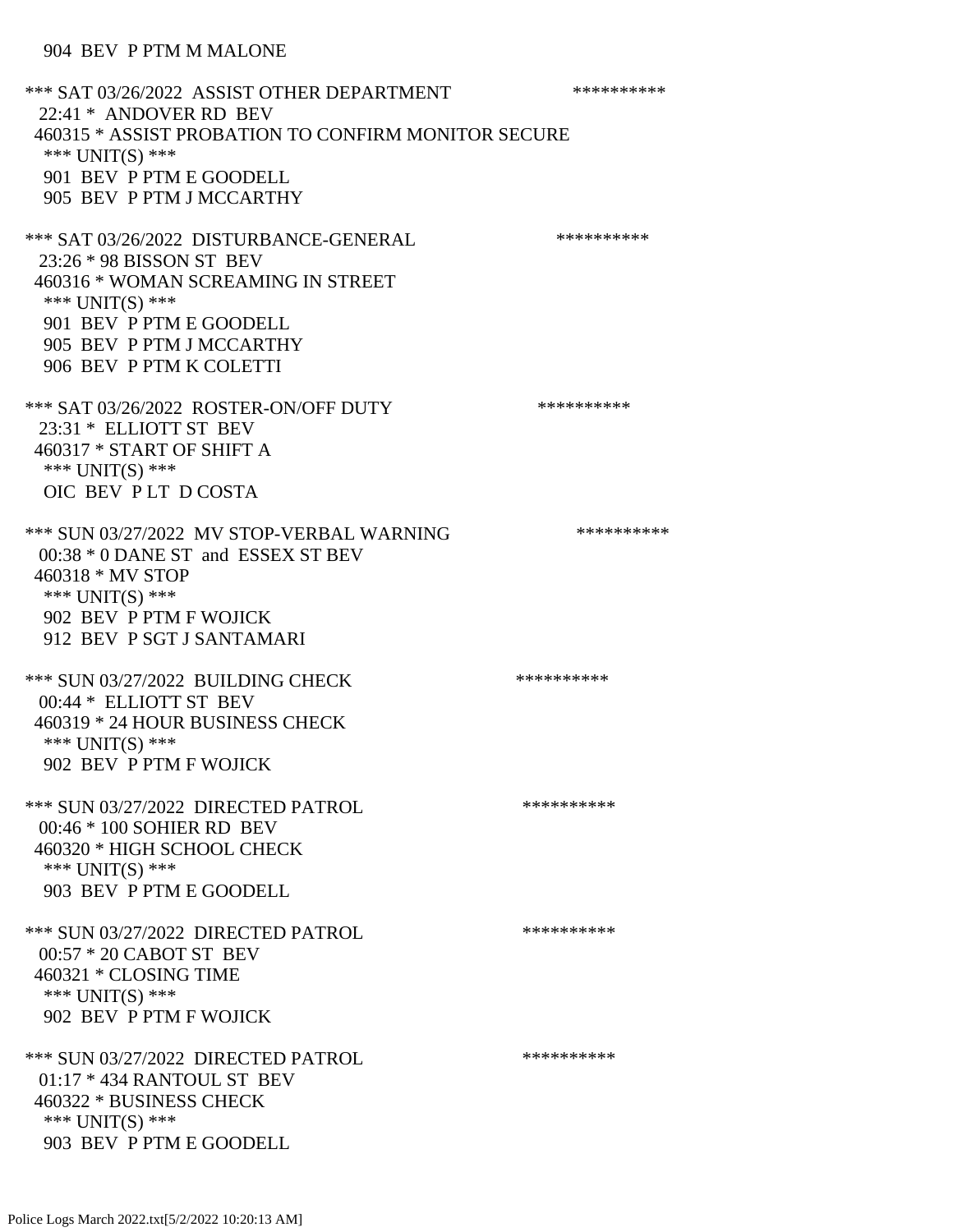\*\*\* SUN 03/27/2022 DISTURBANCE-GENERAL \*\*\*\*\*\*\*\*\*\* 02:28 \* 66 CABOT ST Apt: 2L BEV 460323 \* POSSIBLE DOMESTIC IN UNIT 2L \*\*\* UNIT(S) \*\*\* 901 BEV P PTM J VITALE 902 BEV P PTM F WOJICK 912 BEV P SGT J SANTAMARI \*\*\* SUN 03/27/2022 ALARMS-COMMERCIAL \*\*\*\*\*\*\*\*\*\* 02:52 \* 311 CABOT ST BEV 460324 \* GENERAL PANIC ALARM \*\*\* UNIT(S) \*\*\* 903 BEV P PTM E GOODELL 904 BEV P PTM S CECCHINI \*\*\* SUN 03/27/2022 ANIMAL COMPLAINT - OTHERS \*\*\*\*\*\*\*\*\*\*\*\* 06:56 \* 572 ESSEX ST BEV 460325 \* DEER STRUCK BY MV \*\*\* UNIT(S) \*\*\* 904 BEV P PTM S CECCHINI \*\*\* SUN 03/27/2022 ROSTER-ON/OFF DUTY \*\*\*\*\*\*\*\*\*\* 07:43 \* ELLIOTT ST BEV 460326 \* DIVISION B START OF SHIFT \*\*\* UNIT(S) \*\*\* OIC BEV P SGT J SHAIRS \*\*\* SUN 03/27/2022 ASSIST CITIZEN \*\*\*\*\*\*\*\*\*\*\*\* 08:28 \* 14 UNION ST BEV 460328 \* 2YO CHILD FOUND WALKING ALONE \*\*\* UNIT(S) \*\*\* 902 BEV P PTM M GELINEAU 903 BEV P PTM S LANE \*\*\* SUN 03/27/2022 ALARMS-RESIDENTIAL \*\*\*\*\*\*\*\*\*\* 08:28 \* 406 ELLIOTT ST BEV 460329 \* RESIDENTIAL AUDIBLE ALARM \*\*\* UNIT(S) \*\*\* 901 BEV P PTM M BRODERICK \*\*\* SUN 03/27/2022 DISTURBANCE-GENERAL \*\*\*\*\*\*\*\*\*\* 08:50 \* 411 CABOT ST BEV 460330 \* DOOR DASH DRIVER GIVING EMPLOYEES HARD TIME \*\*\* UNIT(S) \*\*\* 905 BEV P PTM D GAGNON \*\*\* SUN 03/27/2022 MEDICAL-ALS \*\*\*\*\*\*\*\*\*\*\*\* 09:03 \* BECKFORD ST BEV 460331 \* PATRON DOWN \*\*\* UNIT(S) \*\*\* 903 BEV P PTM S LANE A1 BEV A AMBULANCE

\*\*\* SUN 03/27/2022 WARRANT APPLICATION \*\*\*\*\*\*\*\*\*\*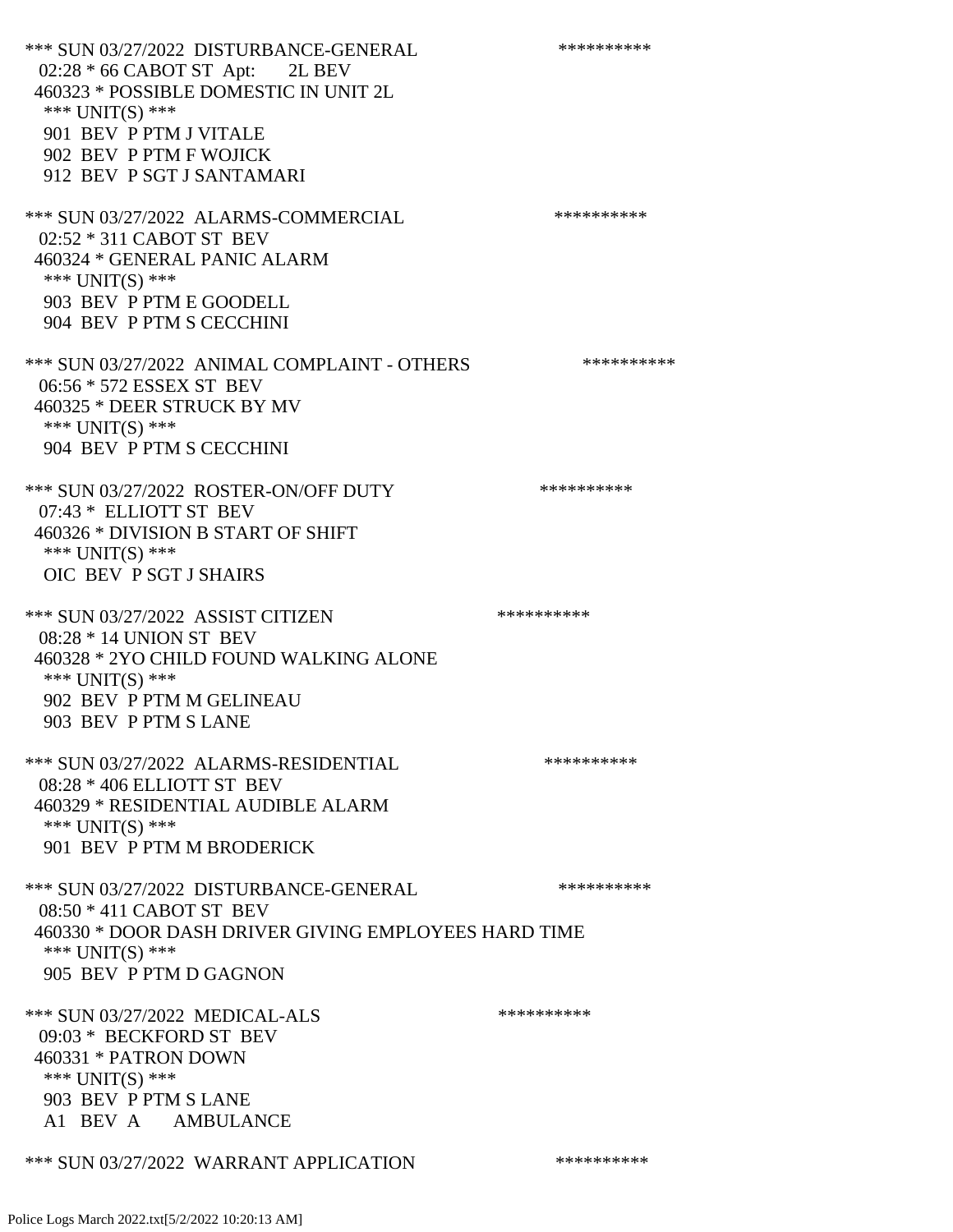10:54 \* 1 WESTERLY RD BEV 460332 \* WOMAN REPORTING INCIDENT FROM LAST NIGHT \*\*\* UNIT(S) \*\*\* 903 BEV P PTM S LANE \*\*\* SUN 03/27/2022 MV-ACCIDENT NO REPORT \*\*\*\*\*\*\*\*\*\*\*\*\* 11:41 \* 55 DODGE ST BEV 460333 \* MINOR MVA. NO INJURIES \*\*\* UNIT(S) \*\*\* 905 BEV P PTM D GAGNON

\*\*\* SUN 03/27/2022 PC-ADULT \*\*\*\*\*\*\*\*\*\*\*\* 12:42 \* HALE ST and BRISCOE ST BEV 460334 \* MAN SITTING IN THE MIDDLE OF THE STREET \*\*\* UNIT(S) \*\*\* 903 BEV P PTM S LANE 906 BEV P PTM K THOMASSON A1 BEV A AMBULANCE

\*\*\* SUN 03/27/2022 ASSIST CITIZEN \*\*\*\*\*\*\*\*\*\*\*\* 13:31 \* 175 ELLIOTT ST BEV 460335 \* ASSIST CITIZEN \*\*\* UNIT(S) \*\*\* OIC BEV P SGT J SHAIRS

\*\*\* SUN 03/27/2022 ANIMAL COMPLAINT - DOGS \*\*\*\*\*\*\*\*\*\* 13:59 \* 136 LIVINGSTONE AV Apt: R BEV 460336 \* WOMAN NEEDS TO SPEAK WITH ACO (DOG BITE) \*\*\* UNIT(S) \*\*\* H2 BEV P PTM J SPITALERI

\*\*\* SUN 03/27/2022 MEDICAL-BLS \*\*\*\*\*\*\*\*\*\*\*\*\* 14:29 \* ELLIOTT ST BEV 460337 \* SEIZURE \*\*\* UNIT(S) \*\*\* A1 BEV A AMBULANCE

\*\*\* SUN 03/27/2022 ROSTER-ON/OFF DUTY \*\*\*\*\*\*\*\*\*\* 16:02 \* ELLIOTT ST BEV 460338 \* START OF SHIFT C \*\*\* UNIT(S) \*\*\* OIC BEV P LT M PANJWANI

\*\*\* SUN 03/27/2022 DISTURBANCE-GENERAL \*\*\*\*\*\*\*\*\*\* 16:36 \* 0 CABOT ST and CONANT ST BEV 460339 \* YOUTHS FIGHTING AT PARK \*\*\* UNIT(S) \*\*\* 903 BEV P PTM C STANTON 905 BEV P PTM M BRODERICK

\*\*\* SUN 03/27/2022 MEDICAL-MENTAL HEALTH \*\*\*\*\*\*\*\*\*\* 16:39 \* RANTOUL ST and FAYETTE ST BEV 460340 \* PARTY FEELING SUICIDAL \*\*\* UNIT(S) \*\*\*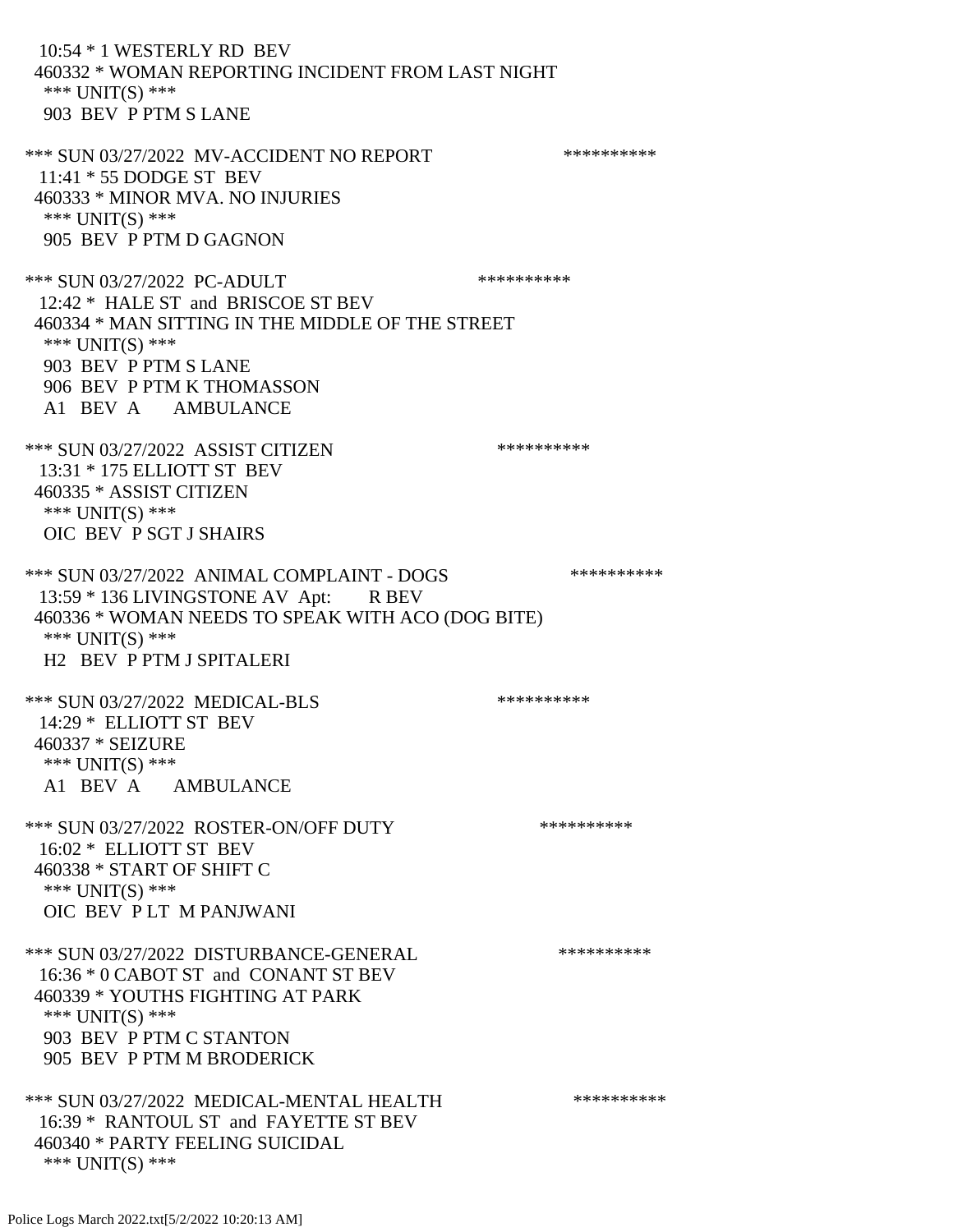901 BEV P PTM N BENCAL 902 BEV P DET D PRINZ A1 BEV A AMBULANCE \*\*\* SUN 03/27/2022 MV-ACCIDENT PROPERTY DAMAGE \*\*\*\*\*\*\*\*\*\*\*\* 17:13 \* 8 GAGE ST BEV 460341 \* MV STRUCK FIRE HYDRANT \*\*\* UNIT(S) \*\*\* 903 BEV P PTM C STANTON \*\*\* SUN 03/27/2022 209A ORDER SERVED \*\*\*\*\*\*\*\*\*\* 17:27 \* PORTER ST BEV 460342 \* ATTEMPT TO SERVE 209A \*\*\* UNIT(S) \*\*\* 902 BEV P DET D PRINZ \*\*\* SUN 03/27/2022 209A ORDER SERVED \*\*\*\*\*\*\*\*\*\* 17:42 \* WEST DANE ST BEV 460343 \* ATTEMPT TO SERVE \*\*\* UNIT(S) \*\*\* 902 BEV P DET D PRINZ \*\*\* SUN 03/27/2022 209A ORDER ATTEMPT TO SERVE \*\*\*\*\*\*\*\*\*\* 18:27 \* WEST DANE ST BEV 460344 \* ATTEMPT TO SERVE \*\*\* UNIT(S) \*\*\* 902 BEV P DET D PRINZ \*\*\* SUN 03/27/2022 SUMMONS SERVED \*\*\*\*\*\*\*\*\*\* 19:06 \* 327 RANTOUL ST BEV 460345 \* SUMMONS SERVED IN HAND \*\*\* UNIT(S) \*\*\* 902 BEV P DET D PRINZ \*\*\* SUN 03/27/2022 SUMMONS, ATTEMPT TO SERVE \*\*\*\*\*\*\*\*\*\* 19:21 \* 30 BROADWAY Apt: 3 BEV 460346 \* ATTEMPT TO SERVE \*\*\* UNIT(S) \*\*\* 902 BEV P DET D PRINZ \*\*\* SUN 03/27/2022 SUMMONS SERVED \*\*\*\*\*\*\*\*\*\*\*\* 19:30 \* 11 UNION ST Apt: 2 BEV 460347 \* SUMMONS SERVED IN HAND \*\*\* UNIT(S) \*\*\* 902 BEV P DET D PRINZ \*\*\* SUN 03/27/2022 SUMMONS-JUVENILE \*\*\*\*\*\*\*\*\*\* 19:35 \* 11 UNION ST Apt: 2 BEV 460348 \* SERVED IN HAND TO PARENT \*\*\* UNIT(S) \*\*\* 902 BEV P DET D PRINZ \*\*\* SUN 03/27/2022 DISTURBANCE-NEIGHBORS \*\*\*\*\*\*\*\*\*\*\*\* 19:53 \* 18 BENNETT ST BEV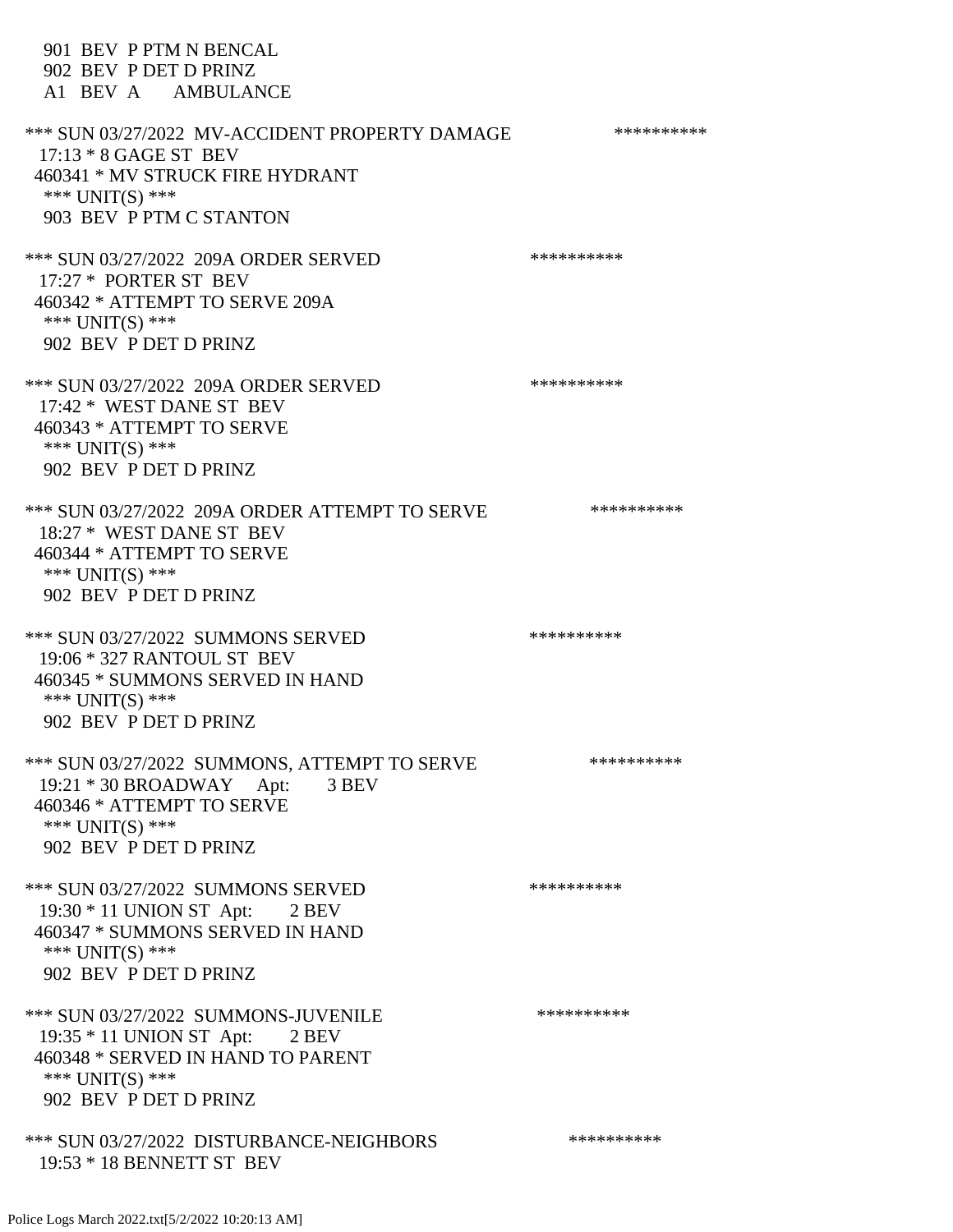460349 \* NEIGHBORS FIGHTING \*\*\* UNIT(S) \*\*\* 903 BEV P PTM C STANTON 905 BEV P PTM M BRODERICK \*\*\* SUN 03/27/2022 CHECK WELL BEING \*\*\*\*\*\*\*\*\*\*\*\* 20:19 \* 130 NEW BALCH ST BEV 460350 \* CHECK ON ELDERLY FEMALE \*\*\* UNIT(S) \*\*\* 905 BEV P PTM M BRODERICK \*\*\* SUN 03/27/2022 DOMESTIC ABUSE/NO 209A \*90F \*\*\*\*\*\*\*\*\*\*\* 21:47 \* 18 SCHOOL ST BEV 460351 \* COUPLE ARGUING \*\*\* UNIT(S) \*\*\* 902 BEV P DET D PRINZ 903 BEV P PTM C STANTON \*\*\* SUN 03/27/2022 ROSTER-ON/OFF DUTY \*\*\*\*\*\*\*\*\*\*\*\* 23:45 \* ELLIOTT ST BEV 460352 \* START OF SHIFT A \*\*\* UNIT(S) \*\*\* OIC BEV P LT D COSTA \*\*\* MON 03/28/2022 SCHOOL BUILDING CHECK \*\*\*\*\*\*\*\*\*\*\* 00:37 \* 100 SOHIER RD BEV 460353 \* HIGH SCHOOL CHECK \*\*\* UNIT(S) \*\*\* 903 BEV P PTM F WOJICK \*\*\* MON 03/28/2022 BUILDING CHECK \*\*\*\*\*\*\*\*\*\*\* 02:56 \* RANTOUL ST BEV 460354 \* 24 HOUR BUSINESS CHECK \*\*\* UNIT(S) \*\*\* 903 BEV P PTM F WOJICK \*\*\* MON 03/28/2022 ALARMS-RESIDENTIAL \*\*\*\*\*\*\*\*\*\* 05:55 \* 675 HALE ST Apt: (E) BEV 460355 \* GENERAL ALARM \*\*\* UNIT(S) \*\*\* 903 BEV P PTM F WOJICK 904 BEV P PTM S CECCHINI \*\*\* MON 03/28/2022 ROSTER-ON/OFF DUTY \*\*\*\*\*\*\*\*\*\* 07:19 \* ELLIOTT ST 460356 \* START OF SHIFT B \*\*\* UNIT(S) \*\*\* OIC BEV P LT D COSTA \*\*\* MON 03/28/2022 SEX OFFENDER ADDRESS CHECK \*\*\*\*\*\*\*\*\*\*\*\* 08:18 \* 55 COGSWELL AV BEV 460357 \* ADDRESS CHECK OF SO \*\*\* UNIT(S) \*\*\* DEL2 BEV P DET D PRINZ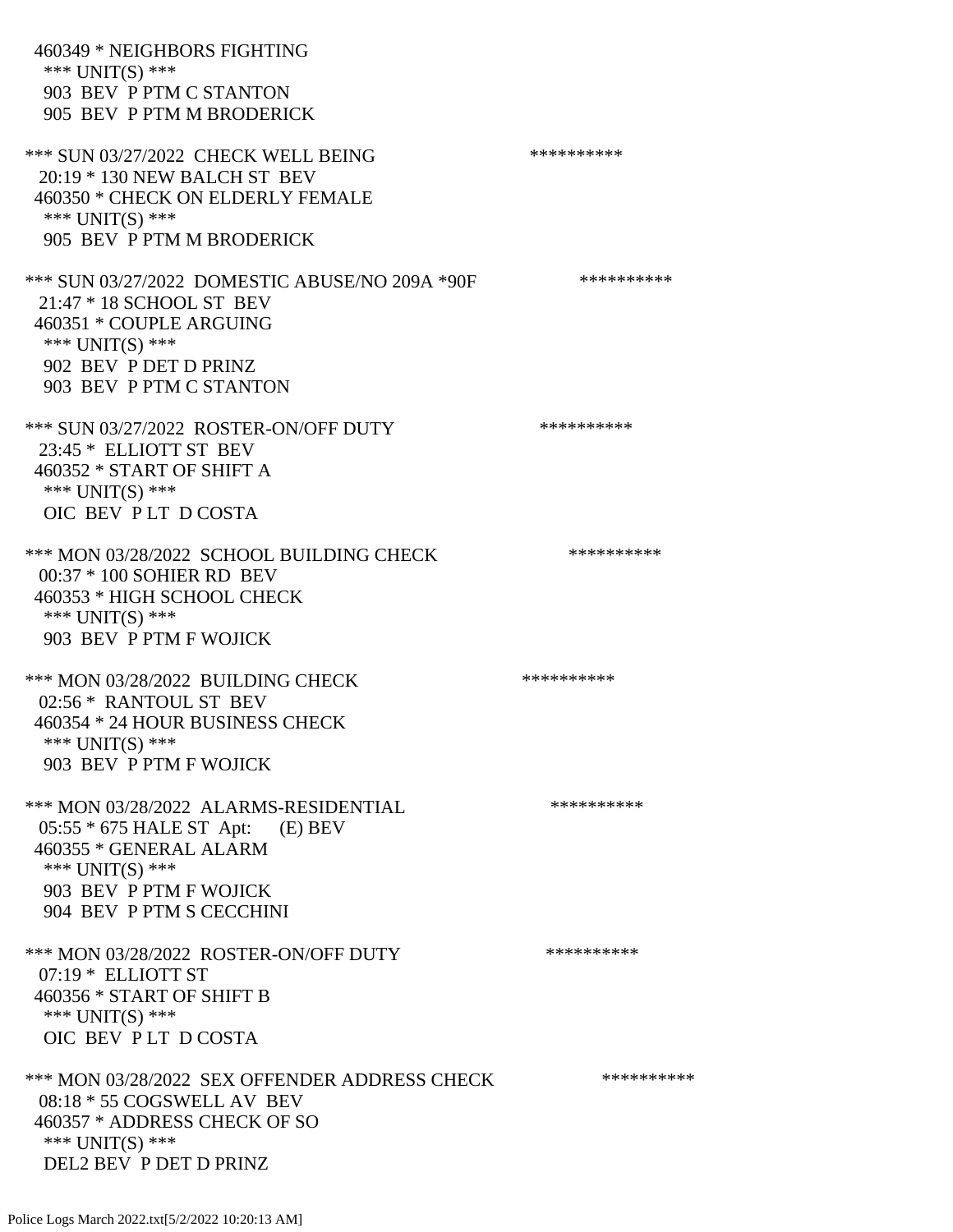## DEL3 BEV P DET W BARROR

\*\*\* MON 03/28/2022 MV STOP-VERBAL WARNING \*\*\*\*\*\*\*\*\*\*\*\*\*\*\* 08:18 \* 116 RANTOUL ST and PLEASANT ST BEV 460358 \* MA REG 2HZL65 \*\*\* UNIT(S) \*\*\* 913 BEV P SGT M HENEBURY \*\*\* MON 03/28/2022 PARKING COMPLAINT - GENERAL \*\*\*\*\*\*\*\*\*\* 08:25 \* 112 RANTOUL ST BEV 460359 \* PARKING ISSUE \*\*\* UNIT(S) \*\*\* 913 BEV P SGT M HENEBURY \*\*\* MON 03/28/2022 TRANSPORT TO COURT \*\*\*\*\*\*\*\*\*\*\*\* 08:40 \* 56 FEDERAL ST BEV 460360 \* TRANSPORT CARROLL TO COURT \*\*\* UNIT(S) \*\*\* 903 BEV P PTM J MARRS \*\*\* MON 03/28/2022 ASSIST CITIZEN \*\*\*\*\*\*\*\*\*\* 08:49 \* 55 AMHERST RD BEV 460361 \* RESIDENT CONTINUES TO CALL 911 \*\*\* UNIT(S) \*\*\* 905 BEV P PTM D GAGNON \*\*\* MON 03/28/2022 HAZARD-ROADWAY \*\*\*\*\*\*\*\*\*\* 09:45 \* 41 ELLIOTT ST BEV 460362 \* ROOFING CREW WORKING IN THE STREET \*\*\* UNIT(S) \*\*\* 913 BEV P SGT M HENEBURY \*\*\* MON 03/28/2022 ASSAULT-SIMPLE \*13B \*\*\*\*\*\*\*\*\*\*\*\* 09:46 \* 502 CABOT ST BEV 460363 \* PAST ASSAULT \*\*\* UNIT(S) \*\*\* 910 BEV P PTM S FIORE \*\*\* MON 03/28/2022 HAZARD-ROADWAY \*\*\*\*\*\*\*\*\*\* 10:29 \* 108 SOHIER RD BEV 460364 \* CREW WORKING IN THE STREET - NO DETAIL \*\*\* UNIT(S) \*\*\* 912 BEV P SGT J TACHE \*\*\* MON 03/28/2022 SEX OFFENDER REGISTRY \*\*\*\*\*\*\*\*\*\*\*\* 11:26 \* MYRTLE ST BEV 460365 \* LEVEL 2 CHANGE OF ADDRESS \*\*\* UNIT(S) \*\*\* DEL2 BEV P DET D PRINZ \*\*\* MON 03/28/2022 ROSTER-OFFICER ORDERED TO WORK \*\*\*\*\*\*\*\*\*\*\* 12:51 \* ELLIOTT ST BEV 460366 \* OFC THOMASSON ORDERED TO WORK DIV 3 \*\*\* UNIT(S) \*\*\*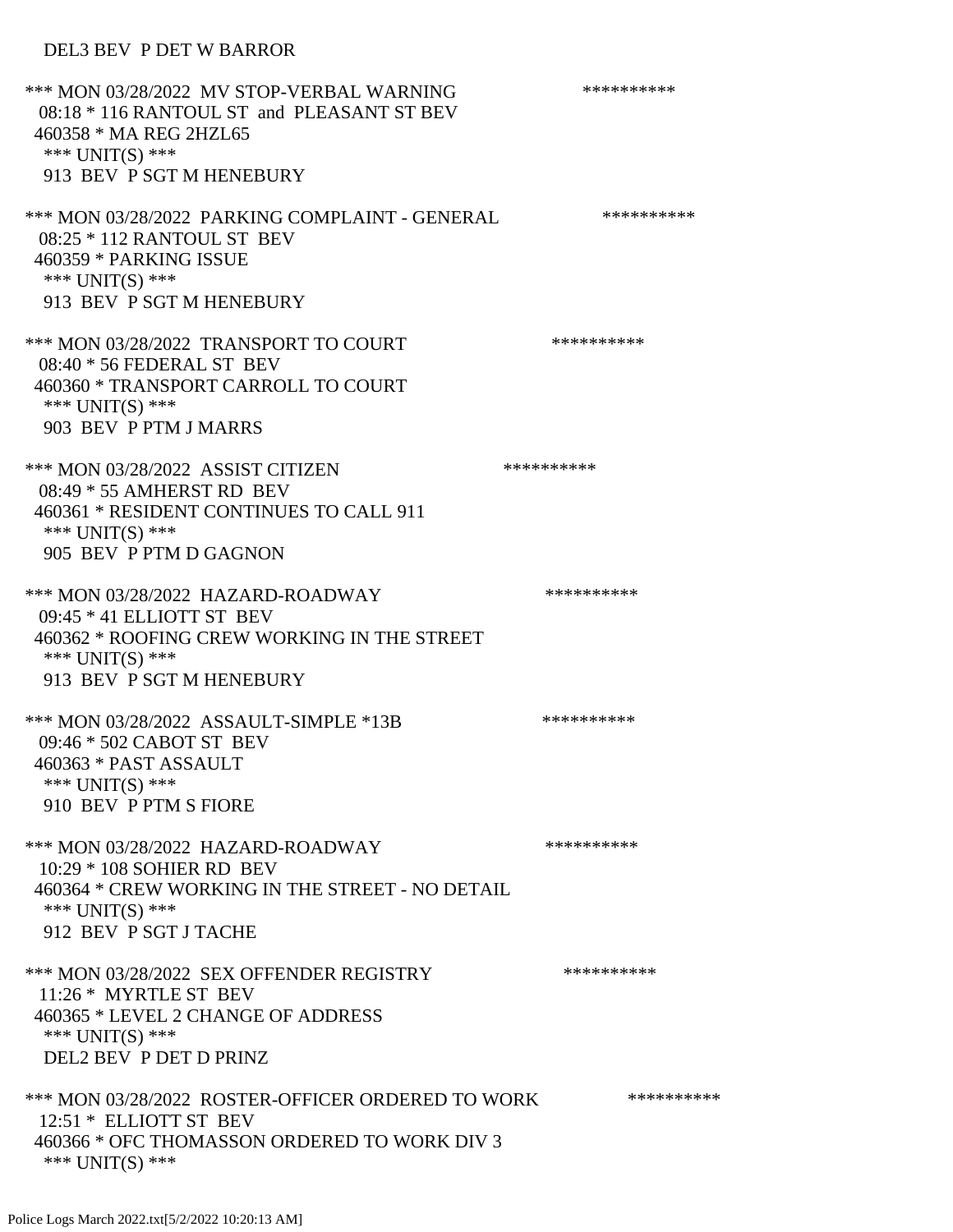OIC BEV P LT M SUNGY

\*\*\* MON 03/28/2022 SCHOOL TRAFFIC \*\*\*\*\*\*\*\*\*\*\*\*\*\* 13:38 \* 0 BRIDGE ST and WINTHROP AV BEV 460367 \* MONITOR SCHOOL TRAFFIC \*\*\* UNIT(S) \*\*\* 901 BEV P PTM M BRODERICK \*\*\* MON 03/28/2022 MEDICAL-ALS \*\*\*\*\*\*\*\*\*\*\*\*\*\* 13:43 \* ENON ST BEV 460368 \* PARTY CHOKING \*\*\* UNIT(S) \*\*\* 903 BEV P PTM J MARRS 905 BEV P PTM D GAGNON A1 BEV A AMBULANCE BF1 BEV F BEV FIRE \*\*\* MON 03/28/2022 FRAUD-CONF GAME/SWND/FL\*26A \*\*\*\*\*\*\*\*\*\* 14:00 \* 175 ELLIOTT ST BEV 460369 \* FRAUD VERIZON WIRELESS ACCOUNT \*\*\* MON 03/28/2022 ANIMAL CONTROL CITATION \*\*\*\*\*\*\*\*\*\* 14:07 \* 0 WINTHROP AV and CRESCENT AV BEV 460370 \* CITATION B04292 \*\*\* UNIT(S) \*\*\* 931A BEV P ACO C CALLAHAN \*\*\* MON 03/28/2022 MEDICAL-MENTAL HEALTH \*\*\*\*\*\*\*\*\*\*\*\* 14:17 \* SOHIER RD BEV 460371 \* JUVENILE SI STATEMENTS \*\*\* UNIT(S) \*\*\* 910 BEV P PTM S FIORE \*\*\* MON 03/28/2022 MEDICAL-BLS \*\*\*\*\*\*\*\*\*\*\*\*\* 14:43 \* NELSON AV BEV 460372 \* MALE NEEDS AN EVALUATION \*\*\* UNIT(S) \*\*\* 903 BEV P PTM J MARRS 905 BEV P PTM D GAGNON A1 BEV A AMBULANCE BF1 BEV F BEV FIRE \*\*\* MON 03/28/2022 ROSTER-ON/OFF DUTY \*\*\*\*\*\*\*\*\*\* 15:32 \* ELLIOTT ST BEV 460373 \* START OF SHIFT C \*\*\* UNIT(S) \*\*\* OIC BEV P LT M PANJWANI \*\*\* MON 03/28/2022 SUMMONS, ATTEMPT TO SERVE \*\*\*\*\*\*\*\*\*\*\*\*\* 16:09 \* 9 MILL ST Apt: 4R BEV 460374 \* ATTEMPT TO SERVE VICTIM/WITNESS \*\*\* UNIT(S) \*\*\* 903 BEV P PTM ARCHAMBAULT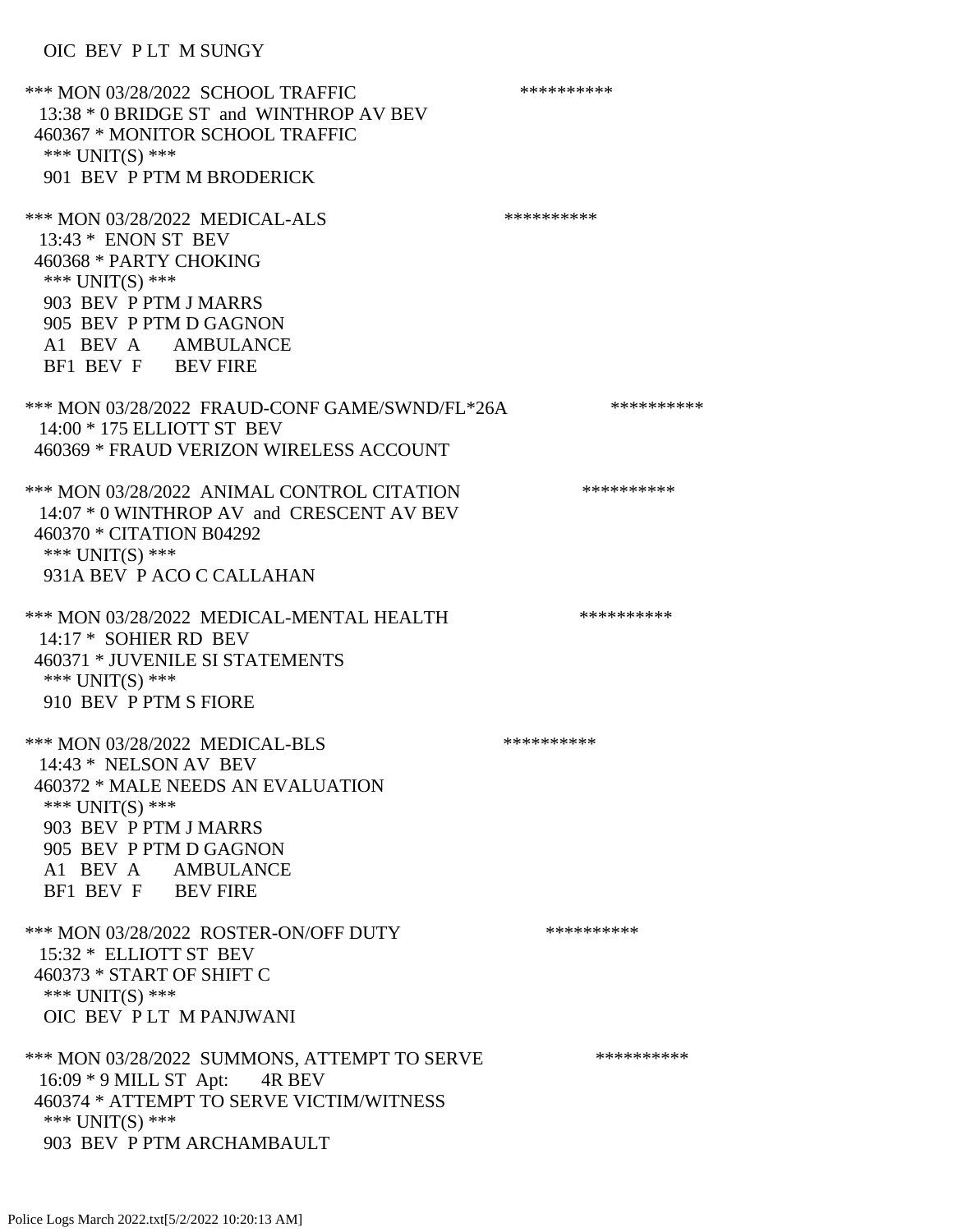| *** MON 03/28/2022 SUMMONS SERVED<br>16:17 * 30 WASHINGTON ST BEV<br>460375 * ATTEMPT TO SERVE SUMMONS<br>*** UNIT(S) ***<br>902 BEV P PTM C STANTON                                  | ********** |
|---------------------------------------------------------------------------------------------------------------------------------------------------------------------------------------|------------|
| *** MON 03/28/2022 SUMMONS, ATTEMPT TO SERVE<br>16:19 * 278 CABOT ST Apt: 1F BEV<br>460376 * ATTEMPT TO SERVE SUMMONS<br>*** $UNIT(S)$ ***<br>902 BEV P PTM C STANTON                 | ********** |
| *** MON 03/28/2022 SUMMONS, ATTEMPT TO SERVE<br>16:25 * 10 MORGAN RD BEV<br>460377 * ATTEMPT TO SERV SUMMONS<br>*** UNIT(S) ***<br>904 BEV P PTM K THOMASSON                          | ********** |
| *** MON 03/28/2022 SUMMONS, ATTEMPT TO SERVE<br>16:27 * 10 MORGAN RD BEV<br>460378 * ATTEMPT TO SERVE SUMMONS<br>*** UNIT(S) ***<br>904 BEV P PTM K THOMASSON                         | ********** |
| *** MON 03/28/2022 SUMMONS SERVED<br>16:31 * 10 WEST DANE ST BEV<br>460379 * ATTEMPT TO SERVE SUMMONS<br>*** UNIT(S) ***<br>902 BEV P PTM C STANTON                                   | ********** |
| *** MON 03/28/2022 MV STOP-ARREST/SUMMONS<br>16:31 * 0 CABOT ST and TREMONT ST BEV<br>460380 * MV STOP MA REG 1ZCS36<br>*** UNIT(S) ***<br>907 BEV P PTM R KNIGHT                     | ********** |
| *** MON 03/28/2022 SEX OFFENDER REGISTRY<br>16:33 * ELLIOTT ST BEV<br>460381 * LEVEL 3 MOVED TO CITY<br>*** UNIT(S) ***<br><b>H2 BEV P DET D PRINZ</b>                                | ********** |
| *** MON 03/28/2022 SUMMONS, ATTEMPT TO SERVE<br>16:58 * 24 GOODWIN RD BEV<br>460382 * ATTEMPT TO SERVE SUMMONS<br>*** $UNIT(S)$ ***<br>904 BEV P PTM K THOMASSON                      | ********** |
| *** MON 03/28/2022 MV STOP-ARREST/SUMMONS<br>17:26 * 54 ELLIOTT ST BEV<br>460383 * POSSIBLE NARCOTICS ACTIVITY<br>*** UNIT(S) ***<br>901 BEV P PTM J MARRS<br>902 BEV P PTM C STANTON | ********** |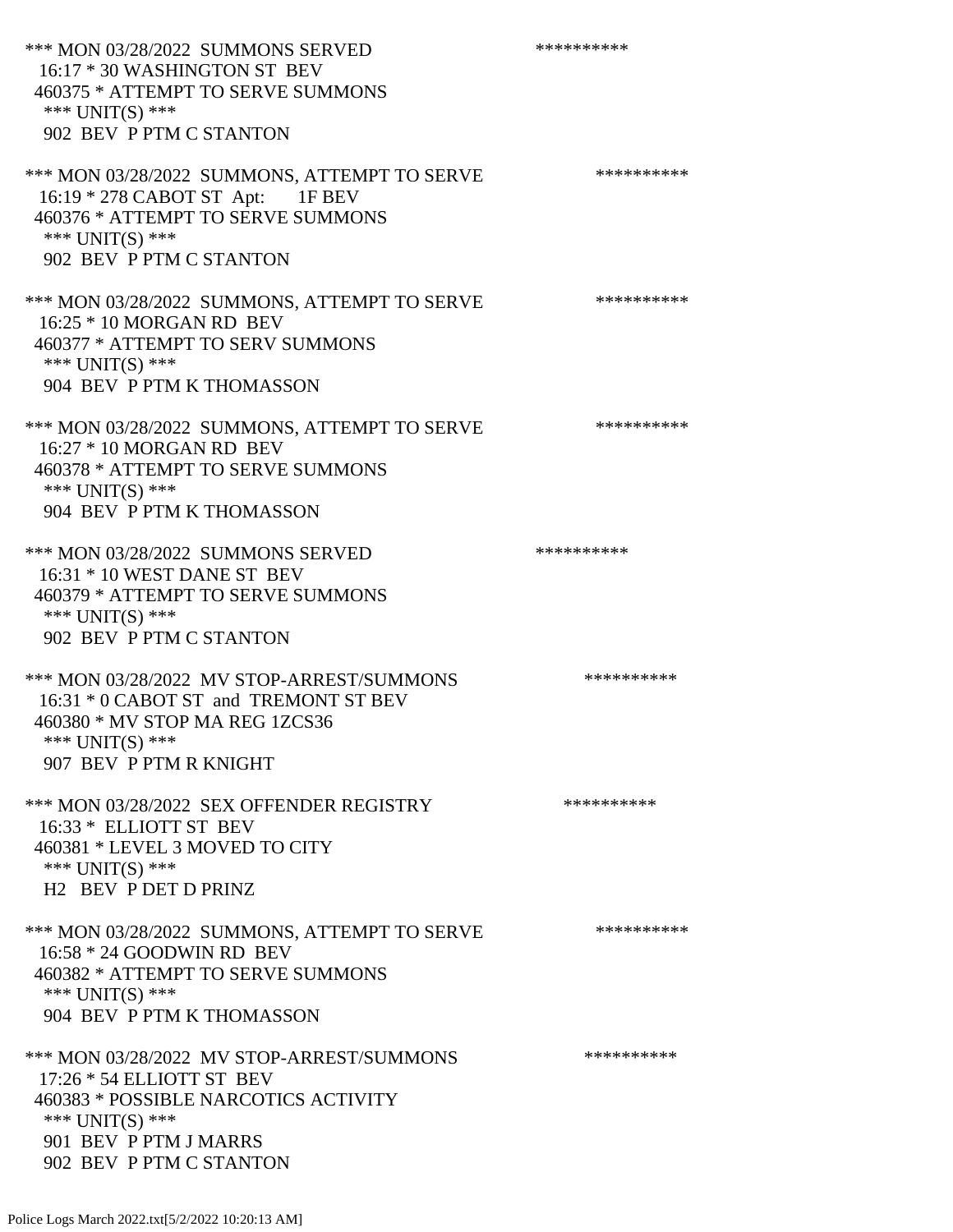| 903 BEV P PTM ARCHAMBAULT<br>905 BEV P PTM N BENCAL<br>907 BEV P PTM R KNIGHT<br>912 BEV P SGT J SANTAMARI                                                                             |            |
|----------------------------------------------------------------------------------------------------------------------------------------------------------------------------------------|------------|
| *** MON 03/28/2022 ALARMS-COMMERCIAL<br>17:38 * 175 CABOT ST BEV<br>460384 * 2ND FLOOR MOTION<br>*** UNIT(S) ***<br>904 BEV P PTM K THOMASSON<br>905 BEV P PTM N BENCAL                | ********** |
| *** MON 03/28/2022 MV STOP-WRITTEN WARNING<br>18:08 * 0 SOHIER RD and MASON ST BEV<br>460385 * MV STOP MA REG 1GRF10<br>*** $UNIT(S)$ ***<br>907 BEV P PTM R KNIGHT                    | ********** |
| *** MON 03/28/2022 MV STOP-WRITTEN WARNING<br>18:20 * 0 SOHIER RD and MASON ST BEV<br>460386 * MV STOP MA REG 7346PI<br>*** UNIT(S) ***<br>907 BEV P PTM R KNIGHT                      | ********** |
| *** MON 03/28/2022 MV STOP-WRITTEN WARNING<br>18:30 * 0 ELLIOTT ST and BECKFORD ST BEV<br>460387 * MV STOP MA REG 1RJT66<br>*** UNIT(S) ***<br>907 BEV P PTM R KNIGHT                  | ********** |
| *** MON 03/28/2022 PARKING COMPLAINT - GENERAL<br>18:41 * 20 CABOT ST BEV<br>460388 * SUMMIT AVE PARKING CHECK<br>*** UNIT(S) ***<br>907 BEV P PTM R KNIGHT                            | ********** |
| *** MON 03/28/2022 ANIMAL COMPLAINT - OTHERS<br>$19:17 * 11$ SARGENT AV BEV<br>460389 * RACCOON IN BEDROOM<br>*** $UNIT(S)$ ***<br>904 BEV P PTM K THOMASSON<br>905 BEV P PTM N BENCAL | ********** |
| *** MON 03/28/2022 MV STOP-WRITTEN WARNING<br>19:49 * 0 BRIMBAL AV and BUDLEIGH AV BEV<br>460390 * MV STOP MA REG 1LR688<br>*** UNIT(S) ***<br>907 BEV P PTM R KNIGHT                  | ********** |
| *** MON 03/28/2022 MV STOP-VERBAL WARNING<br>19:57 * 0 BRIMBAL AV and BUDLEIGH AV BEV<br>460391 * MV STOP MA REG 8DK432<br>*** UNIT(S) ***<br>907 BEV P PTM R KNIGHT                   | ********** |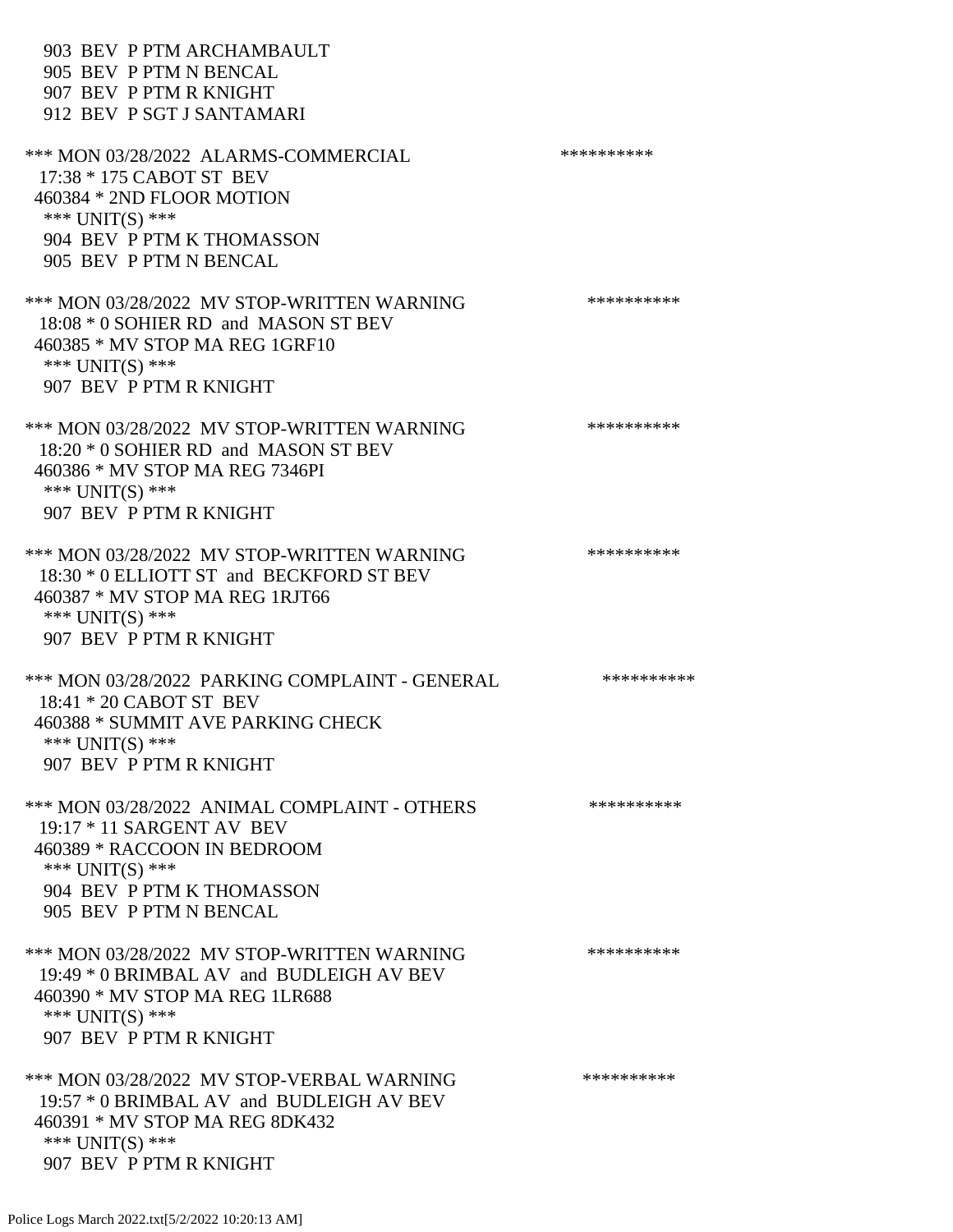\*\*\* MON 03/28/2022 MV STOP-WRITTEN WARNING \*\*\*\*\*\*\*\*\*\*\*\* 20:11 \* 0 HERRICK ST and SOHIER RD BEV 460392 \* MV STOP MA REG 8GF378 \*\*\* UNIT(S) \*\*\* 907 BEV P PTM R KNIGHT \*\*\* MON 03/28/2022 ROSTER-OFFICER INJURED \*\*\*\*\*\*\*\*\*\* 20:12 \* ELLIOTT ST BEV 460393 \* OFC STANTON INJURED HEAD \*\*\* UNIT(S) \*\*\* OIC BEV P LT M PANJWANI \*\*\* MON 03/28/2022 MEDICAL-ALS \*\*\*\*\*\*\*\*\*\* 20:19 \* PLEASANT ST BEV 460394 \* MAN ON FLOOR IN 304 \*\*\* UNIT(S) \*\*\* 903 BEV P PTM ARCHAMBAULT 907 BEV P PTM R KNIGHT A1 BEV A AMBULANCE \*\*\* MON 03/28/2022 DOMESTIC ABUSE/NO 209A \*90F \*\*\*\*\*\*\*\*\*\*\*\* 20:29 \* 14 HEATHER ST BEV 460395 \* DISTRAUGHT FEMALE WANTS MALE REMOVED \*\*\* UNIT(S) \*\*\* 901 BEV P PTM J MARRS 904 BEV P PTM K THOMASSON 912 BEV P SGT J SANTAMARI A2 BEV A AMBULANCE \*\*\* MON 03/28/2022 ROSTER-OFFICER INJURED \*\*\*\*\*\*\*\*\*\* 20:45 \* ELLIOTT ST BEV 460396 \* OFC BENCAL BIT BY SQUIRREL \*\*\* UNIT(S) \*\*\* OIC BEV P LT M PANJWANI \*\*\* MON 03/28/2022 FRAUD-CONF GAME/SWND/FL\*26A \*\*\*\*\*\*\*\*\*\* 21:07 \* 26 DOLLOFF AV BEV 460397 \* RENTAL HOME SCAM \*\*\* UNIT(S) \*\*\* DEL4 BEV P DET S DESMOND \*\*\* MON 03/28/2022 ASSIST BEVERLY FIRE DEPT \*\*\*\*\*\*\*\*\*\*\*\* 21:29 \* 44 DODGE ST BEV 460398 \* SMOKE COMING FROM MACHINE \*\*\* UNIT(S) \*\*\* 905 BEV P PTM N BENCAL BF1 BEV F BEV FIRE \*\*\* MON 03/28/2022 MV STOP-VERBAL WARNING \*\*\*\*\*\*\*\*\*\*\*\* 21:34 \* 0 CABOT ST and CHARLES ST BEV 460399 \* MV STOP - MA REG: 2VBT91 \*\*\* UNIT(S) \*\*\* 903 BEV P PTM ARCHAMBAULT

Police Logs March 2022.txt[5/2/2022 10:20:13 AM]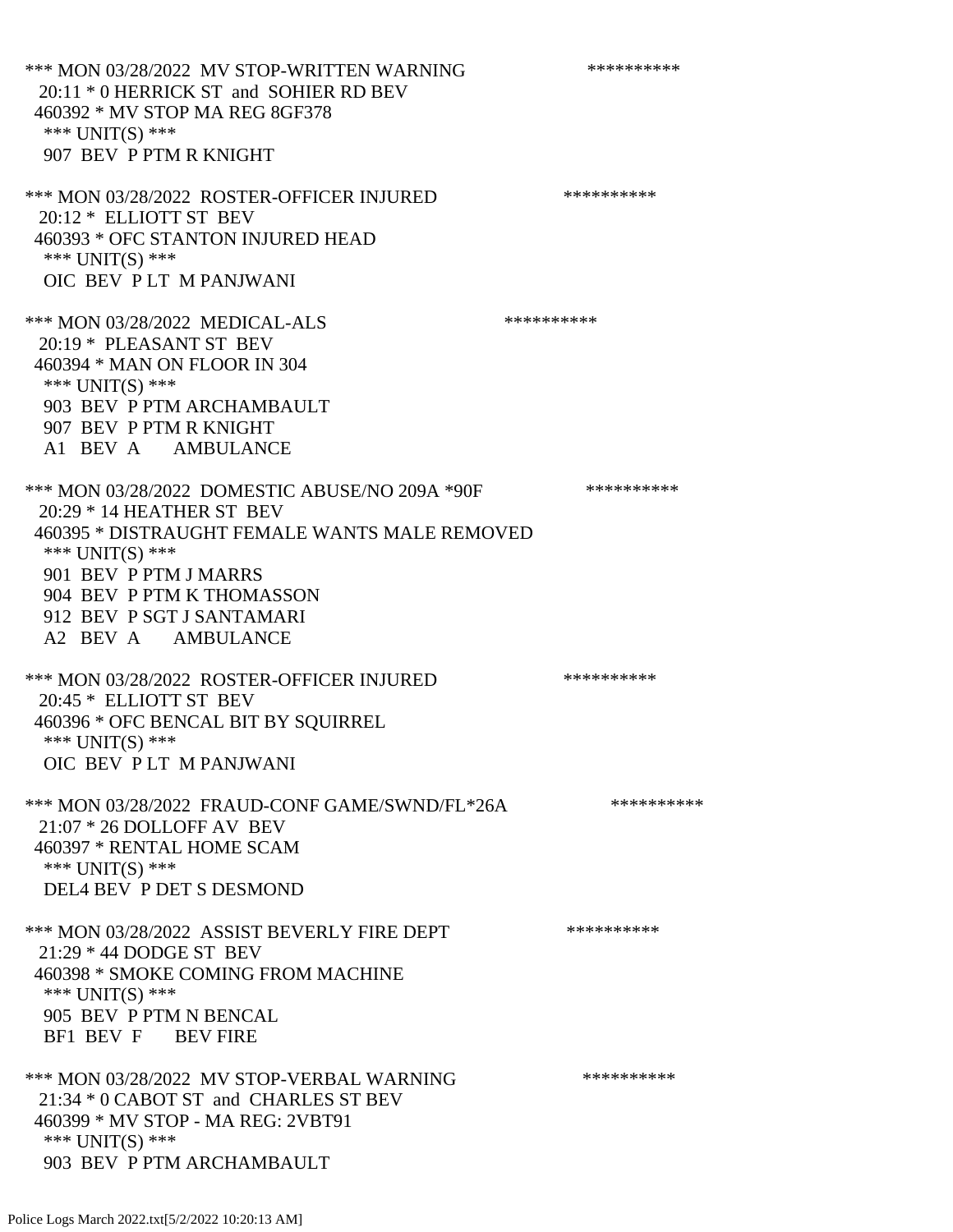\*\*\* MON 03/28/2022 MV-THEFT/RECOVERED VEH-LOCAL \*\*\*\*\*\*\*\*\*\* 21:57 \* 0 HALE ST and VINE ST BEV 460400 \* STOLEN MA 1YZT93 \*\*\* UNIT(S) \*\*\* 901 BEV P PTM J MARRS SIE5 BEV P SGT E HATHON \*\*\* MON 03/28/2022 CHECK WELL BEING \*\*\*\*\*\*\*\*\*\* 22:32 \* 245 ELLIOTT ST Apt: L1 BEV 460401 \* FEMALE CALLING FOR HELP IN 210 \*\*\* UNIT(S) \*\*\* 902 BEV P PTM C STANTON 905 BEV P PTM N BENCAL A1 BEV A AMBULANCE \*\*\* MON 03/28/2022 PUBLIC PIER CHECK \*\*\*\*\*\*\*\*\*\*\*\* 22:53 \* 1 CABOT ST BEV 460402 \* CHECK OF THE PUBLIC PIER AND HARBORCENTER \*\*\* UNIT(S) \*\*\* 907 BEV P PTM R KNIGHT \*\*\* MON 03/28/2022 ROSTER-ON/OFF DUTY \*\*\*\*\*\*\*\*\*\* 23:26 \* ELLIOTT ST BEV 460403 \* START OF DIVISION A (MIDNIGHT SHIFT) \*\*\* UNIT(S) \*\*\* OIC BEV P SGT J ZWICKER \*\*\* MON 03/28/2022 MENTAL HEALTH (NON MEDICAL) \*\*\*\*\*\*\*\*\*\* 23:28 \* PILLOWLACE LN BEV 460404 \* SON ACTING STRANGE \*\*\* UNIT(S) \*\*\* 902 BEV P PTM C STANTON 905 BEV P PTM N BENCAL A1 BEV A AMBULANCE \*\*\* TUE 03/29/2022 PARK/PLAYGROUND CHECK \*\*\*\*\*\*\*\*\*\*\*\* 00:38 \* 145 LIVINGSTONE AV BEV 460405 \* OBEAR PARK CHECK \*\*\* UNIT(S) \*\*\* 901 BEV P PTM C GANEY \*\*\* TUE 03/29/2022 DIRECTED PATROL \*\*\*\*\*\*\*\*\*\* 00:41 \* 10 PARK ST BEV 460406 \* CHECK OF MBTA STATION \*\*\* UNIT(S) \*\*\* 902 BEV P PTM M THERIAULT \*\*\* TUE 03/29/2022 PARK/PLAYGROUND CHECK \*\*\*\*\*\*\*\*\*\* 00:48 \* 0 LOTHROP ST BEV 460407 \* CHECK OF INDEPENDENCE PARK \*\*\* UNIT(S) \*\*\* 902 BEV P PTM M THERIAULT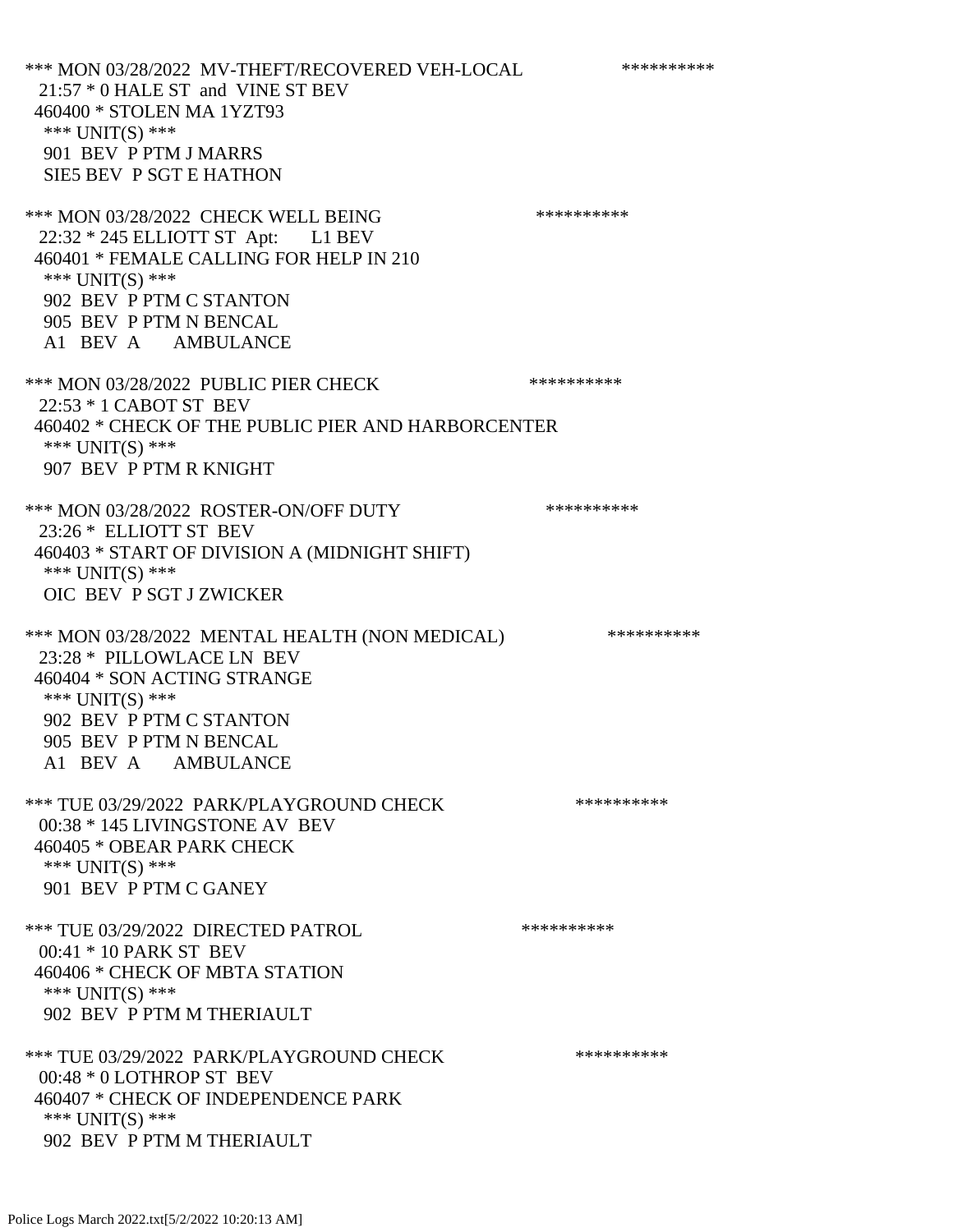\*\*\* TUE 03/29/2022 PARK/PLAYGROUND CHECK \*\*\*\*\*\*\*\*\*\*\*\* 00:48 \* 55 OBER ST BEV 460408 \* LYNCH PARK/HOSPITAL POINT CHECK \*\*\* UNIT(S) \*\*\* 904 BEV P PTM M MARINO \*\*\* TUE 03/29/2022 SCHOOL BUILDING CHECK \*\*\*\*\*\*\*\*\*\* 00:56 \* 40 WOODLAND AV BEV 460409 \* AYERS SCHOOL CHECK \*\*\* UNIT(S) \*\*\* 901 BEV P PTM C GANEY \*\*\* TUE 03/29/2022 SCHOOL BUILDING CHECK \*\*\*\*\*\*\*\*\*\*\*\* 01:02 \* 100 SOHIER RD BEV 460410 \* HIGH SCHOOL CHECK \*\*\* UNIT(S) \*\*\* 903 BEV P PTM F WOJICK \*\*\* TUE 03/29/2022 SCHOOL BUILDING CHECK \*\*\*\*\*\*\*\*\*\*\* 01:05 \* 20 EISENHOWER AV BEV 460411 \* COVE SCHOOL CHECK \*\*\* UNIT(S) \*\*\* 904 BEV P PTM M MARINO \*\*\* TUE 03/29/2022 DIRECTED PATROL \*\*\*\*\*\*\*\*\*\* 01:12 \* 126 WATER ST BEV 460413 \* CHECK OF JUBILEE YACHT CLUB \*\*\* UNIT(S) \*\*\* 902 BEV P PTM M THERIAULT \*\*\* TUE 03/29/2022 DIRECTED PATROL \*\*\*\*\*\*\*\*\*\* 01:12 \* 79 BRIDGE ST BEV 460412 \* RYAL SIDE CENTER CHECK \*\*\* UNIT(S) \*\*\* 901 BEV P PTM C GANEY \*\*\* TUE 03/29/2022 CHECK WELL BEING \*\*\*\*\*\*\*\*\*\*\*\*\*\* 01:15 \* 20 CABOT ST BEV 460414 \* PARTY SLEEPING IN THE PARKING LOT \*\*\* UNIT(S) \*\*\* 901 BEV P PTM C GANEY 902 BEV P PTM M THERIAULT \*\*\* TUE 03/29/2022 SCHOOL BUILDING CHECK \*\*\*\*\*\*\*\*\*\*\* 01:30 \* 41 BRIMBAL AV BEV 460415 \* HANNAH SCHOOL CHECK \*\*\* UNIT(S) \*\*\* 904 BEV P PTM M MARINO \*\*\* TUE 03/29/2022 MEDICAL-MENTAL HEALTH \*\*\*\*\*\*\*\*\*\* 02:03 \* WASHINGTON ST BEV 460416 \* PARTY THREATENING TO TAKE SLEEPING PILLS \*\*\* UNIT(S) \*\*\*

902 BEV P PTM M THERIAULT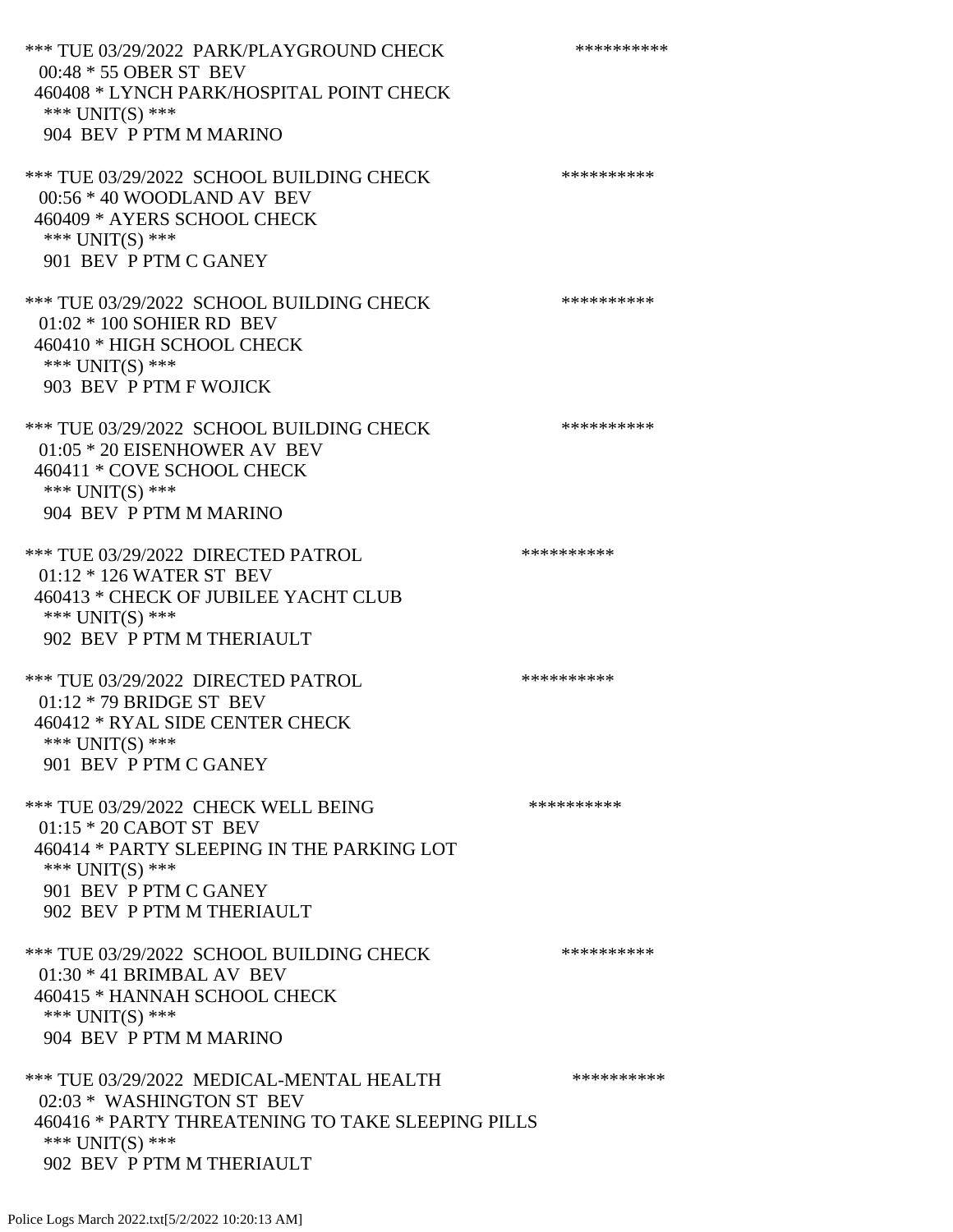903 BEV P PTM F WOJICK A1 BEV A AMBULANCE \*\*\* TUE 03/29/2022 BUILDING CHECK \*\*\*\*\*\*\*\*\*\*\*\* 02:10 \* BRIMBAL AV BEV 460417 \* CYCLES 128 CHECK \*\*\* UNIT(S) \*\*\* 904 BEV P PTM M MARINO \*\*\* TUE 03/29/2022 ARREST-RELEASED ON BAIL \*\*\*\*\*\*\*\*\*\* 02:12 \* 175 ELLIOTT ST BEV 460418 \* PRISONER BAILED \*\*\* UNIT(S) \*\*\* OIC BEV P SGT J ZWICKER \*\*\* TUE 03/29/2022 SUSP ACTIVITY \*\*\*\*\*\*\*\*\*\*\*\* 02:29 \* 11 VINE ST BEV 460419 \* PARTY THREATENING TO SMASH WINDOW \*\*\* UNIT(S) \*\*\* 904 BEV P PTM M MARINO \*\*\* TUE 03/29/2022 BUILDING CHECK \*\*\*\*\*\*\*\*\*\*\*\* 02:45 \* RANTOUL ST BEV 460420 \* 24 HOUR BUSINESS CHECK \*\*\* UNIT(S) \*\*\* 903 BEV P PTM F WOJICK \*\*\* TUE 03/29/2022 DIRECTED PATROL \*\*\*\*\*\*\*\*\*\* 06:20 \* 112 RANTOUL ST BEV 460421 \* CHECK FOR PARKING ISSUES \*\*\* UNIT(S) \*\*\* 902 BEV P PTM M THERIAULT \*\*\* TUE 03/29/2022 SUMMONS, ATTEMPT TO SERVE \*\*\*\*\*\*\*\*\*\* 07:09 \* 9 MILL ST Apt: 306 BEV 460422 \* VICTIM WITNESS ATTEMPT TO SERVE \*\*\* UNIT(S) \*\*\* 903 BEV P PTM F WOJICK \*\*\* TUE 03/29/2022 ROSTER-ON/OFF DUTY \*\*\*\*\*\*\*\*\*\* 07:20 \* ELLIOTT ST BEV 460423 \* START OF SHIFT B \*\*\* UNIT(S) \*\*\* OIC BEV P SGT J ZWICKER \*\*\* TUE 03/29/2022 ROSTER-OFFICER ORDERED TO WORK \*\*\*\*\*\*\*\*\*\*\* 07:26 \* ELLIOTT ST BEV 460424 \* OFC THOMASSON ORDERED TO WORK DIV 3 03/28 \*\*\* UNIT(S) \*\*\* OIC BEV P SGT J ZWICKER \*\*\* TUE 03/29/2022 TRANSPORT TO COURT \*\*\*\*\*\*\*\*\*\*\*\*\*\* 08:54 \* 56 FEDERAL ST BEV

460425 \* TRANSPORT TO COURT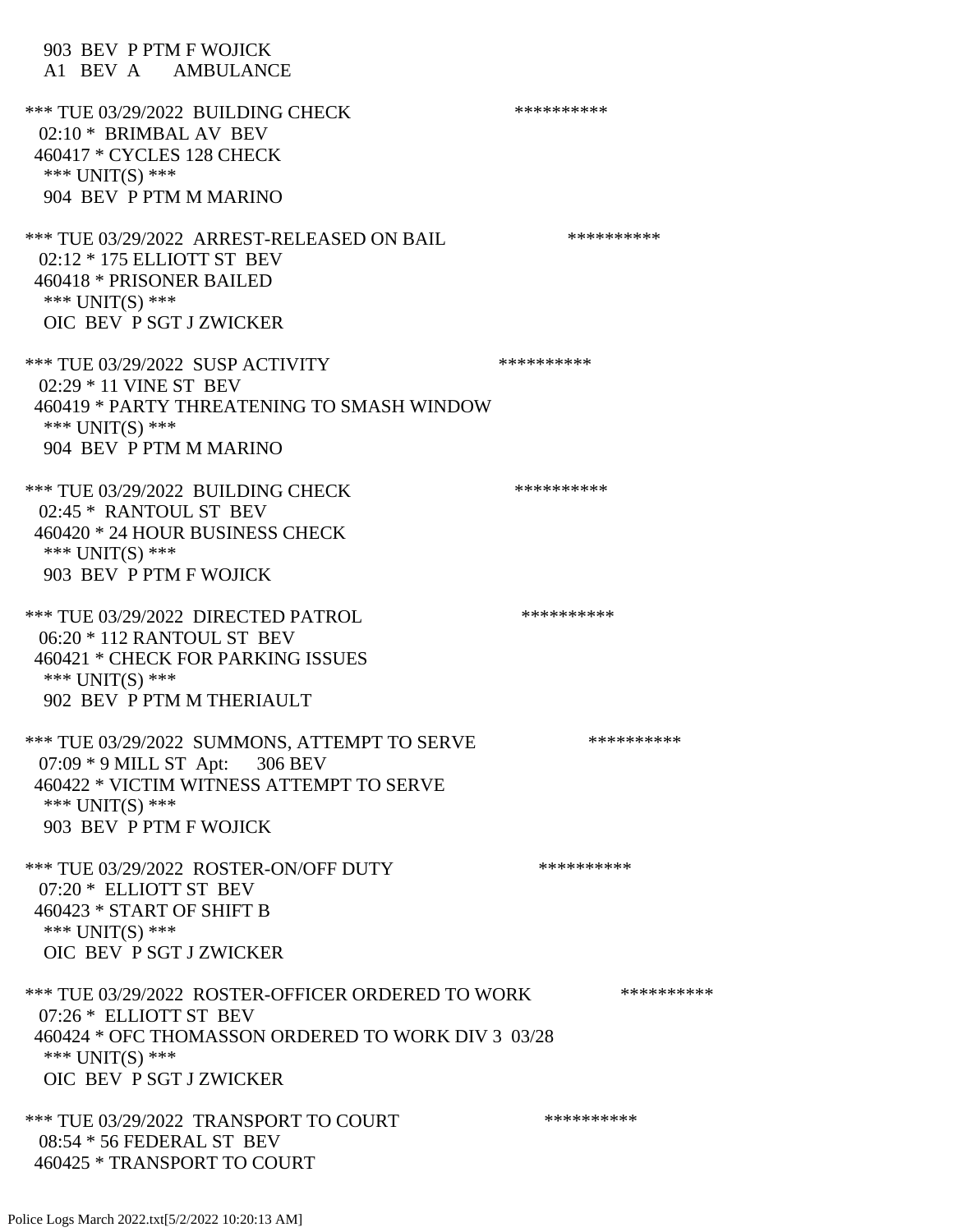\*\*\* UNIT(S) \*\*\* 903 BEV P PTM D GAGNON \*\*\* TUE 03/29/2022 HAZARD-ROADWAY \*\*\*\*\*\*\*\*\*\*\*\*\* 09:36 \* 3 BROADWAY BEV 460426 \* ROADWAY HAZARD \*\*\* UNIT(S) \*\*\* 913 BEV P SGT M HENEBURY \*\*\* TUE 03/29/2022 MV STOP-VERBAL WARNING \*\*\*\*\*\*\*\*\*\*\*\*\* 09:41 \* 0 CABOT ST and LYMAN ST BEV 460428 \* MA REG 64ZN98 \*\*\* UNIT(S) \*\*\* 910 BEV P PTM S FIORE \*\*\* TUE 03/29/2022 FRAUD-CONF GAME/SWND/FL\*26A \*\*\*\*\*\*\*\*\*\* 09:46 \* 399 ESSEX ST Apt: 215 BEV 460429 \* SCAM \*\*\* UNIT(S) \*\*\* 906 BEV P PTL A CLARIZIA \*\*\* TUE 03/29/2022 MV-ACCIDENT HIT-RUN/PROP DAM \*\*\*\*\*\*\*\*\*\* 09:49 \* 0 CABOT ST and THORNDIKE ST BEV 460430 \* POSSIBLE HIT AND RUN \*\*\* UNIT(S) \*\*\* 902 BEV P PTM D DIVINCENZ \*\*\* TUE 03/29/2022 CRUISER MAINTENANCE \*\*\*\*\*\*\*\*\*\*\*\* 09:51 \* 175 ELLIOTT ST BEV 460431 \* 904 DURANGO UPDATE\* \*\*\* TUE 03/29/2022 CITATION ISSUED (OTHER) \*\*\*\*\*\*\*\*\*\* 10:14 \* 0 CABOT ST and RAILROAD AV 460432 \* CITATION MAILED TO OPERATOR \*\*\* UNIT(S) \*\*\* 913 BEV P SGT M HENEBURY DTL BEV P PTM M BUCCI \*\*\* TUE 03/29/2022 HAZARD-DMV \*\*\*\*\*\*\*\*\*\*\*\* 11:14 \* 0 HERRICK ST and SOHIER RD BEV 460433 \* DMV IN THE STRAIGHT LANE. \*\*\* UNIT(S) \*\*\* 905 BEV P PTM K THOMASSON \*\*\* TUE 03/29/2022 MV-ACCIDENT HIT-RUN/PROP DAM \*\*\*\*\*\*\*\*\*\* 11:17 \* 0 CABOT ST and WALLIS ST BEV 460434 \* OWNER REPORTING HIT AND RUN \*\*\* UNIT(S) \*\*\* 902 BEV P PTM D DIVINCENZ \*\*\* TUE 03/29/2022 ALARMS-FIRE \*\*\*\*\*\*\*\*\*\* 11:35 \* 2 DUCK POND RD Apt: 121 BEV 460435 \* FIRE ALARM SOUNDING IN LOCKED APARTMENT \*\*\* UNIT(S) \*\*\*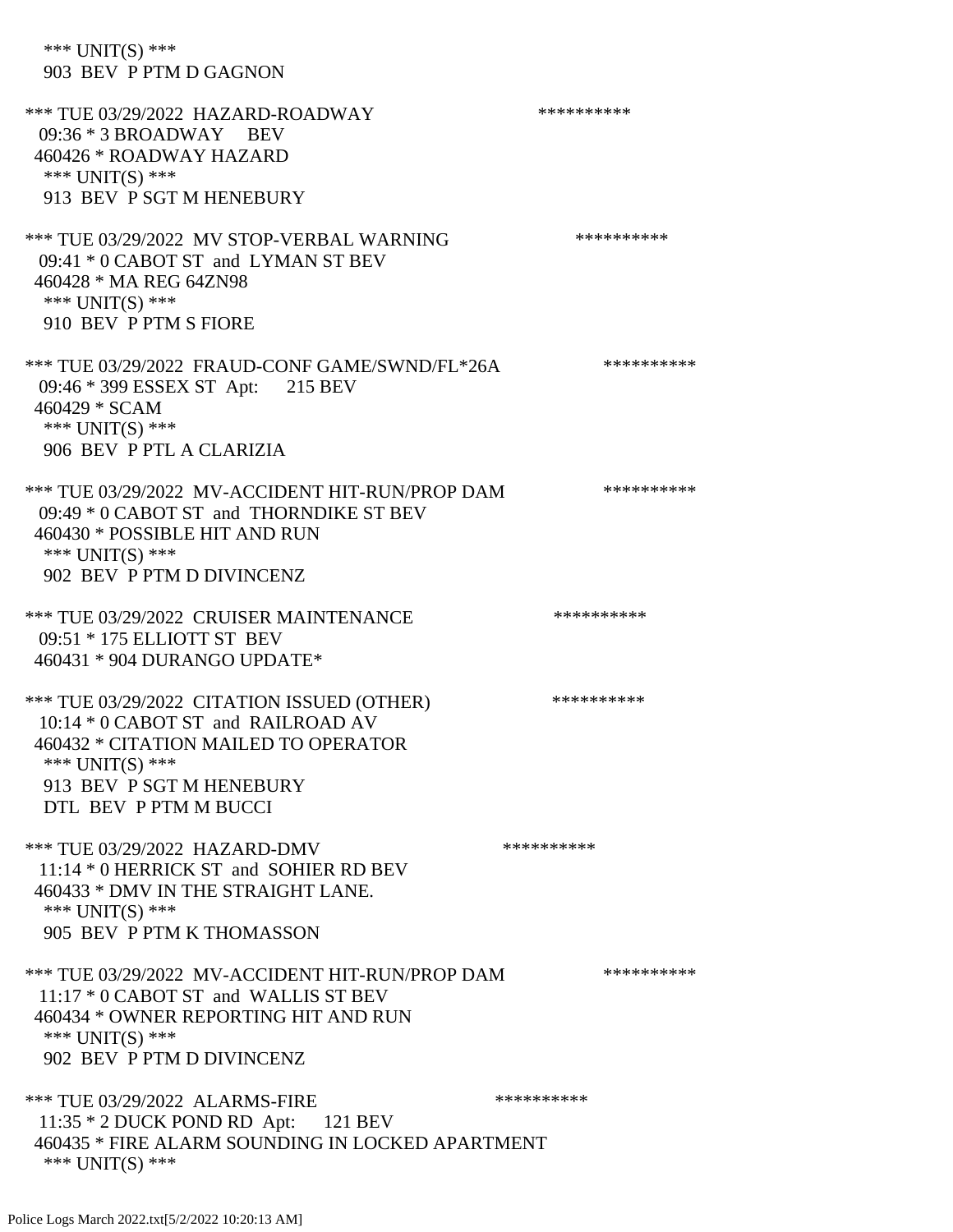901 BEV P PTM M BRODERICK 905 BEV P PTM K THOMASSON BF1 BEV F BEV FIRE \*\*\* TUE 03/29/2022 ROSTER-OFFICER ORDERED TO WORK \*\*\*\*\*\*\*\*\*\*\* 13:35 \* ELLIOTT ST BEV 460436 \* OFC DIVINCENZO ORDERED TO WORK DIV 3 \*\*\* UNIT(S) \*\*\* OIC BEV P LT M SUNGY \*\*\* TUE 03/29/2022 PRISONER PROPERTY RETURNED \*\*\*\*\*\*\*\*\*\* 14:31 \* 175 ELLIOTT ST BEV 460437 \* PROPERTY RETURNED TO GIRLFRIEND \*\*\* UNIT(S) \*\*\* OIC BEV P LT M SUNGY \*\*\* TUE 03/29/2022 MV-ACCIDENT NO REPORT \*\*\*\*\*\*\*\*\*\*\*\* 15:04 \* 314 CABOT ST BEV 460438 \* MV BACKED INTO SIGN \*\*\* UNIT(S) \*\*\* 912 BEV P SGT J TACHE \*\*\* TUE 03/29/2022 ROSTER-ON/OFF DUTY \*\*\*\*\*\*\*\*\*\* 15:33 \* ELLIOTT ST BEV 460439 \* START OF SHIFT C \*\*\* UNIT(S) \*\*\* OIC BEV P LT M PANJWANI \*\*\* TUE 03/29/2022 MEDICAL-MENTAL HEALTH \*\*\*\*\*\*\*\*\*\* 16:08 \* ESSEX ST BEV 460440 \* SECTION 12 - ASSIST CLINICIAN ON SCENE \*\*\* UNIT(S) \*\*\* 902 BEV P PTM D DIVINCENZ 903 BEV P PTM S FIORE A1 BEV A AMBULANCE \*\*\* TUE 03/29/2022 MV STOP-ARREST/SUMMONS \*\*\*\*\*\*\*\*\*\*\*\*\*\* 16:25 \* 0 COX CT and SUMMIT AV BEV 460441 \* MV STOP MA REG 6GM174 \*\*\* UNIT(S) \*\*\* 907 BEV P PTM R KNIGHT \*\*\* TUE 03/29/2022 MV-ACCIDENT PROPERTY DAMAGE \*\*\*\*\*\*\*\*\*\* 16:33 \* 0 CABOT ST and BROADWAY BEV 460442 \* MVA UNKNOWN INJURIES \*\*\* UNIT(S) \*\*\* 902 BEV P PTM D DIVINCENZ 913 BEV P SGT M HENEBURY A1 BEV A AMBULANCE BF1 BEV F BEV FIRE \*\*\* TUE 03/29/2022 SUSP ACTIVITY \*\*\*\*\*\*\*\*\*\*\*\* 16:38 \* 32 SIMON ST BEV 460443 \* PEOPLE TRYING TO GET INTO BASEMENT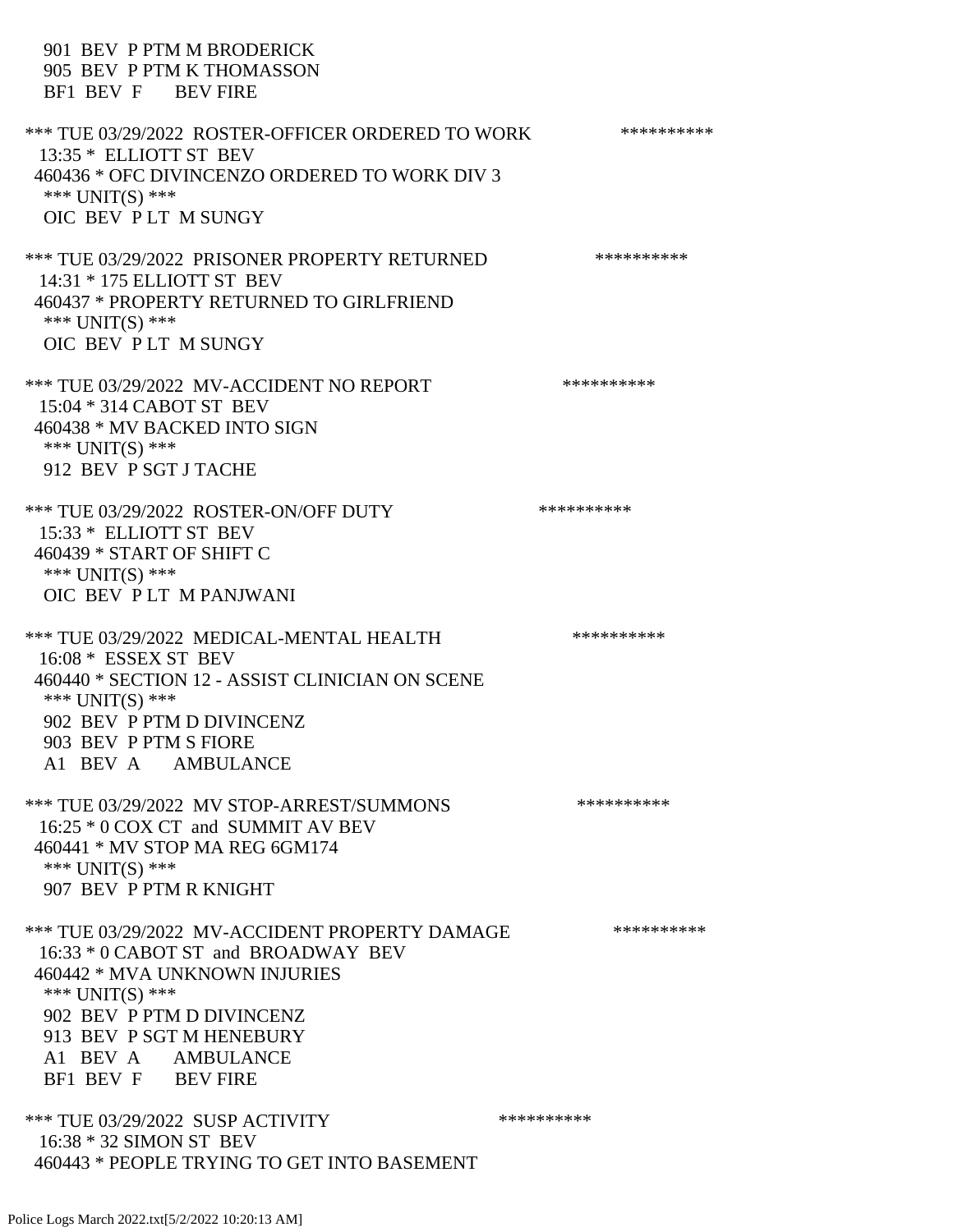\*\*\* UNIT(S) \*\*\* 901 BEV P PTM J MARRS 903 BEV P PTM S FIORE 912 BEV P SGT J SANTAMARI \*\*\* TUE 03/29/2022 PARKING COMPLAINT - GENERAL \*\*\*\*\*\*\*\*\*\* 16:52 \* 20 CABOT ST BEV 460444 \* PARKING ISSUES SUMMIT AVE \*\*\* UNIT(S) \*\*\* 907 BEV P PTM R KNIGHT \*\*\* TUE 03/29/2022 MV STOP-VERBAL WARNING \*\*\*\*\*\*\*\*\*\*\*\*\* 17:09 \* 0 LOTHROP ST and WATER ST BEV 460445 \* MV STOP MA REG 4XF692 \*\*\* UNIT(S) \*\*\* 907 BEV P PTM R KNIGHT \*\*\* TUE 03/29/2022 MV STOP-WRITTEN WARNING \*\*\*\*\*\*\*\*\*\*\*\*\* 17:19 \* 0 CABOT ST and WATER ST BEV 460446 \* MV STOP MA REG 1BEV74 \*\*\* UNIT(S) \*\*\* 907 BEV P PTM R KNIGHT \*\*\* TUE 03/29/2022 CHECK WELL BEING \*\*\*\*\*\*\*\*\*\*\*\*\*\*\*\*\* 17:23 \* 43 BOW ST Apt: 1 BEV 460447 \* POSSIBLE INTOXICATED MALE OUT FRONT \*\*\* UNIT(S) \*\*\* 901 BEV P PTM J MARRS 903 BEV P PTM S FIORE \*\*\* TUE 03/29/2022 MV STOP-VERBAL WARNING \*\*\*\*\*\*\*\*\*\*\*\*\*\* 17:27 \* 0 CABOT ST and WATER ST BEV 460448 \* MV STOP MA REG FW4645 \*\*\* UNIT(S) \*\*\* 907 BEV P PTM R KNIGHT \*\*\* TUE 03/29/2022 MEDICAL-OVERDOSE \*\*\*\*\*\*\*\*\*\* 17:35 \* RANTOUL ST and FAYETTE ST BEV 460449 \* UNCONCIOUS MALE NOT BREATHING RIGHT \*\*\* UNIT(S) \*\*\* 902 BEV P PTM D DIVINCENZ 905 BEV P PTM J MCCARTHY A1 BEV A AMBULANCE BF1 BEV F BEV FIRE \*\*\* TUE 03/29/2022 MV STOP-WRITTEN WARNING \*\*\*\*\*\*\*\*\*\*\*\*\* 17:55 \* 0 ESSEX ST and RT 128 HW BEV 460450 \* MV STOP - MA REG: 8JG197 \*\*\* UNIT(S) \*\*\* 906 BEV P PTM ARCHAMBAULT \*\*\* TUE 03/29/2022 FRAUD-WIRE \*26E \*\*\*\*\*\*\*\*\*\*\*\*\*\*\*\*\*\*\*\*\* 18:32 \* 4 ODELL AV 152 460451 \* FEMALE REPORTS BANKING SCAM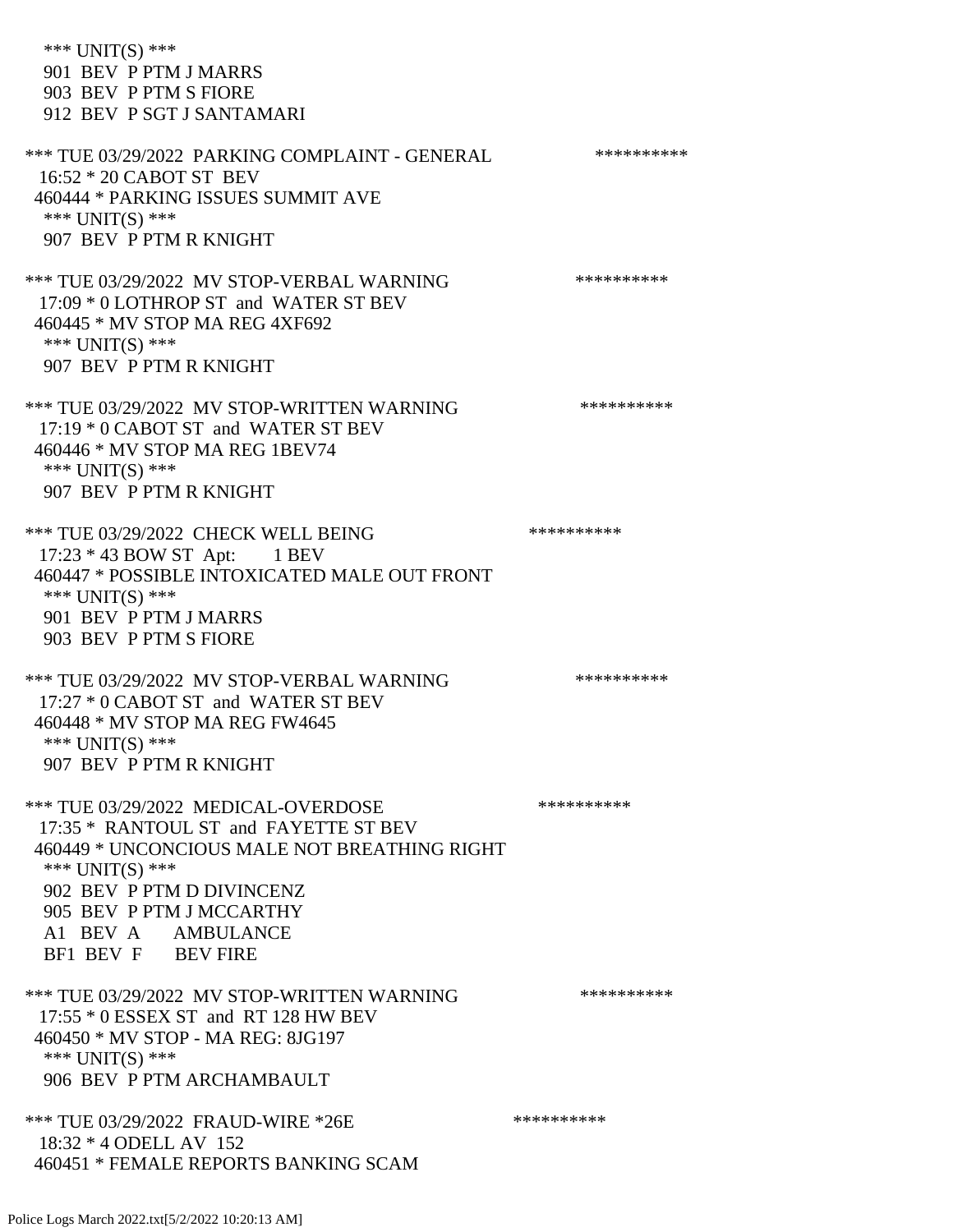\*\*\* UNIT(S) \*\*\* H1 BEV P PTM N BENCAL \*\*\* TUE 03/29/2022 911 HANG UP \*\*\*\*\*\*\*\*\*\*\*\* 19:23 \* 100 SOHIER RD BEV 460452 \* 911 HANG UP, NO ANSWER ON CALL BACK \*\*\* UNIT(S) \*\*\* 903 BEV P PTM S FIORE \*\*\* TUE 03/29/2022 MEDICAL-ALS \*\*\*\*\*\*\*\*\*\*\*\*\* 19:37 \* CHERRY HILL DR BEV 460453 \* ELDERLY MALE CHOKING ON PILLS \*\*\* UNIT(S) \*\*\* 905 BEV P PTM J MCCARTHY A1 BEV A AMBULANCE BF1 BEV F BEV FIRE \*\*\* TUE 03/29/2022 ALARMS-COMMERCIAL \*\*\*\*\*\*\*\*\*\* 19:56 \* 55 DODGE ST BEV 460454 \* FRONT DOOR ALARM \*\*\* UNIT(S) \*\*\* 903 BEV P PTM S FIORE 906 BEV P PTM ARCHAMBAULT \*\*\* TUE 03/29/2022 MV STOP-VERBAL WARNING \*\*\*\*\*\*\*\*\*\*\*\*\* 20:41 \* 0 ELLIOTT ST and RANTOUL ST BEV 460455 \* VERBAL 89/9 \*\*\* UNIT(S) \*\*\* 902 BEV P PTM D DIVINCENZ \*\*\* TUE 03/29/2022 ASSIST CITIZEN \*\*\*\*\*\*\*\*\*\*\*\* 20:43 \* 40 WILLIAMS ST BEV 460456 \* EX ROOMMATE LOOKING FOR MISSING PACKAGES \*\*\* UNIT(S) \*\*\* 901 BEV P PTM J MARRS \*\*\* TUE 03/29/2022 MV STOP-VERBAL WARNING \*\*\*\*\*\*\*\*\*\*\*\*\* 21:03 \* 0 SOHIER RD and MASON ST BEV 460457 \* MV STOP MA REG 1CCH39 \*\*\* UNIT(S) \*\*\* 907 BEV P PTM R KNIGHT \*\*\* TUE 03/29/2022 MV STOP-VERBAL WARNING \*\*\*\*\*\*\*\*\*\*\*\*\* 21:30 \* 327 RANTOUL ST BEV 460458 \* VERBAL EQUIPMENT \*\*\* UNIT(S) \*\*\* 902 BEV P PTM D DIVINCENZ \*\*\* TUE 03/29/2022 DIRECTED PATROL \*\*\*\*\*\*\*\*\*\* 21:35 \* 0 KERNWOOD AV and KERNWOOD BRIDGE BEV 460459 \* DIRECTED PATROL KERNWOOD AVE \*\*\* UNIT(S) \*\*\* 907 BEV P PTM R KNIGHT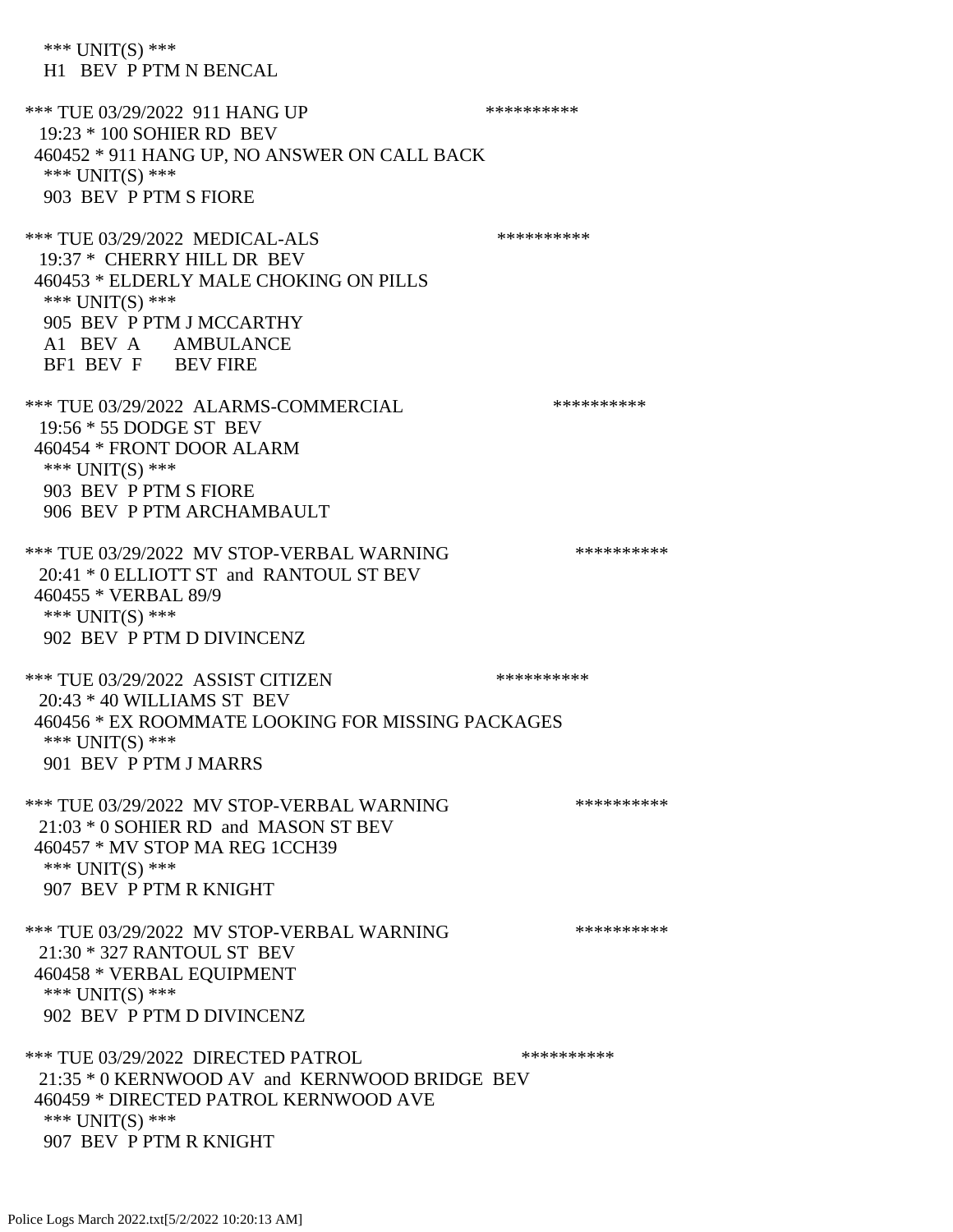\*\*\* TUE 03/29/2022 MV STOP-WRITTEN WARNING \*\*\*\*\*\*\*\*\*\*\*\*\* 21:39 \* 0 KERNWOOD AV and KERNWOOD BRIDGE BEV 460460 \* MV STOP MA REG 5FD364 \*\*\* UNIT(S) \*\*\* 901 BEV P PTM J MARRS 907 BEV P PTM R KNIGHT \*\*\* TUE 03/29/2022 MV STOP-WRITTEN WARNING \*\*\*\*\*\*\*\*\*\*\*\*\* 21:47 \* 0 MCPHERSON DR BEV 460461 \* MVSTOP - 7AY494 \*\*\* UNIT(S) \*\*\* 913 BEV P SGT M HENEBURY \*\*\* TUE 03/29/2022 MV STOP-VERBAL WARNING \*\*\*\*\*\*\*\*\*\*\*\*\* 21:59 \* 0 RANTOUL ST and POND ST BEV 460462 \* VERBAL INSPECTION \*\*\* UNIT(S) \*\*\* 902 BEV P PTM D DIVINCENZ \*\*\* TUE 03/29/2022 MV STOP-VERBAL WARNING \*\*\*\*\*\*\*\*\*\*\*\*\*\* 22:26 \* 0 KERNWOOD AV and KERNWOOD BRIDGE BEV 460463 \* MV STOP MA REG 72JK63 \*\*\* UNIT(S) \*\*\* 901 BEV P PTM J MARRS 907 BEV P PTM R KNIGHT \*\*\* TUE 03/29/2022 MEDICAL-MENTAL HEALTH \*\*\*\*\*\*\*\*\*\* 23:00 \* RANTOUL ST BEV 460464 \* PARTY WANTS TO HARM THEMSELVES \*\*\* UNIT(S) \*\*\* 902 BEV P PTM D DIVINCENZ 903 BEV P PTM S FIORE 907 BEV P PTM R KNIGHT A1 BEV A AMBULANCE BF1 BEV F BEV FIRE \*\*\* TUE 03/29/2022 ROSTER-ON/OFF DUTY \*\*\*\*\*\*\*\*\*\* 23:15 \* ELLIOTT ST BEV 460465 \* START OF DIVISION A (MIDNIGHT SHIFT) \*\*\* UNIT(S) \*\*\* OIC BEV P SGT J ZWICKER \*\*\* WED 03/30/2022 ALARMS-COMMERCIAL \*\*\*\*\*\*\*\*\*\* 00:14 \* 311 CABOT ST BEV 460466 \* COMMERCIAL ALARM- FRONT DOOR MOTION \*\*\* UNIT(S) \*\*\* 903 BEV P PTM C GANEY 904 BEV P PTM M MARINO \*\*\* WED 03/30/2022 DOMESTIC ABUSE/NO 209A \*90F \*\*\*\*\*\*\*\*\*\* 00:25 \* 15 SIMON ST Apt: 1 BEV 460467 \* FAMILY ARGUING \*\*\* UNIT(S) \*\*\* 902 BEV P PTM M THERIAULT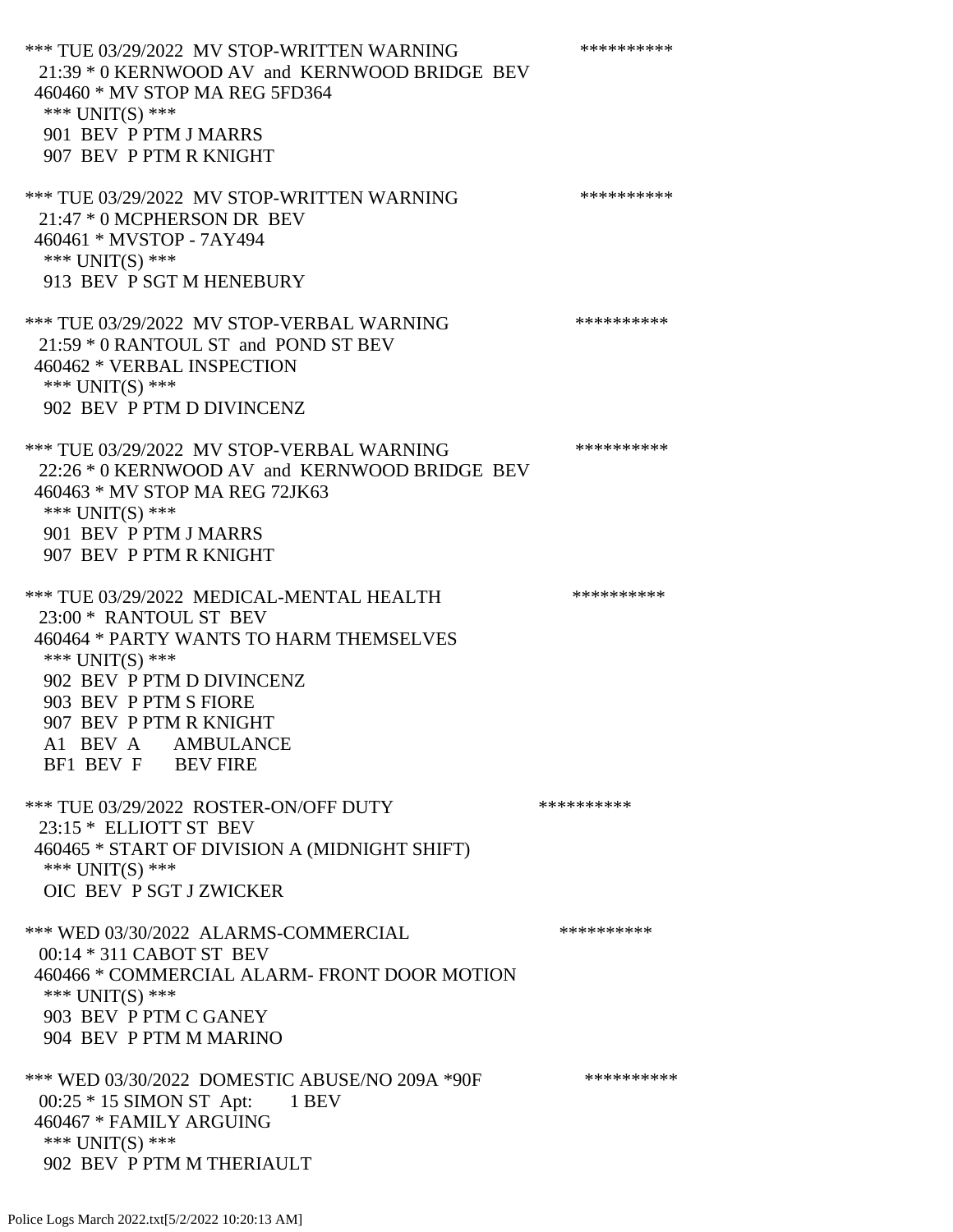## 903 BEV P PTM C GANEY 904 BEV P PTM M MARINO

| *** WED 03/30/2022 PARK/PLAYGROUND CHECK<br>00:35 * 55 OBER ST BEV<br>460468 * LYNCH PARK/HOSPITAL POINT CHECK<br>*** $UNIT(S)$ ***<br>904 BEV P PTM M MARINO                                                                            | ********** |
|------------------------------------------------------------------------------------------------------------------------------------------------------------------------------------------------------------------------------------------|------------|
| *** WED 03/30/2022 SCHOOL BUILDING CHECK<br>00:55 * 20 EISENHOWER AV BEV<br>460469 * COVE SCHOOL CHECK<br>*** UNIT(S) ***<br>904 BEV P PTM M MARINO                                                                                      | ********** |
| *** WED 03/30/2022 DIRECTED PATROL<br>01:10 * 0 ELLIOTT ST and CUMMINGS CENTER BEV<br>460470 * CUMMINGS CENTER DIRECTED PATROL<br>*** $UNIT(S)$ ***<br>901 BEV P PTM P FIDRYCH                                                           | ********** |
| *** WED 03/30/2022 SCHOOL BUILDING CHECK<br>$01:15 * 41$ BRIMBAL AV BEV<br>460471 * HANNAH SCHOOL CHECK<br>*** UNIT(S) ***<br>904 BEV P PTM M MARINO                                                                                     | ********** |
| *** WED 03/30/2022 PARK/PLAYGROUND CHECK<br>01:22 * 1 MCPHERSON DR BEV<br>460472 * MCPHERSON CENTER CHECK<br>*** UNIT(S) ***<br>901 BEV P PTM P FIDRYCH                                                                                  | ********** |
| *** WED 03/30/2022 PARK/PLAYGROUND CHECK<br>01:56 * 145 LIVINGSTONE AV BEV<br>460473 * OBEAR PARK CHECK<br>*** UNIT(S) ***<br>901 BEV P PTM P FIDRYCH                                                                                    | ********** |
| *** WED 03/30/2022 BUILDING CHECK<br>02:00 * BRIMBAL AV BEV<br>460474 * CYCLES 128 CHECK<br>*** $UNIT(S)$ ***<br>904 BEV P PTM M MARINO                                                                                                  | ********** |
| *** WED 03/30/2022 ASSIST OTHER DEPARTMENT<br>02:11 * RANTOUL ST BEV<br>460475 * ASSIST HAMILTON PD WITH MISSING PERSON<br>*** $UNIT(S)$ ***<br>901 BEV P PTM P FIDRYCH<br>902 BEV P PTM M THERIAULT PTM P FIDRYCH<br>A1 BEV A AMBULANCE | ********** |
| *** WED 03/30/2022 DIRECTED PATROL                                                                                                                                                                                                       | ********** |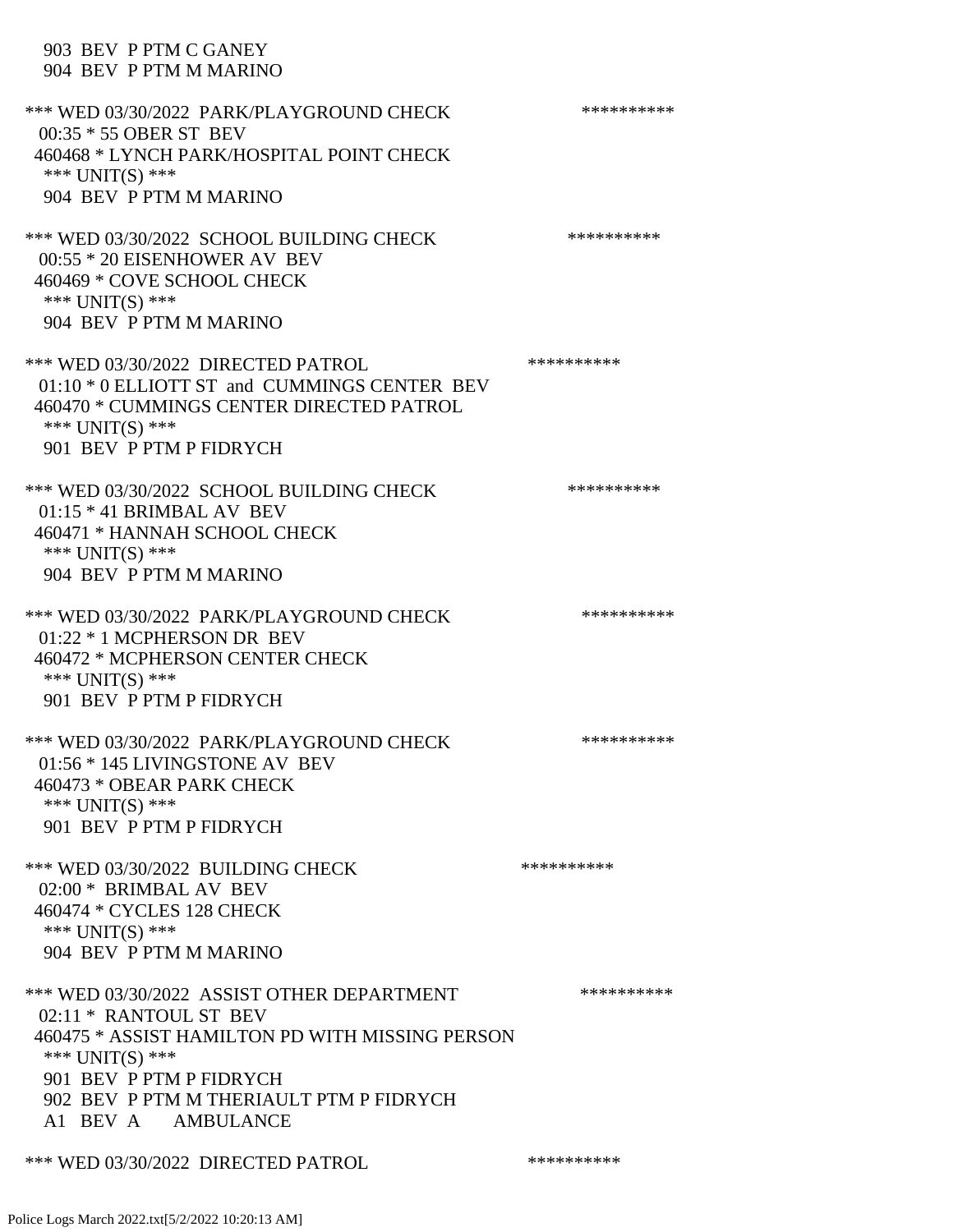03:05 \* 11 CABOT ST BEV 460476 \* CHECK OF COMMERCIAL PIER \*\*\* UNIT(S) \*\*\* 902 BEV P PTM M THERIAULT \*\*\* WED 03/30/2022 ALARMS-RESIDENTIAL \*\*\*\*\*\*\*\*\*\* 05:41 \* 20 ENDICOTT ST 460477 \* GENERAL ALARM \*\*\* UNIT(S) \*\*\* 901 BEV P PTM P FIDRYCH 902 BEV P PTM M THERIAULT \*\*\* WED 03/30/2022 MV STOP-VERBAL WARNING \*\*\*\*\*\*\*\*\*\*\*\* 06:00 \* 4 MCPHERSON DR BEV 460478 \* MV STOP NH REG 492348 \*\*\* UNIT(S) \*\*\* 901 BEV P PTM P FIDRYCH 902 BEV P PTM M THERIAULT \*\*\* WED 03/30/2022 MV STOP-VERBAL WARNING \*\*\*\*\*\*\*\*\*\*\*\* 06:30 \* 17 DANE ST BEV 460479 \* MV STOP \*\*\* UNIT(S) \*\*\* 902 BEV P PTM M THERIAULT 903 BEV P PTM C GANEY 904 BEV P PTM M MARINO \*\*\* WED 03/30/2022 ROSTER-OFFICER ORDERED TO WORK \*\*\*\*\*\*\*\*\*\*\* 07:02 \* ELLIOTT ST BEV 460481 \* OFFICER GRIMES ORDERED FOR LATE 1/2 DIV B \*\*\* UNIT(S) \*\*\* OIC BEV P SGT J ZWICKER \*\*\* WED 03/30/2022 ROSTER-ON/OFF DUTY \*\*\*\*\*\*\*\*\*\* 07:23 \* ELLIOTT ST BEV 460482 \* START OF SHIFT B \*\*\* UNIT(S) \*\*\* OIC BEV P SGT J ZWICKER \*\*\* WED 03/30/2022 MV STOP-WRITTEN WARNING \*\*\*\*\*\*\*\*\*\*\*\* 07:33 \* 0 CABOT ST and TREMONT ST BEV 460483 \* MV STOP 205WOZ \*\*\* UNIT(S) \*\*\* 907 BEV P PTM J LANTYCH \*\*\* WED 03/30/2022 MV STOP-VERBAL WARNING \*\*\*\*\*\*\*\*\*\*\*\* 07:49 \* 0 BRIDGE ST and VIRGINIA AV BEV 460484 \* MV STOP 739TE8 \*\*\* UNIT(S) \*\*\* 907 BEV P PTM J LANTYCH \*\*\* WED 03/30/2022 MV STOP-VERBAL WARNING \*\*\*\*\*\*\*\*\*\*\*\*\* 07:55 \* 0 BRIDGE ST and VIRGINIA AV BEV 460485 \* MV STOP 4FVH50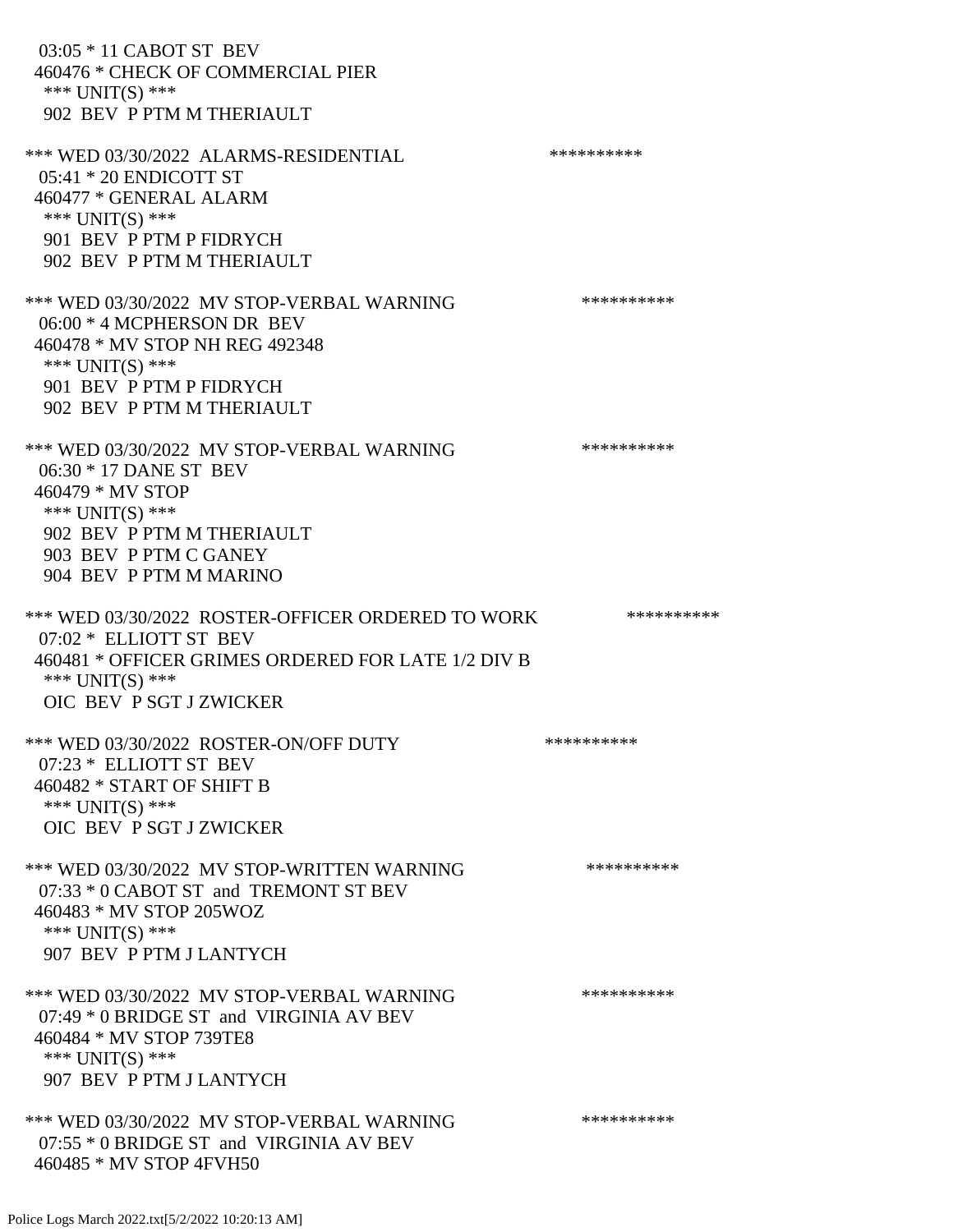\*\*\* UNIT(S) \*\*\* 907 BEV P PTM J LANTYCH \*\*\* WED 03/30/2022 MV STOP-VERBAL WARNING \*\*\*\*\*\*\*\*\*\*\*\* 09:27 \* 0 ESSEX ST and CEDAR ST BEV 460486 \* MV STOP KRN8472 (NY) \*\*\* UNIT(S) \*\*\* 907 BEV P PTM J LANTYCH \*\*\* WED 03/30/2022 MV STOP-WRITTEN WARNING \*\*\*\*\*\*\*\*\*\*\*\*\* 09:58 \* 0 ESSEX ST and STANDLEY ST BEV 460487 \* MV STOP T87605 \*\*\* UNIT(S) \*\*\* 907 BEV P PTM J LANTYCH \*\*\* WED 03/30/2022 MV STOP-WRITTEN WARNING \*\*\*\*\*\*\*\*\*\*\*\* 10:09 \* 0 ESSEX ST and STANDLEY ST BEV 460488 \* MV STOP 3839023 (NH) \*\*\* UNIT(S) \*\*\* 907 BEV P PTM J LANTYCH \*\*\* WED 03/30/2022 SUSP ACTIVITY \*\*\*\*\*\*\*\*\*\*\*\* 10:18 \* 265 ESSEX ST BEV 460489 \* WOMAN HARASSED BY FAMILY OVER ESTATE \*\*\* UNIT(S) \*\*\* 904 BEV P PTM D GRIMES \*\*\* WED 03/30/2022 MV STOP-CITATION ISSUED \*\*\*\*\*\*\*\*\*\* 10:19 \* 0 STANDLEY ST and OLD STANDLEY ST BEV 460490 \* MV STOP 1YCB39 \*\*\* UNIT(S) \*\*\* 907 BEV P PTM J LANTYCH \*\*\* WED 03/30/2022 CHECK WELL BEING \*\*\*\*\*\*\*\*\*\* 10:45 \* 32 RAILROAD AV Apt: 11 BEV 460491 \* WELL BEING CHECK 64 YR OLD FEMALE \*\*\* UNIT(S) \*\*\* 901 BEV P PTM M BRODERICK 902 BEV P PTM J SPITALERI \*\*\* WED 03/30/2022 FRAUD-WIRE \*26E \*\*\*\*\*\*\*\*\*\* 10:46 \* 129 DODGE ST BEV 460492 \* PARTY SCAMMED \*\*\* UNIT(S) \*\*\* 905 BEV P PTM W CARGILE \*\*\* WED 03/30/2022 MV STOP-WRITTEN WARNING \*\*\*\*\*\*\*\*\*\*\*\* 11:27 \* 0 SOHIER RD and NORTHRIDGE RD BEV 460493 \* MV STOP 2HCJ64 \*\*\* UNIT(S) \*\*\* 907 BEV P PTM J LANTYCH \*\*\* WED 03/30/2022 SUSP ACTIVITY \*\*\*\*\*\*\*\*\*\*\*\*\*\* 11:48 \* 11 WEBBER AV BEV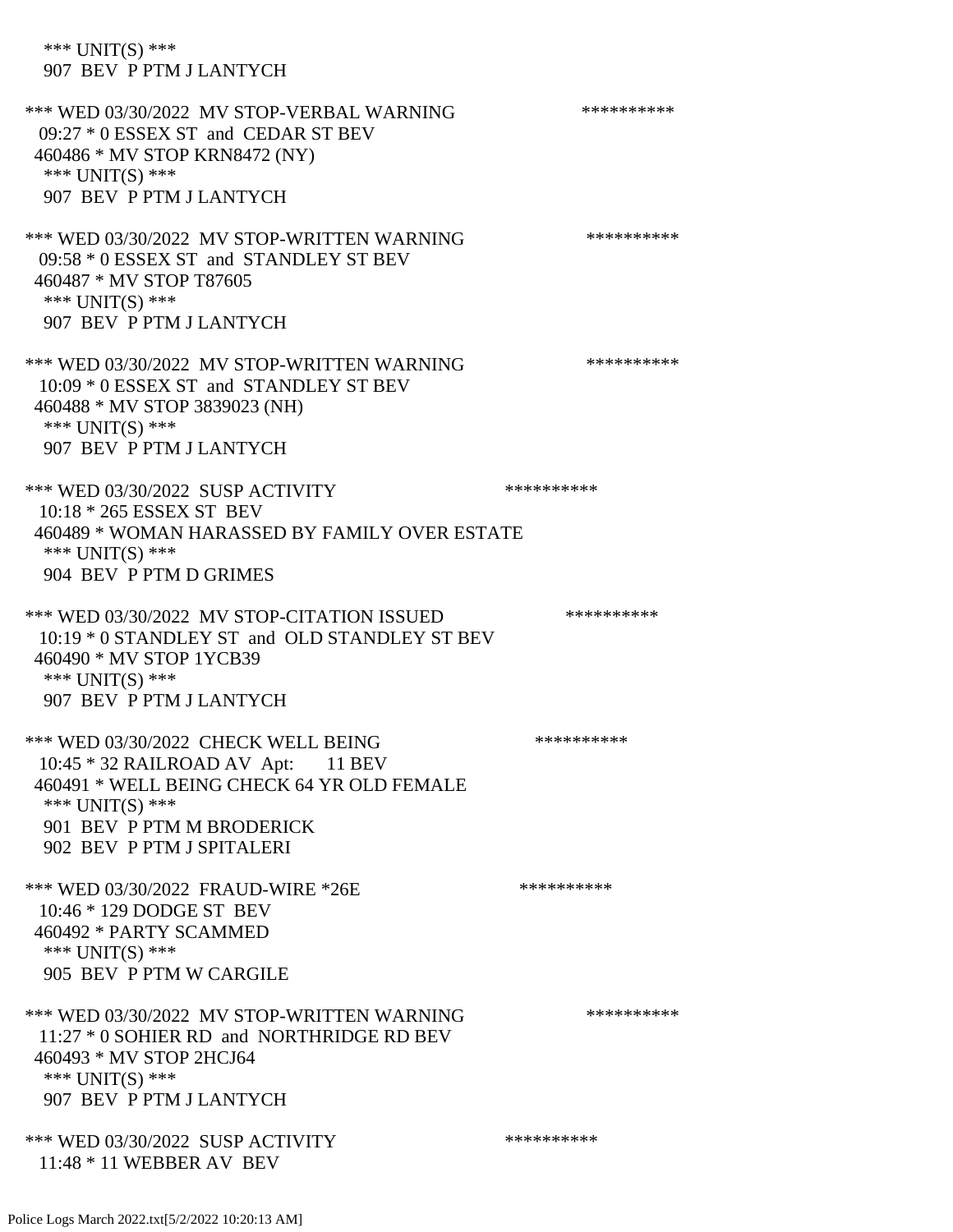460494 \* FELL OUT WINDOW- (NO BASIS) \*\*\* UNIT(S) \*\*\* 902 BEV P PTM J SPITALERI 903 BEV P PTM R KNIGHT A1 BEV A AMBULANCE \*\*\* WED 03/30/2022 MV STOP-WRITTEN WARNING \*\*\*\*\*\*\*\*\*\*\*\*\* 11:49 \* 0 SOHIER RD and NORTHRIDGE RD BEV 460495 \* MV STOP JF8806 \*\*\* UNIT(S) \*\*\* 907 BEV P PTM J LANTYCH \*\*\* WED 03/30/2022 SUSP ACTIVITY \*\*\*\*\*\*\*\*\*\*\*\* 11:59 \* 0 BRIDGE ST and RIVER ST BEV 460496 \* OPEN BAY DOOR \*\*\* UNIT(S) \*\*\* 901 BEV P PTM M BRODERICK 904 BEV P PTM D GRIMES \*\*\* WED 03/30/2022 SUMMONS, ATTEMPT TO SERVE \*\*\*\*\*\*\*\*\*\*\*\*\* 12:07 \* 19 BENNETT ST BEV 460497 \* ATTEMPT TO SERVE A DELINQUENCY SUMMONS \*\*\* UNIT(S) \*\*\* 903 BEV P PTM R KNIGHT \*\*\* WED 03/30/2022 MEDICAL-ALS \*\*\*\*\*\*\*\*\*\*\*\*\* 12:14 \* WEST ST BEV 460498 \* POSS HEART ATTACK \*\*\* UNIT(S) \*\*\* 904 BEV P PTM D GRIMES A1 BEV A AMBULANCE BF1 BEV F BEV FIRE \*\*\* WED 03/30/2022 SCHOOL TRAFFIC \*\*\*\*\*\*\*\*\*\*\*\*\*\* 13:34 \* 0 BRIDGE ST and WINTHROP AV BEV 460499 \* MONITOR SCHOOL DISMISSAL \*\*\* UNIT(S) \*\*\* 901 BEV P PTM M BRODERICK \*\*\* WED 03/30/2022 MV STOP-VERBAL WARNING \*\*\*\*\*\*\*\*\*\*\*\* 14:01 \* 41 BRIMBAL AV BEV 460500 \* MV STOP 4VTT39 \*\*\* UNIT(S) \*\*\* 907 BEV P PTM J LANTYCH \*\*\* WED 03/30/2022 TRANSPORT-OTHER \*\*\*\*\*\*\*\*\*\* 14:30 \* 221 CABOT ST BEV 460501 \* TRANSPORT SPANISH WOMAN TO SALEM \*\*\* UNIT(S) \*\*\* 903 BEV P PTM R KNIGHT \*\*\* WED 03/30/2022 DISTURBANCE-GENERAL \*\*\*\*\*\*\*\*\*\* 14:59 \* 91 HERRICK ST BEV 460502 \* REPORT OF DISTURBANCE IN MAIN LOBBY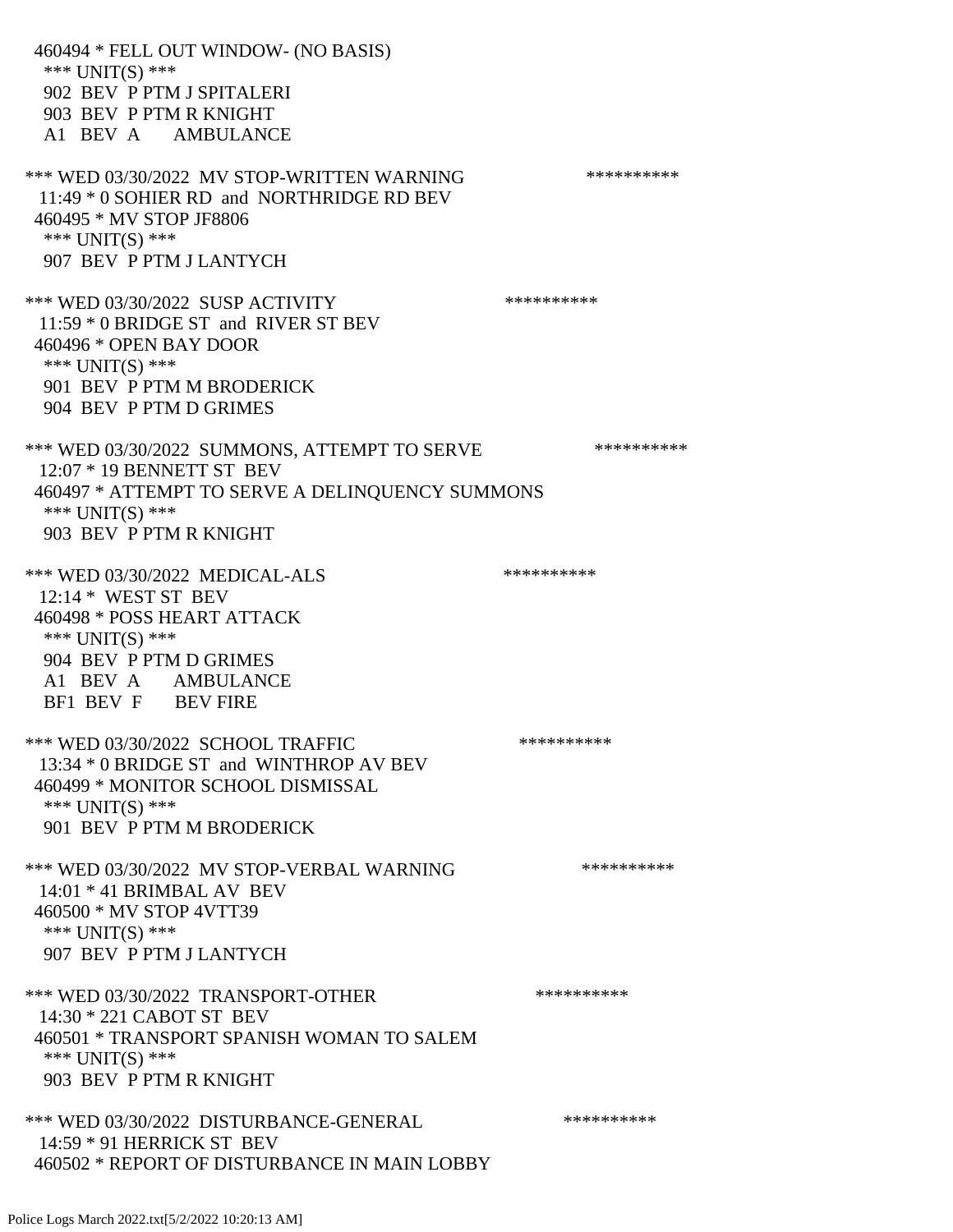\*\*\* UNIT(S) \*\*\* 903 BEV P PTM R KNIGHT 904 BEV P PTM D GRIMES 905 BEV P PTM W CARGILE 907 BEV P PTM J LANTYCH \*\*\* WED 03/30/2022 MEDICAL-OVERDOSE \*\*\*\*\*\*\*\*\*\* 15:05 \* LAKEVIEW AV BEV 460503 \* POSSIBLE OD \*\*\* UNIT(S) \*\*\* 901 BEV P PTM M BRODERICK 902 BEV P PTM J SPITALERI \*\*\* WED 03/30/2022 ROSTER-OFFICER ORDERED TO WORK \*\*\*\*\*\*\*\*\*\*\* 15:08 \* ELLIOTT ST BEV 460504 \* OFC BRODERICK ORDERED TO WORK DIV 3 \*\*\* UNIT(S) \*\*\* OIC BEV P LT M SUNGY \*\*\* WED 03/30/2022 ROSTER-ON/OFF DUTY \*\*\*\*\*\*\*\*\*\* 16:00 \* ELLIOTT ST BEV 460505 \* START OF SHIFT C (4-12 SHIFT) \*\*\* UNIT(S) \*\*\* OIC BEV P LT J SHAIRS \*\*\* WED 03/30/2022 SUSP ACTIVITY \*\*\*\*\*\*\*\*\*\*\*\* 16:19 \* 91 HERRICK ST BEV 460506 \* FEMALE CLAIMING SOMEONE TOOK HER BELONGINGS \*\*\* UNIT(S) \*\*\* 903 BEV P PTM M GELINEAU 912 BEV P SGT J SHAIRS \*\*\* WED 03/30/2022 COMMUNITY IMPACT UNIT \*\*\*\*\*\*\*\*\*\*\*\* 16:22 \* RIVER ST BEV 460507 \* RUN GUESTS FOR WARRANTS SO STATUS \*\*\* UNIT(S) \*\*\* CIU BEV P PTM E ABRAHAMSO \*\*\* WED 03/30/2022 MV STOP-VERBAL WARNING \*\*\*\*\*\*\*\*\*\*\*\* 16:23 \* 0 CABOT ST and ROUNDY ST BEV 460508 \* MV STOP PA KZY3759 \*\*\* UNIT(S) \*\*\* 902 BEV P PTM ARCHAMBAULT \*\*\* WED 03/30/2022 MV STOP-VERBAL WARNING \*\*\*\*\*\*\*\*\*\*\*\*\* 16:32 \* 0 CABOT ST and WATER ST BEV 460509 \* MV STOP MA REG 2VBW91 \*\*\* UNIT(S) \*\*\* 907 BEV P PTM R KNIGHT \*\*\* WED 03/30/2022 MV STOP-VERBAL WARNING \*\*\*\*\*\*\*\*\*\*\*\* 16:45 \* 0 CABOT ST and WATER ST BEV 460510 \* MV STOP MA REG 1AVD46 \*\*\* UNIT(S) \*\*\*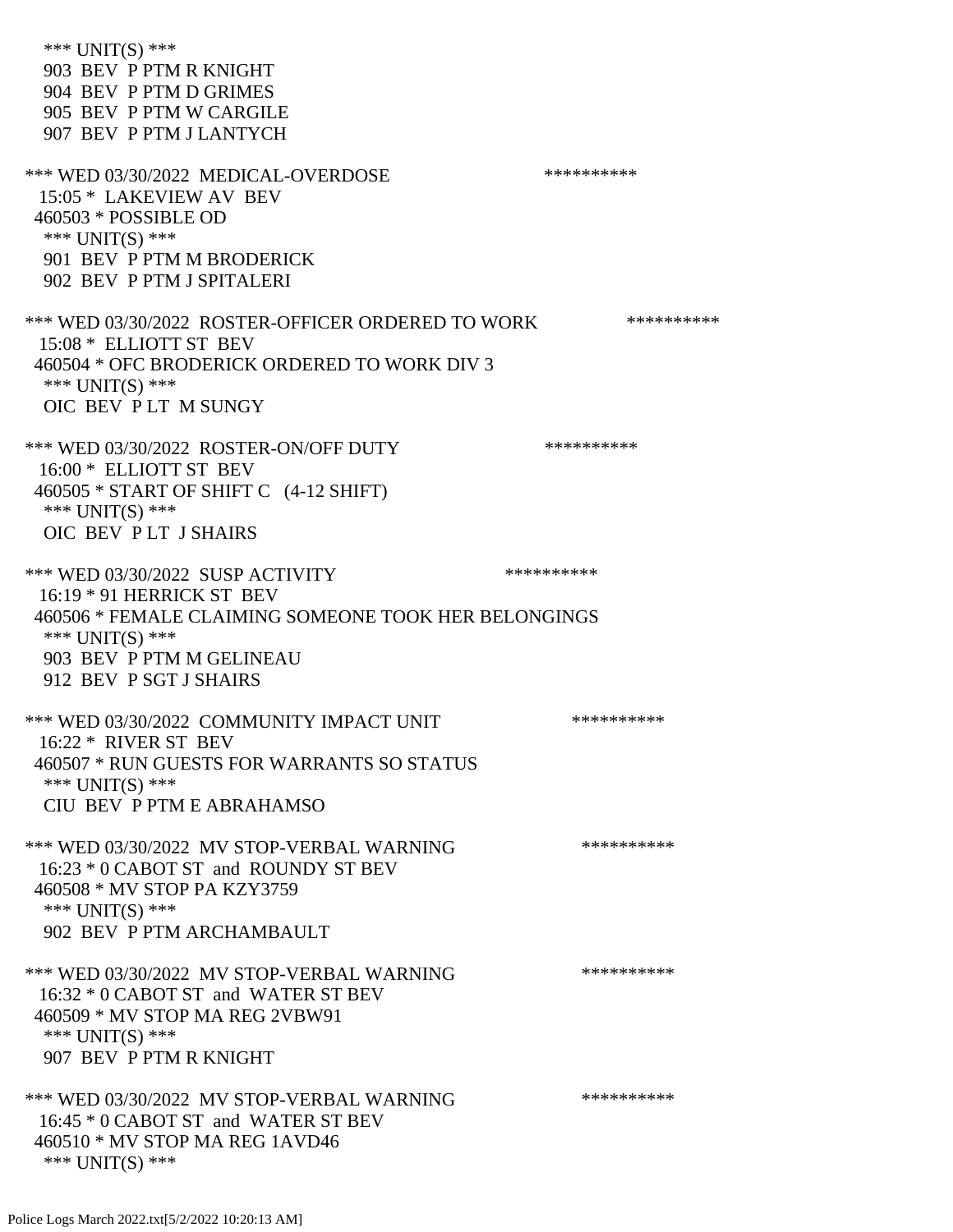## 907 BEV P PTM R KNIGHT

| *** WED 03/30/2022 COMMUNITY IMPACT UNIT<br>16:45 * ELLIOTT ST BEV<br>460511 * ATTEMPT FOLLOW UP<br>*** UNIT(S) ***<br>CIU BEV P PTM E ABRAHAMSO                                          | ********** |
|-------------------------------------------------------------------------------------------------------------------------------------------------------------------------------------------|------------|
| *** WED 03/30/2022 209A ORDER SERVED<br>16:57 * ELLIOTT ST BEV<br>460512 * ORDER SERVED IN HAND<br>*** UNIT(S) ***<br>H1 BEV P PTM C STANTON                                              | ********** |
| *** WED 03/30/2022 MV STOP-VERBAL WARNING<br>17:12 * 0 CABOT ST and WATER ST BEV<br>460513 * MV STOP - MA REG:1SSX87<br>*** UNIT(S) ***<br>902 BEV P PTM ARCHAMBAULT                      | ********** |
| *** WED 03/30/2022 MV STOP-WRITTEN WARNING<br>17:24 * 376 HALE ST BEV<br>460514 * MV STOP MA REG 2LKG71<br>*** UNIT(S) ***<br>907 BEV P PTM R KNIGHT                                      | ********** |
| *** WED 03/30/2022 COMMUNITY IMPACT UNIT<br>17:29 * ELLIOTT ST BEV<br>460515 * NOTIFY GERMAIN AND TRACEY OF COURT<br>*** UNIT(S) ***<br>CIU BEV P PTM E ABRAHAMSO                         | ********** |
| *** WED 03/30/2022 MV STOP-WRITTEN WARNING<br>17:44 * 376 HALE ST BEV<br>460516 * MV STOP MA REG 4RKG49<br>*** $UNIT(S)$ ***<br>907 BEV P PTM R KNIGHT                                    | ********** |
| *** WED 03/30/2022 CITY ORDINANCE-ABANDONED MV<br>17:53 * 0 HEATHER ST and HENDERSON AV BEV<br>460517 * ABANDONED VEHICLE MA REG # VT2E66<br>*** UNIT(S) ***<br>CIU BEV P PTM E ABRAHAMSO | ********** |
| *** WED 03/30/2022 ASSIST CITIZEN<br>18:31 * 498 RANTOUL ST BEV<br>460518 * UNITS LOCATED CHILD<br>*** UNIT(S) ***<br>902 BEV P PTM ARCHAMBAULT<br>903 BEV P PTM M GELINEAU               | ********** |
| *** WED 03/30/2022 MV STOP-WRITTEN WARNING<br>18:34 * 0 SOHIER RD and TOZER RD BEV<br>460519 * MV STOP MA REG 1LMZ55                                                                      | ********** |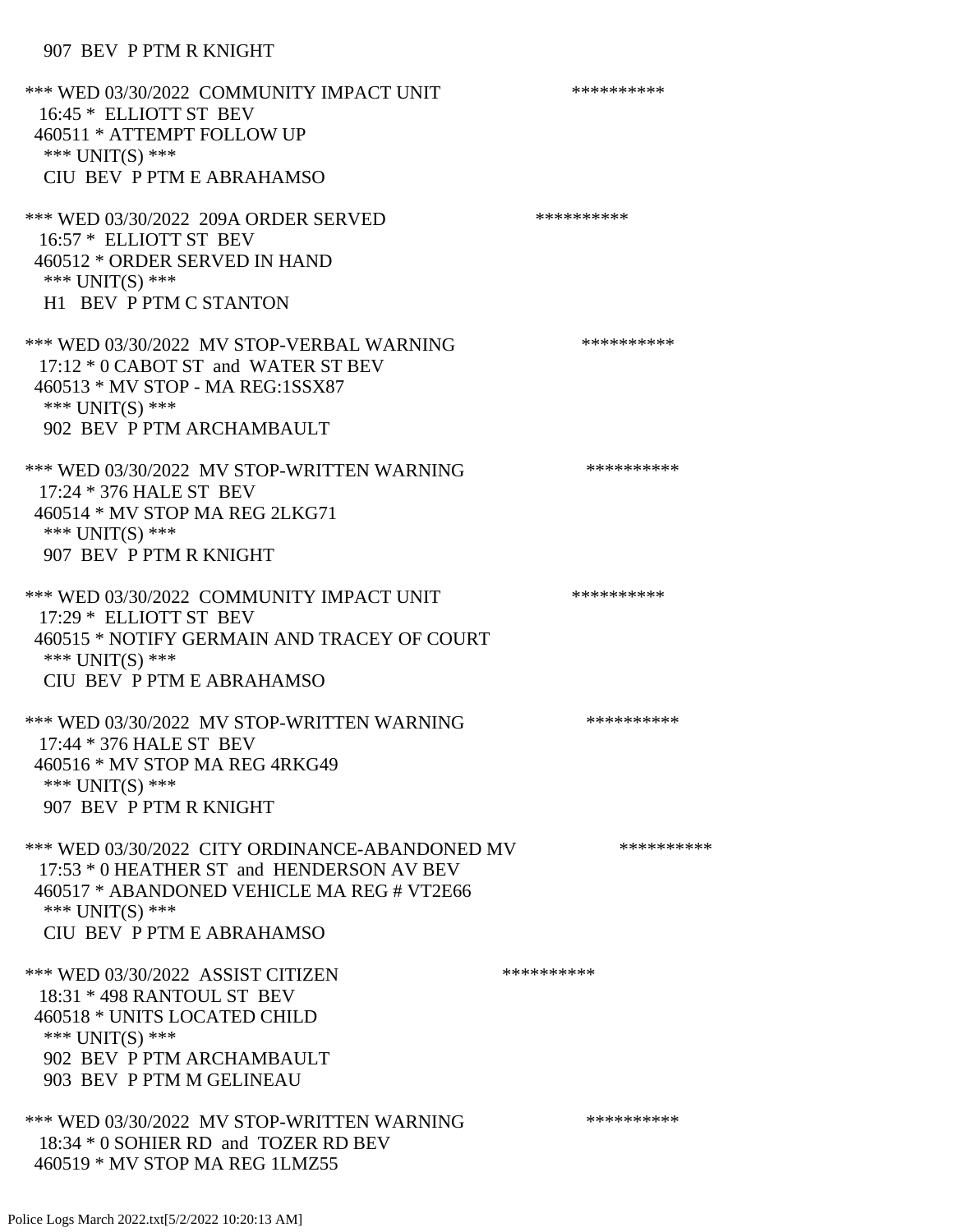\*\*\* UNIT(S) \*\*\* 907 BEV P PTM R KNIGHT \*\*\* WED 03/30/2022 DISTURBANCE-GENERAL \*\*\*\*\*\*\*\*\*\*\*\* 18:55 \* 34 STORY AV BEV 460520 \* YELLING, SCREAMING COMING FROM RESIDENCE \*\*\* UNIT(S) \*\*\* 903 BEV P PTM M GELINEAU 904 BEV P PTM S LANE \*\*\* WED 03/30/2022 DIRECTED PATROL \*\*\*\*\*\*\*\*\*\* 19:15 \* 14 NELSON AV BEV 460521 \* CHECK OF HOME \*\*\* UNIT(S) \*\*\* 905 BEV P PTM M BRODERICK \*\*\* WED 03/30/2022 MV STOP-VERBAL WARNING \*\*\*\*\*\*\*\*\*\*\*\*\* 19:35 \* 420 CABOT ST BEV 460522 \* MV STOP MA REG 1AFW68 \*\*\* UNIT(S) \*\*\* 907 BEV P PTM R KNIGHT \*\*\* WED 03/30/2022 CHECK WELL BEING \*\*\*\*\*\*\*\*\*\* 19:56 \* 34 STORY AV BEV 460523 \* CHECK ON CHILD, CALLED IN BY THE FATHER \*\*\* UNIT(S) \*\*\* 903 BEV P PTM M GELINEAU 904 BEV P PTM S LANE 912 BEV P SGT J SHAIRS \*\*\* WED 03/30/2022 OUI-ALCOHOL OR DRUGS \*90D \*\*\*\*\*\*\*\*\*\* 20:10 \* 20 COLE ST BEV 460524 \* CAR INTO A POLE \*\*\* UNIT(S) \*\*\* 903 BEV P PTM M GELINEAU 904 BEV P PTM S LANE 905 BEV P PTM M BRODERICK 907 BEV P PTM R KNIGHT 912 BEV P SGT J SHAIRS A1 BEV A AMBULANCE BF1 BEV F BEV FIRE \*\*\* WED 03/30/2022 FIRE-RESIDENTIAL \*\*\*\*\*\*\*\*\*\* 20:15 \* 36 WATER ST BEV 460525 \* REPORT OF FIRE \*\*\* UNIT(S) \*\*\* 901 BEV P PTM E GOODELL 902 BEV P PTM ARCHAMBAULT 907 BEV P PTM R KNIGHT BF1 BEV F BEV FIRE \*\*\* WED 03/30/2022 ANIMAL COMPLAINT - DOGS \*\*\*\*\*\*\*\*\*\*\*\*

 20:42 \* 91 HERRICK ST BEV 460526 \* REPORT OF DOG BITE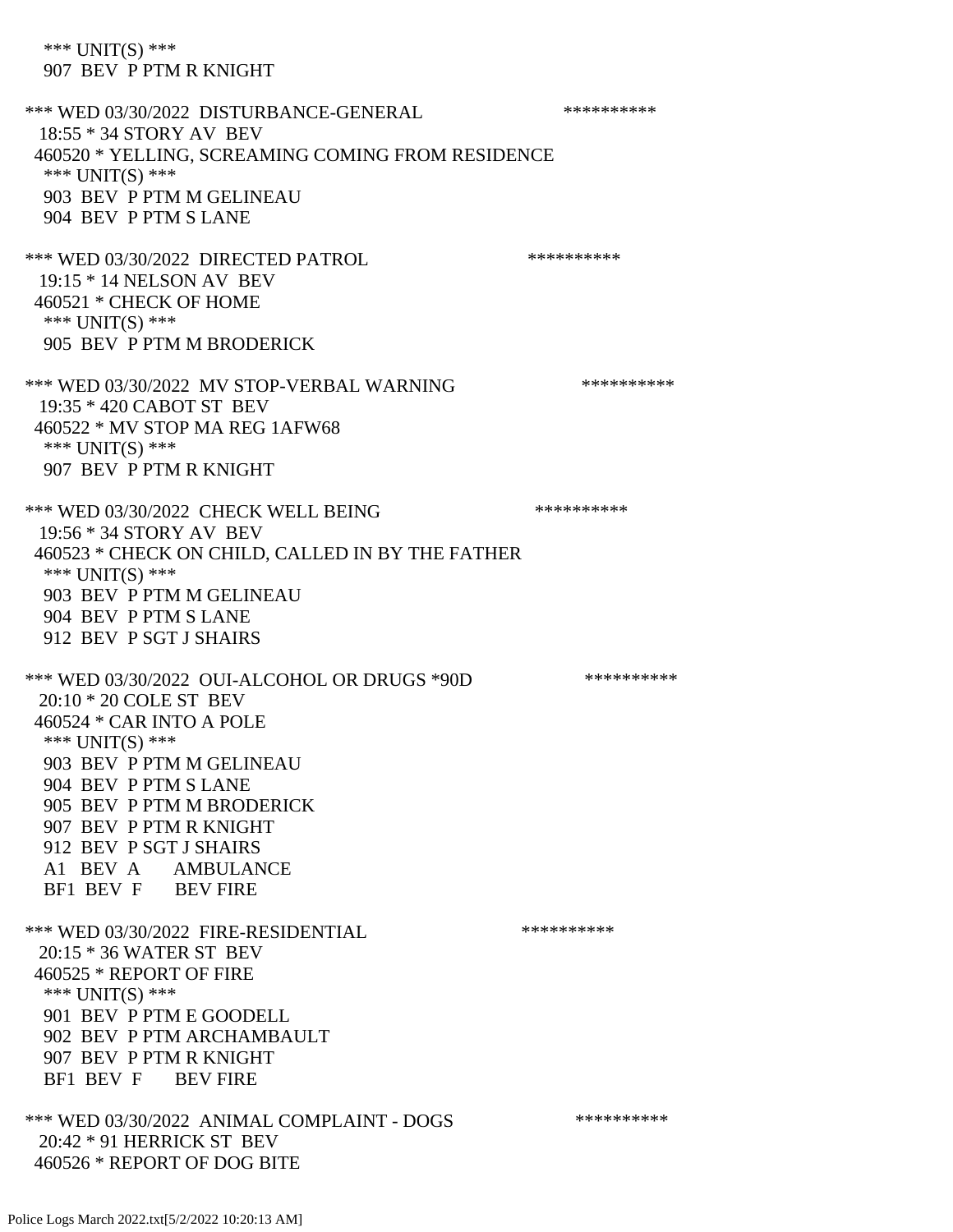\*\*\* UNIT(S) \*\*\* 905 BEV P PTM M BRODERICK

\*\*\* WED 03/30/2022 ROSTER-ON/OFF DUTY \*\*\*\*\*\*\*\*\*\* 23:34 \* ELLIOTT ST BEV 460527 \* START OF DIVISION A (MIDNIGHT SHIFT) \*\*\* UNIT(S) \*\*\* OIC BEV P SGT J ZWICKER \*\*\* THU 03/31/2022 DIRECTED PATROL \*\*\*\*\*\*\*\*\*\* 00:20 \* 10 PARK ST BEV 460528 \* CHECK OF MBTA STATION \*\*\* UNIT(S) \*\*\* 902 BEV P PTM M THERIAULT \*\*\* THU 03/31/2022 DIRECTED PATROL 00:42 \* 126 WATER ST BEV 460529 \* CHECK OF JUBILEE YACHT CLUB \*\*\* UNIT(S) \*\*\* 902 BEV P PTM M THERIAULT \*\*\* THU 03/31/2022 SCHOOL BUILDING CHECK \*\*\*\*\*\*\*\*\*\*\* 00:53 \* 100 SOHIER RD BEV 460530 \* HIGH SCHOOL CHECK \*\*\* UNIT(S) \*\*\* 903 BEV P PTM M MARINO \*\*\* THU 03/31/2022 SCHOOL BUILDING CHECK \*\*\*\*\*\*\*\*\*\*\* 00:56 \* 40 WOODLAND AV BEV 460531 \* AYERS SCHOOL BUILDING \*\*\* UNIT(S) \*\*\* 901 BEV P PTM C GANEY \*\*\* THU 03/31/2022 PARK/PLAYGROUND CHECK \*\*\*\*\*\*\*\*\*\*\*\* 01:08 \* 145 LIVINGSTONE AV BEV 460532 \* OBEAR PARK CHECK \*\*\* UNIT(S) \*\*\* 901 BEV P PTM C GANEY \*\*\* THU 03/31/2022 PARK/PLAYGROUND CHECK \*\*\*\*\*\*\*\*\*\*\*\* 01:11 \* 0 LOTHROP ST BEV 460533 \* CHECK OF INDEPENDENCE PARK \*\*\* UNIT(S) \*\*\* 902 BEV P PTM M THERIAULT \*\*\* THU 03/31/2022 PARK/PLAYGROUND CHECK \*\*\*\*\*\*\*\*\*\*\*\* 01:13 \* 0 GAGE ST BEV 460534 \* GAGE STREET PARK CHECK \*\*\* UNIT(S) \*\*\* 903 BEV P PTM M MARINO \*\*\* THU 03/31/2022 BUILDING CHECK \*\*\*\*\*\*\*\*\*\*\*\*\*\* 01:26 \* BRIMBAL AV BEV 460535 \* NORTH SHORE CROSSING PLAZA CHECK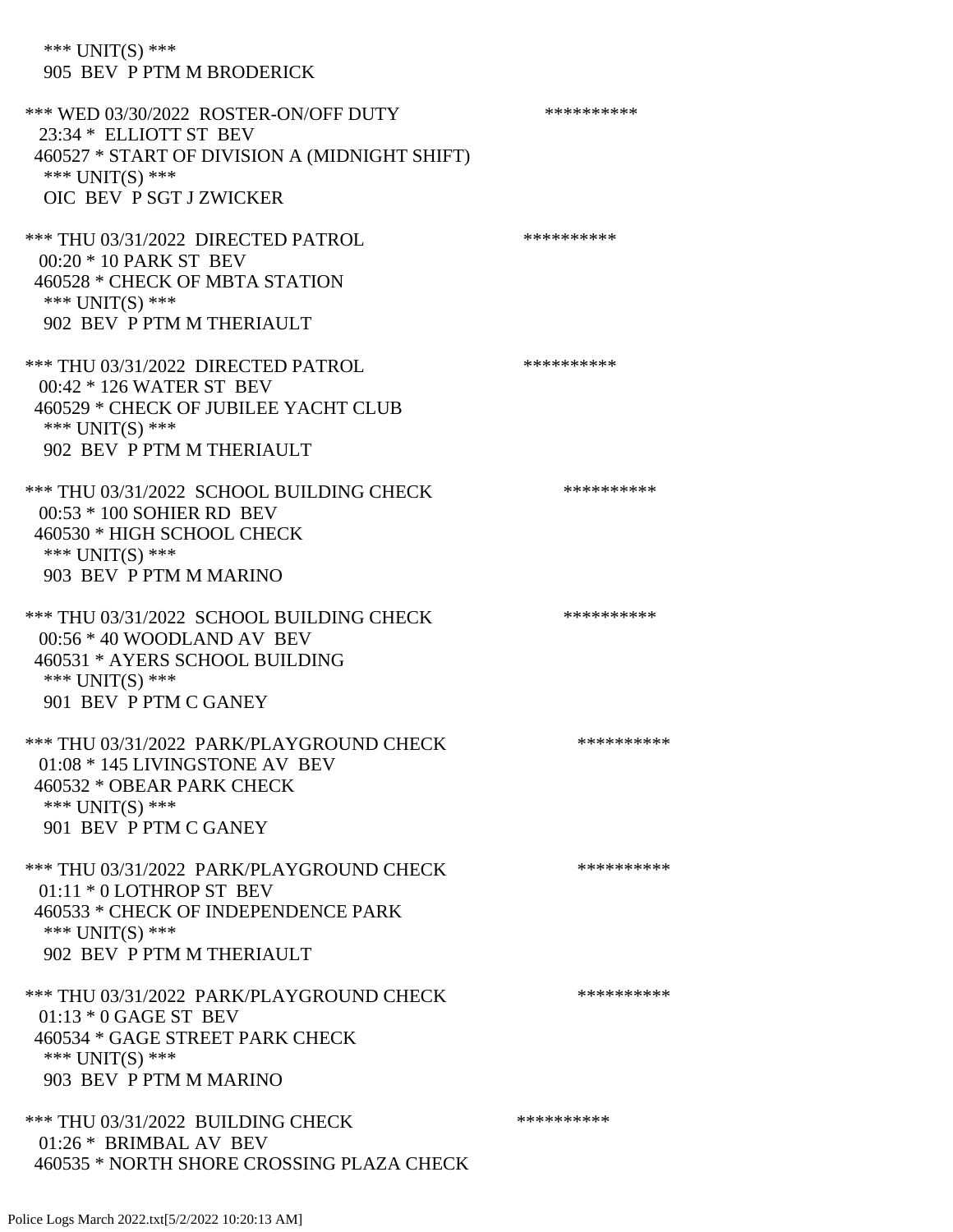\*\*\* UNIT(S) \*\*\* 903 BEV P PTM M MARINO

\*\*\* THU 03/31/2022 DIRECTED PATROL \*\*\*\*\*\*\*\*\*\* 01:26 \* 79 BRIDGE ST BEV 460536 \* RYAL SIDE CENTER CHECK \*\*\* UNIT(S) \*\*\* 901 BEV P PTM C GANEY \*\*\* THU 03/31/2022 BUILDING CHECK \*\*\*\*\*\*\*\*\*\*\*\*\*\* 01:53 \* RANTOUL ST BEV 460537 \* 24 HOUR STORE CHECK \*\*\* UNIT(S) \*\*\* 903 BEV P PTM M MARINO \*\*\* THU 03/31/2022 BUILDING CHECK \*\*\*\*\*\*\*\*\*\* 02:10 \* CABOT ST BEV 460538 \* CABOT PLAZA CHECK \*\*\* UNIT(S) \*\*\* 903 BEV P PTM M MARINO \*\*\* THU 03/31/2022 ALARMS-COMMERCIAL \*\*\*\*\*\*\*\*\*\*\*\* 05:05 \* 548 CABOT ST BEV 460539 \* CONFERENCE ROOM MOTION \*\*\* UNIT(S) \*\*\* 903 BEV P PTM M MARINO 905 BEV P PTM G LITTLE \*\*\* THU 03/31/2022 MEDICAL-BLS \*\*\*\*\*\*\*\*\*\* 06:01 \* BROUGHTON DR BEV 460540 \* DIFFICULTY BREATHING \*\*\* UNIT(S) \*\*\* 904 BEV P PTM S CECCHINI A1 BEV A AMBULANCE BF1 BEV F BEV FIRE \*\*\* THU 03/31/2022 MEDICAL-BLS \*\*\*\*\*\*\*\*\*\* 06:15 \* RANTOUL ST BEV 460541 \* NON RESIDENT KNOCKING ON DOORS \*\*\* UNIT(S) \*\*\* 901 BEV P PTM C GANEY 902 BEV P PTM M THERIAULT \*\*\* THU 03/31/2022 MV STOP-VERBAL WARNING \*\*\*\*\*\*\*\*\*\*\*\* 06:20 \* 77 SOHIER RD Apt: 3 BEV 460542 \* MA REG (USAM83) \*\*\* UNIT(S) \*\*\* 903 BEV P PTM M MARINO \*\*\* THU 03/31/2022 SELECTIVE ENFORCEMENT \*\*\*\*\*\*\*\*\*\*\*\* 07:18 \* 0 DODGE ST and WIRLING DR BEV 460543 \* SELECTIVE ENFORCEMENT \*\*\* UNIT(S) \*\*\* 913 BEV P SGT M HENEBURY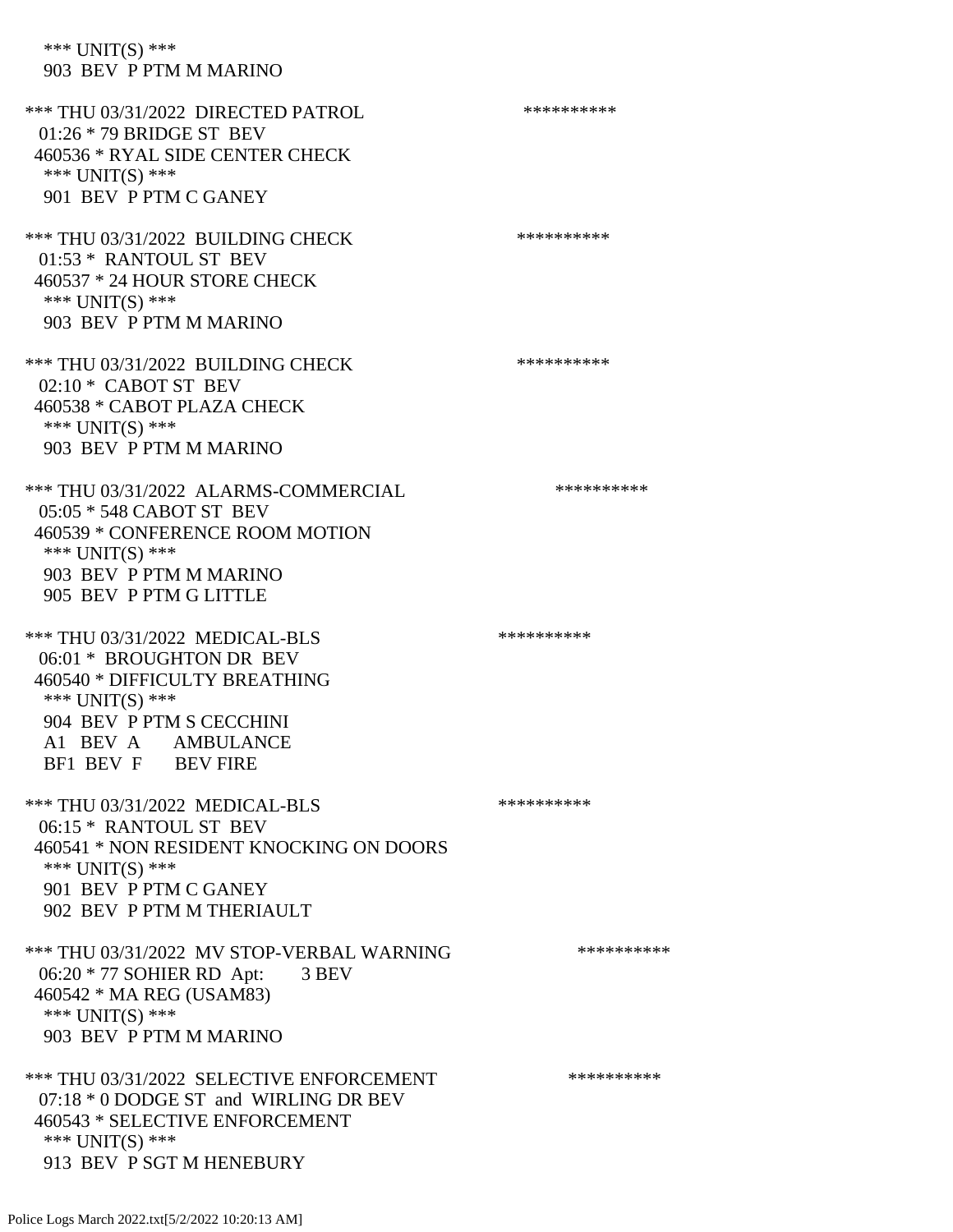\*\*\* THU 03/31/2022 ROSTER-ON/OFF DUTY \*\*\*\*\*\*\*\*\*\* 07:21 \* ELLIOTT ST BEV 460544 \* START OF SHIFT B \*\*\* UNIT(S) \*\*\* OIC BEV P SGT J ZWICKER \*\*\* THU 03/31/2022 MV STOP-WRITTEN WARNING \*\*\*\*\*\*\*\*\*\*\*\* 07:49 \* 82 CONANT ST BEV 460545 \* MV STOP 3KBA14 \*\*\* UNIT(S) \*\*\* 907 BEV P PTM J LANTYCH \*\*\* THU 03/31/2022 MEDICAL-MENTAL HEALTH \*\*\*\*\*\*\*\*\*\* 08:39 \* FRANKLIN PL BEV 460546 \* FEMALE WANTS TO GO TO THE HOSPITAL \*\*\* UNIT(S) \*\*\* 901 BEV P PTM C GANEY \*\*\* THU 03/31/2022 TRANSPORT TO COURT \*\*\*\*\*\*\*\*\*\* 08:40 \* 56 FEDERAL ST BEV 460547 \* TRANSPORT TO COURT \*\*\* UNIT(S) \*\*\* 902 BEV P PTM D DIVINCENZ \*\*\* THU 03/31/2022 MV STOP-VERBAL WARNING \*\*\*\*\*\*\*\*\*\*\*\*\* 09:03 \* 44 KERNWOOD AV BEV 460548 \* MV STOP 4RR327 \*\*\* UNIT(S) \*\*\* 907 BEV P PTM J LANTYCH \*\*\* THU 03/31/2022 MV STOP-VERBAL WARNING \*\*\*\*\*\*\*\*\*\*\*\* 09:07 \* 0 KERNWOOD AV and HARRIS ST BEV 460549 \* MV STOP 7794SA \*\*\* UNIT(S) \*\*\* 907 BEV P PTM J LANTYCH \*\*\* THU 03/31/2022 DEATH \*\*\*\*\*\*\*\*\*\*\*\* 09:42 \* GRANT ST BEV 460550 \* FEMALE FOUND DECEASED \*\*\* UNIT(S) \*\*\* 903 BEV P PTM S LANE A1 BEV A AMBULANCE DEL2 BEV P DET D PRINZ DEL3 BEV P DET W BARROR \*\*\* THU 03/31/2022 CITY ORDINANCE-ABANDONED MV \*\*\*\*\*\*\*\*\*\* 09:48 \* 43 BARTLETT ST Apt: 1 BEV 460551 \* MA REG 742PM9 REV/INS \*\*\* UNIT(S) \*\*\* 902 BEV P PTM D DIVINCENZ \*\*\* THU 03/31/2022 CHECK WELL BEING \*\*\*\*\*\*\*\*\*\* 09:51 \* 49 KELLEHER RD BEV

Police Logs March 2022.txt[5/2/2022 10:20:13 AM]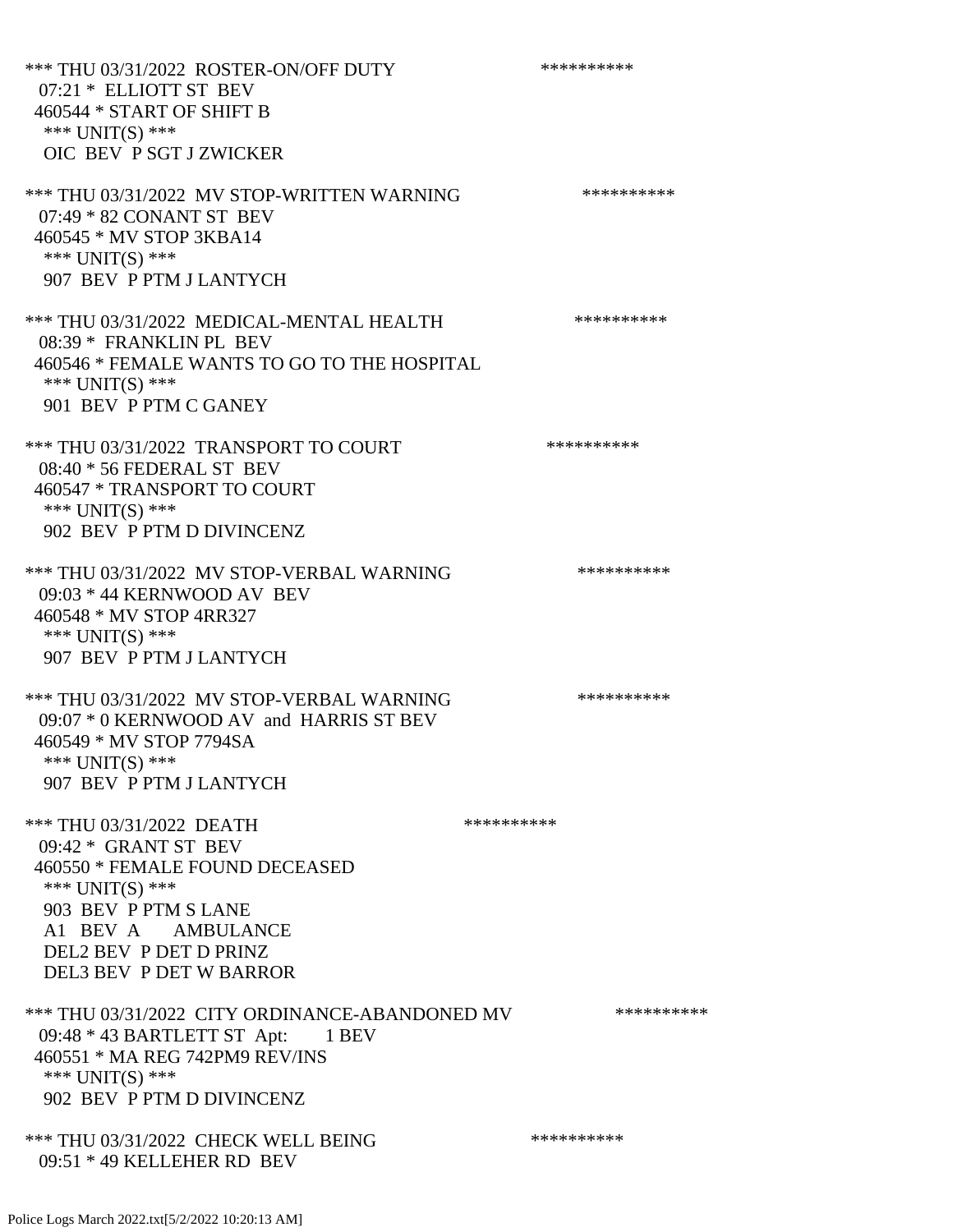460552 \* CHECK ON A PARTY \*\*\* UNIT(S) \*\*\* 906 BEV P PTM D GRIMES \*\*\* THU 03/31/2022 MENTAL HEALTH - SECTION 35 \*\*\*\*\*\*\*\*\*\*\*\* 09:58 \* ELLIOTT ST BEV 460553 \* SECTION 35 APPLICATION \*\*\* UNIT(S) \*\*\* CIU BEV P PTM E ABRAHAMSO \*\*\* THU 03/31/2022 MV STOP-VERBAL WARNING \*\*\*\*\*\*\*\*\*\*\*\*\* 10:15 \* 0 DODGE ST and BEAVER POND RD BEV 460554 \* MV STOP 1HYE97 \*\*\* UNIT(S) \*\*\* 907 BEV P PTM J LANTYCH \*\*\* THU 03/31/2022 MV STOP-VERBAL WARNING \*\*\*\*\*\*\*\*\*\*\*\*\* 10:20 \* 31 LOVETT ST BEV 460555 \* MV STOP MA REG. 7TK400 \*\*\* UNIT(S) \*\*\* 902 BEV P PTM D DIVINCENZ \*\*\* THU 03/31/2022 MV STOP-VERBAL WARNING \*\*\*\*\*\*\*\*\*\*\*\*\* 10:23 \* 31 CABOT ST Apt: 4 BEV 460556 \* LANE VIOLATIONS \*\*\* UNIT(S) \*\*\* 902 BEV P PTM D DIVINCENZ \*\*\* THU 03/31/2022 ELDERLY AFFAIRS \*\*\*\*\*\*\*\*\*\*\*\*\*\*\* 10:28 \* 0 DODGE ST and MORNINGSIDE DR BEV 460557 \* OUT WITH MALE PARTY WITH POSS COGNITIVE ISSU \*\*\* UNIT(S) \*\*\* 907 BEV P PTM J LANTYCH \*\*\* THU 03/31/2022 MV STOP-VERBAL WARNING \*\*\*\*\*\*\*\*\*\*\*\*\*\* 11:17 \* 20 ESSEX ST BEV 460558 \* MV STOP MA REG. 3MK953 \*\*\* UNIT(S) \*\*\* CIU BEV P PTM E ABRAHAMSO \*\*\* THU 03/31/2022 MENTAL HEALTH - SECTION 35 \*\*\*\*\*\*\*\*\*\*\*\* 11:45 \* LAKEVIEW AV BEV 460559 \* CIU FOLLOW UP-- POSSIBLE SECTION 35 \*\*\* UNIT(S) \*\*\* 901 BEV P PTM J SPITALERI CIU BEV P PTM E ABRAHAMSO \*\*\* THU 03/31/2022 MEDICAL-ALS \*\*\*\*\*\*\*\*\*\* 11:46 \* CONANT ST BEV 460560 \* POSSIBLE BROKEN HIP \*\*\* UNIT(S) \*\*\* 905 BEV P PTM G LITTLE

\*\*\* THU 03/31/2022 MENTAL HEALTH - SECTION 35 \*\*\*\*\*\*\*\*\*\*\*\*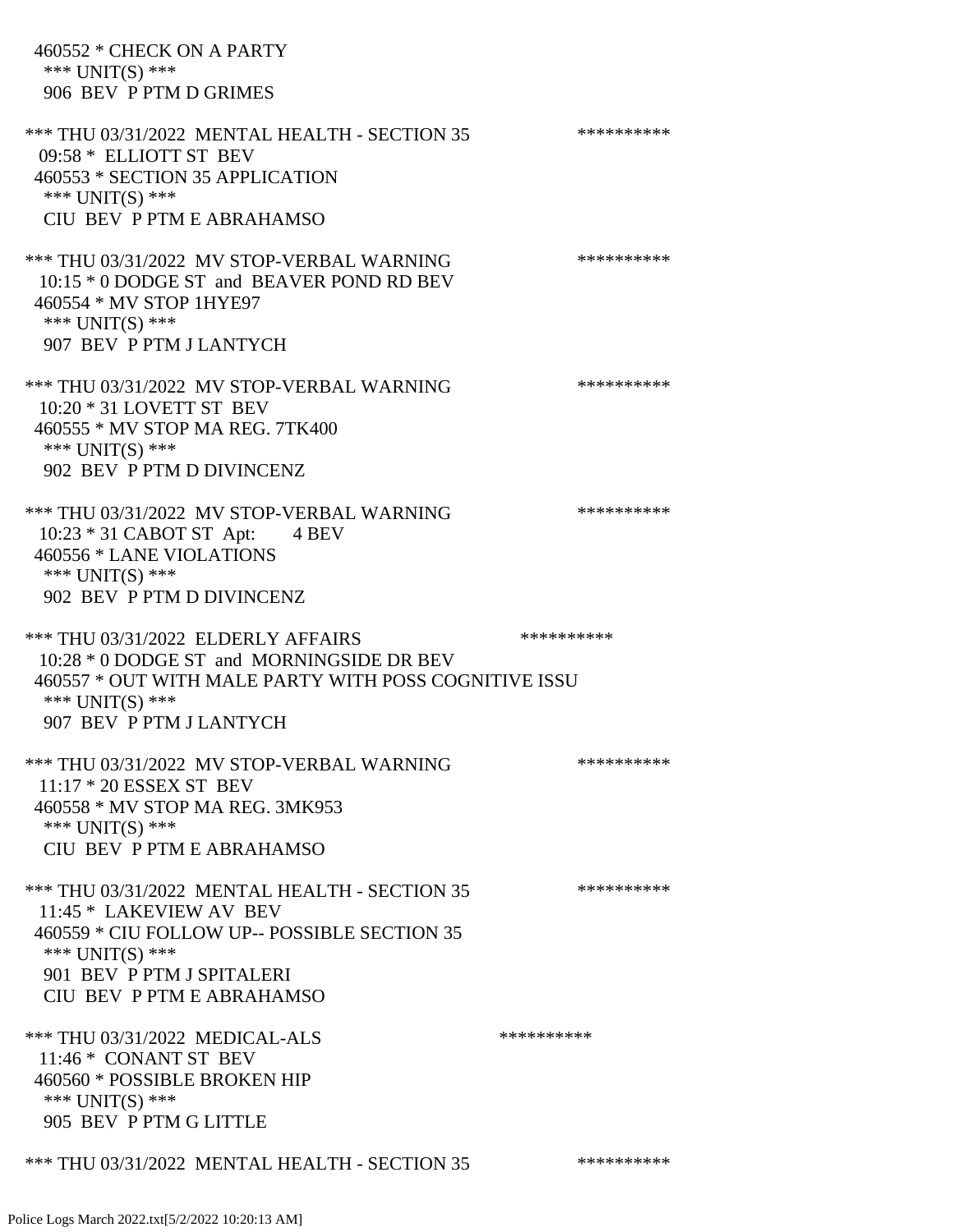11:55 \* HERRICK ST BEV 460561 \* SECTION 35 FOR MR. RICHARDS \*\*\* UNIT(S) \*\*\* 903 BEV P PTM S LANE 906 BEV P PTM D GRIMES \*\*\* THU 03/31/2022 ALARMS-RESIDENTIAL \*\*\*\*\*\*\*\*\*\* 12:07 \* 72 CABOT ST BEV 460562 \* RESIDENTIAL BURG ALARM \*\*\* UNIT(S) \*\*\* 902 BEV P PTM D DIVINCENZ 913 BEV P SGT M HENEBURY \*\*\* THU 03/31/2022 MV-ACCIDENT NO REPORT \*\*\*\*\*\*\*\*\*\*\*\* 12:13 \* 0 CABOT ST and EDWARDS ST BEV 460563 \* MVA -- ONE PARTY NOT GIVING INFORMATION \*\*\* UNIT(S) \*\*\* 902 BEV P PTM D DIVINCENZ 906 BEV P PTM D GRIMES \*\*\* THU 03/31/2022 OVERDOSE FOLLOW UP \*\*\*\*\*\*\*\*\*\* 12:17 \* RANTOUL ST and FAYETTE ST BEV 460564 \* FOLLOW - UP BY CIU UNIT \*\*\* UNIT(S) \*\*\* SIE3 BEV P SGT D BROWN \*\*\* THU 03/31/2022 MV STOP-VERBAL WARNING \*\*\*\*\*\*\*\*\*\*\*\*\*\*\* 12:34 \* 175 ELLIOTT ST BEV 460565 \* MV STOP MA REG 861AF4 \*\*\* UNIT(S) \*\*\* A1 BEV A AMBULANCE ALP1 BEV P CHF J LELACHEUR \*\*\* THU 03/31/2022 INCORRECT ENTRY/MUST CHANGE \*\*\*\*\*\*\*\*\*\* 12:39 \* 175 ELLIOTT ST BEV 460566 \* PARTY SURRENDERING A FIREARM \*\*\* UNIT(S) \*\*\* H2 BEV P PTM W CARGILE \*\*\* THU 03/31/2022 WEAPONS-TURNED IN SAFEKEEPING \*\*\*\*\*\*\*\*\*\* 12:56 \* 8 RODERICK AV Apt: 1 BEV 460567 \* SURENDERED FIRE ARM \*\*\* UNIT(S) \*\*\* H2 BEV P PTM W CARGILE \*\*\* THU 03/31/2022 CHECK WELL BEING \*\*\*\*\*\*\*\*\*\* 13:12 \* 5 EDWARDS ST Apt: 2 BEV 460568 \* CHECK ON PARTY IN NEED OF ASSISTANCE \*\*\* UNIT(S) \*\*\* 901 BEV P PTM J SPITALERI 902 BEV P PTM D DIVINCENZ \*\*\* THU 03/31/2022 MV STOP-VERBAL WARNING \*\*\*\*\*\*\*\*\*\*\*\*\*\*

13:41 \* 0 COLE ST and THOMAS RD BEV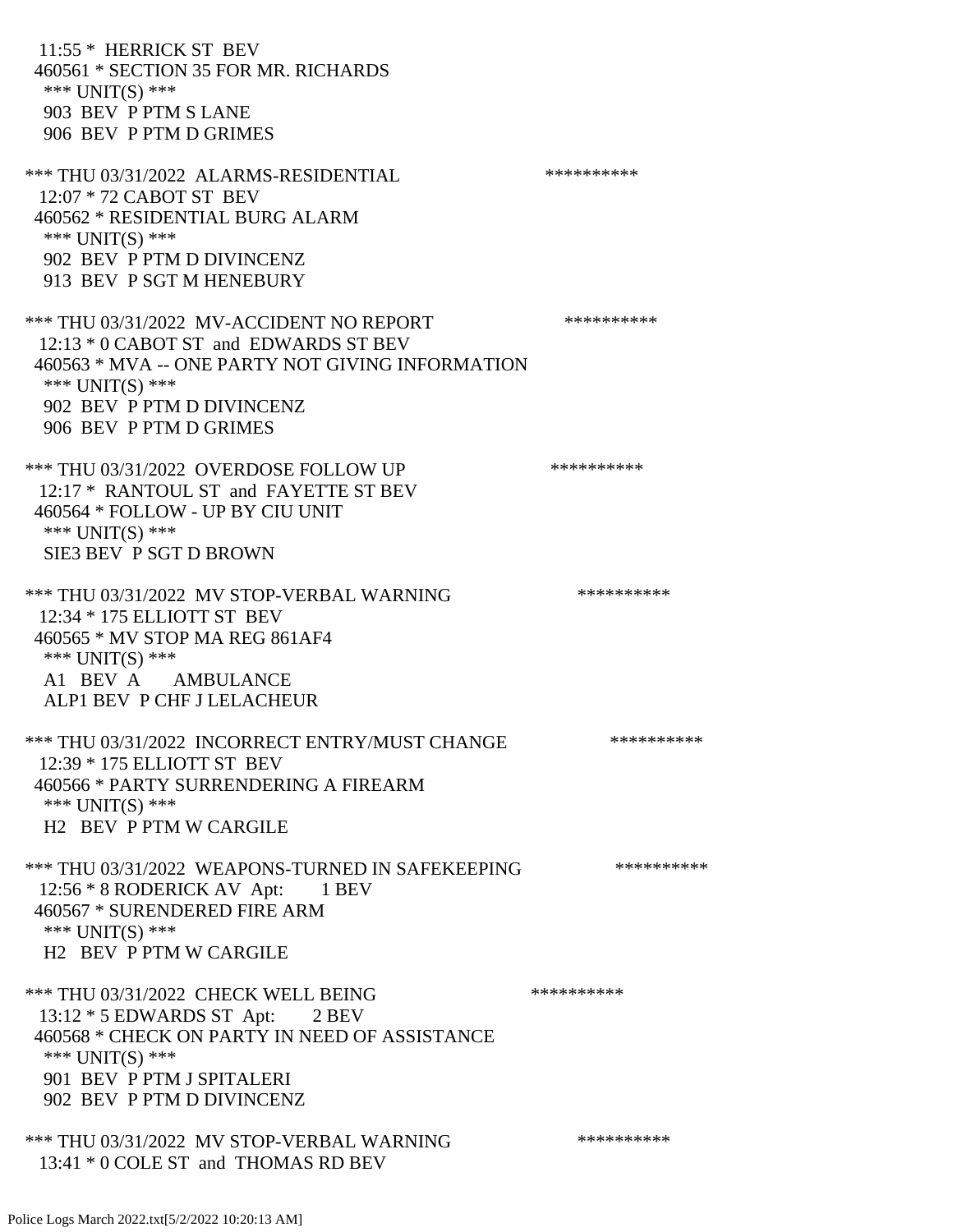460569 \* MV STOP 8JL473 \*\*\* UNIT(S) \*\*\* 907 BEV P PTM J LANTYCH \*\*\* THU 03/31/2022 MV STOP-VERBAL WARNING \*\*\*\*\*\*\*\*\*\*\*\*\* 13:46 \* 0 COLE ST BEV 460570 \* MV STOP 1PZZ94 \*\*\* UNIT(S) \*\*\* 907 BEV P PTM J LANTYCH \*\*\* THU 03/31/2022 MV STOP-VERBAL WARNING \*\*\*\*\*\*\*\*\*\*\*\*\* 13:53 \* 0 COLE ST BEV 460571 \* MV STOP 43ZP94 \*\*\* UNIT(S) \*\*\* 907 BEV P PTM J LANTYCH \*\*\* THU 03/31/2022 MV STOP-VERBAL WARNING \*\*\*\*\*\*\*\*\*\*\*\* 14:02 \* 0 COLE ST BEV 460572 \* MV STOP HXZ5586 (NY) \*\*\* UNIT(S) \*\*\* 907 BEV P PTM J LANTYCH \*\*\* THU 03/31/2022 911 HANG UP \*\*\*\*\*\*\*\*\*\*\*\*\* 14:03 \* 254 CABOT ST BEV 460573 \* 911 HANG UP \*\*\* UNIT(S) \*\*\* 901 BEV P PTM J SPITALERI 902 BEV P PTM D DIVINCENZ \*\*\* THU 03/31/2022 MV-ACCIDENT PERSONAL INJURY \*\*\*\*\*\*\*\*\*\*\* 14:55 \* 0 HALE ST and THISSELL ST BEV 460574 \* MV ACCIDENT--BIKE STRUCK--MINOR INJURIES \*\*\* UNIT(S) \*\*\* 905 BEV P PTM G LITTLE 906 BEV P PTM D GRIMES \*\*\* THU 03/31/2022 INCORRECT ENTRY/MUST CHANGE \*\*\*\*\*\*\*\*\*\*\*\* 16:00 \* 175 ELLIOTT ST BEV 460575 \* \*\*\* UNIT(S) \*\*\* OIC BEV P LT J SHAIRS \*\*\* THU 03/31/2022 ROSTER-ON/OFF DUTY \*\*\*\*\*\*\*\*\*\* 16:07 \* ELLIOTT ST BEV 460576 \* START OF SHIFT C (4-12 SHIFT) \*\*\* UNIT(S) \*\*\* OIC BEV P LT J SHAIRS \*\*\* THU 03/31/2022 CHECK WELL BEING \*\*\*\*\*\*\*\*\*\* 16:15 \* 4 DANE ST BEV 460577 \* MONTSERRAT SECURITY CAN'T RAISE HOMELESS \*\*\* UNIT(S) \*\*\* 902 BEV P DET D PRINZ 903 BEV P PTM M GELINEAU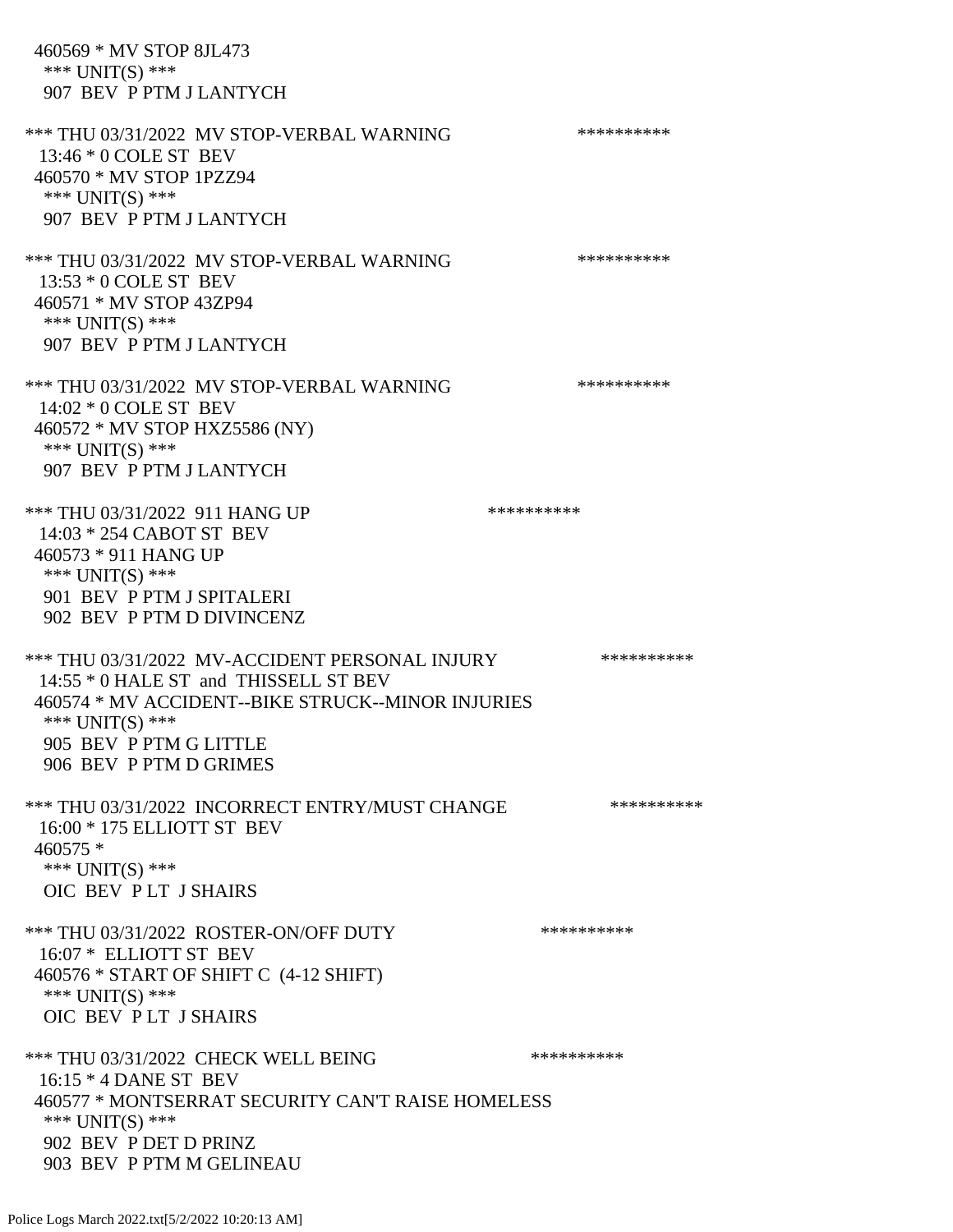\*\*\* THU 03/31/2022 MV STOP-VERBAL WARNING \*\*\*\*\*\*\*\*\*\*\*\*\* 16:39 \* 0 CABOT ST and WATER ST BEV 460578 \* MV STOP MA REG 2TVX96 \*\*\* UNIT(S) \*\*\* 907 BEV P PTM R KNIGHT \*\*\* THU 03/31/2022 ALARMS-RESIDENTIAL \*\*\*\*\*\*\*\*\*\* 16:48 \* 45 PRESTON PL BEV 460579 \* SIDE DOOR ALARM \*\*\* UNIT(S) \*\*\* 905 BEV P PTM J SPITALERI 906 BEV P PTM K COLETTI \*\*\* THU 03/31/2022 NOTIFICATION \*\*\*\*\*\*\*\*\*\*\* 16:53 \* 111 WATER ST Apt: 4 BEV 460580 \* WILKINS TO NOTIFY FRAMINGHAM PD \*\*\* UNIT(S) \*\*\* 902 BEV P DET D PRINZ \*\*\* THU 03/31/2022 LOCKOUT-RESIDENCE \*\*\*\*\*\*\*\*\*\* 17:13 \* 22 KING TR BEV 460581 \* RESIDENTIAL LOCKOUT \*\*\* UNIT(S) \*\*\* 905 BEV P PTM J SPITALERI BF1 BEV F BEV FIRE \*\*\* THU 03/31/2022 MV STOP-VERBAL WARNING \*\*\*\*\*\*\*\*\*\*\*\*\* 17:19 \* 0 HART ST and PRESTON PL BEV 460582 \* MV STOP MA REG 7WL516 \*\*\* UNIT(S) \*\*\* 907 BEV P PTM R KNIGHT \*\*\* THU 03/31/2022 MV STOP-VERBAL WARNING \*\*\*\*\*\*\*\*\*\*\*\* 17:25 \* 0 RIVER ST and BRIDGE BEV 460584 \* MV STOP--MA COMM REG W28032 \*\*\* UNIT(S) \*\*\* 902 BEV P DET D PRINZ \*\*\* THU 03/31/2022 MV-ACCIDENT HIT-RUN/PROP DAM \*\*\*\*\*\*\*\*\*\* 17:28 \* 0 PARK ST and RAILROAD AV BEV 460583 \* SIDESWIPE H&R MVA \*\*\* UNIT(S) \*\*\* 902 BEV P DET D PRINZ \*\*\* THU 03/31/2022 MV STOP-VERBAL WARNING \*\*\*\*\*\*\*\*\*\*\*\*\* 17:35 \* 0 HALE ST and CROSS ST BEV 460585 \* MV STOP CT REG 327EAJ \*\*\* UNIT(S) \*\*\* 907 BEV P PTM R KNIGHT \*\*\* THU 03/31/2022 MV STOP-VERBAL WARNING \*\*\*\*\*\*\*\*\*\*\*\*\* 17:51 \* 0 CABOT ST and DANE ST BEV

460586 \* MV STOP--MA REG 3SA543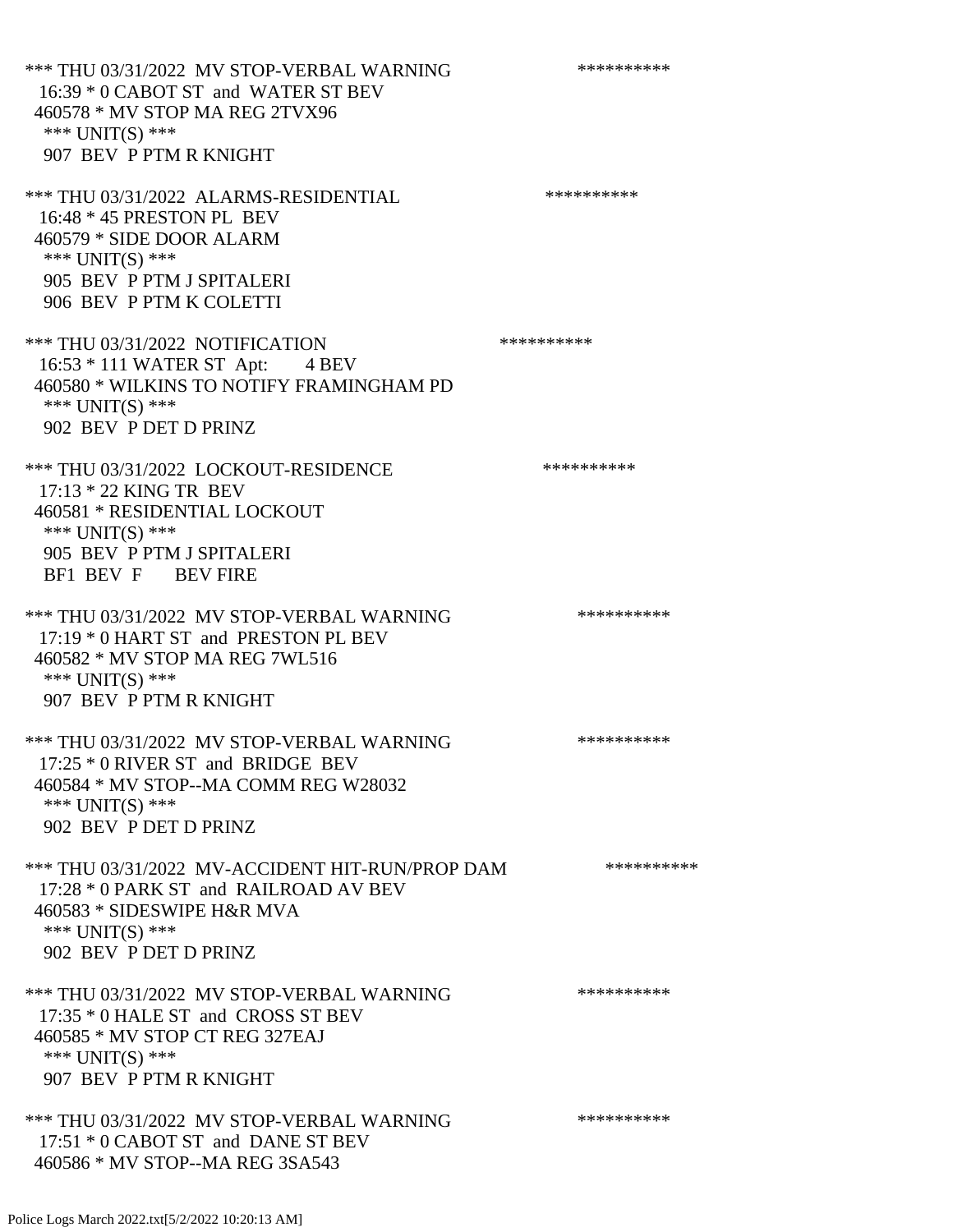\*\*\* UNIT(S) \*\*\* 901 BEV P PTM E GOODELL \*\*\* THU 03/31/2022 MV STOP-WRITTEN WARNING \*\*\*\*\*\*\*\*\*\*\*\*\* 18:09 \* 0 HERRICK ST and SOHIER RD BEV 460587 \* MV STOP MA REG 979CZ1 \*\*\* UNIT(S) \*\*\* 907 BEV P PTM R KNIGHT \*\*\* THU 03/31/2022 MV STOP-VERBAL WARNING \*\*\*\*\*\*\*\*\*\*\*\*\* 18:29 \* 0 BALCH ST and BLAINE AV BEV 460588 \* MV STOP--MA REG 9WJ449 \*\*\* UNIT(S) \*\*\* 901 BEV P PTM E GOODELL 903 BEV P PTM M GELINEAU \*\*\* THU 03/31/2022 HARASSMENT \*\*\*\*\*\*\*\*\*\*\*\*\*\*\*\*\*\*\*\*\*\* 18:46 \* AMHERST RD BEV 460589 \* HARASSMENT FROM EX G/F \*\*\* UNIT(S) \*\*\* H2 BEV P PTM S LEBLANC \*\*\* THU 03/31/2022 CHECK WELL BEING \*\*\*\*\*\*\*\*\*\*\*\*\* 19:55 \* 4 JORDAN ST BEV 460590 \* FRIEND CAN'T MAKE CONTACT \*\*\* UNIT(S) \*\*\* 903 BEV P PTM M GELINEAU 905 BEV P PTM J SPITALERI \*\*\* THU 03/31/2022 MV STOP-VERBAL WARNING \*\*\*\*\*\*\*\*\*\*\*\*\* 20:42 \* 0 DODGE ST and DEVON AV BEV 460591 \* MV STOP MA 2NVX61 \*\*\* UNIT(S) \*\*\* 905 BEV P PTM J SPITALERI \*\*\* THU 03/31/2022 PARKING COMPLAINT - GENERAL \*\*\*\*\*\*\*\*\*\* 20:57 \* 20 CABOT ST BEV 460592 \* SUMMIT AVE PARKING CHECK \*\*\* UNIT(S) \*\*\* 907 BEV P PTM R KNIGHT \*\*\* THU 03/31/2022 MEDICAL-BLS \*\*\*\*\*\*\*\*\*\* 21:29 \* ESSEX ST BEV 460593 \* LIFT ASSIST \*\*\* UNIT(S) \*\*\* 902 BEV P DET D PRINZ 903 BEV P PTM M GELINEAU A1 BEV A AMBULANCE \*\*\* THU 03/31/2022 DISTURBANCE-GENERAL \*\*\*\*\*\*\*\*\*\* 21:41 \* 51 WILLIAMS ST BEV 460594 \* LOUD MUSIC IN AUTO/ POSSIBLE 94C \*\*\* UNIT(S) \*\*\* 901 BEV P PTM E GOODELL